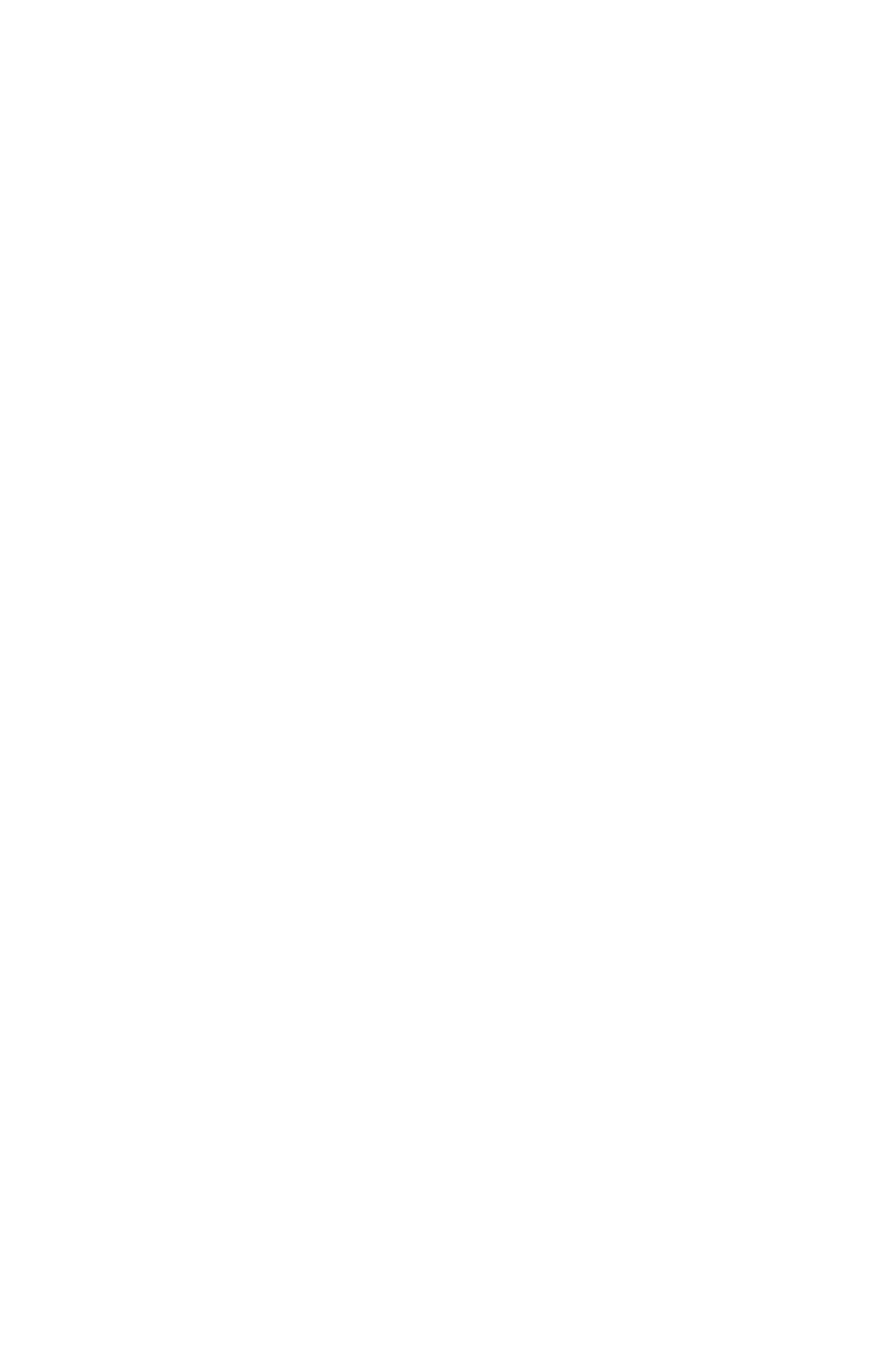



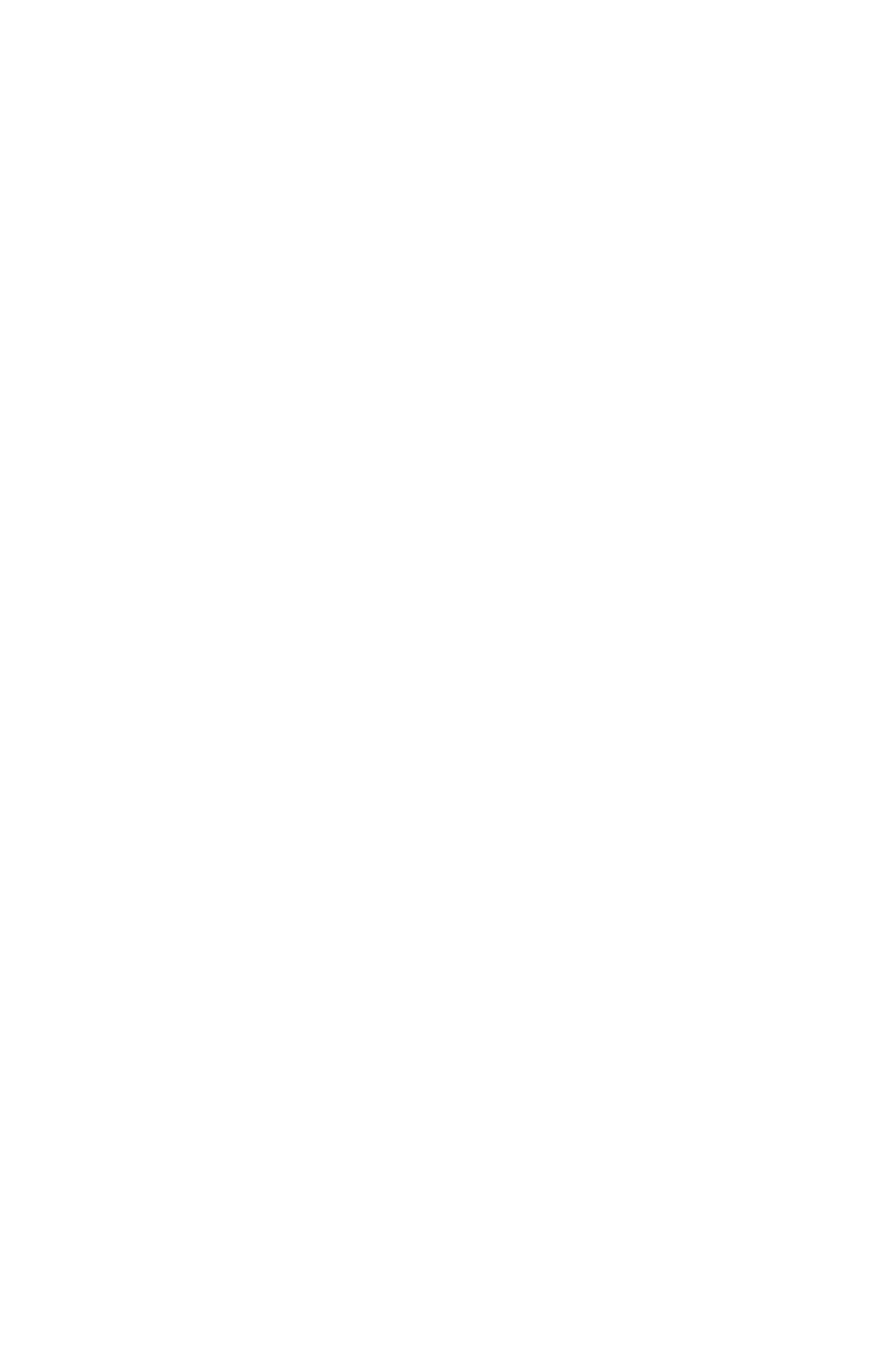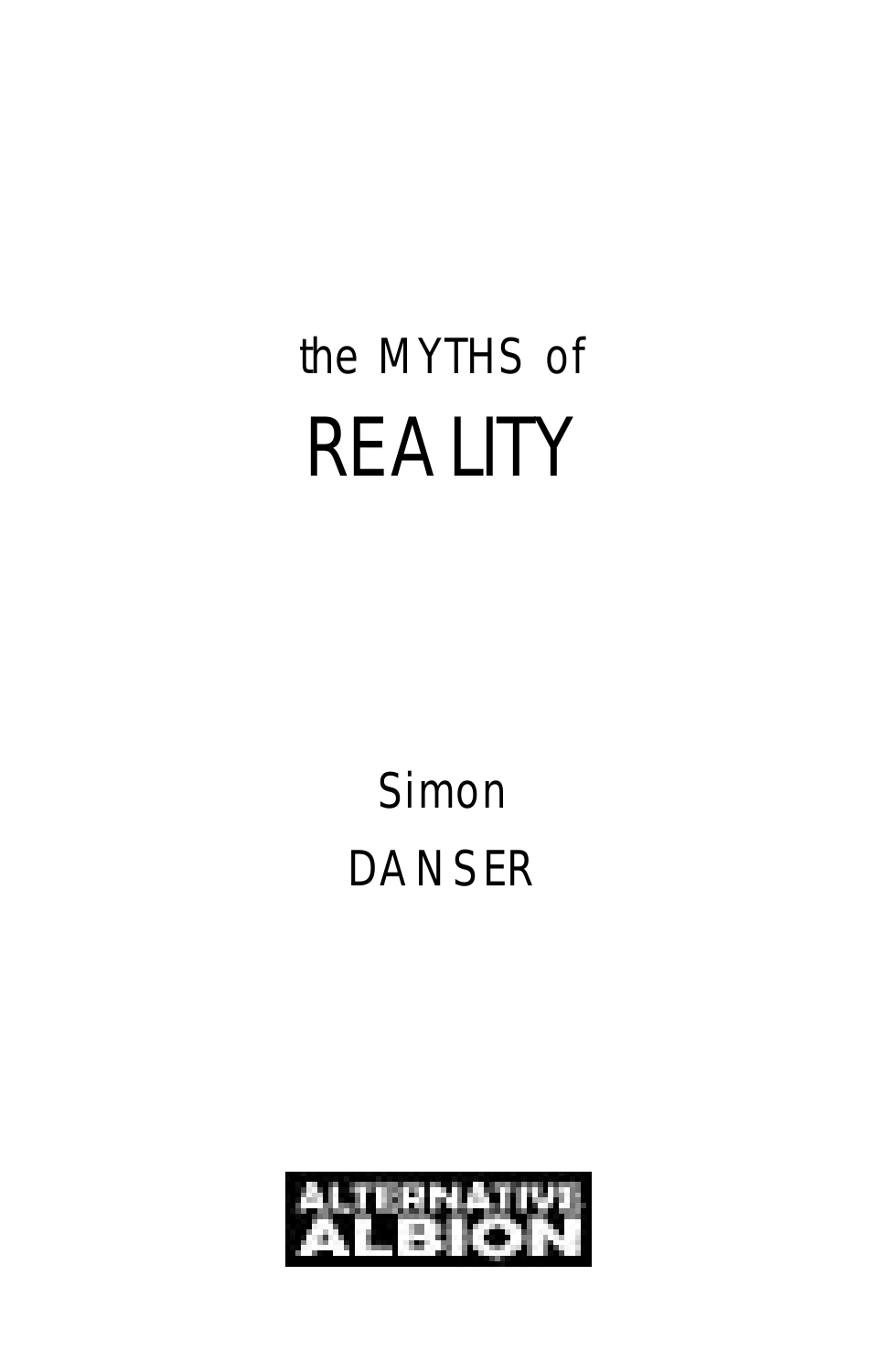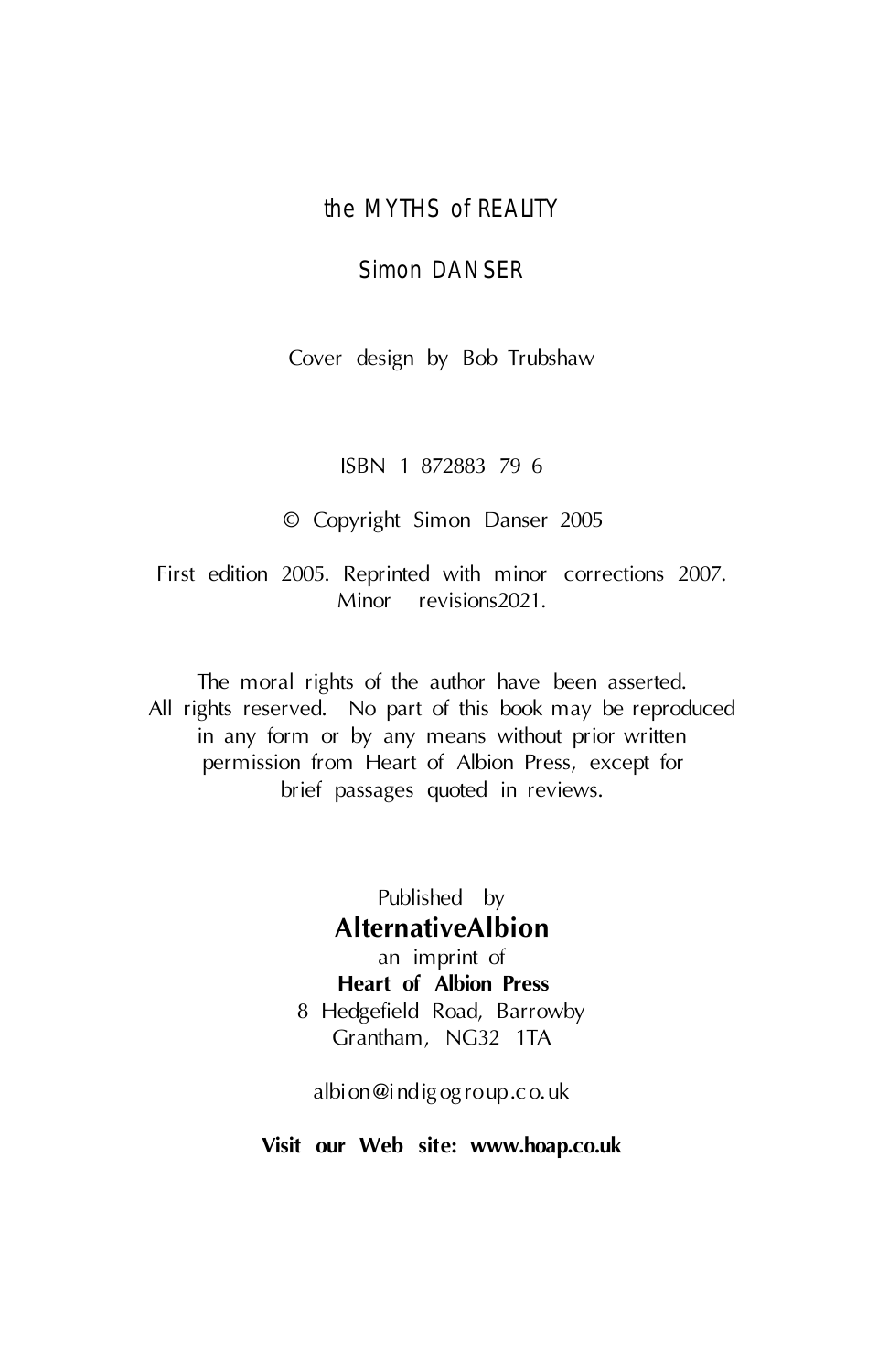

Acknowledg em ents vi Preface viii  $\mathcal{C}(\mathbf{q},\mathbf{q})$  . The illusion of reality 2  $\mathcal{C}(\mathbf{q},\mathbf{q})$ Chapter 2 The meaning of myth 9 Chapter 3 Transmitting mythic fragments 18 Chapter 4 Hegemony: mythic fragments by another name? 30 Chapter 5 Myths in the modern world 400 and 400 million and 400 million and 400 million and 400 million and 400 million and 400 million and 400 million and 400 million and 400 million and 400 million and 400 million and 40 Chapter 6 Myths of commerce 61 Chapter 7 Myths of science 80 Chapter 8 Myths of knowledge 91 Chapter 9 Myths of causality 104 Chapter 10 Myths of language 118 Chapter 11 Myths of consciousness 129 Chapter 12 Myths of self identity 143 Chapter 13 Recapitulation and application 157 Chapter 14 Empowerment and enlightenment 176 Bibliography of works cited 186<br>Bibliography of works cited 186<br>Bibliography of the Corporation 186<br>186 Index 198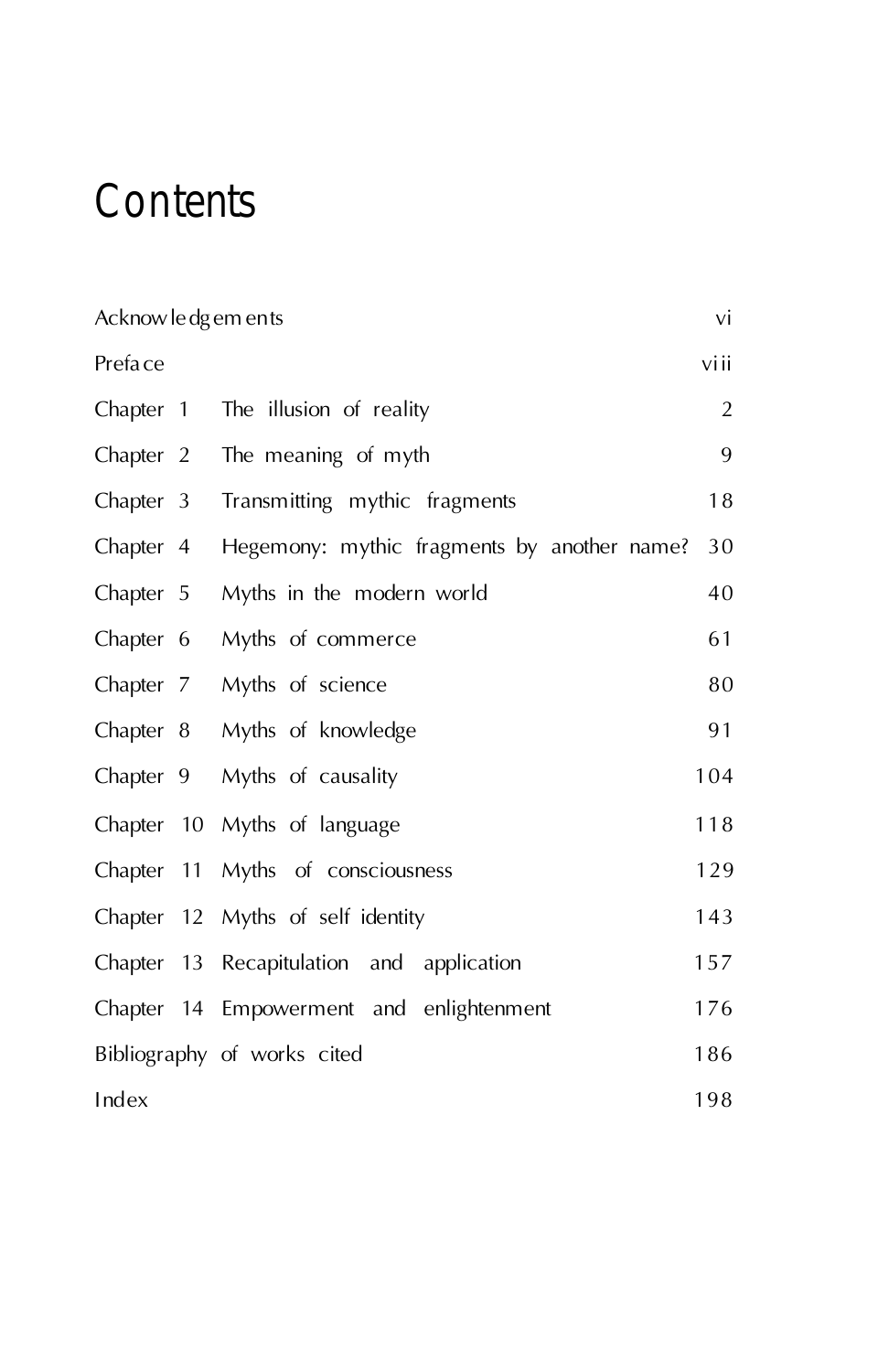

The ideas presented in this book have been building up over the last Many have been gleaned from books and articles but some have come especially helpful, including Terri Eyesis, Municipal and Anthony earlier draft, including Bhogini, Angela Denham, William Doty, Jeanne Alby Stone, Steve Taylor, Helen Ward. and Andy Worthington. Discussions with Nigel Pennick also provided helpful suggestions. way in which I have approached the topics.

Much has been compressed in this overview of a vast range of ideas. In my quest for concise and comparatively easily-digested summaries I owe extensive bibliographical references so have simply provided a list of a small number have been especially influential or helpful, notably those William Doty, Christopher Flood, N.J. Girardot, David L. Hall, John whose work has helped me with specific sections of this book, my

I was only made aware of Nikolas Rose's *Governing the Soul* shortly drafting *The Myths of Reality* it would have helped me to clarify a topics. Those readers who can cope with Rose's dense writing style will find a number of rewarding parallels between his approach and mine.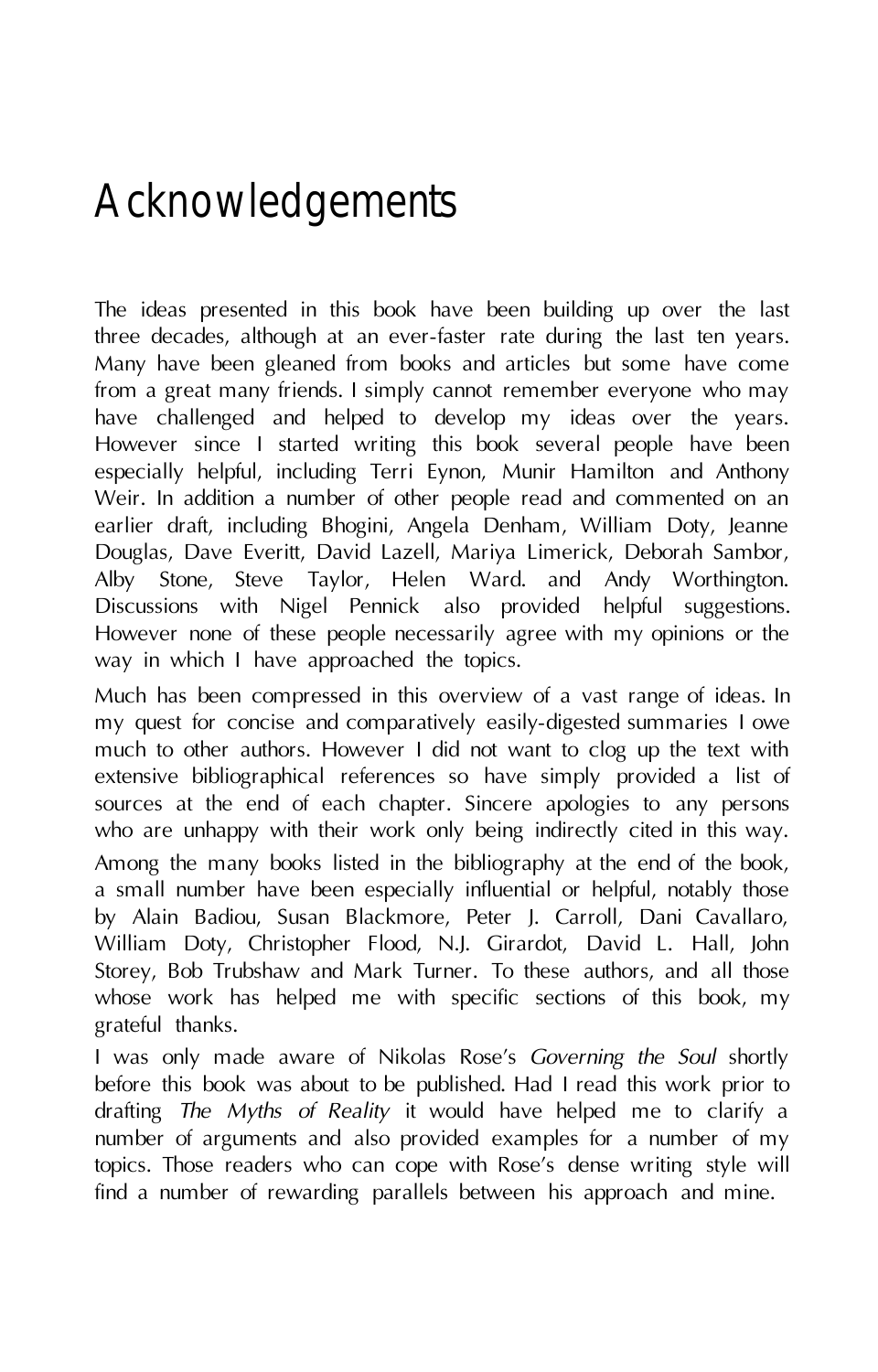

When Ifirst encountered the writings of Alan Watts (1915–65) in the late *acknowledgements*book. Watts' ability to write about complex philosophical issues in the clearest and most polished of prose remains exemplary. The brilliance of would challenge; however I how the world. recognise a fellow traveller, driven by a similar compulsion to disseminate ideas and challenge the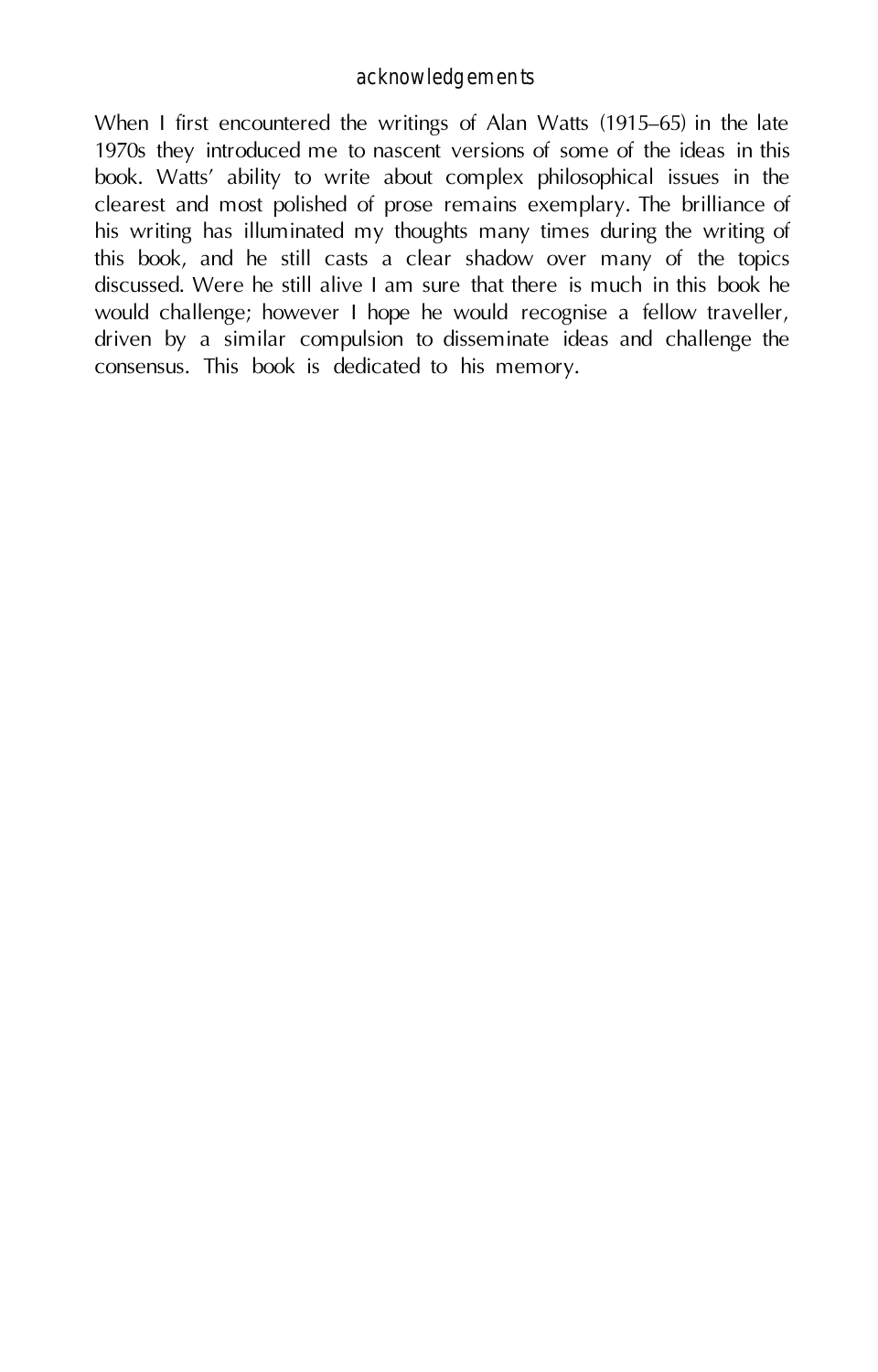

These, in essence, make up the field of activities and its interactions: the five physical elements, ego, intellect, the total material substance, the ten senses and the mind, the five sensory objects, desire and hatred, pleasure and pain, the combination of all Bhagavad Gita 13.5-6 The voyage of discovery is not in seeking new landscapes but in having new eyes. Marcellon Communication By myth man has lived, died and – all too often – killed. Jaan Puhvel What is basic in any social order is how control. maintained within it. No society can maintain control

promulgate values that are internalized and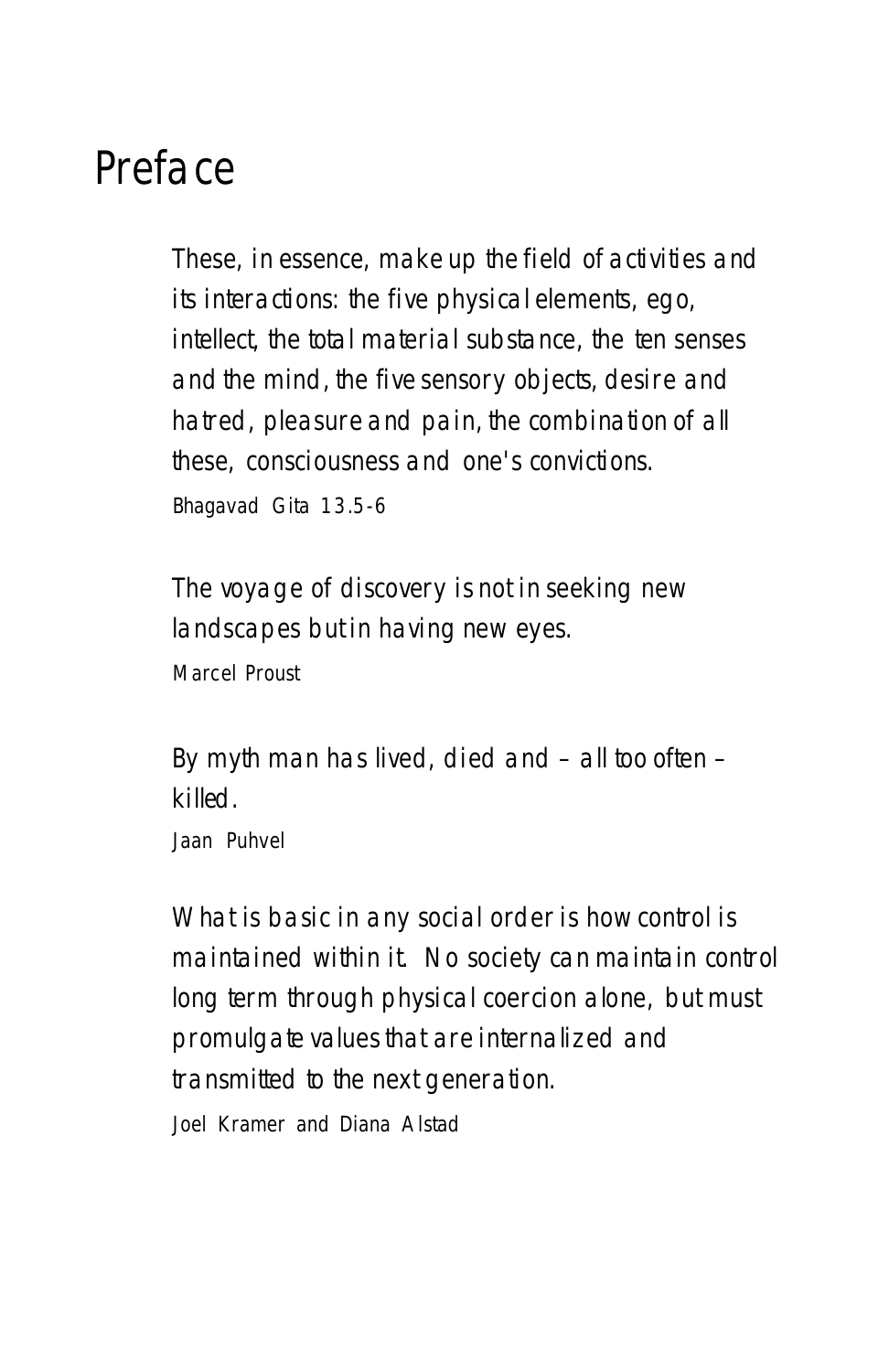

The 'deep structures' of any society include such aspects as religion, To summarise what will be explored in greater detail later, ideologies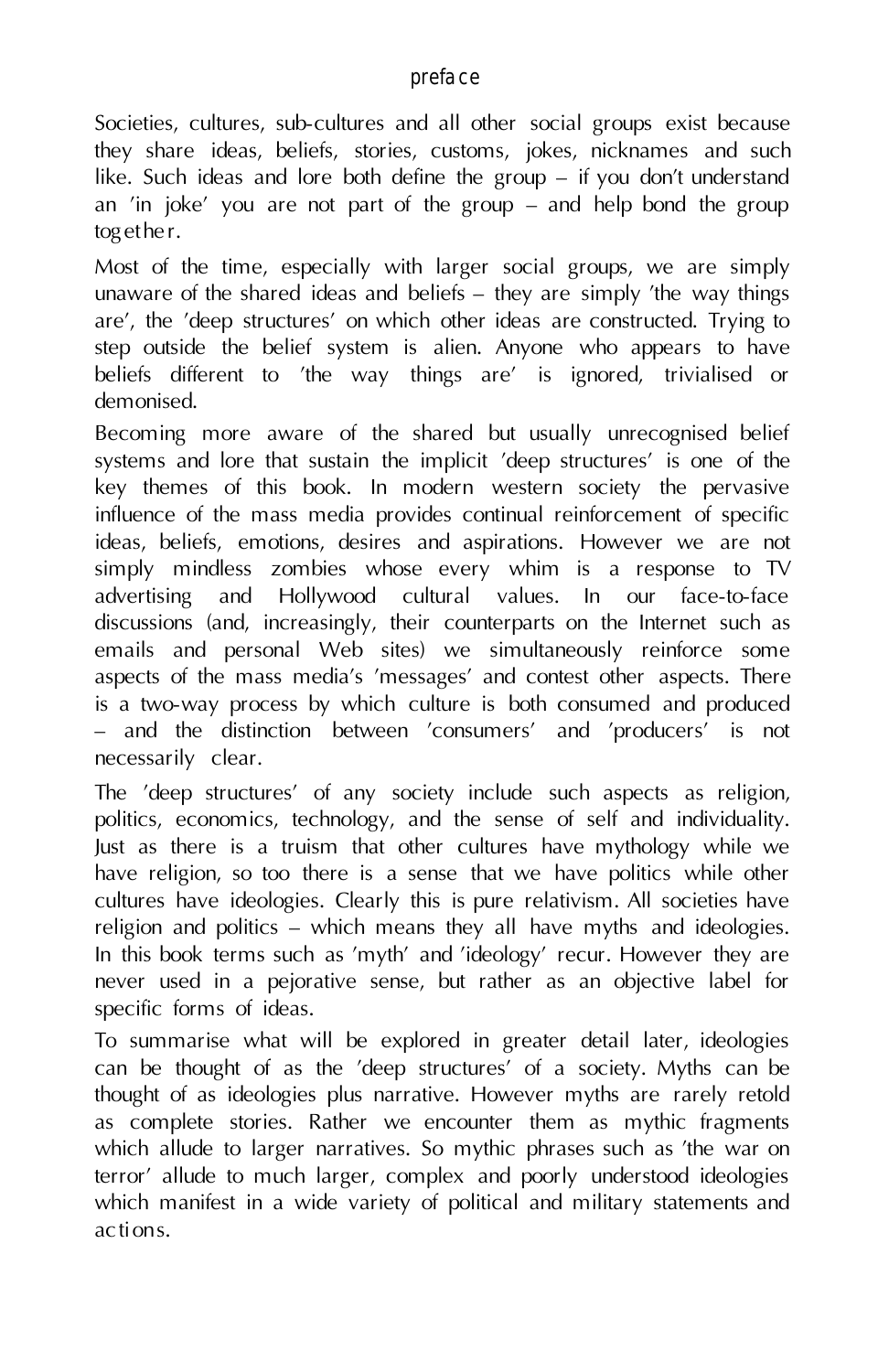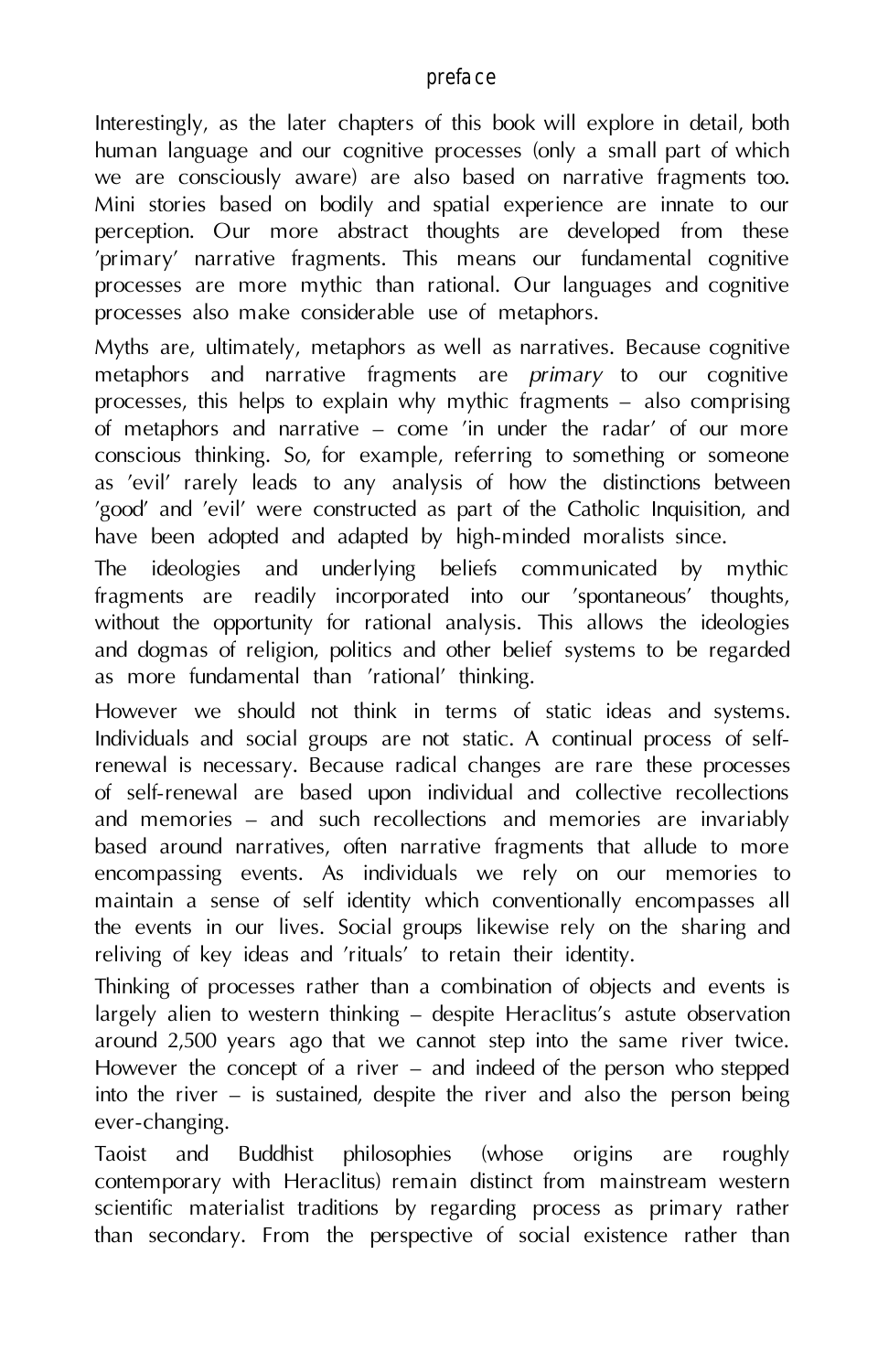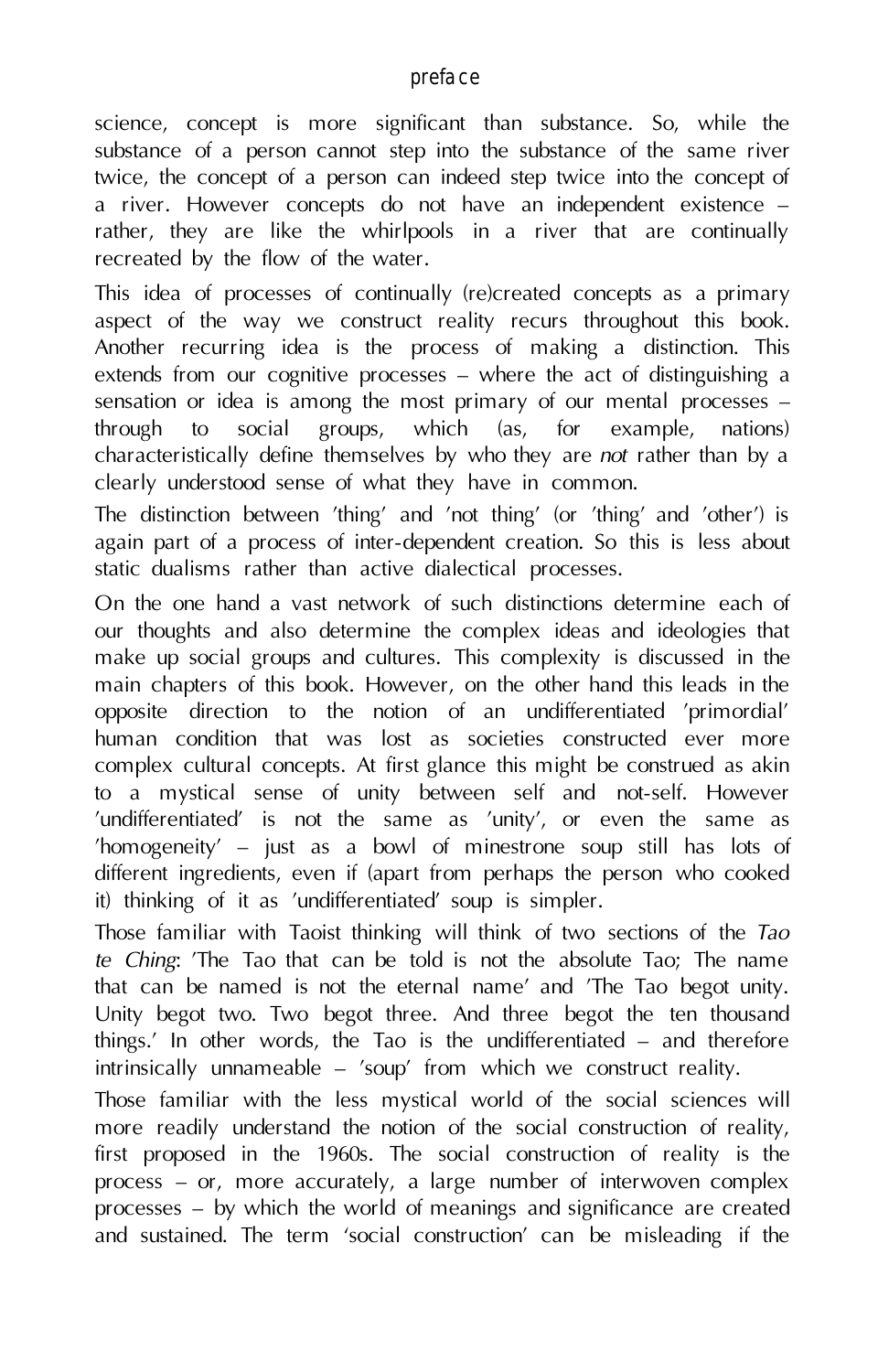*preface* 

word 'construction' is taken too literally and not regarded communication to enable an ongoing process of reaffirming and – which define and bond social groups. Just in case there are any doubts, the social construction of reality thesis academic readership *The Social Construction of Symbolic Reality* may are deeply challenging to western assumptions about what is 'normal' brief as possible – although this risks making them too concentrated to be easily digested. deliberately avoided, so much as is possible, situating myself in my writing and reflexively commenting on my own relationship with what, of the main aim of this book, which is to provide a concise exposition of Todd Dufresne when he wrote that 'Knowledge becomes a matter of Assuming you are not already familiar with most or all of the ideas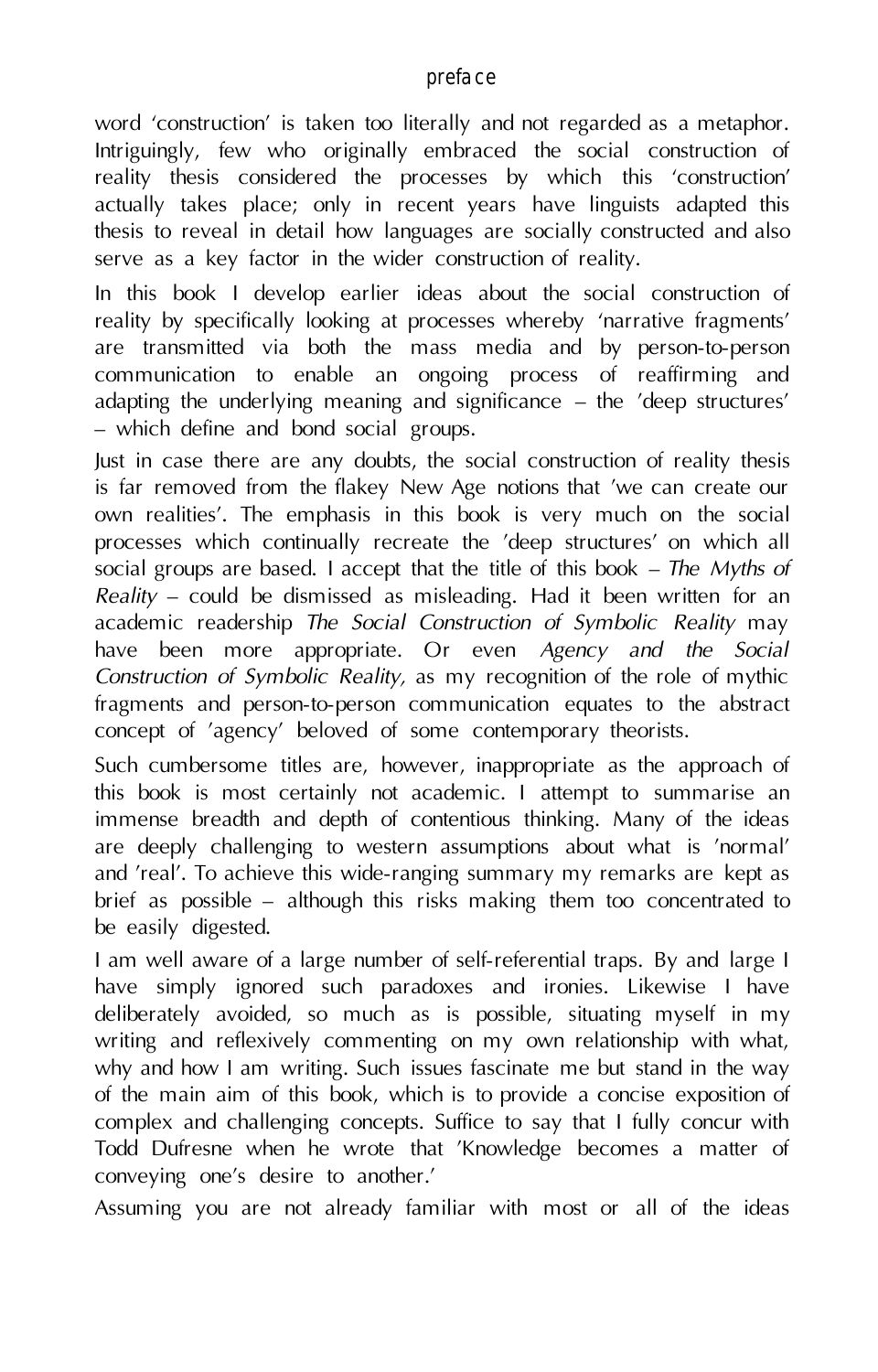

relationships will begin to seem very fluid and arbitrary. Only you can meaningful. For this reason several 'health warnings' are important. Secondly, it is not possible to study the myths of reality and regard some aspects – such as god, life after death, political beliefs, etc – as 'off Thirdly, the later chapter sites in the later of the later unless you have a very clear idea of who you could turn to for effective suppor t. Sources: The Contract of the Contract of the Contract of the Contract of the Contract of the Contract of the Contract of the Contract of the Contract of the Contract of the Contract of the Contract of the Contract of the C

Dufresne 2003: 152; Giradot 1983; Hacking 1999; Hall 1982a; Kramer and Alstad 1993: 3–4; Puhvel 1987: 2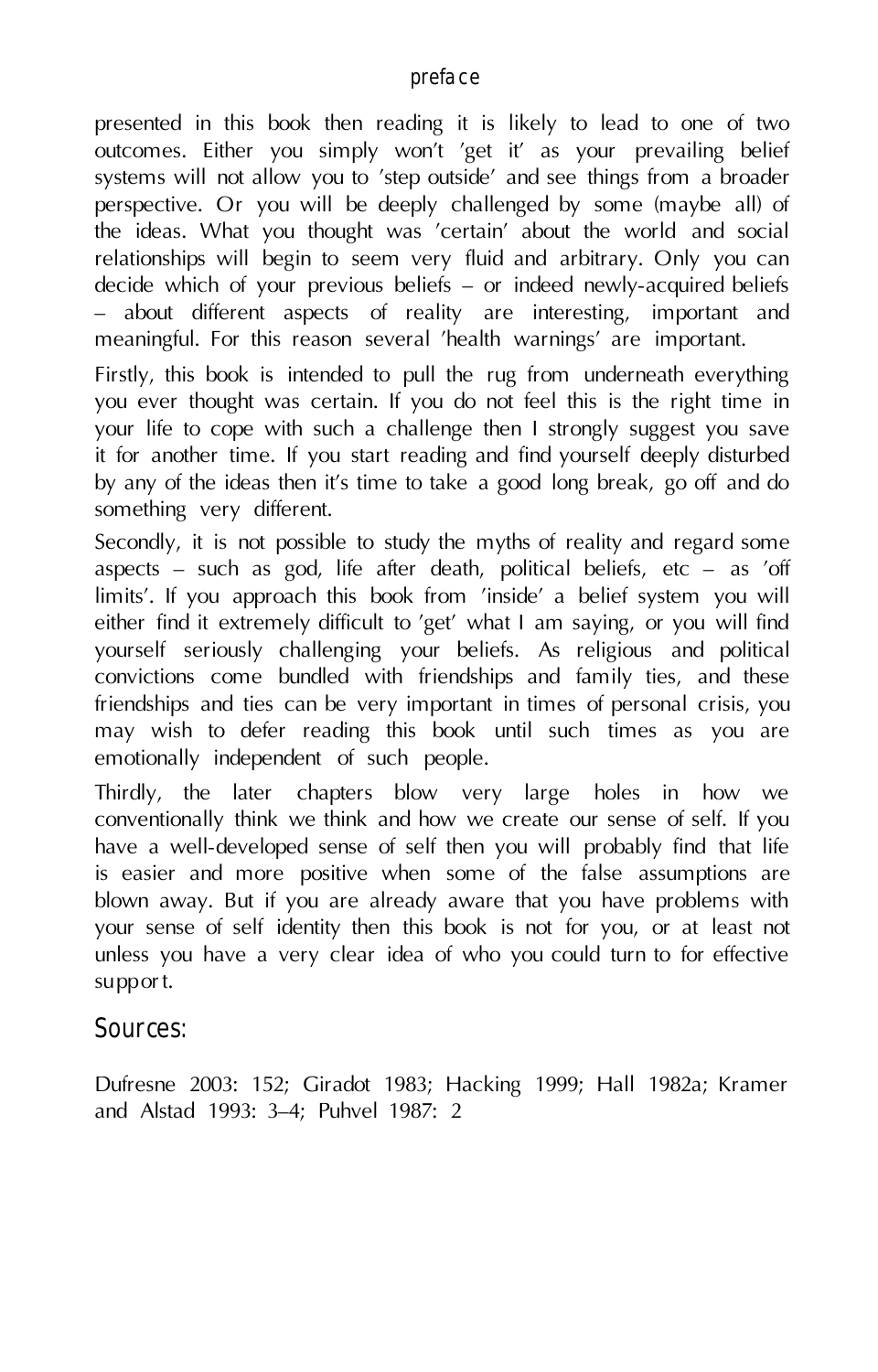The aspects of things that are most important to us are hidden real foundations of his enquiry do not strike a man at all. **Null Section of the attack of the struck him. – And this means:** we fail to see what, once seen, is most striking and powerful. Ludwig Wittgenstein *Philosophical Investigations* section 129 We do not see things the way they are but as we are. Jewish proverb We are all prisons of our minds. The realisation is the first **Step on the freedom**. Then Ram Dass 'Reality' is some kind of ontologicalsilly-putty. Robert Anton Wilson If we understand the mechanism and motives of the group mind, it is now possible to control and regiment the masses according to our will without their knowing it… Edward Bernays The Matrix is everywhere,' informs Morpheus, 'It is all around us. It is the world that has been pulled over your eyes to blind you to the truth… *The Matrix* (Wachowski siblings)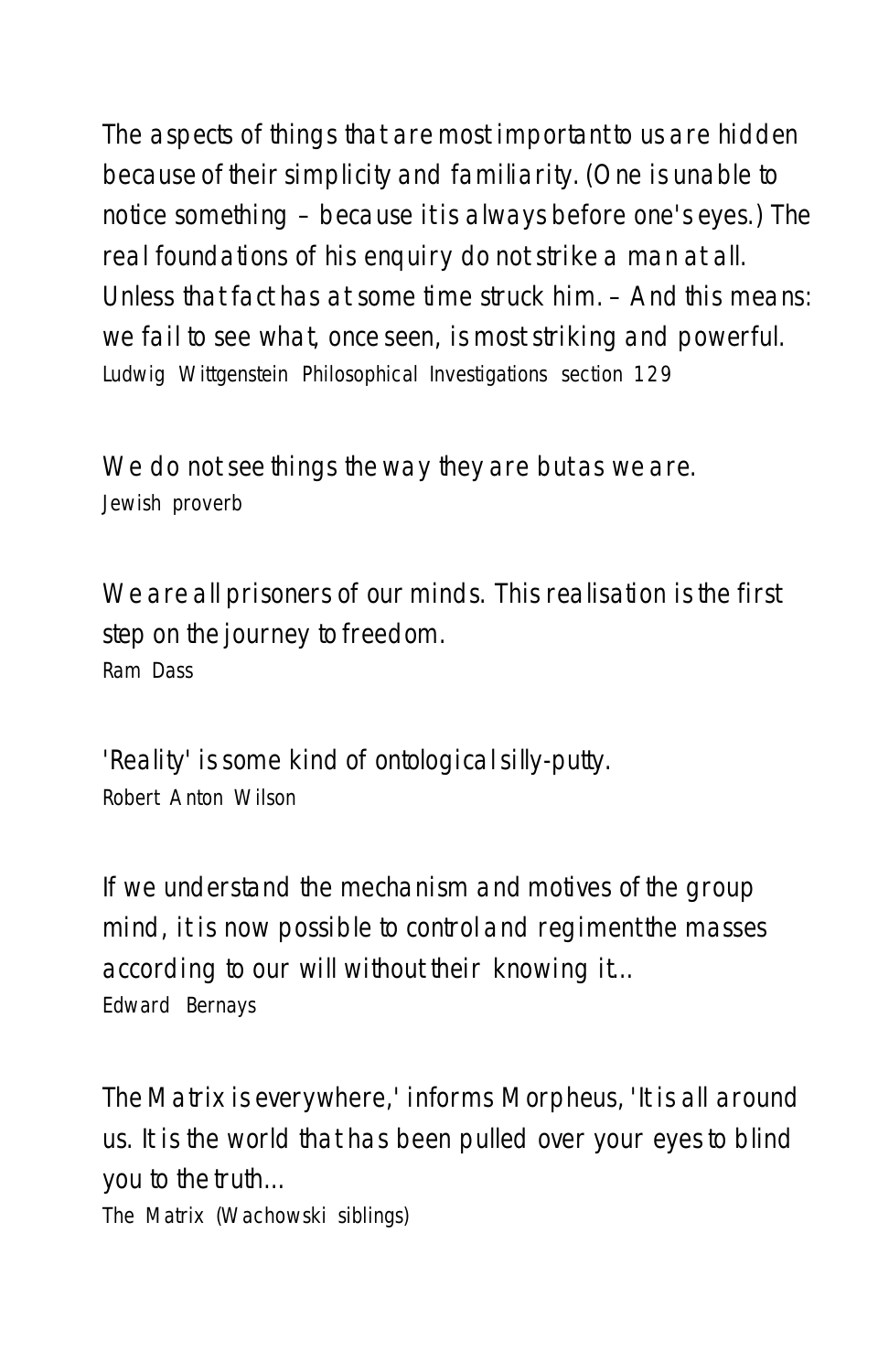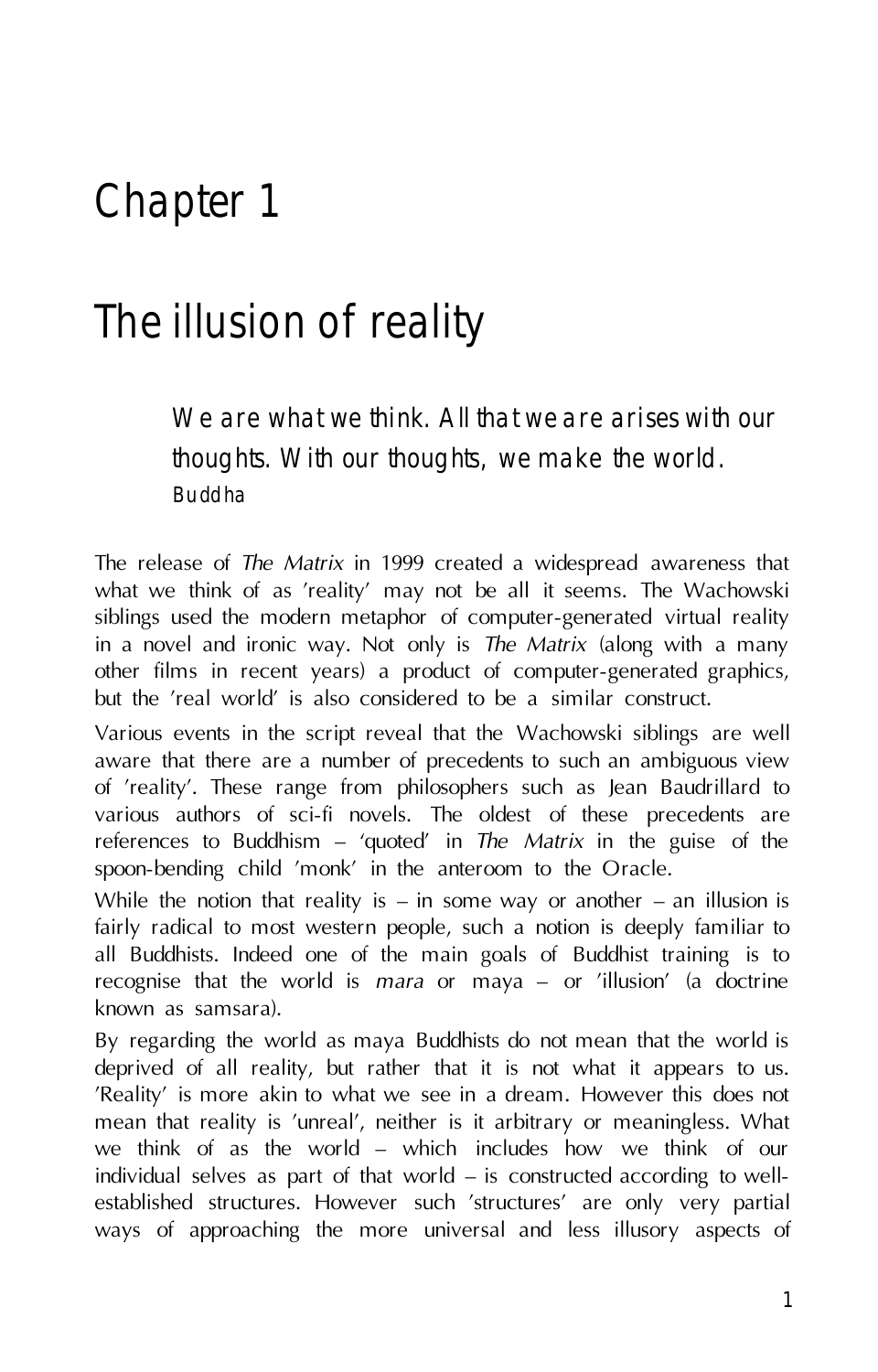

cause of illusions but not the illusion itself. Maya leads deeper and deeper into the realm of matter and differentiation –whereas knowledge (*prajna*) liberates us from such illusions (the state of samsara). The state of recognition of maya is known as moksha. Moksha requires a nondualistic way of thinking; this is something which will be explored the 'implicate order' equates to what Hindu scriptures call *brahman*, and Böhm' 'explicate order' is Hindu's samsara.

The implicate order, as Böhm explains, is the unbroken distinctions, and where everything is connected to everything senses. At the explicate level, a plant or a tree is seen different everything else. At the implicate level, all matter, whether here recreated in an endless network of interactions. At the equally 'exotic' model of reality which is entirely in accord with the overall approach of this book.

everyday maility In our day to day lives we simply do not think of 'reality' from such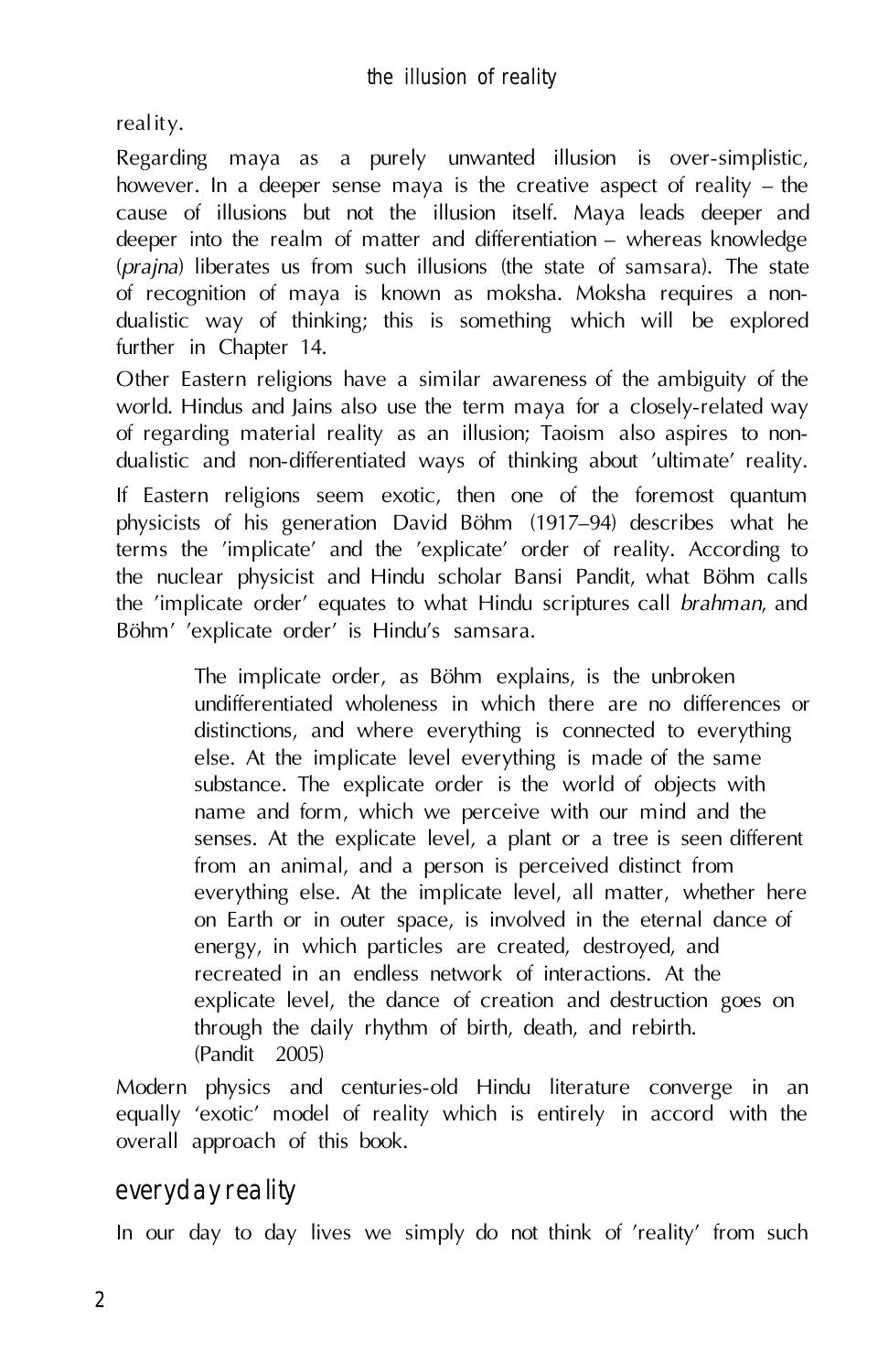about what a physicist would call 'reality', which to most people seem rather unreal theories about matter, force, time, sub-atomic particles and such like. many variations in between. Furniture can be cheap and practical, 'investment' antique too valuable to be used, a much-loved sofa, a

in that we rarely speak about them consciously. But, even though we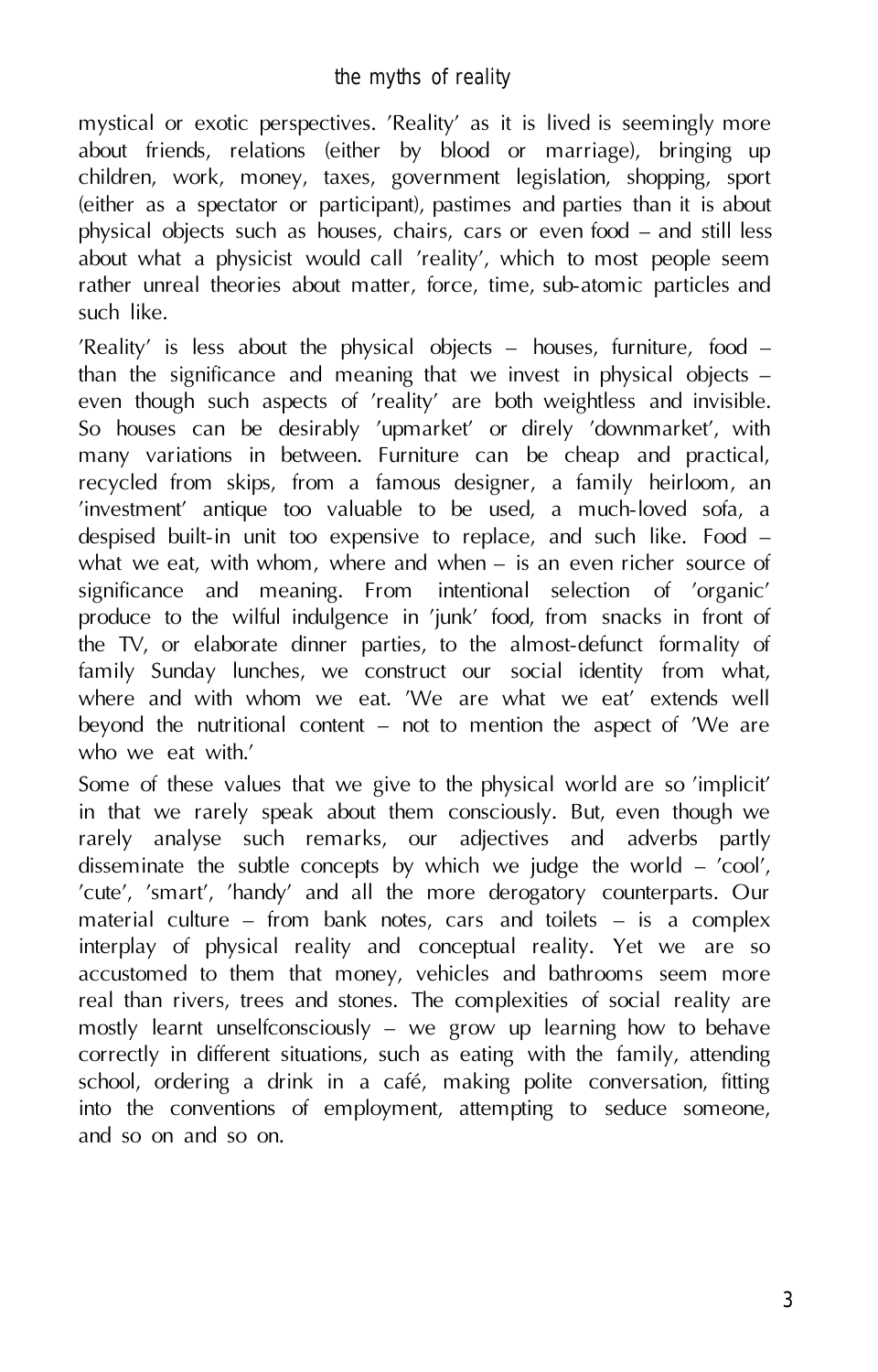reality is both things and their ever-changing meanings *the illusion of reality* important. To a much greater extent than we normally realise, 'reality' is

that they are largely arbitrary. Reality is the combination of things and the varied and ever-changing meanings we give to things –the 'social reality' of our culture. Or, more part of. While traditional cultures tended to have simple stratifications modern world most people are exposed to a wide range writers as the 'symbolic order' or 'symbolic reality'.

written by Princ Berger and Thomas Luckmann was published in 1966. of everyday knowledge that enables us to know where we are, what we counted as knowledge within any given society, culture or sub-culture. specifically, it allows the 'unreal' to be defined, ensuring that the traditional people were regarded as 'myths' and dismissed as unreal by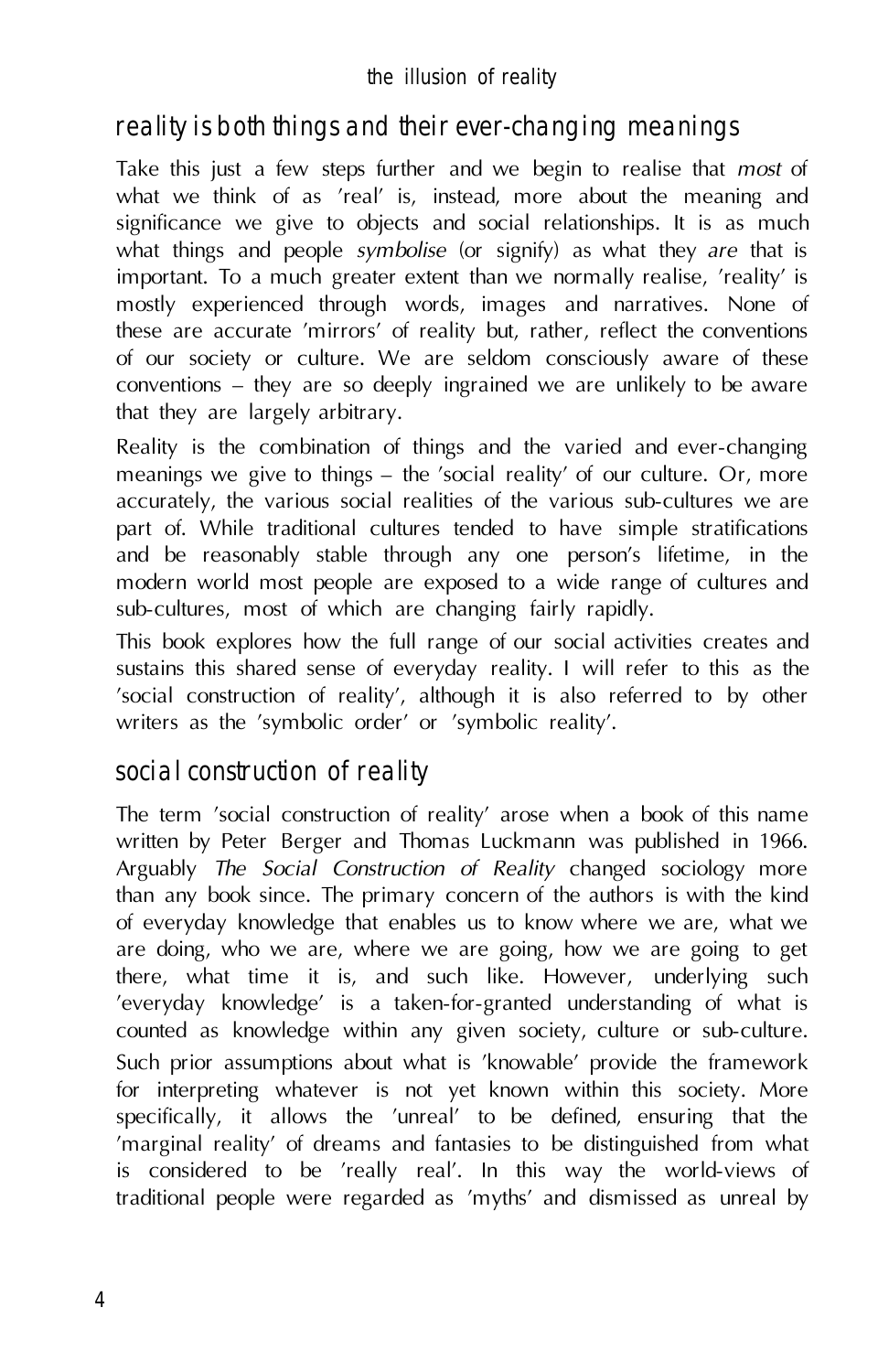western minds.

The 'official' version of what is real is legitimised and maintained by various 'locastic'. The main challenges to such experts are usually intellectuals and artists as other 'experts' simply differ within an agreed medicine has been professionalised in a manner that makes 'illnesses' into all but independent entities, with little consideration of, say, Berger and Luckmann's ideas have been greatly developed in subsequent decades. Two different but equally inspirational books that 1996); both have influenced this book.

'physical' realities is our self –or, more pedantically, our bodies and our

There are two key aspects to this. One is how individuals create and maintain a sense of self-identity. The other is how a specific person is identified by others. Both these senses of identity are sustained by the ways our memories are based on narratives, although typically identity narrative. This is explored further in the next chapter.

identity and the identities other people create for that person. However, I suspect the majority of people feel that they are different to how most begin to differ significantly in these senses of identity. In some cases a person's self-identity may differ substantially from the way most people realities with those who legitimise 'reality'. Interestingly, many artists, 'madness' is a key distinction for consensus reality to make and sustain,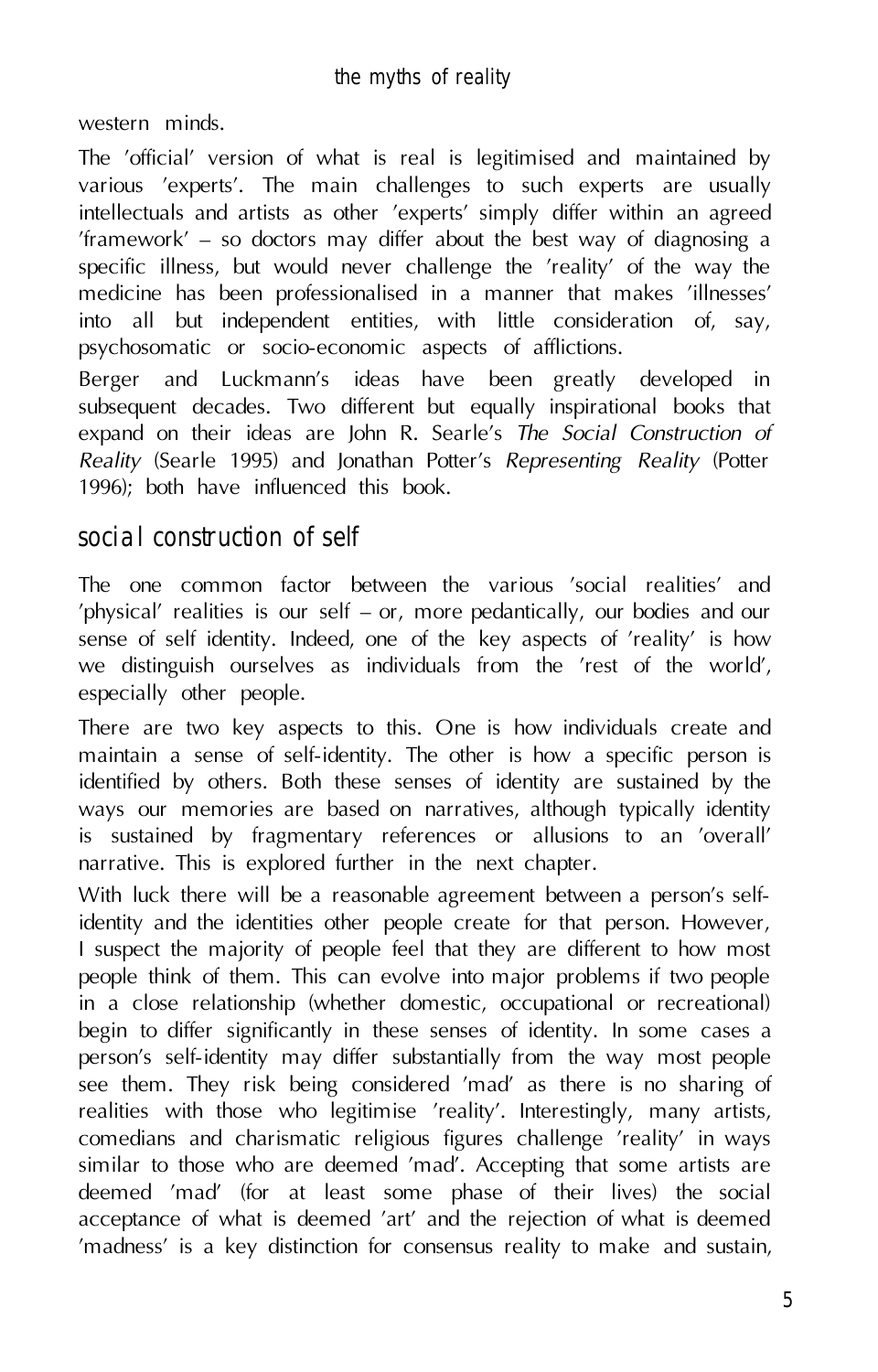

'best', most 'evolved' and the dominant worldview by which all others are judged. The western ideology regards reality as essentially unchanging – something that exists independently of the ways of the essential foundation to a further ideological stance. By asserting its unchanging nature such implicit ideologies deny that reality is think of reality as something which is 'made', then we will not begin to 'component parts' offers deep insights into the largely unconscious creates these ideologies, who controls the ideologies which become agendas. Such an approach to reality is behind toon Baudrillard's challenging view of modern America: prisons are there to hide that it is the social in its entirety, in its presented as imaginary in order to make us believe that the order and to the order of simulation. 'Fasten your seatbelts, it's going to be a bumpy night'

In this book I attempt to explore in more detail the ideas outlined above pre-existing cultural and linguistic structures. Two ideas – 'mythic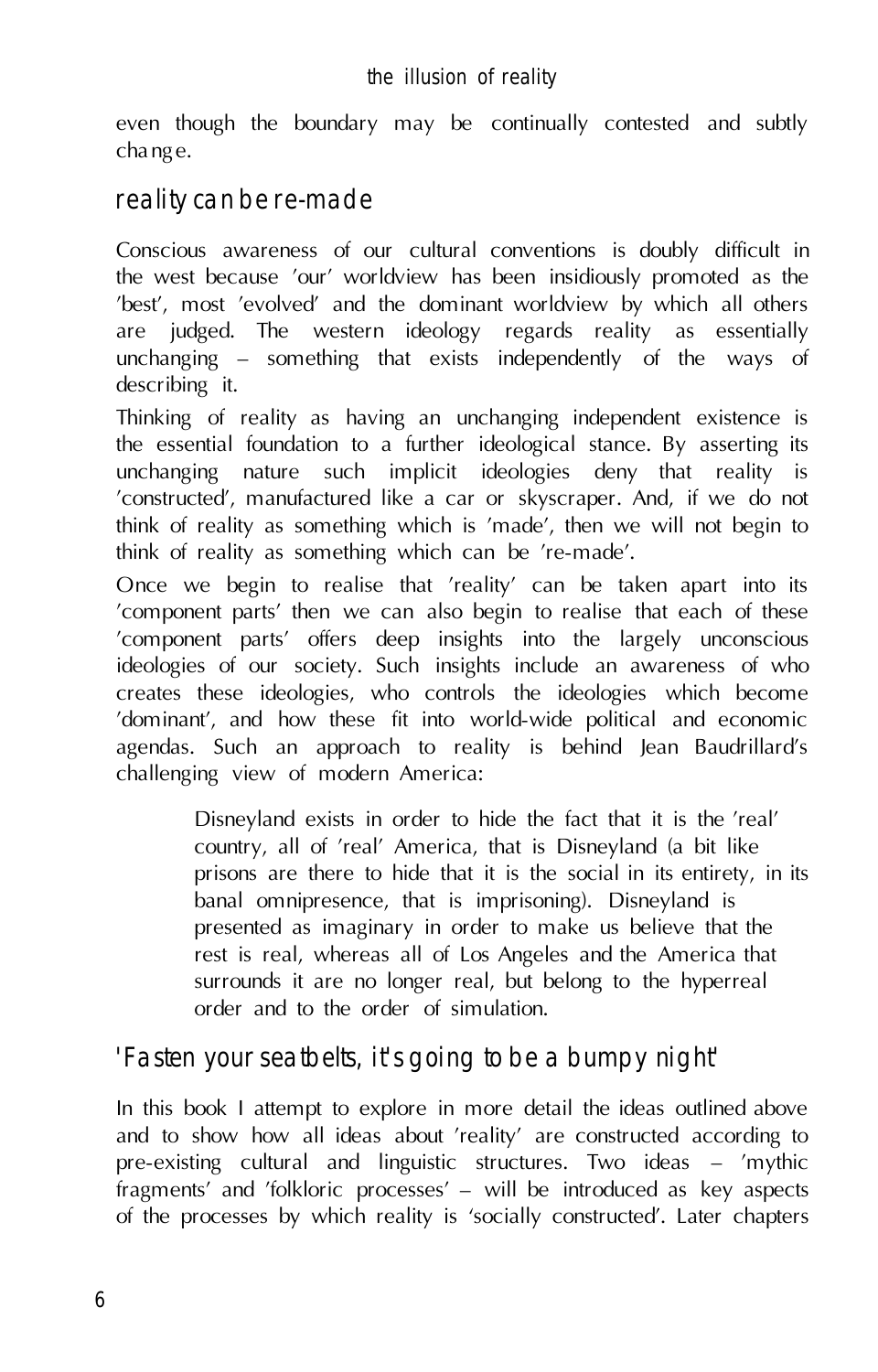Dorothy, 'cause Kansas is going bye-bye.'  $\equiv$ 

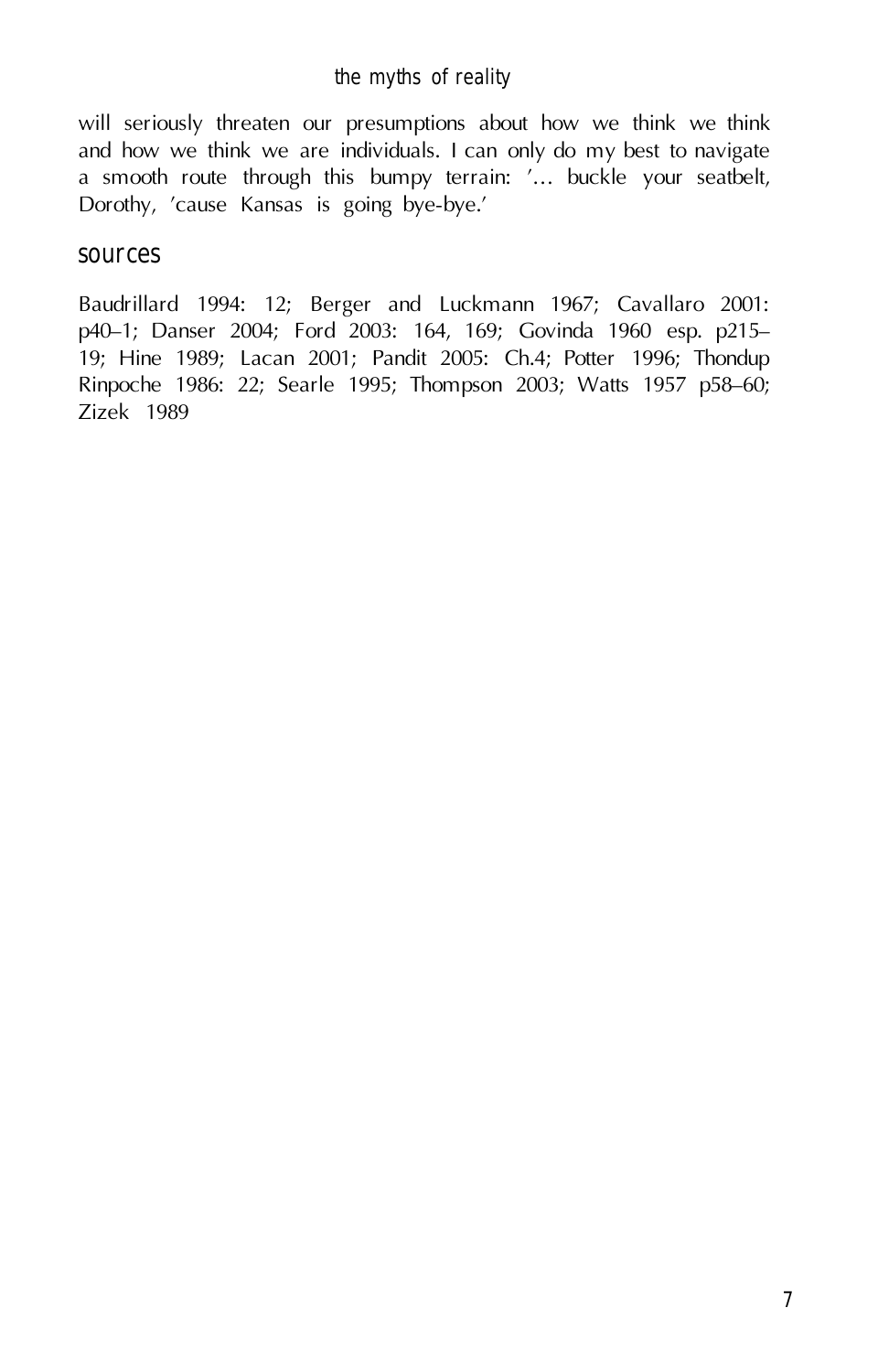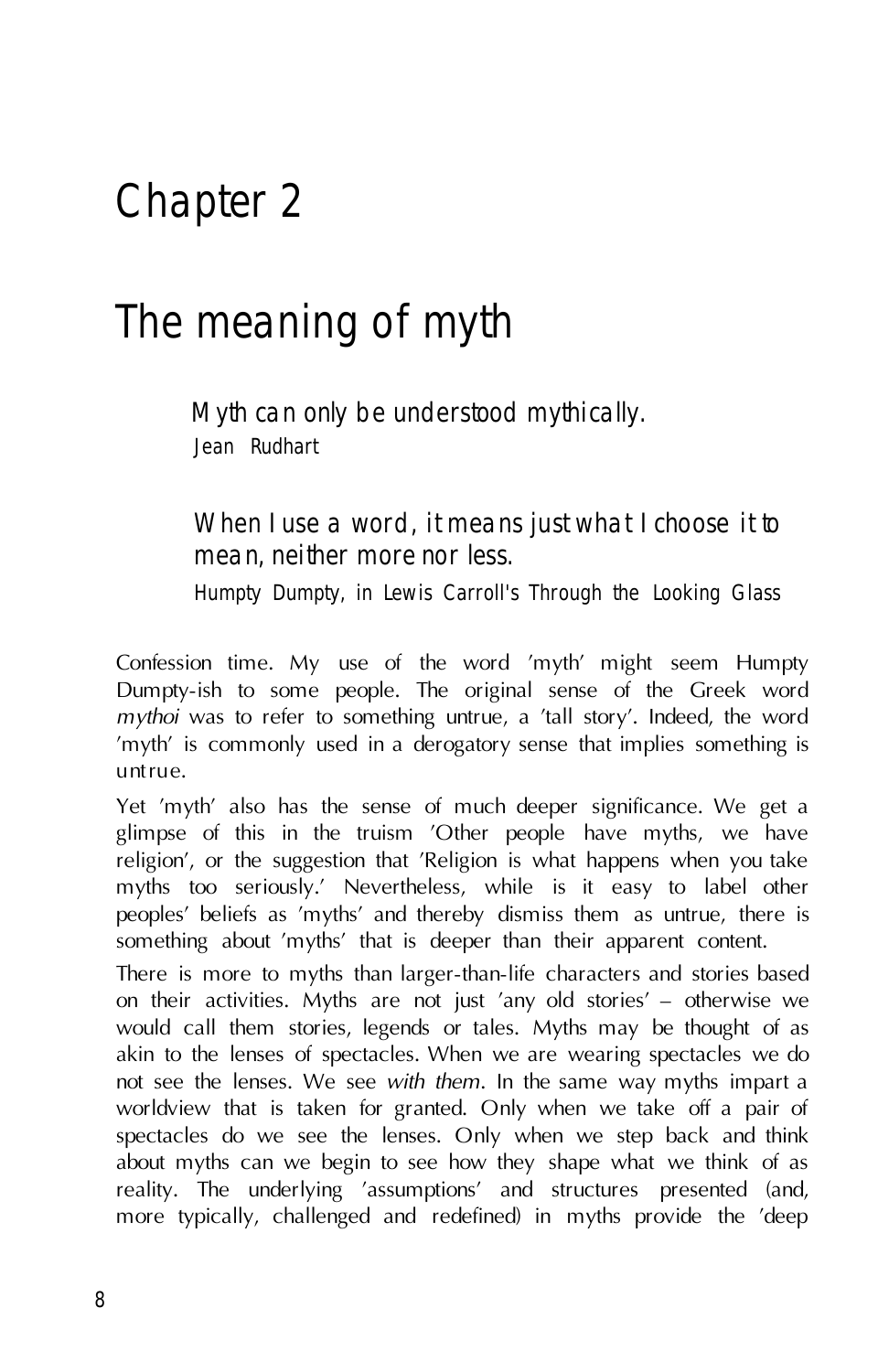structures' underpinning the thinking of a society, or culture, or *the myths of reality*

Such 'deep structures' have nothing to do with Freudian or Jungian concepts of consciousness (although continuity), Freud and Jung both<br>used traditional myths as inspiration for their own myths about<br>consciousness (the of the deepest of these deep structures is language ideologies. Children have a remarkable ability to intuitively develop a strong sense

individuality is a topic which will be explored further in Chapter 12.)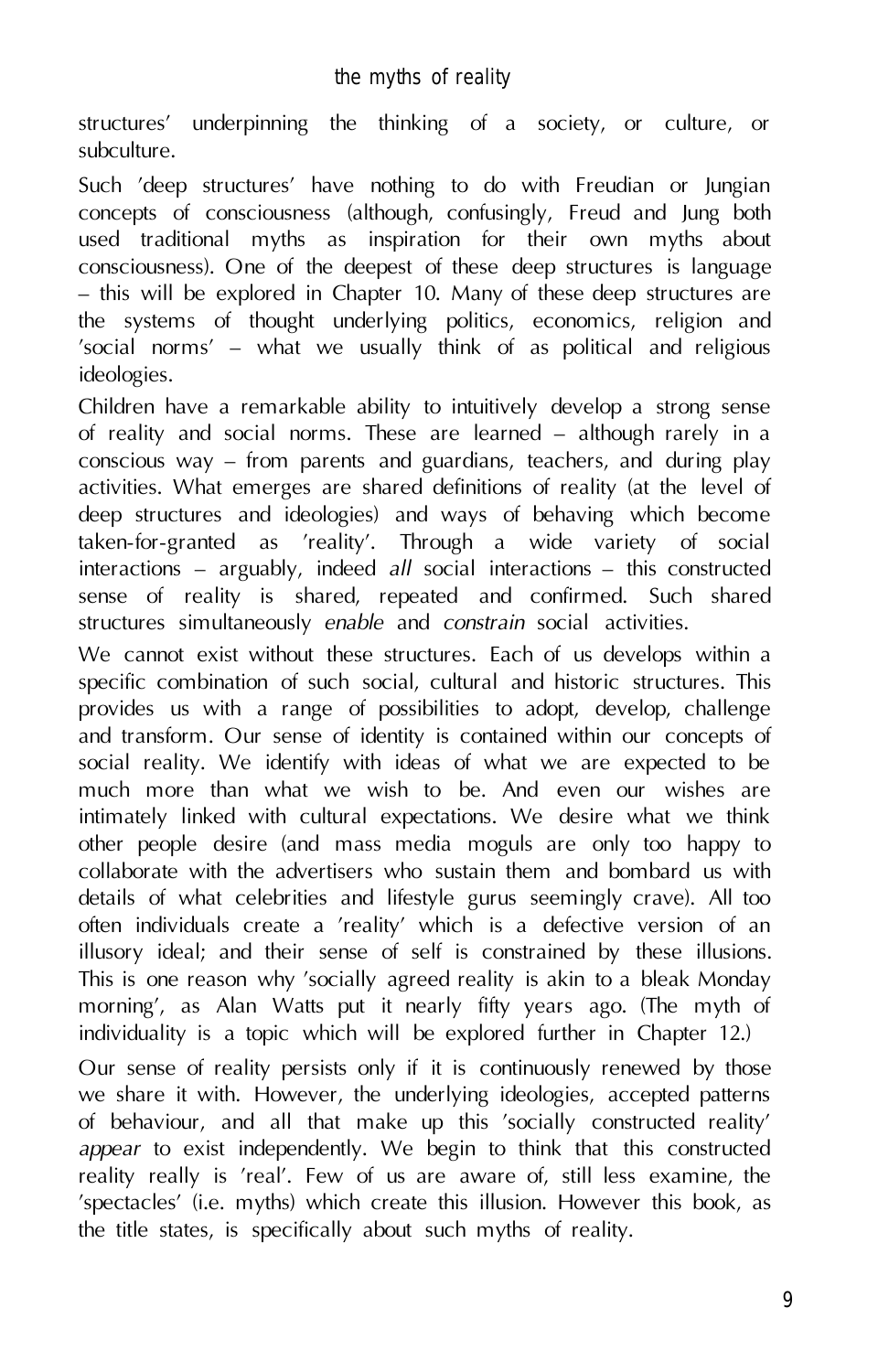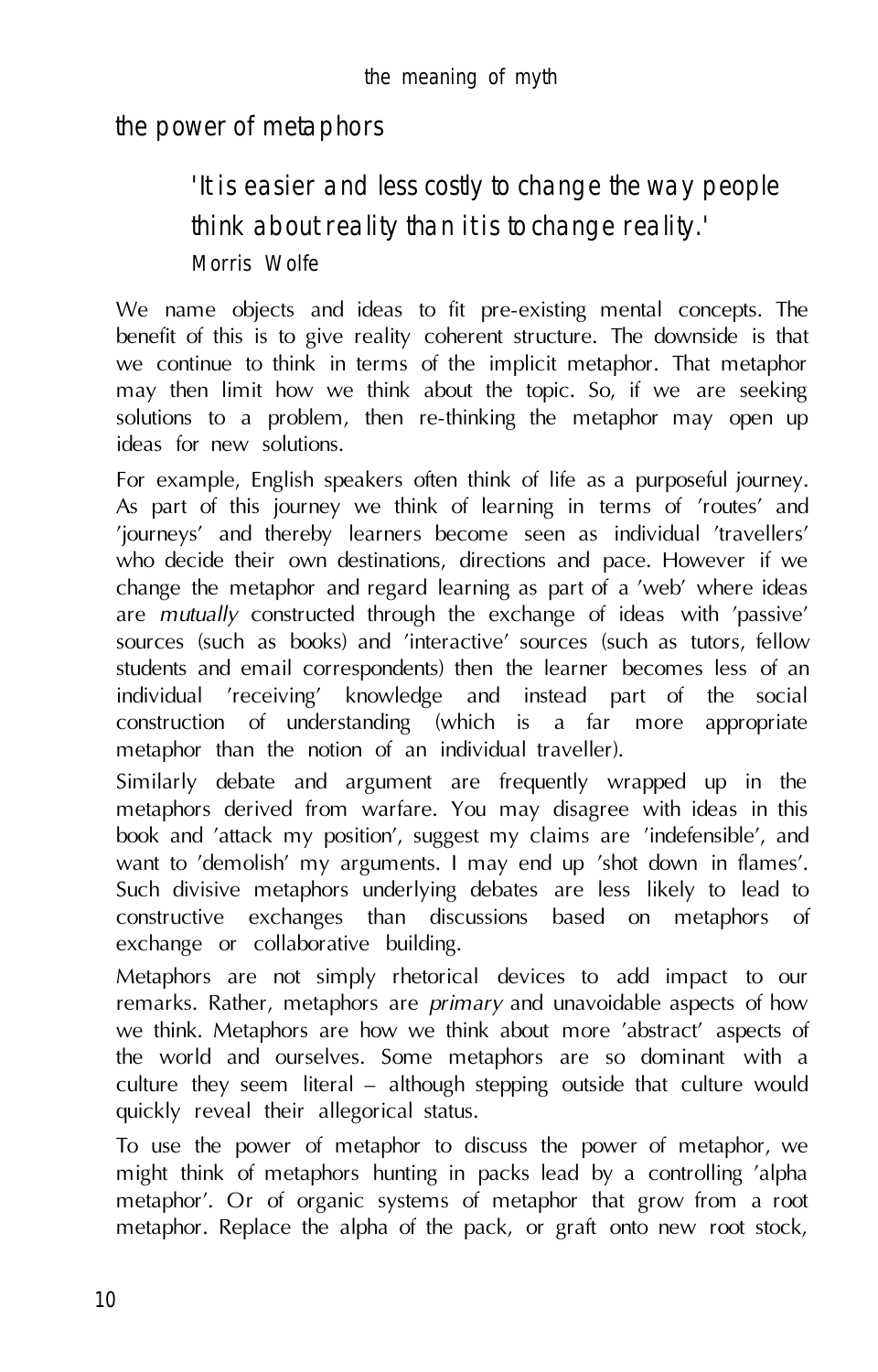and the remainder of the metaphor system will change, subtly or Changing the metaphor changes how we think and how we act. Learning how to recognise implicit and underlying metaphors is the first seek to empower their students in such ways, and the exceptions are mostly in 'arts' subjects rather than technological or vocational ones.

the power of ideologies

Metaphors are one aspect of the various ideologies which provide the 'deep structures' that simultaneously construct, reaffirm, explain and is a contentious one – such as defining who is 'mad' and who is not; 'obscene'; whether judicial executions are acceptable; whether abortion is morally justifiable; and so on. and meaningful, often to the advantage of those who hold the power in politics, commerce and religion. They also create and maintain an create a strong sense of 'other' – everyone and every idea excluded from the socially-accepted ideals. Defining the 'other' – what is *not* us – is the main way we define ourselves and our social group. The 'other' is created by cleating ideological categories which are promptly newspaper editors have provided us with 'hooligans', 'muggers', 'travellers', 'welfare scrowingers', 'pachiphiles' and many more such and evolutionary. Almost inevitably deeper challenges will produce intense debate and risk splitting the original group in factions. Because of the media, reading books, or surfing the Internet, most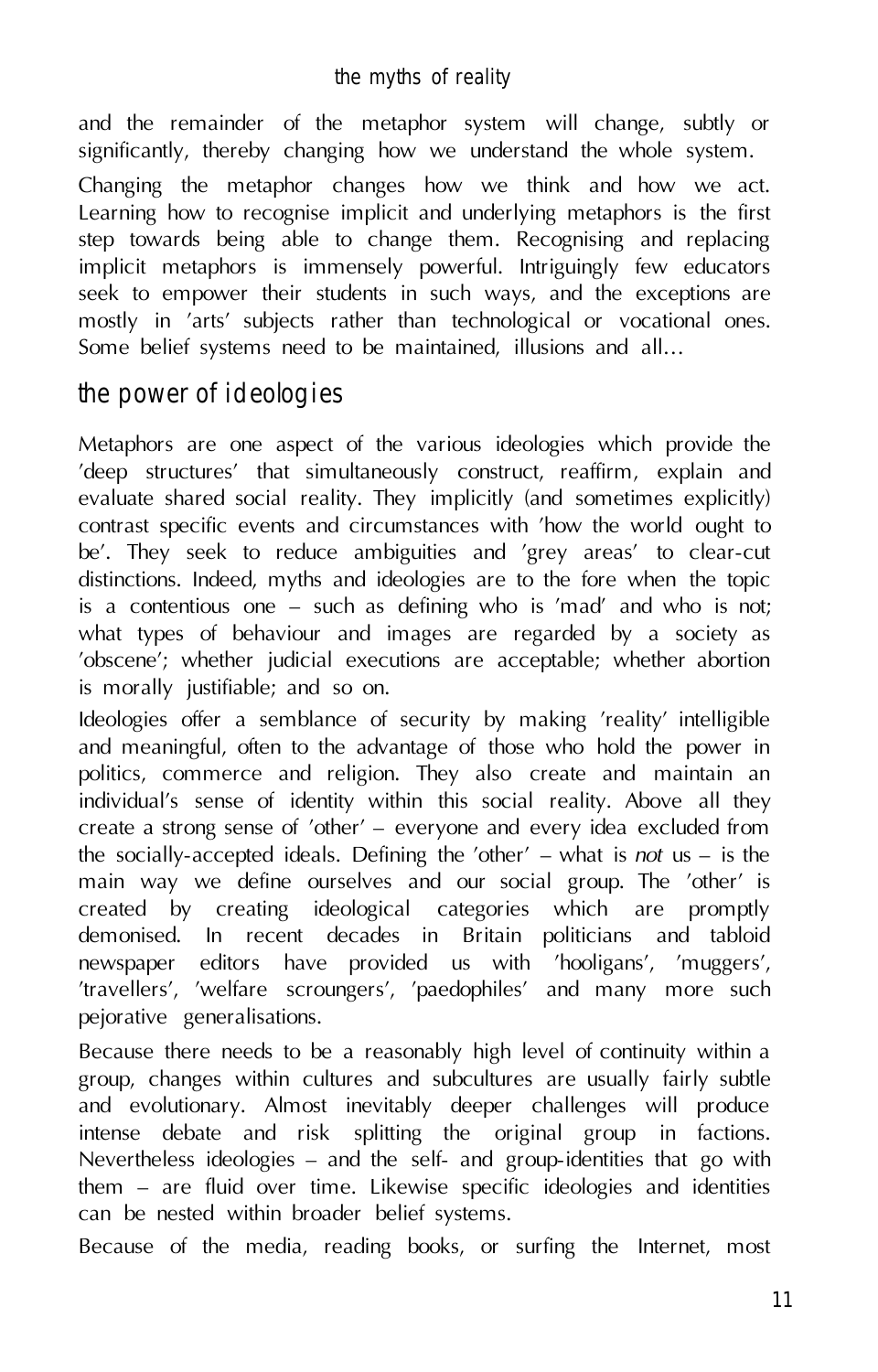



Myths are narratives, a sequence of connected events presented as a considerable evolution may be revealed. Sometimes myths 'degenerate'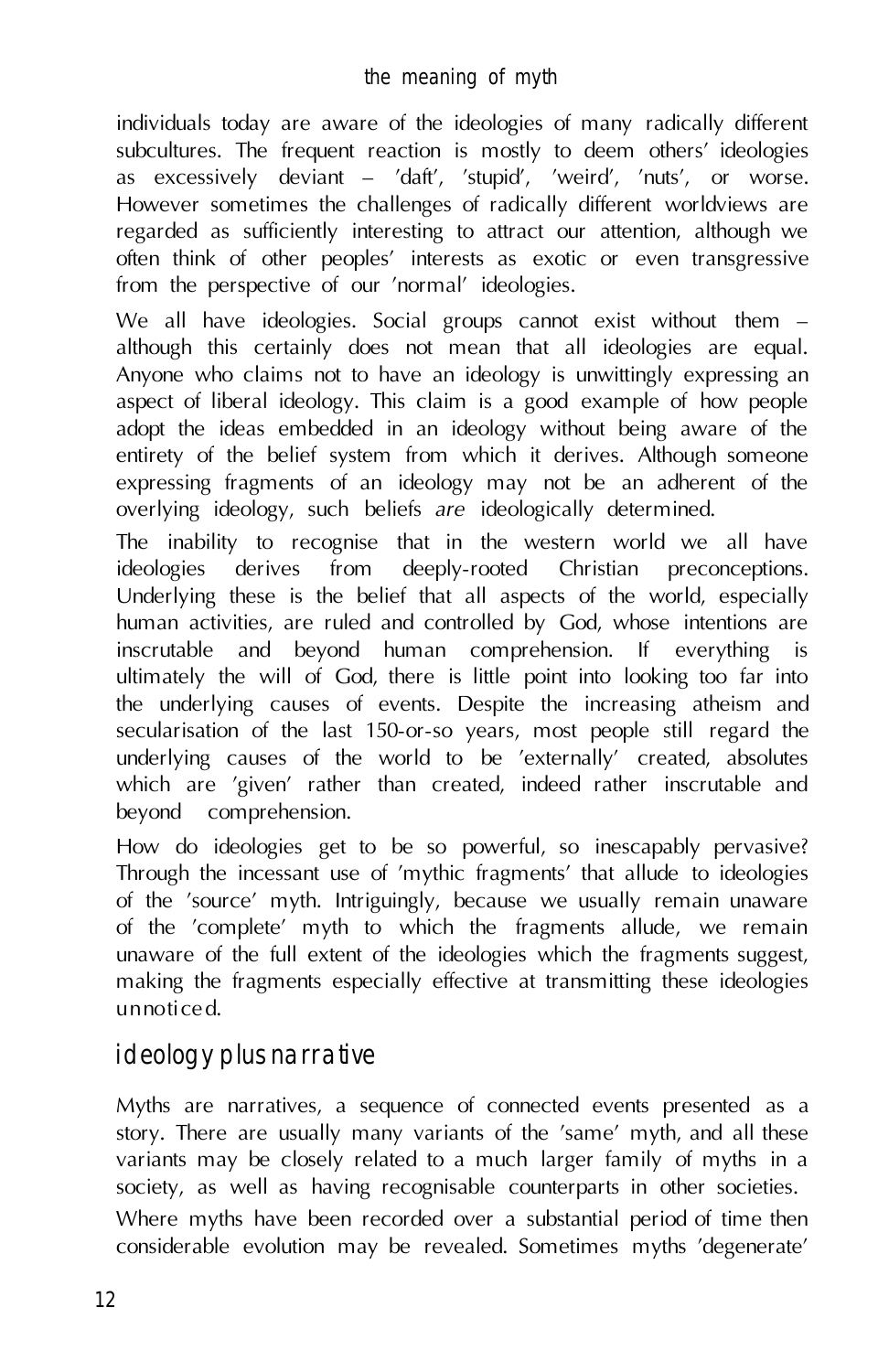themes, which recur in a number of narratives. In other words, a myth is Indeed, this is the main way myths are regarded in the rest of the book. One way of thinking about ideologies is as a group of metaphors based around an alpha or root metaphor. Add this together and there is a spectrum of concepts that begins with the metaphorical concepts this conceptual spectrum.<br>mythic fragments

While there is a narrative 'theme' to all myths, myths and certainly do 'communism' or 'democracy' shoulder an immense range of ideological images, with or without words, such as paintings, drawings, illustrations,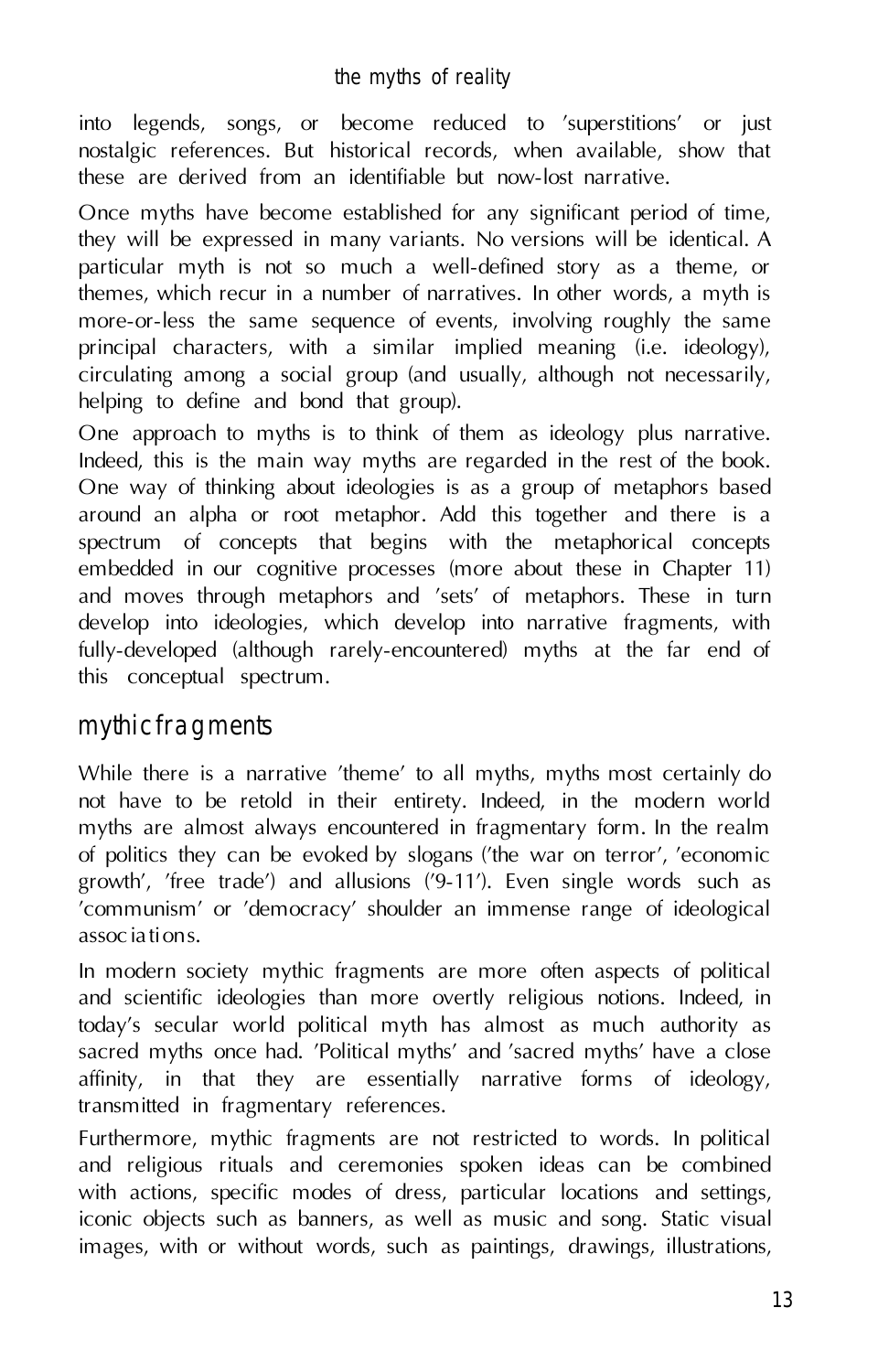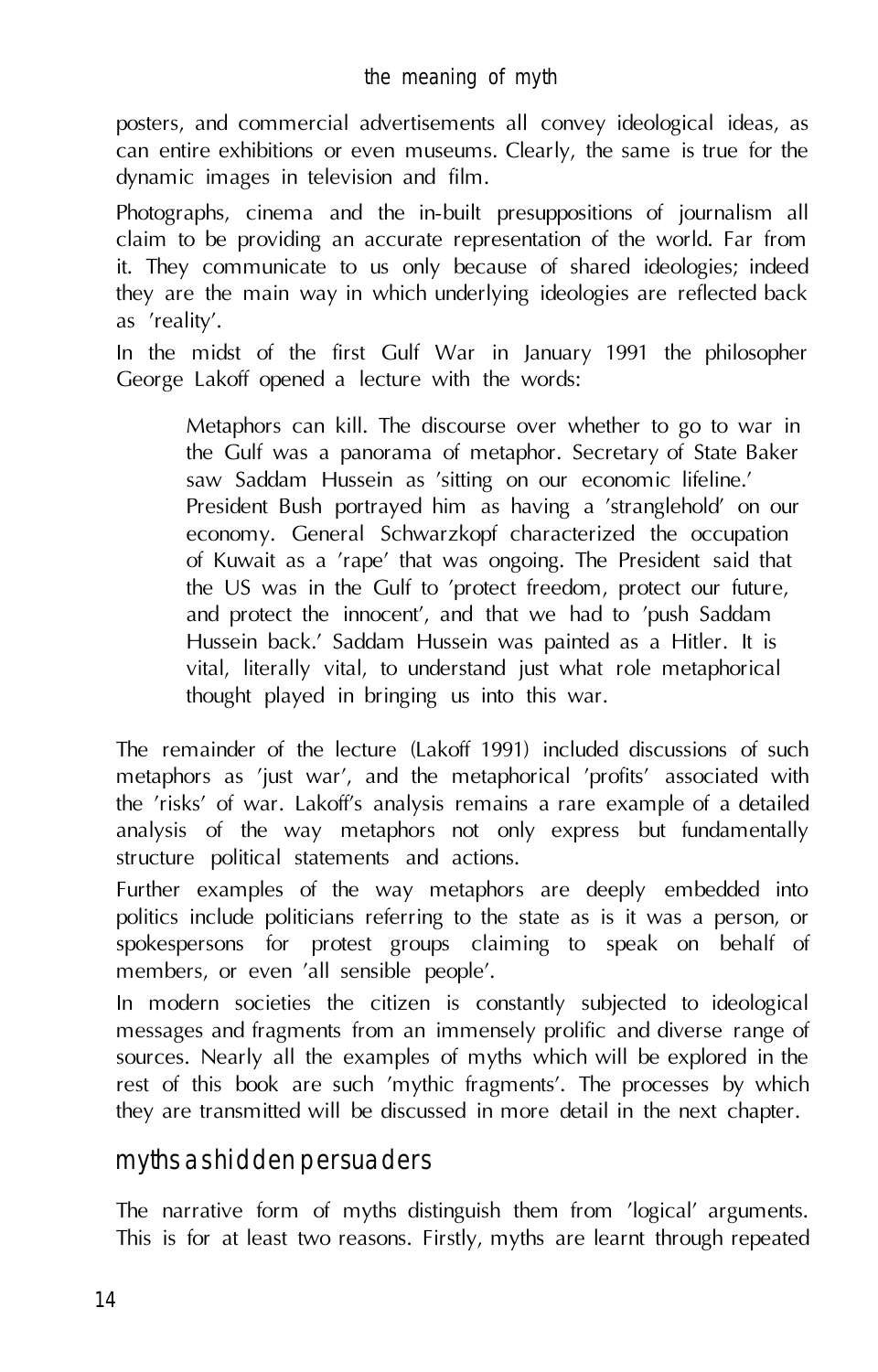'under the radar' of our usual intuitive ways of evaluating information and ideas. For example, mythic fragments are often based on unstated metaphor, the fragment has the semblance of 'actuality'. Secondly, myths create the 'templates' which shape our perceptions of the world. In other words, myths create the basis on which we evaluate other previously-introduced metaphors, myths incorporate an 'alpha metaphor' or 'root metaphor' which controls subsidiary metaphors.

largely statused to argument and even contrary evidence. Furthermore, myths are the core convictions that bond together a culture or share a common social group. 'They' are 'daft' or 'mad'. Or maybe it is us who has become the 'outsider', perhaps to the extent of infringing or culture it is the myths that define and bond the group. As the

 $\sim$ Bennett 1980; Cavallaro 2001; xiii, 75–85; Eliade 1959; Cavallaro 2001; Flood in The American International International International International International International International International International In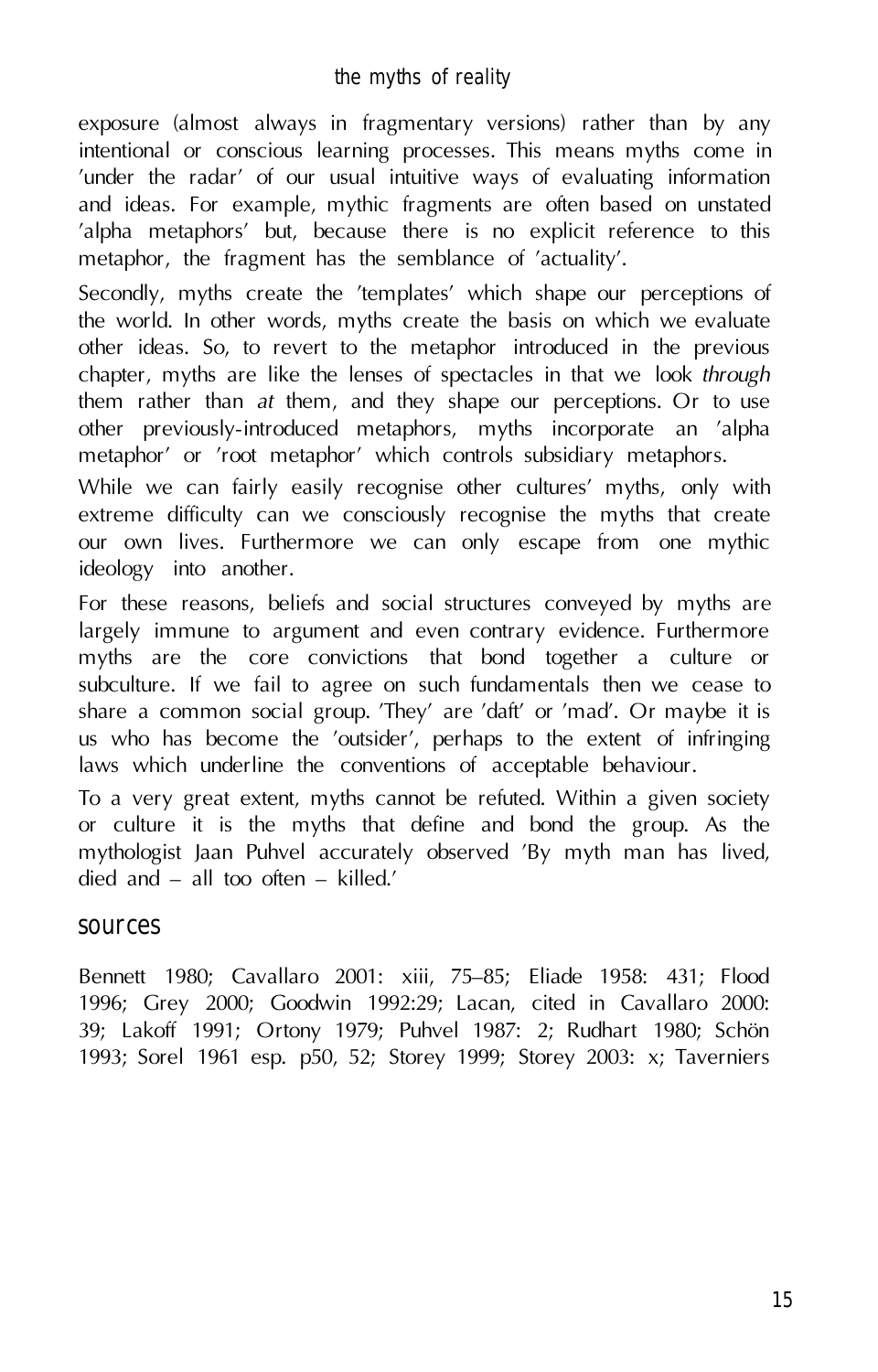

16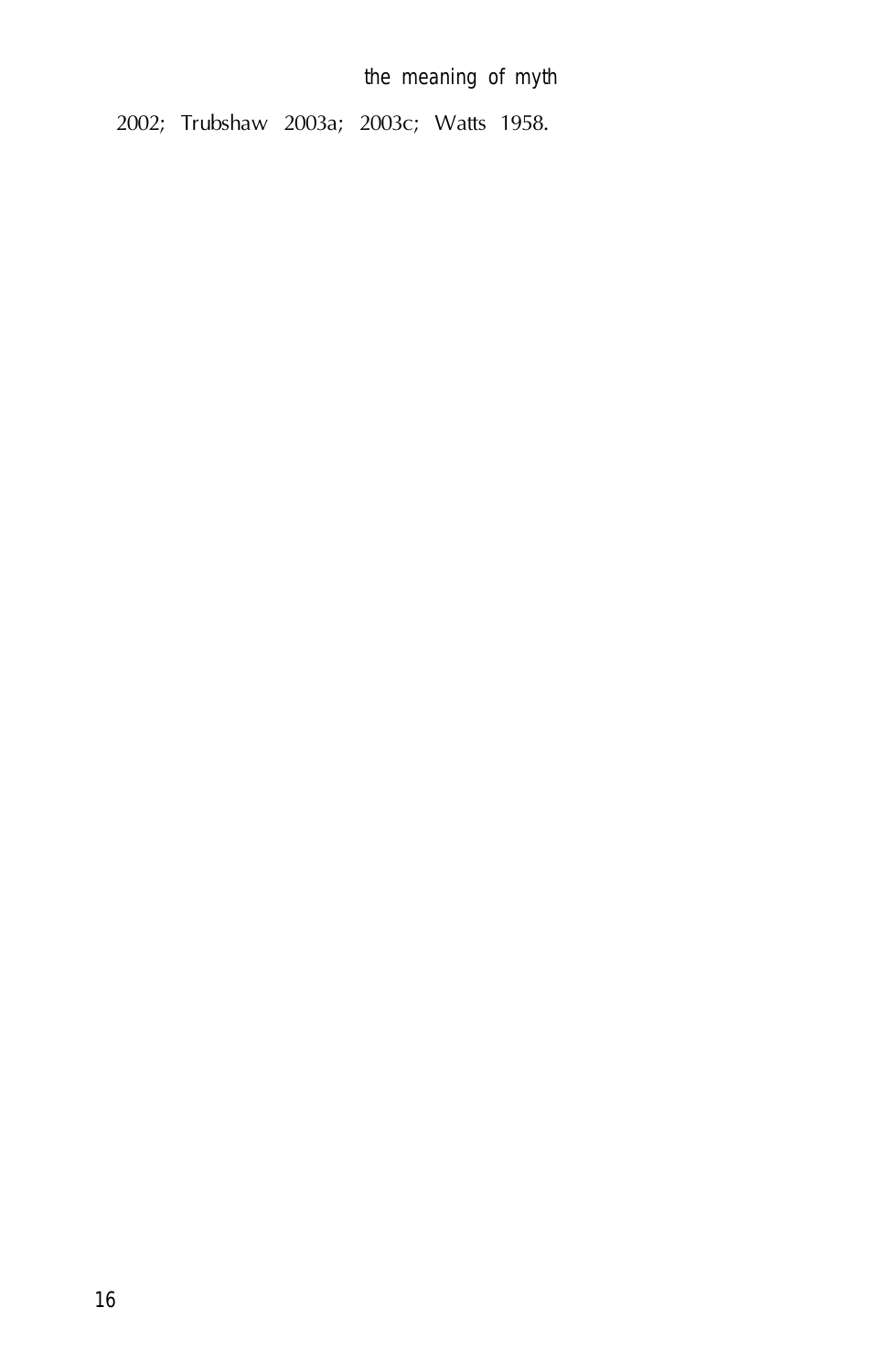

In traditional societies myths were usually performed in a ritual or people and different from other forms of storytelling and narration. Even

In complete contrast, the myths of western society during the last few as the King James' version of the Bible – but these texts are read rather

the subject matter is quite overtly based on traditional myths – from *Lord of the Rings* to *Shrek* – in other cases the mythic quality is implicit within

In other cases the mythic aspects are even more subtle, as with the way news is made into 'stories' which revolve around specific personalities, Selection and distortion are endemic in news reporting. A 'spin' on events. For instance, media coverage of the anti-capitalism protests of follows a time-honoured tradition that goes back 200 years of infiltrating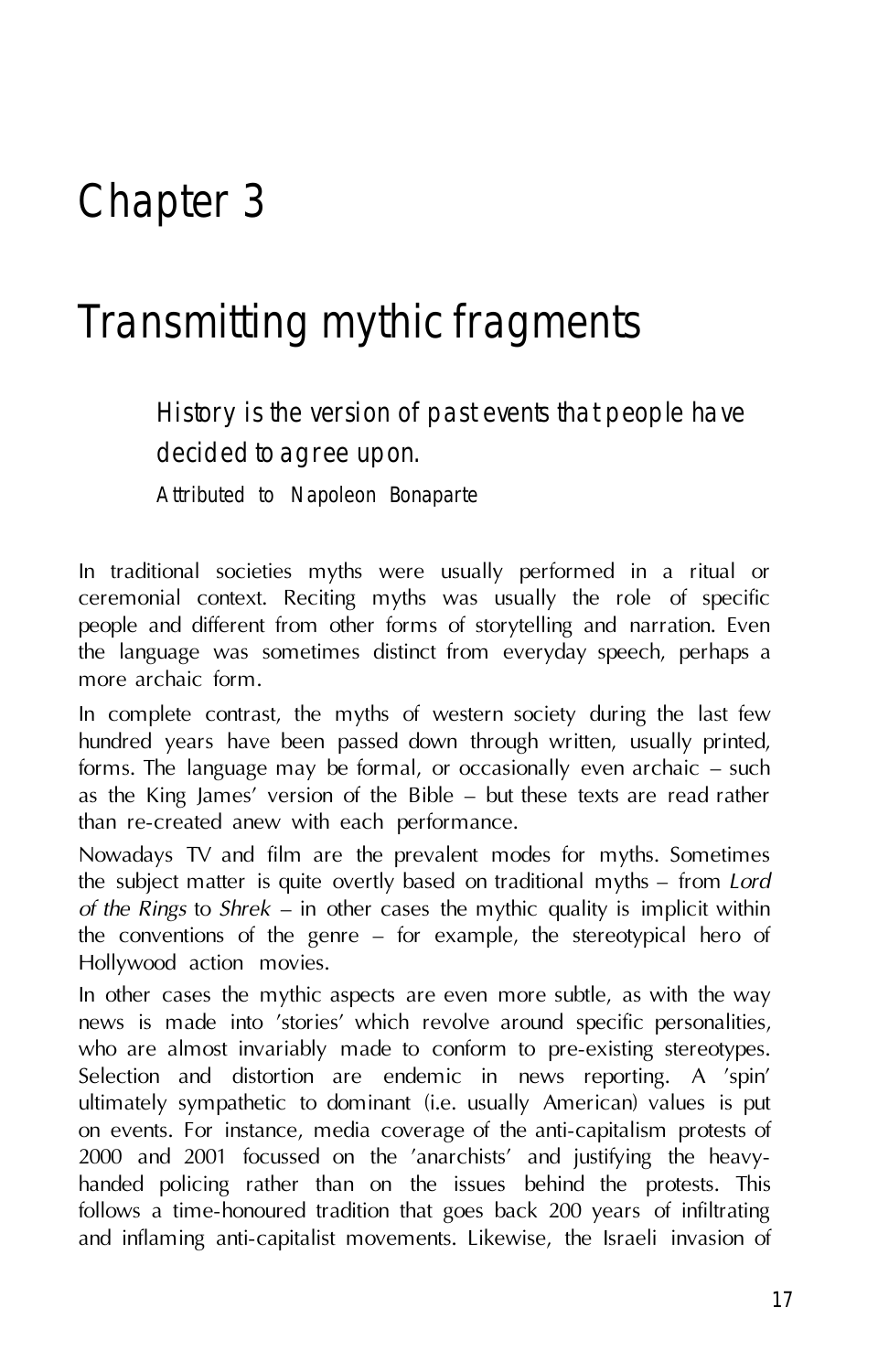## *transmitting mythic fragments*

As Daniel Chandler has cogently observed:

The newsreader is presented as a 'neutral' observer. By reading in an orderly studio, and seated behind a desk (which reduces gaze follows the newsreader's gaze when he or she looks off says. Although the content may be far from reassuring, the newsreader's manner is always friendly, reliable and reassuring.

of which are visual – recent 'news clips', archival footage, maps, are heroes –*hurrah!* – and others are villains – *hiss!* – although, as with unfold), and a dependence on frequently used plots with beginnings, compiled from secondary sources such as news agencies, press less overt biases of these sources are rarely mentioned. A limited hegemony, countered (if at all) only by token 'eccentrics'. sense of the information by relying on pre-existing ideological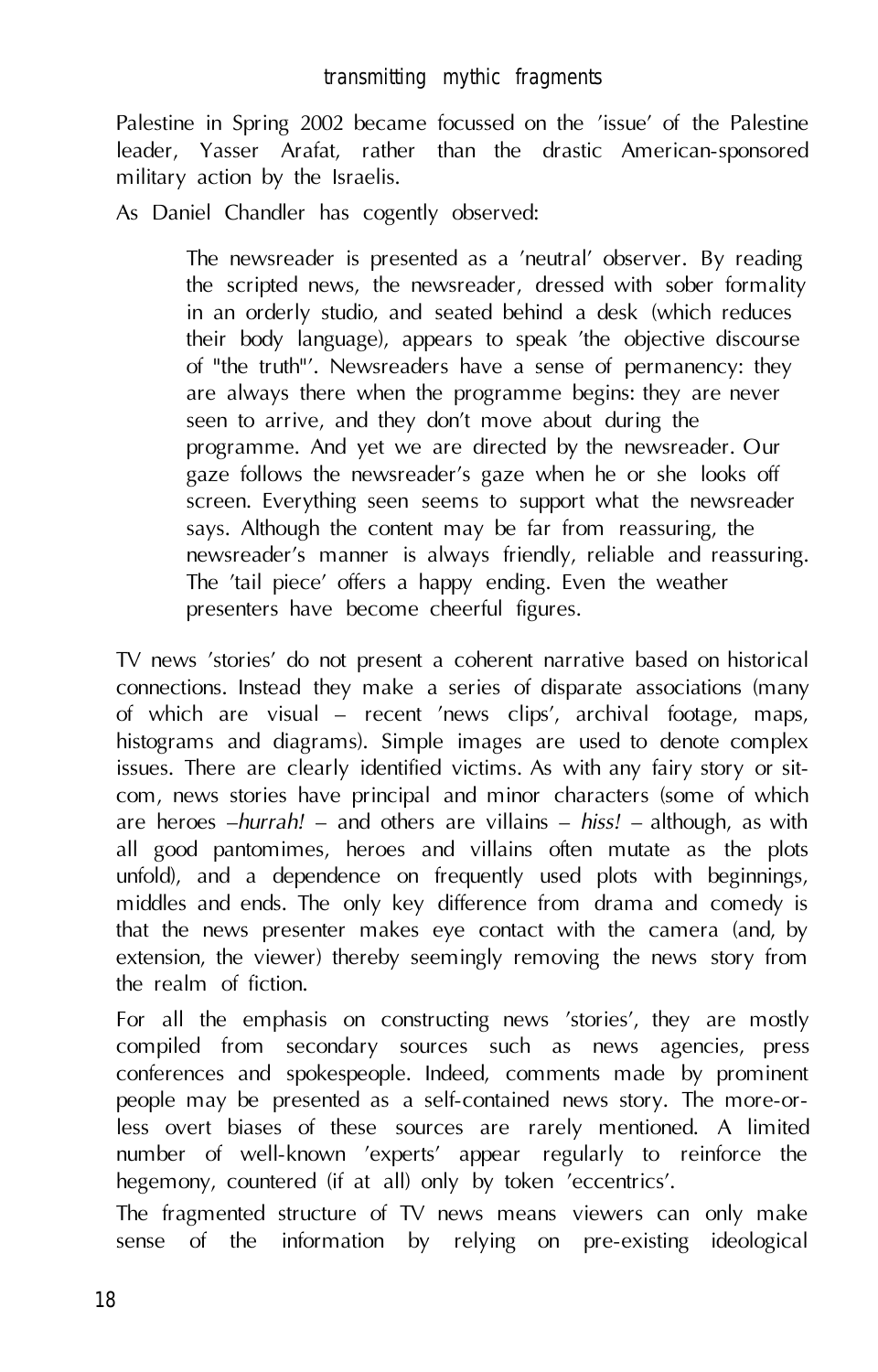infiltrators', 'declining moral standards' or 'Islamic fundament-alists'. Mass media and other media

of 'mythic fragments' (see Chapter 2). But mass media is not the only way that myther when are expressed. And some of the other ways actually turn out to be more interesting. call 'folkloric' transmission of ideas. First let's look more closely at the mass media. Essentially this refers to

newspapers, magazines, TV and radio. Many people would also include promoted with anything like the marketing budgets of blockbuster the 'formal' mailing list of an arts centre or an 'informal' association of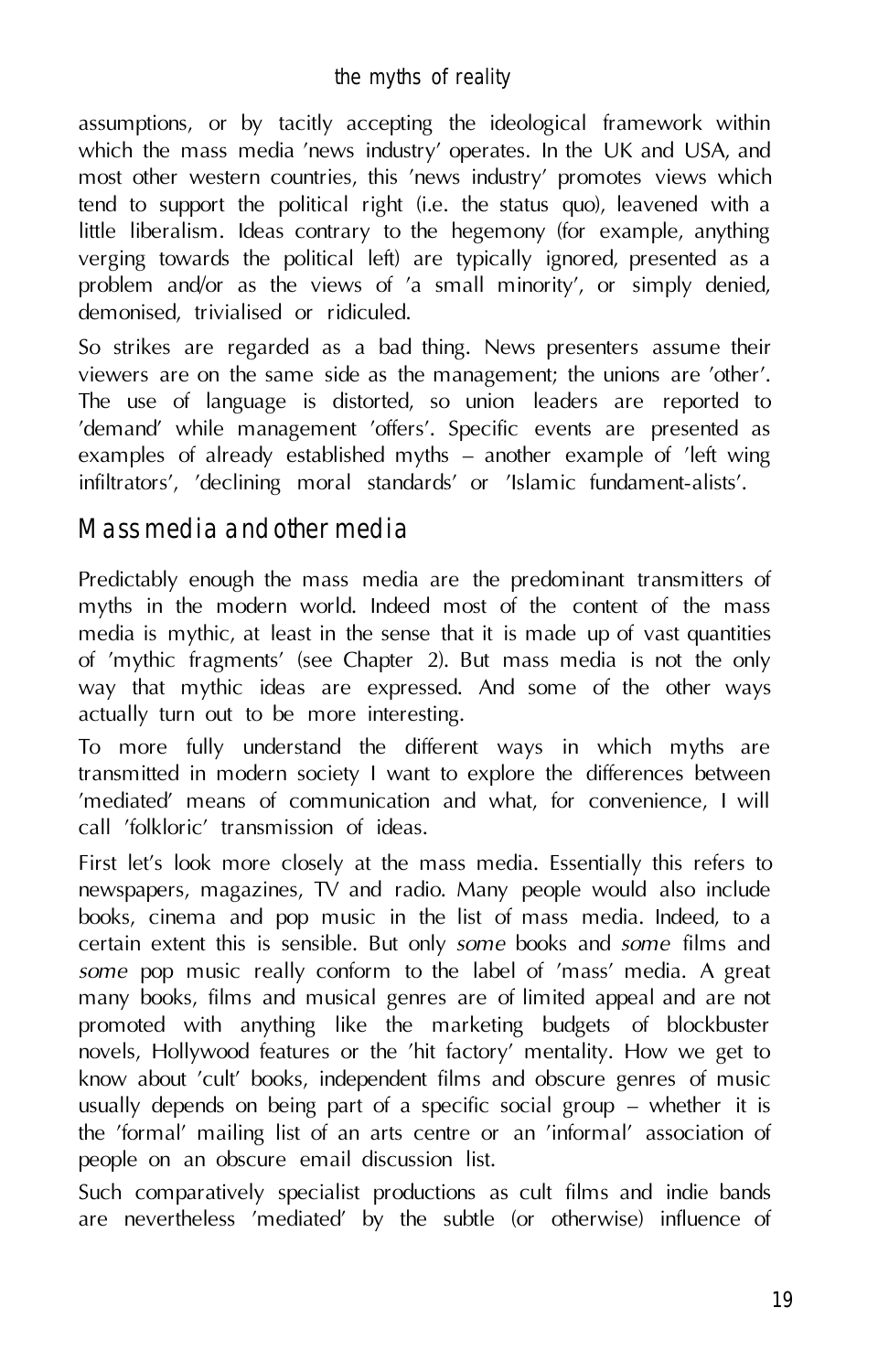

editors, publishers and the processes of generating measuress. However not deserve to be included in 'mass media', even though they share the only to newspapers, magazines, TV and radio, plus best-selling books specific perspective advertising a synergy between TV, radio and tabloid As an aside, big budget advertising quickly caught on to the way the Internet transmits new fashions by folkloric transmission, although they same – create a 'cool' enough Web site and encourage as many people even before its release. mass media and popular culture

disciplines – notably cultural studies – to the way popular thinking is influenced by these transmitted by the mass media. (For an easily

these are problematical. For example, we do not think of ourselves as makes sense from some 'external' perspective. Likewise 'popular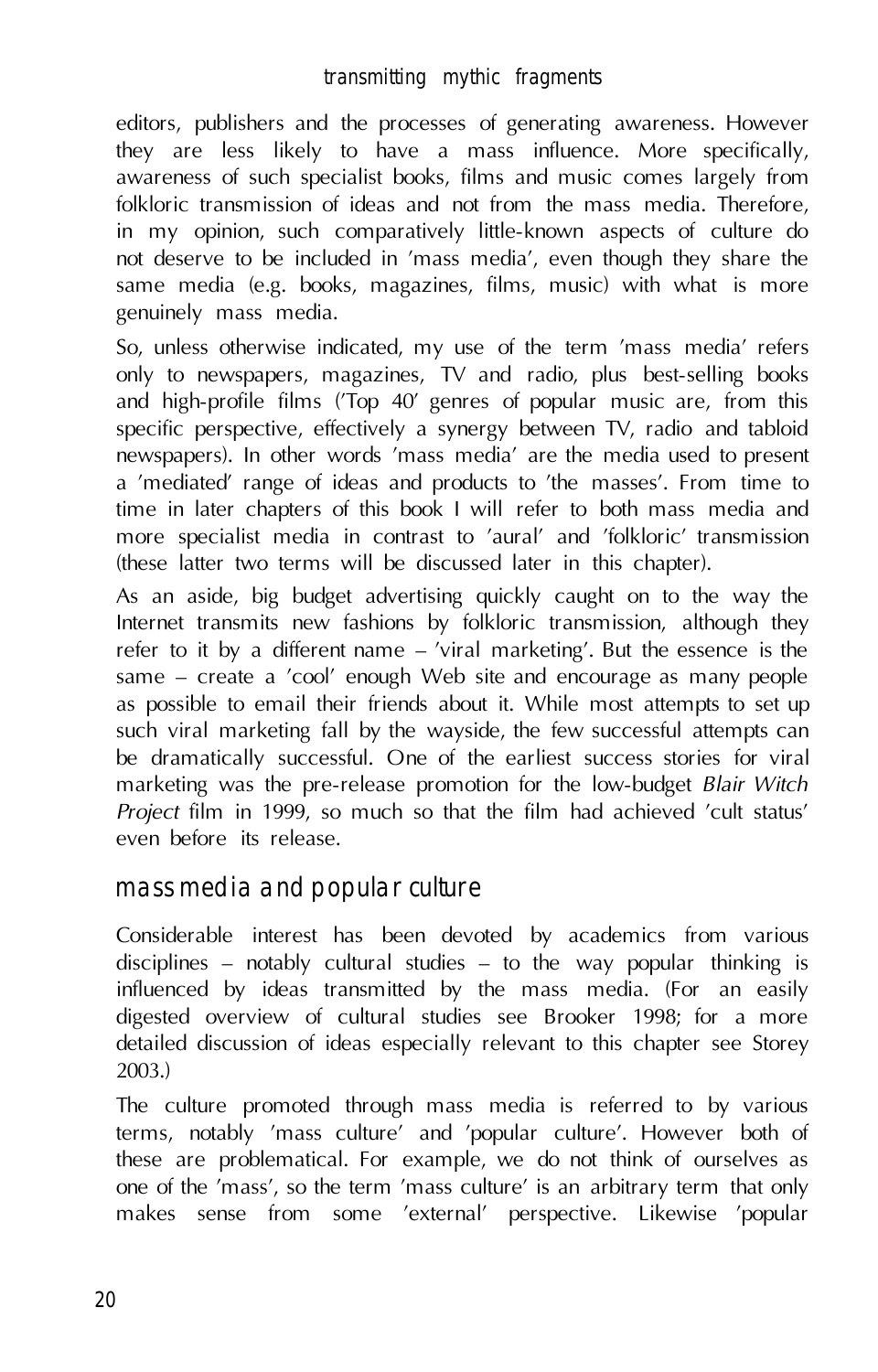culture' implies an 'un-popular culture' or, more accurately, a 'high *the myths of reality* promoted throughout most of the twentieth century as in some better, more 'sophisticated', more 'evolved', than popular culture (see Storey 2003: 32–40 for a summary).

## Unpacking 'popular culture'

large majority of football fans support Premiership teams. Their games are televised, when well-established pundits air their thoughts about Followers of sports and leisure pursuits which are seldom televised – reader that the latest products are essential for them to fulfil their shared is through face-to-face social activities, however informal. The Internet has added a further opportunity for sharing ideas which falls greater formality of published periodicals.

players and bowls teams are good examples of subcultures that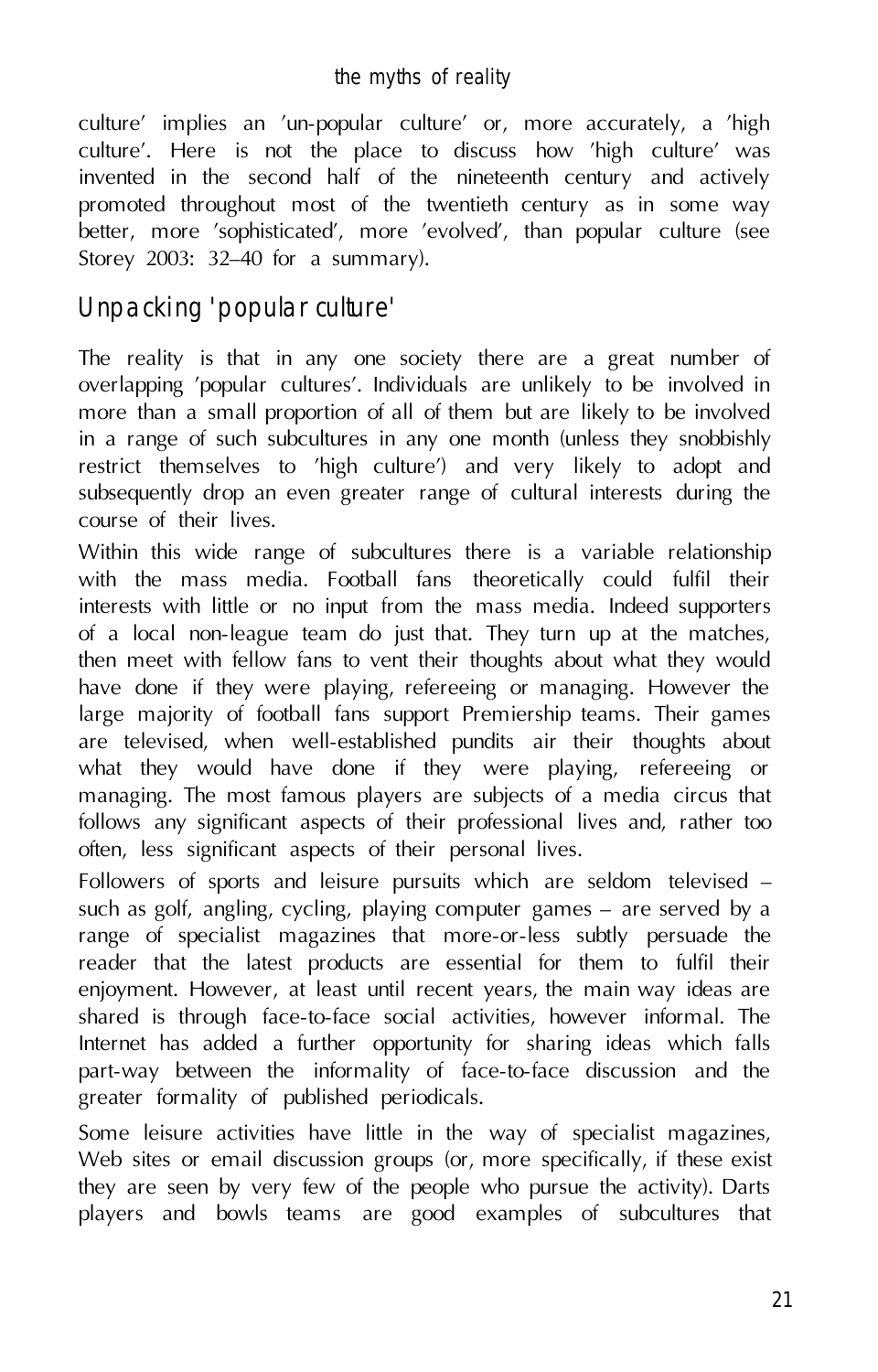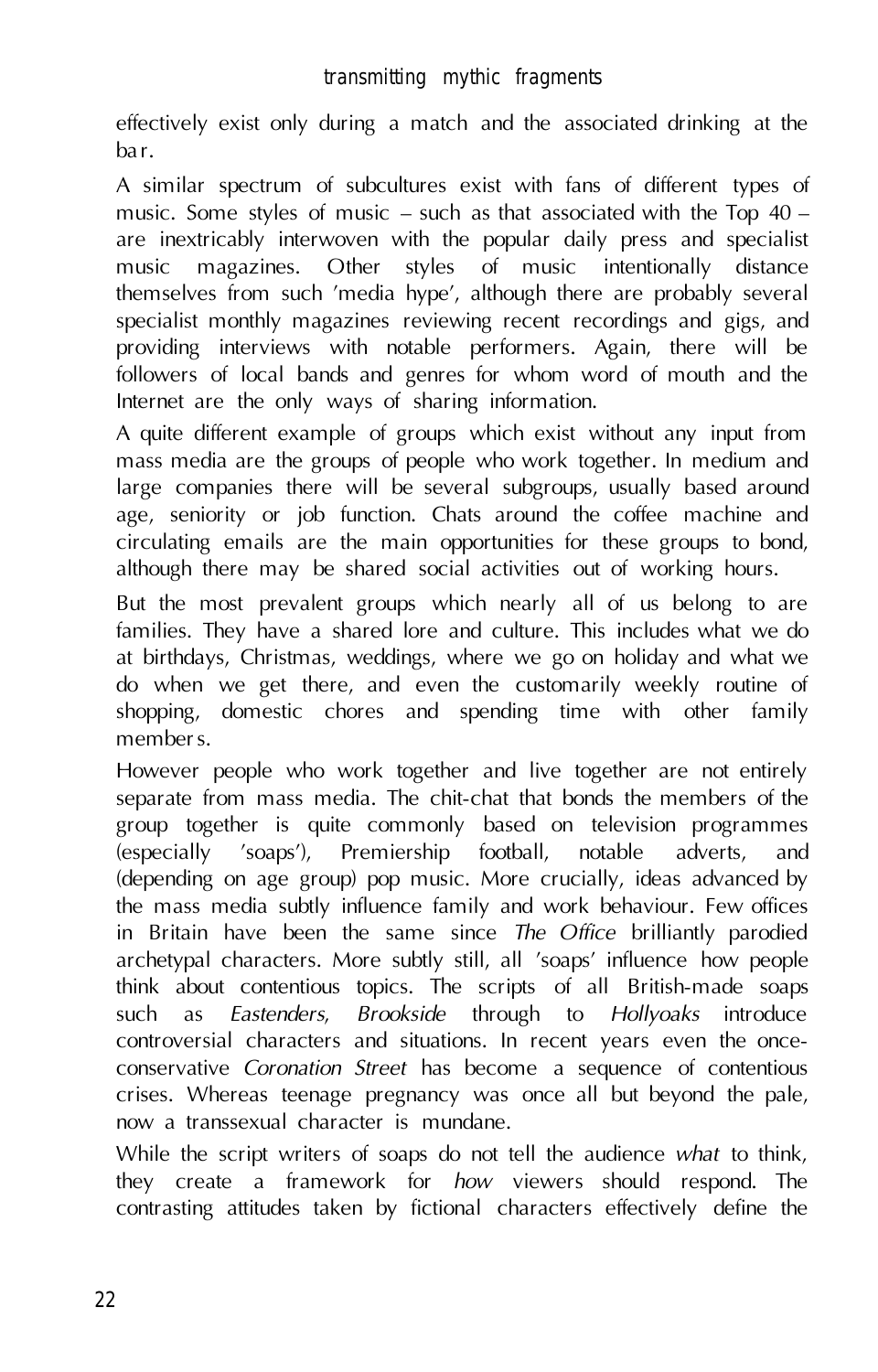limits of possible attitudes. Needless to say, these options exist within a

This 'illusion of debate' – limited possible options within 'invisible' of debate are constrained by the religious belief system. It is more subtle science faculties; worryingly it is being increasingly encountered in the humanities and arts too.

As discussed in the previous chapter, the deep structures which underlie these mythic fragments but, in many cases, the media have only at<br>indirect impact on the underlying belief systems of a social group. Such<br>groups include together or share leisure. Folklorists have termed such groups 'folk groups' and one of them, Alan

Dundes, has defined them as:

will have some traditions which it calls its own.

Groups can be as few as two people or as large as a nation. Not 'common core tradition' is often a major component of the group emotionally-charged 'traditions' have little historical depth or accuracy.<br>From this perspective, we are all folk. Indeed, unless we are<br>exceptionally reclusive, we are all 'lots of folk', as we shift from one group of the of  $\Delta M_{\odot}$  or was difficulties among the same of the traditional way of exchanging ideas among the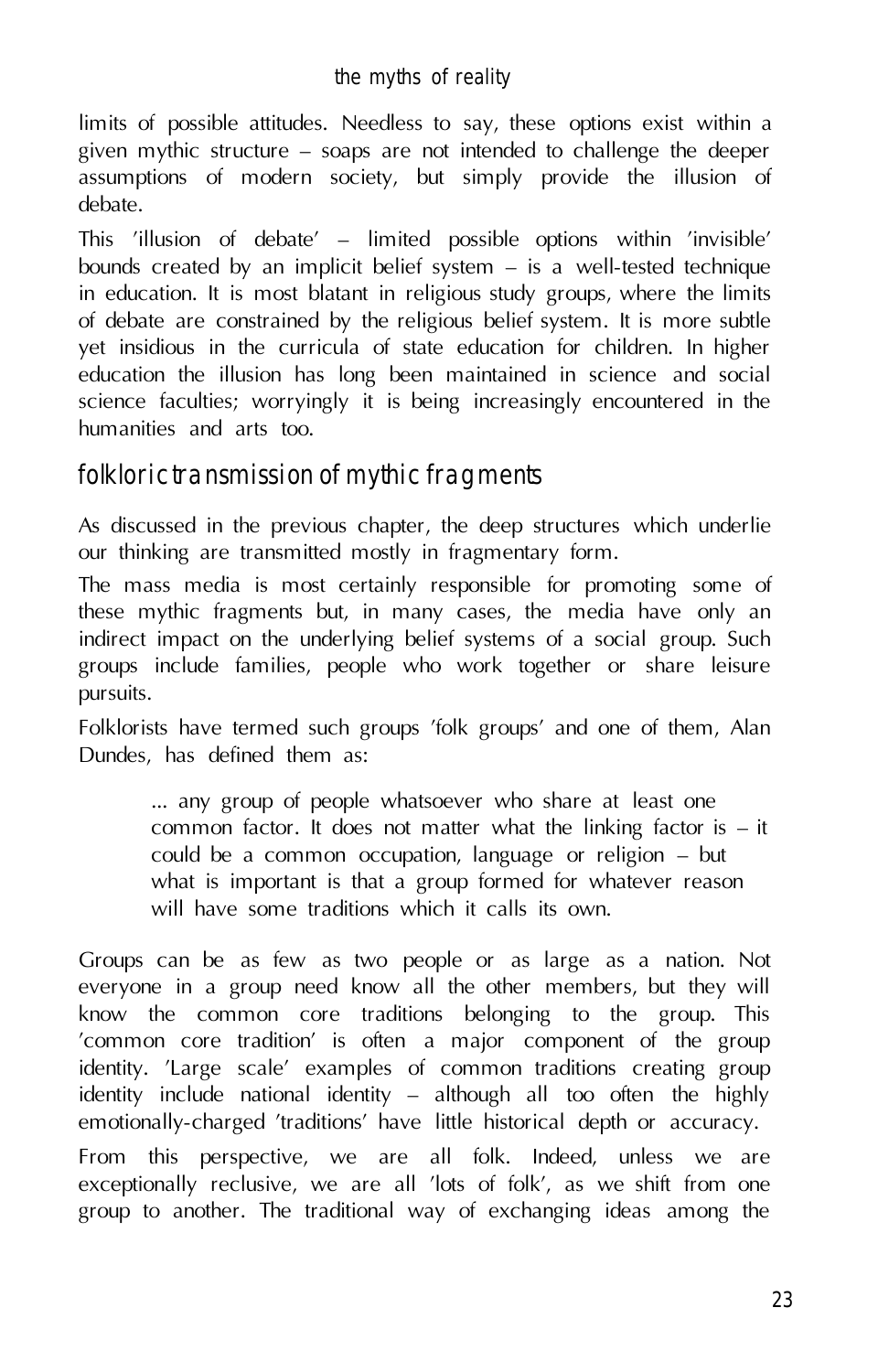*transmitting mythic fragments*

Such Internet groups often share information – such as what folklorists term 'contemporary legends' – in ways directly analogous to previous typically passed on over, say, a drink in a pub, now they are shared that at one time were photocopied and circulated around offices – so-Just a brief aside on terminology. Pioneer folklorists in the eighteenth who their so-called 'informatic were singing or saying. For reasonably folklorists started calling this 'aural transmission' (i.e. 'by sound'), a However many speech of Internet communications are directly Internet transmission. In the rest of this book I will use the term to use the terms 'oral' or 'aural'. defining, bonding and excluding The retelling of tales and jokes helps define and bond folk groups. Everof context. Tolerating or condoning humour that would be taboo in between 'the lads' after watching a football match would probably not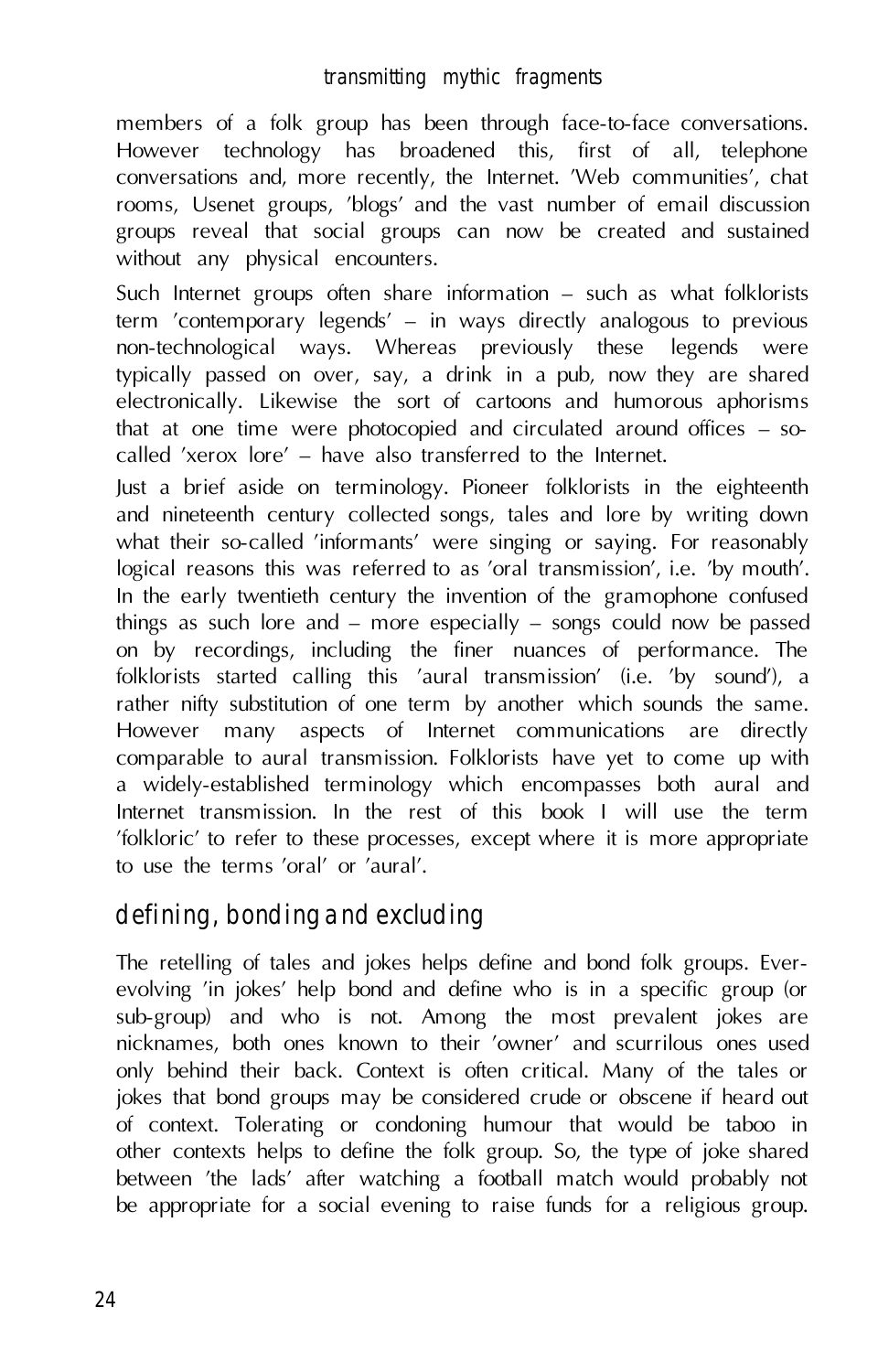$\omega$  in which sexist place have been prevalent among some of the filter among some of tales and jokes are shared at family gatherings – usually framed by opening words such as 'Remember the time at Alan's wedding when… ' changes noticed, perhaps when someone contentiously breaks with the 'done thing'. nationalism and the invention of folklore

The life of nations no less than that of men is lived largely in the imagination.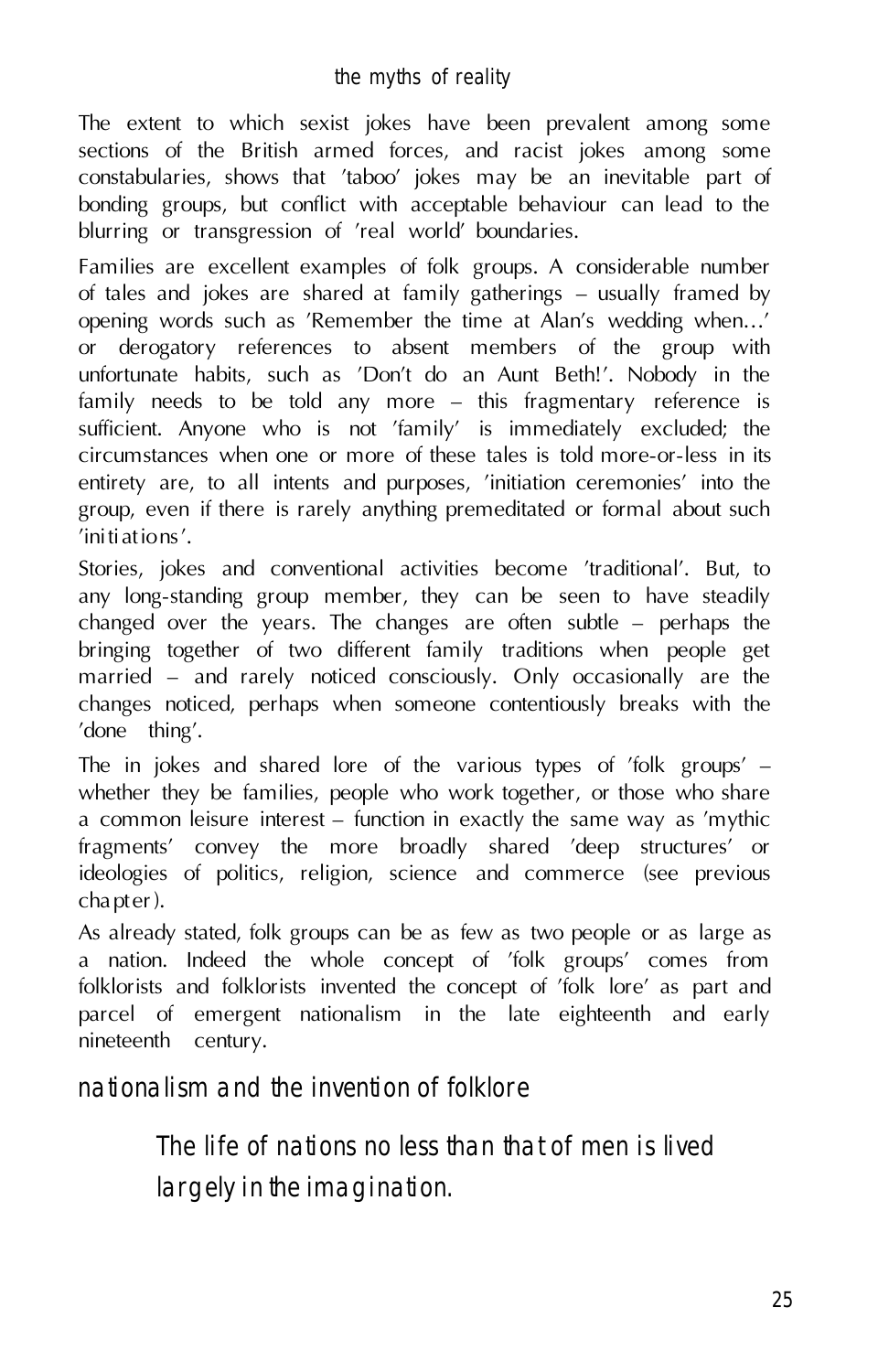

By the early nineteenth century the idea of a nation was becoming associated with its people and their 'popular culture' – the idea of the 'folk' (rural peasants who in some undefined way epitomised the customs' developed soon after. Initially the emphasis was on poetry – especially epic songs – as being the voice of the people. German,

in folklore developed first in Germany, Finland, the Baltic states and Even in Spain, the fashion for popular culture during the late eighteenth in the Enlightenment there too. Similar concerns in eighteenth century Ranger 1983); and the largely-invented notions of Scotland, Wales and Ireland having a shared 'Celtic' culture see *The Atlantic Celts* (James

such sacred centres – the Holy Land and Jerusalem. folk 'lore' and ideology

All folk groups – from nations to couples – share some common 'lore'. by intentional inclusion than by subtle exclusion – if you don't activities, such as the subplots of TV soaps, or the recurrent jokes and show then you will be excluded from the witticisms. *The Simpsons* is a good example, as much of the humour relies on shy cross-references to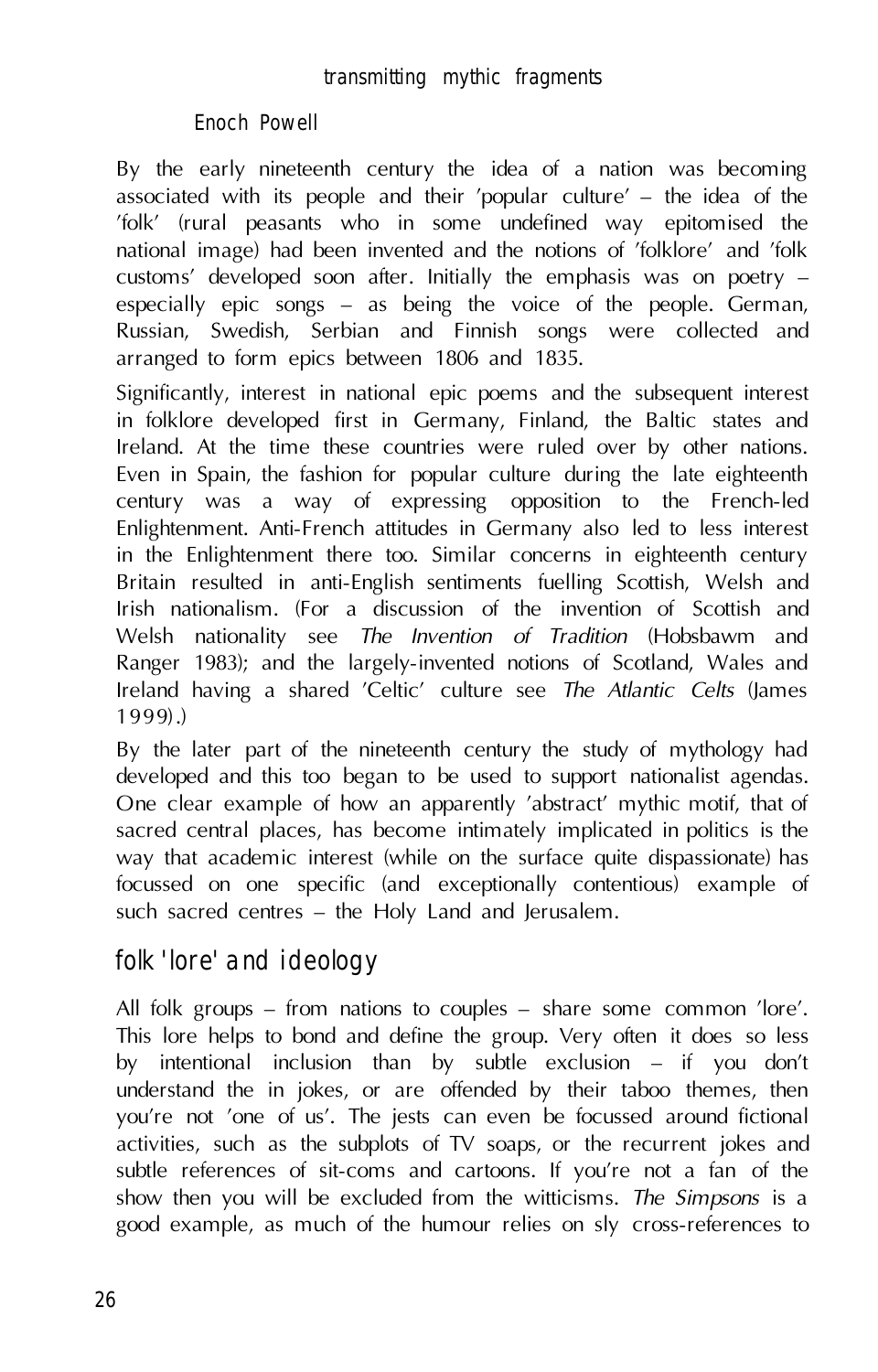previous episodes or to a wide range of novels, films and other TV broader narrative and implicit ideologies. Different groups will vary in the extent to which mass media, the Internet and face-to-face are *always* inferior. Some interesting experiments by social psychologists 'we are better' scenario. In the real world this can readily be used to However the ideological and mythic aspects of the lore that bonds the religious groups which are by their nature essentially ideological, the rather than the 'complete' myth, and partly because belief systems are family of their own boundaries. Indeed, in the realms of commerce.<br>In these these is explicit descriptions on a commerce product set beliefs beyond the boundaries set by their belief systems. Such an

societies, cultures, subcultures and groups. Part of the bonding is sharing of implicit ideas is one of the key ideas of this book and subsequent chapters explore in more detail how these manifest in the modern day. of bonding and sharing take place through what I have termed 'folkloric processes', whether face-to-face or via the Internet.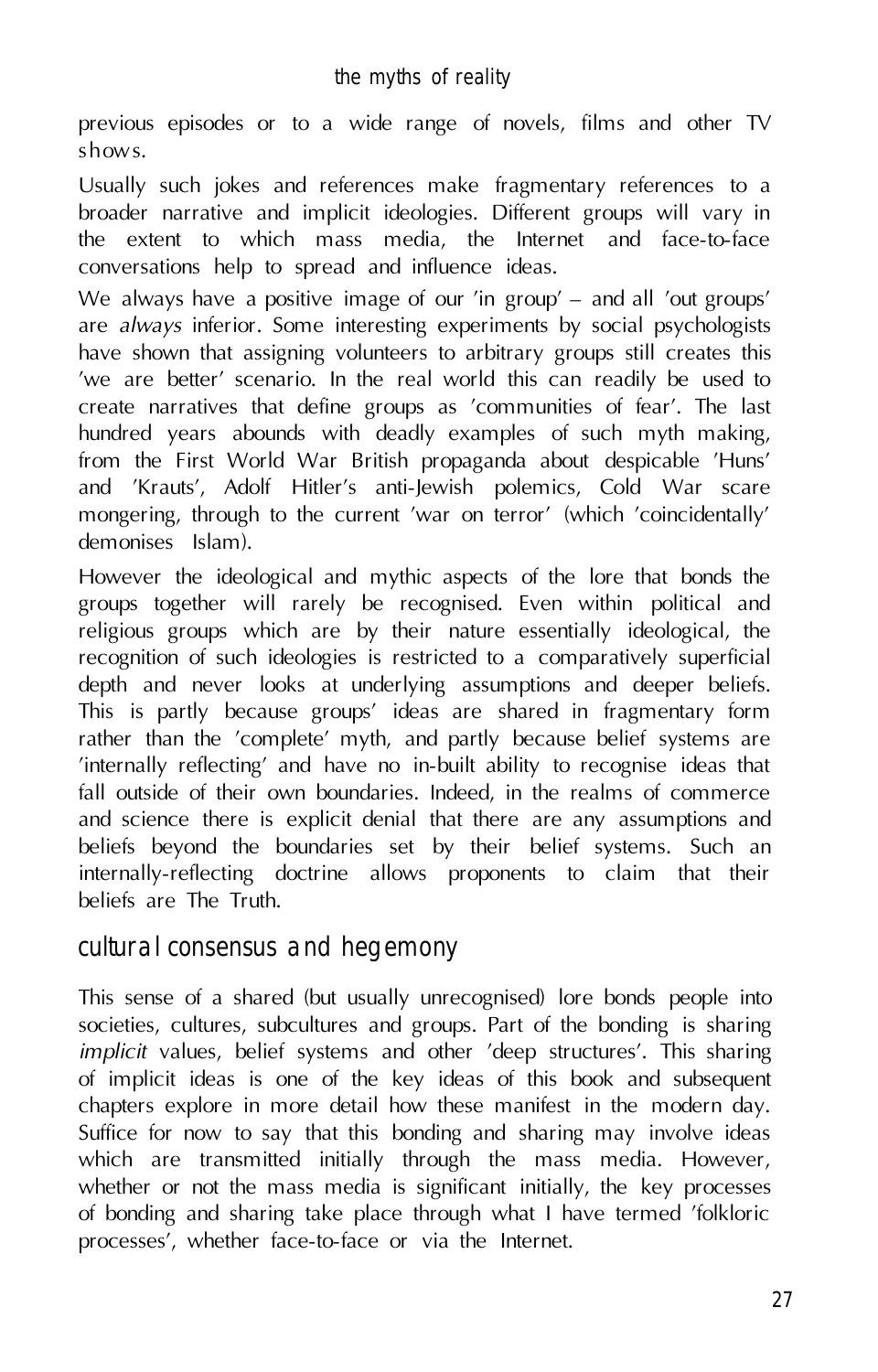

The combination of mass media and folkloric transmission enables ideas to evolve and adapt over time. In the arenas of commerce, politics This is the word 'hegemony', a complex and prevalent concept which

sources

288); Cocchiara 1981; Danser 2003; Daekins 1976; Dundes 1980: 6–7; 1999; Karen 2003; Lewis 1991; Powell 1946 (cited in Wiener 1981; v); Storey 1999, 2003; Thompson 1980; Trubshaw 2003c. The Foamy Custard Web site (www.indigogroup.co.uk/foamycustard/) folklore, mythology, cultural studies and related disciplines.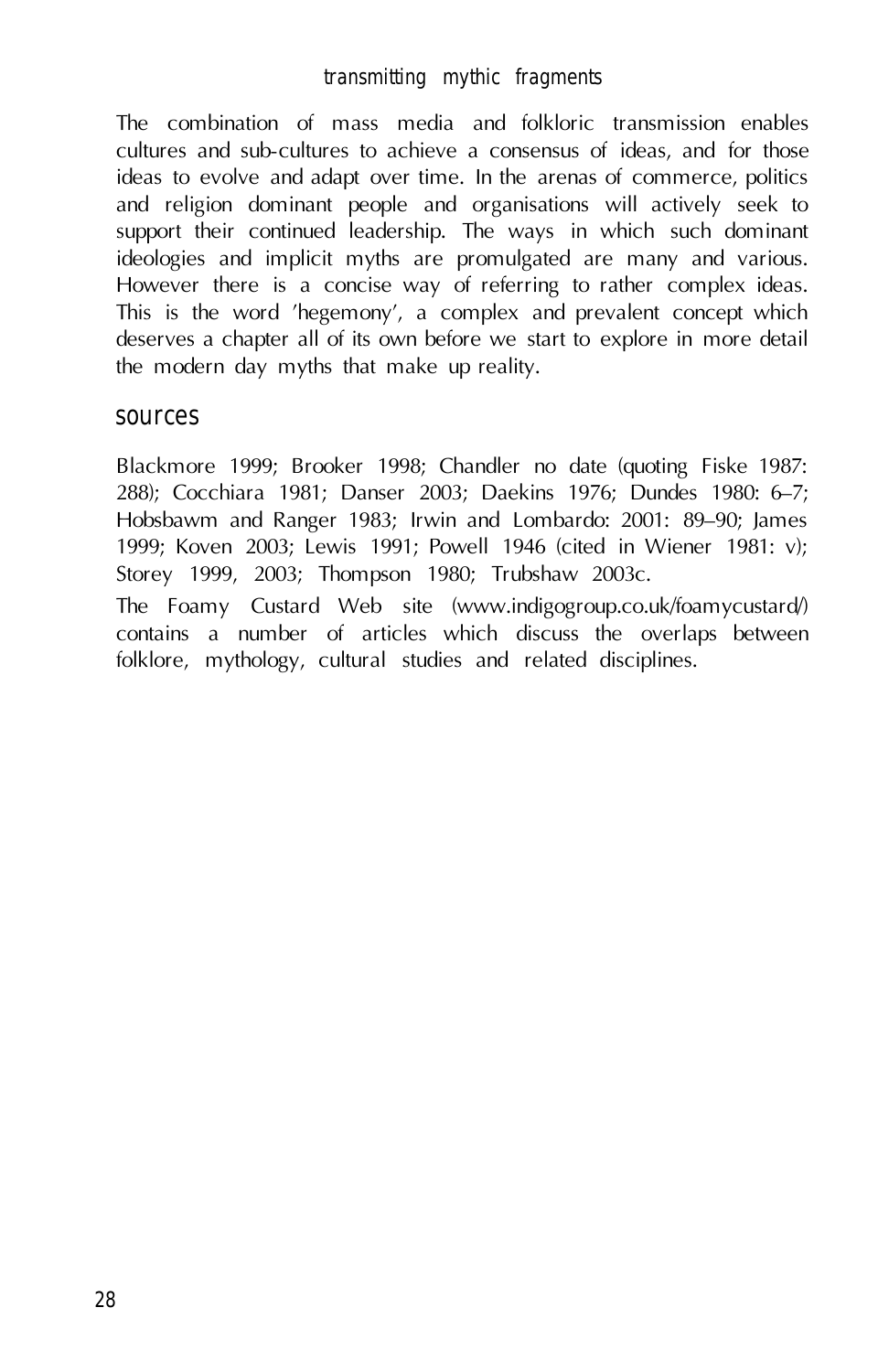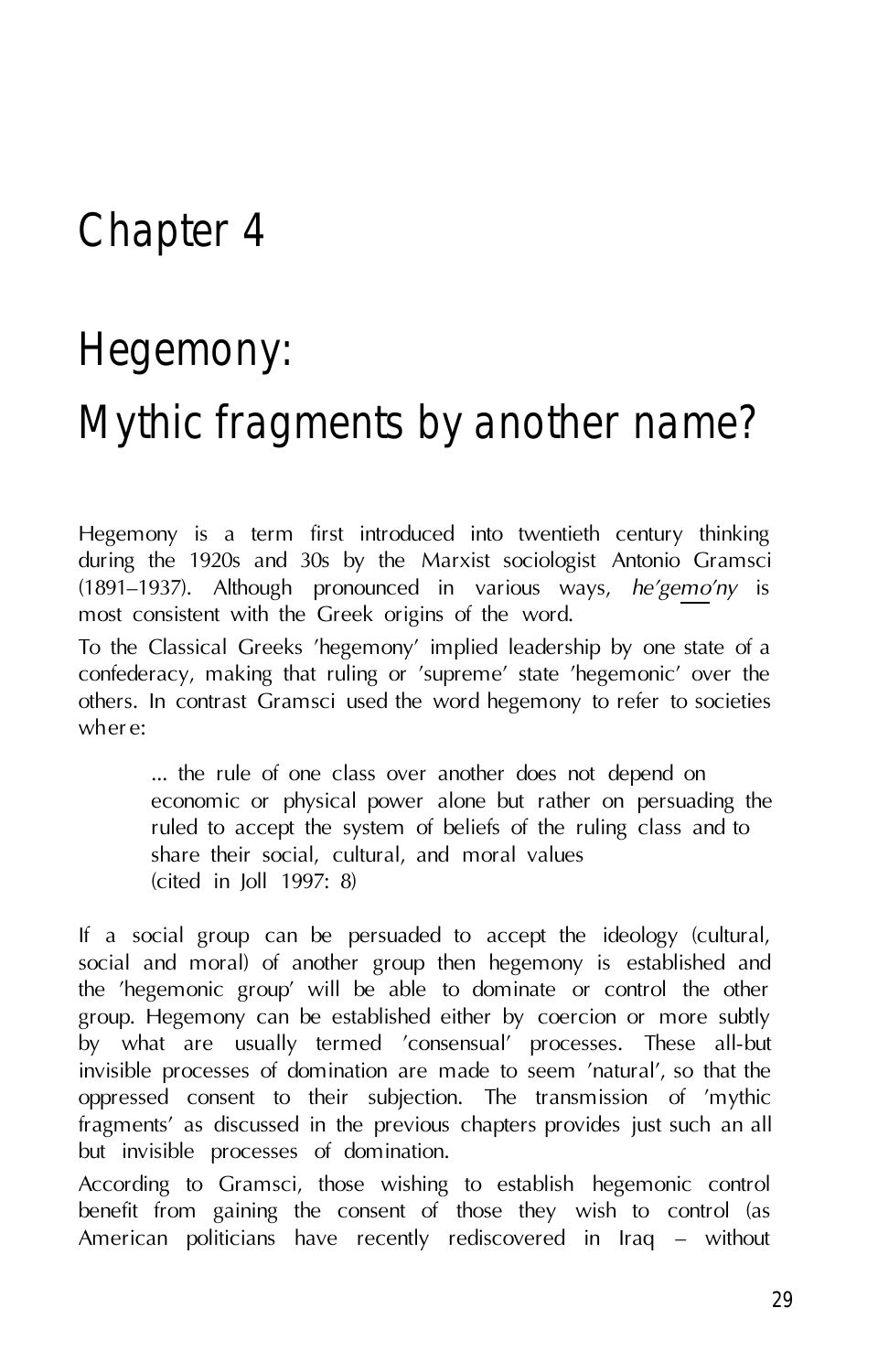*hegemony*

In the 1960s and 70s the pioneer British cultural studies researcher Stuart Hall picked up on Gramsci's ideas of hegemony. Whereas

its inhabitants, Hall broadened hegemony to encompass the whole way hegemonic domination could be uncertain and contested by

# Contesting the hegemony

social historic E.P. Thompson looked specifically at how popular culture – such as 'folk customs' – contested the hegemony of the for 'oppositional' alternative interpretations of mass culture, the real opportunities are with those areas of popular culture that are not primarily transmitted by mass culture and might be better regarded as

Although Gramsci, Hall and Thompson all adopted a Marxist approach, imbalances seem to be 'common sense'. Cunning, rather than force, enables the 'powers that be' is nullify subversive absences.

underlying belief system is either to ignore it or, if pushed for a response, dismiss it as 'nonsense'. Indeed, from the perspective of the belief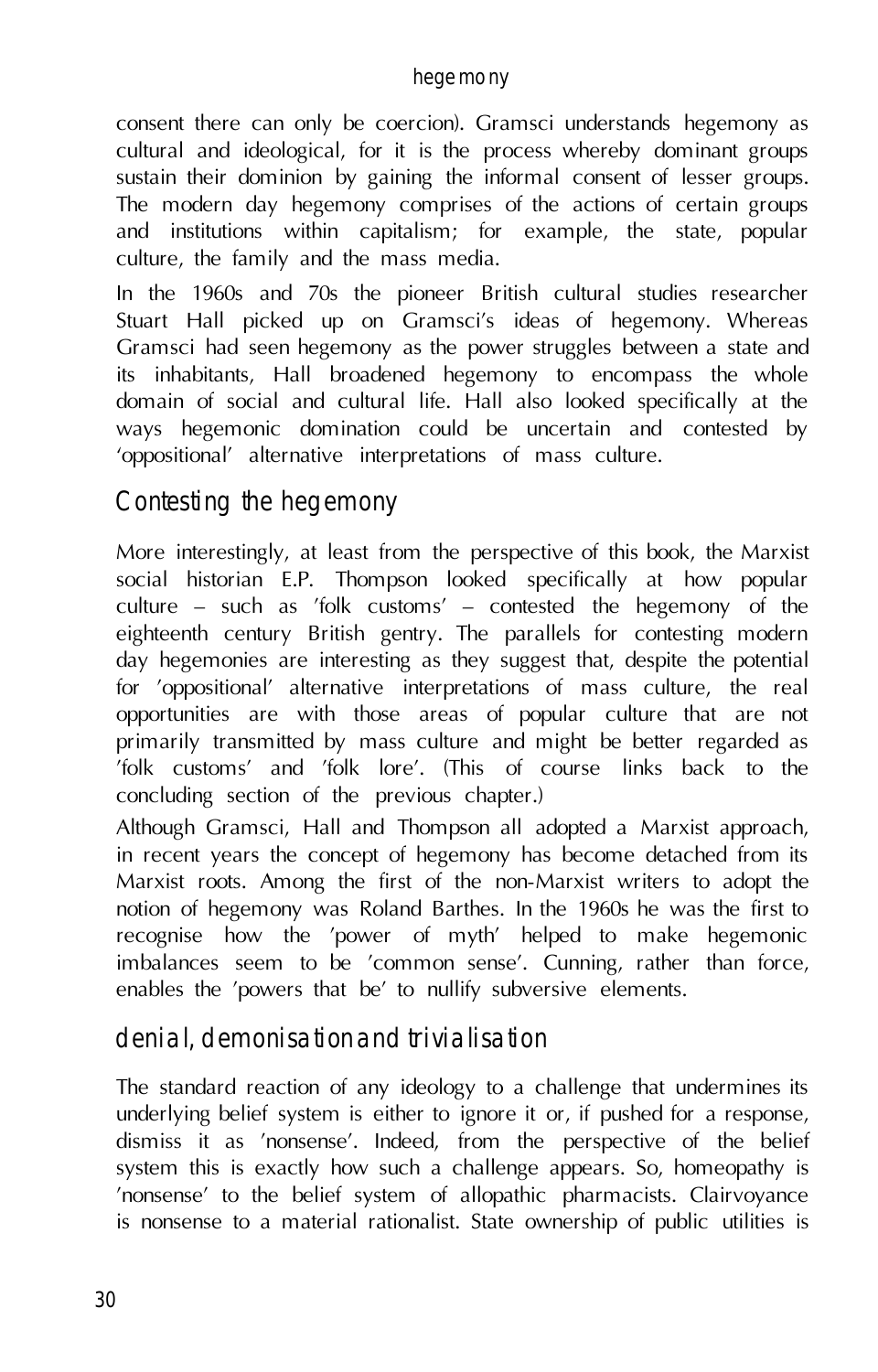*the myths of reality*

little more than nonsense to the world view of free enterprise capitalism. suffice) then another commonly-used technique is to label undesired applied to homosephy of the of psychiatric illnesses mustacle categorisation, with its associated myth-making, is the term 'terrorist'. Implicit in this process of excluding beliefs from what is acceptable – by definition followers of other religions can never be Devil workingers. Accusations of Devil worship may be nonsense to those outside the Christian belief system, but the logic is seemingly culture by trivialisation. British TV sitcoms have a long track record, was started by Elvis Presley's 'acceptable face' of black rock'n'roll, Clapton's appropriation of the number of black blues musicians such as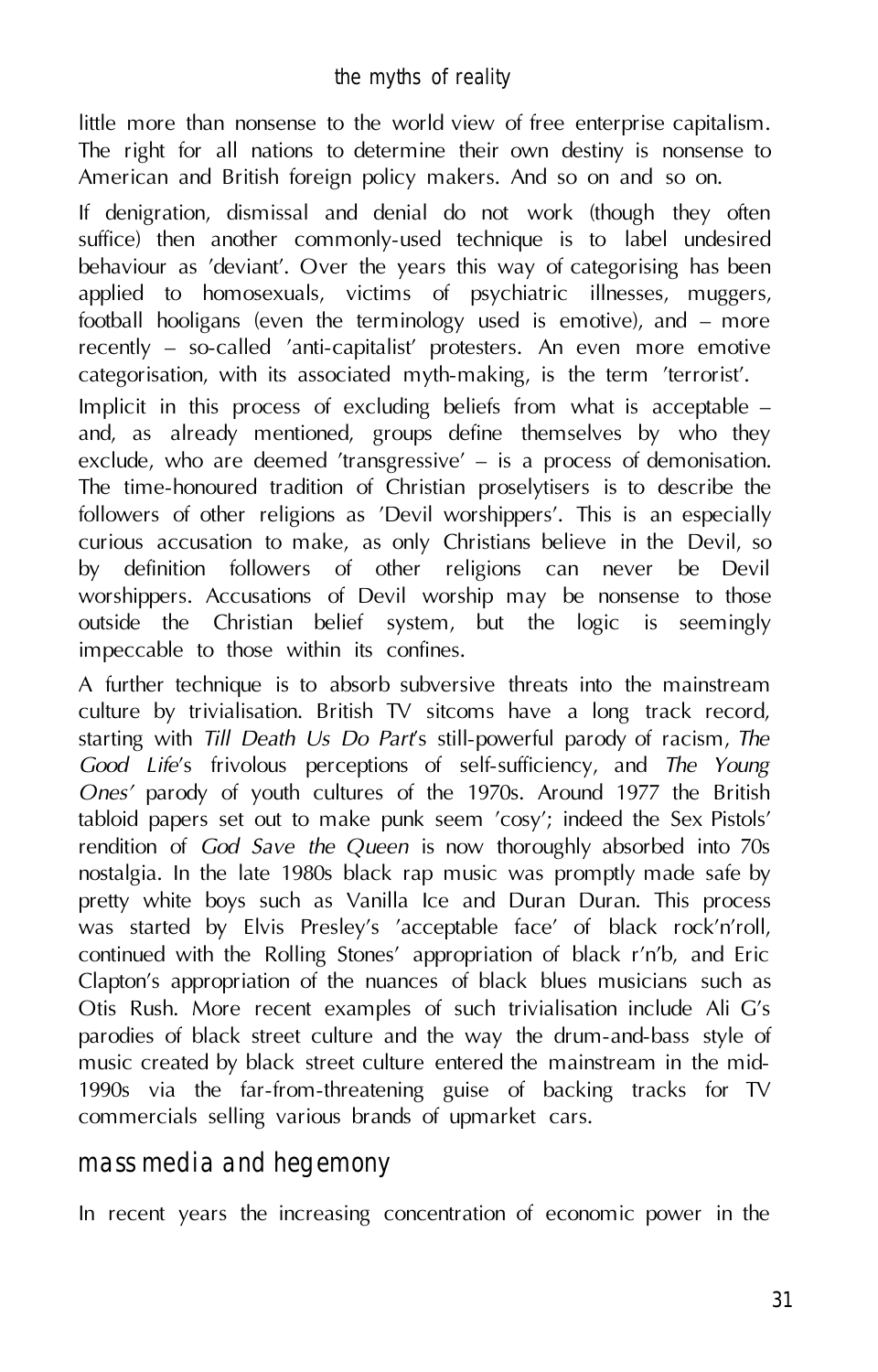

hands of interwoven multi-national businesses has seen all the major number of owners. Such multinational businesses. Sees vast resources to promote the 'benefits' of particular forms of consumerism and capitalism

Fox News Network, The Washington Times, Rush Limbaugh – wealthy ultra-conservative billionaires who make political deals impact of this fifth column in their ranks – that is, day after day, of what's objective as stated by the news media as a whole.

For British parallels think of Rupert Murdoch's sustained stance of being more important than the British Prime Minister. After boltecher support in 1992) he famously swapped sides – *'The Sun* backs Blair' – just before medding has manifested by inviting Michael Howard, Leader of the Opposition, to 'audition' for Murdoch's support at a meeting of the directors of his Newscorp. adept at using hegemonic processes to nullify alternative viewpoints – and this certainly includes the ability to nullify political parties and leaders who do not agree with their objectives. Dissent is rarely entirely silenced but merely reduced to tokenism – a few individuals are George Monbiot and John Pilger are currently tolerated/patronised in

editors are most likely to publish. The other option is to look for another job. Editors appoint foreign correspondents from journalists who accept Baghdad during early 2003 as the second Gulf War unfolded: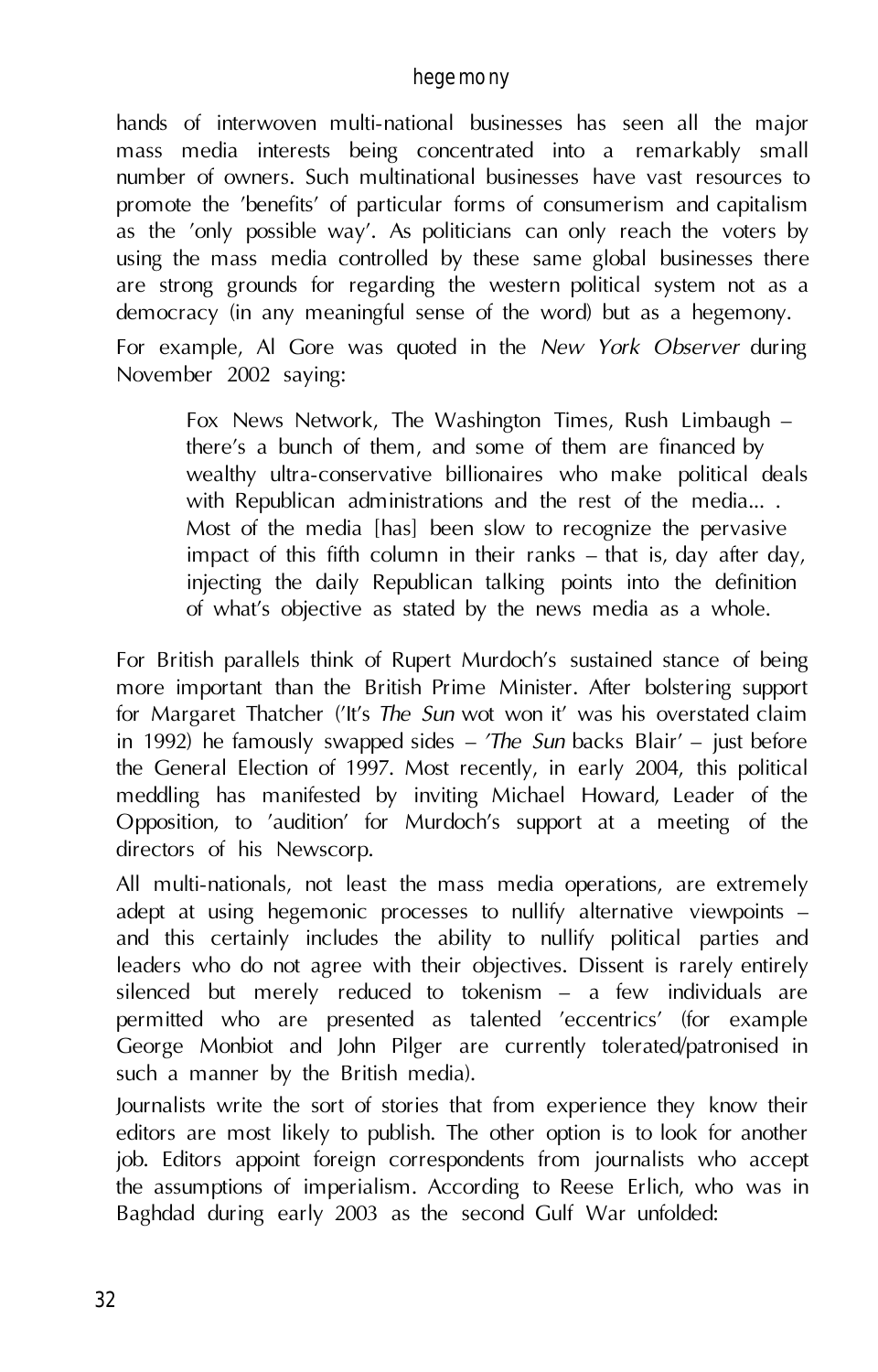I didn't meet a single foreign reporter who disagreed with the notion that the US and Britain have the right to overthrow the Iraqi government by force. They disagreed only about timing, term occupation is practical. Erlich also provides an excellent insider's view of the way media journalists unselfconsciously self-censor their stories, concluding that  $r$ ers quickly learn to self-censor, or they're taken of the beat. USA either country would care to admit.' democracy or hegemony?

Once a newspaper touches a story, the facts are lost forever, even to the protagonists Norman Mailer

The combined tactics of denial, demonisation, trivialisation and political, economic and religious ideologies. Corporate businesses, in America, the powerful voices of conservative Christian pressure political parties that are (a) dismantling social equality; (b) refusing to inverted – the main reason a populace benefits from a democracy. corporate businesses. By this definition US and UK government can be now forced through the hoops set for them by corporate lobbyists. Few muster more than a small percentage of the budgets devoted to parliamentary lobbying and funding by commerce and industry (and if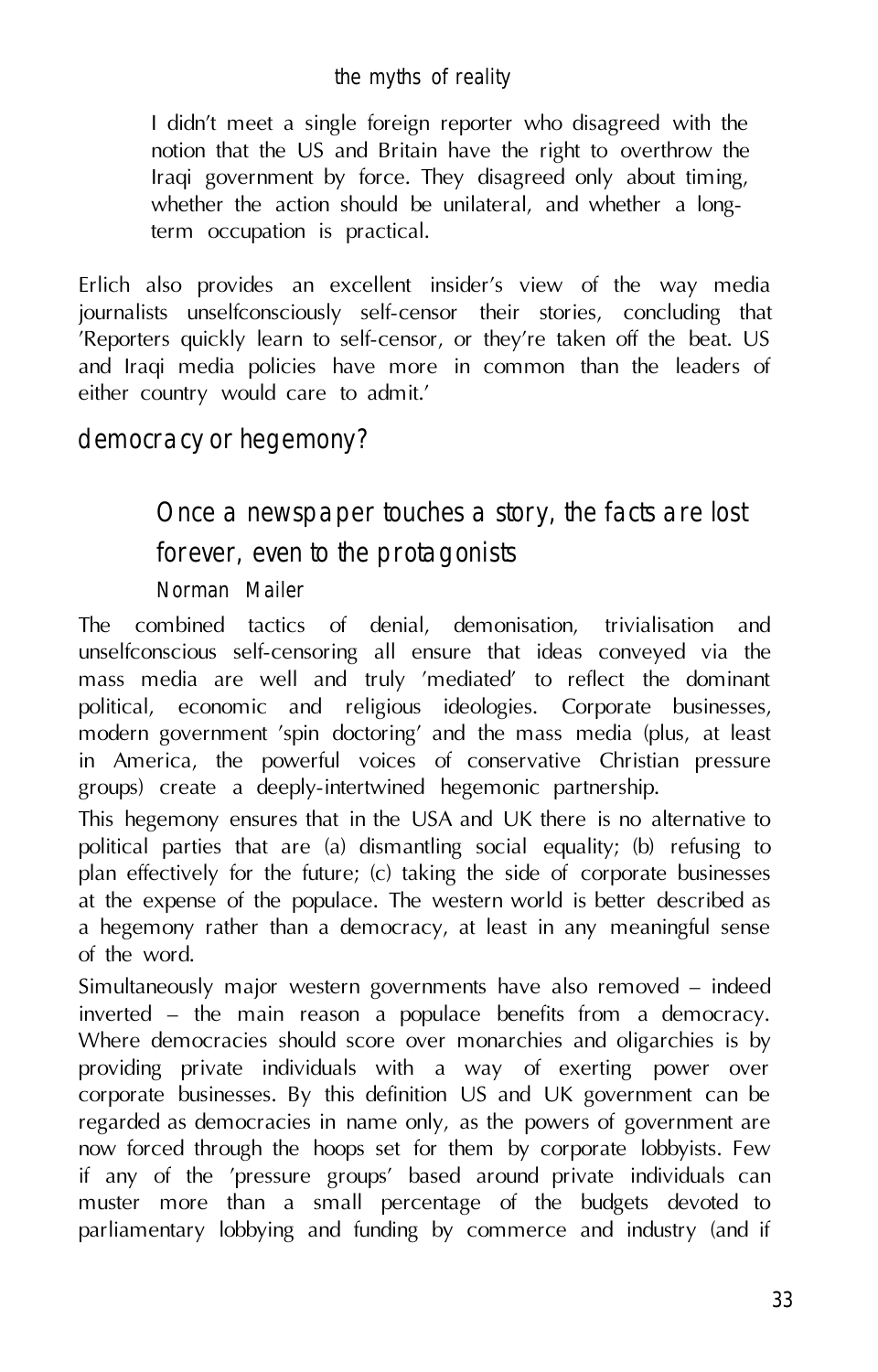

these prodigious sums of money weren't bringing in the right sort of

What western political leaders regard as ideal 'democracies' are transnational corporations. Modern so-called 'democracies' must allow Monsanto to successfully lobby for the 'right' to grow geneticallyefficient welfare, health and education services must be fatally was a decidedly revolutionary concept

'democrat' were used primarily as an insult. It was not easy to call yourself a democrat without careful apology, explanation or self-deprecation. When the poet Wordsworth wrote privately French revolution, but 'democrat' nevertheless it was a difficult

(Goldhill 2004: 164)

not something you voted other peoples' sons to perform. This is in total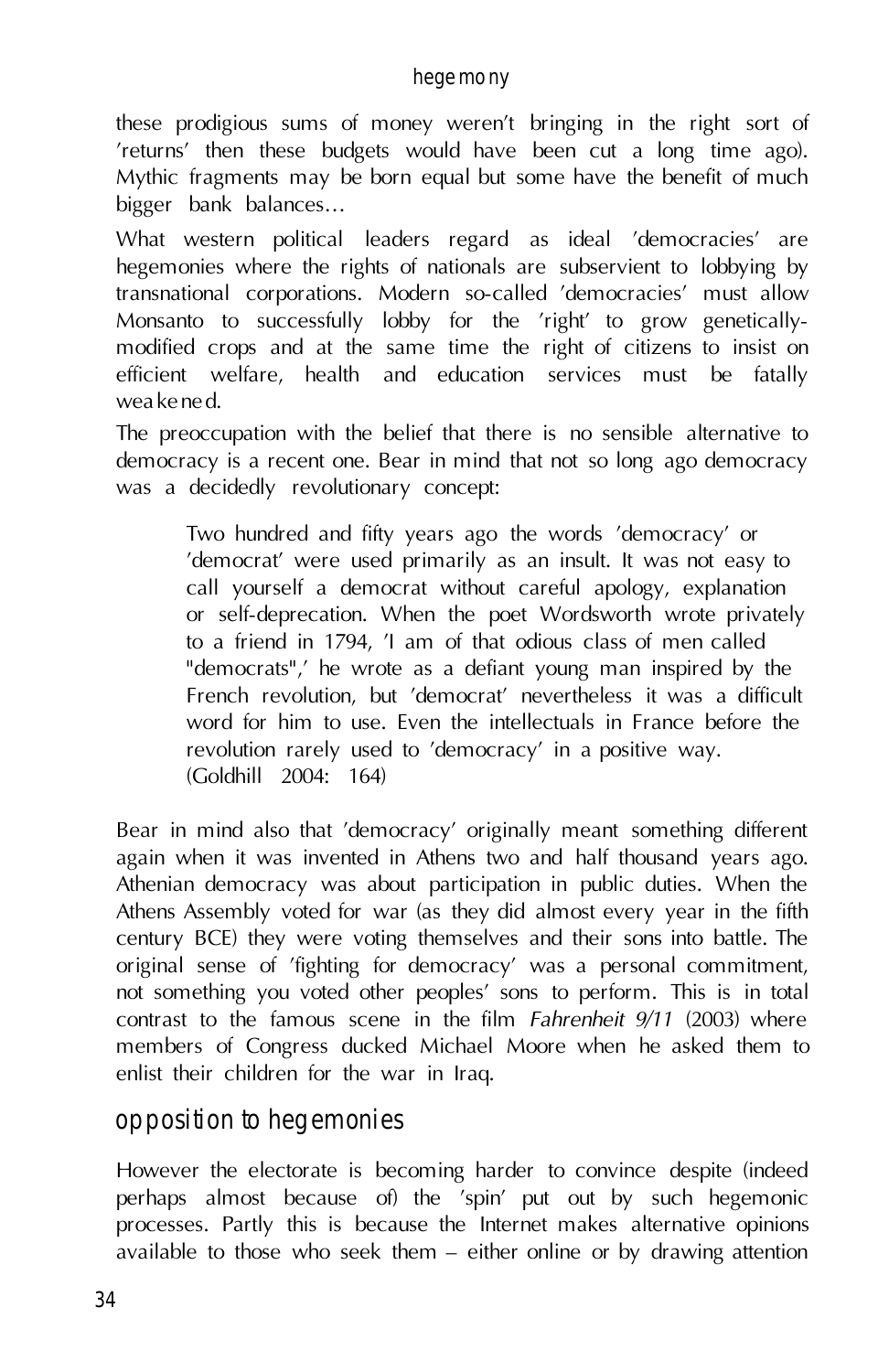to 'offline' sources (and this book ranks as a typical 'offline' example). In Britain (but less so in America) the ideological variation within society is *the myths of reality* more influential members of the population have travelled overseas; millions more have relatives and friends who live abroad. The ethics underlying foreign policy are increasingly challenged by the politically active. And simplistic propaganda – such as the Bush/Blair 'good versus

# Britain and America. intentional ignorance

not need to be able to read to do its work.

Early in the eighteenth century Bernard Mandeville wrote: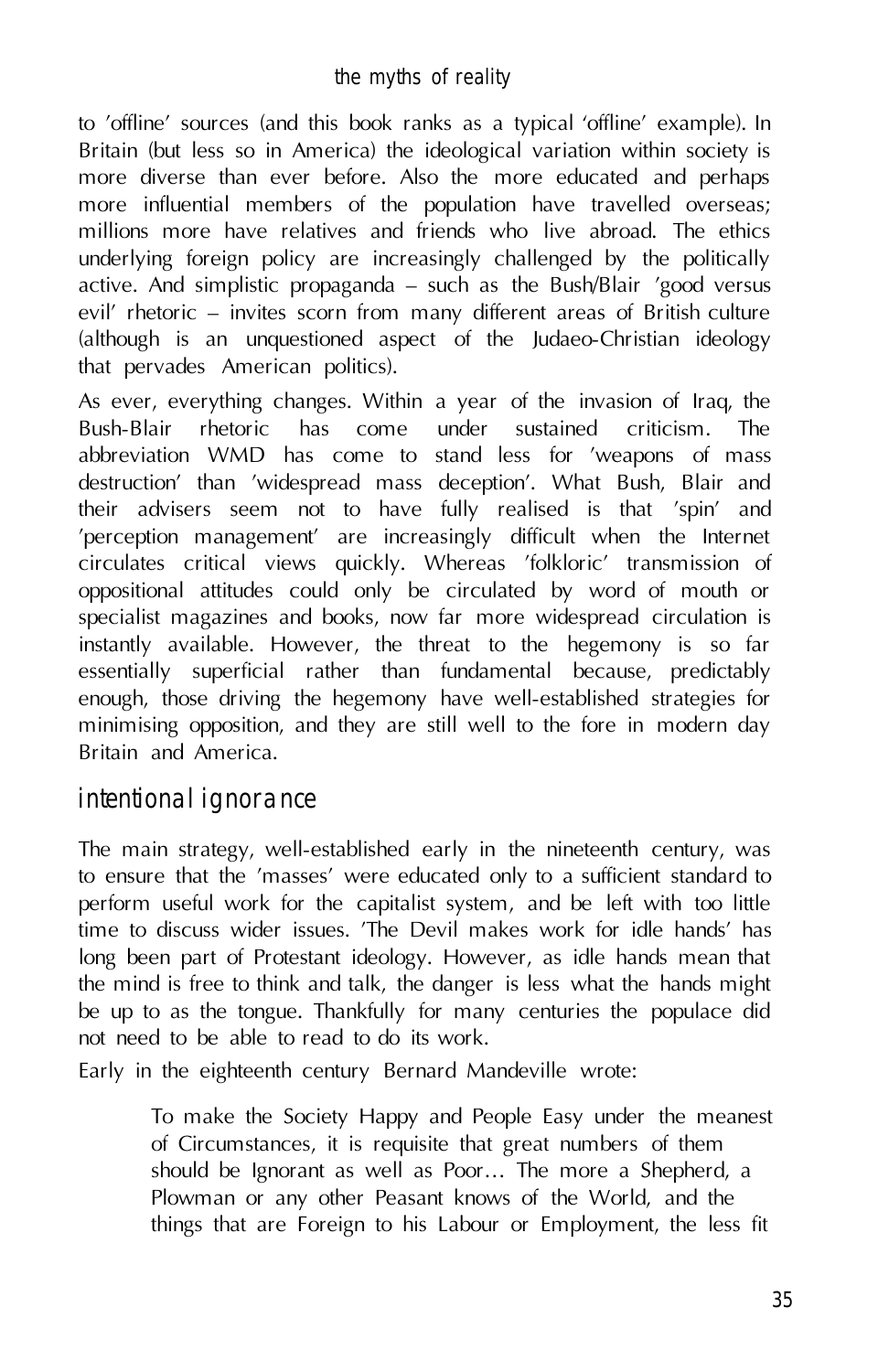

It is impossible that a Society can look suffert and suffer many inure their Bodies to Work for others and themselves besides.

Since Mandeville's day the full impact of the Industrial Revolution, comprise most of the Third World.<br>Mandeville was explicitly arguing against the lower classes being taught

literacy and numeracy. In the nineteenth century one of the attractions of the nonconformist churches in Britain was that they offered Sunday Sunday School meant Bible stories, these provided a basic education in Although perhaps hard to imagine now, encouraging working people to read was politically radical. The intent was one of explicit dissent – (not only the Bible) and newspapers, thereby entering fully into the rooms and at self-help 'institutes' and the formative trade unions.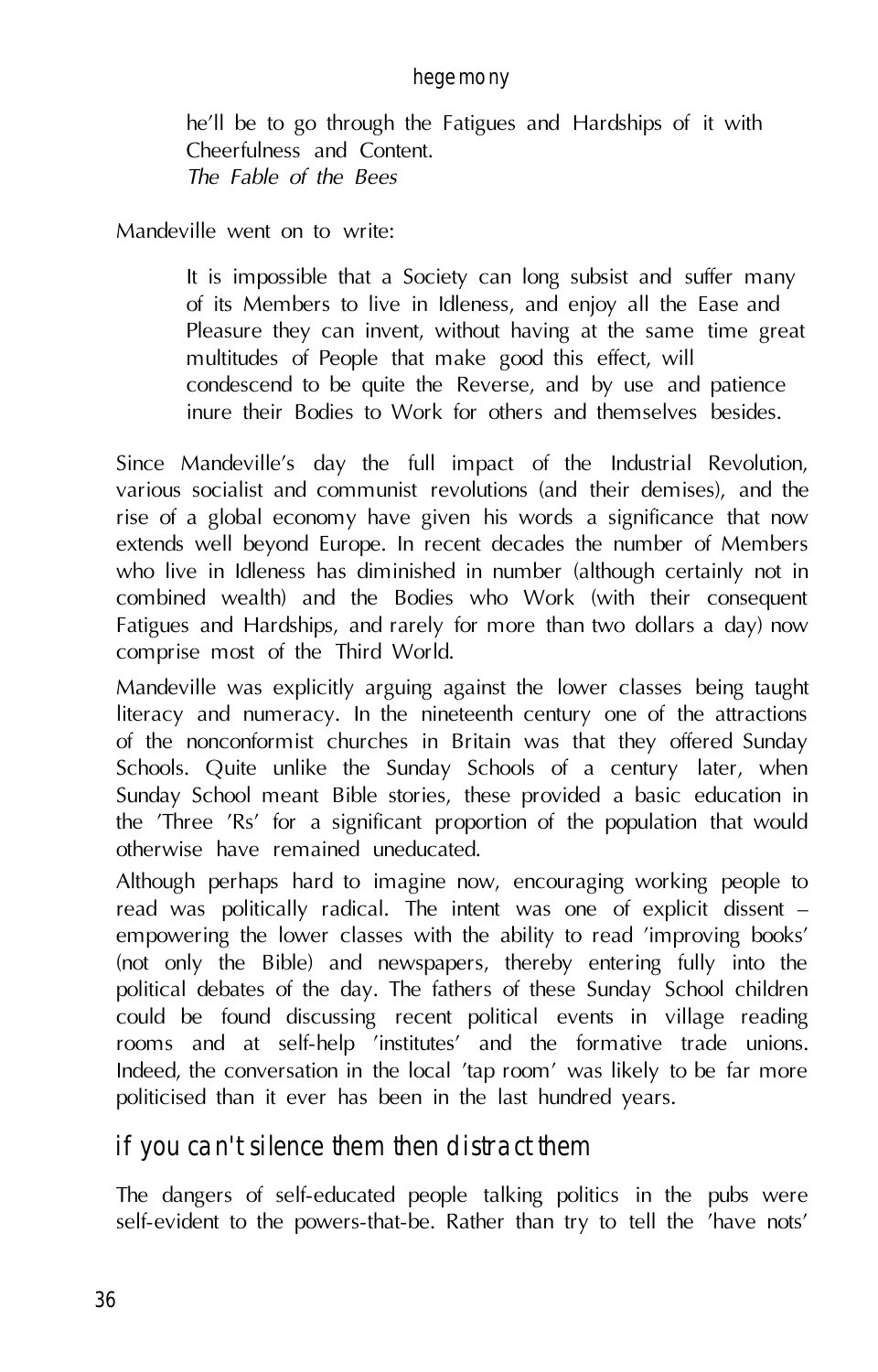what to think, the 'haves' very successfully suggested what the 'have potentially seditious conversations. Recognising that men's leisure interests are mostly a continuation of their boyhood, this propaganda The wives of the 'common man' had to wait for TV soaps before their leisure time was equally subverted. In the mean time the middle classes goals of the hegemony – consumption and distraction – had been simultaneously achieved. hegemony as a process

Numerous metaphors can be used regarding the concept of hegemony. way that nation states are sometimes spoken of as if they are individuals.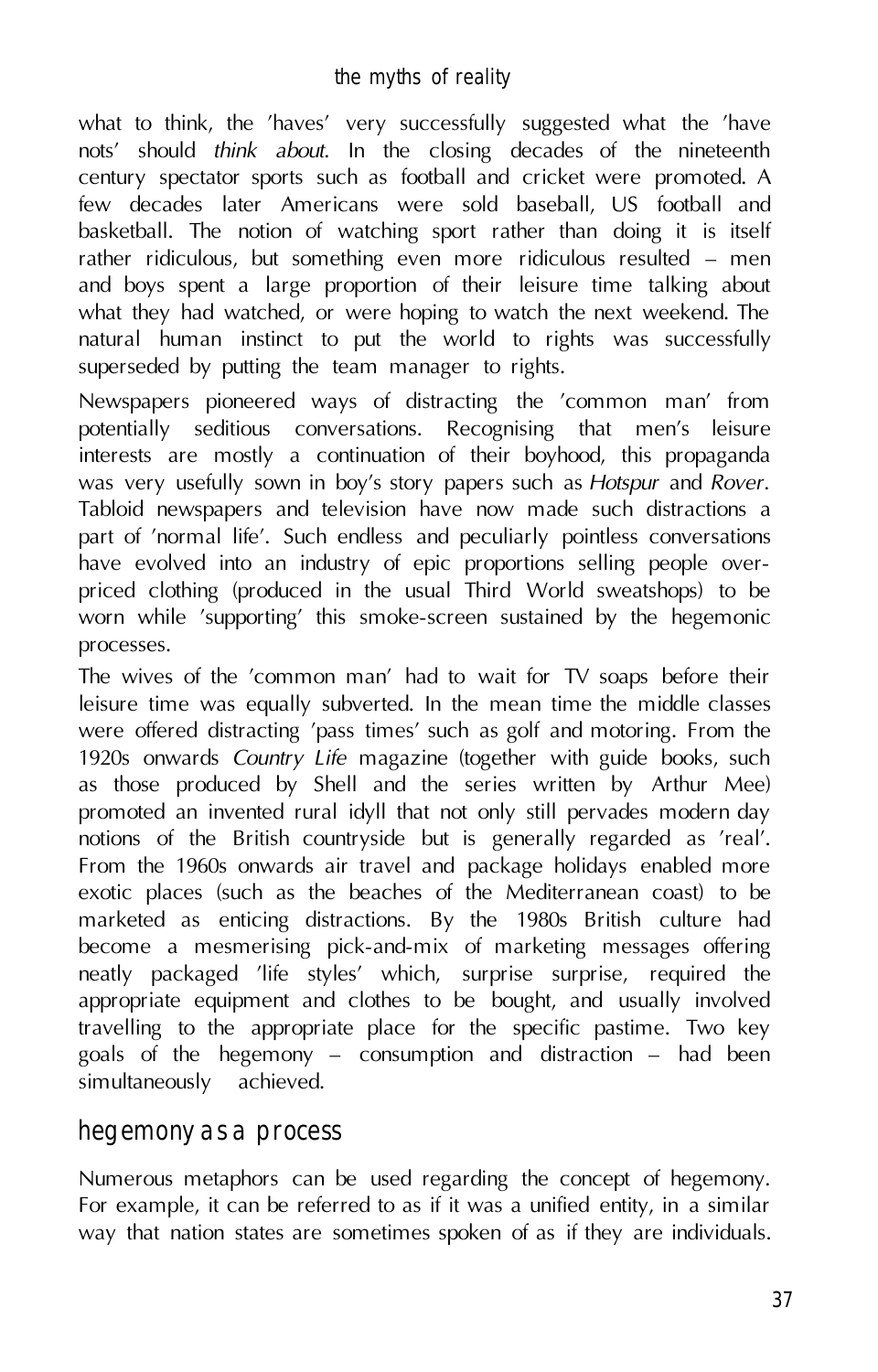

Earlier in this chapter I referred to politics, economics and the mass media as a 'deeply-intertwined hegemonic partnership'. However such partnerships are never static. This means a better way to think of Such hegemonic processes are transmitted mostly through mythic

fragments, with changes in emphasis usually being intentional top-down 'sat doctoring'. However challenges to heavier about an interaction instituted through folkloric processes orders face-to-face or via the

the modern world. sources

This chapter borrows extensively from Danser 2003 and Trubshaw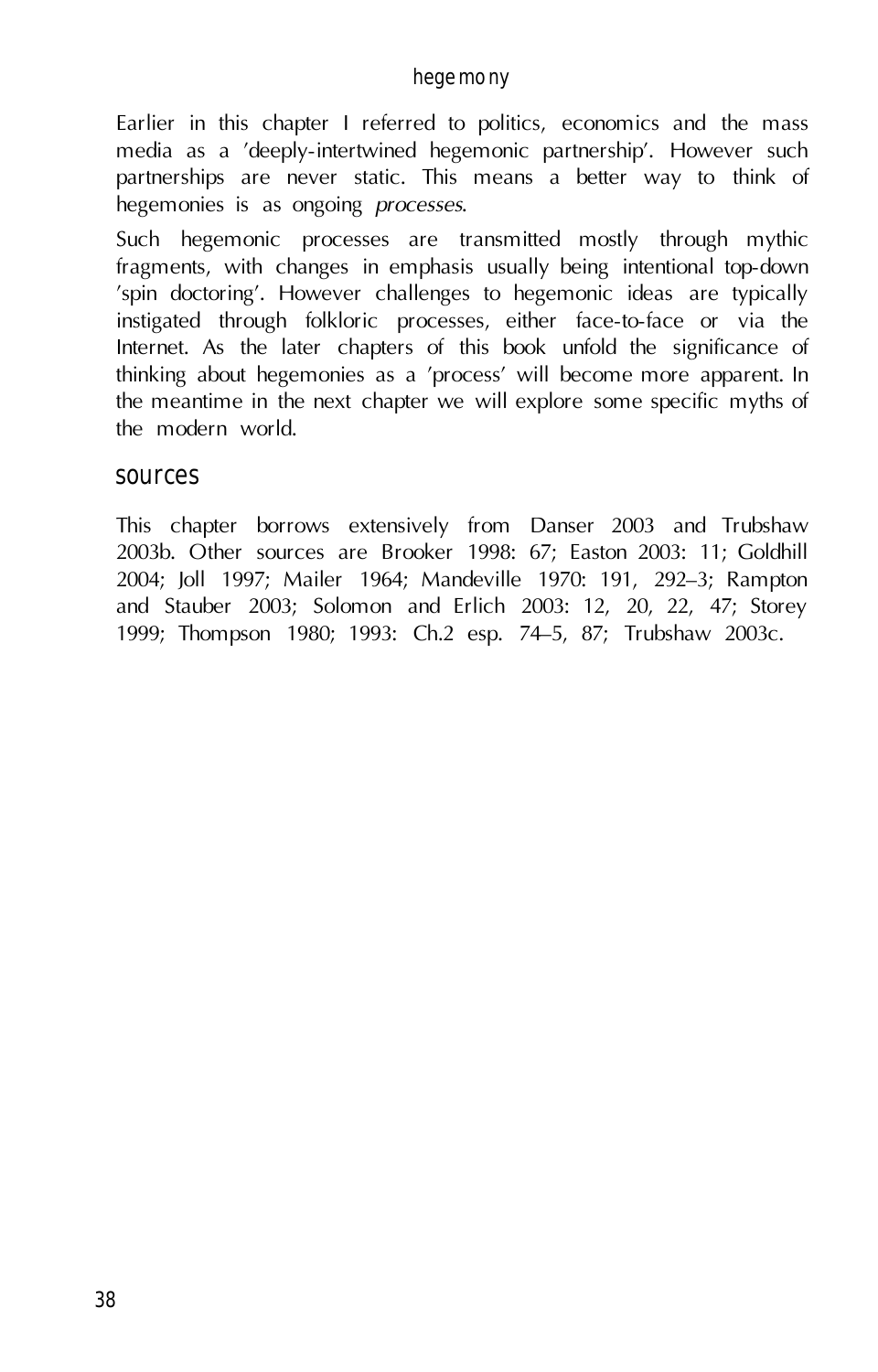

Myths are usually associated with societies distant in space and/or time. Indeed, most mythology has been the study of such myths, especially as modern day cultures. In modern society myths are more often aspects of political and scientific ideologies as much as more overtly religious Indeed, in today's secular world political myth has almost as much and truncated references – that come together as mythic narratives. For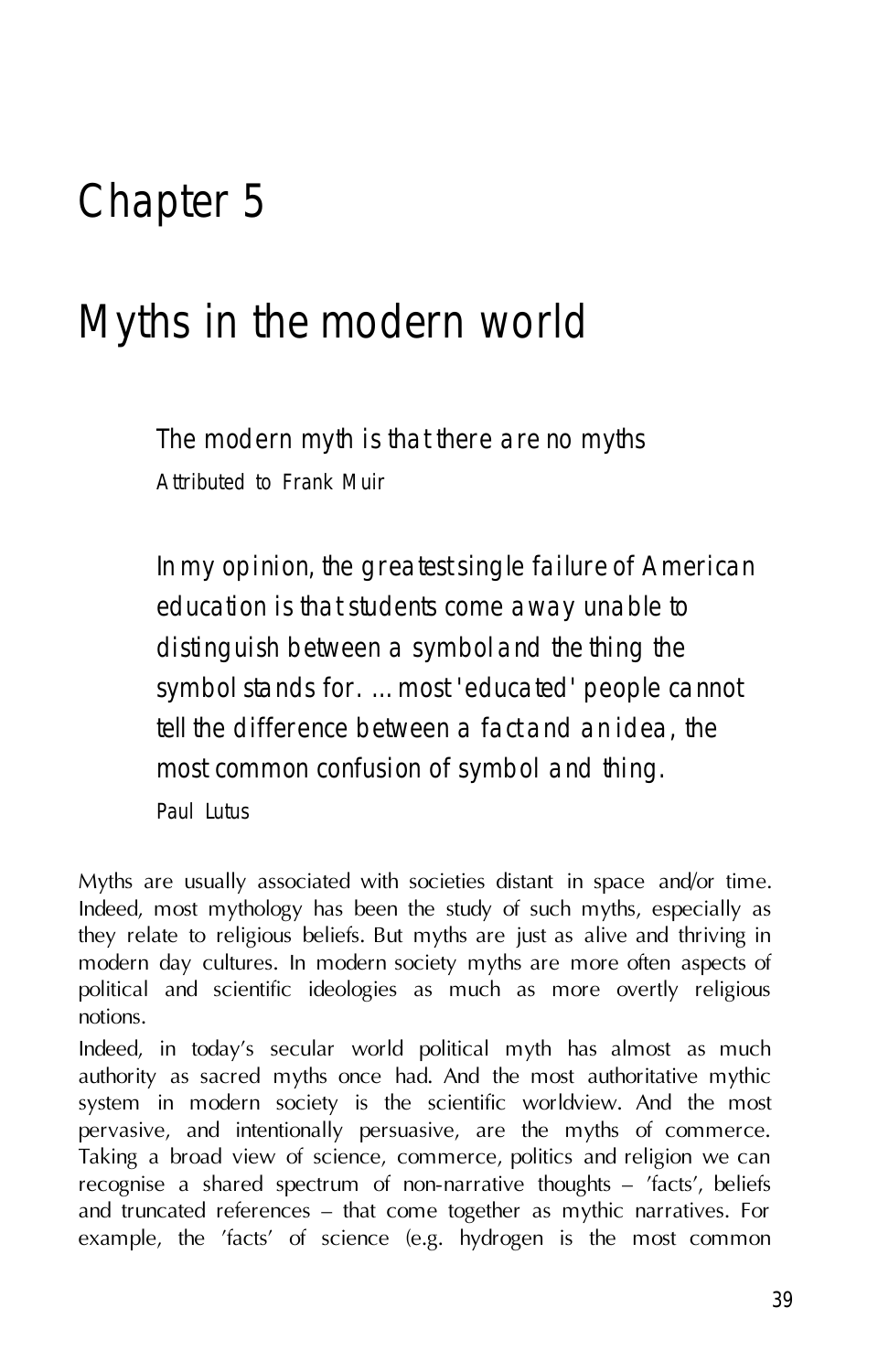element in the universe) and 'beliefs' (e.g. the universe is infinite) are distinct from more narrative 'interpretations' (e.g. the Big Bang theory) From this perspective, the Big Bang theory is as much a sacred comitings for modern western societies as Genesis is for Christians, the Christians, the be made in the realms of religion, commerce and politics. than religion – indeed 'Green', far Left and far Right politics attempts to stand apart from the underlying Protestant Christian – most certainly regard religion as integral to the political spectrum. (Trubshaw 2003a: 169)

One of the myths of science is that scientific rationalism has claimed time this book was being written both candidates in the American a vastly expensive (both in terms of money and human suffering) war was being waged on the back of mutually-intolerant fundamentalist religious attitudes. So much for the myth claiming the cultural supremacy of rationalism in the western world… their foundations in ideologies, which fulfil a variety of functions. These ideologies provide the 'structures of thought' which filter perceptions, People in modern societies are continually presented with ideological be unbiased or journalists and TV documentaries claim to be reporting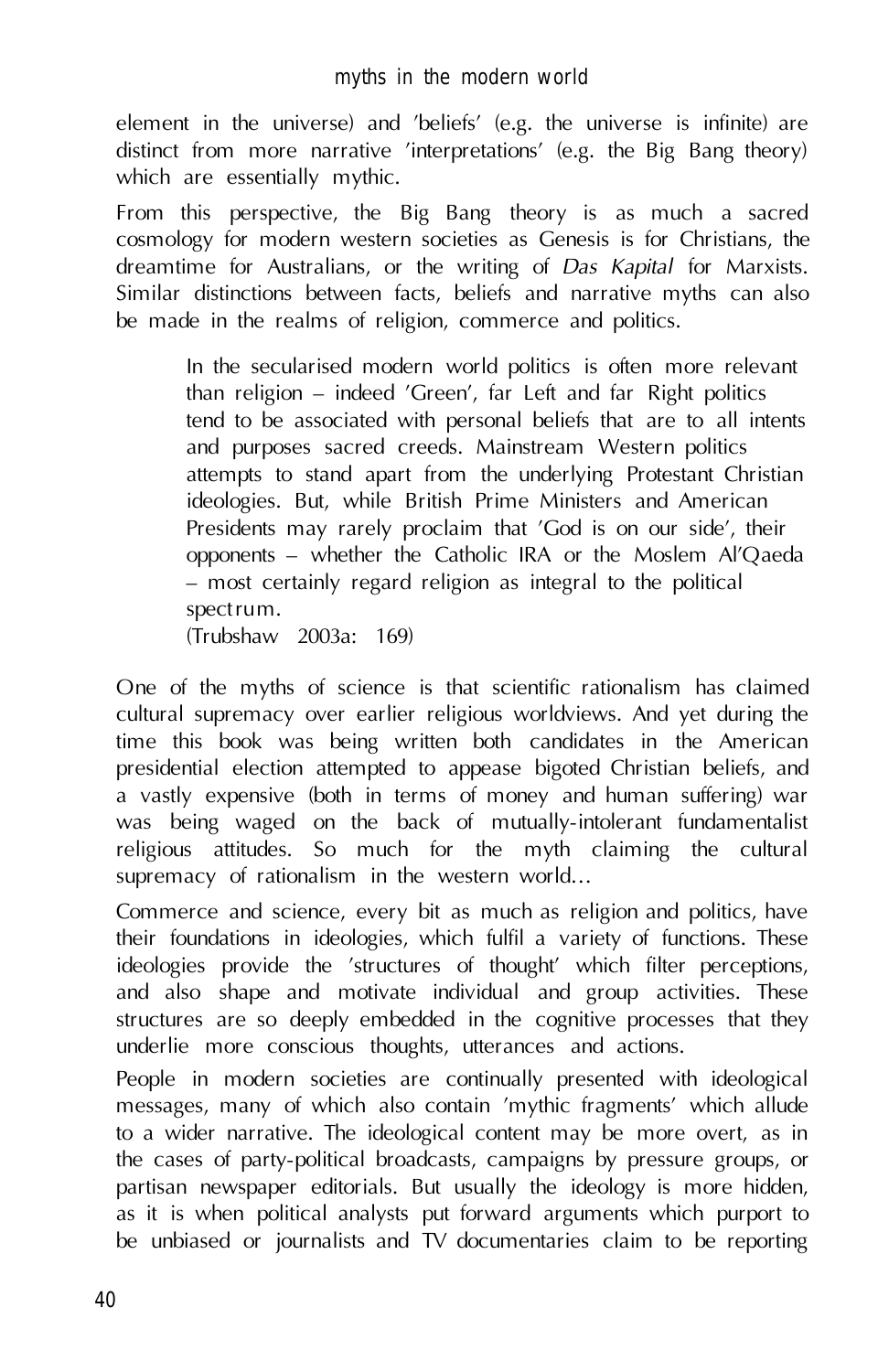## reality; or in the writings and teachings of educators, parents' words to *the myths of reality*

Most people in the west have considerable difficulty in recognising that the last few hundred years and have been substantially adapted in recent

mythic fragments concerns nationalism. Nation states, by their nature, fragments that define and bond groups of people who believe they share But any threats to the accepted notion of this identity or territory are

Nations as much as individuals define themselves by what they are not. Such phrases as 'the west' and 'the free world' require there to be nonexist more in the mind than as accurate distinctions between different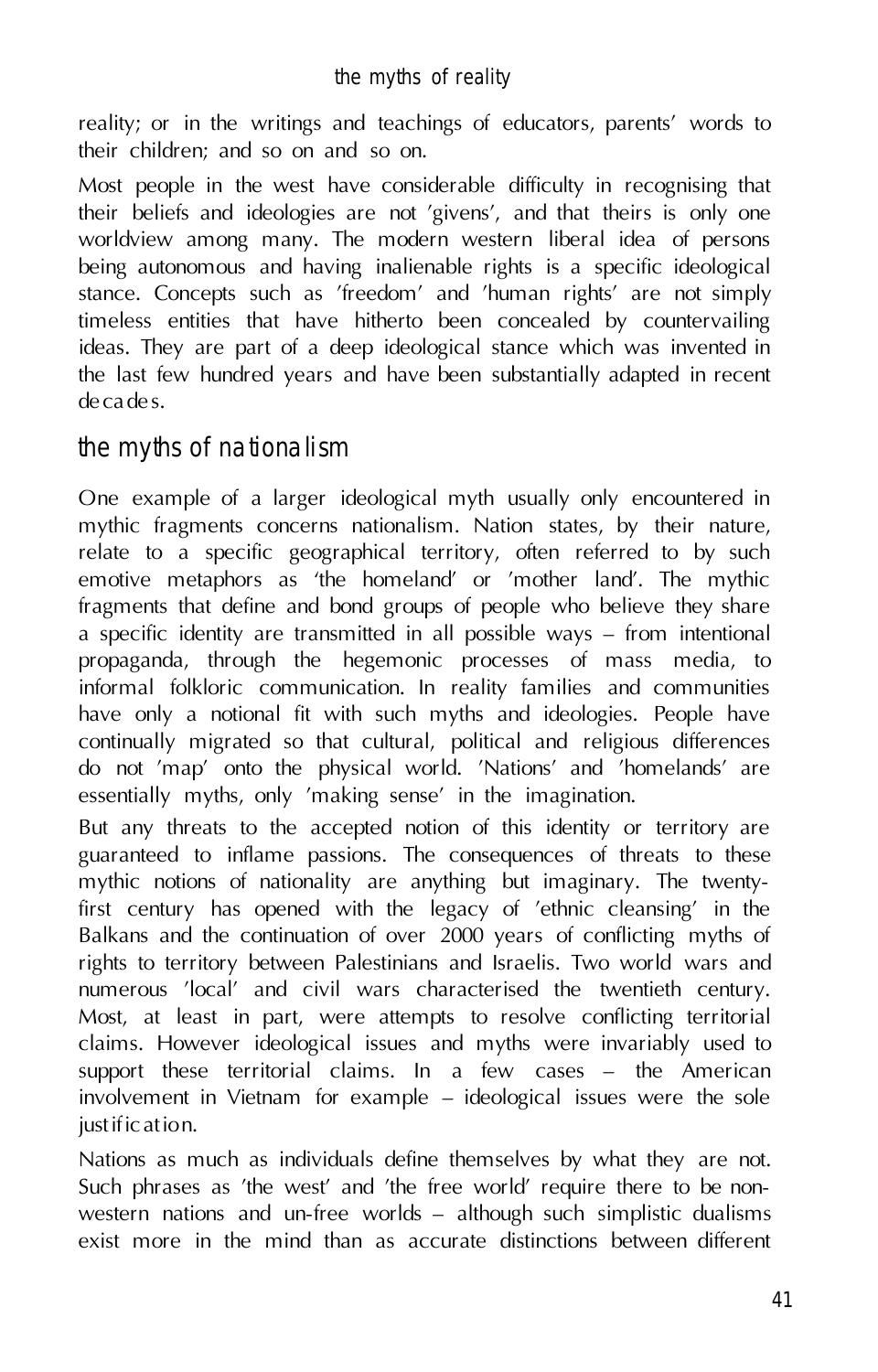ideologies. During the forty-four years of the Cold War western *myths in the modern world* commenced in November 1989, the west has found it more difficult to 'war on terror' has created essentially mythical adversaries which reflect – once again has found an 'other' which is excluded in a deceitful The "war on terms" is, so far, less about terrorism or even territory than the second contractory than the  $\sigma$ rhetoric of the least-imaginative medieval preachers. Such propaganda fails to recognise that people can be regarded as 'other' in an infinite number of ways; we (collectively and individually) are often 'other' to a great many others. Britain has its own territorial/ideological conflict in Ireland, and has Scotland and Wales, which in turn has stimulated a movement for nationalism of these parts of the British Isles is largely invented and Israel and Palestine is 'justified' by events of one to two thousand years territorial rights are confused as the various traditional 'tribes' had been to their region (although, nevertheless, had well-established myths that about been there). The fine detail of such migrations can only be myths is illusory.

… historical monuments may be claimed by nations far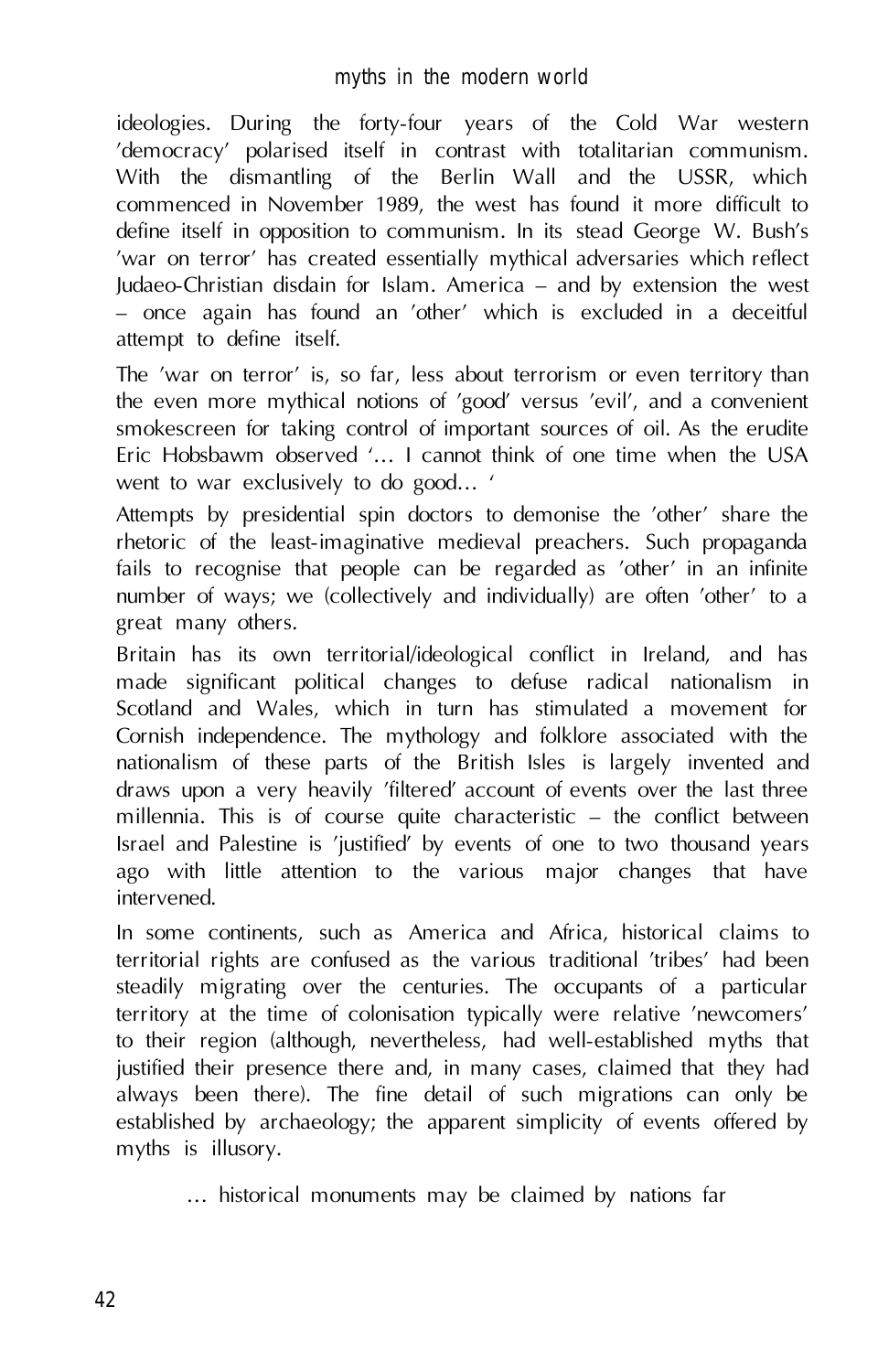removed in culture or time from the peoples originally of Dahomey, Gold Coast, and French Sudan adopted after within culturally disparate states whose artificially drawn frontiers rarely took account of pre-existing ethnic, cultural, or  $\frac{1}{2}$ 

the invention of history

In contrast to politically-promoted views of the past, history is not by using hindsight to see 'inevitable' connections. However, at the time the events were being played out there were a vast number of possible

In the last few decades this reconstruction of the past has acquired a whole new emphasis. Deeply embedded into present day culture are complex constructions of 'nostalgia'. Places and artefacts of historic homogenous. The place or object, while only ever existing in the present moment, signifies the cultural reconstruction of the past. Such 'cultural reconstructions' are termed by Jean Baudrillard 'simulations'; the same place or object can evoke a wide variety of simulations of the Baudrillard's *Simulacra and Simulation*, suggesting that this book is the 'key' to hacking into *The Matrix*.)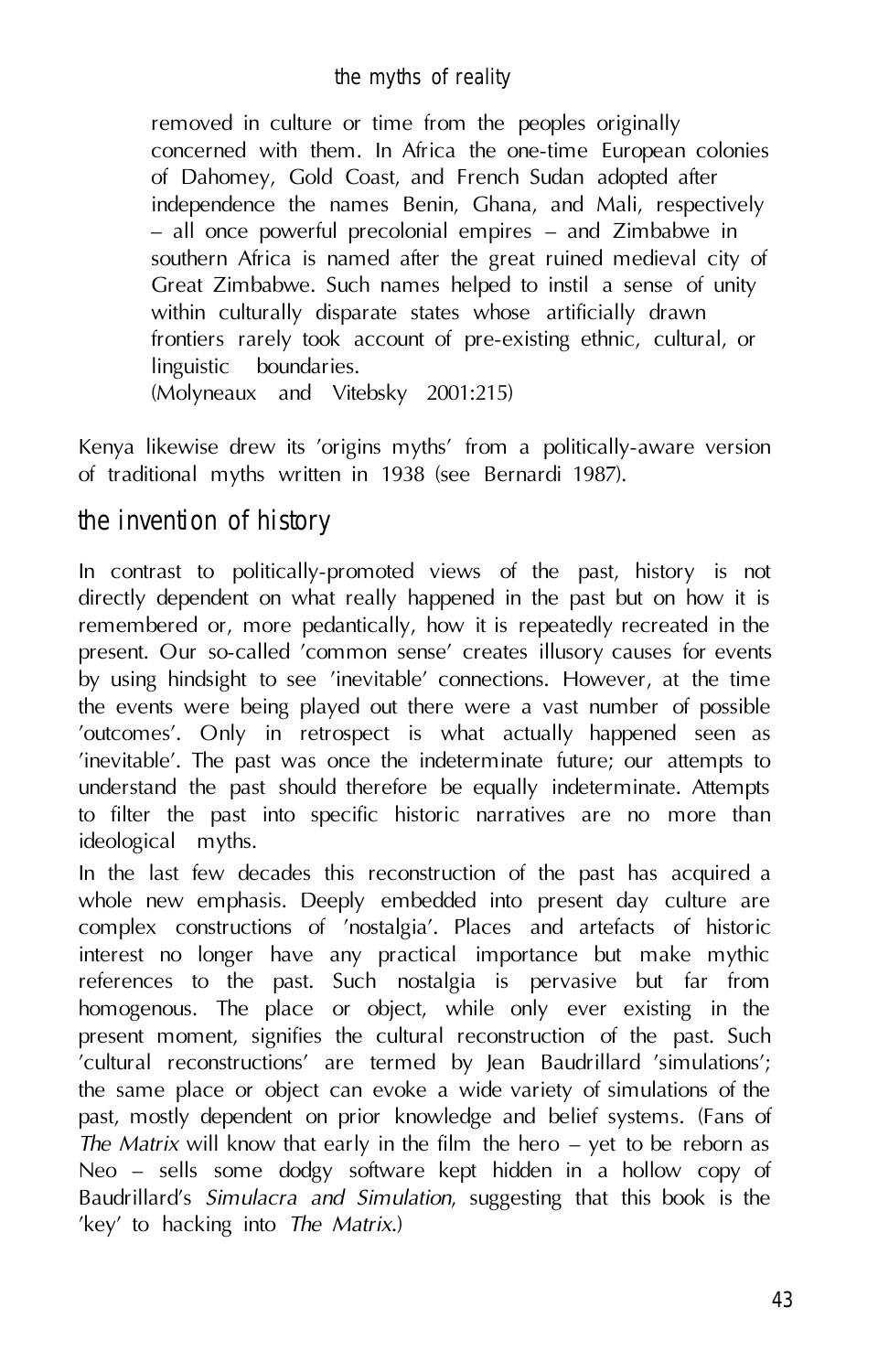In Britain anyone born after the mid-1960s has been brought up within a culture largely fabricated from notions of nostalgia and simulation, mostly woven by commercial concerns and the whims of mass media, too. Visiting an English stately home is more ability to the in-Disneyland than most tourists appreciate. Film and TV frequently seek to blur the borderline between fiction, fact and speculation. From Sergei Eisenstein's *October* (1928), through American West, or the escapades of war. the best ways to subtly communicate ideological beliefs. As 'innocent' a genre as 1950s cowboy films are populated with racist stereotypes and, in hindsight, are as much about myths of white supremacy as propaganda films put out by the Third Reich. the myths of consumerism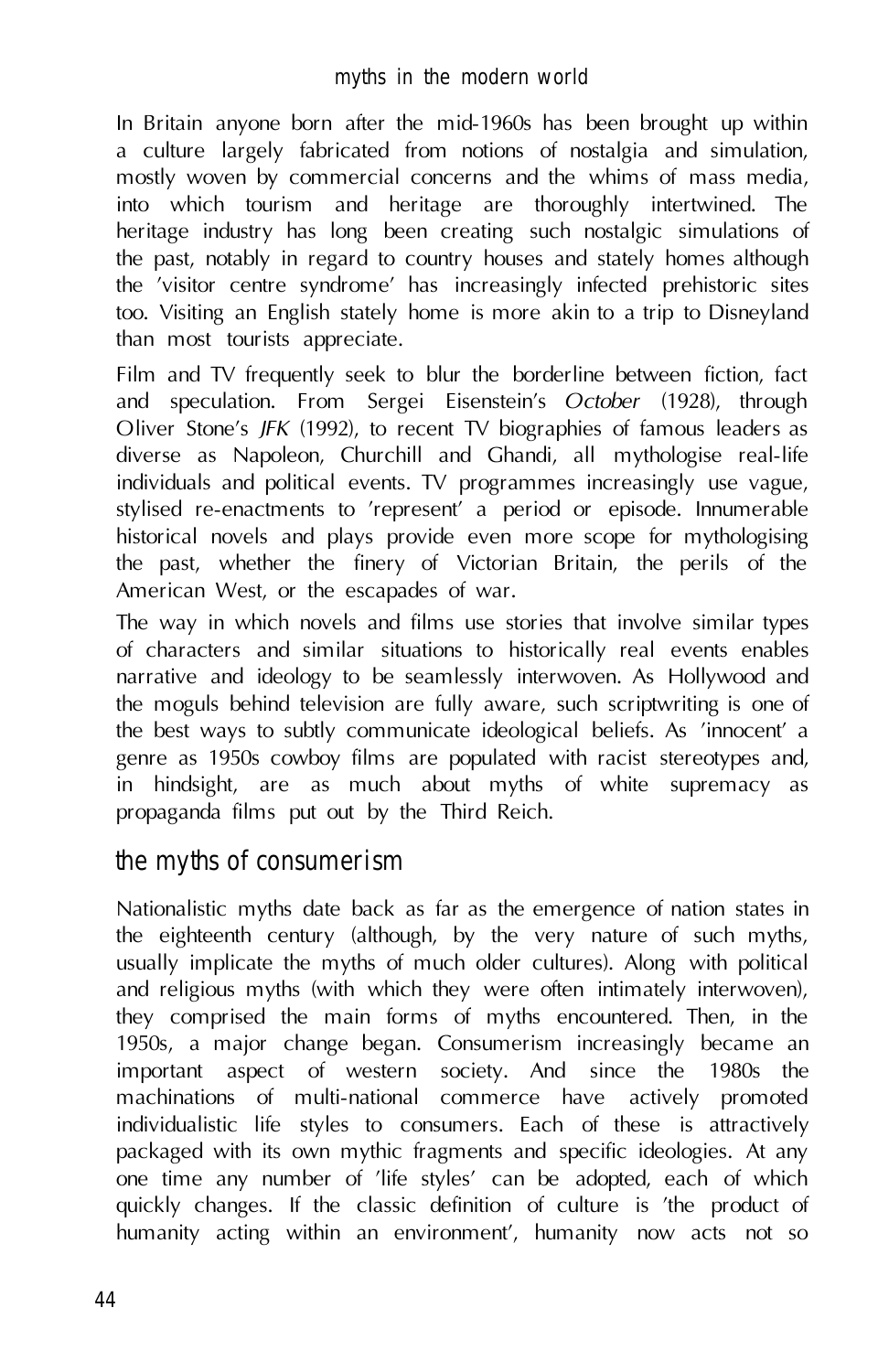much in the natural environment but in a consumption-based environm ent. The mass media are often responsible for promoting these subcultures. now offers a plethora of 'life style' magazines aimed at all age groups, all of them promoting specific types of consumption either by overt advertising or the slightly more subtle antics of journalists and experts. However, the mass media are not essential for promoting subcultures. conversations. The consequence has been more than just a pluralism of styles and their associated values. Frequently-changing fashions mask, indeed in some wine, wine, steak and chips, striptease, haircuts in Hollywood films, stripteater, in Hollywood films, stripteater, in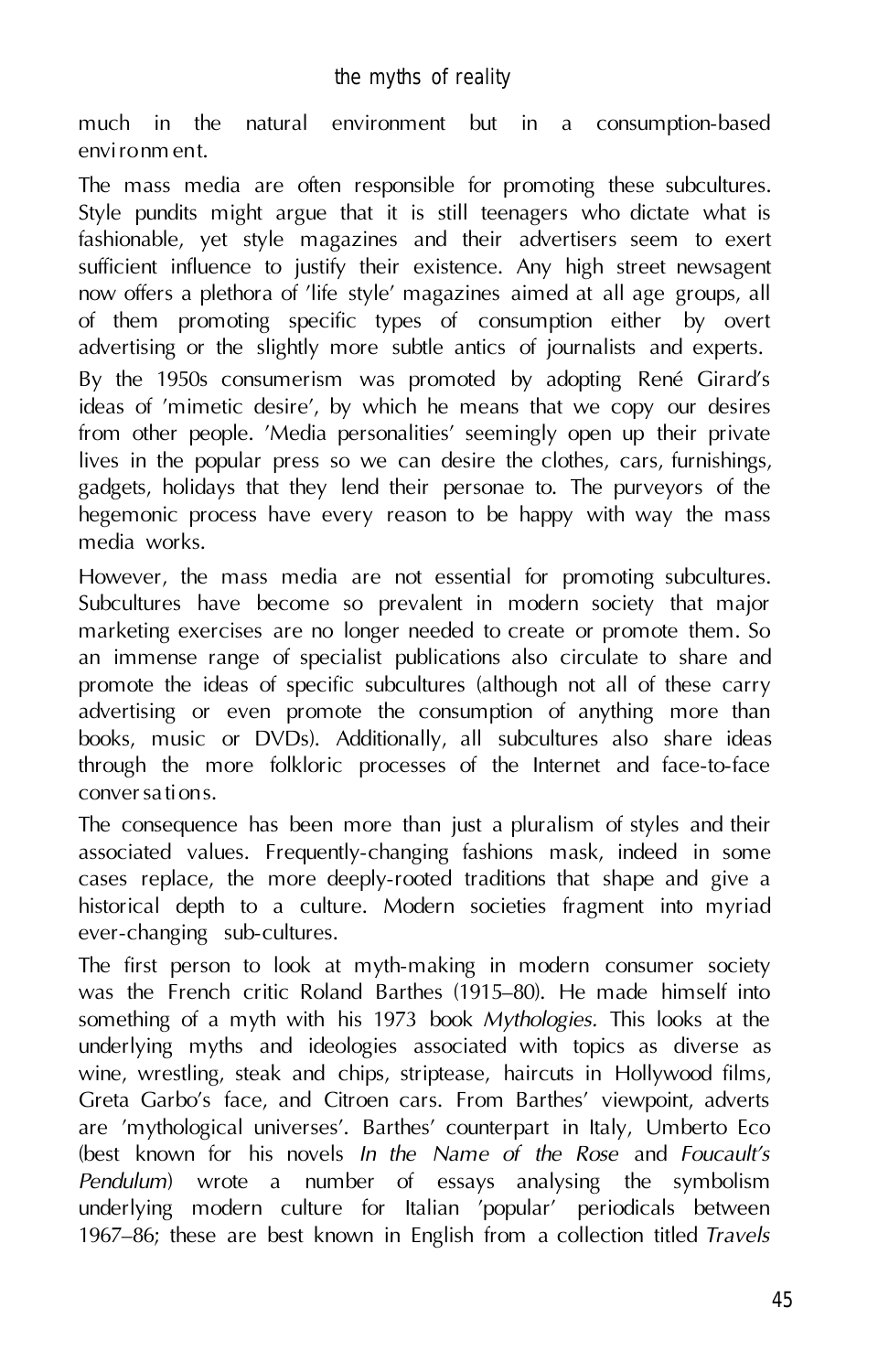

The prevalence of modern day myths is self-evident to any parent or mass media – especially television cartoons, commercials and popular music (both the lyrics and visual iconography). Television allows us to view the world mythically while apparently of all who and what appears in front of the camera is carefully selected see, and finally the editor picks and chooses what is included (and, more crucially, what is excluded) and in which order we see events. glimpse of the world in which we actually live, the world in which real pain, real love, actual death, loss and despair, real struggle and conflict, economic and social deprivation play our most primitive dreams and fantasies, in which we may visiting Martian anthropologist intent on gauging our values appalled at what television reveals as our major preoc cupa tions.

programmes and documentaries. The parallels with the gladiatorial … war is just another TV program. Not so, of course, to the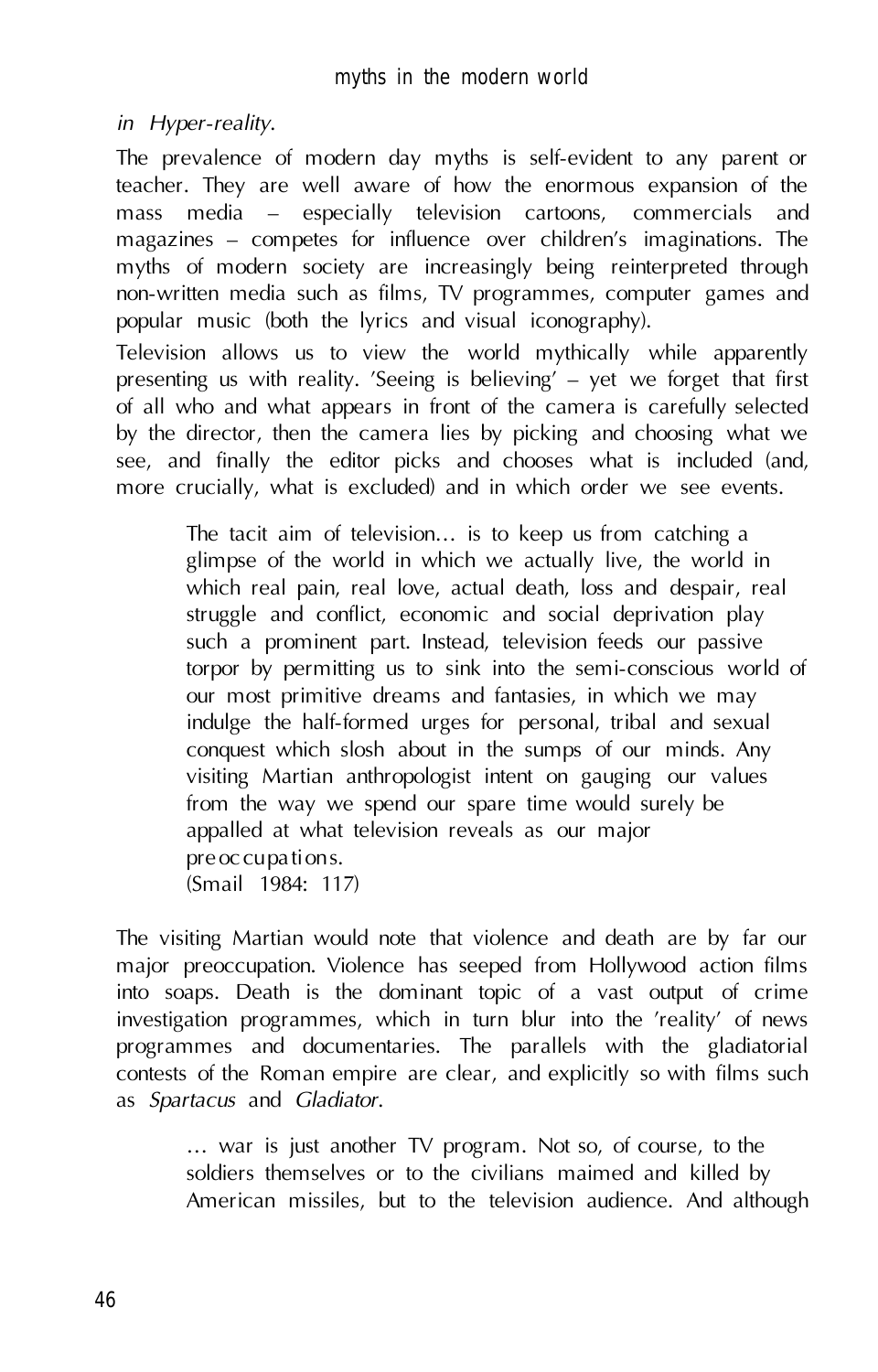the vivid television coverage of Vietnam stirred up anti-war opposition, the coverage of the first Gulf War, with its greenish

# role playing and zapping

*Dragons* owes more to Fritz Lieber's *Grey Mouser* series than it does to Tolkien).

The success of these board-based fantasy games has been greatly exceeded by computer-based games. Some are close to the *Dungeons* Other games, known as 'adventure games', require the player to solve arcane puzzles. They started out in the 1980s as text-only computer games but by the 1990s had acquired simple graphics too. One of the

although few overt references to traditional myths. The next generation of games, such as *Tomb Raider* (1996), blended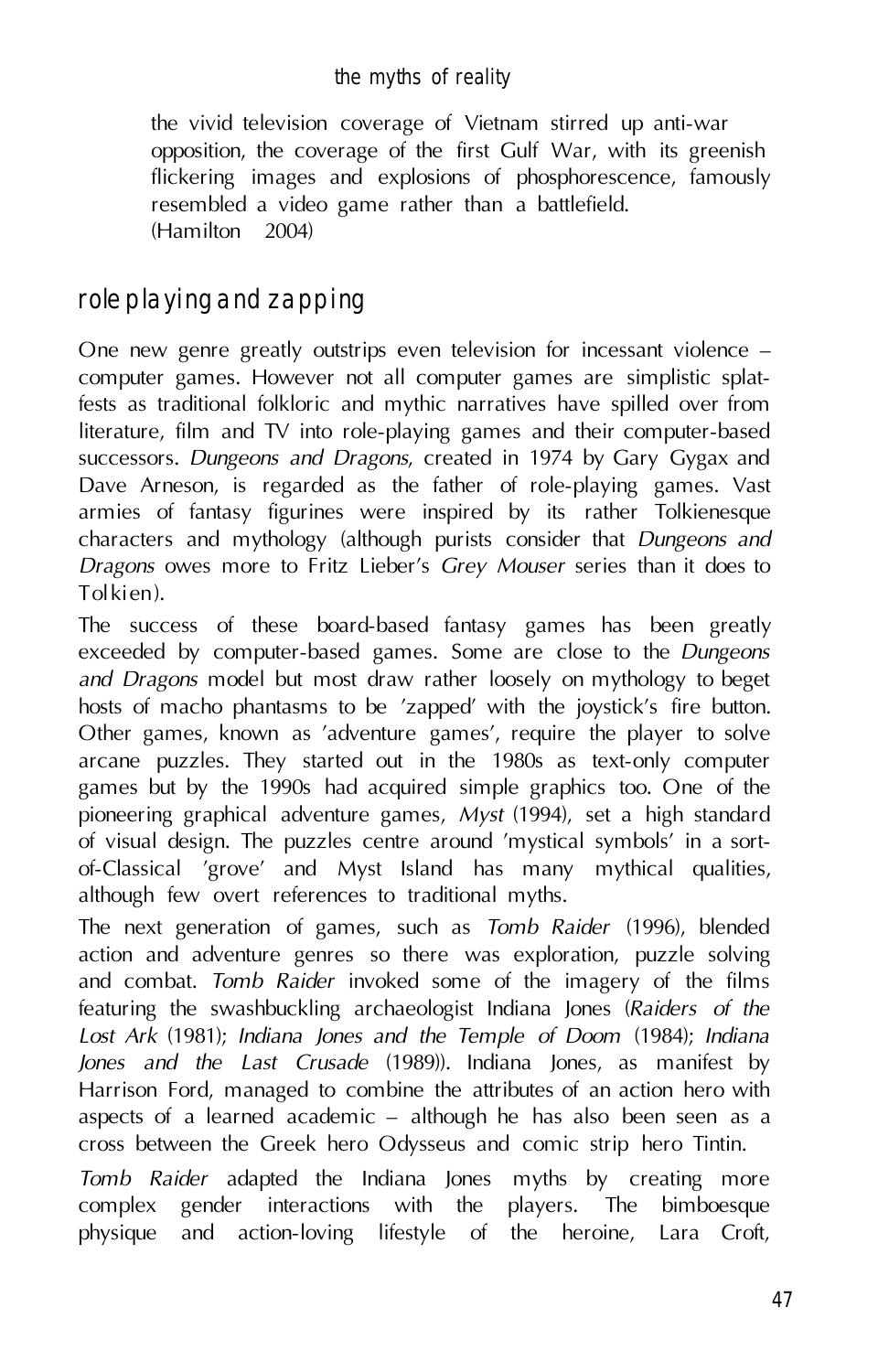*myths in the modern world*

undoubtedly appealed to the adolescent attitudes of boys of all ages. the classical Greek deity Artemis was depicted – always single, some more recent heat. And when Artemis was seen bathing in

explores. These include Vilcabamba, a civilisation that flourished its lions, alligators and crazed monkeys. A different level of *Tomb Raider*

games. Mostrat consumers spating. Security conduct because games such as *Dungeons and Dragons*, *Tomb Raider*, and their many imitators number of whom act as historians and analysts. The boundaries fuelhed Web sites can be bluested at times, making for very fluid interactions between 'traditional' mythic motifs and the constantly-*Matrix* trilogy, and thence with the unprecedented amount of both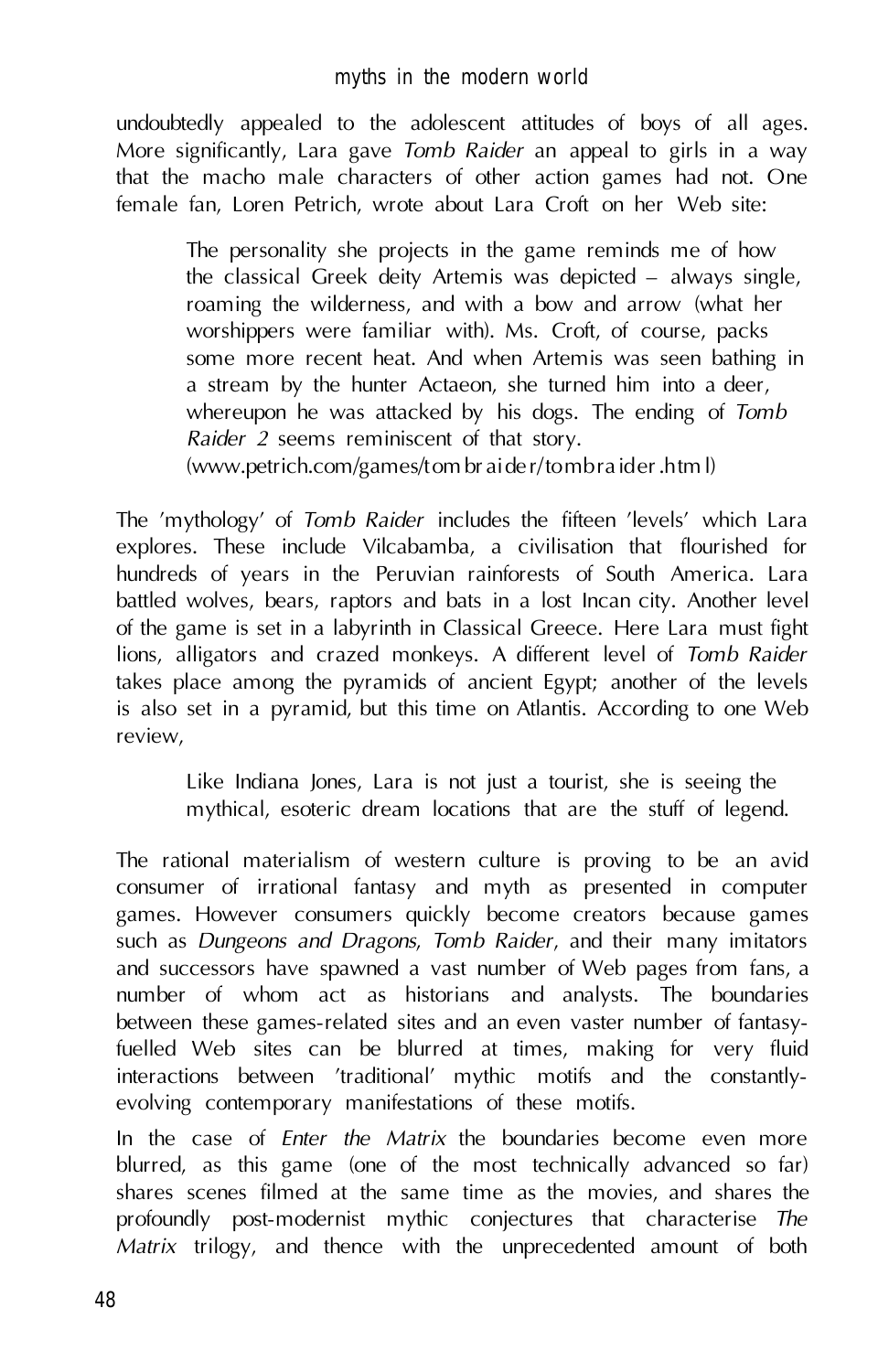popular comment and more academic analysis that these films quickly

define ourselves by excluding other races. The 'other' is no longer<br>Arabic, Asian, still less Hispanic or Jewish, as people from all these lesser extent, these races have adopted or aspire to western values in their own countries. So we have invented science fiction monsters as montate of sci-fi are dominated by imaginative aliens which have a<br>semblance of human physiology or psychology.

monsters which abound in modern popular culture such as films and culture seemingly lacks the sophistication to look beyond the dualisms

we construct our heroes and heroines too. Real-life people are of sustained corporate greed, unnecessary wars, human rights abuses,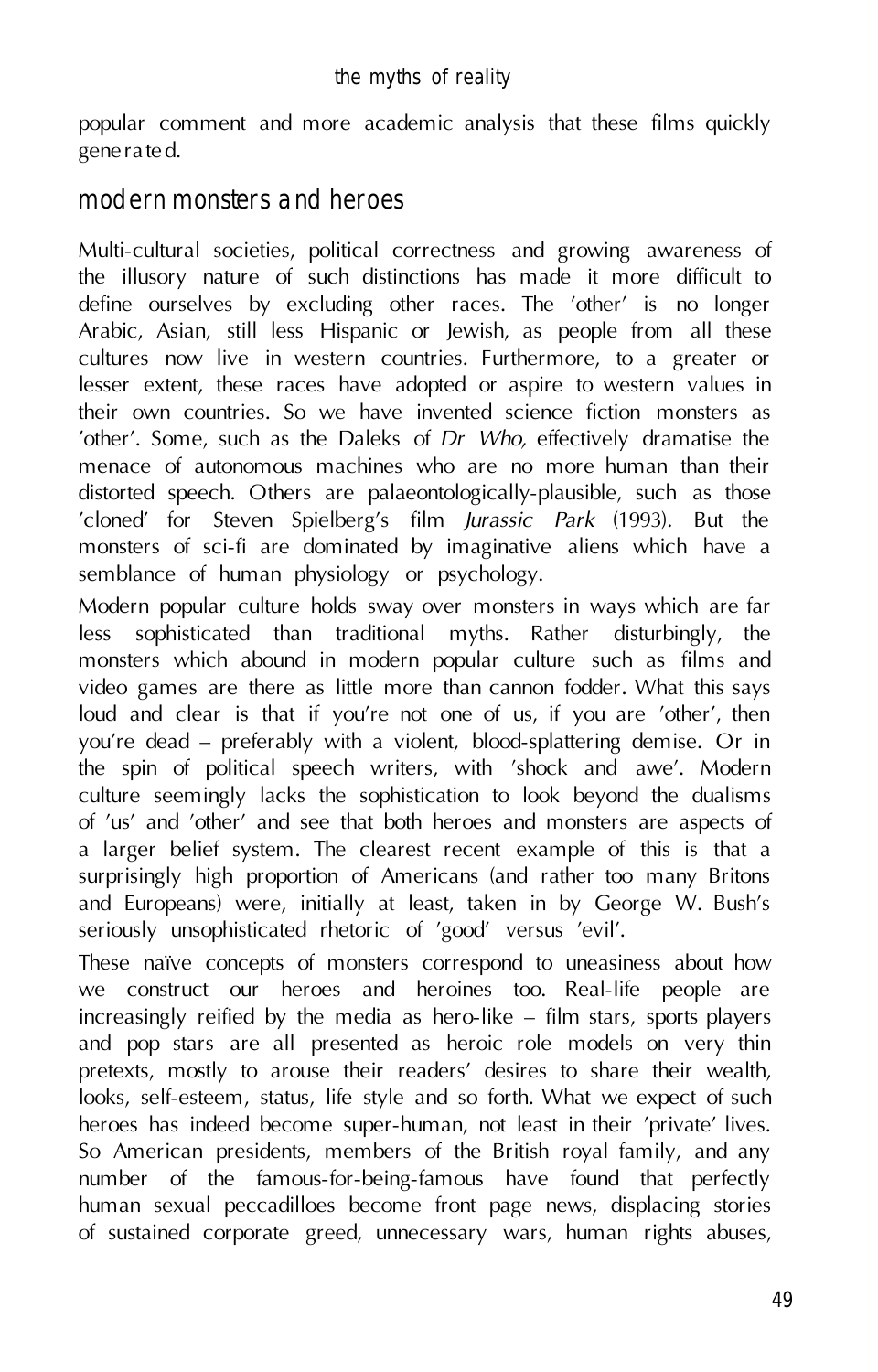*myths in the modern world*

and a vast number of other topics of far greater significance. the myths of gender

soap operas or lifestyle magazines such as *Cosmopolitan* or *Loaded*, macho exploitation and tokens of feminist ideologies of correctness. than reflect the complexities of reality. And then there is the way in which transportion sexuality, such as homosexuality, has spawned its selections. These are prime examples of modern myth making. For We make sense of the world from a heterosexual perspective and 'natural' and 'ideal' is constructed. In the case of sexuality what is between men had no doubt flourished, but without arousing the negative connections of the mark-invented cultural concept, to which concepts of a different culture. Even seemingly impartial words such as 'reproduction', 'role', and 'sexuality' are part of the language and myths and heroines (whether flesh and blood females elevated to iconic such as pagan goddesses). Indeed, radical feminism entered a richly mythopolity phase when it's building the Neolithic period of European work of academic archaeologists – especially the work of Marija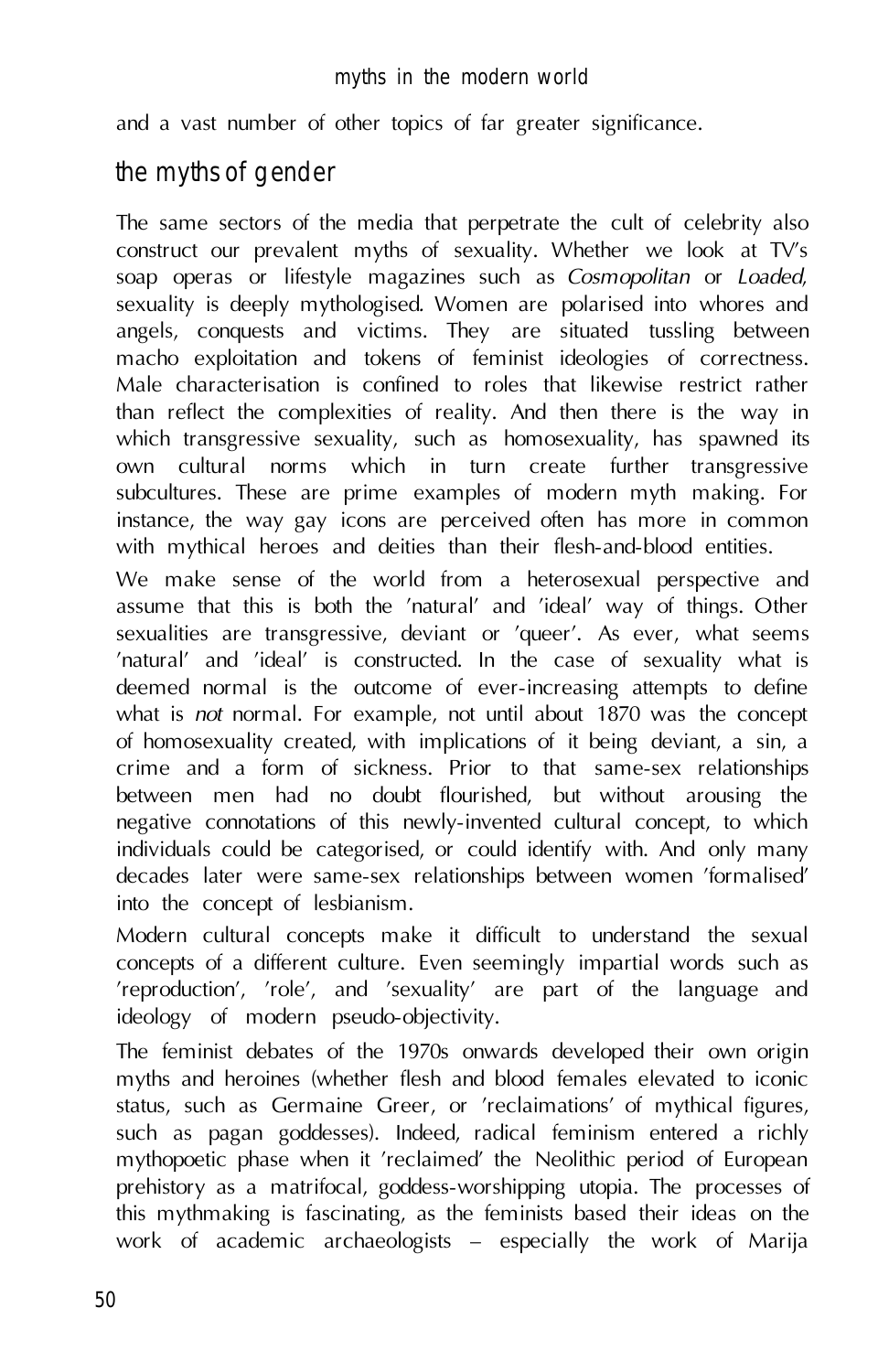Gimbutas – with little or no awareness that these ideas were not make much of stylised female figurines from the Neolithic, this is not a reliable indicator of goddess worship (just as the vast number of Barbie goddes word<br>lost wisdom

The Mother Goddess mythos borrows in part from wider modern myths of a lost 'golden age'. A plethora of popular books argue for a lost wisdom revealed by the author's exegesis of archaeology and early literature. Celtic, Arthurian, Mayan and Egyptian flavours predominate. ideal is recognised as unattainable it is commonly placed in the past (except in sci-fi writing where it may be in the future or on another planet). Traditional myths promptly introduced 'the fall', a specific of industrialisation steadily led to a loss of this idealised wisdom. Apart from any other considerations, such books claiming to reveal – their ideas were never accepted by academic mythologists but Ch.1 for a detailed discussion of these now discredited pioneers.) However most of the myths we live by – and, remarkably often in the and impart ideologies.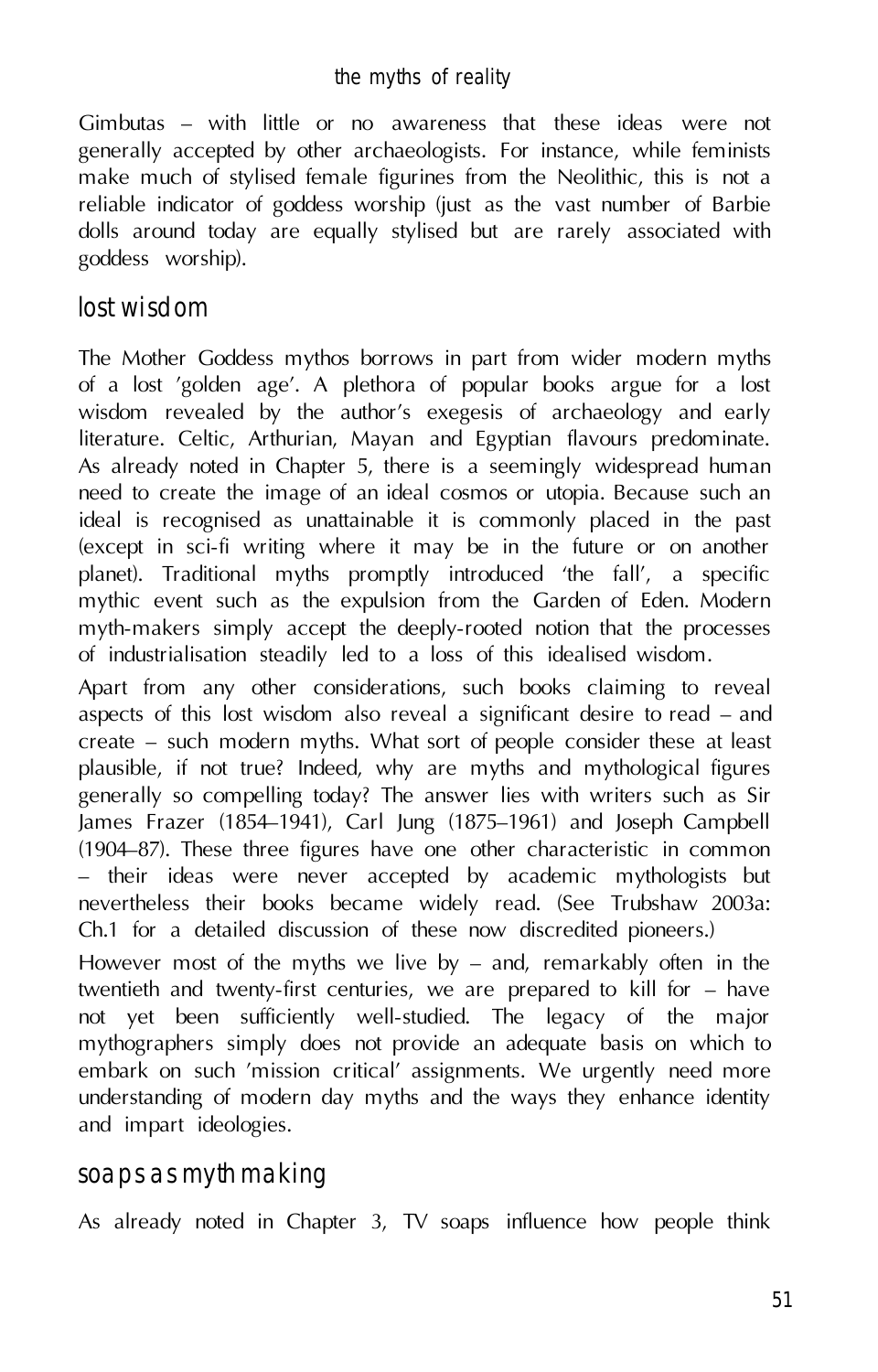*myths in the modern world*

about contentious topics introducing controversial characters and the range of possible attitudes to those adopted by the soap's characters. blur on one hand into TV drama series (*The Bill*; *Frost; Midsomer* endemically short-staffed, no one complains about being overwhelmed except at the opening of a sequence before someone else walks up and state talking to them?), the plan rarely depth the fractures of the lack of equipment. The myth that 'medicine cures people' is time with wider political debates – indeed there have been some decidedly cynical attempts by British health ministers to 'bury' less terrorism is grabbing the headlines. the convenient myths of the blue flashing lights portrayed a society in which guns and violent crime are inescapable, diminished in Britain during recent years. Despite public perceptions, young males; few victims are female. Contrary to media stereotyping,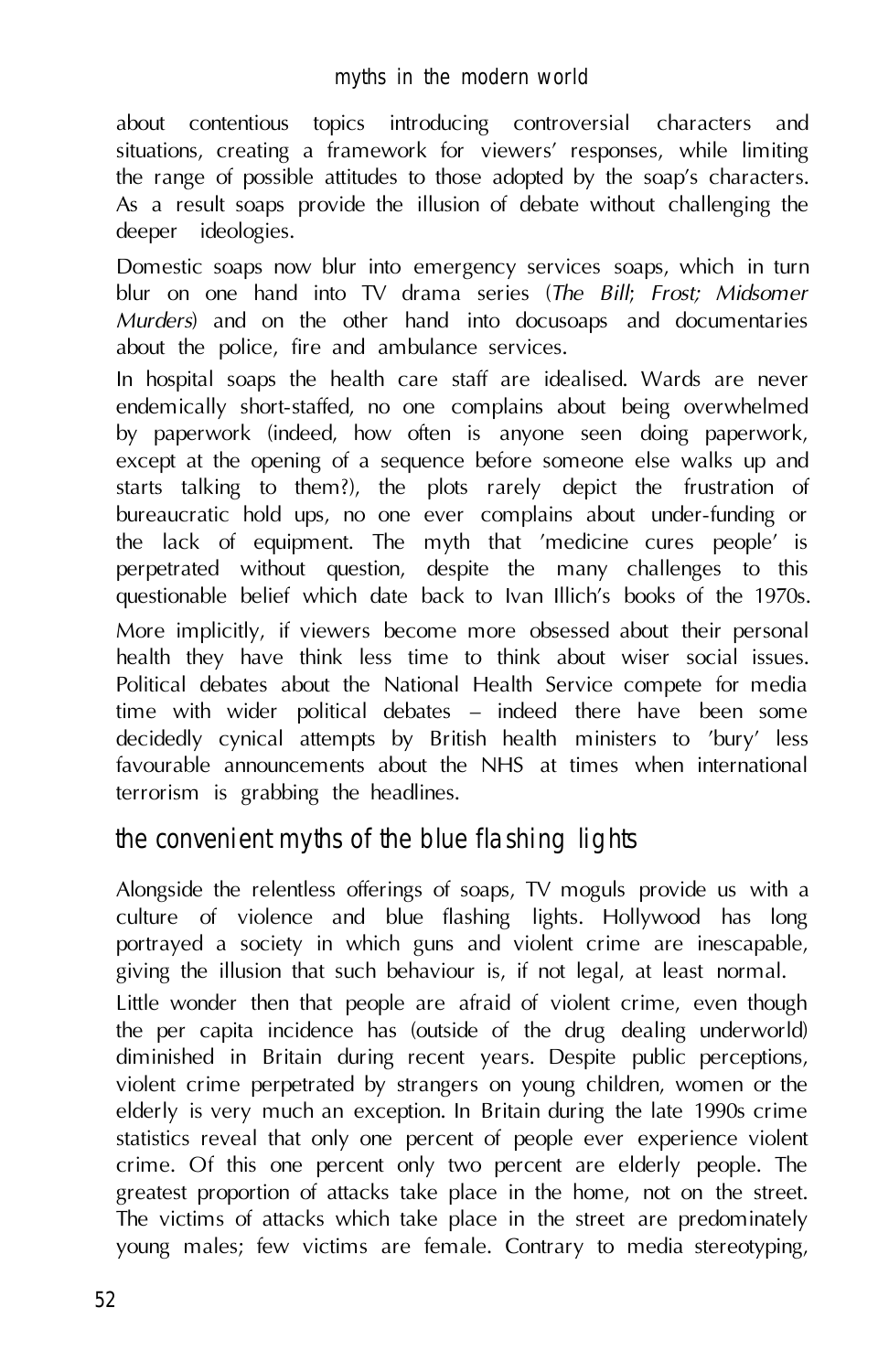attackers have rarely taken illegal drugs – but are often drunk, and are

Despite the scepticism of parents, [British] murder figures look mostly by that parents and minders. But the number murdered *day* were killed or seriously injured in UK road accidents… public do not realise is that little of the budget is spent detecting or even closer to the situation where, if it is not compulsory to do something then it is illegal to do it. flashing lights on TV was almost entirely associated with police cars, Hospital-based soaps risk outnumbering domestic soaps – and the boundaries have become increasingly blurred as many of the old style of emergencies, extended hospital treatment, not to mention police evening is that a great many people are meeting violent deaths. cocoons you with this illusion of eminently professional paramedics, police and fire fighters. Blue flashing lights are there to reassure you, they are the visual lullabies of night time TV. Sleep tight, society is under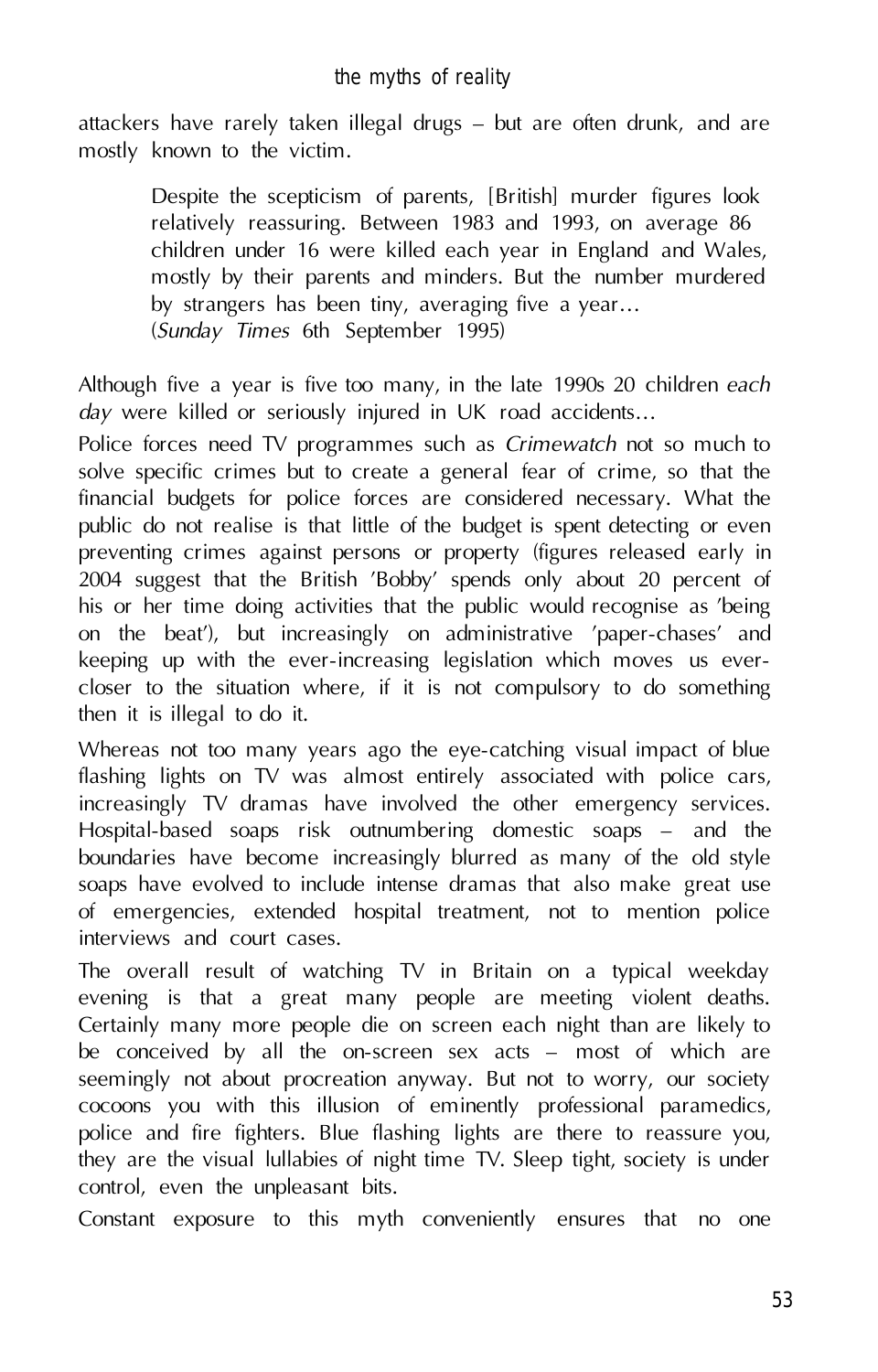questions whether or not a significant proportion of our taxes should organisational and people-management functions. The blue flashing

1960s to the 80s the space race was an inseparable aspect of the Cold War. The activities of NASA became, to all intents and purposes, a US superheroes for the national ethos. Predictably Hollywood was happy to reinforce all the mythic ideologies and stereotypes being constructed and cultivated by NASA. Just as America had originally forest in identity in the mythos of the Wild West, so space was the new frontier. In the mid-60s Gene Roddenberry decided that this would be a good Roddenberry's scripts reflect the liberal-humanist idealism of that era. escalating, he offered a radical vision which cast aside national and racial differences. Although a little hard to imagine now, back in 1965 was also a Russian, Mr Chekov, on the bridge. More radically, a black

In contrast Stanley Kubrick's *2001: A Space Odyssey* (released in 1968) ahead. Like *Star Trek*, the ideology of *2001* was self-conscious myth-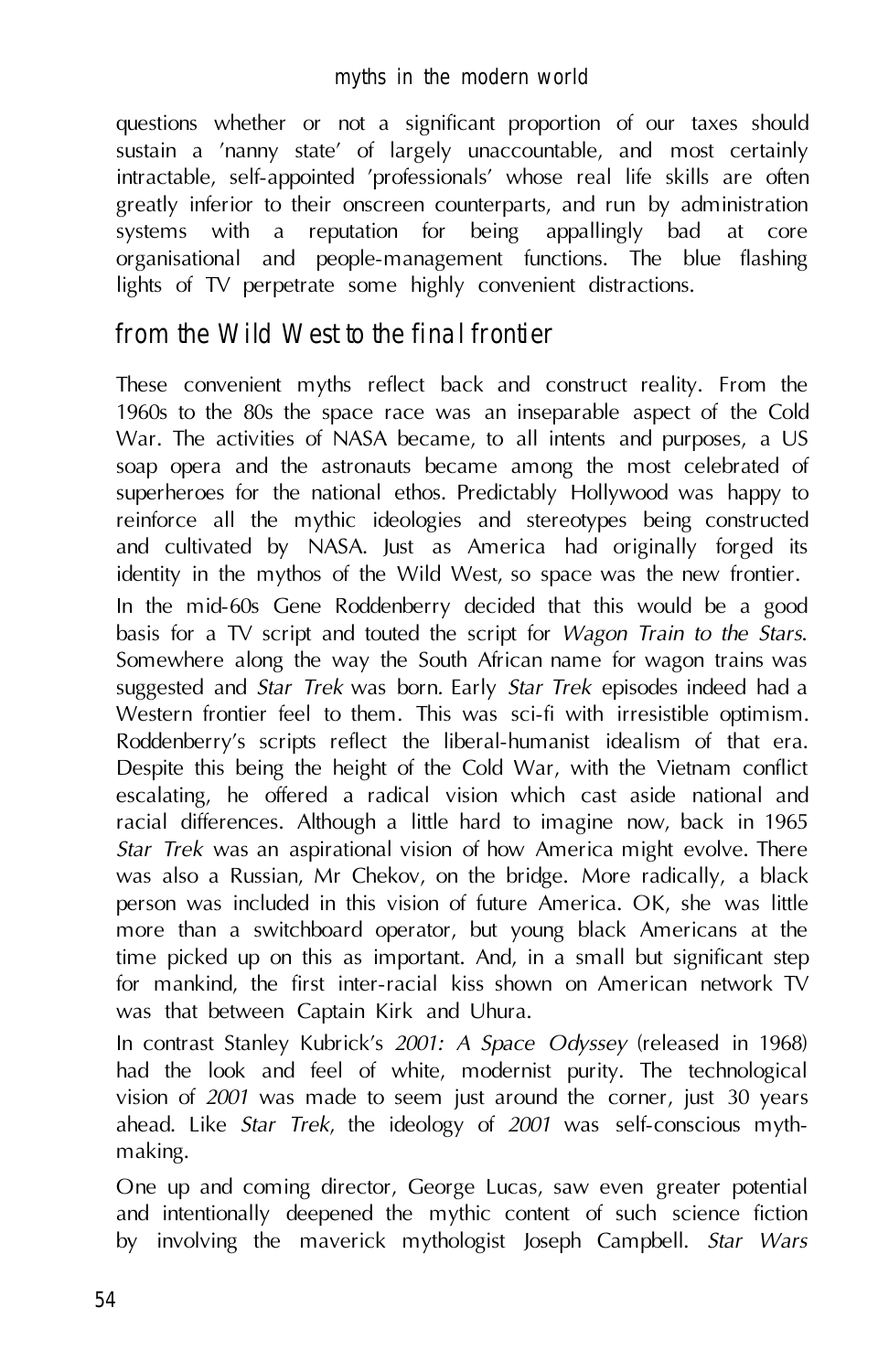(released in 1977) combined the 'final frontier' with interstellar imperialism. Despite the galactic dimensions of the action, the combat *the myths of reality* in one-man fighters is reminiscent of gunfights outside Western saloons, or of Second World War dogfighting. myth reflects back as myth

Twenty years on from the invention of *Star Trek* and *Star Wars* the Cold

spectacula rly. In the 1960s both *Star Trek* and *2001* piggybacked on the success of NASA. Thirty-odd years on NASA now piggybacks on *Star Trek* by employing one of the actors to front press conferences, or by naming

'Reagan stood at the internetiens where dreams and really meet the<br>2004), whereby 'misinformation' becomes replaced with 'dreams' and fact, Reagan<br>2004), where the blurring the boundary between fantasy and fact, Reagan

stands at their 'intersection'.<br>The antics of the Lone Ranger now seem to be the main inspiration for<br>the 'scriptwriters' of the world's gung-ho superpower, with the president

mythology underpinning modern day culture. Just as most traditional myths use violence and/or a heightened sense of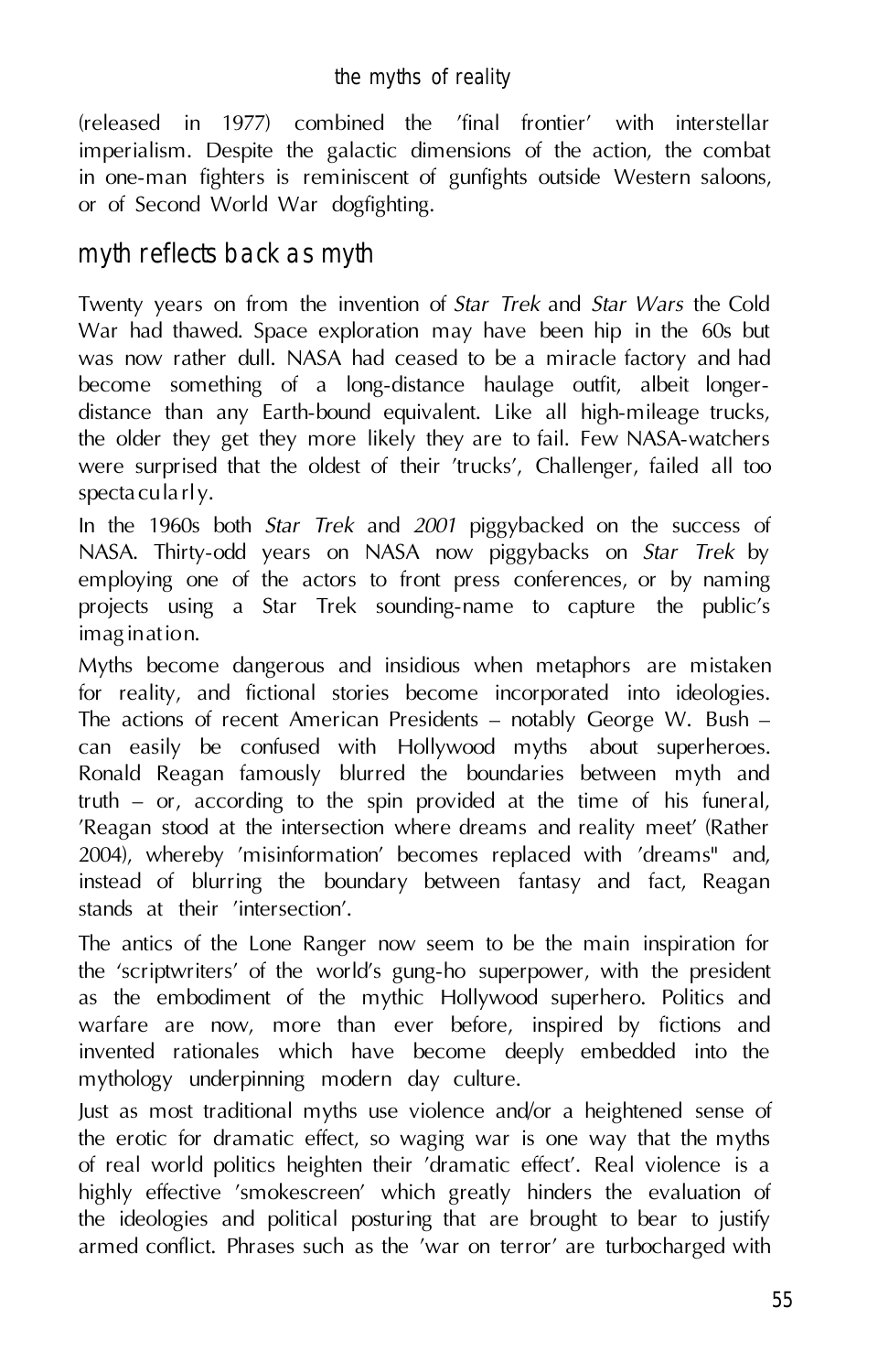such spin. Given the prevalence of Hollywood's action films and most politicians, including several American presidents, are either For the last 25 years the clichés of cinematic heroes have provided role seemingly reliable countries cowboy when announcing in the role of a fictional American president who bucks political protocol and tells all the terrorists of the world. The your turn to be afraid. Just to tension-filled rescue mission. Such action-packed derring-do usually popular consciousness on it is little sensitive that the military accomplishments – or lack of – by George W. Bush and John Kerry were imaginary beings because, as with all major politicians, we know them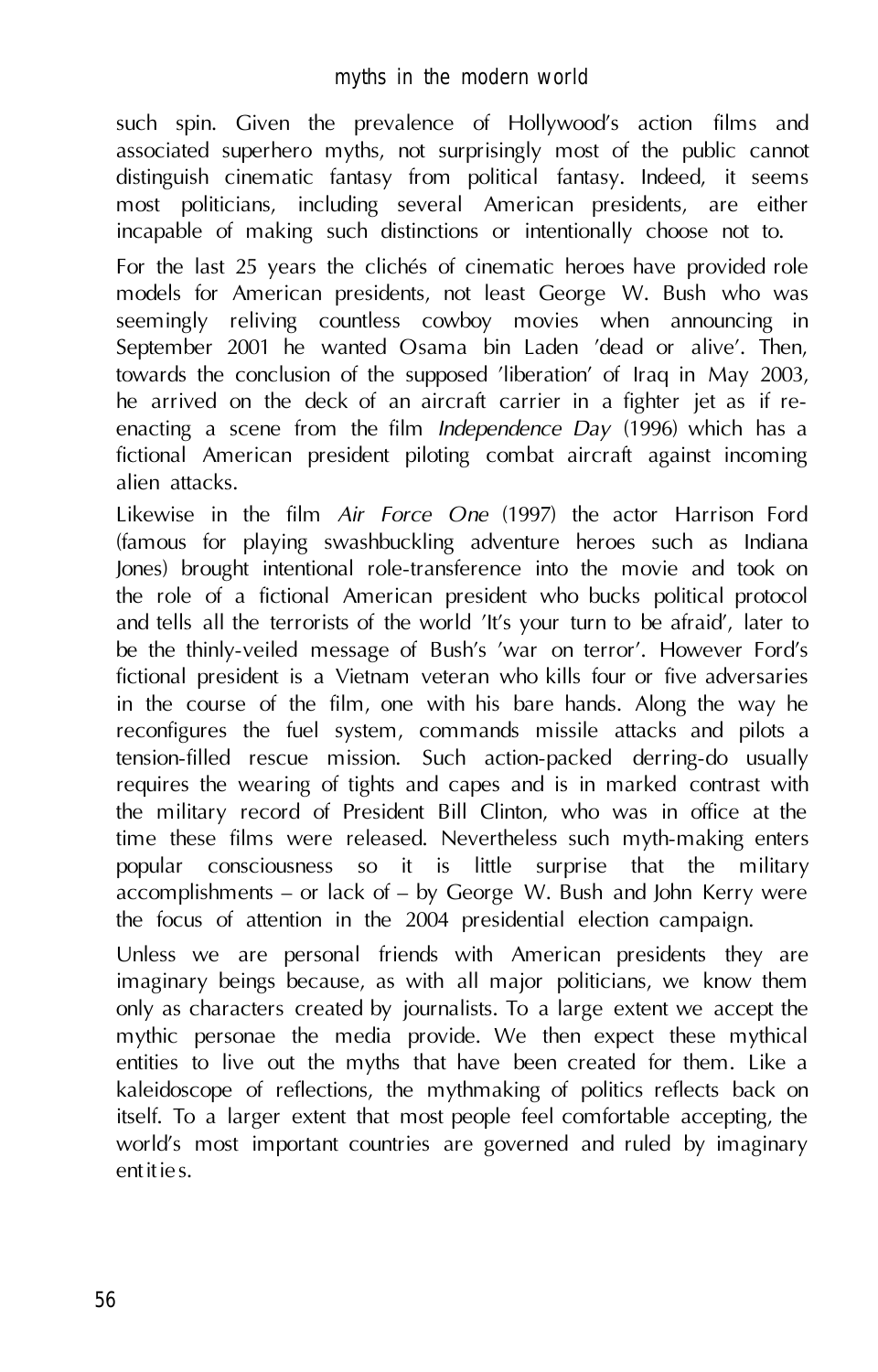

# the threat from within

The underlying theme of heroes protecting 'us' (usually the 'US' of the fantasy (although the deep racism was most certainly not fantasy), extraterrestrial encounters. Bush eras, the 'final frontier' metaphors of *Star Wars* now seem less blurred. In *ET* (1982), a less-than-threatening homesick alien takes up on the nearest mirror. There are clear parallels here with the fears of 'invasion' and of the xenophobia and racism lurking rather too close to the surface of in such magazines as *Fortean Times*.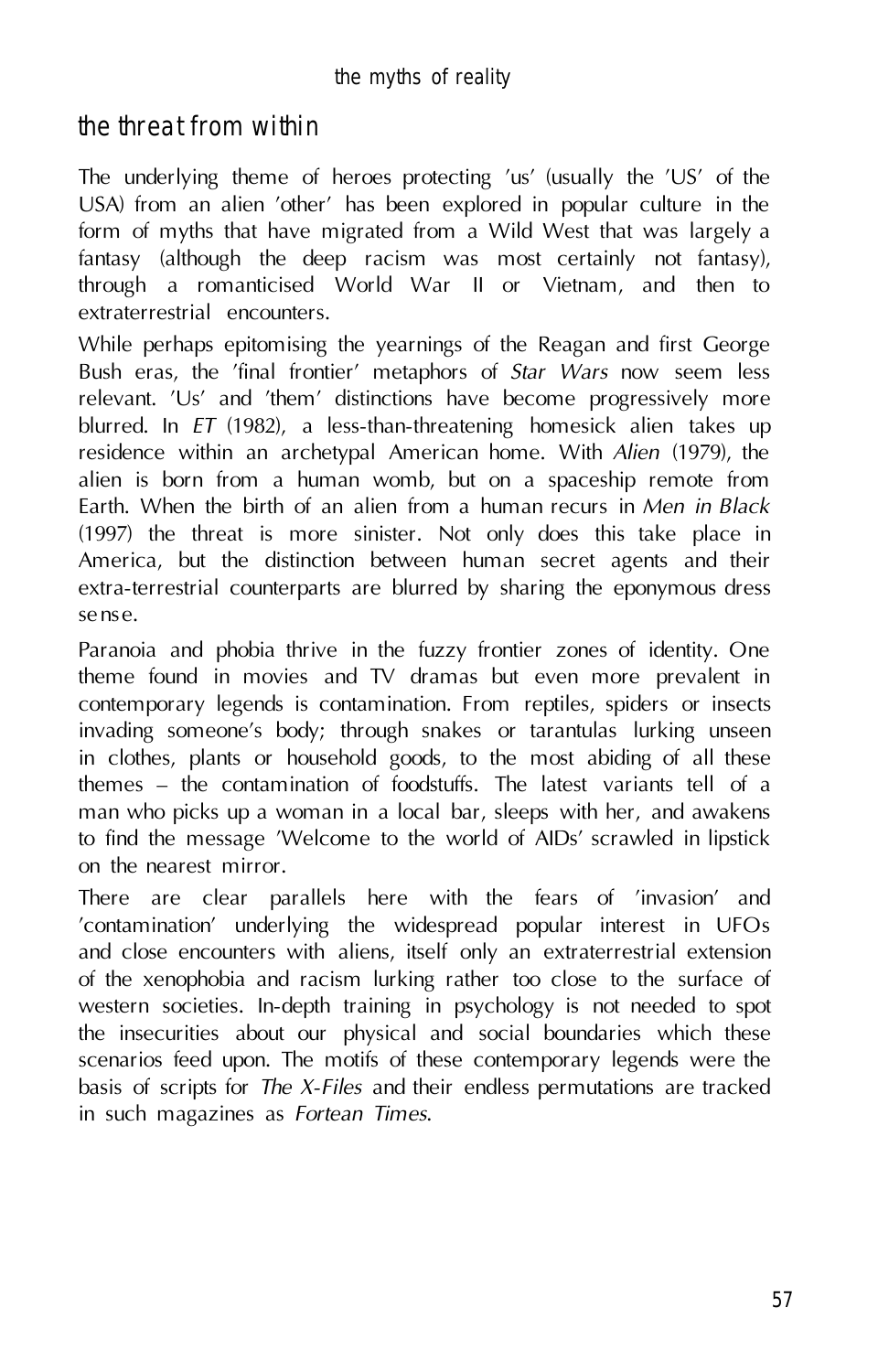

Such mythic 'transference' of traumatic events is not in itself a modern development as traditional religions have their own corresponding 'disaster' myths, such as the Book of Revelation in the Bible or equally corresponding Hindu myths in *Shatapatha Brahmana*. living in a mythical world

heroes, monsters, presidents and aliens. science.

 $\overline{\phantom{a}}$ 

sources are Armstrong 2004; Barthes 1973; Baudrillard 1983, 1990;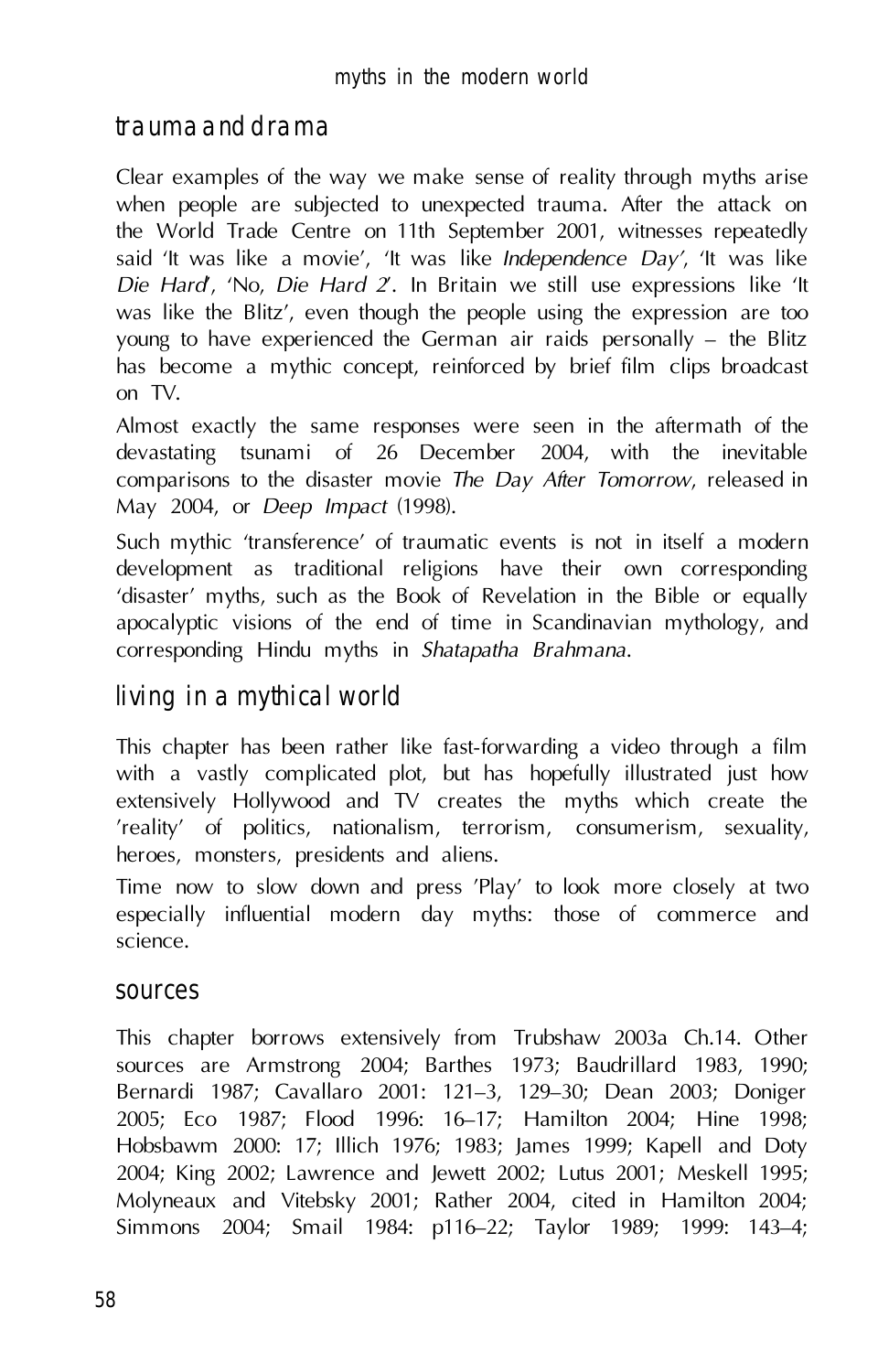

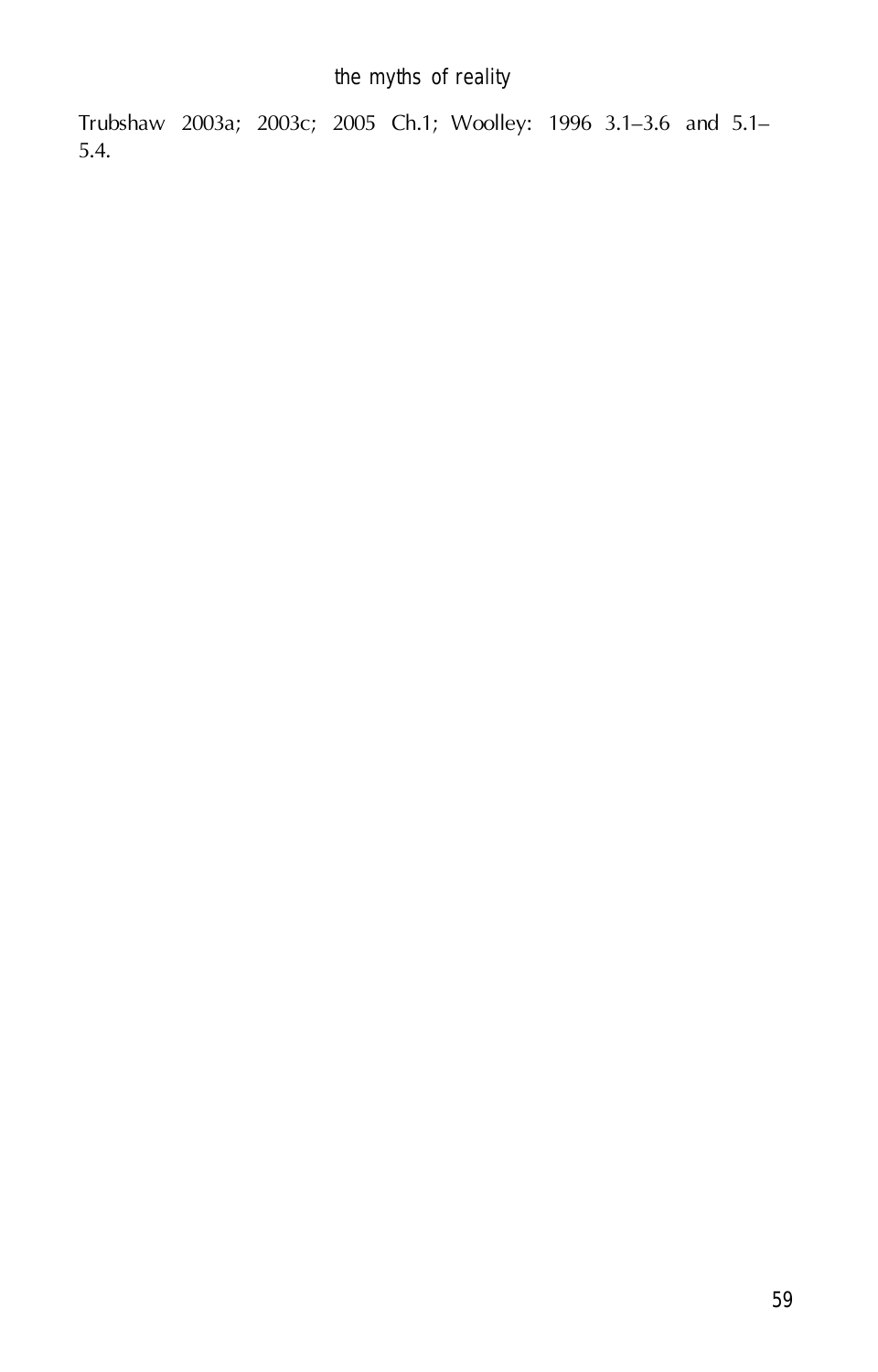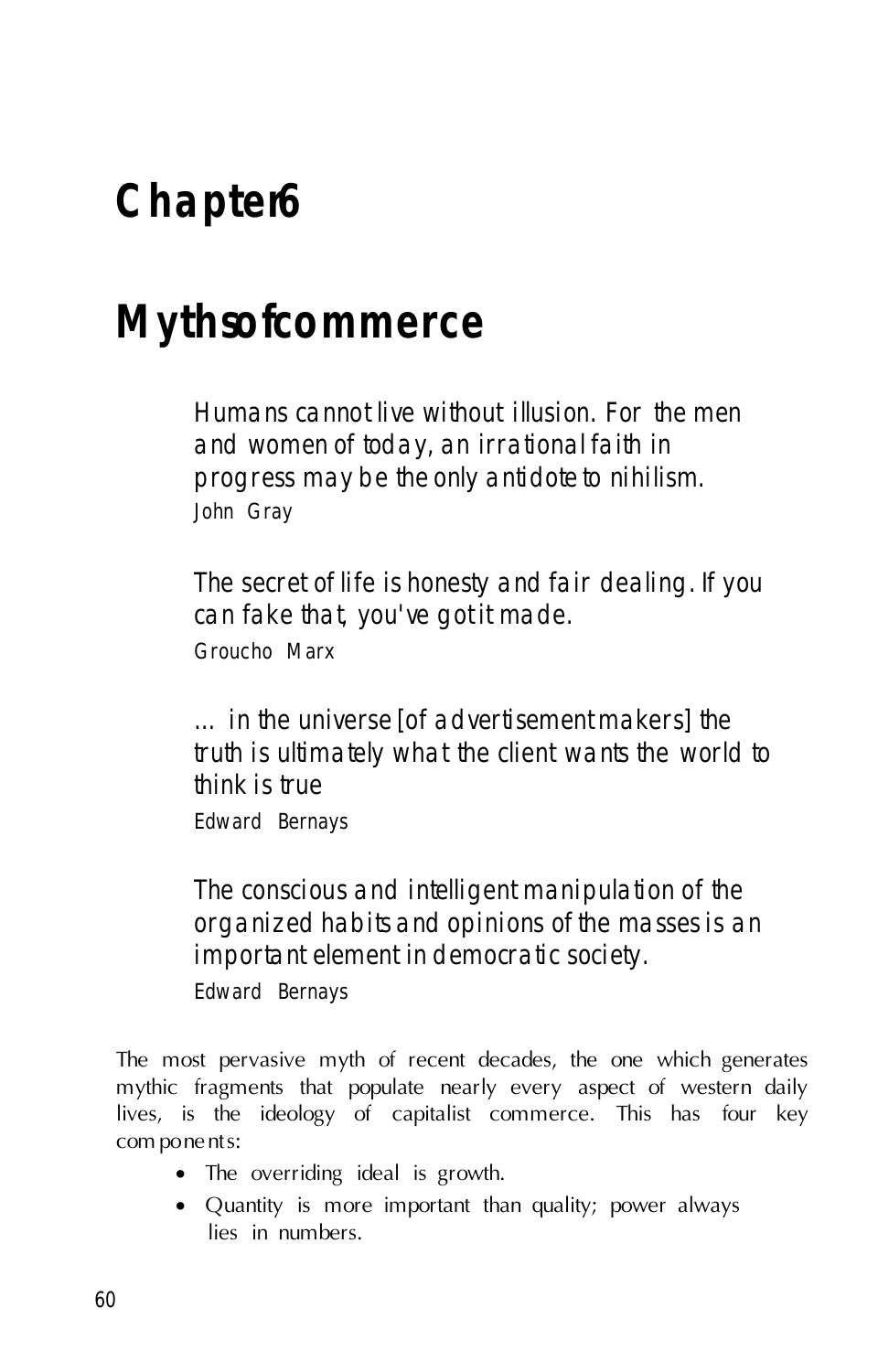*the myths of reality*

 $\cdot$  the main motivation is set of the main motivation is set of the main motivation is set of the main motivation is set of the main motivation is set of the main motivation is set of the main motivation is set of the ma · Ideas are communicated in numbers and visual images.

Implicit in the overriding notion of growth is a crude Darwinian notion

As already noted, history is created according to how you filter the disc constraint terms of the reaches trade to reach of the reaches priced determined beyond at reach of the reaches of the reaches of the reaches of the reaches of the reaches of the reaches of the reaches of the reaches the world a better place? Given enough progress the whole world can genetically-modified foods, nuclear energy, accelerating depletion of fossil fuels, ever-more complex methods of communication, and a vast systems about which we have little understanding. Inevitably, sooner or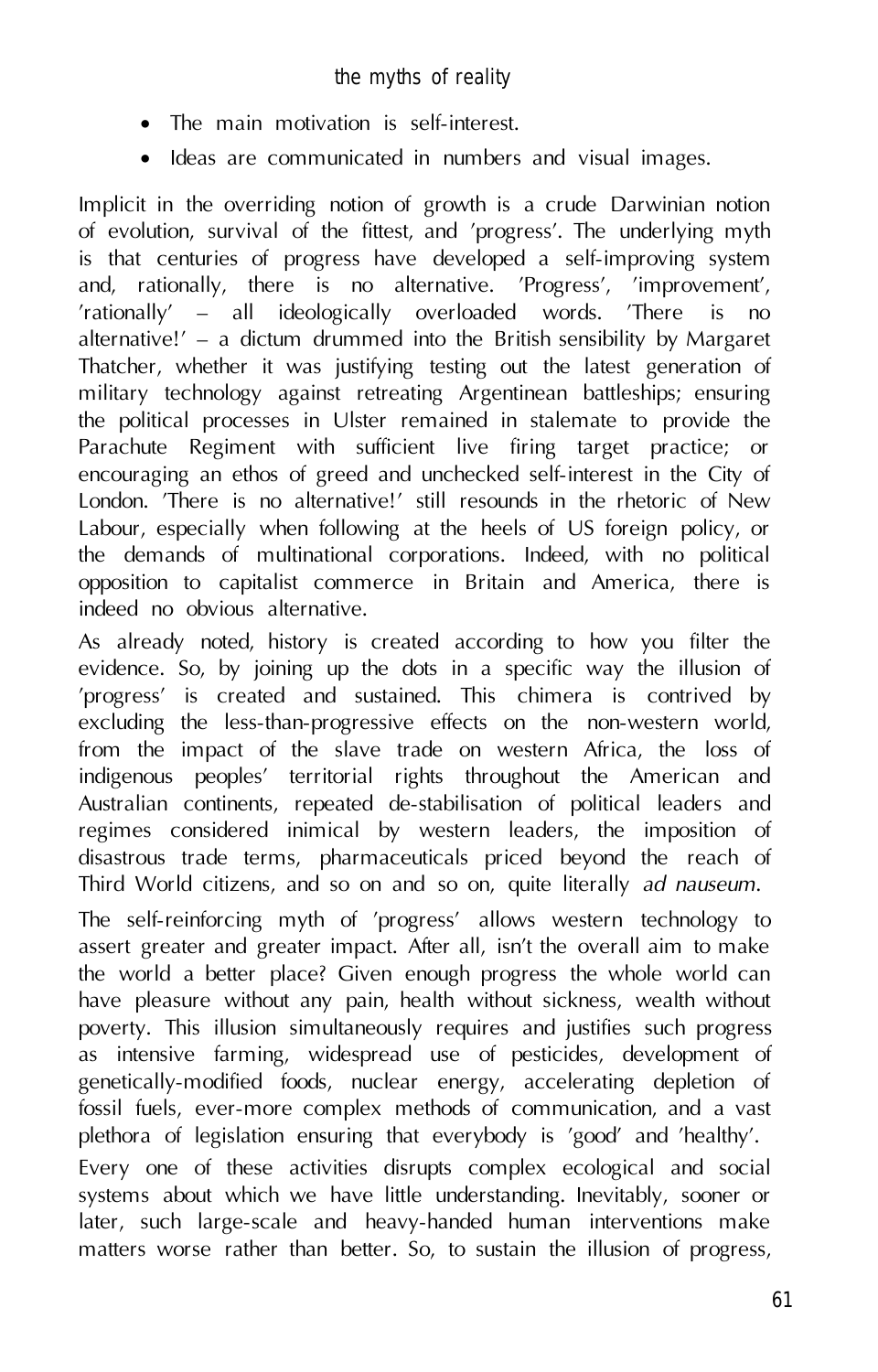further technological or legislative interventions are made. The myth of systems we do not adequately comprehend. The typical metaphors of the myth of western progress abound with cyclic nature of growth and decay, whether the short-term seasons of the successful, requires a skilled understanding of winds, currents, tides,

Just as western colonisation required the myths and cultures of the western progress requires our own traditions to be trivialised. Disney has thoroughly trivialised a wide range of once-vigorous childhood versions of folktales, Disney versions perpetrate simplistic and entirely different ideological messages compatible with conservative 'family values'. Disney's *Snow White* is presented as a model housewife, And, whereas once different variants of a folktale circulated, now the truncated Disney film is regarded as the 'true' version from which other Likewise the heritage industry has re-invented the past in a suitably The imaginations and machinations of marketing men have largely of modern childhood. TV adverts are prolific breeding grounds for story motifs that hitherto were most commonly found in fairy tales, and advertisers frequently appeal to the 'magical' properties of their products. We are encouraged to develop fantasies based around desires and express our social identities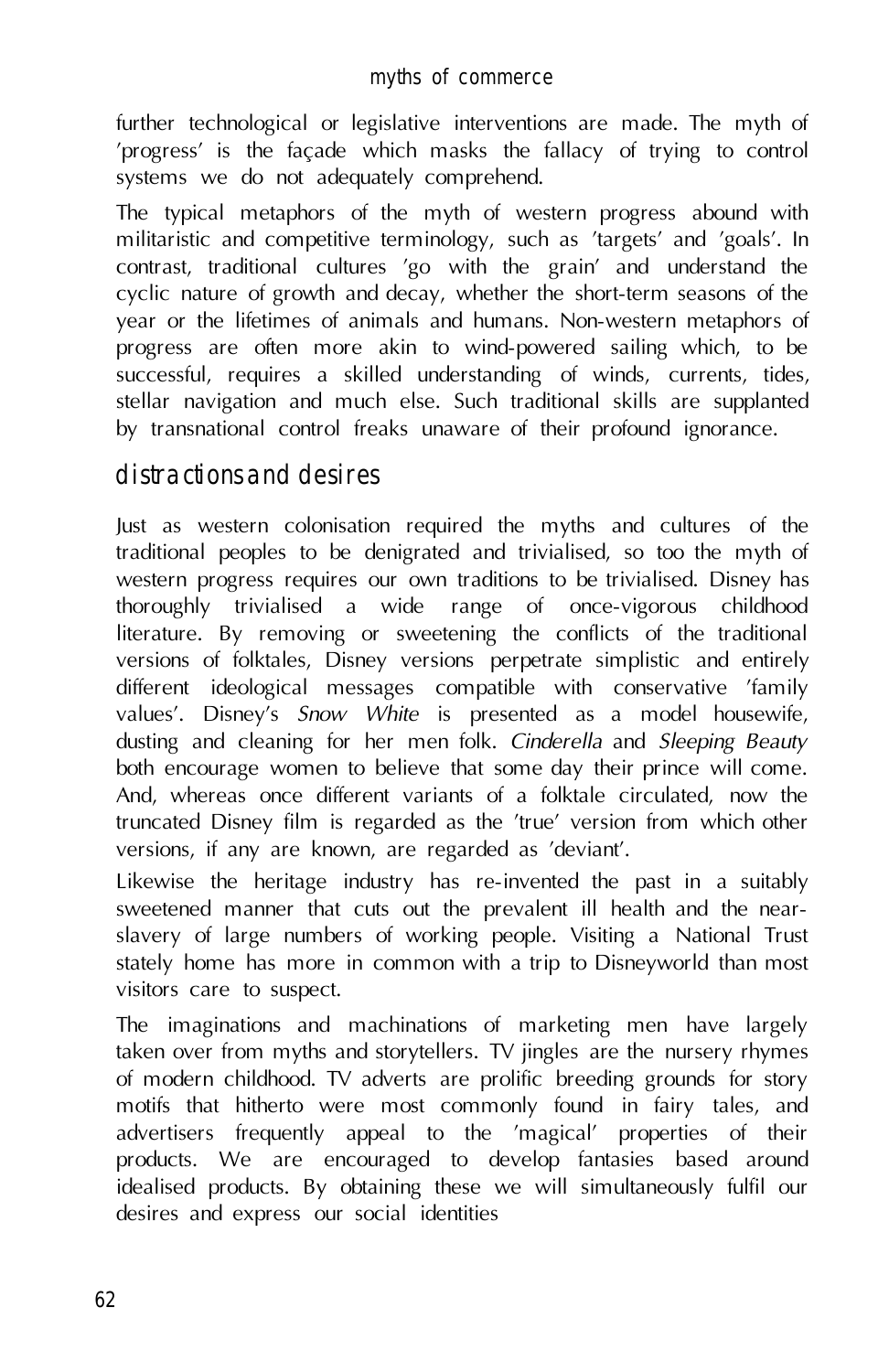Advertising, the media and the information industry capitalise<br>on the translation of people's subjective desires, emotions and<br>factors: the translation of ideal and desired products. Such images bypass individual tastes and preferences by being presented as universally, appeling they the create a curious<br>notion of commonality, based on the assessments that<br>belonging to a culture amounts to desiring the same commodities desired by virtually any other individual inhabiting that culture. In this illusory community, people are that connects them is an abstract network of representations. (Cavallaro 2000: x)

Just as any suggestion that agriculture is still a key factor in western to national economies as consumption. And what is it we are mostly consuming? Distractions and desires. We desire is never attained. The resulting relentless consumption drives the economy onwards. Except the physical result – from a new CD to a foreign holiday – is less important than the meaning and significance we give to it. We relentlessly consume the *idea* the 'reality' signifies. So, in the same way symbols'. However this has now changed. 'Everyone' now owns a wealth of 'essential' appliances along with any number of gadgets and gizmos. It is not the object itself which is now important but rather its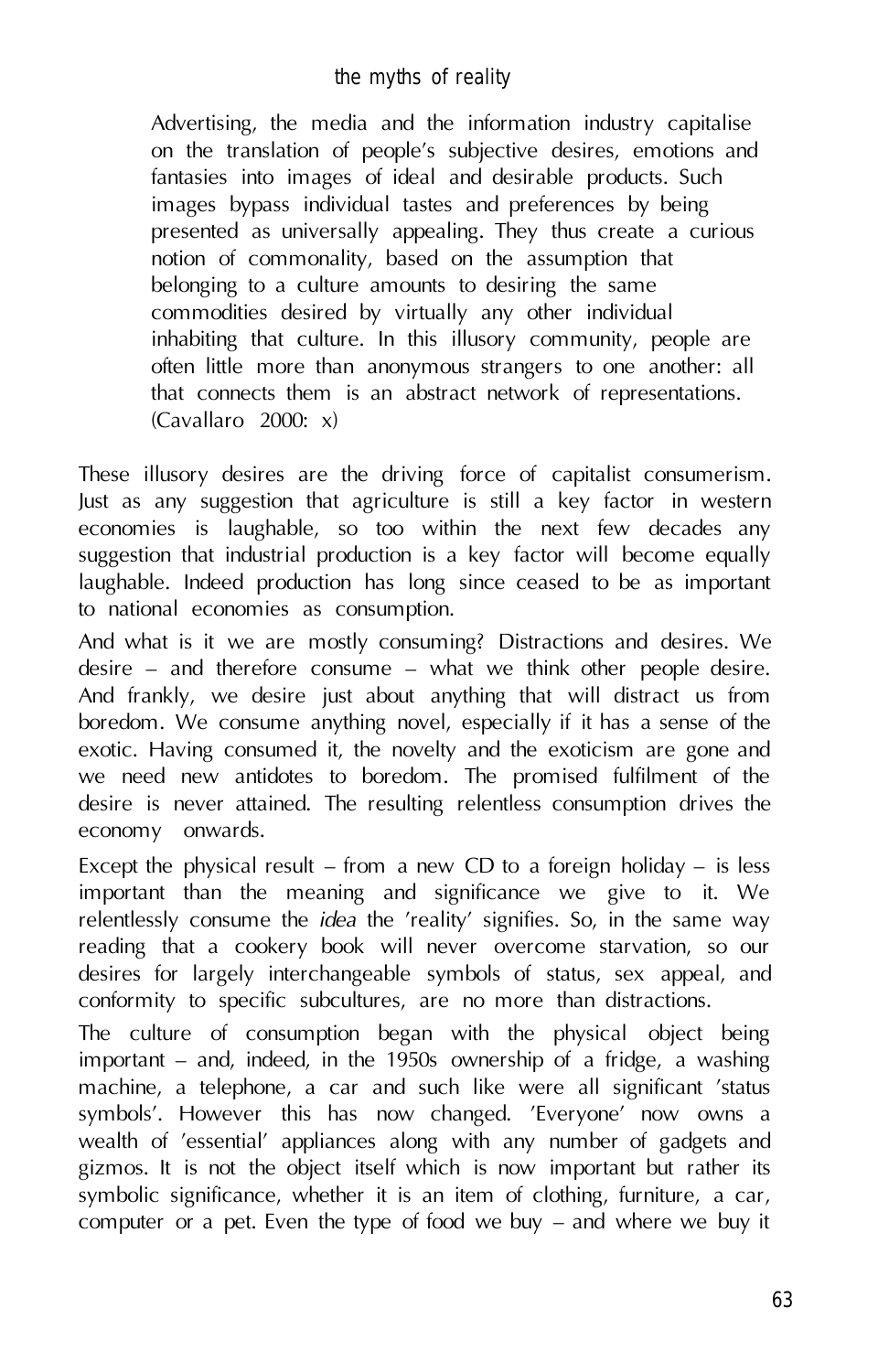

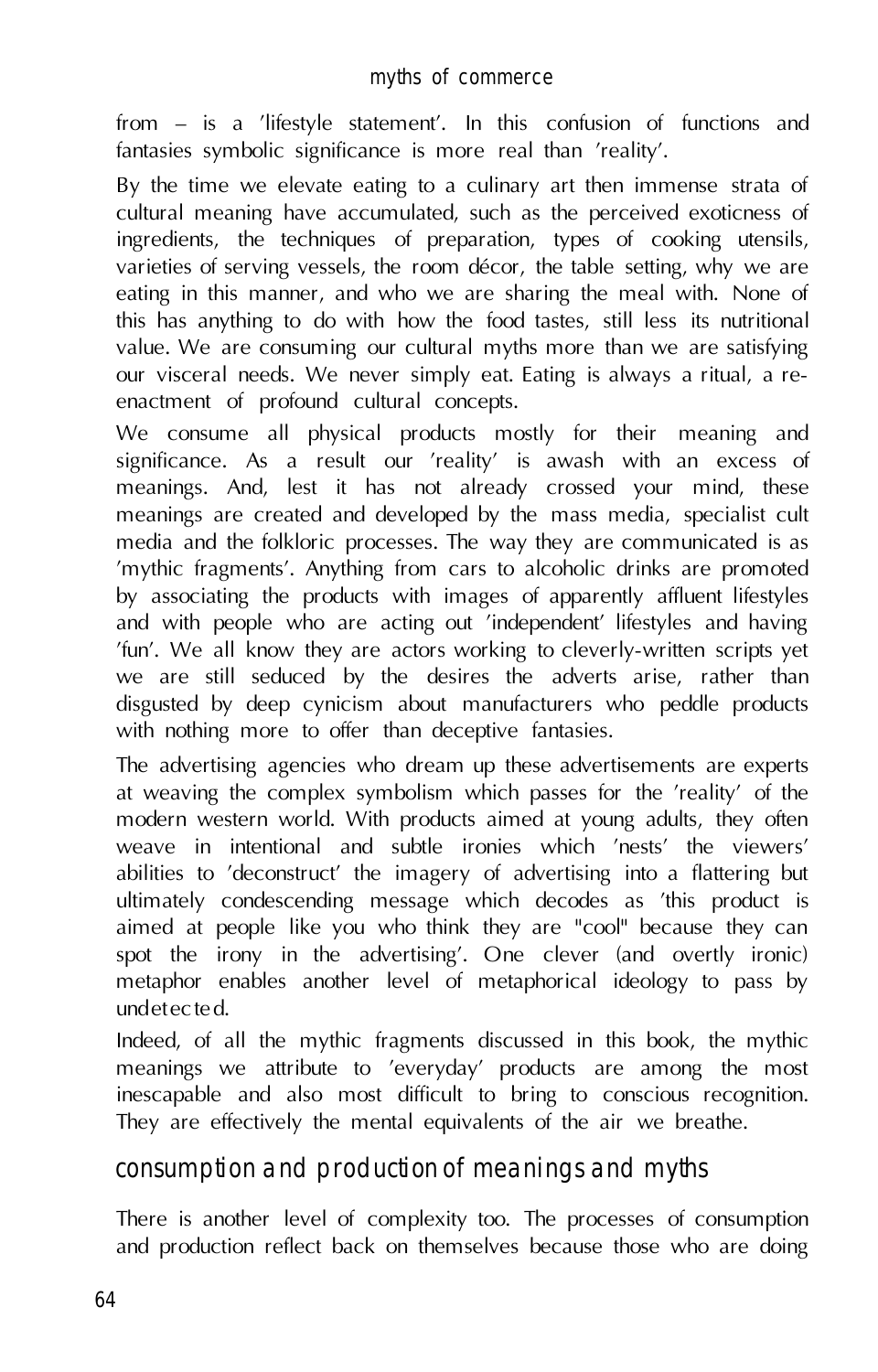the *consuming* are often the same as those who are *producing* (more significance given to the objects within specific groups and subcultures. 'Culture' can be thought of as the dynamic processes of consumption mass-produced product is bought we may well give it personal favourite soft toys, so adults become fixated by 'their' wristwatch,

gay men. enter the anti's

With huge irony we even produce and consume anti-consumerism products – books such as *No Logo*, magazines such as *Adbusters*, films to this attitude, this subculture, than anti-consumerism. Since breaking into wider awareness in 1999 with the 'Carnival against Capitalism' in protest movement has been labelled 'anti-capitalism' or 'antidialectical contrast with. The self-definition of anti-capital termed 'anti-hegemony' or 'post-capitalism'. However, if only to fit with

One anti-capitalist Web site states:

communist nations on earth practice capitalism today. It isn't anarchism – it says nothing about government or freedom. It Despite this assertion the mass media will always emphasise Marxist or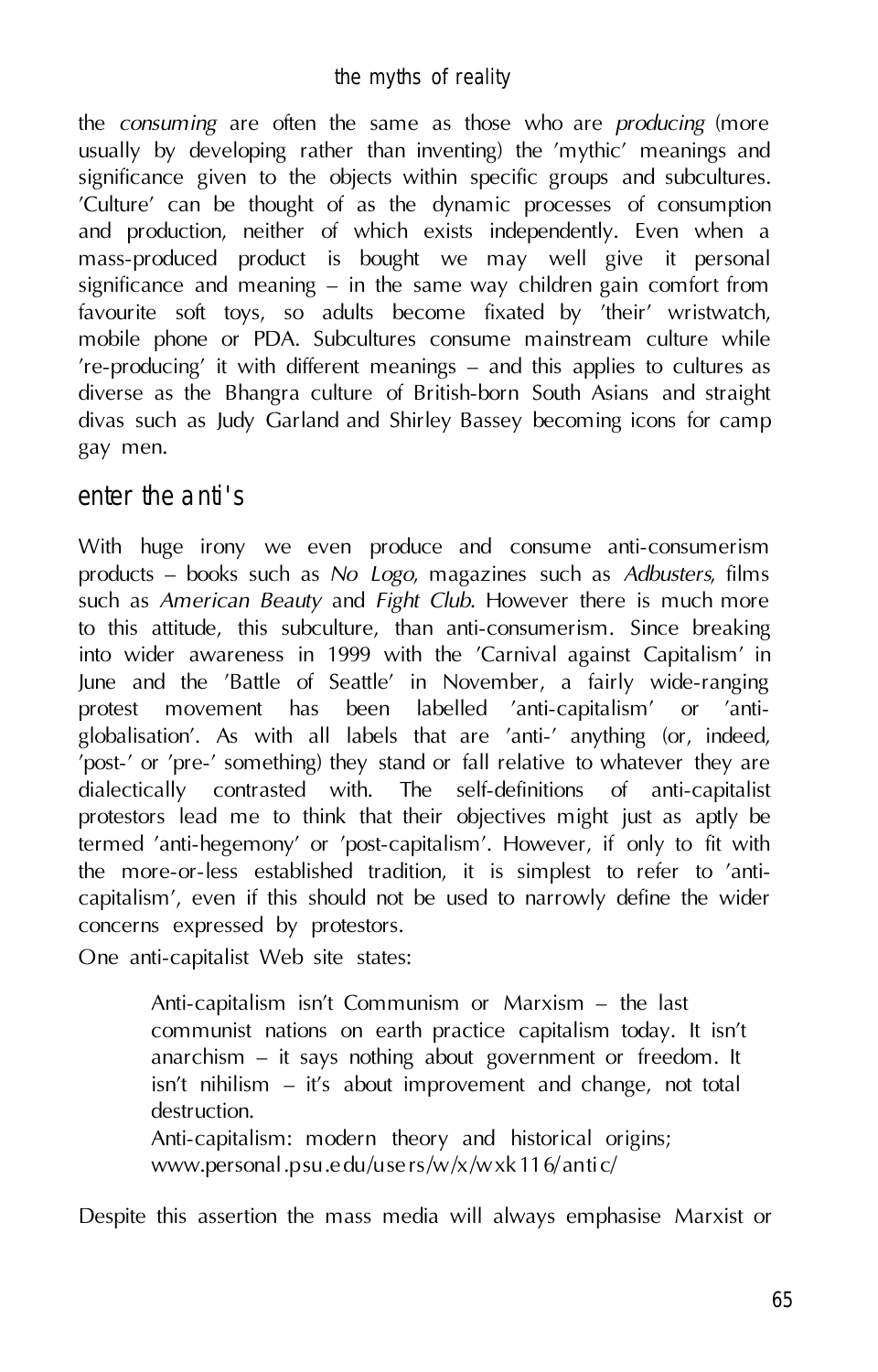anarchic tendencies, knowing that they are sessentially alien to middle apolitical middle classes of the USA and the UK may have some sympathes will the extent to which modern governments too often electorate, the 'anti-capitalist' movement is perceived as far too 'other'. Corporations, trans-national and otherwise, are themselves mythic

the illusion of corporations

a) don't have physical bodies b) seem relatively crafty, and c) appear to be immortal?

Paco Xander Nathan's witty take on the substance-less legal entities we call corporations and limited companies is followed by a wickediwealth for shareholders.' And this is exactly what a 'limited company' is investors. Put simply, if individuals such as you or I lose money in abig directors are offered plenty of ways of avoiding risking their personal

created by an act of imagination – what Yiddish-speakers would call a magicians use the term 'servitors' for such entities. What golems, tulpas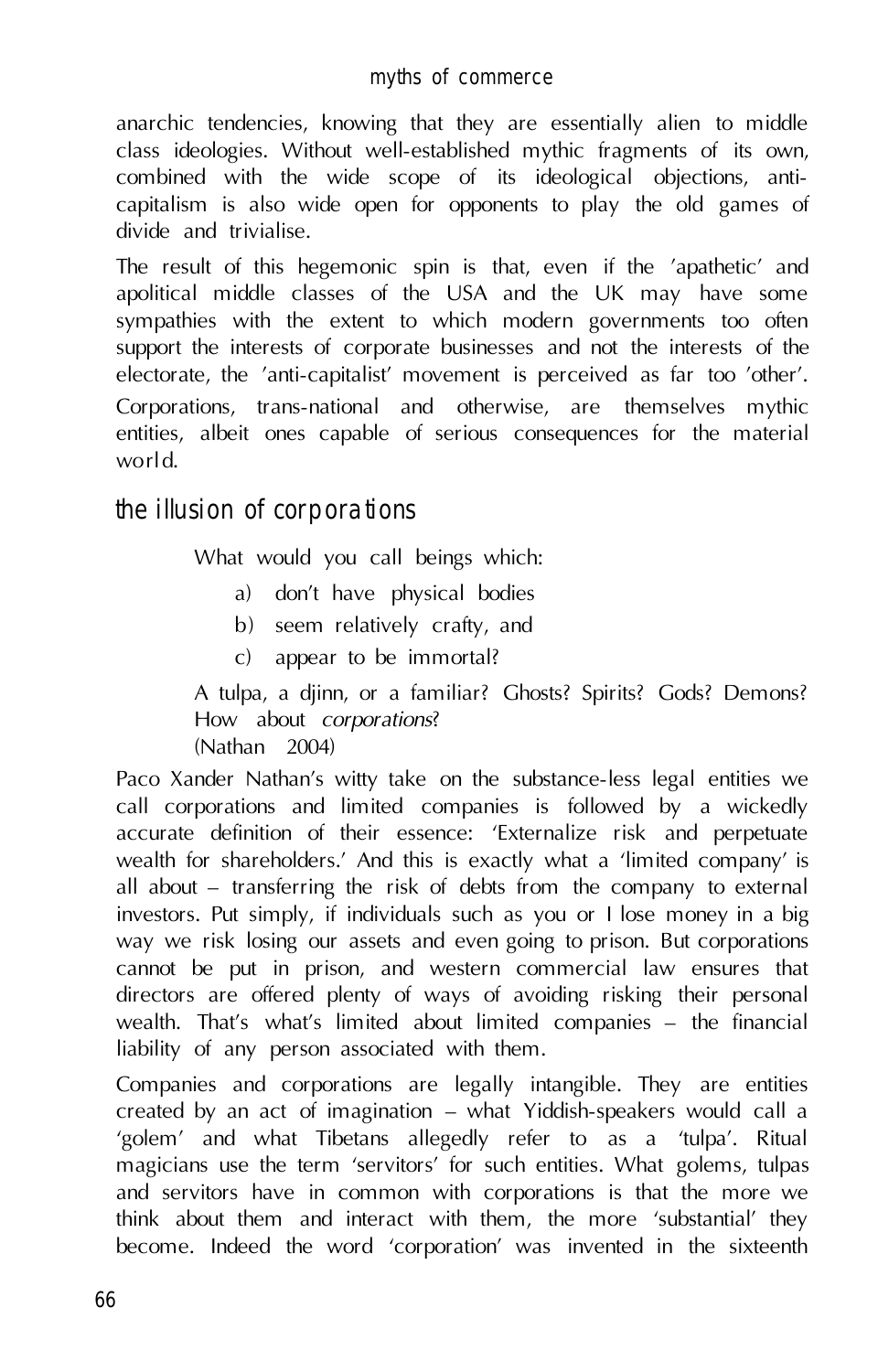*the myths of reality*

servitors are invoked by sigils – magical symbols, beloved of alchemists,

Mammon – the modern day almighty

and intangible entities. The consequence is a subtle but effective one. Whereas calls to Mammond would conflict with prior religious beliefs or be resisted by the religious beliefs of the religious beliefs of the religious beliefs of the religious by the religious by the religious by the religious by the relig budget speech a celebratory liturgy. the myth of money

Compare and contrast the following two sentences:

Bank notes are the medium of exchange because they are valuable.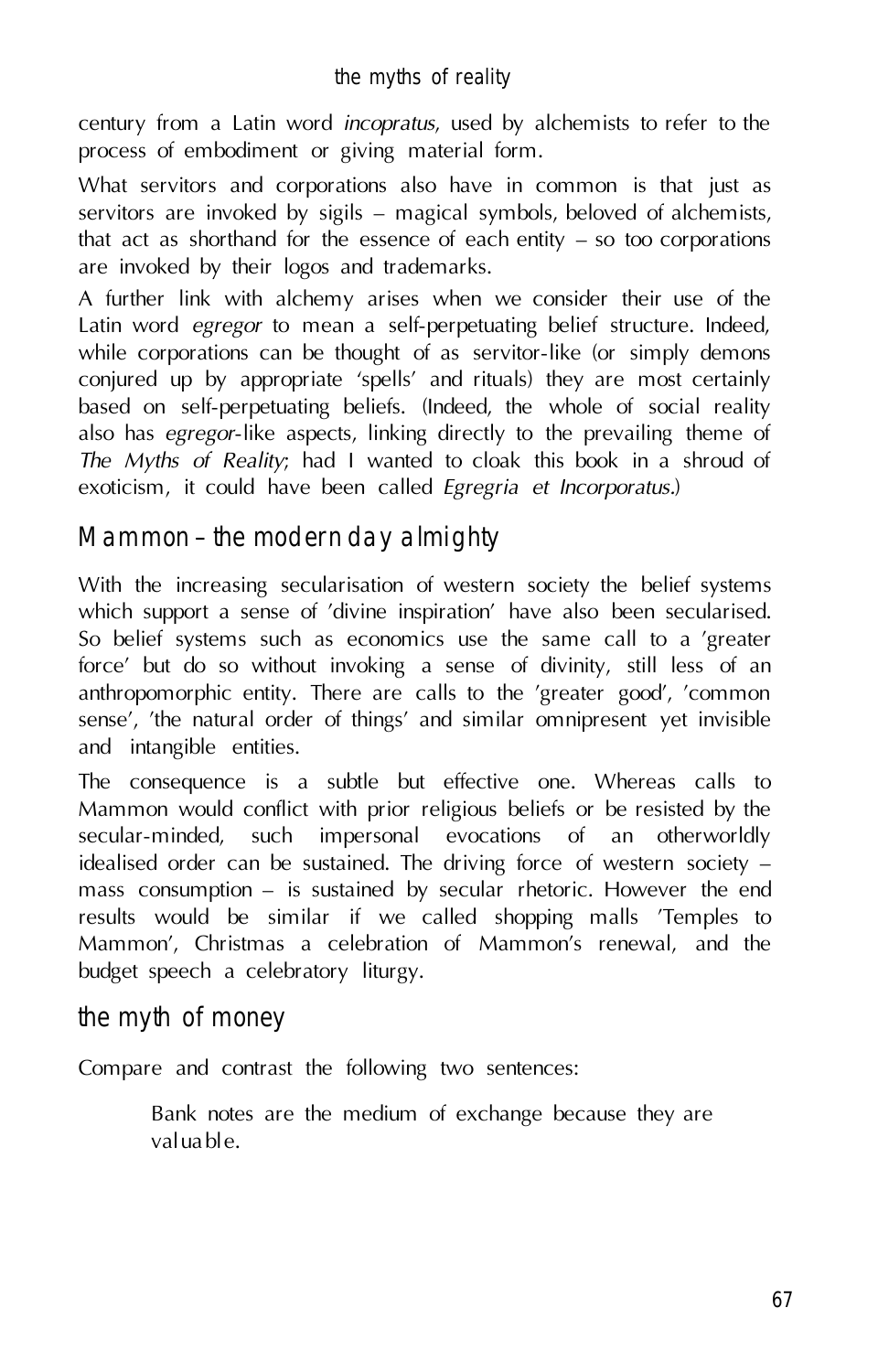Bank notes are valuable because they are the medium of *myths of commerce*

will the give you in exchange? commodities in valuable commodities such as such There is simply fain the value of money is sustained because we believe money is 1930s Germany and 1990s Moscow, bank notes cease to provide a Indeed money hides some complex – and usually exploitative – social to buy a pint of milk and a loaf of bread makes us the beneficiaries of the time and effort of the shop keeper, the delivery offers the shop and then a shop and the dairy and the dairy of the system contains and and the dairy of the the First World is wealthy largely through the blatant exploitation of Third World labour. In our 'reality' (although not in imaginable A different analysis is that every producer of products and services require sufficiently wealthy consumers. Marketing hype is fairly transparent when it is promoting gadgets and gizmos, and even when it is persuading us to pay for purchasing popular music and other

Statistically we are likely to consume more drugs and healthcare

68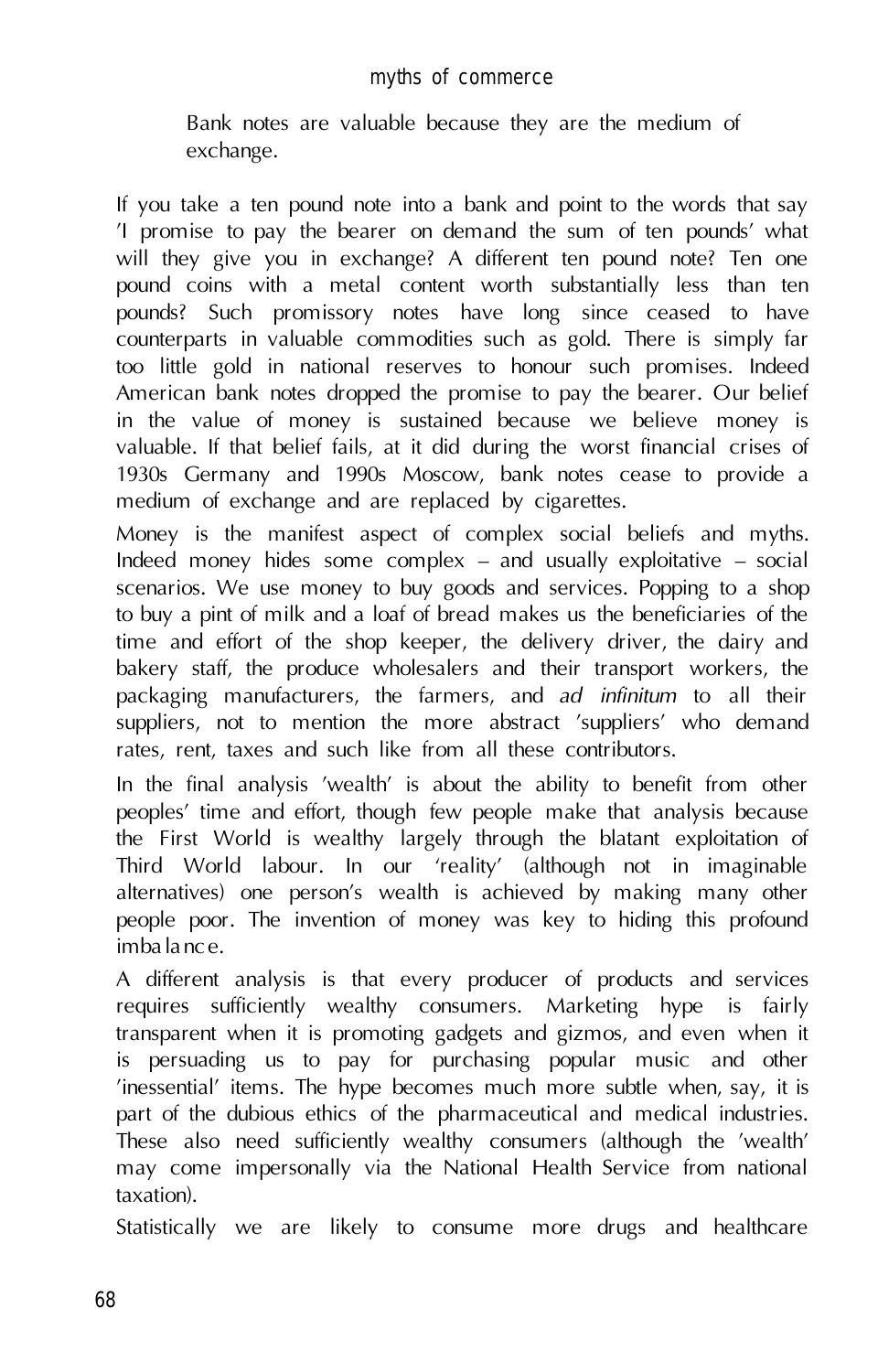products in the last few months of our lives than the rest of our lives put would do to the healthcare industries a substantial part of their income. We need to die long lingering deaths to ensure shareholders are paid current pharmaceutical products fund research into possible future become profitable in the near future. Stock market values drop off

If you have any doubts that the consumerist capitalist system

mechanism of society constitute an invisible government which our minds are molded, our tastes formed, our ideas suggested, numbers of human beings must cooperate in this manner if politics or business, in our social conduct or our ethical thinking, we are dominated by the relatively small number of persons ... who understand the mental processes and social

[…] If we understand the mechanism and motives of the group stated parody. Bernays was the hugely influential inventor of what we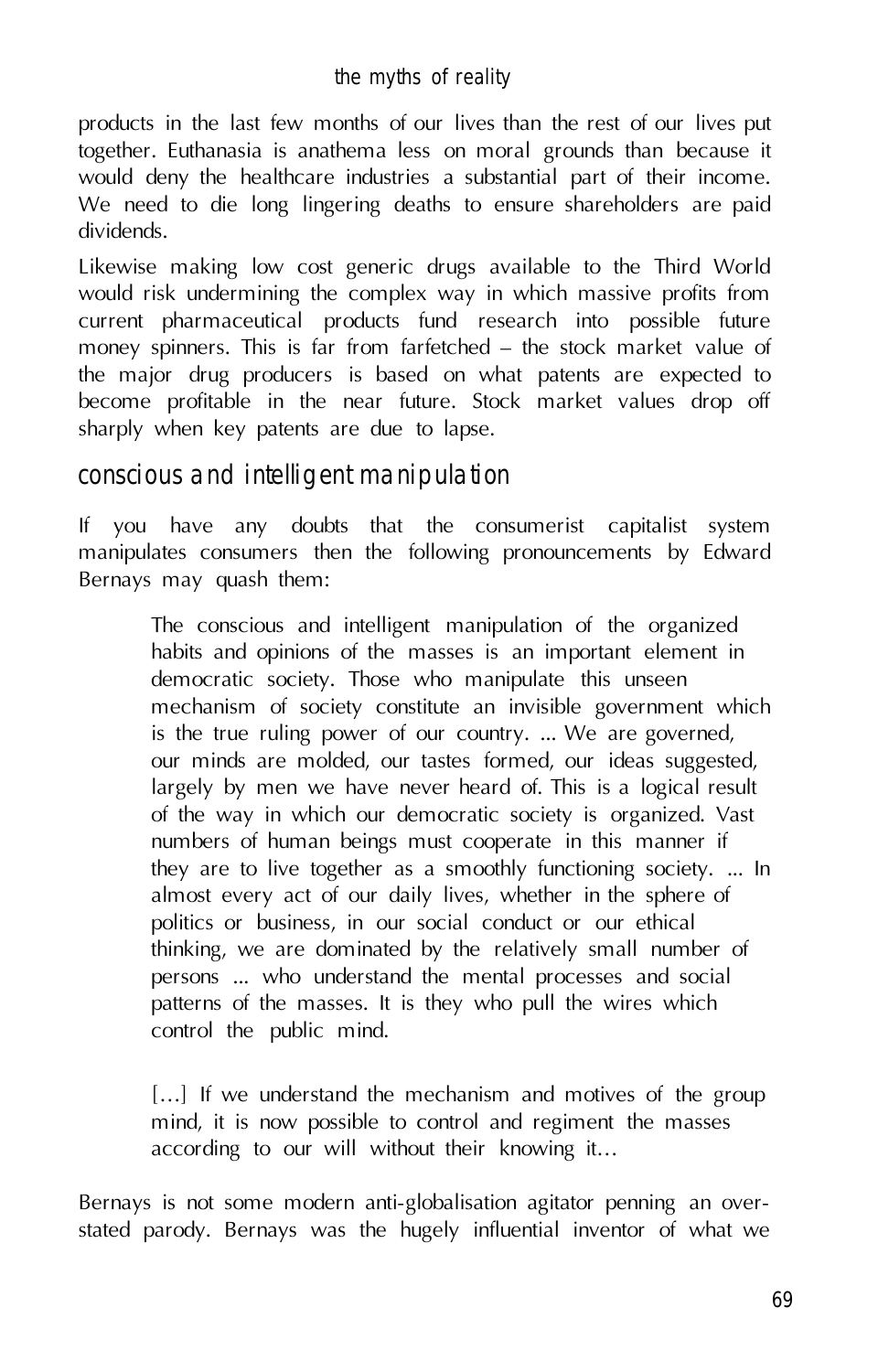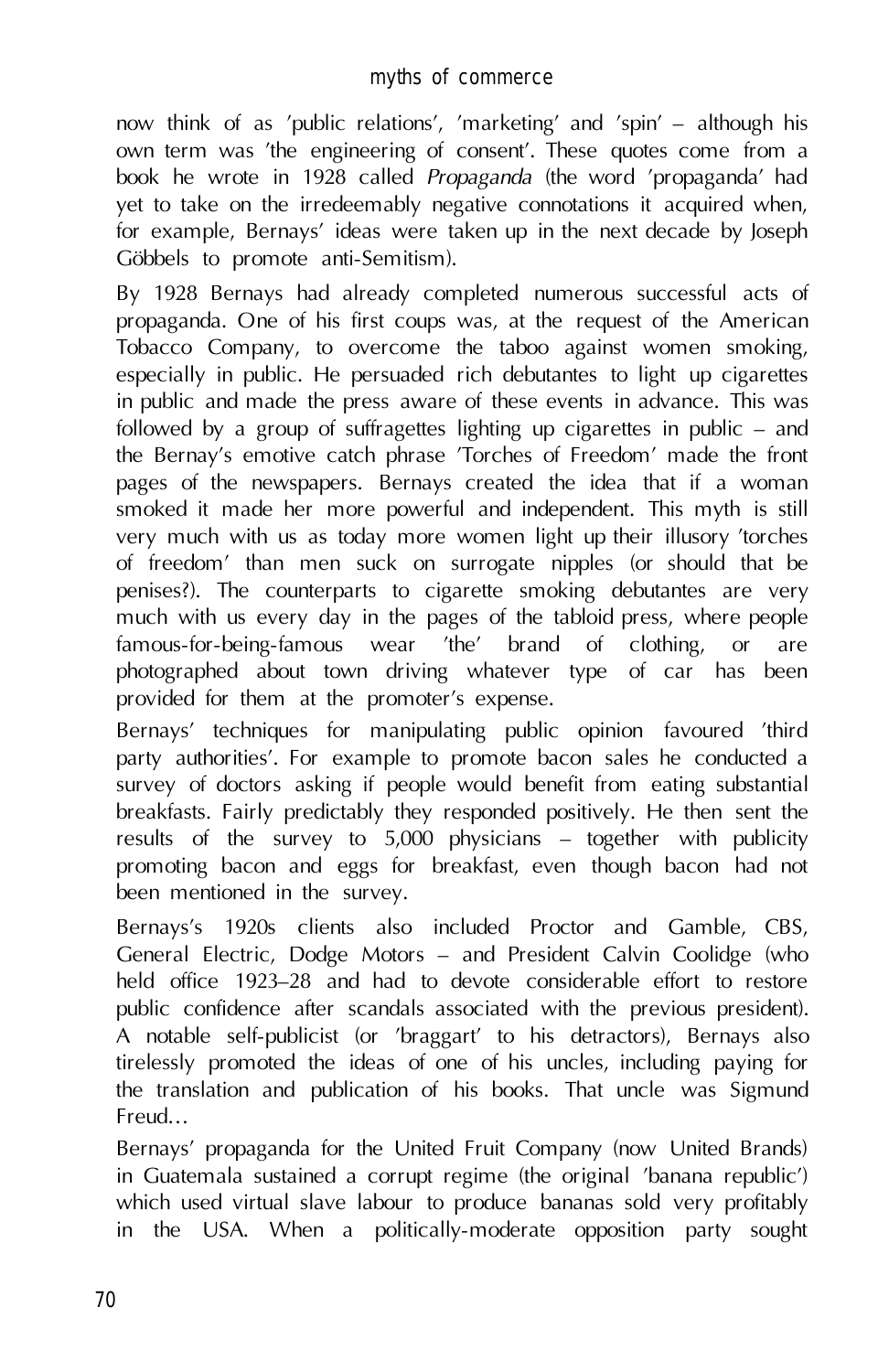'engineering of consent' were forgotten; manipulation and 'spin' became the predominant techniques of American Presidential politics, aspect of American and British politics, to the extent it is difficult to recognise any significant political issues which are not cloaked in

## the ultimate threat of non-violence

Opposition to manipulative politics has been through 'protest movements'. These have been with us since the 1950s when the Protest movements present themselves as non-violent 'demonstrations'.

incidents of violence. The forces of 'law and order' are therefore crews in the vicinity to record the events (editors can be relied upon to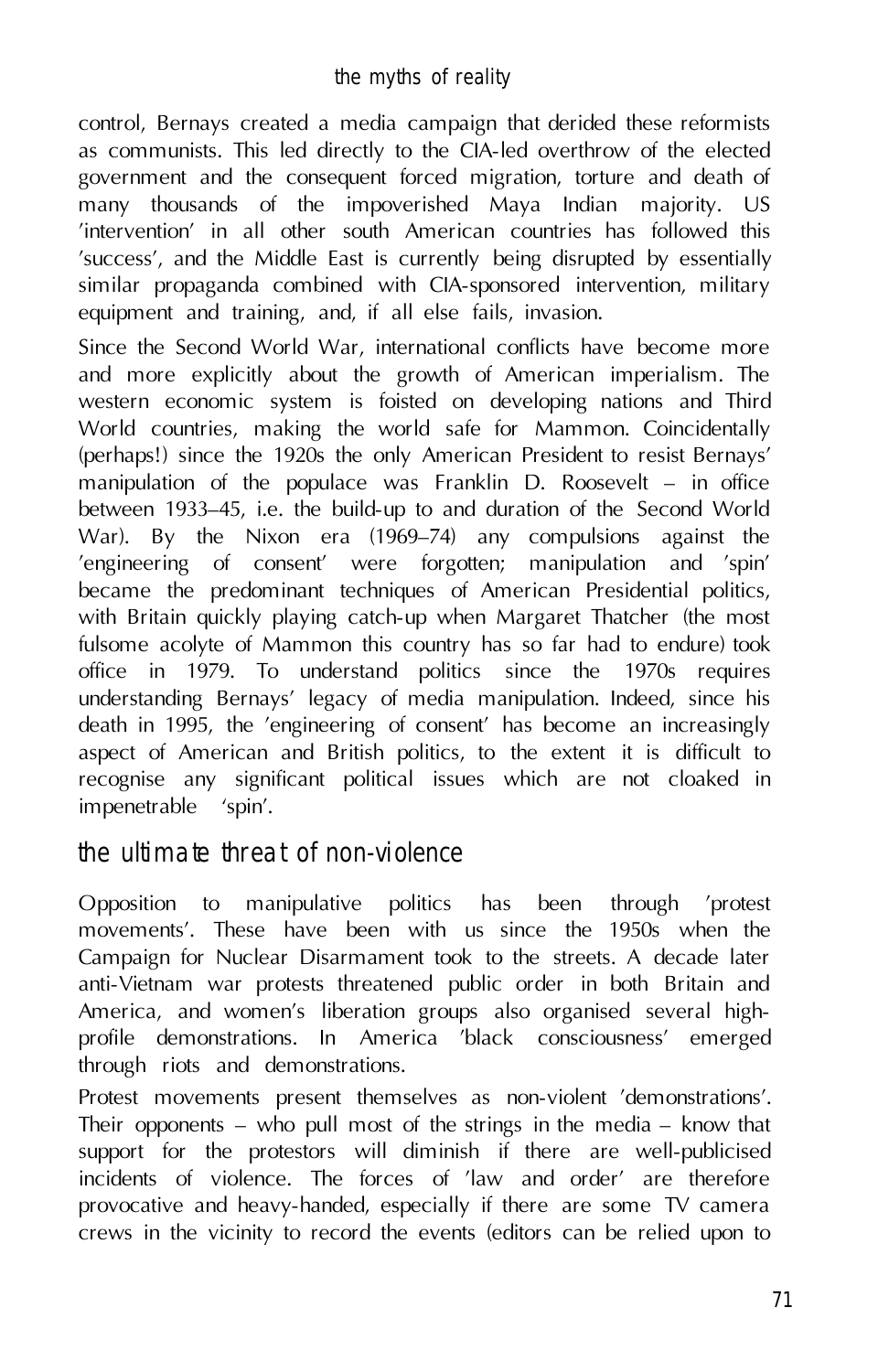make it appear that the violence appears to have been instigated by the A pre-eminent example of violent subversion of non-violent protest was seen in the 1950s and 60s, when Martin Luther King junior (1929–68) vided board of the trained system. The peaceful protest were opposed by heavily-armed white police officers who did their best to implicated in King's assassination. But the ensuing support for the Soon after, hippies and students armed with no more than flowers helped aroks support for the Vietnam war, although some of these most order opened fire at Ohio State University. The long-standing British tradition of infiltrating anti-establishment organisations with *agentes provocateurs* to promote violent confrontation rather than peaceful protests was maintained under the British Labour successors at the time. When they were successful by force, Ministry of Defence police, and British Transport police were Orgreave and elsewhere), unionised print workers (at Wapping), the stateringly dubbed 'New Age travellers' (at the Battle of the Battleton near Cholleches on the border of Wilshire), and subsequently at the Mam mon. For all the rhetoric about the war on terror the main risk to the American-led capitalist consumer belief system has, for the last fifty years, been a simple one. It is the threat that on one dares to mention. It

literally nothing. Neither does it require anybody to do anything. This insidious, invisible threat which would quickly bring the western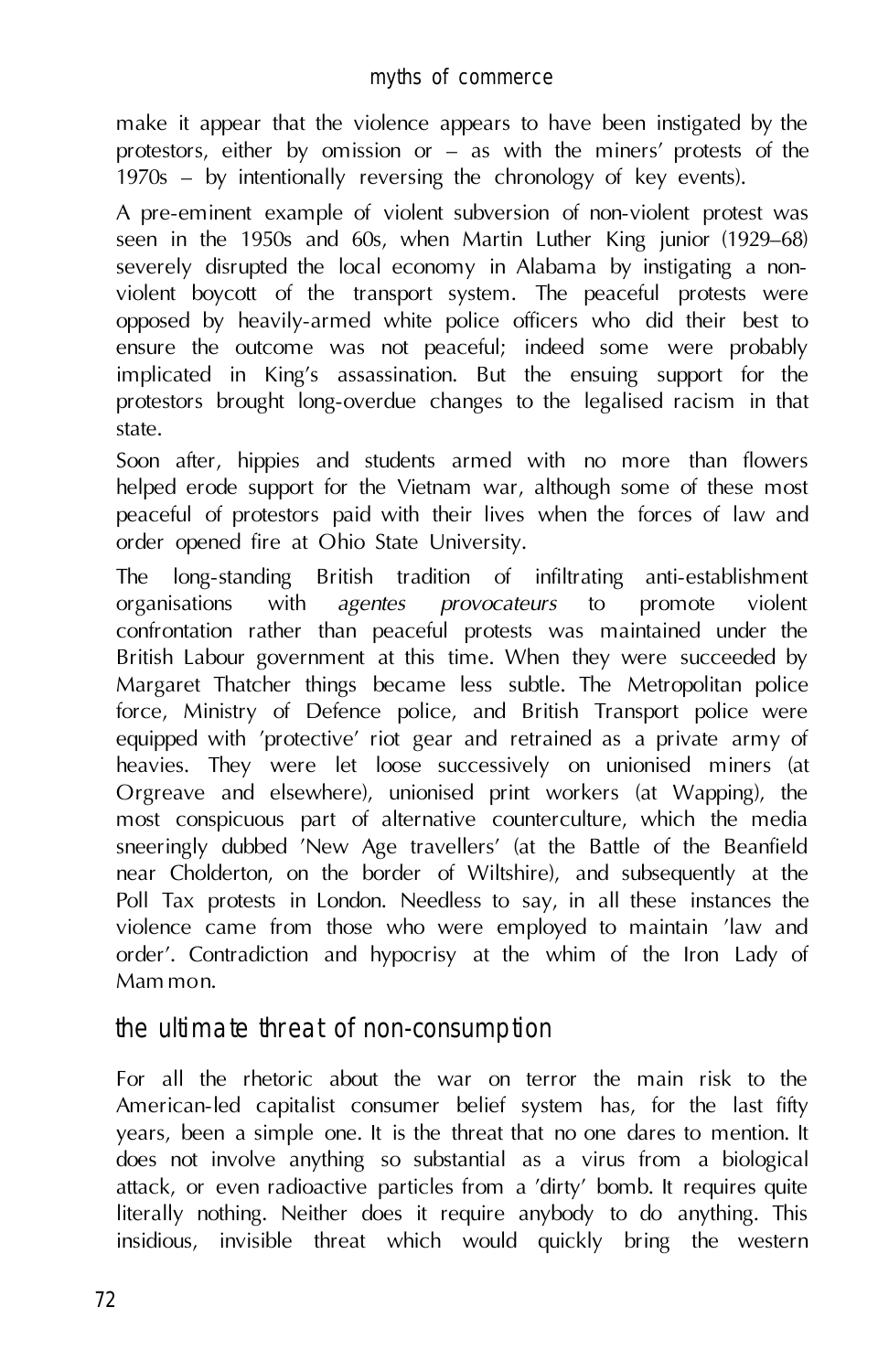economy to its knees simply requires that a small proportion of the we *consume*. light bulbs, buying cars with better petrol consumption, the real threat is items or via fully independent chains of supply. If between ten to twenty cars, new clothes, new gizmos, mass entertainment, food from fast food chains, and minimised the amount of food they bought from make their own clothes, or keep old cars on the road economically, sensible use of independent retailers, charity shops, car boot sales, atheists see in recent to working in church, so those whose distribute extends to economic myths have no reason to pay the customary observances to Mammon. This strategy means ignoring the desires for novelty and statusenhancement created by the media and the advertisers who support disproportionately. Non-consumption is undemocratic in that it does not require a majority of the population to support it for the effects to be devastating. As such it is well-placed to counter party politics, where example about forty percent of the vote (which, allowing for non-voters, probably equates to not much more than twenty percent of the adult way there would be a worldwide economic catastrophe (in reality the duties of unnecessary consumption). In practice a far smaller number of most concerted political lobbying could ever achieve.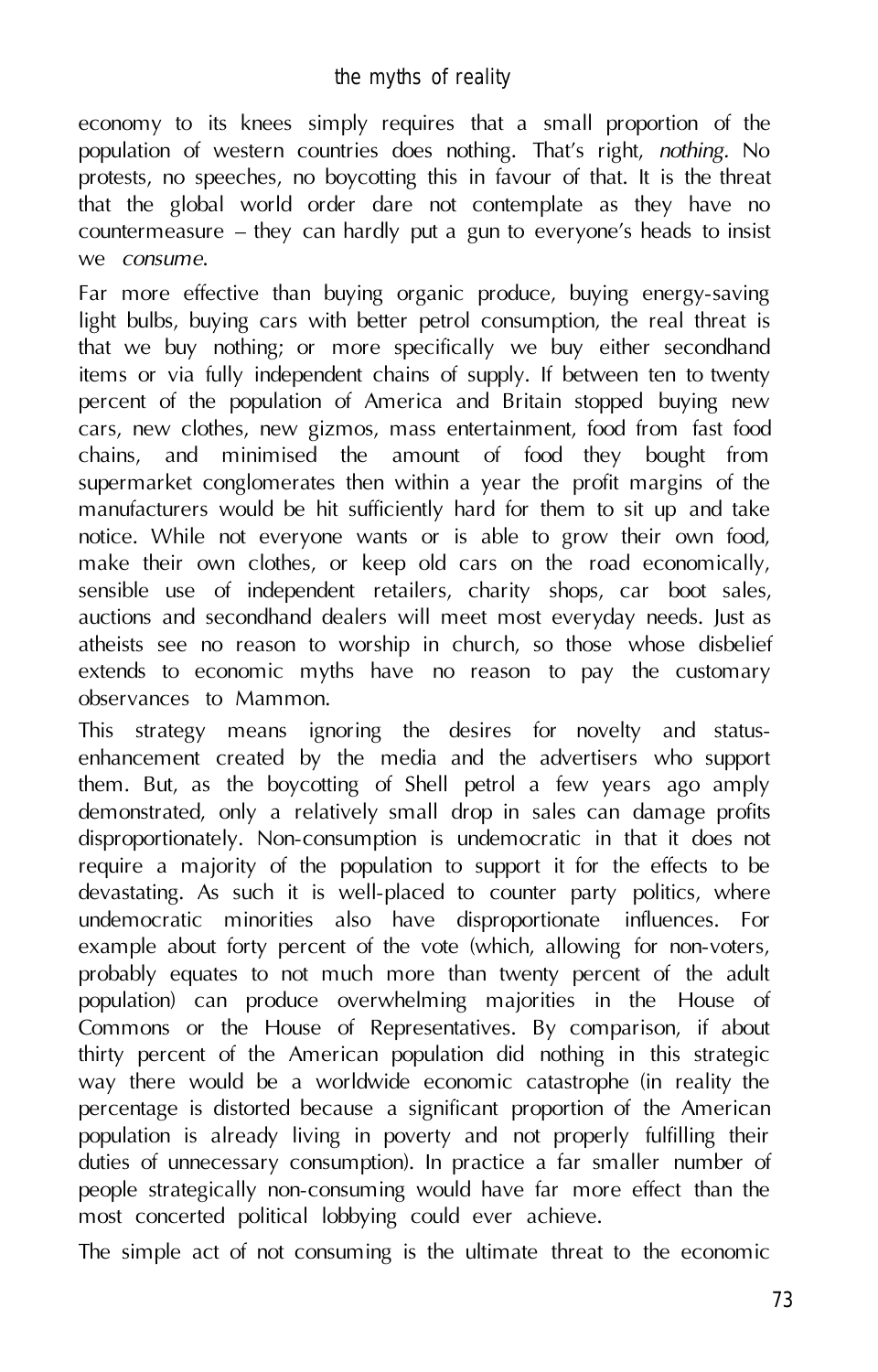raghs of contains<br>Sale system it is an powerful that it is more insurance of a fac could<br>have then in power with our well as a powerful of the first of an entry<br>and well as compared above to strain the tracks for the first the media and escalated by the forces of law and order. government and the capitalist hegemony

issues. Without changing the TNC environment then attempts to protect

It is not simply the specific weaknesses of capitalism that are the of the Labour government's own spin doctors, Derek Draper, reported

eight people sipping wine in Kettering'). Over the last decade democratic capitalism has proved to be poor at both social equality and planning for the future. These are exactly the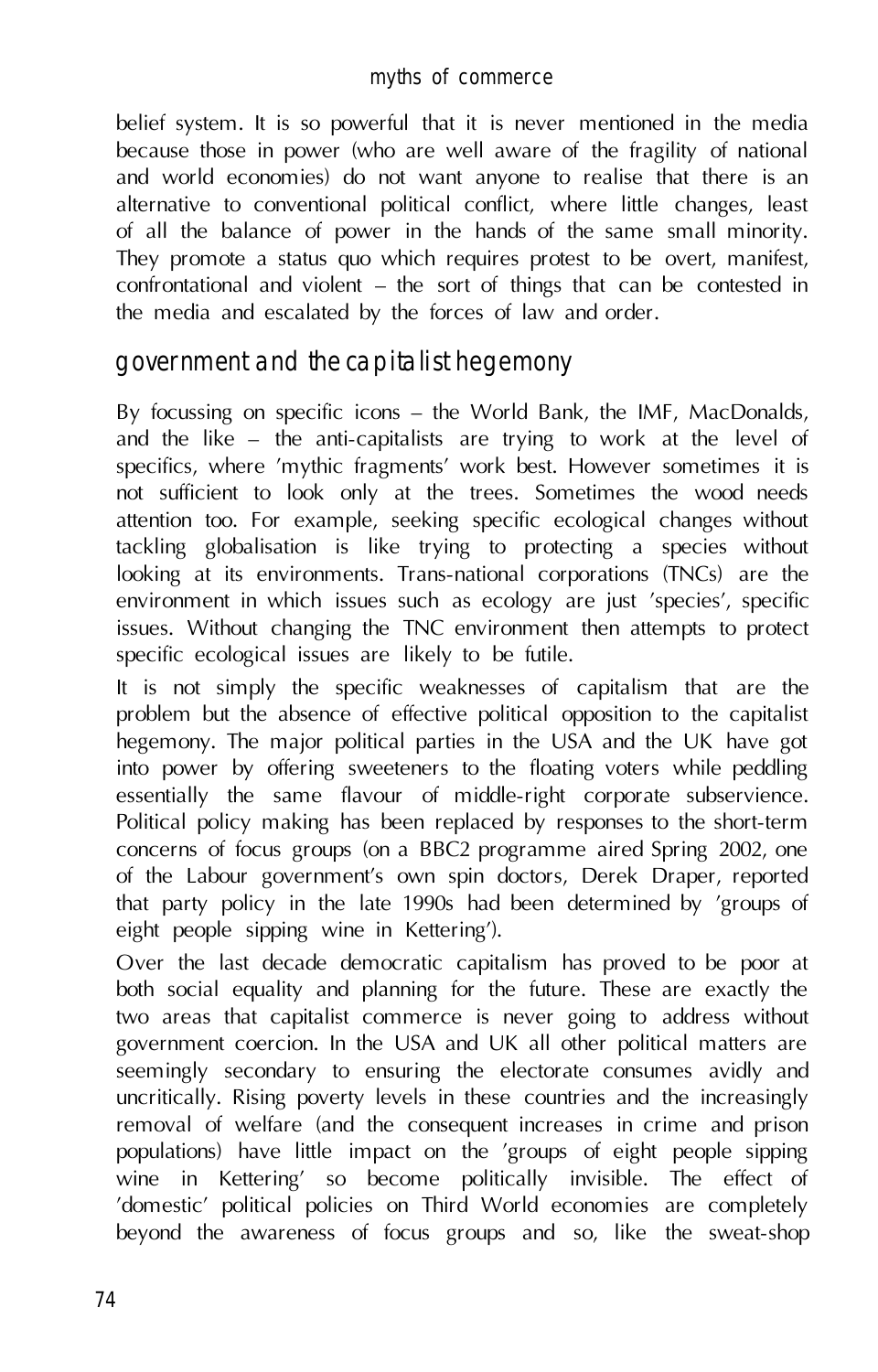economies that sustain the international brands, far greater problems can be intensified without any risk of affecting political popularity. *the myths of reality* comfortable and conforming middle classes

ideas independent of the dominant ideology.

As discussed in the previous chapter, a plethora of lifestyle magazines rather too zealous to be 'one of us'. How much has changed in the three hundred years since Bernard

Ignorance? Notably the modern industrialised world needs a workforce to think that therein creates the risk of seditions conversations in the this way Mandeville's desired Ignorance is maintained.

contesting the hegemony<br>component contest Hegemonies work most effectively when the dominant few have only described how this created a three-tier system in the eighteenth century, layer of stewards, bailiffs, tenant farmers, dealers and other This meant that the landless labourers by and large, 'did not confront the

rose, popular rage fell not on the landowners but upon middlemen, they were not seen to be in adirect exploitative relation to the clothing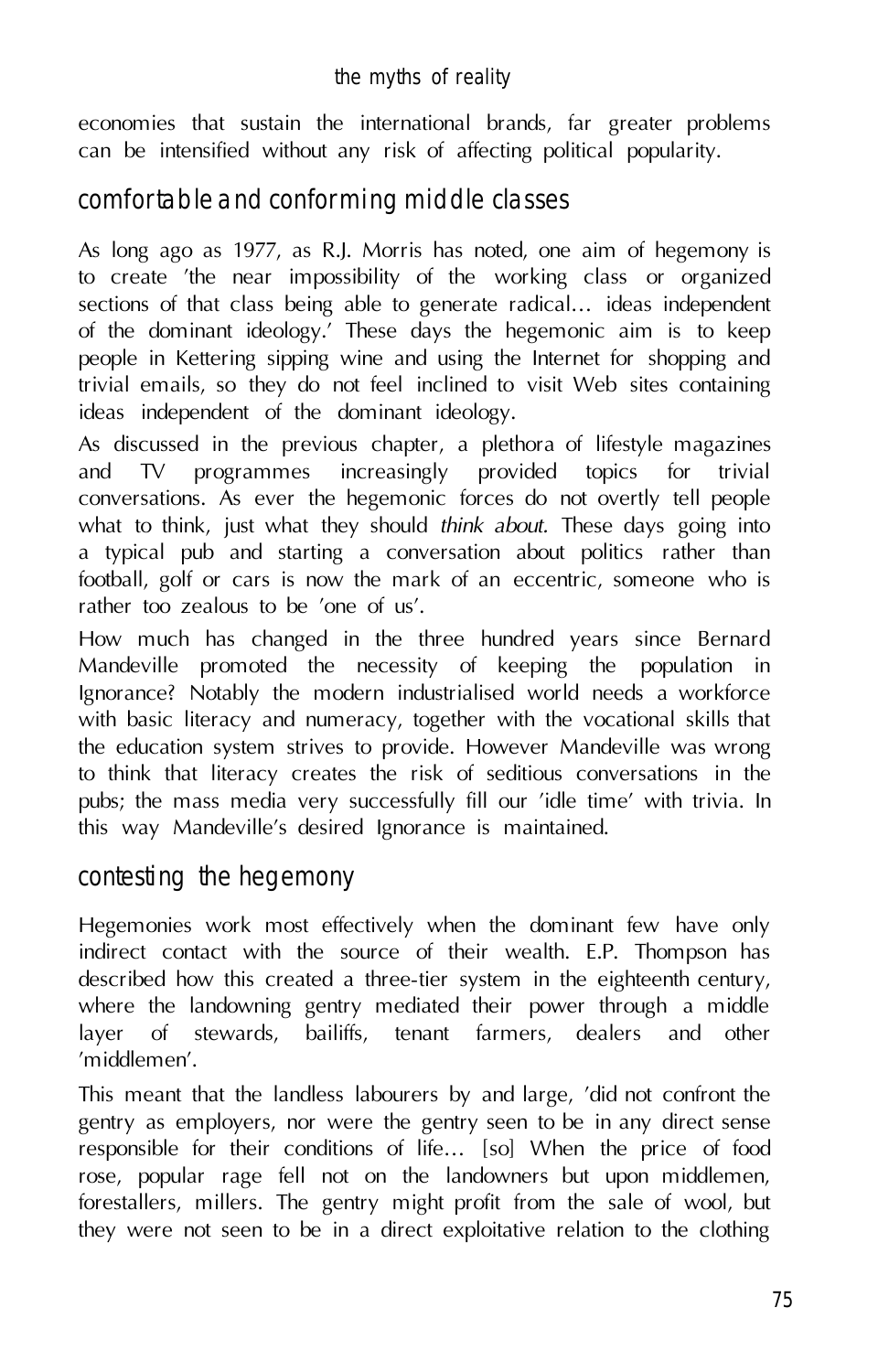

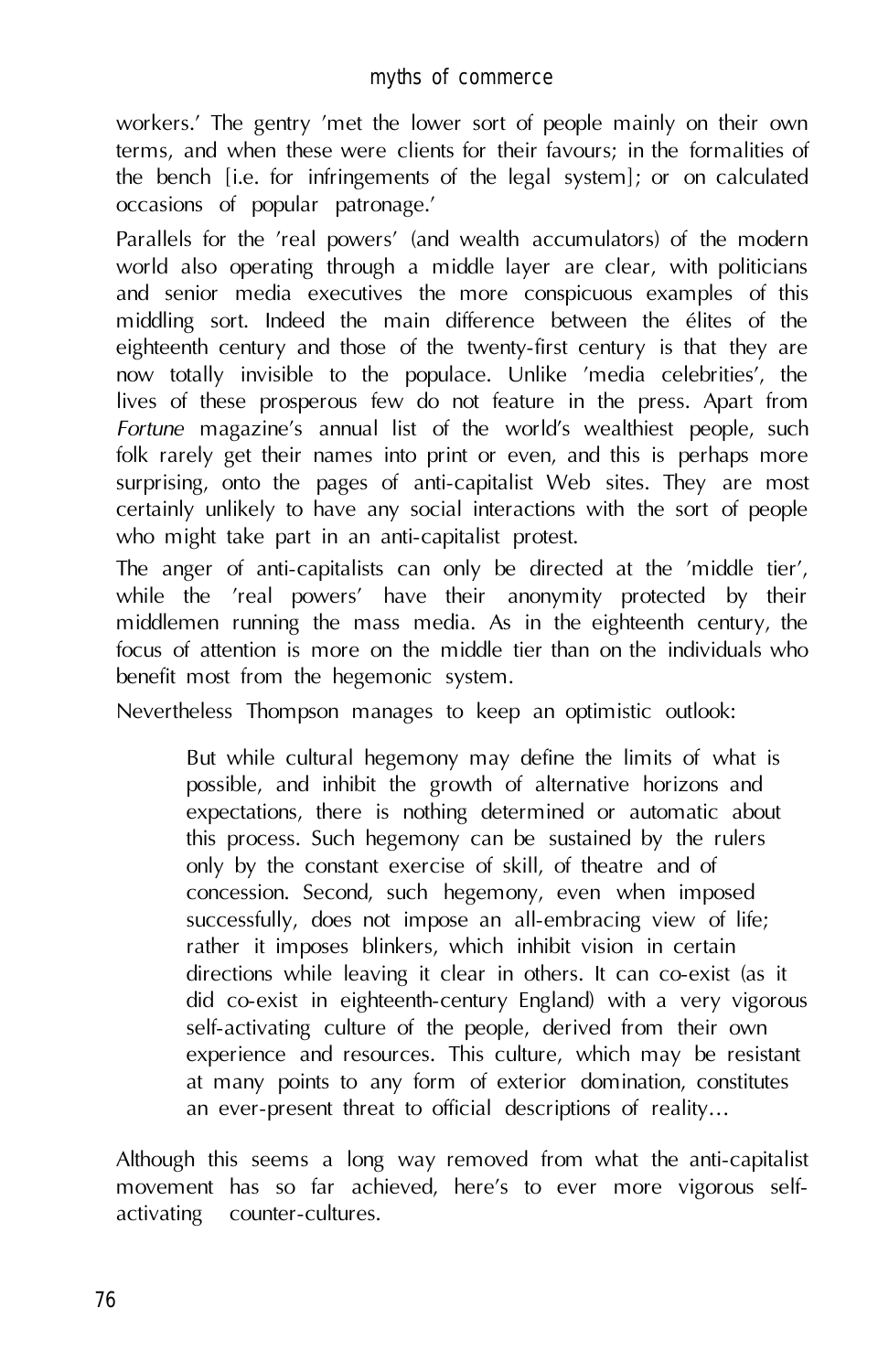arenas for contest

But where does one look for 'self-activating counter-cultures'? And how do they become 'vigorous'? The answers lie with what I term 'folkloric together, are most likely to reinforce hegemonic values). In Britain the singers, Mods and Rockers, Northern disclosed, punks, hip hop and rap imported from America, the others are, to all intents and purposes, 'home grown' British projekt cultures. Their formative phases were in<br>no way mediated by TV or newspapers (although the mass media were<br>quick enough to subject them to the usual heaviers of mass media by the media recently. resources' – exactly who the British contents-culture has repeatedly media and the education system to restrict awareness and impose an uncontested world view of subordination and powerlessness. Nevertheless such blinkers can be removed and the hegemonies then commerce. The next chapter attempts to recognise equally influential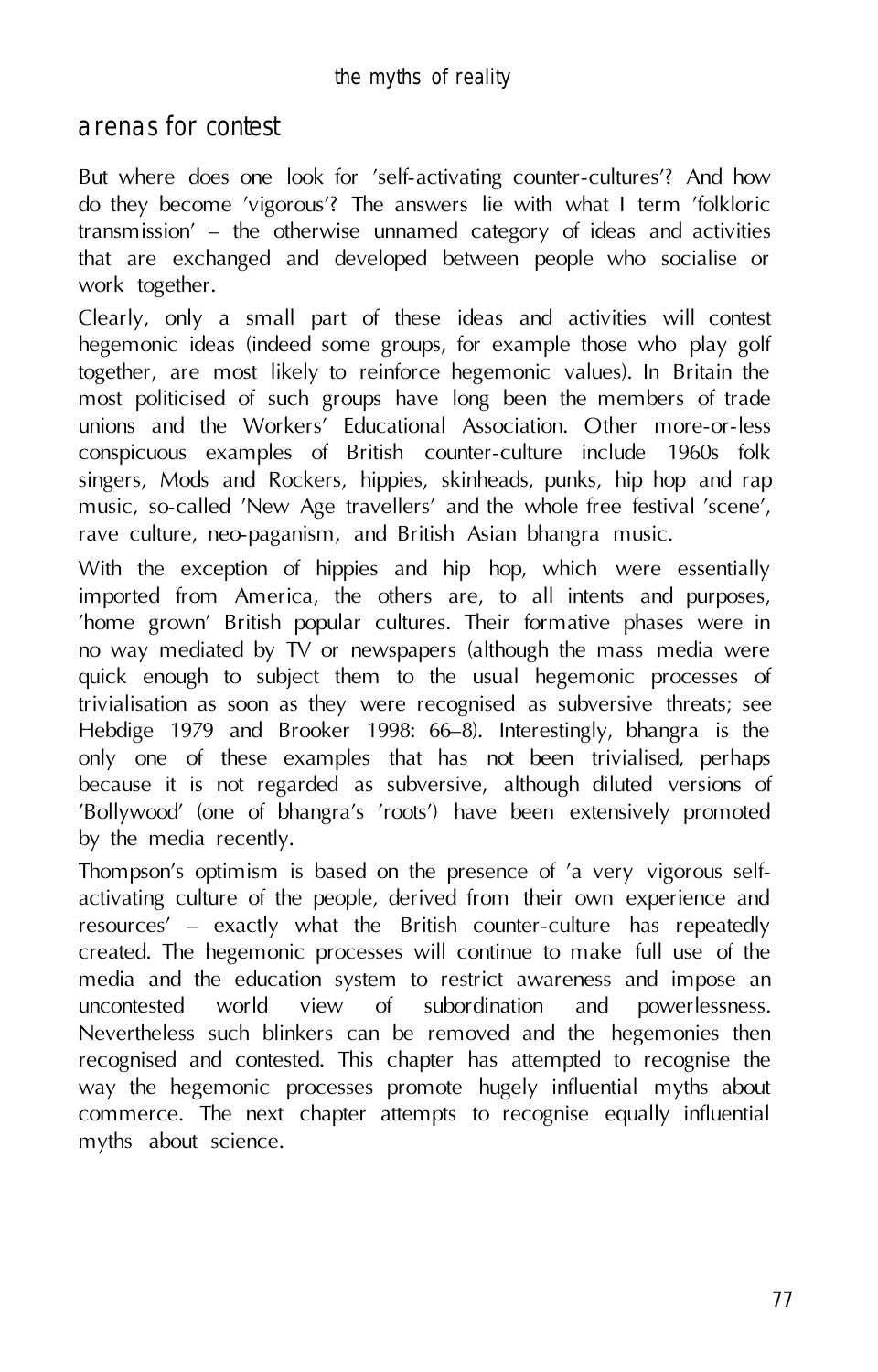



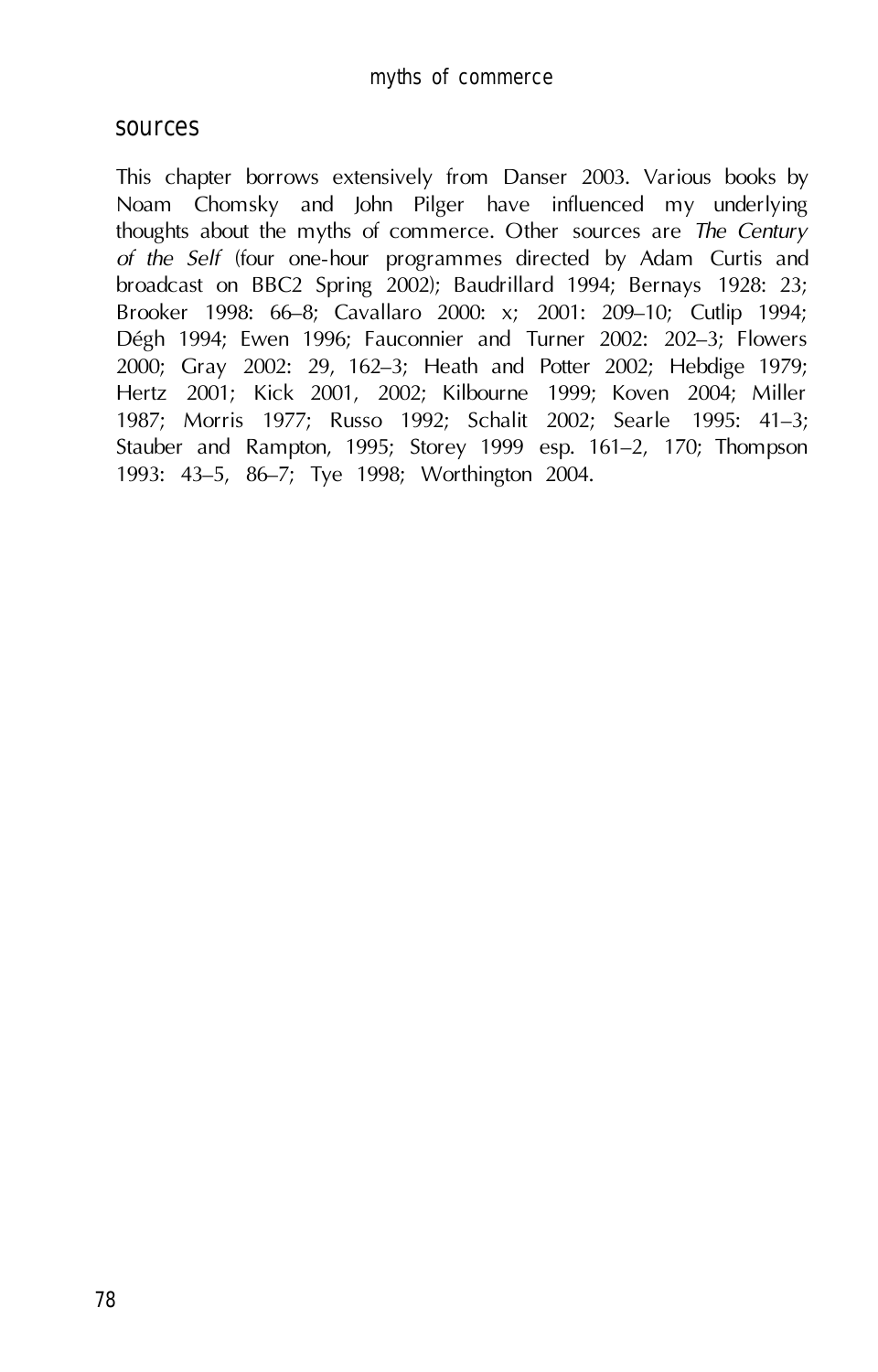Chapter 7 Myths of science fiction has to make sense. Tom Clancy

> Nothing surprises me. I'm a scientist. Indiana Jones

… scientific theories may have a great deal in common with Amazonian myths. Adam Kuper

Knowledge of nature (science) and actions performed in accordance with that knowledge (technology) are David L. Hall

remain completely untouched. Ludwig Wittgenstein

This chapter is about science. Despite widespread confusion, science is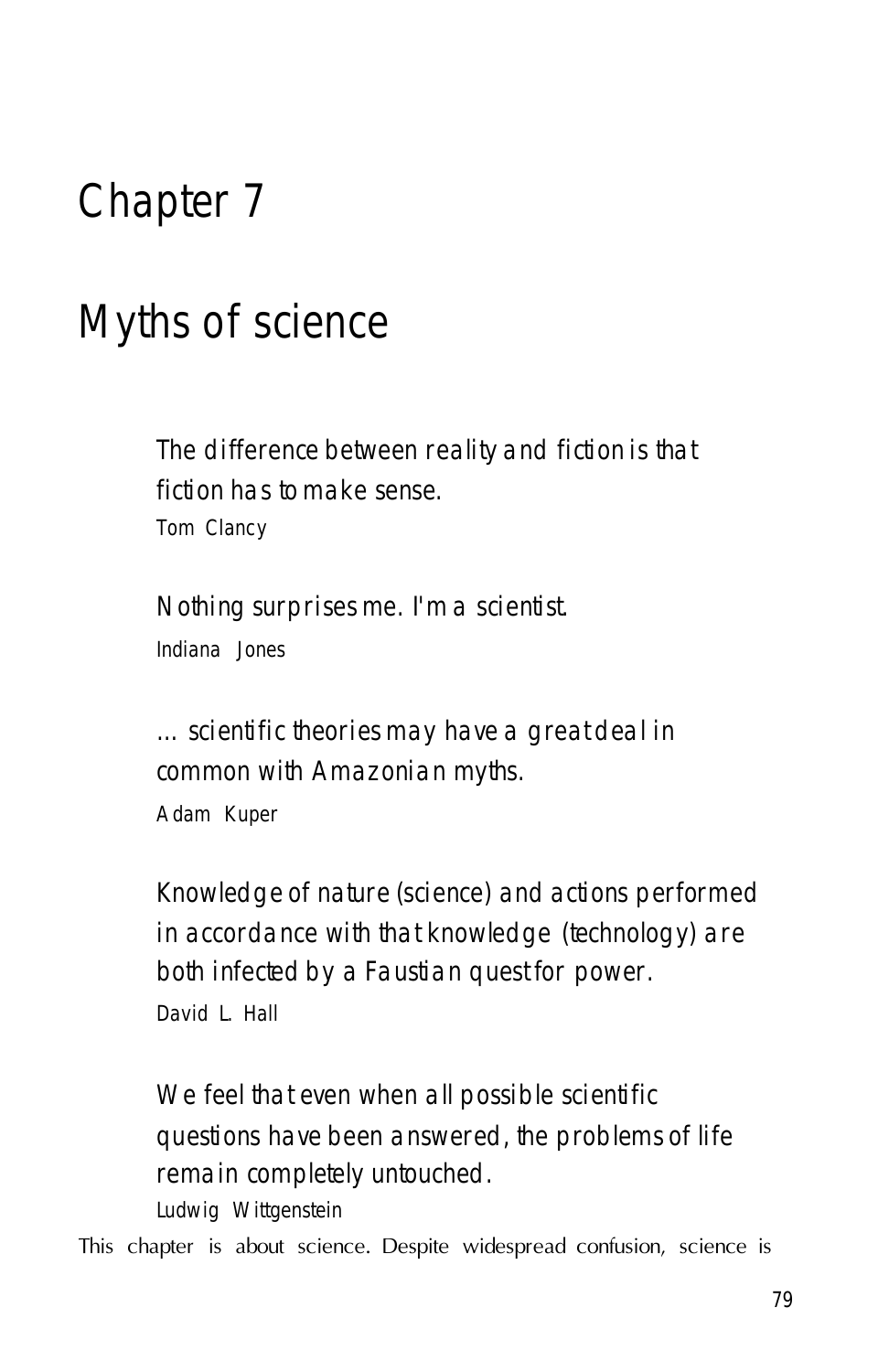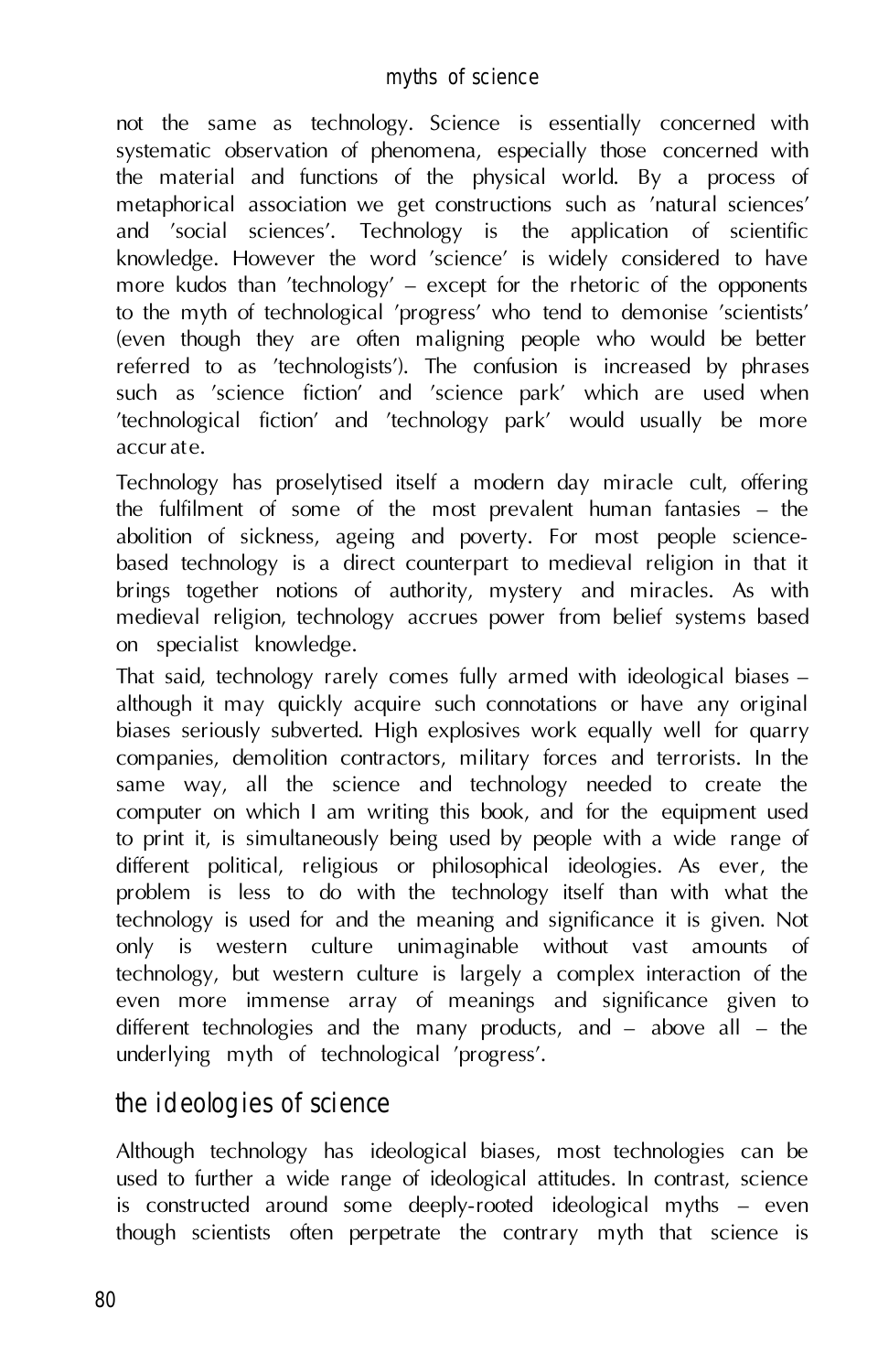entirely objective and the antithesis of ideology. Despite what philosophically-naïve scientists may claim, science is the modern *the myths of reality*

important – than the 'facts'. By isolating, naming and classifying 'events' and 'things', such accounts of 'facts' claim to be based on objective criteria. But a moment's

force of gravity. Indeed we think of the Earth 'attracting' smaller trucker<br>But it is not necessarily true. Modern physics 'explains' all matter the<br>crocological membranes the matter as the gravity perhaps the 'leaking' of a strong force from a parallel universe. And that explanation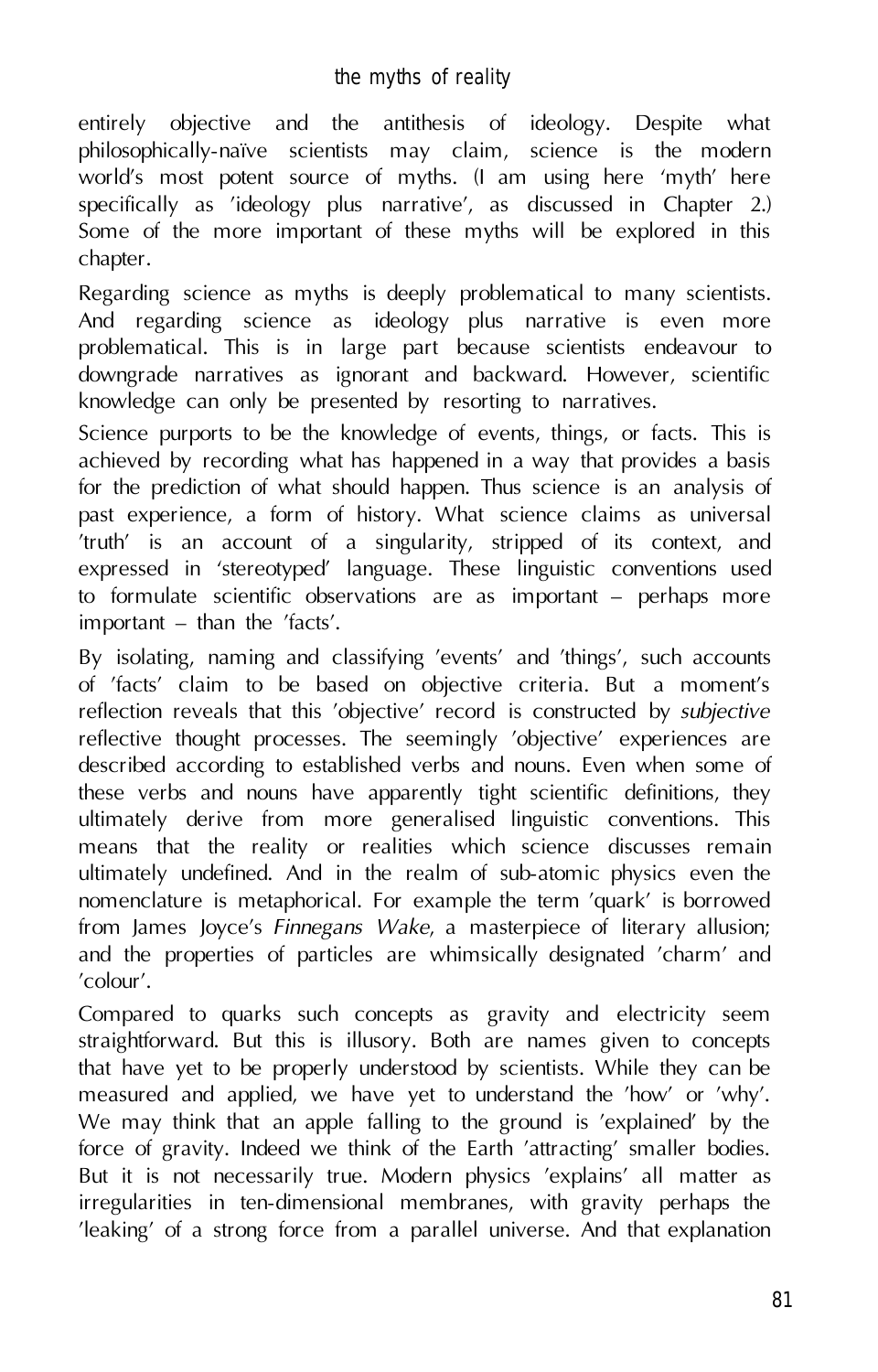is only tentative and likely to be refined or superseded. And these essentially only metaphors which are borrowed from elsewhere. According to ideas put forward by scientists early in 2004, the visible designed 'dark energy'. If what we think of as reality is 96 percent exotic than popular understanding admits.

signified by undefined terms. What are these 'basic unknowns'? Well, they include space, time, force and matter. Yes, you read that right. Just

it is difficult to conceive of alternative ways of understanding time. Yet in the last 150 years. Non-western societies, and traditional European cultures all display much wider attitudes to time. Despite the obsession The modern western conception of time is so ubiquitous most people assume it is a 'given', something which is 'natural' and 'real'. But the ind-nineteenth century. The new-familial railway network required a 'local times', which could differ by many minutes. To ensure railway passengers did not miss connections, the railways brought about a of factories required adherence to consistent working hours. The combined result was that, by the later part of the nineteenth century a formalised 'abstract time' had became intrinsic to most people's lives,

contrast to how humans experience time. Or, more productions, we of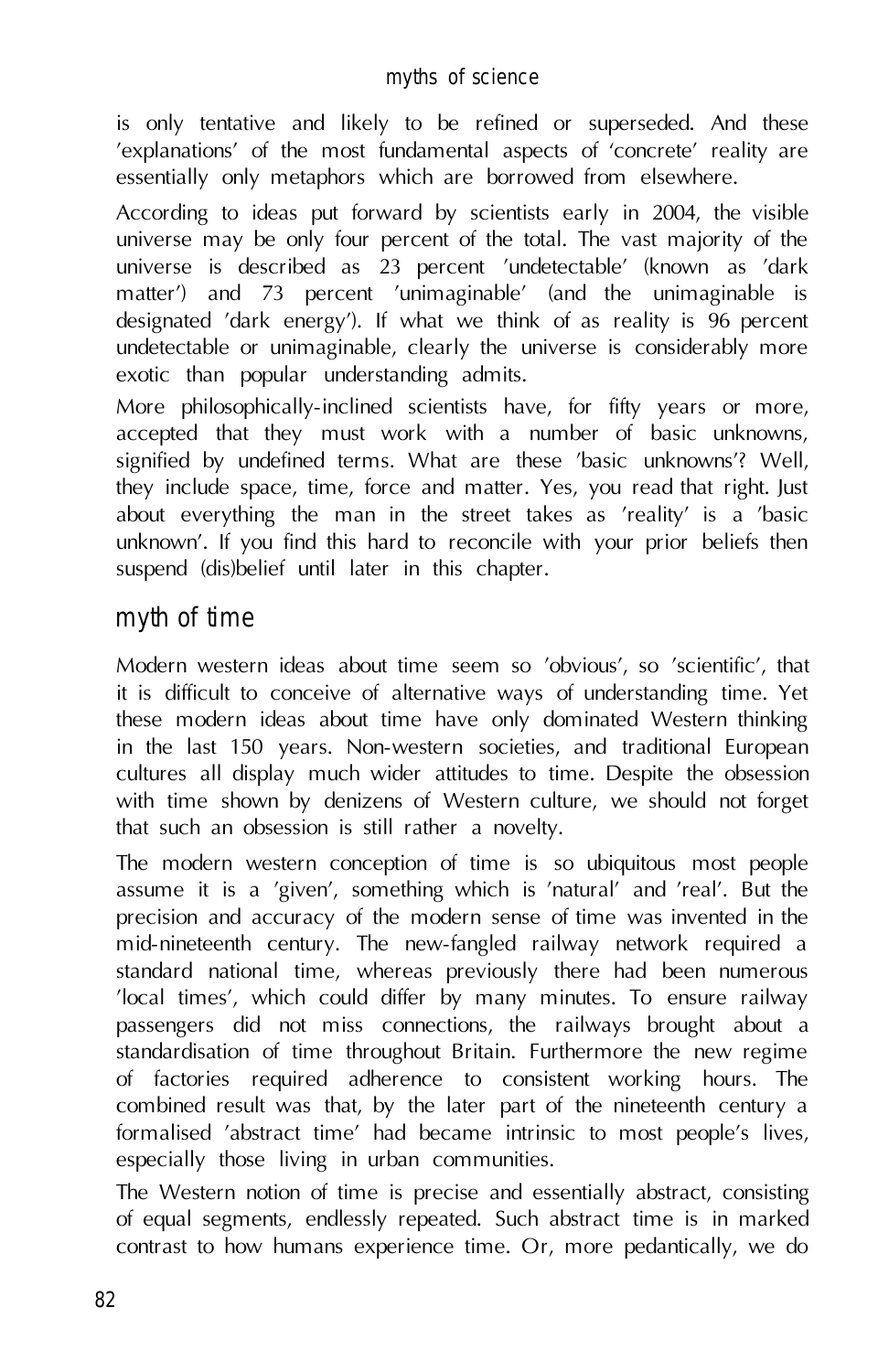not experience time *directly*. Instead, all human languages describe time of metaphors where time is a resource.

'That's all *behind* us now.' 'He has a great future *in front* of him.' 'The time will *come* when there are no more typewriters.'

Metaphysicians debate whether time is an objective property of the universe or whether it is our subjective experience of the universe. At distinctions are subjective: being deeply absorbed in some activity can result in a sense of timelessness. Most traditional cultures represent time in ways significantly different

world and the Otherworld. For instance, storytellers often combine an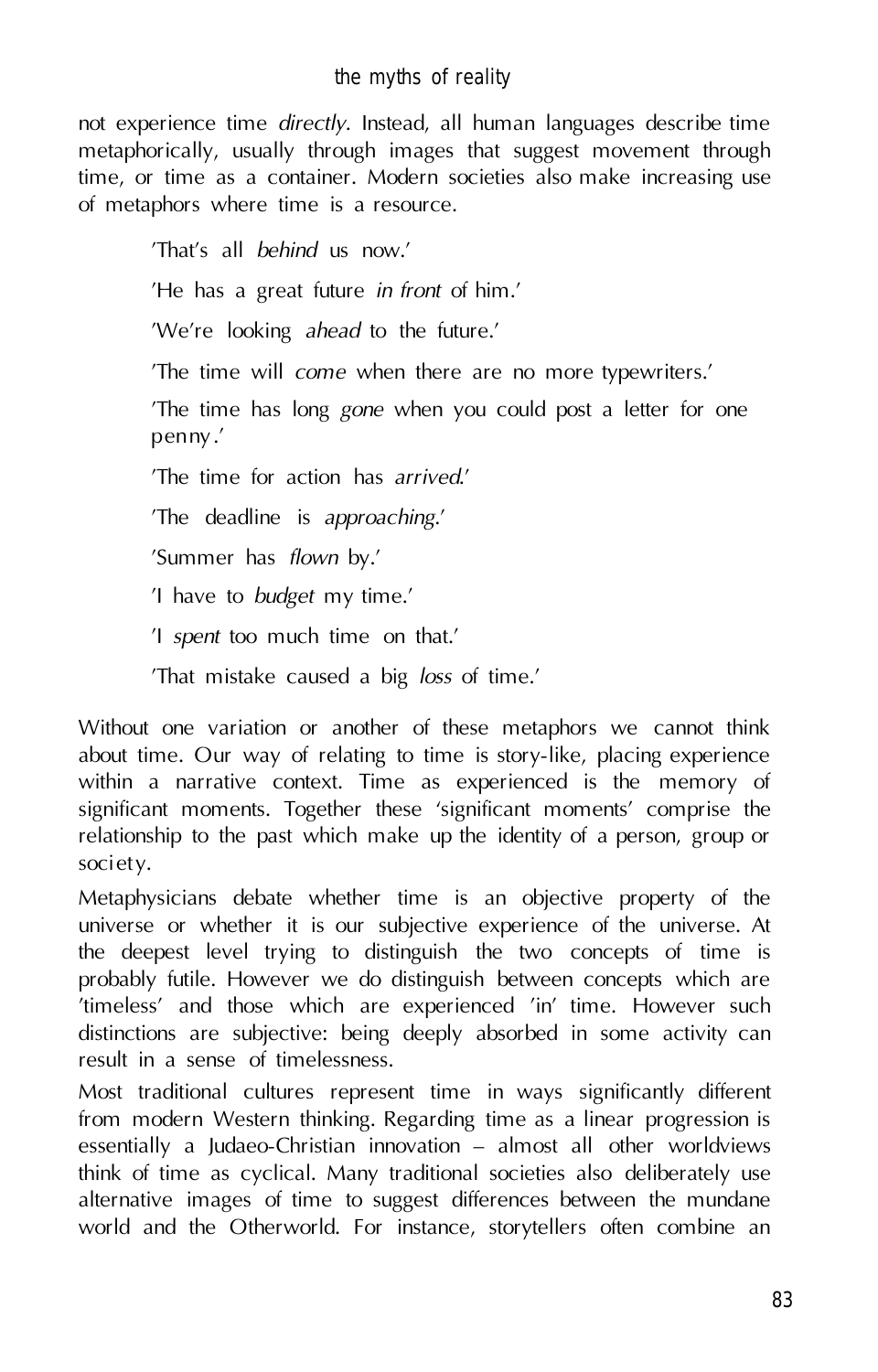'everyday' time-scale measured in generations with a 'mythical timeknown in every western nursery as 'Once upon a time'. The Arabic Such 'paradoxical' traditional ideas about time have much in common time is at least as exotic as anything encountered among traditional about it, I know; if Iwant to explain it to the one who asks, I don't

know.' is science a myth or a religion?

The eighteenth century philosopher Immanuel Institutental Ant these three can be regarded as *a priori*. Instead all three are illusions regard them as fundamental to our sense of 'reality'. (The myths of causality will be discussed in Chapter 9.)

and matter are mental constructions in the same way as 'accepted' opposite way. Such scientists and mystics concur that subject and object are indistinguishable, self is also 'other', and the perceiver and the perceived combine into an idealistic unity.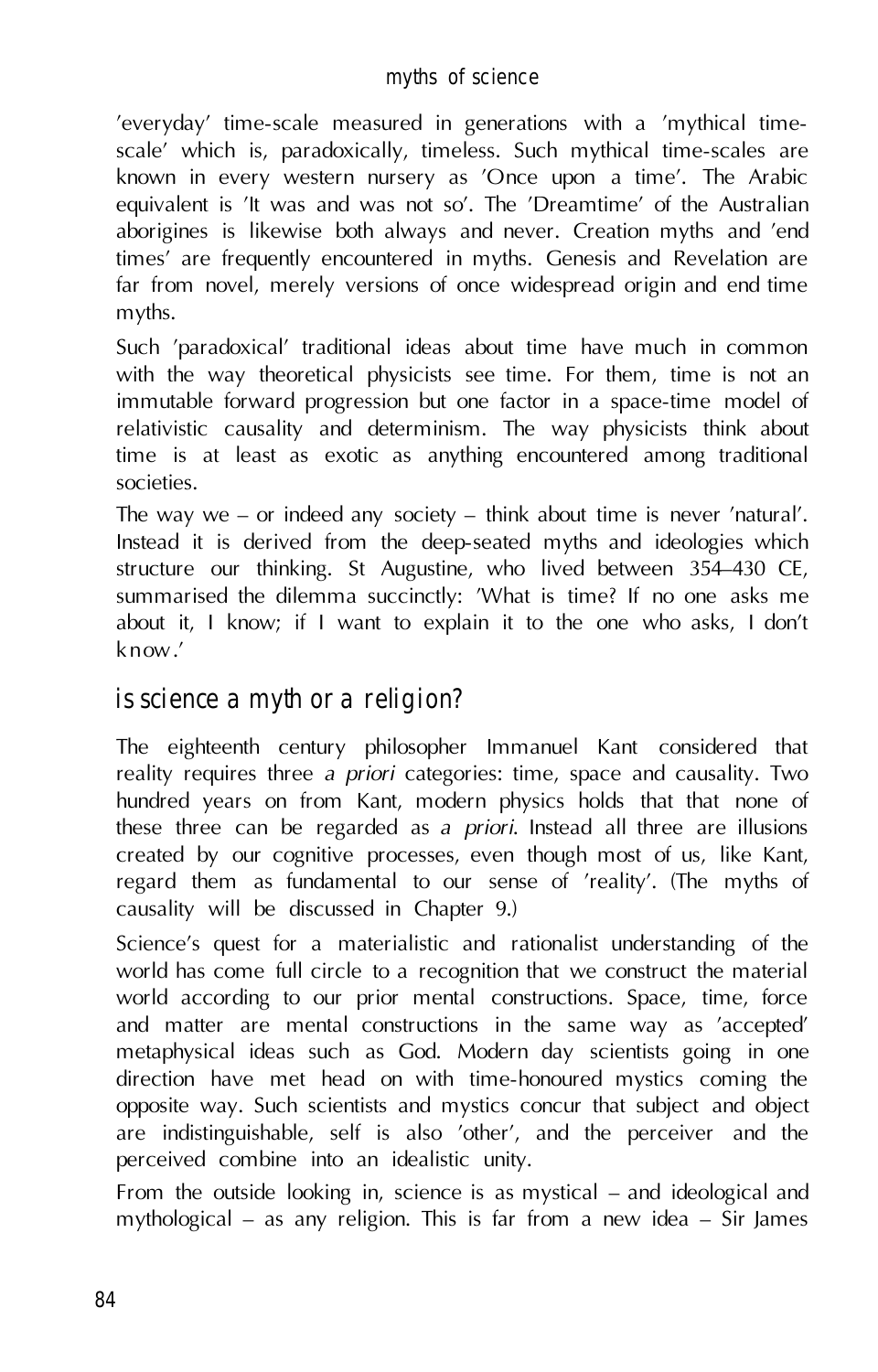

different disciplines into which the world of science has divided itself as, say, a traditional society may have for the various deities which control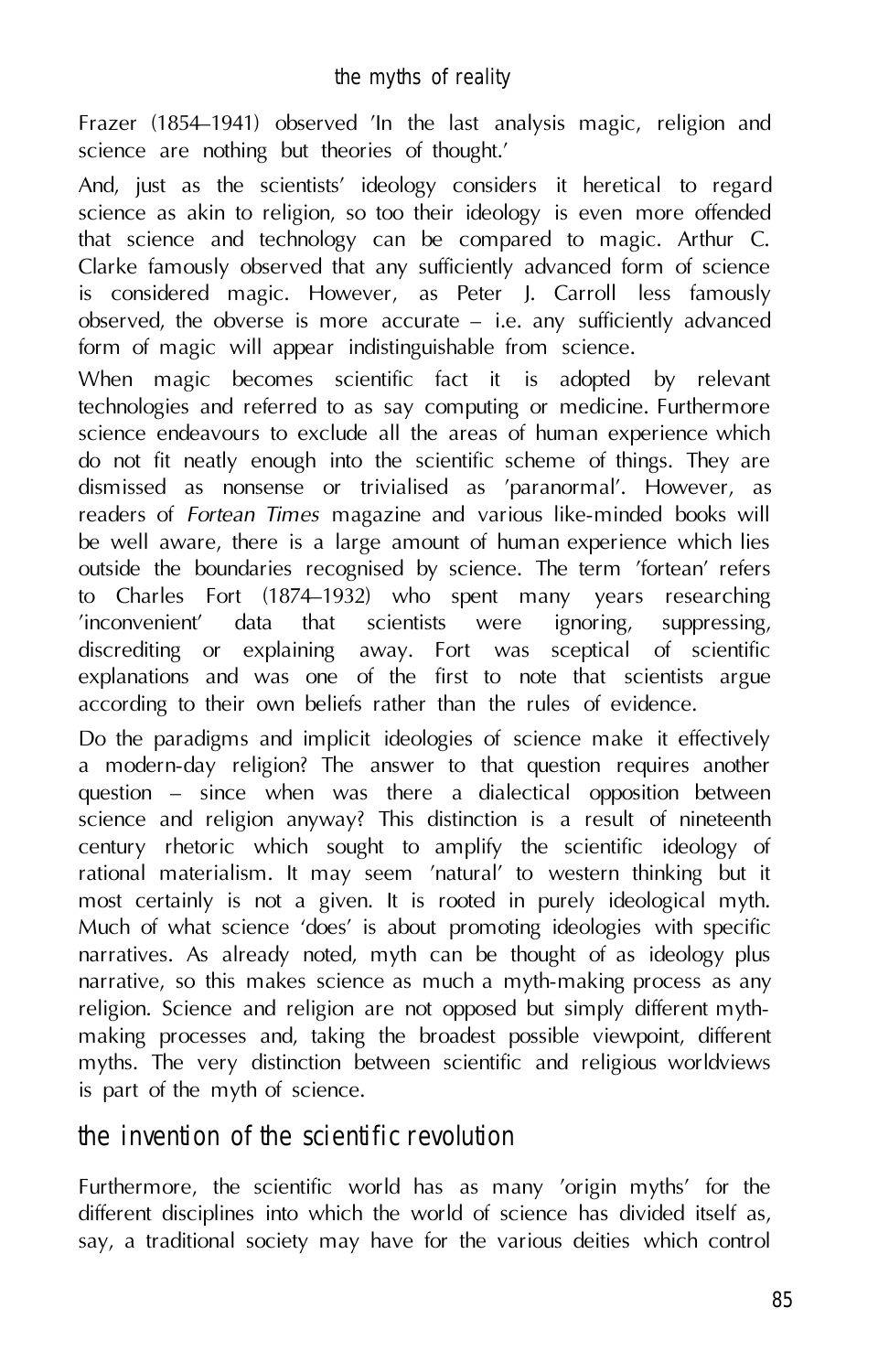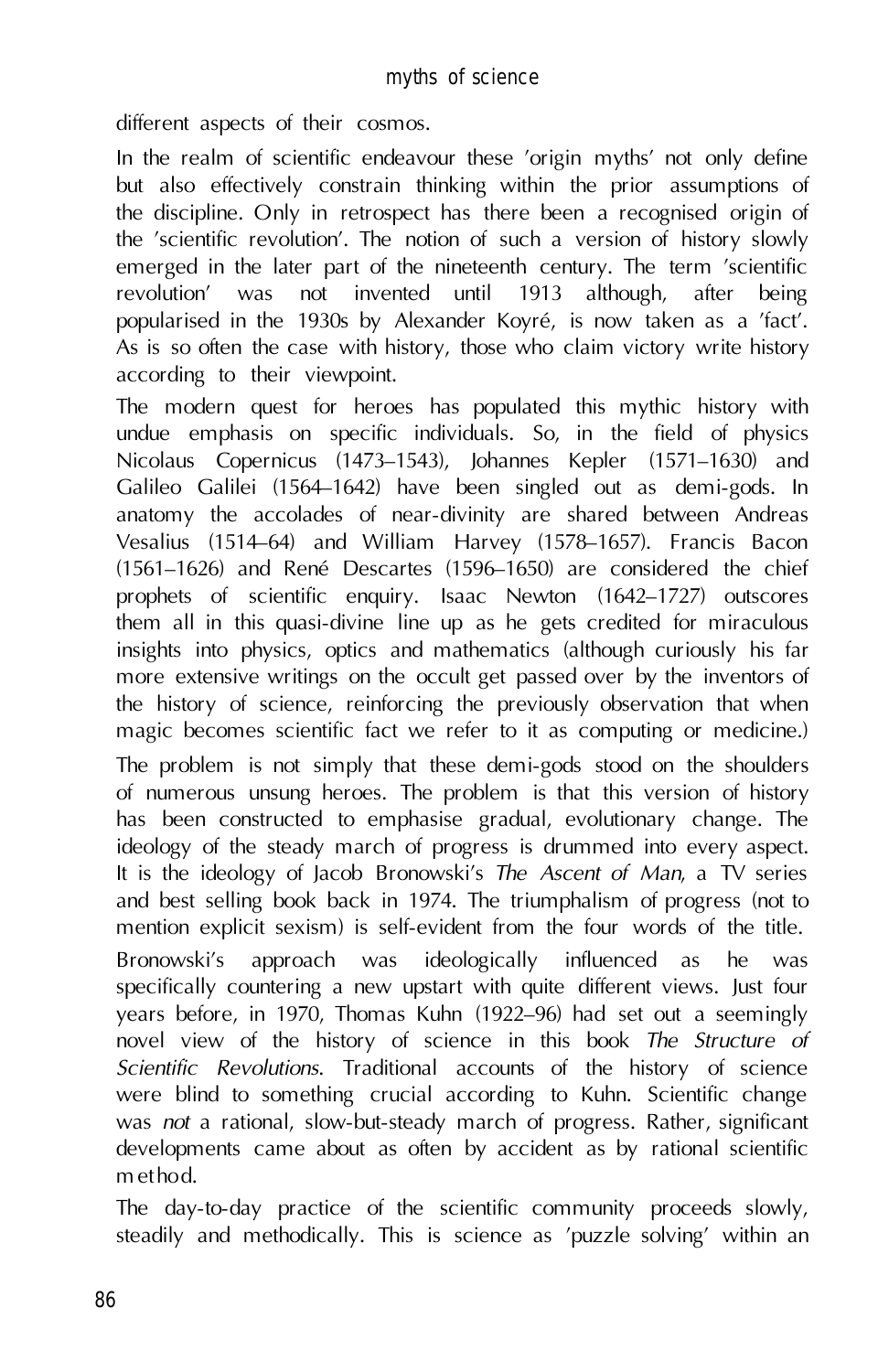already defined set of beliefs, theories and hypotheses – even a set of *the myths of reality* ideologies. Since the 1970s the discipline of Science Studies has built on Kuhn's its system of rewards and sanctions, its organisation into specialities, and its patterns of communication'. Yet another aspect explores 'the process through which scientific knowledge is developed, how "facts" are certified as scientific or excluded as myth.' (Nellise: 1996: 32–3) magic were central to the worldview of the people who we regard as originating the modern scientific worldview.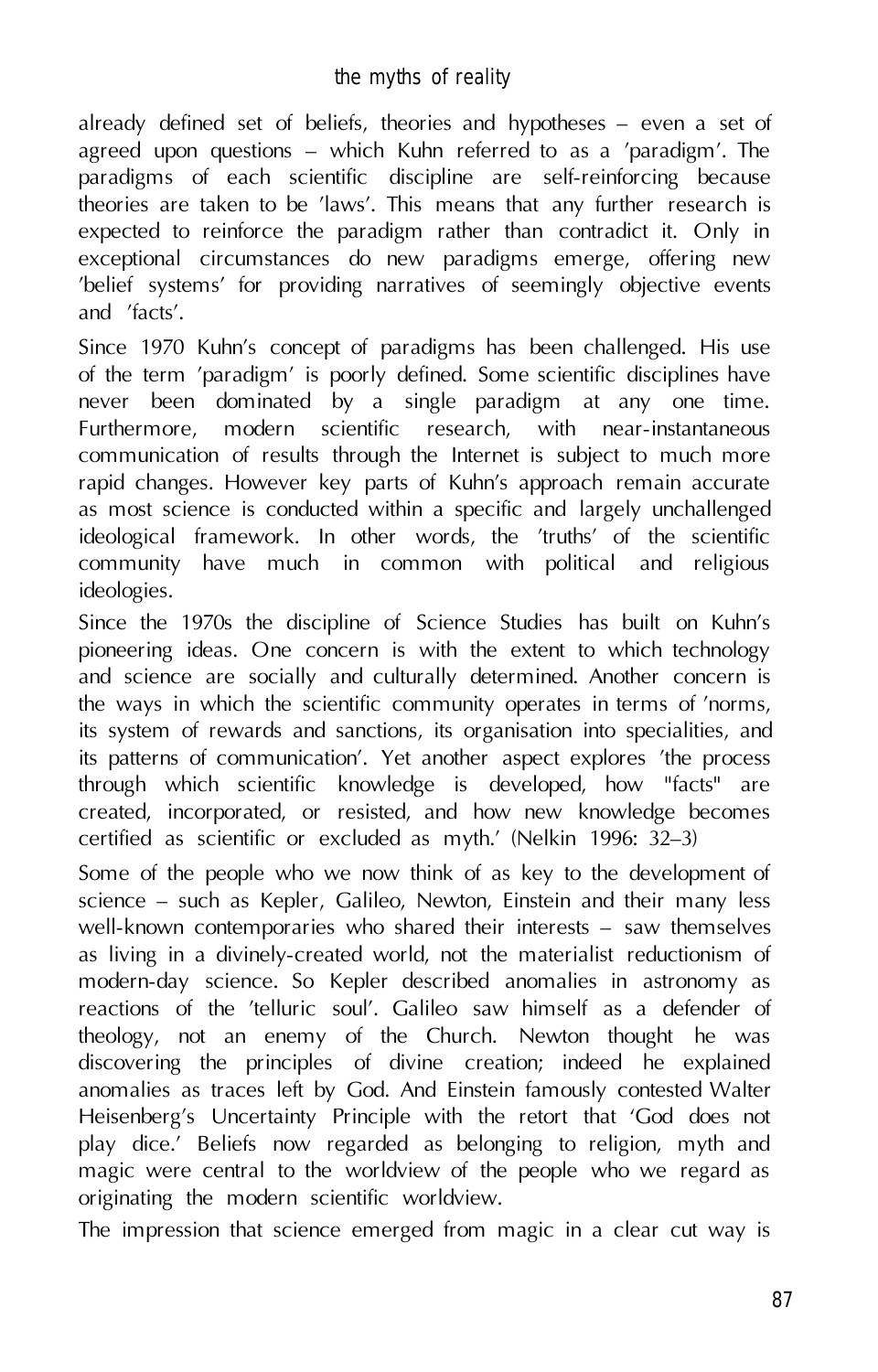

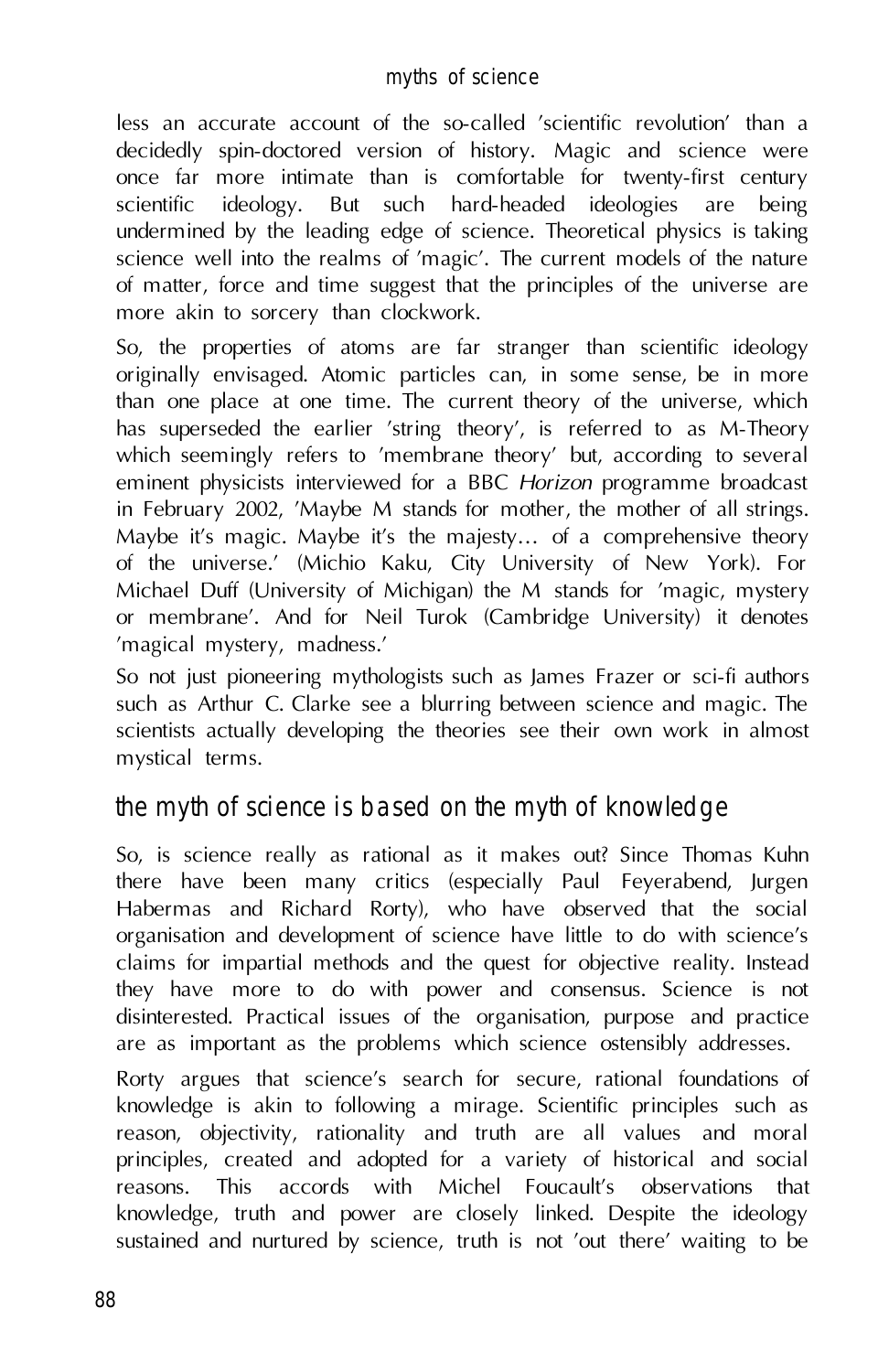discovered. Instead what we take to be truth is a product of multiple systems of power which produce and sustain it. conceptual schemas (such as language) and perspectives (such as ideologies). No representation of reality can be objective. Indeed there view; which means there are an indefinitely large number of 'truths' science's own ideology, 'scientific knowledge' is not inherently more truthful than any other system of knowledge. Time to move on to explore the myths of knowledge.

sources

Contributors to BBC 2 *Horizon* programme 'Parallel universes' Ashman and Baringer 2001; Badiou 2003: 53; 58–68; Carroll 1987: 111; 2005: 14; Cohen 1994; Dawson 2014; Delacampagne 1996; 250-3; Fauconnier and Turner 2002: 195–8; Feyerabend 1975, 1987; *Fortean Times* 'Why Fortean?' (in all issues since 1980s); Foucault 1977; Kuhn 1970; Kramer and Alstad 1993:266; Kuper 1988: 13; Lakoff and Johnson 1999: 141–69; Lyotard 1984; Nelkin 1996: 32–3; Rorty 1980;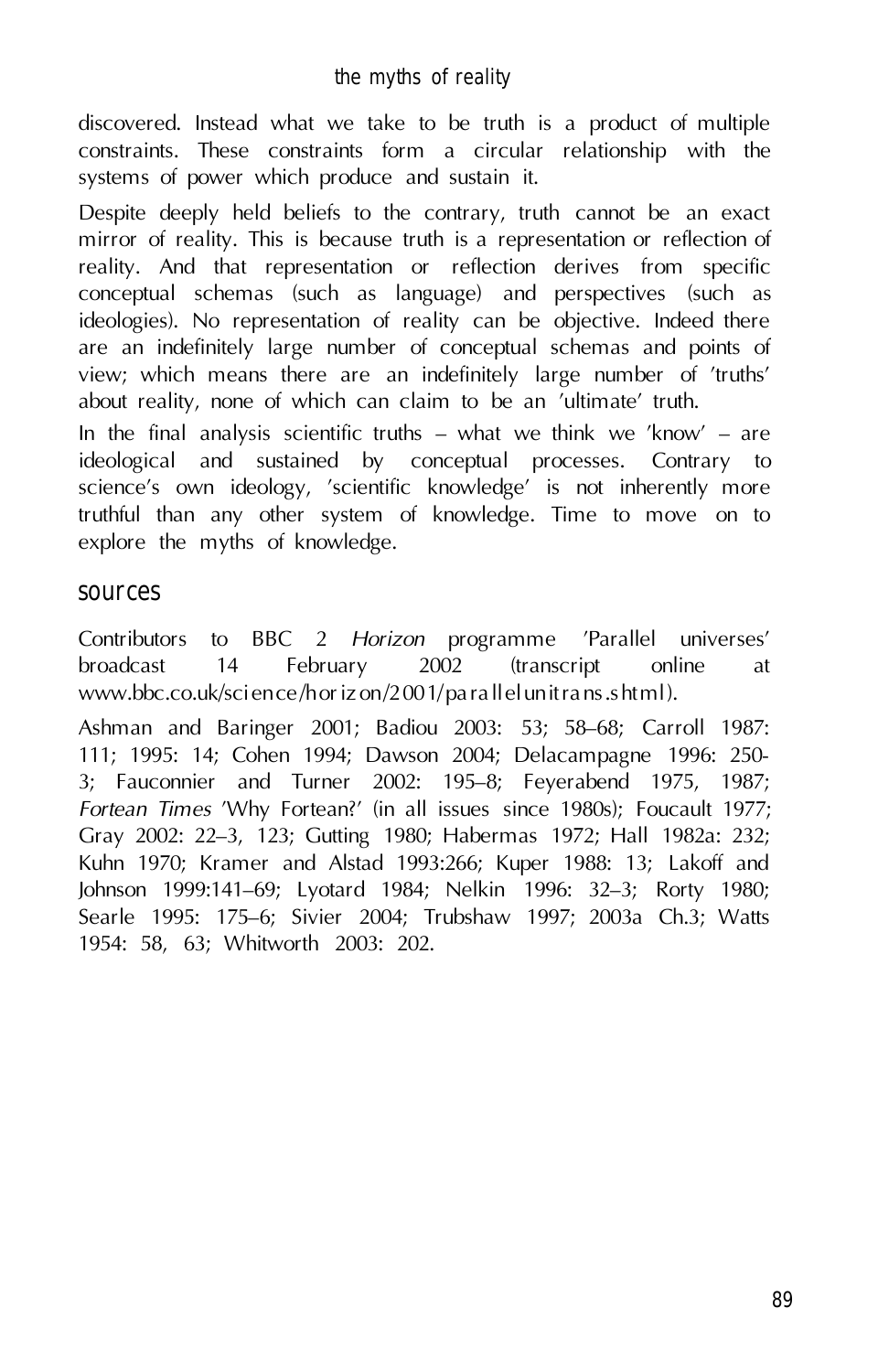

Michel Foucault regarded truth and power as closely linked. More inextricably intertwined. And that power:knowledge relationship is inseparable from its cultural circumstances. So two ideas need to be independently of culture. Secondly, dependently does not exist. both are continually recreated and recorded as part of cultural processes, and continually changing and adapting. are best thought of as symbolic of change. The pearl symbolises both 'wisdom', this ancient Chinese symbolism is nevertheless close to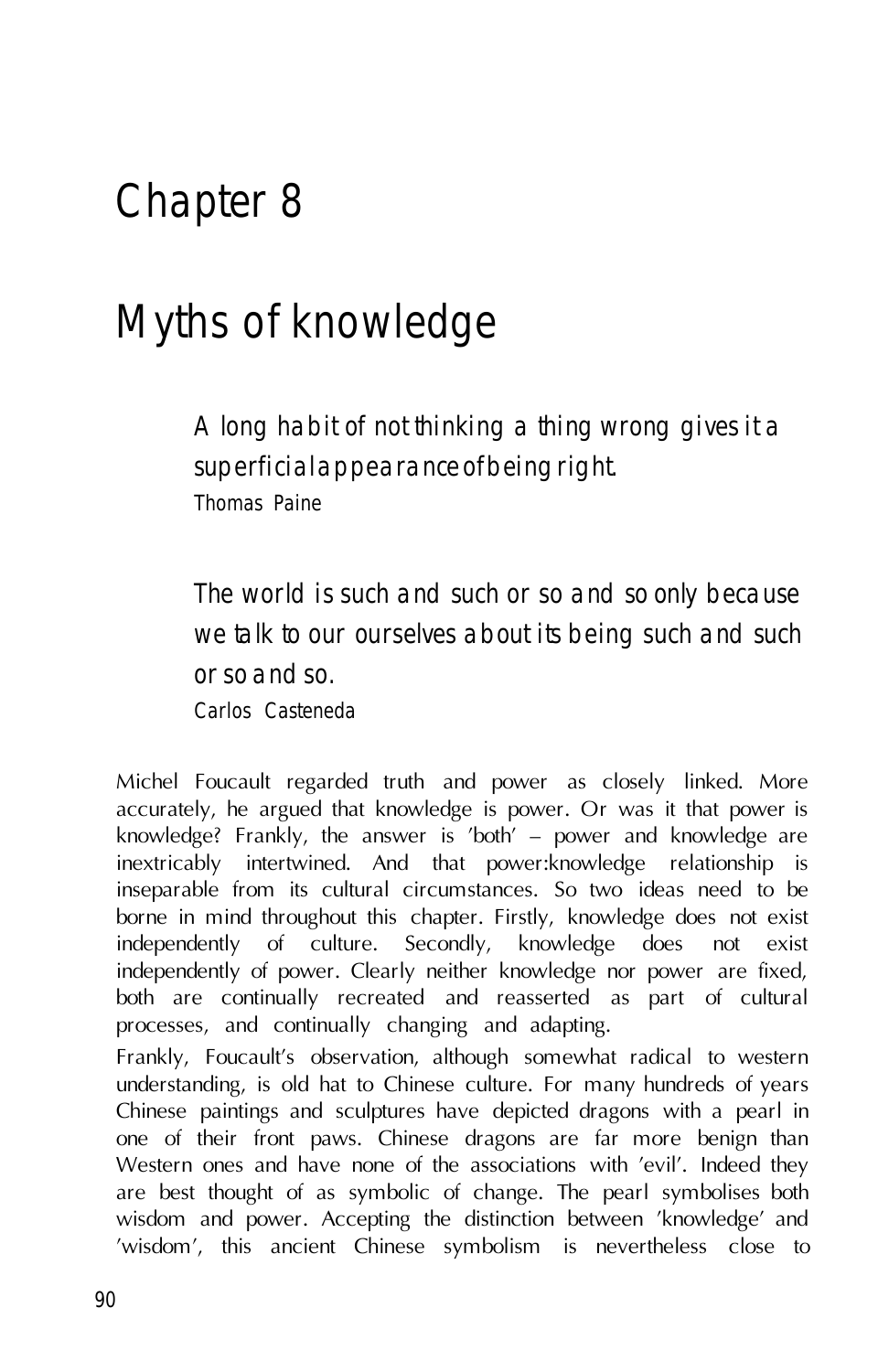Foucault's much more recent recognition that knowledge and power are two aspects of the same whole, and that knowledge:power 'whole' is a we create our own knowledge

In the first few years of our life we predominately  $\mathcal{C}$ our mostly deep held 'core construct and  $\sim$ sometimes necessary to change what we believe.'

knowledge structures reality

videos are tightly structured. Even the most informal of teaching are the most informal of teaching – says are the most informal of teaching are the most informal of teaching are the most informal of teaching are the same before they can be taught. Furthermore, knowledge has to be reduced to clearly communicated chunks of information before it can be organised.<br>A formation before it can be or produced before it can be organised. of knowledge and thus reality is inherently organised. However, this is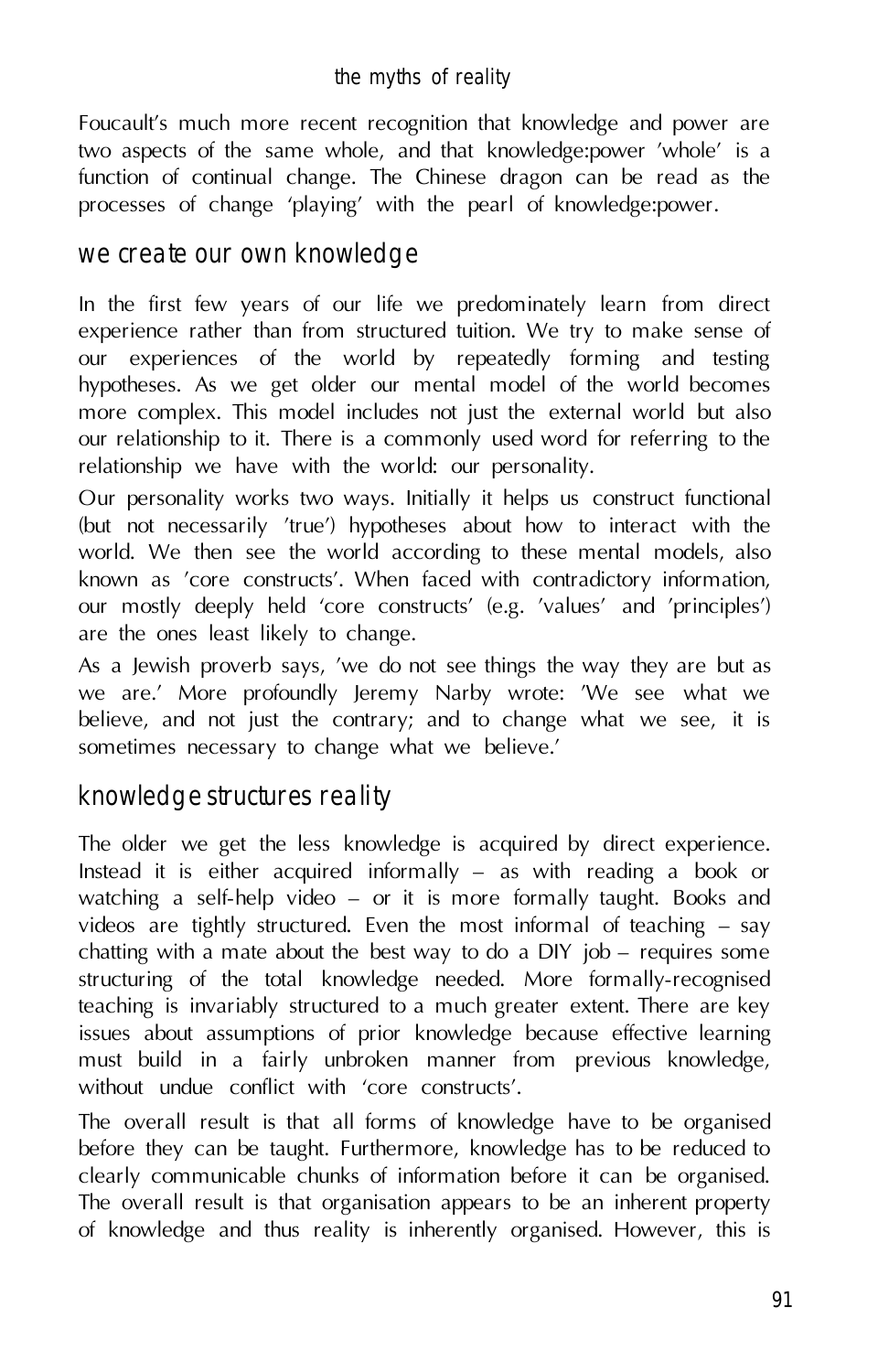*myths of knowledge*

pure illusion: reality is a section to opposite. Our accustomed processes of the original processes understanding we have created is illusory. Knowledge – and the power it accrues – is always constructed. The similicance now than when it was that published. Partly because now regarded as one of the canonical authors of a well-established genre of novels – although at the time of publication of *Sense and Sensibility* she was yet to become famous, and the novel was indeed also consumed. The two aspects of this apparent construction and example, the specific topic of the author:reader relationship from creation they *exclude* than by what they include. The reader is assumed to have and outs' of the topic (at least without following up any references, if they are given).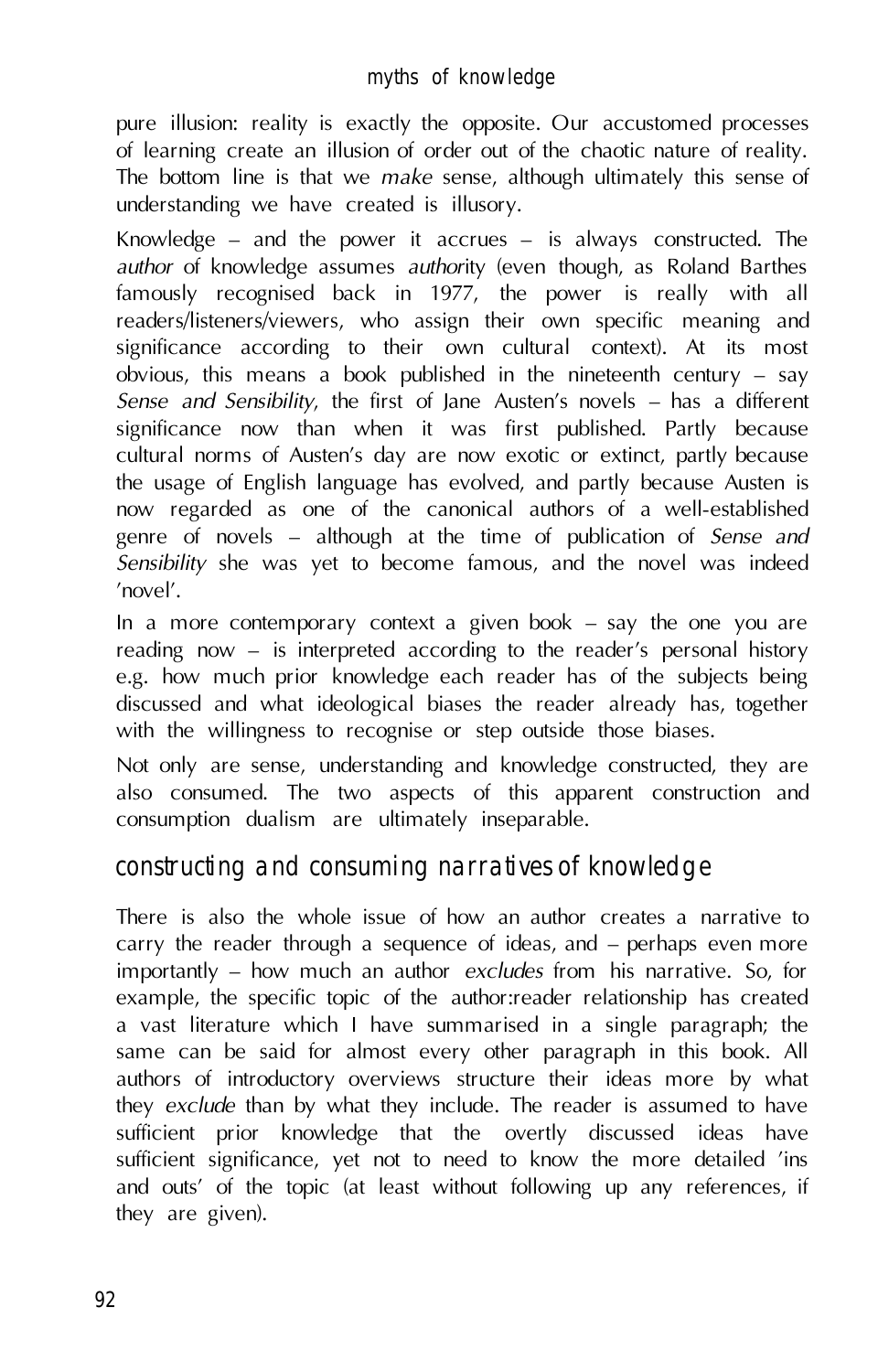A great deal of popular fiction is structured and written in a style which (more or less explicitly) tells the readers how to interpret the characters, themes and situations. Other authors – and Umberto Eco is perhaps the meanings. Moving from novels to the moving image, *The Matrix*

'mysteal' understanding. We are least critical when presented with Little of our knowledge is gained first-hand. Rather, we live in a reality constructed from second-hand knowledge. As with material possessions, move our hands or how we make a decision. When Alan Watts asked reasoning (see Chapter 11). This means the entire edifice of human<br>knowledge – from religious mysticism to logical scientific materialism<br>knowledge – from religious mysticism – from religious about when understanding and which remain essentially outside our conscious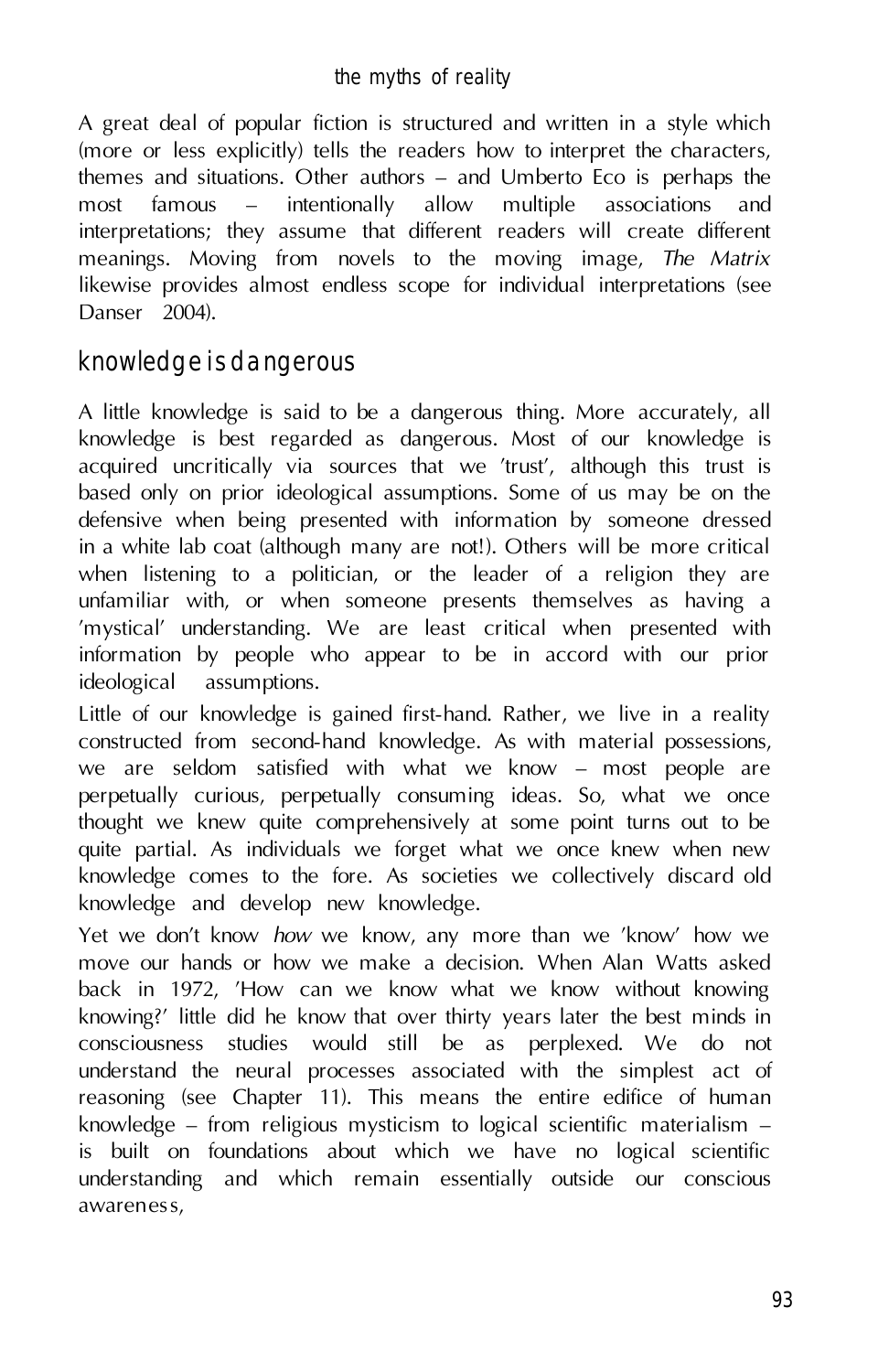

knowledg e.

we know because we distinguish

One of the most primary of cognitive processes is making a distinction. Indeed all our processes of perception are based around making conscious 'filterial'. Recognising the factor of friends in a crowd requires more complex distinctions, although these are mostly pre-conscious. If 'making a distinction' seems a little dry and lifeless, then bear in mind just this starting point – and proved it was more than just a theory by Rail in the 1960s. For that matter 'making a distinction' – breaking everything up into a 'binary bit stream' – is at the heart of detail

'making a distinction' is intrinsic to how we construct knowledge. Most readers are probably familiar with the Taoist idea of *yin yang*, that is distinctions, from hot-cold, dark-light, up/down, male/female, half of these dualisms contains the 'seed' of the other and that the pairings are relative – so that we could not see the light of the stars compared to such<br>the furthermore industry furthermore, better that all these In traditional thought throughout the world similar dualisms are society such as gods/humans, hero/monster, servant/king, rich/poor, older/younger, male/female, chaos/order, destructive/constructive, expressed directly and through widely-used metaphors.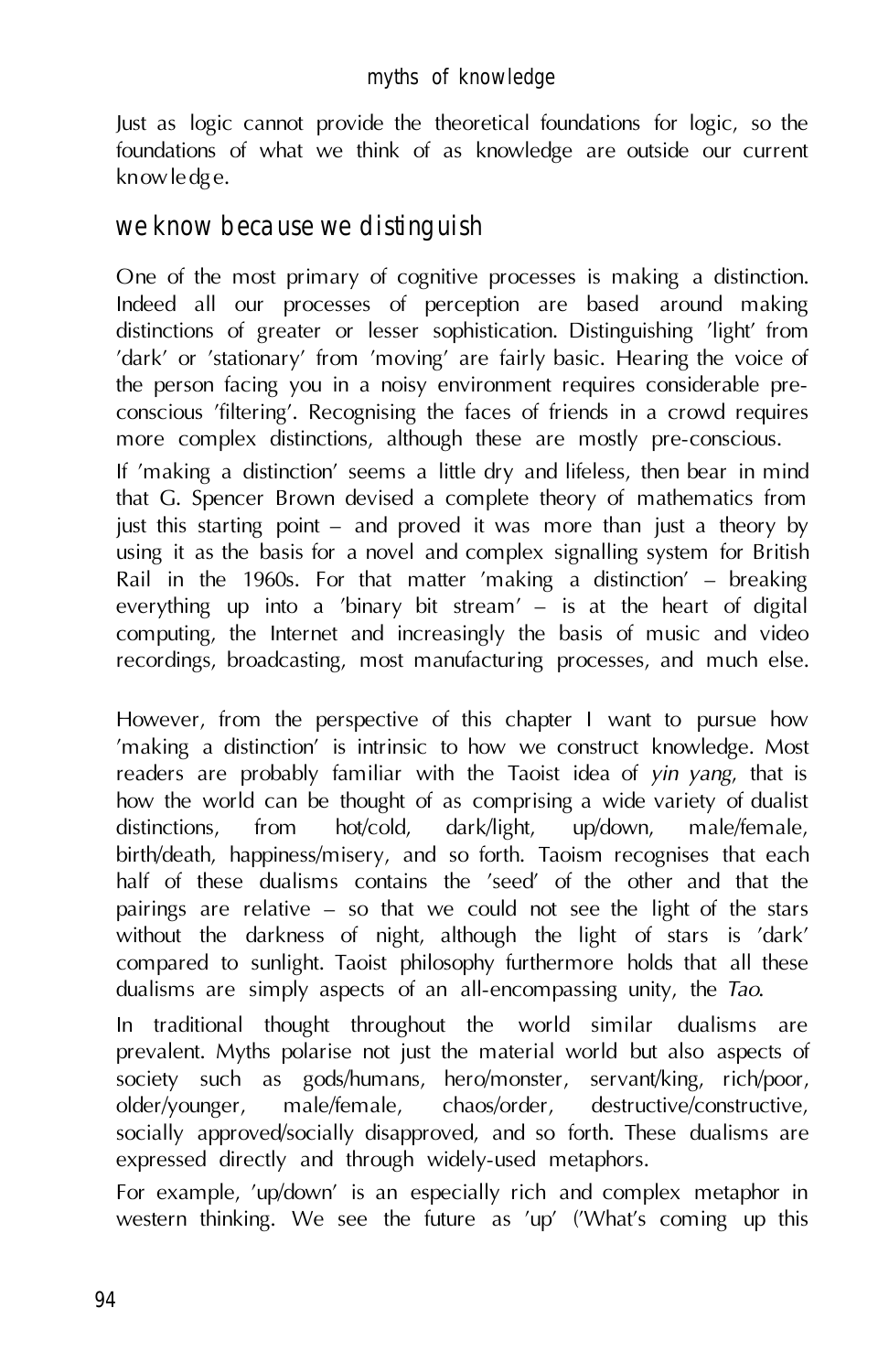week?'). 'Up' is unknown ('The decision's still up in the air') and down is 'settled'. We 'wake up' and 'fall asleep'. More is up ('My pay went up') and less is down ('Sales have gone down'). Virtue is up ('She has  $T_{\rm eff}$ like. Nothing changes much in modern day thinking – we continue to demonise the 'underworld', linking it metaphorically with criminals. western society in recent centuries. For example, there have been broadly four ways of thinking about nature in Europe during the last few hundred years: 1. In medieval times 'nature' equated to the whole of God's creation, with propin being an undifferentiated part of the 2. By the end of the Renaissance a more secular and rational this 'alienation' from nature, in that a landscape painting is viewed as an object, by a viewer who is entirely 'outside' the topography depicted. 3. During the eighteenth and nineteenth centuries humans increasingly intervened in 'nature', whether by agricultural improvement, science, and the various technical and social to 'nature'.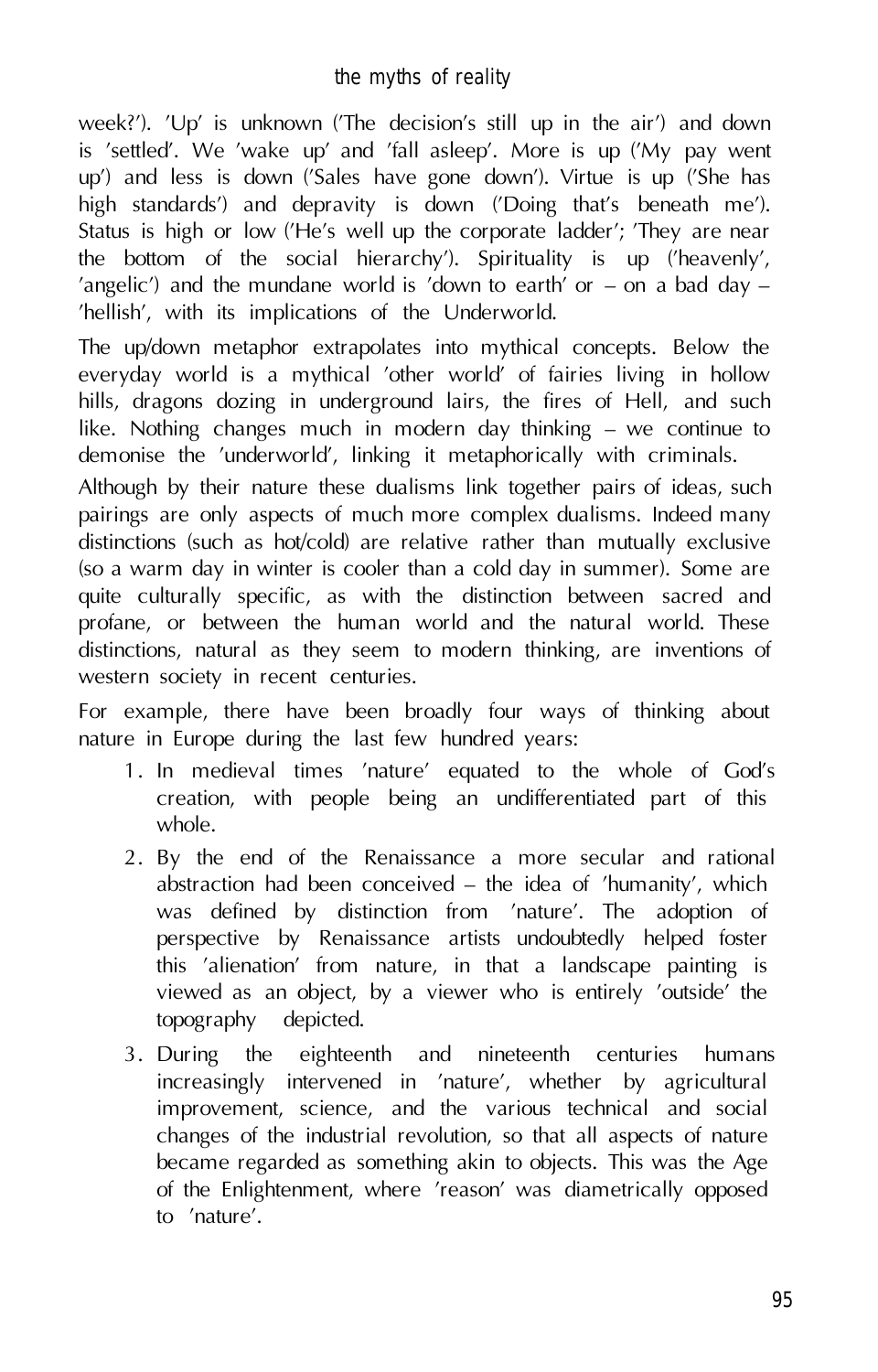

4. Within the last three decades this way of thinking about nature ways by the concerns of ecologists, James Havelbell's 'Gaia hypothesis', and pagans who regard the Earth as a goddess. in, say, eastern philosophy and religions do not readily translate to the rural, the concept of urban contains other distinctions such as suburban/inner city, commercial/residential, upmarket/downmarket, distinctions based on types of businesses, varieties of recreation, and city centres changes according to whether it is a workday or a weekend, night. we define what *is* by what it *is not*

Many distinctions are defined less by what something *is* than by what it *is not*. The concept of 'western culture' is used frequently in this book. introduces themselves by saying 'I am from the orient' – the concept polygamy and sodomy), perhaps a little barbarous, fiendish or cruel. The orient continues to be populated by fiendishly sadistic Arabs and Asians

stereotyped as 'Yellow Peril'.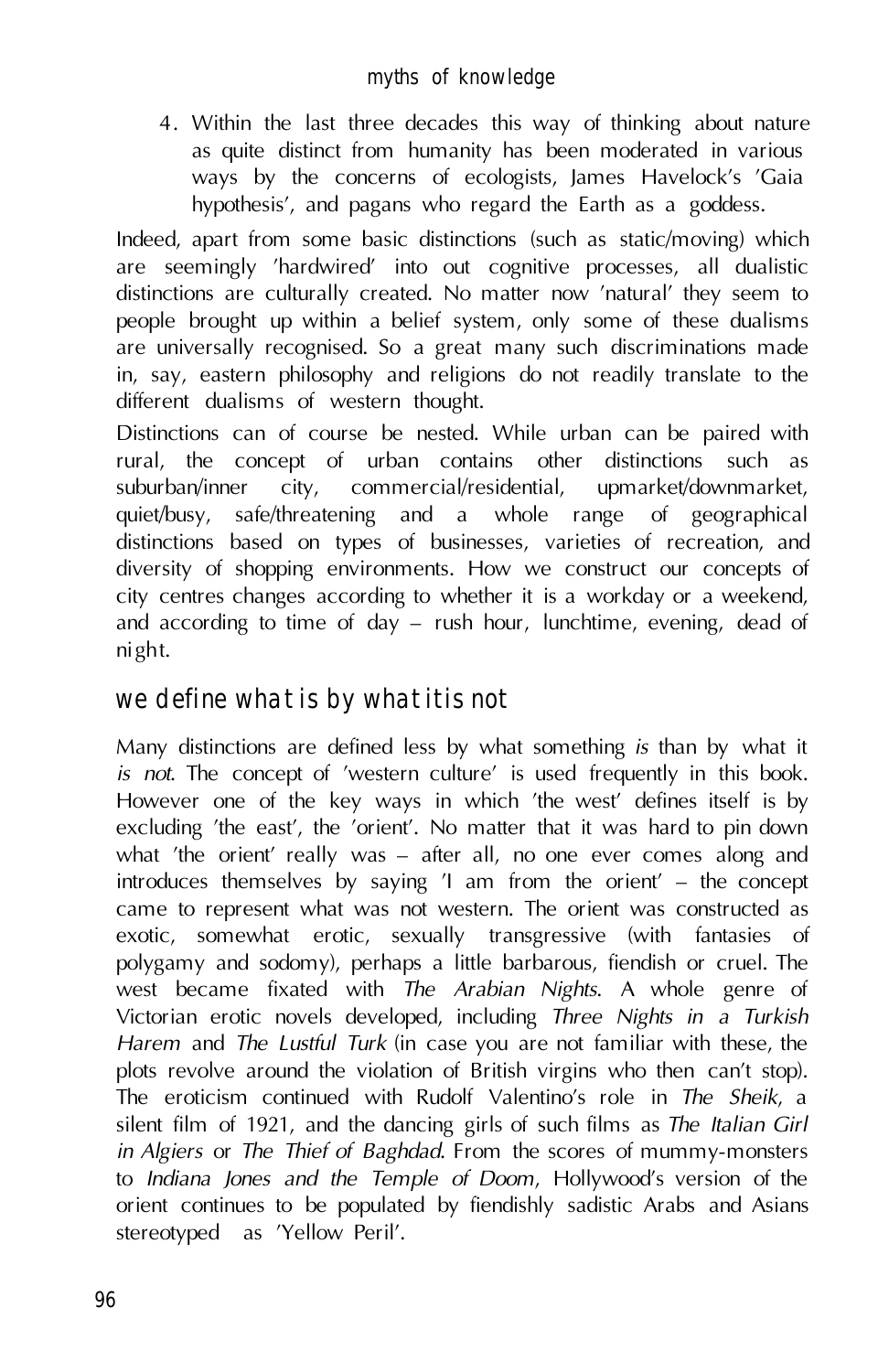we define ourselves by what we *are not*

what is acceptable, better, or just the 'done thing', then commonly we contemporary 'witch hunts'. Indeed, where would today's tabloid press be without such 'excluded others', such easily created scapegoats? social groups. Furthermore, distinctions are fluid over time. Today's 'terrorists' are mostly yesterday's CIA-backed 'freedom fighters'… Creating distinctions by excluding what something is not is widespread. of 'other'. And only some of these 'others' are problematical. Our sense some way troubling, even if only in an enigmatic and undefined  $z \equiv$ solutions to the problem in quite different terms. Such misidentifications major countries (so American politicians' views of the 'Middle East government leaders in the various Middle Eastern countries). celebrating otherness

else. So, unless we learn to regard our parents as 'other', we will not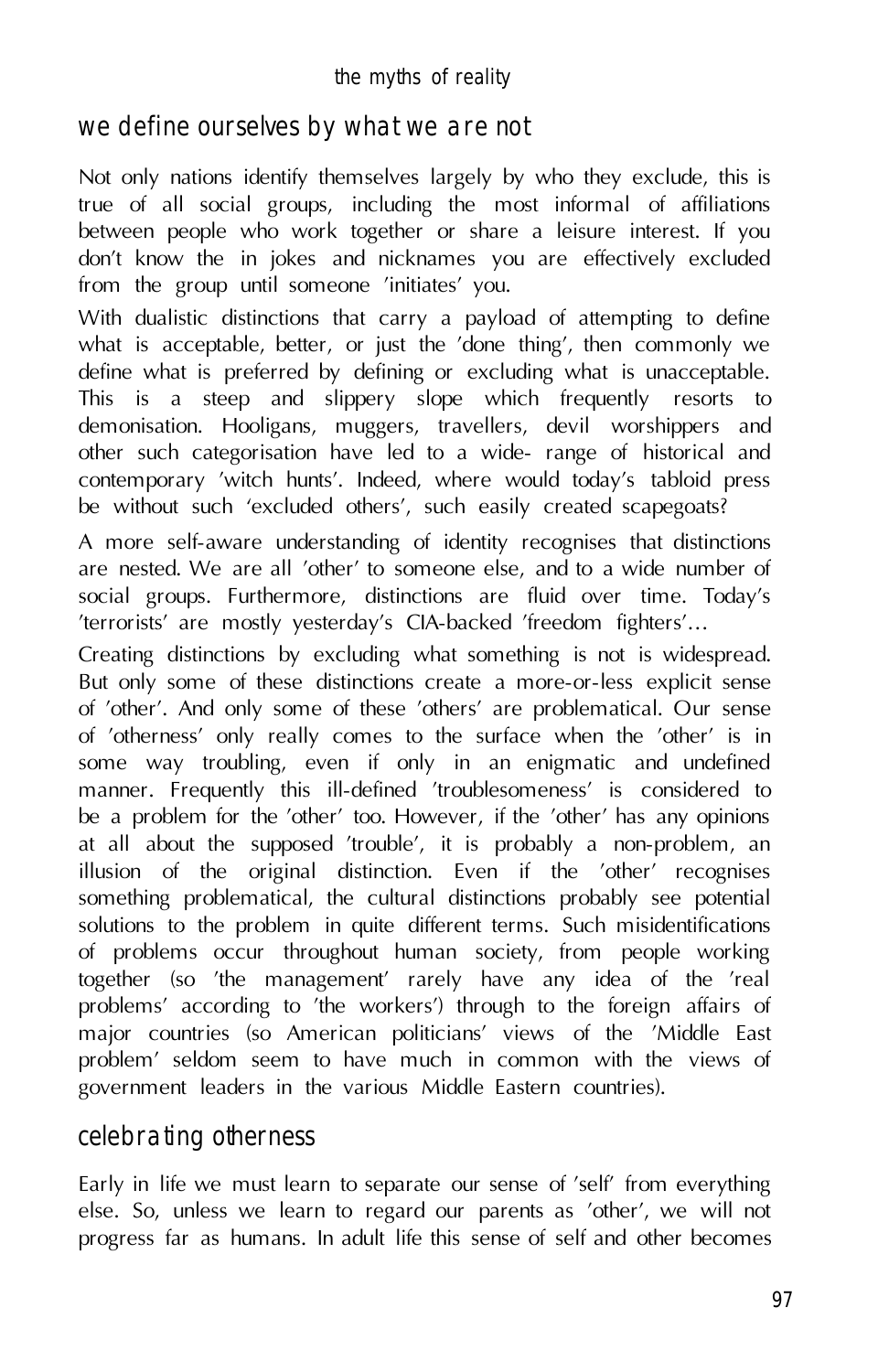

Western society has long established social constructions which regard women, homosexuals, non-white races, and disabled people as 'other'. depend in compatible with our ideals. The 'other' is the stranger with the straight of the straight of the stranger within, The sense of other is inevitable. We could never sustain the level of political correctness needed to include all the excluded others into one we can celebrate it, creating a multiplex culture in which we are all with diversity of others.

nothing exists without a distinction from what it is not

Such examples of 'otherness' in politics and culture are only complex Events, ideas, and everything else can only be identified by are simultaneously identifying what it is *not*. For those who think the 'facts' this is seriously disconcerting. Everything we 'know' (or, more convincing. The integer number 2 can be thought of as a whole number which is not bigger or smaller than itself. But the number 2 can also be used to denote a wider range of quantities from 1.5 to 2.4999… Already the boundaries are becoming more blurred. And most concepts are obvious, what about bacon and gammon, or bacon and ham? Creating dualisms such as light/dark and wet/dry is 'hardwired' into our perceptions. However more 'sophisticated' (and more-or-less arbitrary) culture from animal thinking (no prizes for spotting the self-referential ironies in that sentence!). They are fundamental to how we create and

amorphous. 'Knowledge', 'ideas' and 'facts' are a long way from being dualistic distinctions based on our perceptions and cultural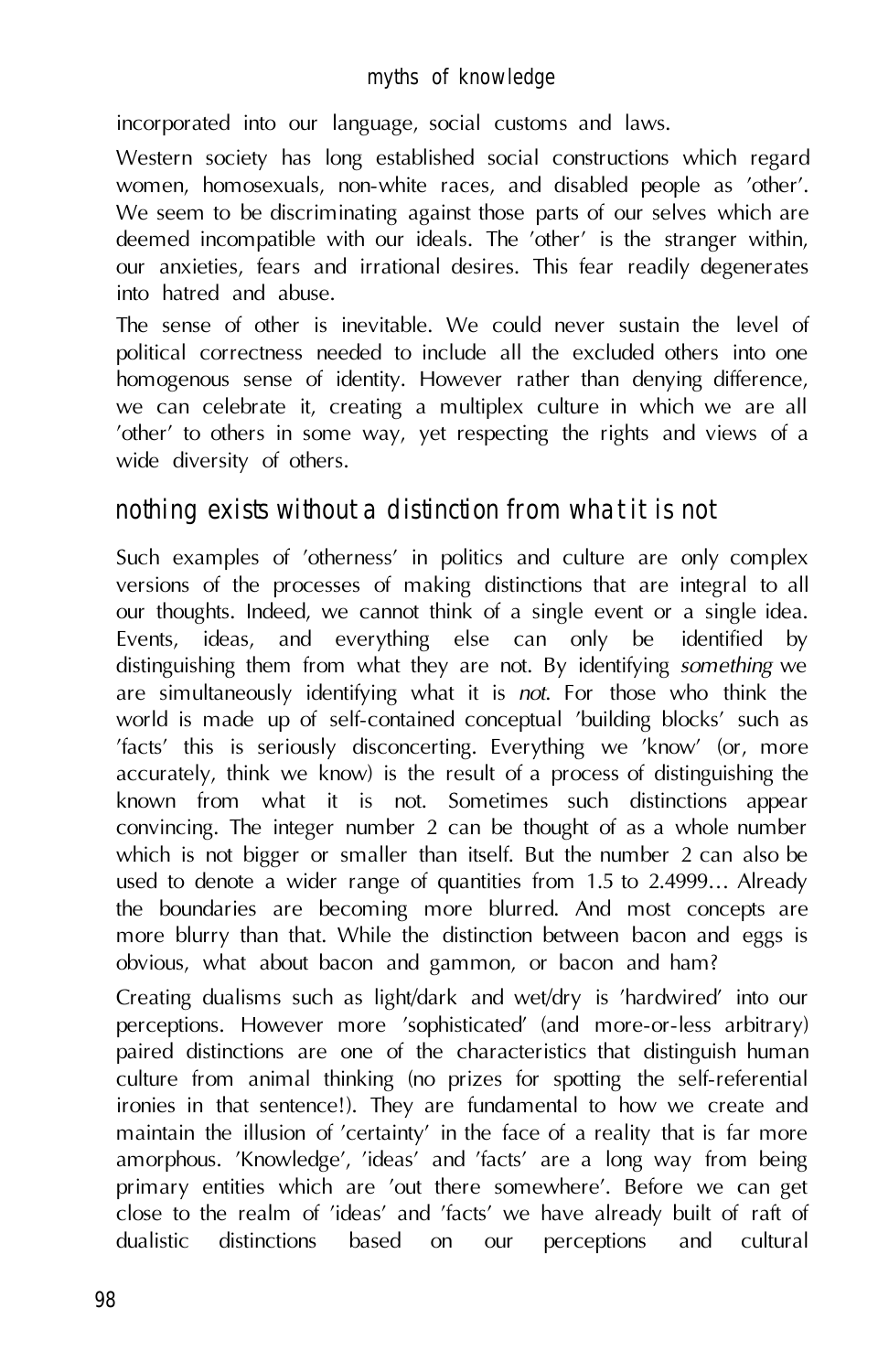preconceptions. 'Knowledge' is an illusion constructed from numerous on the non-dualistic continuum of existence. This continuum is everas there are viewpoints. Reality is not something that can be cut up Except that there is no bucket to define the extent of the water… dualismsand dialectics

Until the previous paragraph I have presented the process of making distinctions as comparatively state theories of dualisms as culturally-comparative interactions are culturally-<br>Associated by characterized after the static distinction in both for such dualistic processes: dialectical thinking.

# betwixt and between

'that' – but also a boundary area, not quite this and not quite that. Western minds often think in terms of literal boundaries – the is my we are left 'sitting on the fence' or 'walking on the cracks'. Certain 'distinctions' require special attention. The boundaries of life – only formal documents no one in Britain can legally avoid. Achieving adulthood and getting married are usually marked by ritualised by anthropologists. Modern society brings other notable 'key stages' to principal activities on such occasions. transgressing such boundaries is commonly flaunted in contemporary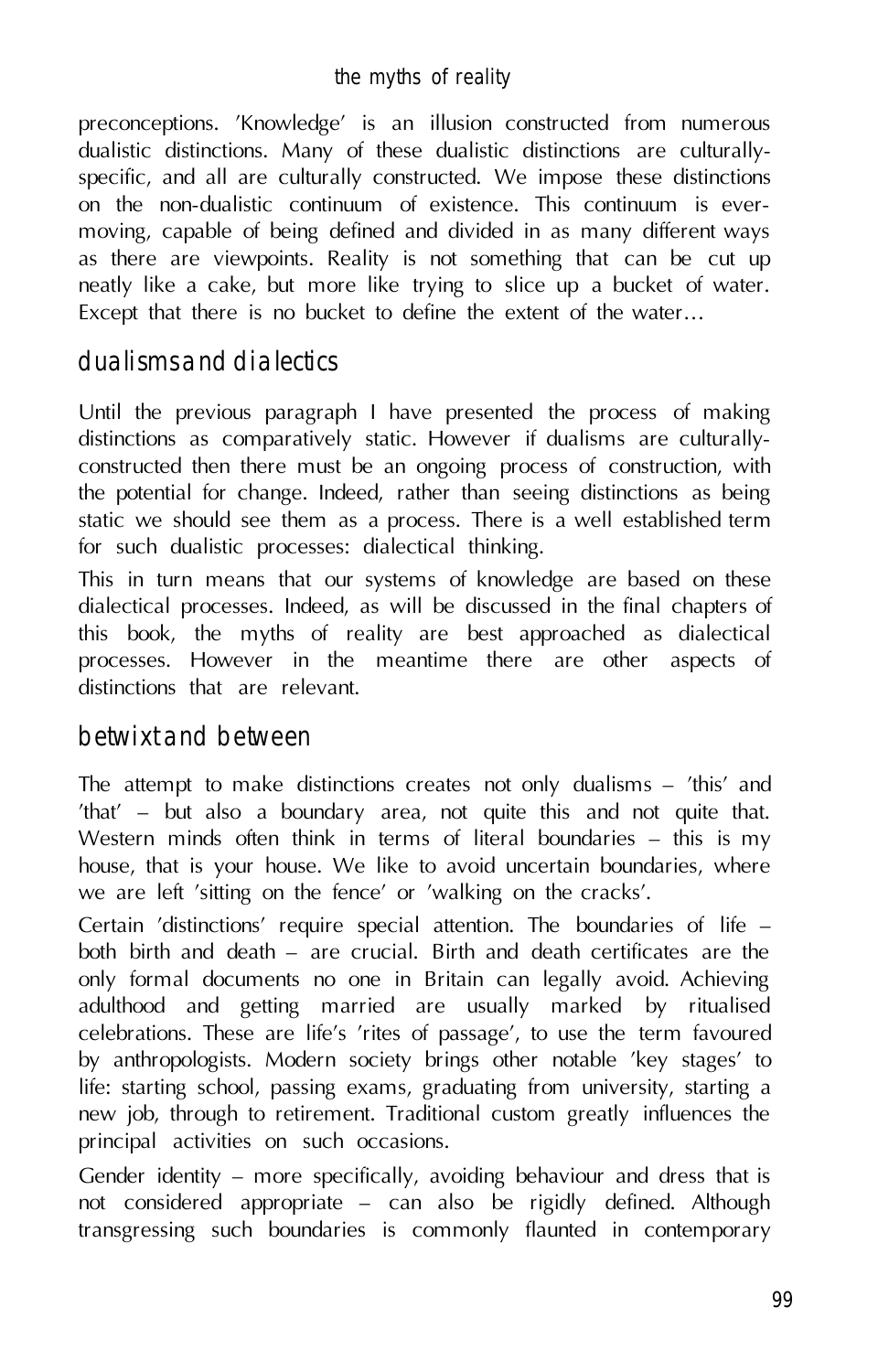*myths of knowledge*

society, such contravention is only feasible if the 'norms' are widely honeymoon is perhaps the most developed form of this today, although 18th and 21st birthdays) are liminal events. The period between death and 'midnight' and 'noon' are reduced to timeless instants, yet (unless you make sophisticated astronomical measurements) indistinguishable from less moments than transitions. The annual passage of time is also changing of the seasons, such as May Day and Hallowe'en. ship is conventionally marked by 'liminal' celebrations. Western bureaucracy abhors ambiguous borderlines. You are either single or married, employed or unemployed, sick or healthy, sane or nations declared war on each other. Subsequently the nations signed high-profile peace treaties. The boundaries were clear. The resistance with changes in US foreign policy that their attempted automobile is 'shades of grey', the solution is seen as declaring war on terrorism, although the success of the such a stance is dependent on the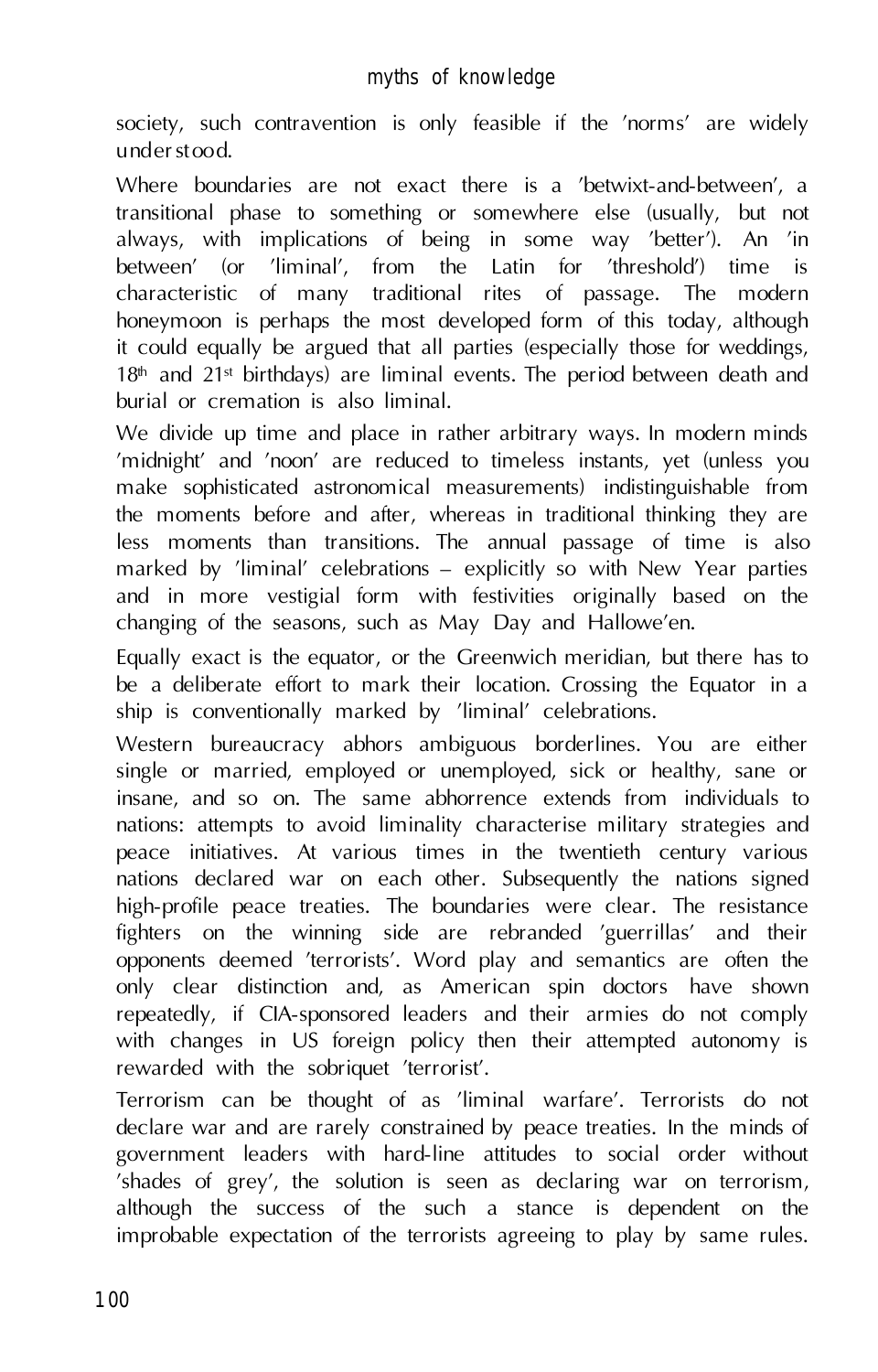about warfare as their near-invisibility to organised armies. the invention of good and evil

thinking, which is an excellent example of how an illusory concept becomes mistaken for a 'real' distinction. Despite William Shakespeare's thinking makes it so', Western culture constructs its sense of how 'good' rain reflects the character was more scentish received in multito be evil that they were anything of the sort. Indeed certain Islamic of the New Testament. However not until the Inquisition was well Inquisitors were not seeking a direct admission of guilt. Rather they were constructed as the *cause*. With this cause comfortably established, the

The Christian sense of the reality of evil is strongly evident in the we would cannot construction 'with the in the words of a phrase widely Nevertheless, the Christian quest for 'good' permeates present day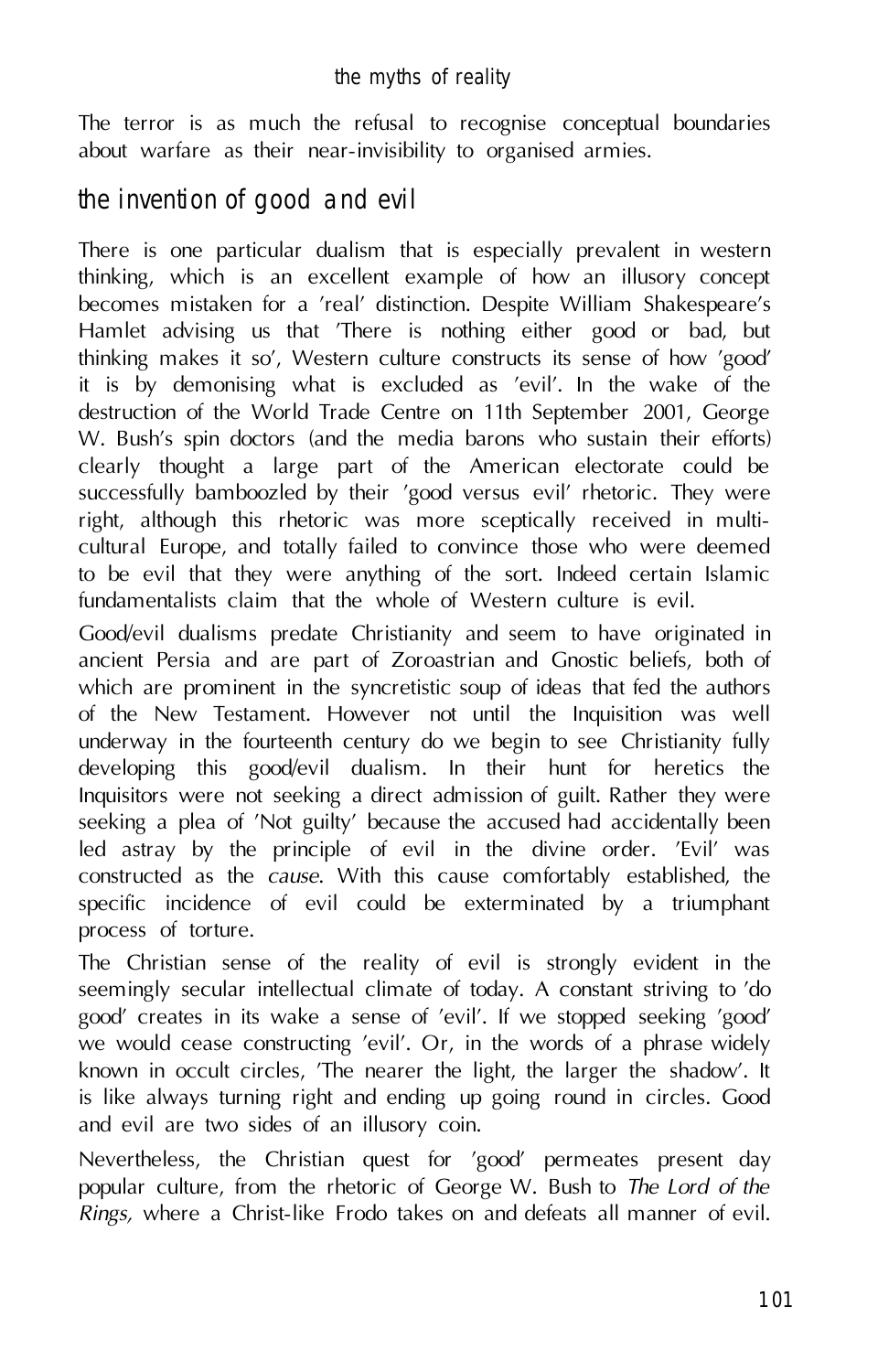

by J.K. Rowling, who puts the following words into the mouth of Quirrel examples of fragmentary references to the underlying myths of a culture. on the undifferentiated nature of 'raw' reality in order to (quite literally) those seeking to maintain the illusions created by the dialectical The recognition that 'sense' is not inherent in reality but something we their feet. Worse news and even shakier ground to come in the next

50–2, 55, 144; Danser 2004; Doty 2000: 331; Foucault 1977; Kelly Said 1978; Trubshaw 2003: ch.8; Watts 1957: 58–9, 1972: 414.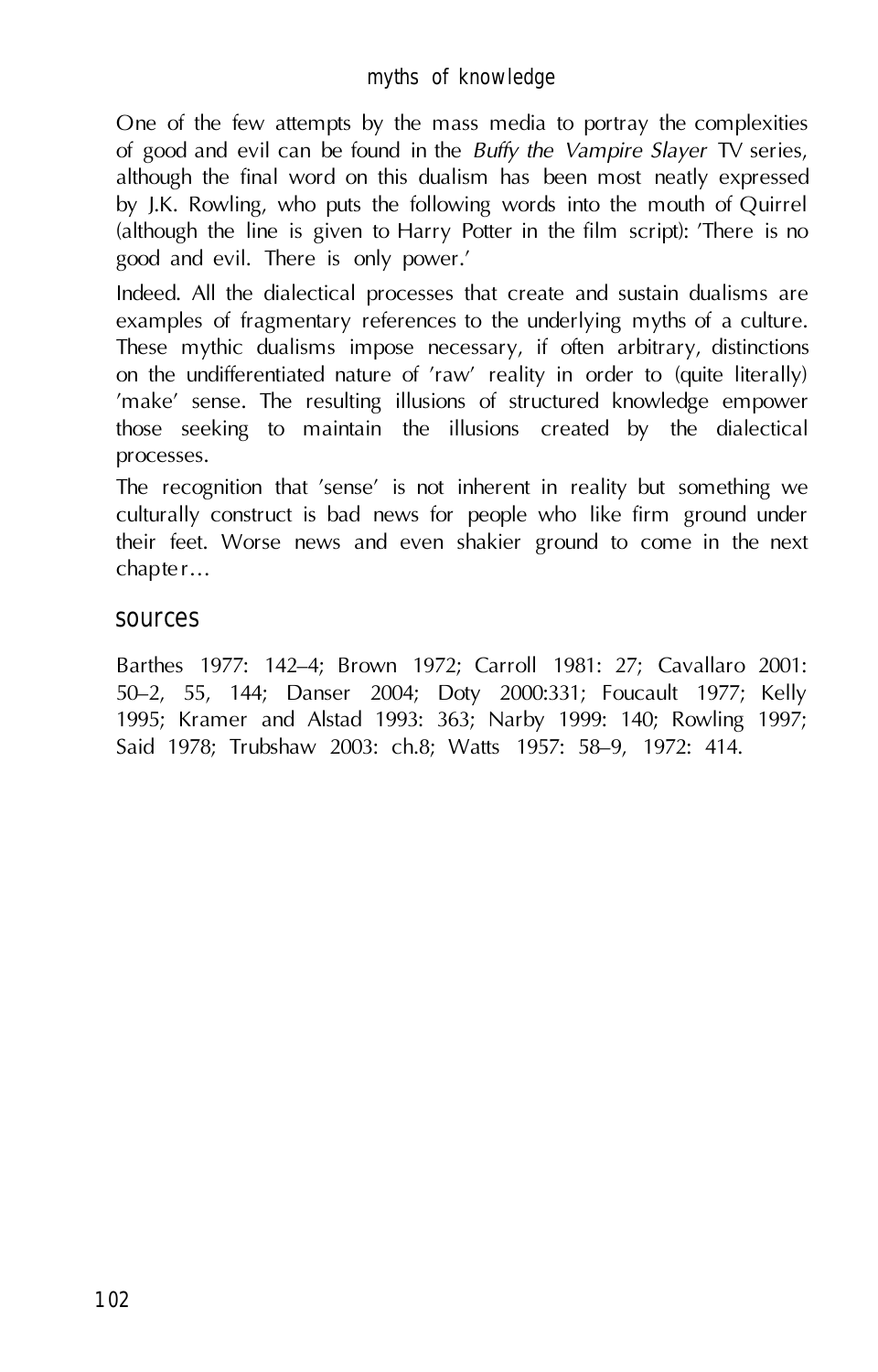

The past exists as memories re-experienced in the present. The future exists as expectations or fantasies, Peter J. Carroll

Of course I don't believe in it. But I understand that it brings you luck whether you believe in it or not. Niels Bohr, pioneer atomic physicist, when asked why there was

exhaust century as part of the 'Edithiopian'. One of these deas has people have great difficulty with accepting that it is not fundamental to What is this deep belief? That the universe operates according to material causality and is therefore rational. This belief – and it most certainly is a belief, not a 'fact' – is essential for the Enlightenment view comprehensible to reason. Given the emphasis that western education systems devote to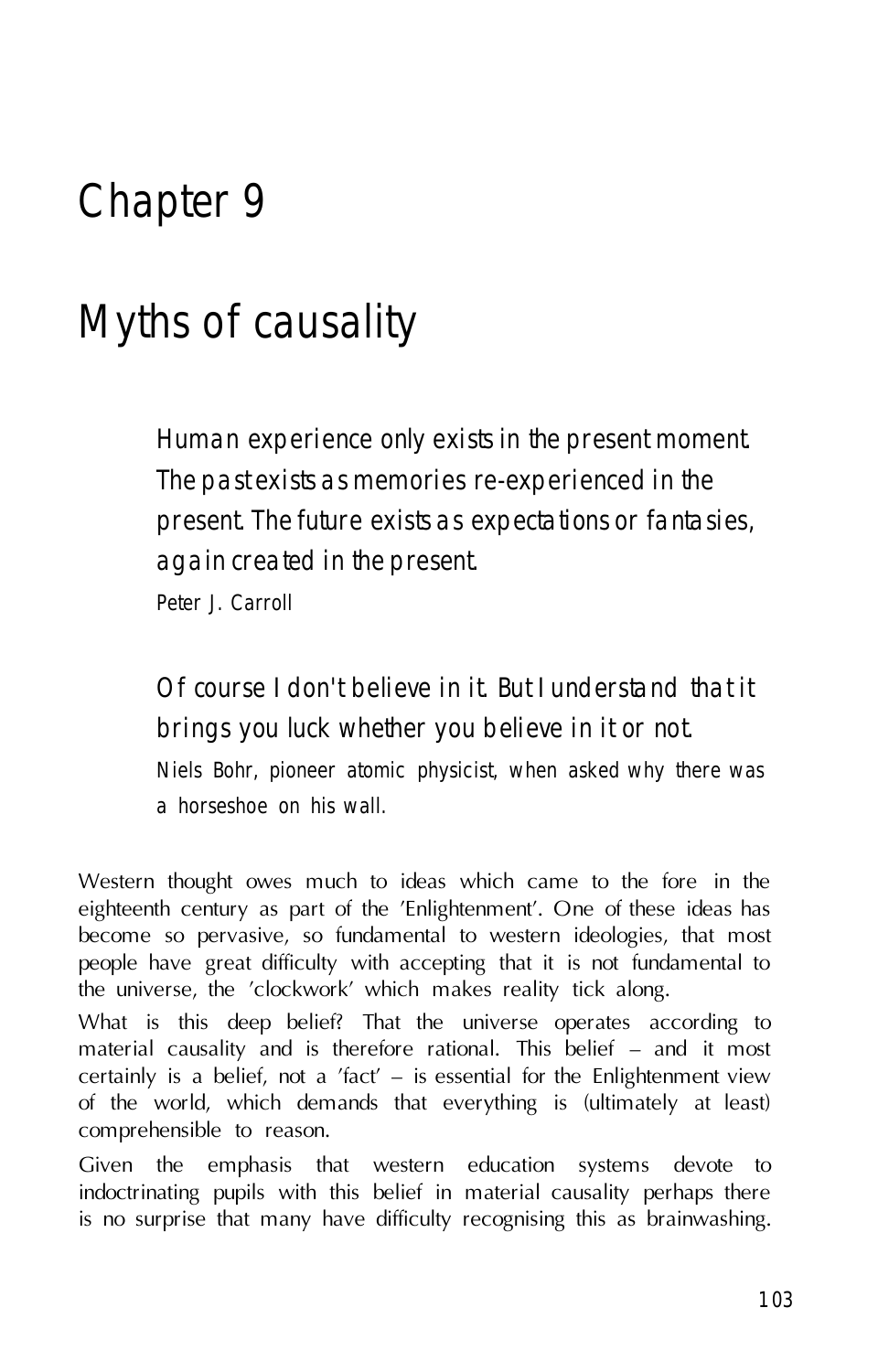

Theining outside this belief system is also hampered by Western fairness, most of our technology has been designed to operate according A useful parallel is perhaps the way Newtonian mechanics is perfectly Einstein revealed, Newton's model is only a 'subset' of the more causality is only a 'subset' of a far less predictable model for the Technology makes specific events more probable, but the apparent ability to cause events is an illusion created by our belief systems. Causality is a cultural construct. Or, as Gilles Fauconnier and Mark deeply embedded in our culture, we recall recognise that it is not investin reality. Just to add to the confusion, unfortunately we frequently with an independent closed process (railway timestable). However in our observations of many social activities – and, indeed, our best regarded as two phases of one and the same event. We are quite 'front' without a 'back' (even if we can only see one or the other). If we when it comes to 'cause' and 'effect' we frequently make exactly this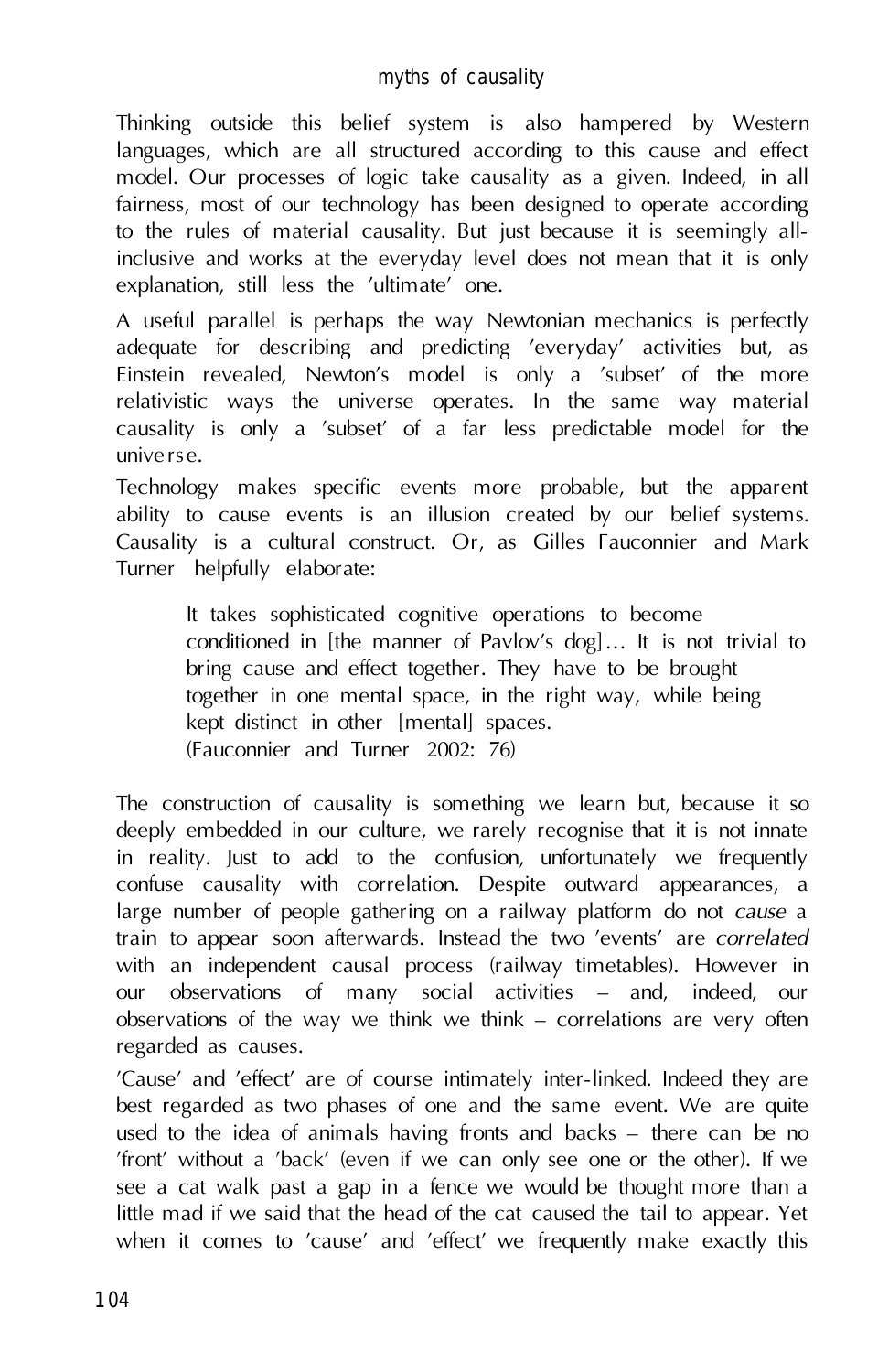One source of this error is western languages. These impose causality as if it is inherent in perception. More accurately, the structure of these languages do not distinguish clearly between verbs and nouns. The also the process of 'cupping'. Likewise words that we think of as verbs – Chinese does not require constructions such as 'I know', 'we knew' – the word 'know' alone suffices without needing a 'knower'. Likewise evolutionary theories discuss how the species or organism adapts to the environment or ecosystem. But this way of looking at events to enable us to create an illusion of cause-and-effect) and what both the organism and the environment – they are mutually causative. coincidence – the illusion of causal connections

that we associate together only occasionally are deemed 'coincidence'. The Enlightenment worldview, and all the philosophers and scientists who subscribe to it, has nothing useful to say about coincidence. The concept of coincidence is arguably the least rational 'explanation' in the claims for material causality to explain the universe. of coincidence 'explaining' a great deal of what happens to us. irrational and undefined – 'free will'. Whatever free will is – and indeed is not – has puzzled philosophers for centuries and Ihave no intention of summarising these unresolvable 'how many angels dance on a head of a pin' debates. Suffice to say that if there were such a thing as 'free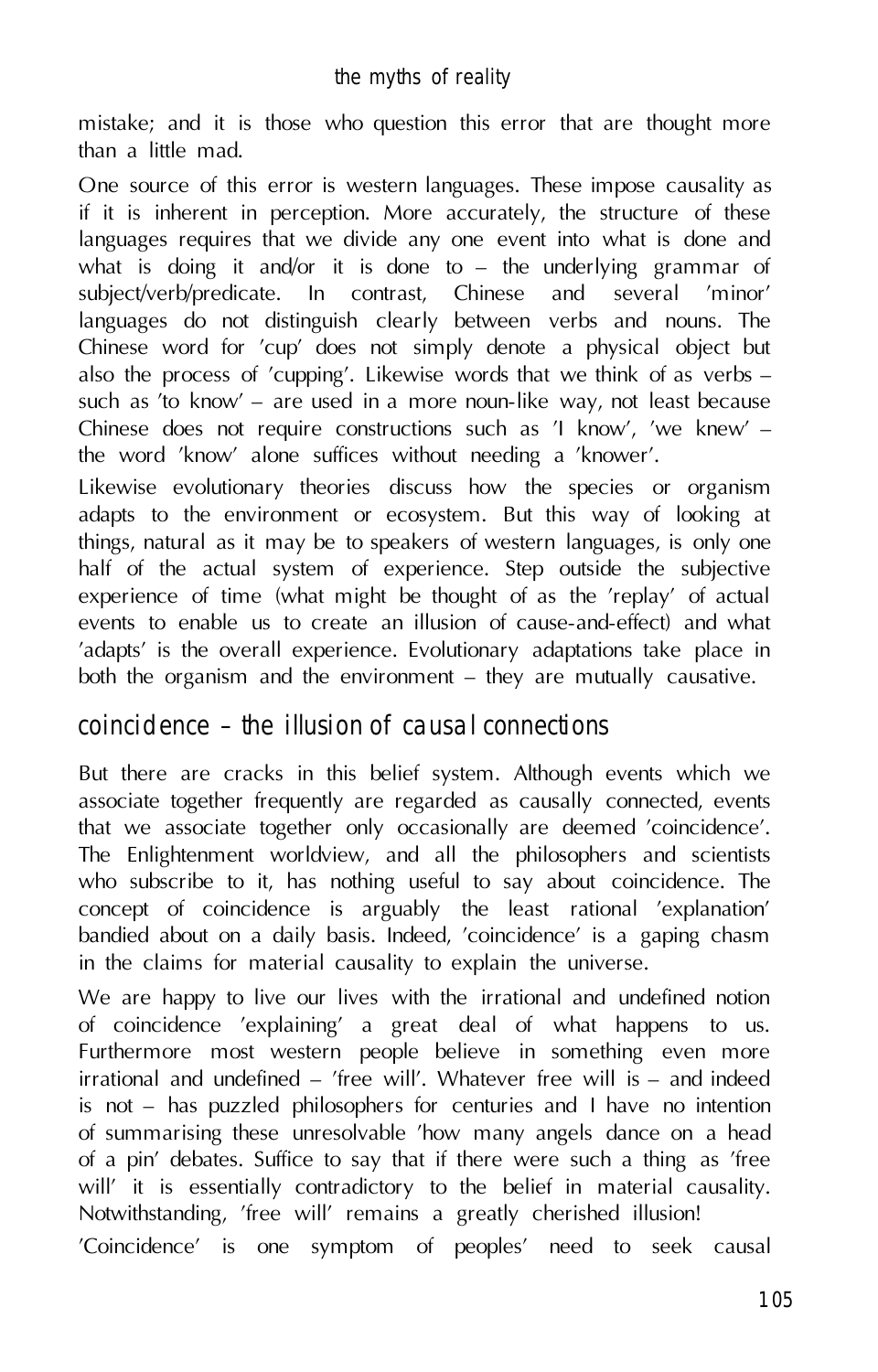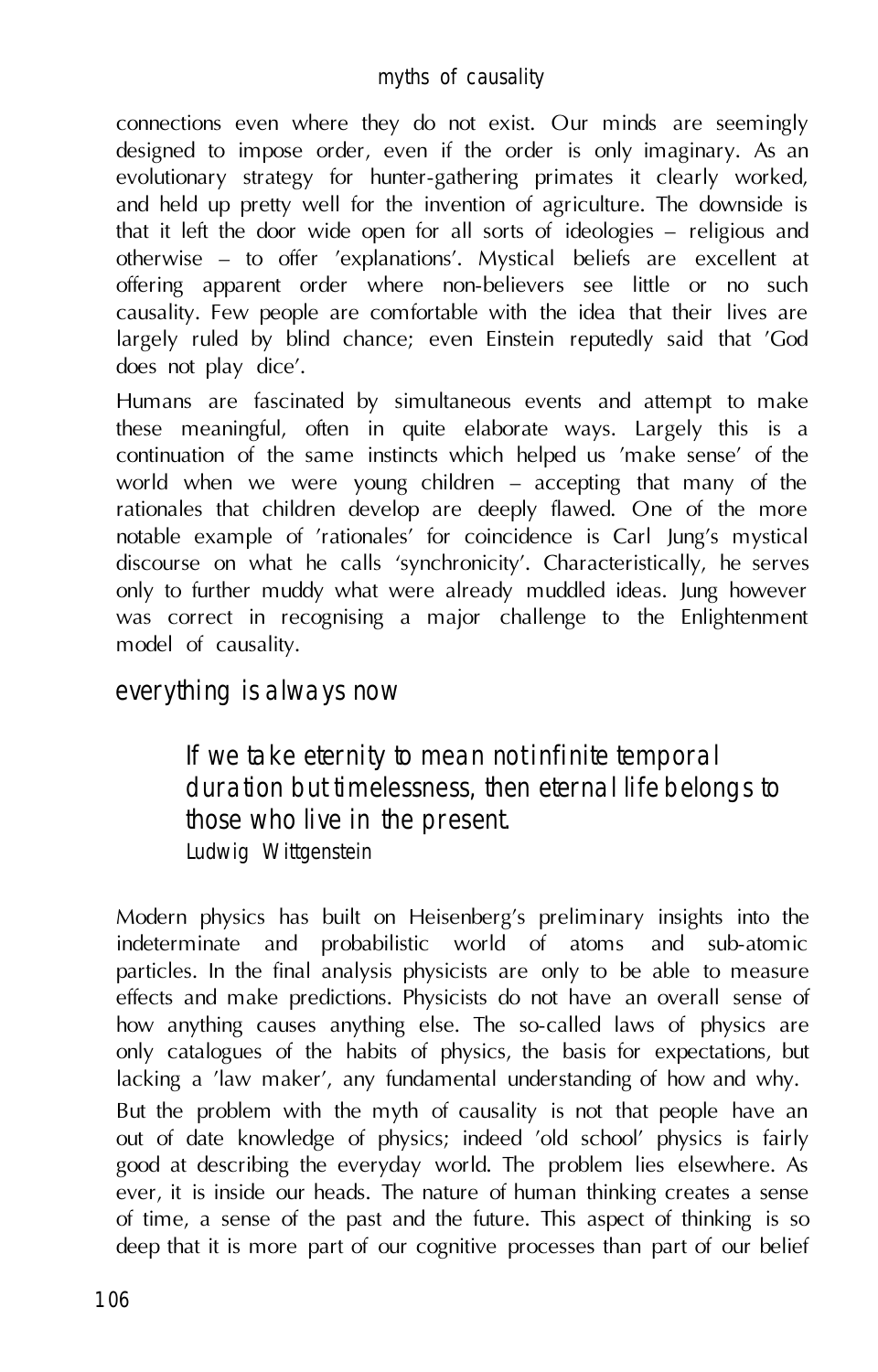systems (although *how* we think about the past and future is certainly 'exist' except as anticipations, whether reasonable expectations or are 'real' and most are 're-creations'.<br>If you find that hard to accept then consider the following three.<br>examples. Firstly, court proceedings today may determine whether a Most probably, what they each say about the situation to their respective friends will bear little resemblance to the other's accounts. The third example arises frequently, as when a major archaeological  $\label{eq:3.1} \begin{split} \text{propto} &\text{m} \rightarrow \text{m} \rightarrow \text{m} \rightarrow \text{m} \rightarrow \text{m} \rightarrow \text{m} \rightarrow \text{m} \rightarrow \text{m} \rightarrow \text{m} \rightarrow \text{m} \rightarrow \text{m} \rightarrow \text{m} \rightarrow \text{m} \rightarrow \text{m} \rightarrow \text{m} \rightarrow \text{m} \rightarrow \text{m} \rightarrow \text{m} \rightarrow \text{m} \rightarrow \text{m} \rightarrow \text{m} \rightarrow \text{m} \rightarrow \text{m} \rightarrow \text{m} \rightarrow \text{m} \rightarrow \text{m} \rightarrow \text{m} \rightarrow \text{m} \rightarrow \text{$ significant. the past is continually reconstructed archaeology followed, which led in turn to 'queer' (not necessarily in a sexual sense) readings created from the viewpoint of a wide range of people who considered themselves to be 'other' to the established perspectives. The result has been a wonderfully pluralistic variety of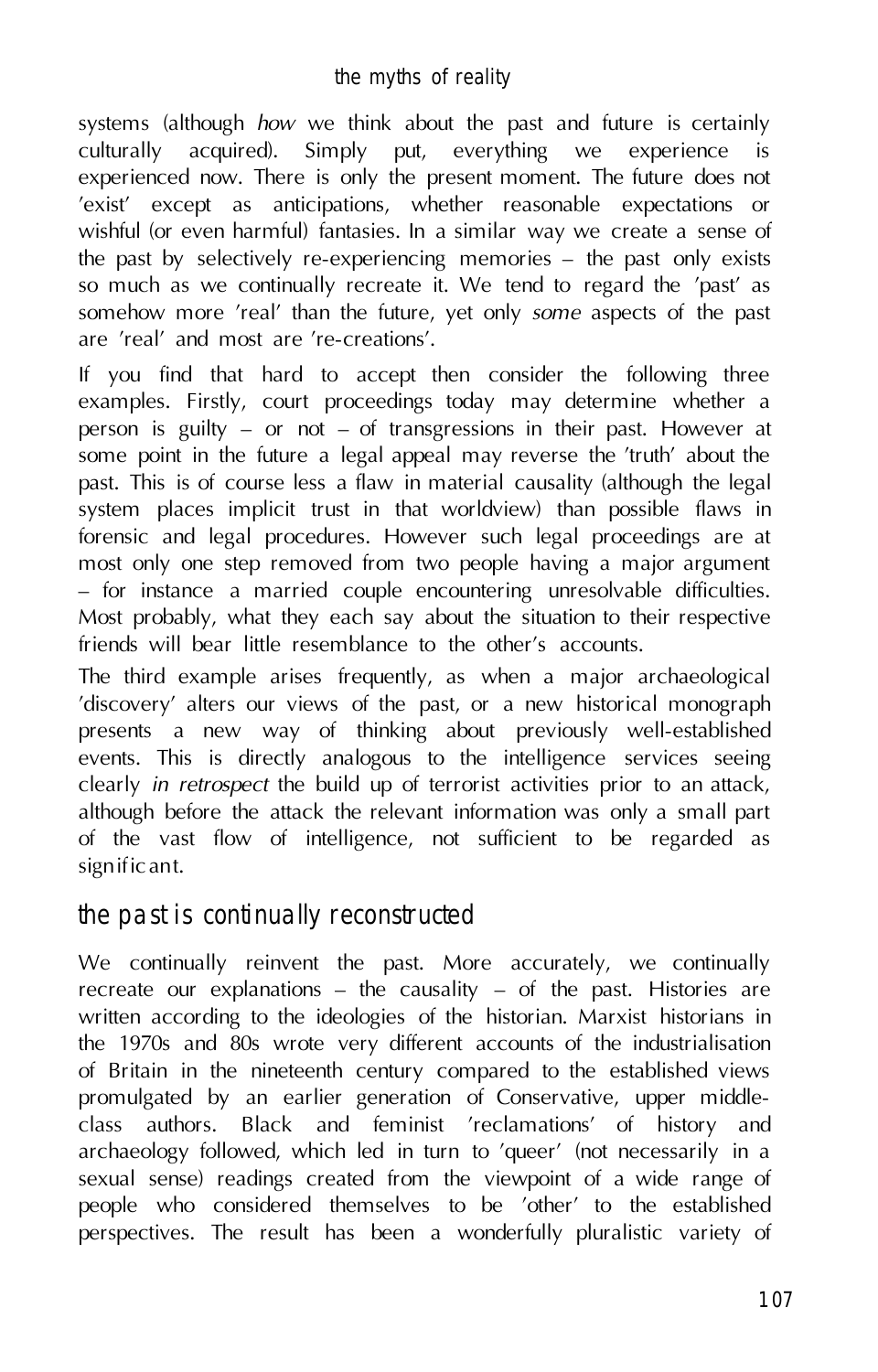



… our common sense strives to create an illusory certainty connections. History is builded it is as indeterminate as the future.

'controlling the past' through the mass media. controlling causality controls the past

'fixed' – houses are built, people move in, children are born, people die, ways, with the result that many different explanations can be constructed according to how the emphasis is placed. The nature of human and social identity is such that we tend to 'fossilise' key events in concise natratives. For example I often tell new friends how I complex version of the story would have to weave in a large number of 'arbitrary' events and 'mini-decisions' that would greatly reduce the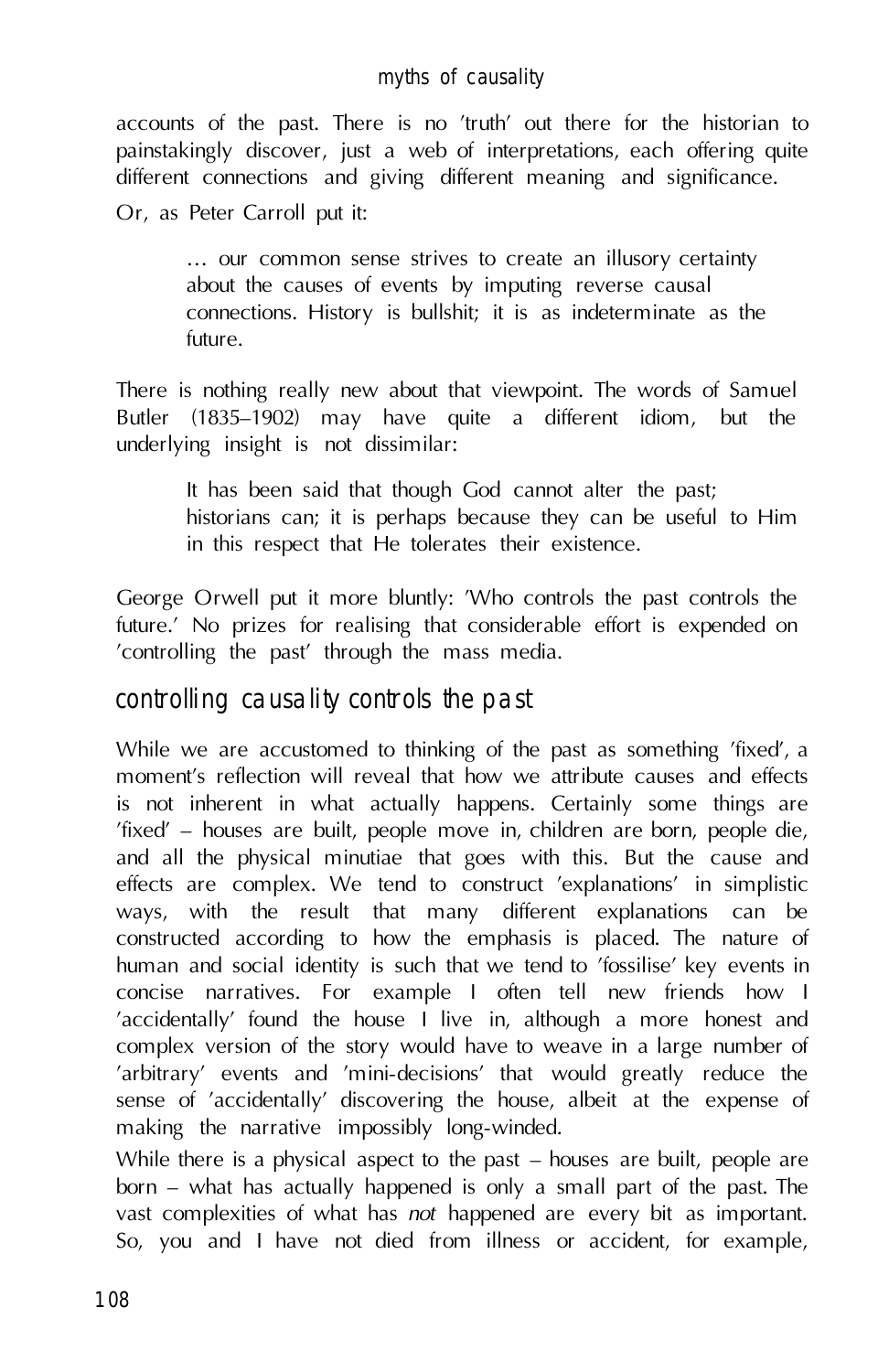neither have military forces invaded my town and demolished my *the myths of reality* house, nor have a whole host of trivial things prevented me from writing this book or you from reading it. we drop the illusion of causality.

based on modern physicists' current models of the universe, it is perhaps something much closer to random behaviour, described by probability interweaving of entities, events, interdependencies and possibilities. politicistik, visuoma ja teritoriko tai hisaan ta saldetta. Suureen alkaa tangko ta sa.<br>Nen sivattajiksi ja Selai raama, saldettaa alkaa kalla sella saldettaa viittoja sellisti.<br>Viitentää ja teritoriko taa sivasti lainetta

of thinking of chaos theory is that it describes situations which are so complex that we cannot have to have sufficient understanding as they territory of quantum physics, where (a) events are probabilistic, and (b) Science resorts to chaos theory only when all attempts to derive more rationalistic theories are deemed impossible. Intriguingly, many of the 'big problems' of physics are among those where the light of Enlightenment causality fails to shine. As these underlie most other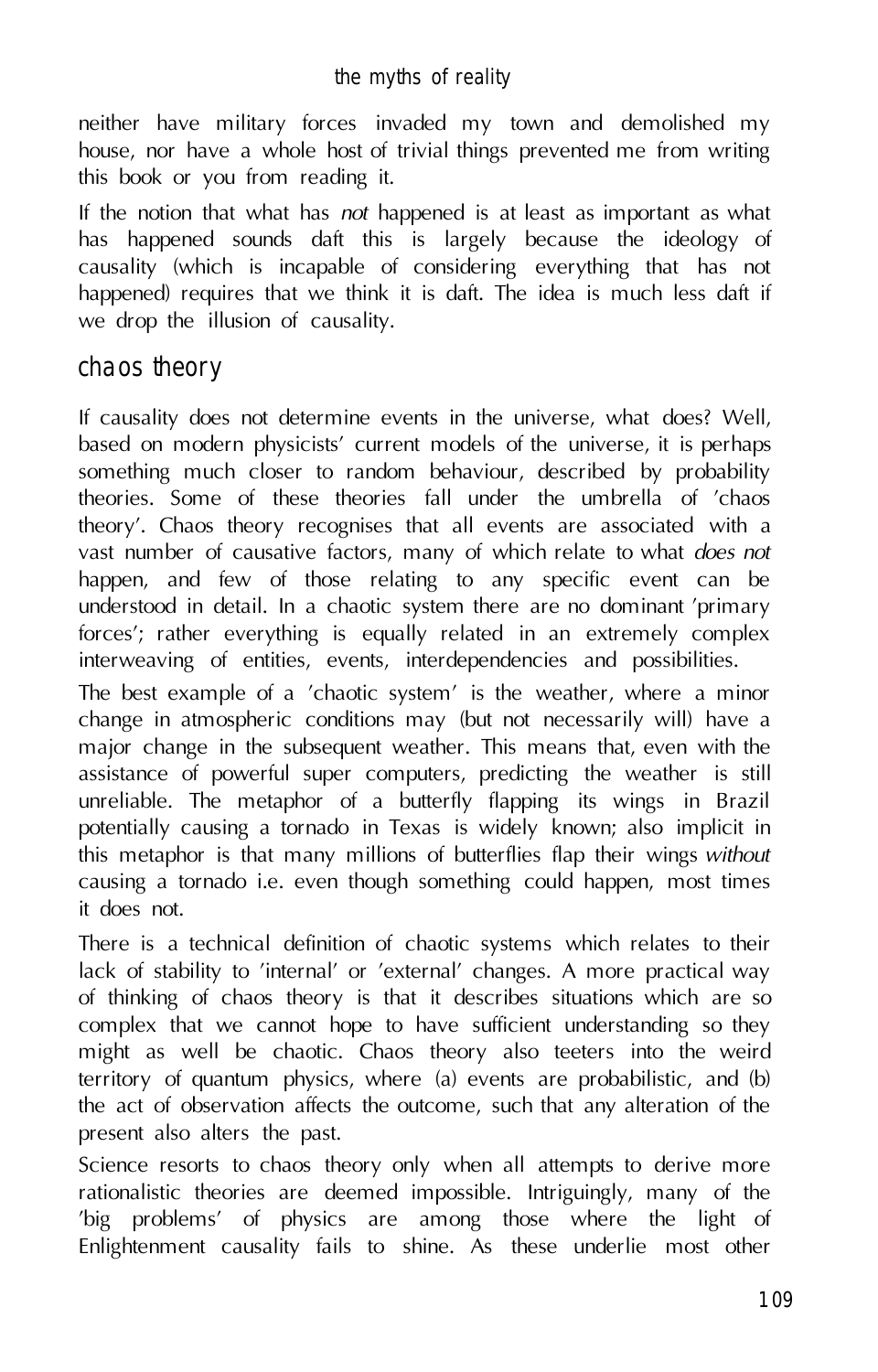

chaotic, spontaneous, and more magical than rational. reason have, however, not resulted in the conquest of chaos. Instead we have a deepening awareness that chaotic disorder is intrinsic and that on skirmishes incidental to the overall conflict.

There is one aspect of the everyday world which most certainly is an that are apparently entirely lacking in other higher primates. This scenarios. Creating plausible cause-and-effect scenarios is seemingly part of what has been dubbed the 'cognitive arms race' of early human evolution. The cause-and-effect connections required for the continue development of language. Although whether language is the cause or effect of causal thinking is an unanswered (and deeply ironic) question. concepts of causality are developed at an early age, even though the reasons children offer may be flawed. Anyone who has watched a child effort to imagine an ancient ancestor muttering away to himself 'If Ido and that blonde who goes down the pub every Friday night is sure to Mesolithic and modern culture seem much less certain. Such core narrative skills are possibly 'hard wired' into our genes, although the ability of children to acquire complex thinking – such as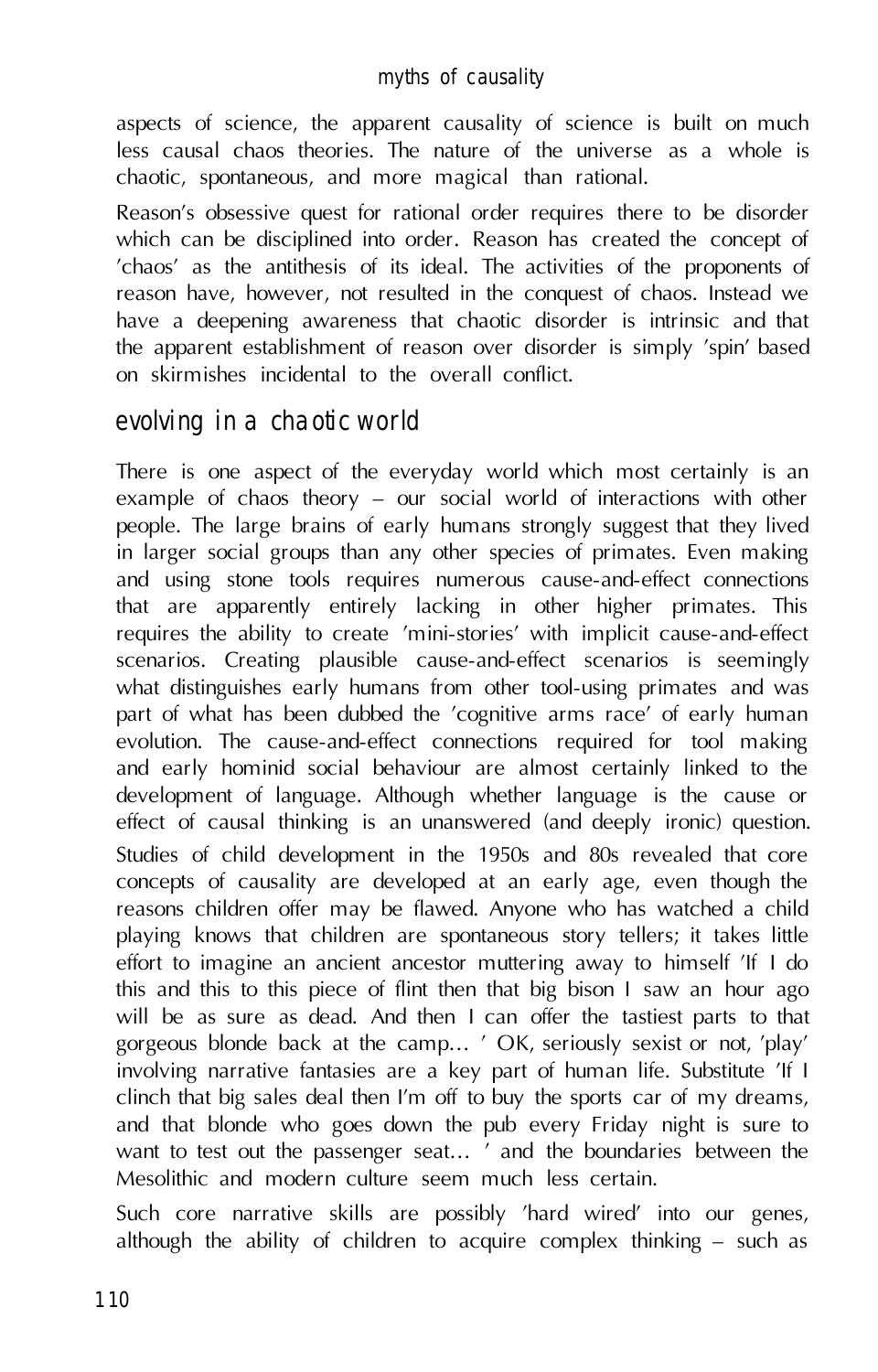language – suggests that the seemingly innate appreciation of causality is acquired from other people, and most certainly refined and adapted according to the culture of our upbringing. divination

People are usually uncomfortable when someone challenges the belief that their lives are governed by complex processes of cause-and-effect. physics, chaotic systems) runs counter to the human brain's innate experience according to patterns and ideologies that are culturally perspective, this probably makes sense as it is better to have a belief in 'confabulate' anarrative that attempts to consistently explain (at least to the classifiers) over the their reasons are often<br>or conserve structure many terms are one Indeed, every night our brains confabulate for several hours, although not everyone considers that our dreams 'make sense' or have any deeper There is a further large anomaly in the supposedly rationalistic modern world. Despite much pooh-poohing, belief in divination – from the tarot readings and the like – is widespread. The recent growth of interest in Chinese *feng shui* among the educated western middle classes shows clearly how easily modern marketing can graft 'exotic' (albeit As the famous Rorschach ink blot tests confirm, we are willing to see significance in the most unlikely of stimuli. We also have a great ability some kind of divination or 'fortune telling' suggests that the client will meet atall, dark, handsome stranger next week, then clearly that client

or merely the result of many arbitrary 'coincidences'.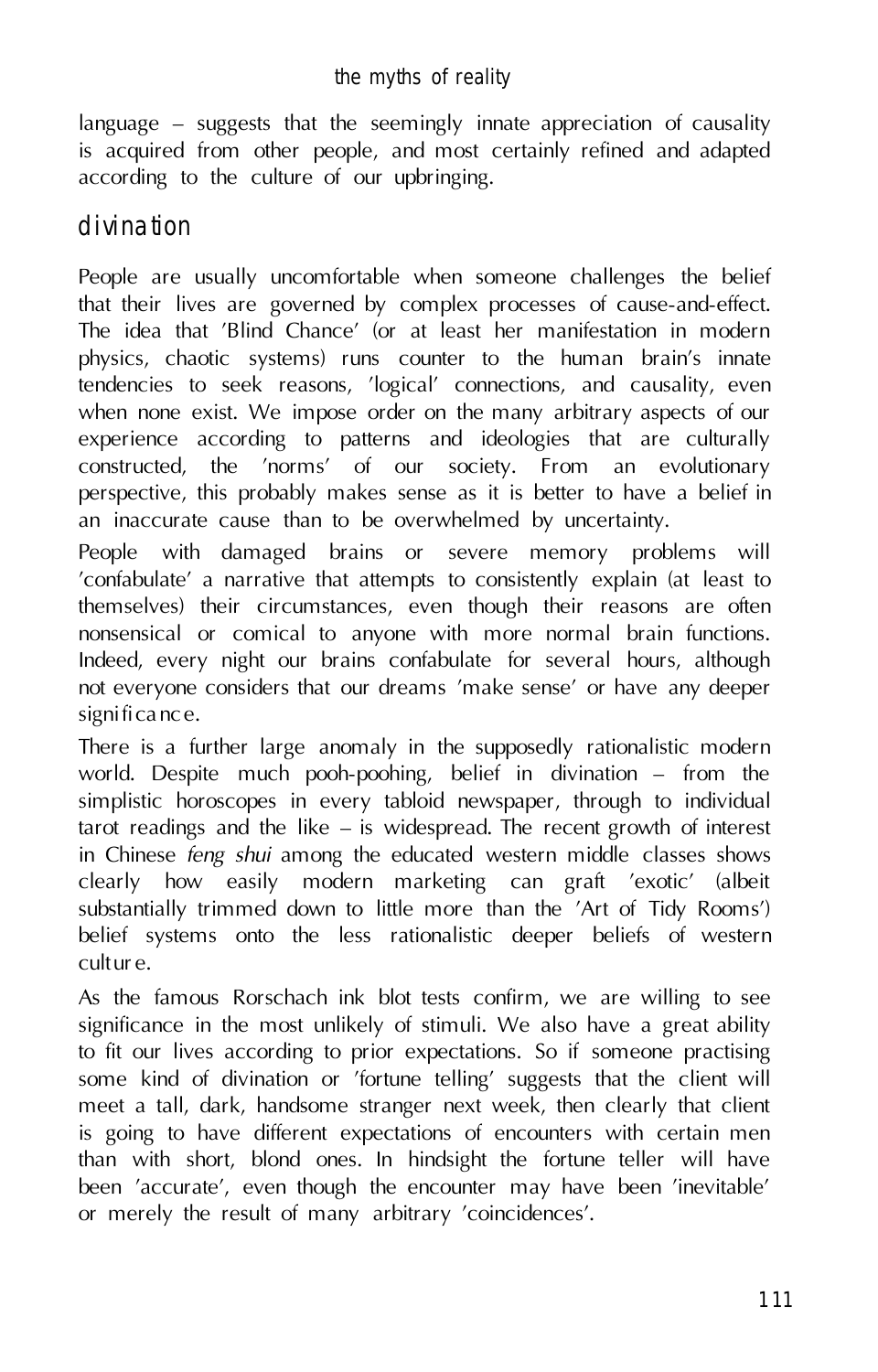*myths of causality*

futures. Whether or not these rationales are accurate or not is irrelevant way meaningful. I am reminded of recent studies of blindsight, a experiences of learning to down for water and buried archaeological When we use divination, oracles and omens we are creating a symbolic relationship to the 'real' problem. Such symbolism is often based around

metodies for an object or image is understood to be an attribute of a aspects. Complex connections can be wound between the meaning significance and 'reality' of the problem, project

inadequate and often irrelevant notions of causality – the result is that divination readily appears as something greater than our everyday thinking, in a real sense 'divine' knowledge (both 'divine' and 'divining' derive from the Latin *divinus*, meaning 'god-like'). Knowledge acquired through divination, like all forms of knowledge, empowers both diviners and their clients. One of these aspects of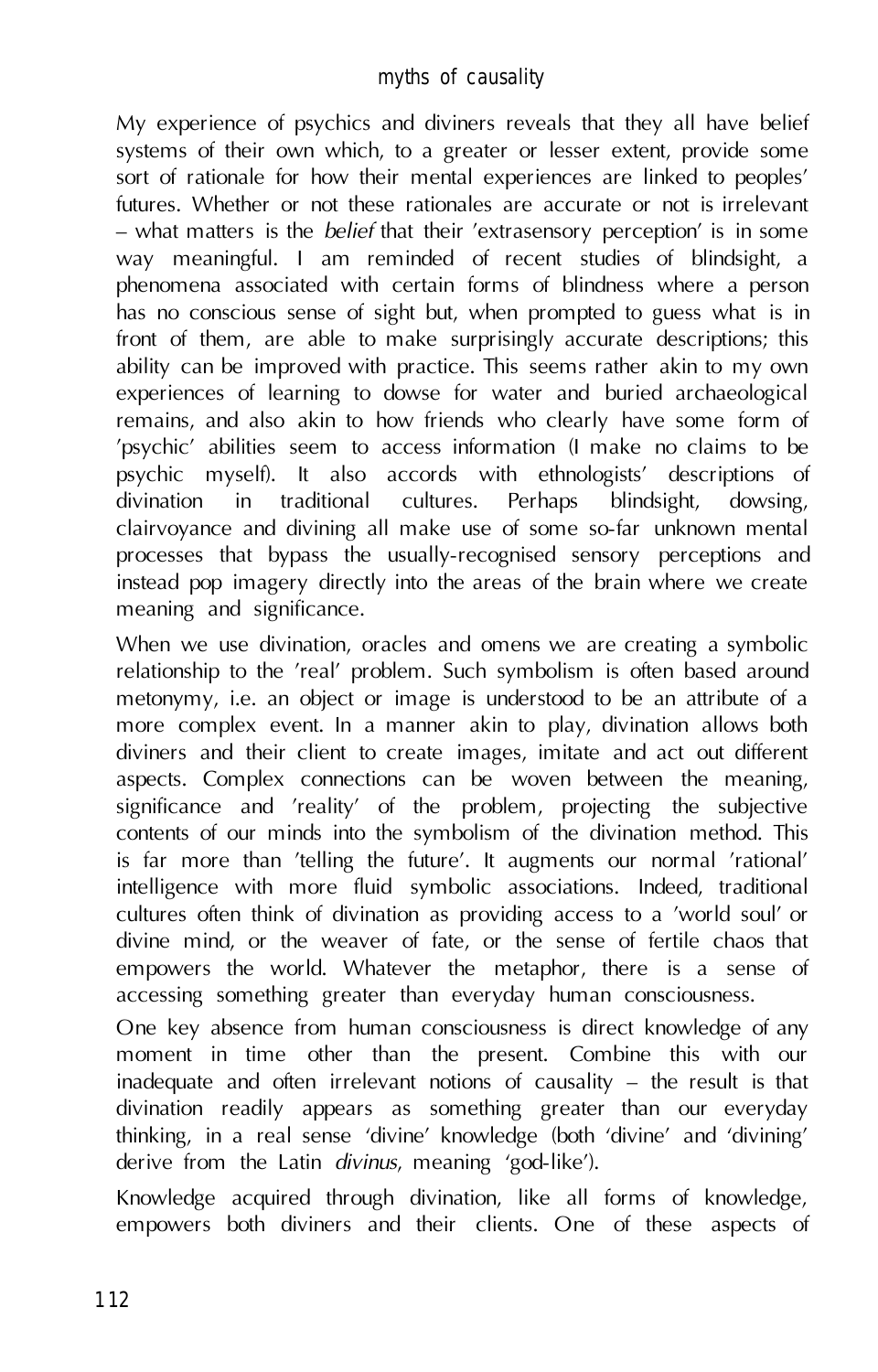that we believe we are no longer simply 'taking a risk'. Divination is a way of defining reality, a means of knowledge and empowerment. If the underlying causality of the universe is essentially a chaotic system, *the myths of reality*

medium-sized businesses).<br>The reality of decision making in politics, business and our private<br>affairs is that we go through the motions of collection and analysing most of the key decisions made in the 'rational' western world are not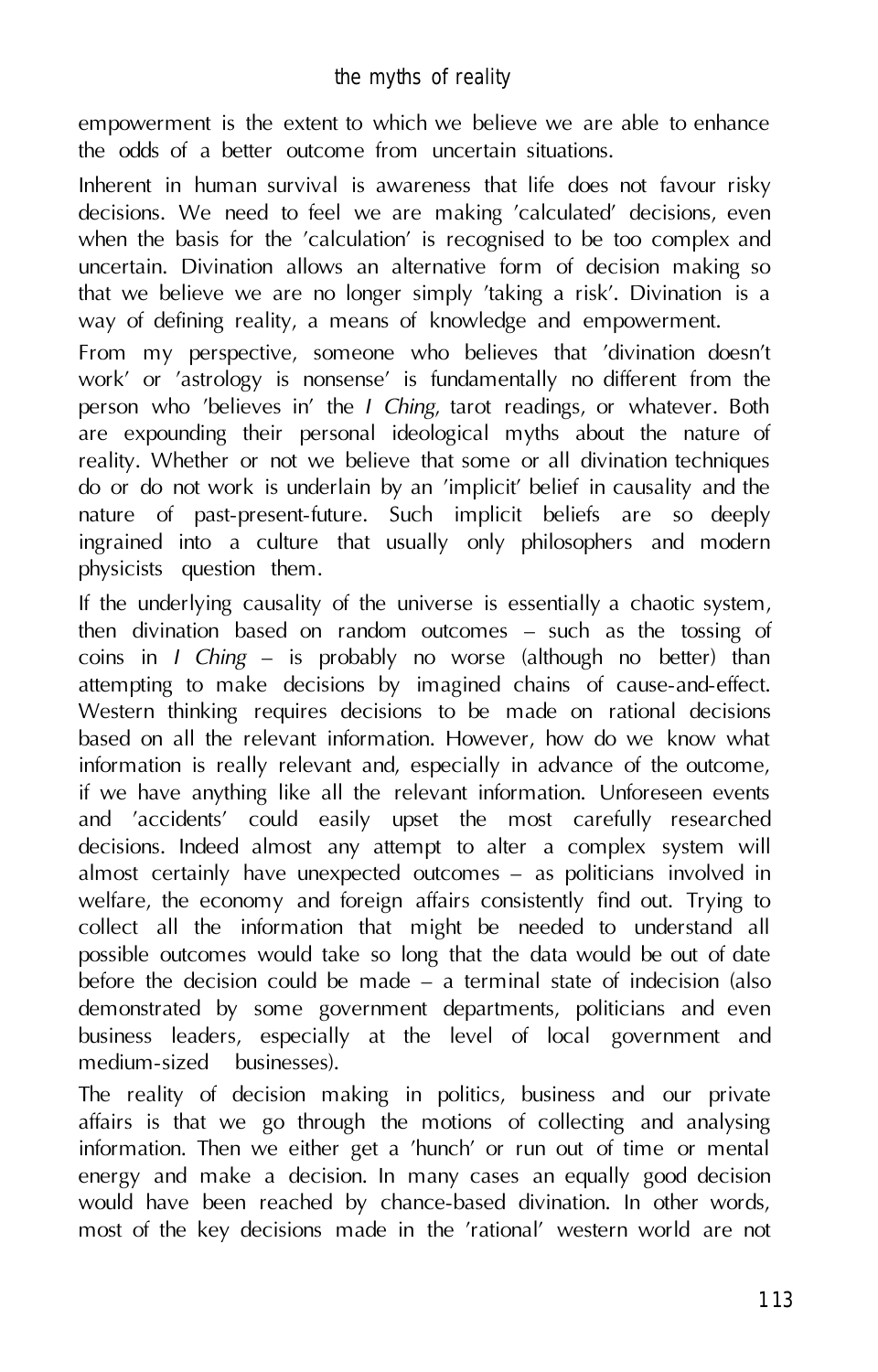*myths of causality*

probabilities. Little wonder then that divination 'works' so well – it is more closely related to the underlying random causality than seemingly The tradition of divination which surrounds the *I Ching* requires no causal connections. The manipulation of yarrow stalks or coins and the other words, just as people waiting on the platform do not cause a train divination. However, these mental correlations satisfactorily satisfactor

already demonstrated, this does not distinguish such prophecies from a

assumptions about telephone clairvoyance, during apply and other concepts that fit poorly with scientific disclosures. As a specific example emphasis on cells and infections) is entirely alien to most non-western directly caused by other people, evil eye, bad blood, guilt, witchcraft, or as a result of offending supernatural forces. Illness is retribution for displays one key characteristic of humans' abilities to 'confabulate' similar throughout the world. Mythologists tentatively attribute this to the 'diffusion' of myths that originated at an early phase of human evolution. Others might about to attribute the to 'hard wiring' in our genes. But these are just different ways of attempting to impose their own cause-and-effect myths. The history of the supposed causes of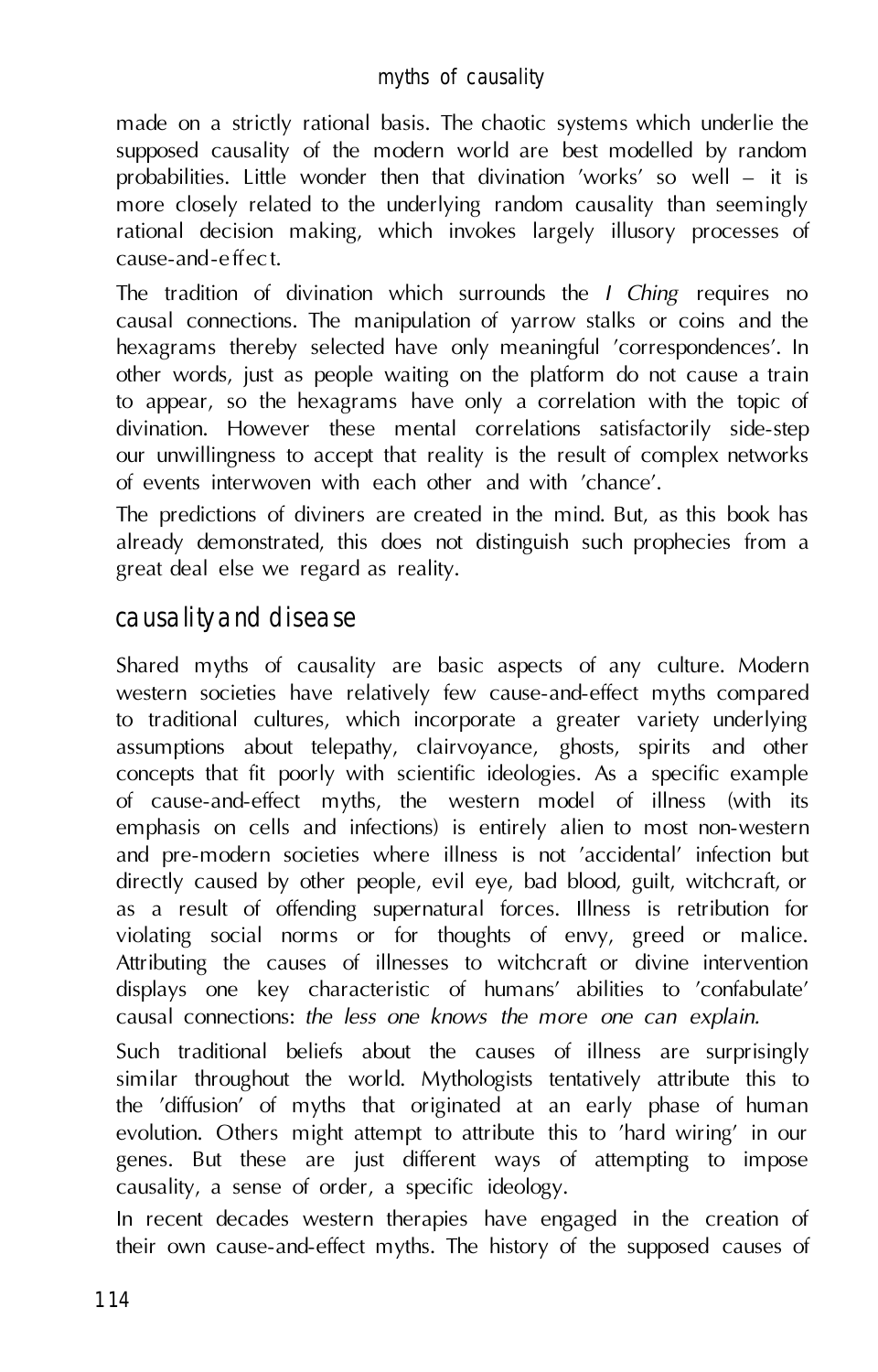mental disease follows the evolution of western medicine. First of we – most recently – our genes. The wild goose chase for causality in Only when we recognise that causality is essentially a socially diseases. In the meantime homeopathy and alternative therapies, while probably having wildly inaccurate models of causality, do at least give adopt a reductionist form of materialistic 'rationalism'.

Instead of recognising that reality is essentially irrational, western culture has devised a scheme whereby the human world is deemed to operate by apparent cause and effect, even though this causality is largely

To avert the fear that something closely akin to blind chance is running human brain is naturally configured to impose 'meaningful' order the sense of causality. Many of these belief systems, not just the ones less one understands, the more one can explain. They all pander to the causality is transferred to deities, angelic beings, spirit helpers or otherworldly demonic entities. The divine and otherworldly beings are this concept of the divine we have effectively created a 'back up system'

for causality for when so-called rational cause and effect fails.<br>If divination helps define reality (especially in areas where 'definition' is<br>forting) then such define 'definition' defines divinely. contribution of the

All human cultures seem unwilling to accept that social interactions are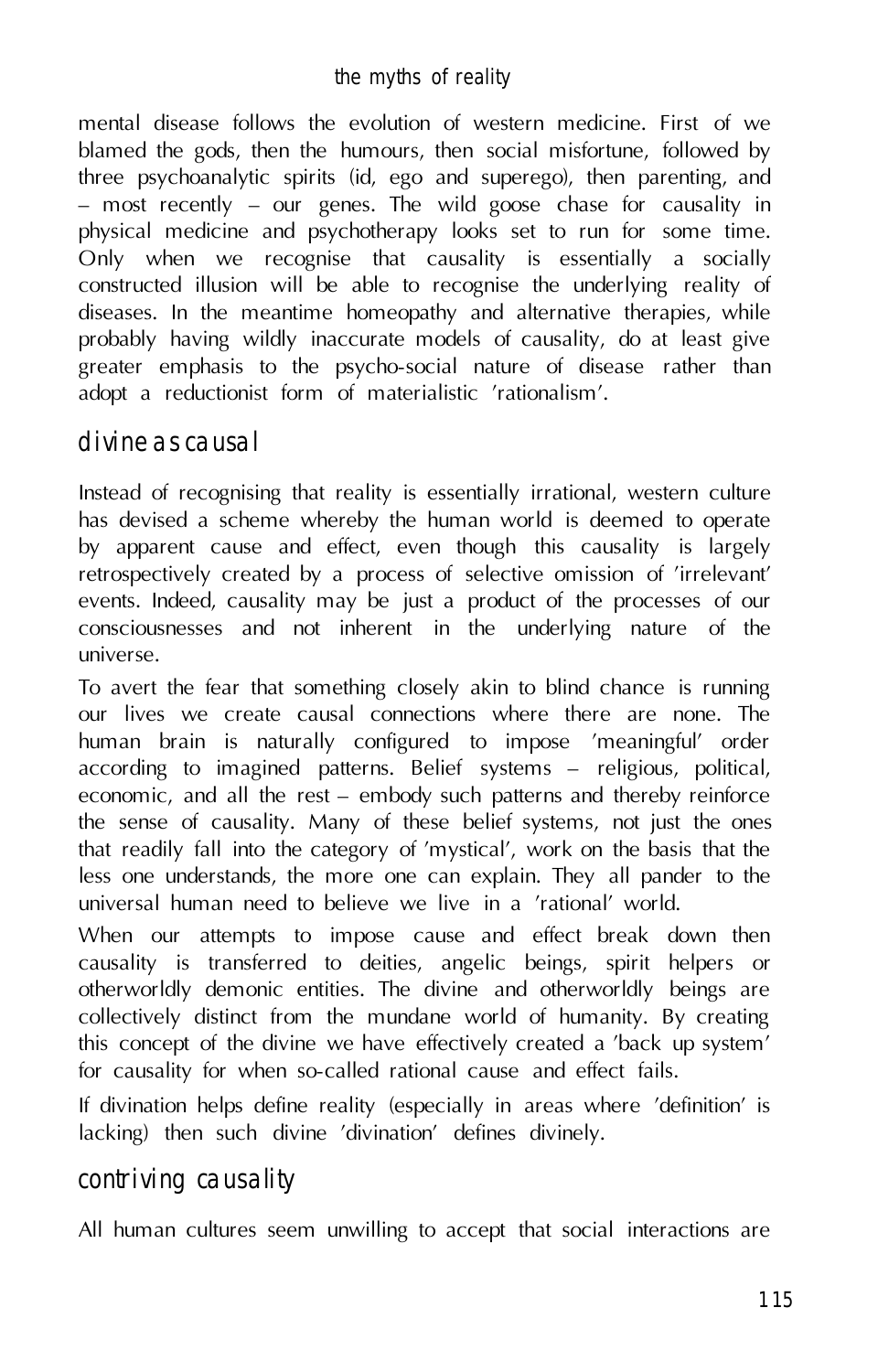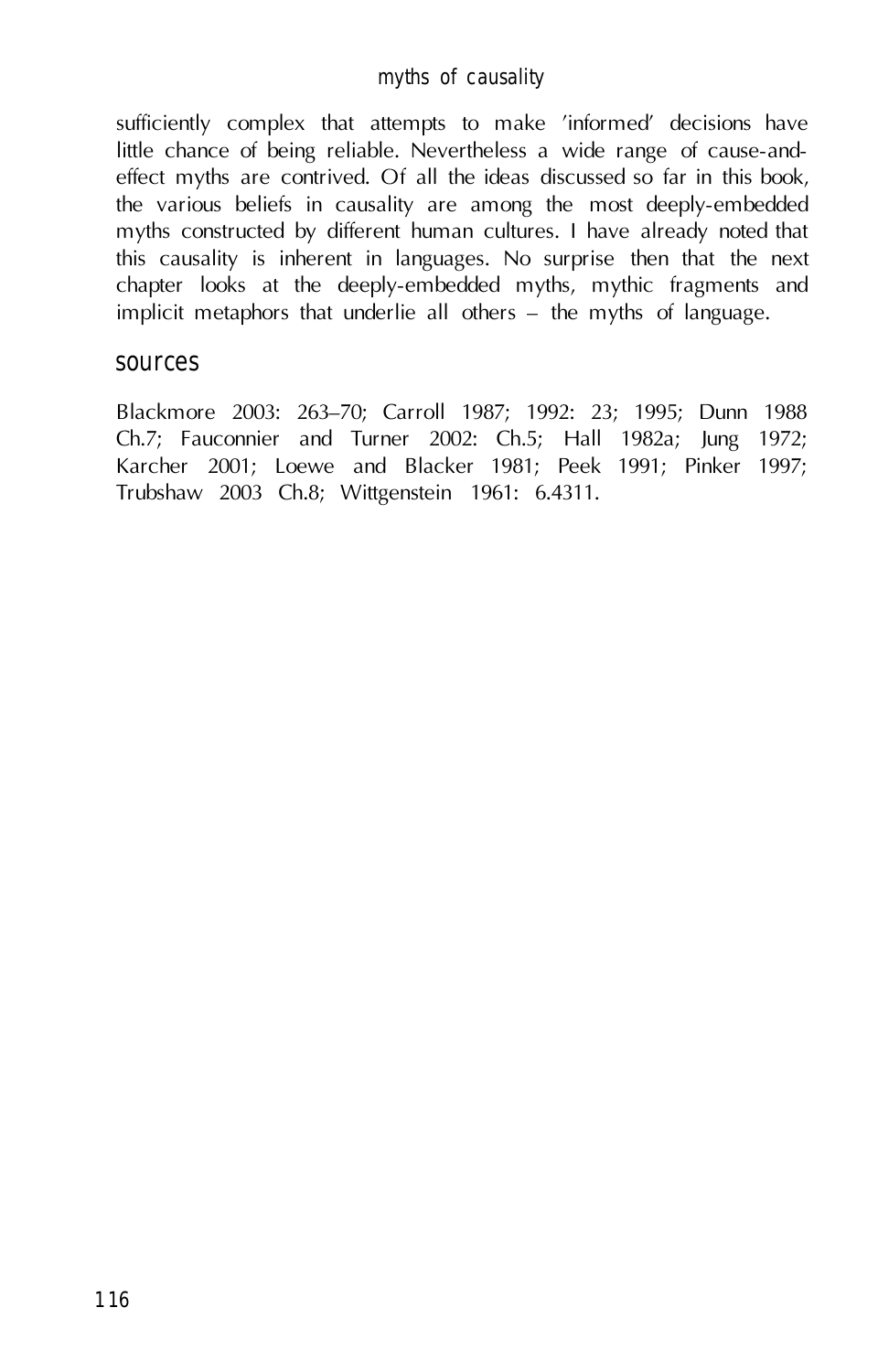

for a week. I found the results of this exercise shocking, painful and extremely illuminating… Robert Antonio Wilson<br>Wilson Wilson

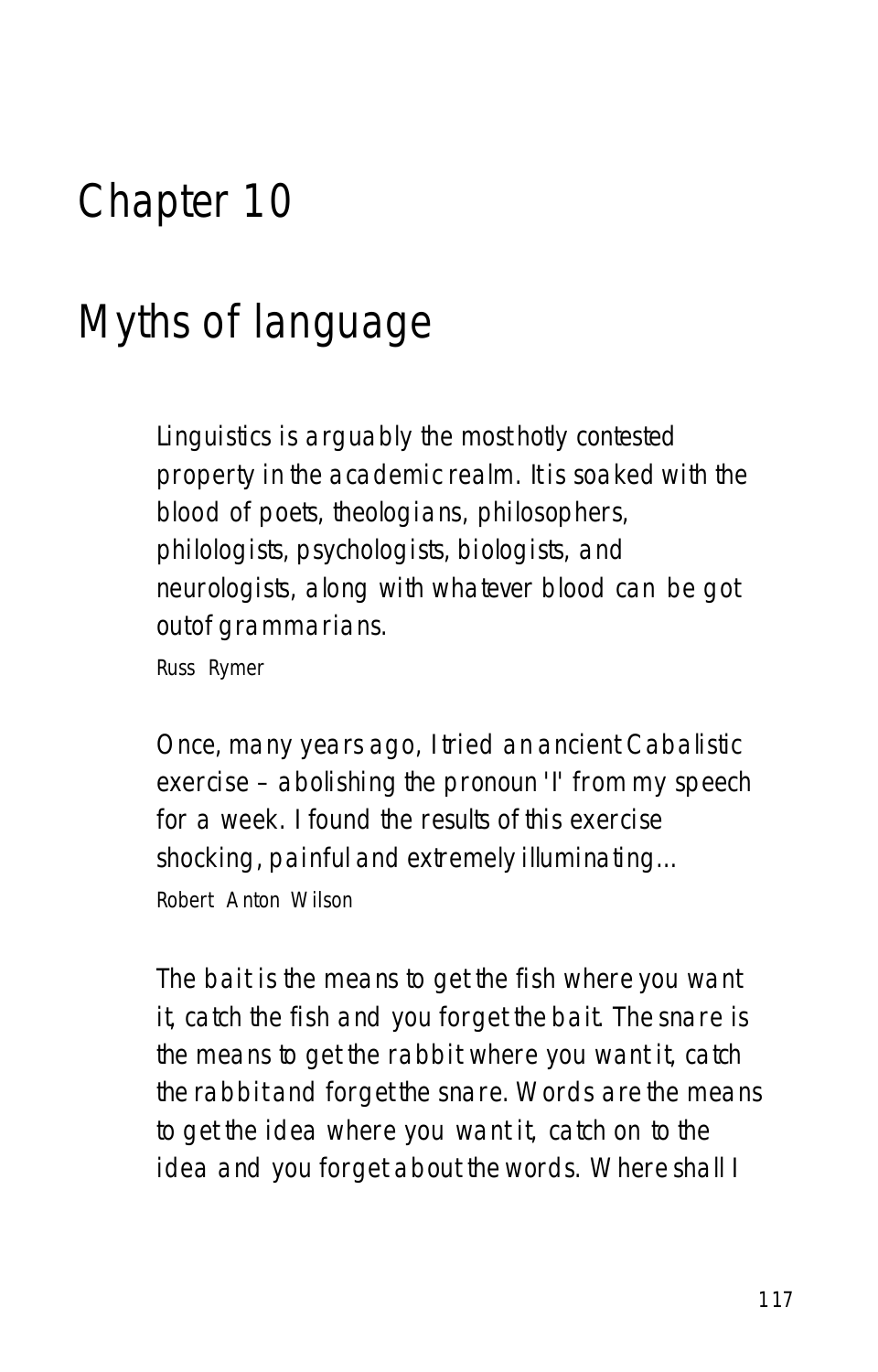

I have long been advocating the teaching of Chinese in secondary schools, not only because we must inevitably learn how to communicate with the Chinese themselves, but because, of all the high cultures, theirs is most different from ours in its ways of thinking. when we substitute different cultures and languages that we become aware of them. Standard

set in motion by the noun (thing) - thereby posing a metaphysical problem as tricky, and probably as

there is some 'one' or 'what' that knows, not realizing that the site of the fluoresce, between<br>that the longitude provided rule, as becomes obvious when we consider that raining needs no rainer and clouding no clouder.

Thus when a Chinese receives a formal invitation, he come.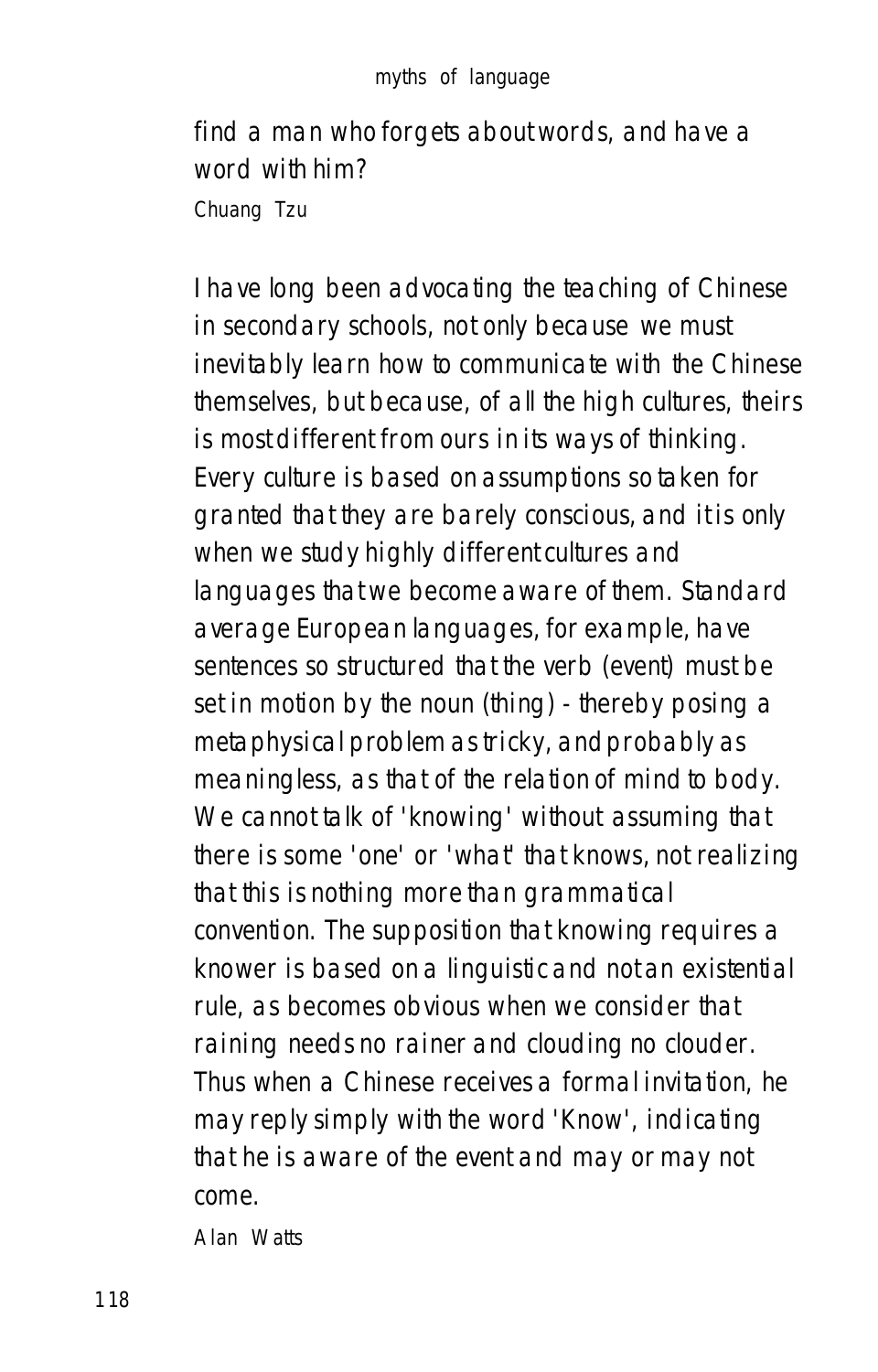This passage by Alan Watts was written shortly before his death in 1973. grey shared the same word in some Celtic languages.<br>The problem is much deeper than seeing shades of colours. For<br>example, sentences such as 'It is snown' are linguistic are linearies by the thoughts. 'Our tales are spon, but for the most part we don't spin them, they spin the<br>'Our or "Our spin them, they spin them, they spin them, they spin them, they spin the<br>'Our spin term in the spin them, they spin them in the spin process. However discussions of self-identity will be deferred until Chapter 12. Such illusions of language go deeper. All forms of the verb 'to be' (am, discussion of 'being' – he was trying to describe a linguistic illusion that simultaneously helps us to understand and to represent reality. can language step outside the illusions of language? 'Is it possible to use language to undo the hallucinations created by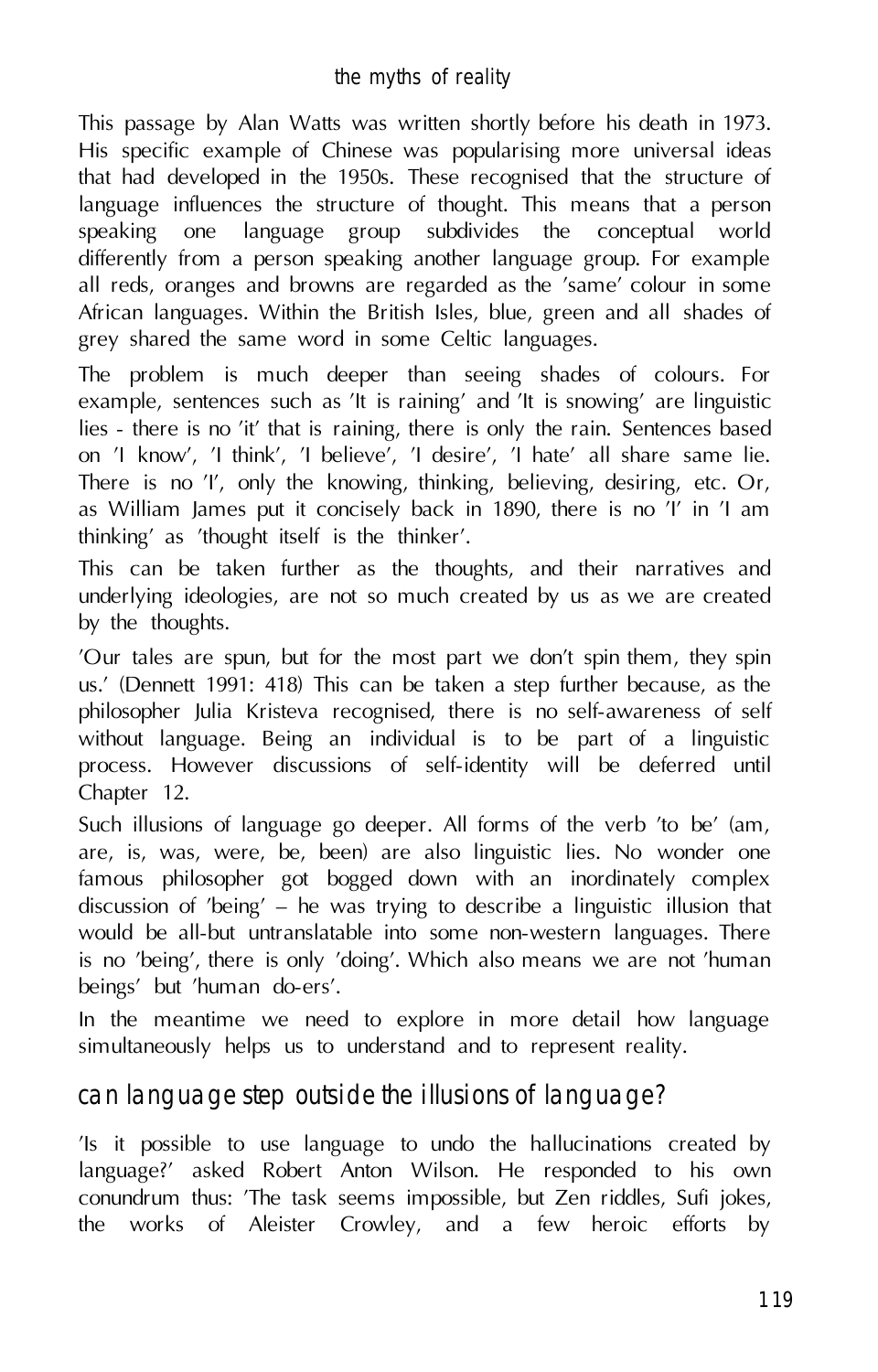

does not mean that these cultural preferences are arbitrary. On the contrary. On relatively new discipline of 'contrary, basebase' has revealed that the underlying basis of language is indeed systematic. the metaphors we live by

In Chapter 7 Igave some examples of way we only think about time through closely-related metaphors of time as a 'container' or as a 'flow'. Since the mid-1980s linguistics have begun to recognise that all languages describe abstract ideas through narrative metaphors that to the underlying metaphors of human language and thinking became

'building blocks'. Cognitive linguists refer to these as 'schemas'. These metaphorical schemas are very varied but not arbitrary. Indeed most of chapter. These contribut schemas might be thought of as linearly

English. I have simplified some of his finer distinctions to create the

e.g. 'The president must make a decision, but he seems *paralysed*.'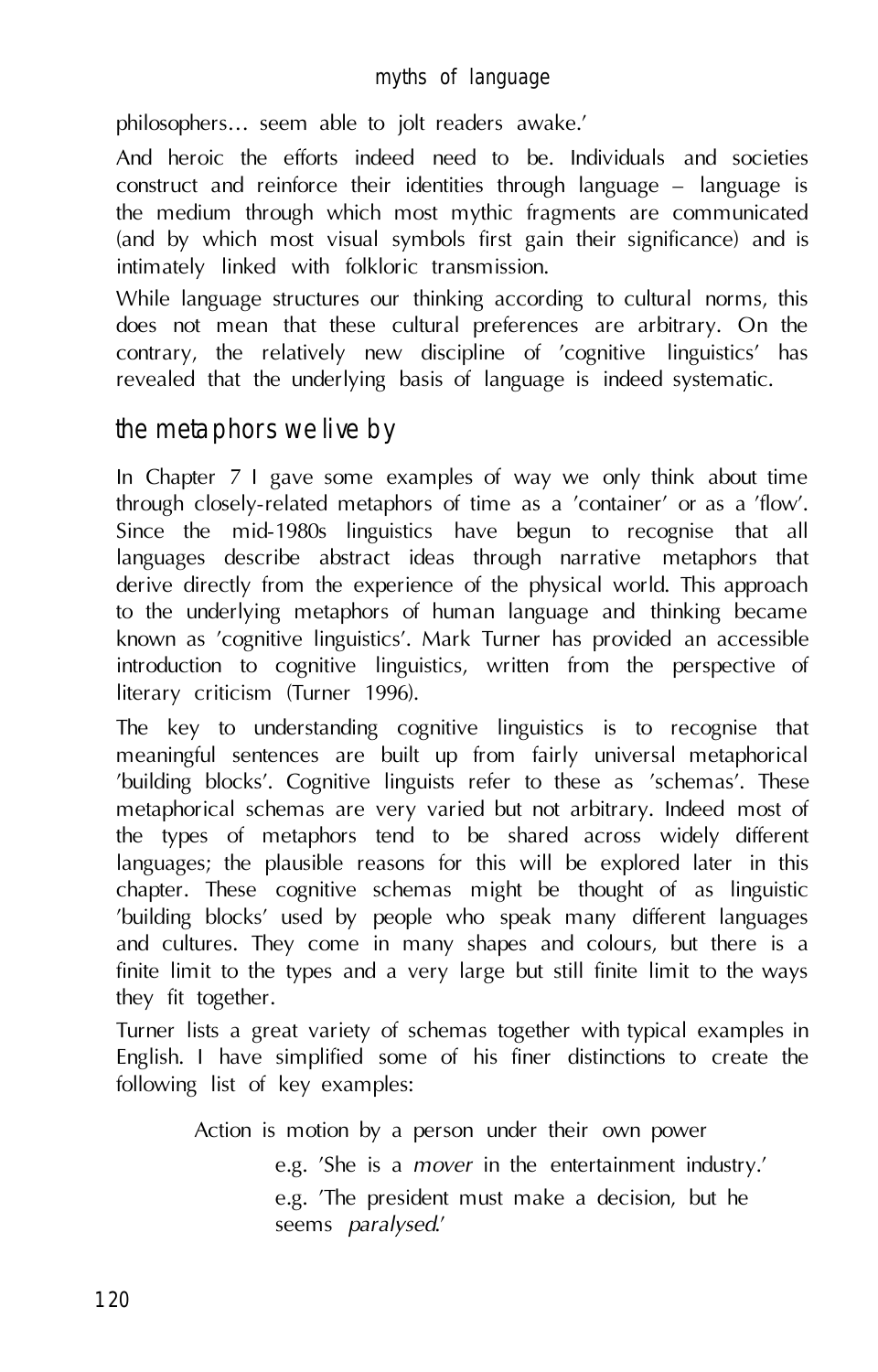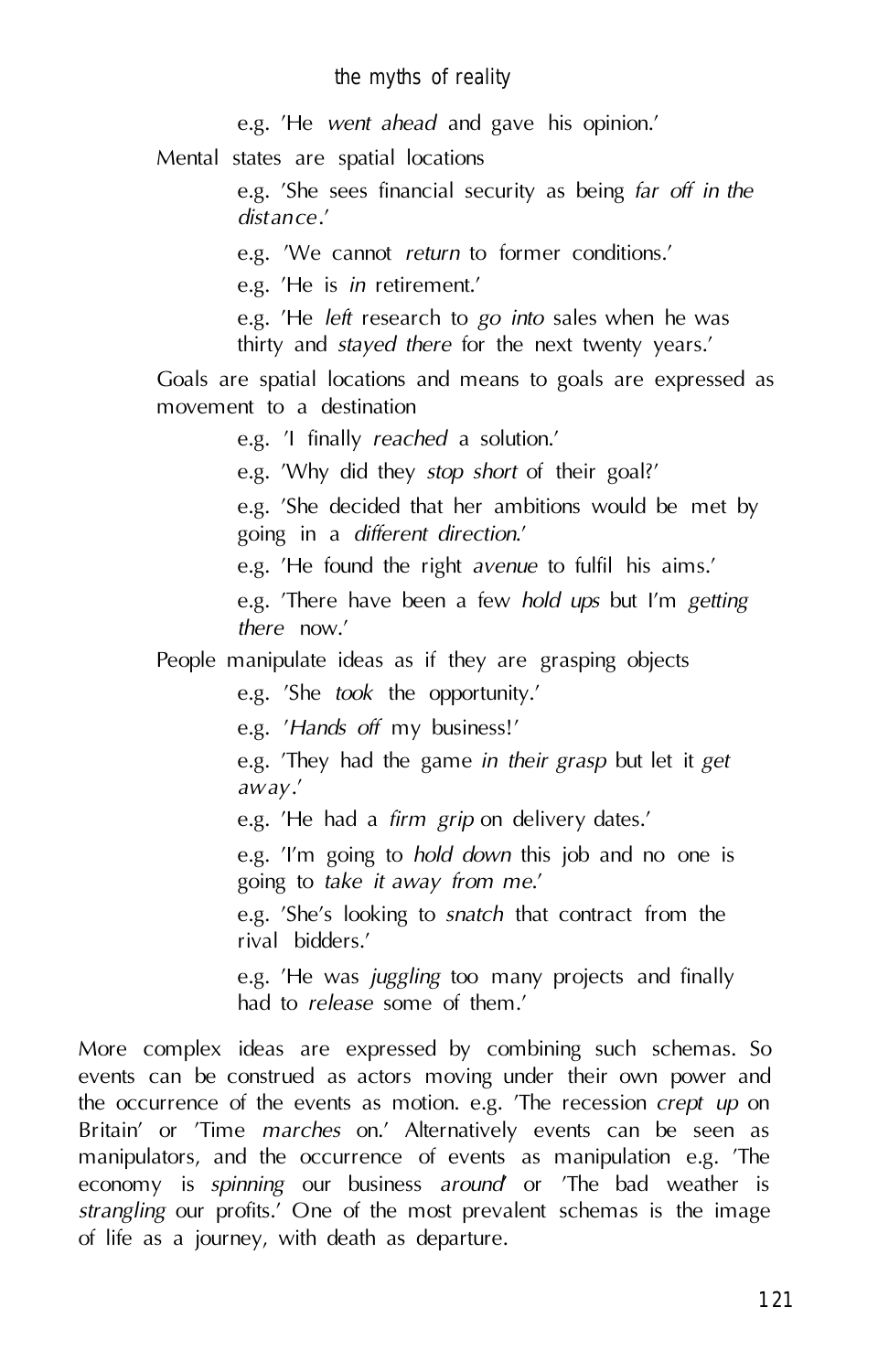

bodily experiences. However this borrowing of metaphors only goes one way, from the more physical to the more abstract. We do not its nerve' to the challenges of the weather, or that floorboards are language such as speech. Detailed research by cognitive linguists has shown that these schemas experiences. Despite clear evidences. As some culturally-specific of 'wind forcing trees over' means that we find ithard to understand a for spite'. Such puzzling and defamiliarising metaphors come from the realms of literature (this one is based on Robert Browning's poem schemas which do not contradict well-established (and seemingly mythic fragments and ideologies which structure our ways of thinking – in matter how abstract – are ultimately derived from our physical effectively implodes the long-standing mind-body distinction. representing reality 'represent' reality in conversations and writing. This is an area of

fairly independently from cognitive linguistics, although both are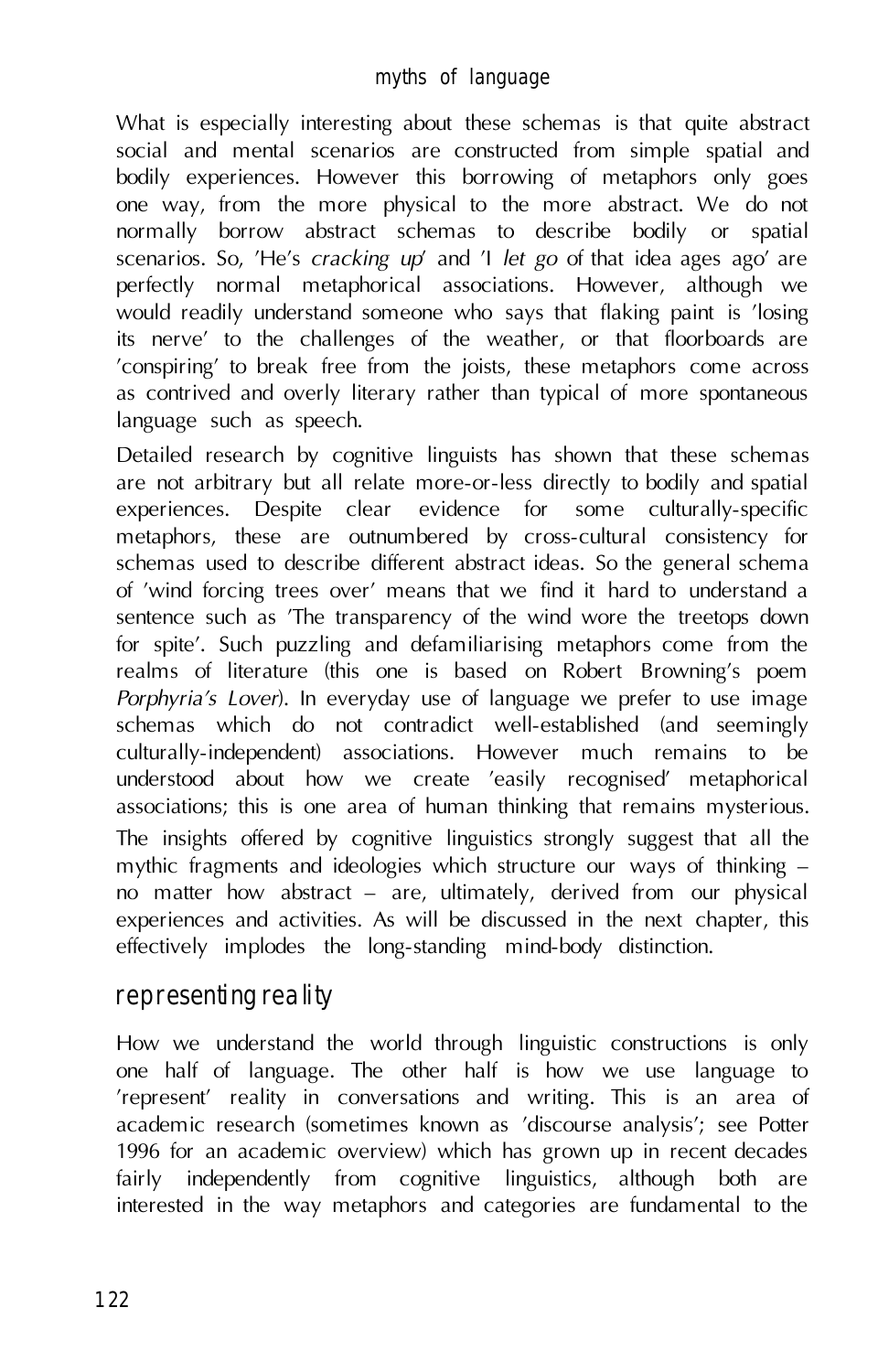This two-way process by which underlying concepts are shared to both 'understand' and to 'represent' reality is key to seeing language as a way process is also how more elaborate uses of language enable the construction of reality uses all the different 'levels' of language, with all the different embedded metaphorical schemas and categories, to

# the stories we live by

the way we construct meaning from everyday spatial and bodily entire everyday experience is constructed from 'pouring', 'carrying', is based around such 'doing words' – 'Every sentence must have a verb', as has been drummed into generations of schoolchildren. So ubiquitous are these mini-stories that we take them for granted, consider them narrative fragments. Unsurprisingly the grammar of language has a similar narrative structure. Our language then reinforces this tendency to structure reality according to narrative, mostly according to culturallyestablished narrative metaphors and schemas. Myth-making is among may recall that in Chapter 2 I put forward the notion that one way of thinking of myths is as ideology plus narrative. From the perspective of cognitive science this deceptively easy capacity speaking languages both call upon hugely complex neural processes, which span many different areas of the brain. Yet all human beings recognise and act out more-or-less the same range of such mini-stories. And only humans have this ability – comparable narrative-creating skills in other highly developed mammals such as primates and dolphins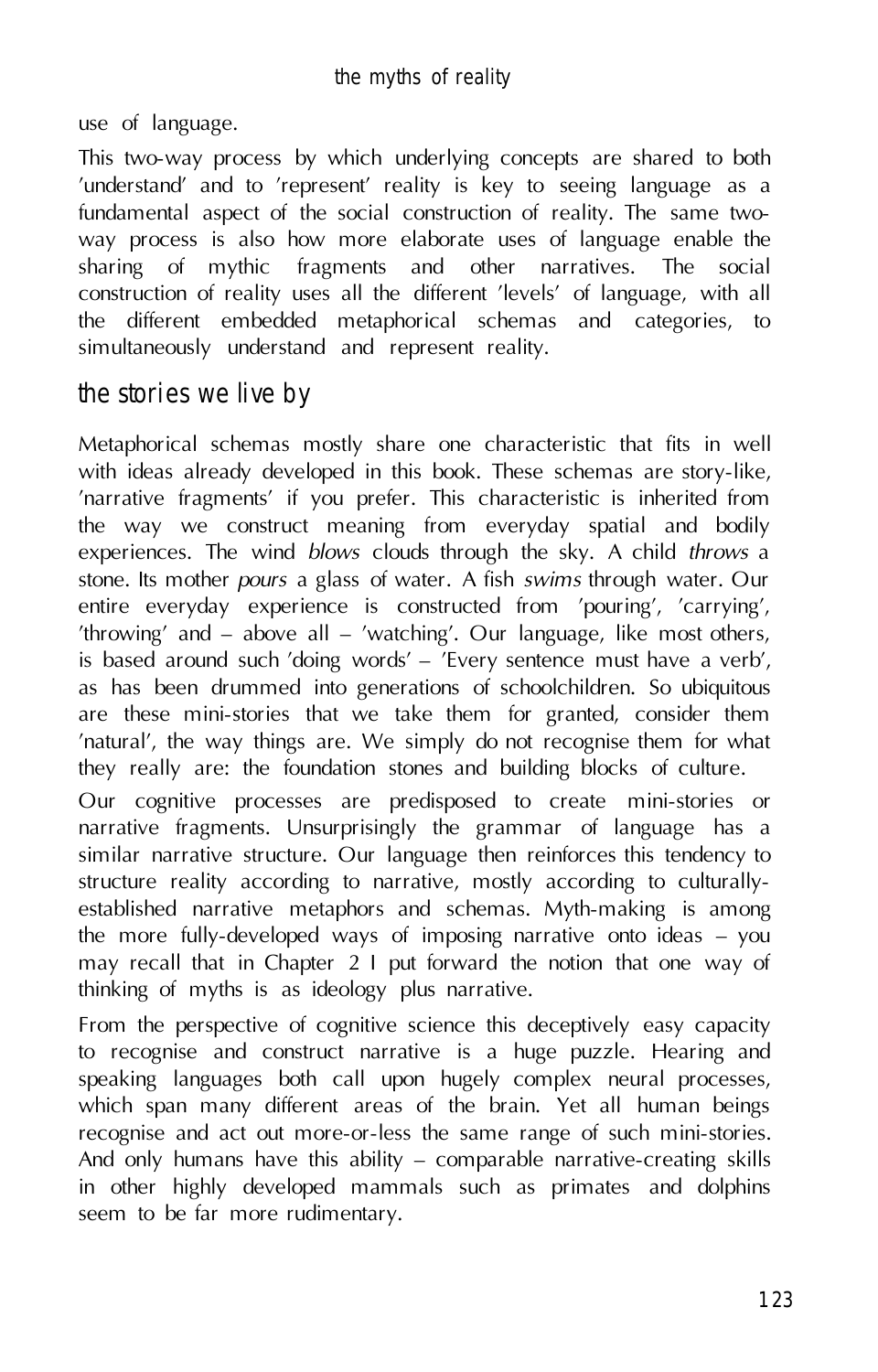

And we just do it 'naturally', without consciously thinking about what we are doing. Indeed, it seems that the brain creates these mini-stories identification of shapes in a different part of the cortex from is a specific 'somewhere' in the brain) our cognitive processes integrate 'swallow'. Moderately experienced naturalists will be aware of this tripartite process of recognition – how different species move is often as distinctive as bodily shape and coloration. A fleeting glimpse in the The blending of form, colour and motion is at the level of our most basic perceptual processes. Our compution of physical physical is deadly cantering). That woman is *getting into* a car. Indeed our perception tends to filter out the vast number of things in our visual range which are not doing anything (or what they are doing is deemed by our cognitive processes to be uninteresting) – they are just 'background'. Only by a fully appreciate all the aural sources in our surroundings. What this means is that our primary perception processes give significance to things which are considered to be 'doing' something. It is as if verbs are hard-wired into one part of our brains. From the argue that apparently such counts and 'exotic' mediat solutions and (less 'sophisticated' or 'locke') operations. Scientists' professions. Sc mental processes, seeking simplicity and stable mechanic concepts at the learnt, whereas these 'sophisticated' and 'exotic' forms of understanding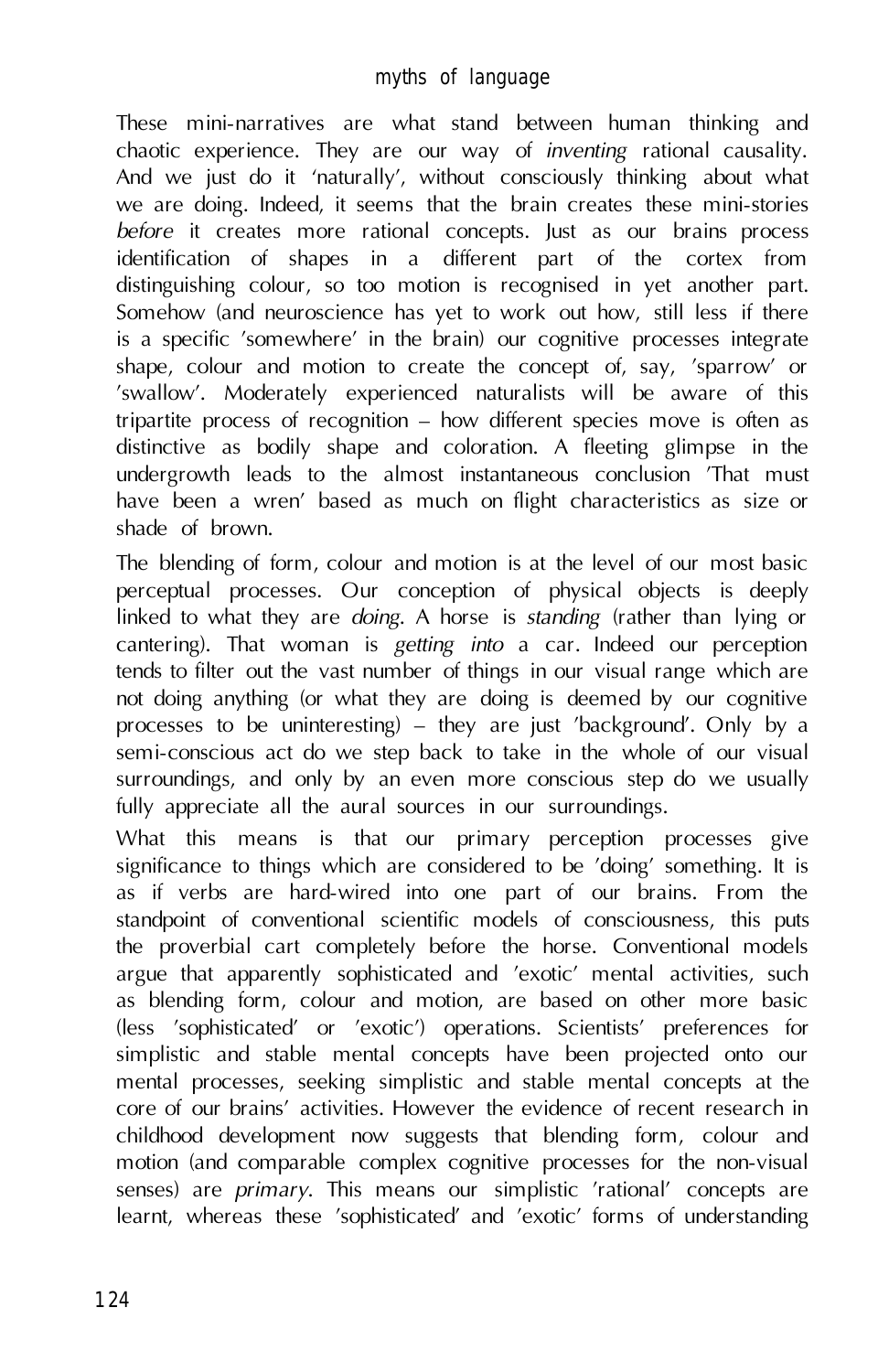

This means that something as apparently simple as noticing that 'the grass is green' is not a primary perception but already contains the ministory contracted to the verb 'is' (which, as previously noted, is more a figure of speech than something the grass is 'doing'; if it was a painting paint, 'the green is grass'). Furthermore, our cognition also uses narrative up of several cognitive schemas, each of which has implicit narratives. Cognitive linguistics may have been born in the 1980s as a theory of and was beginning to look more like a theory of mind, albeit a rather gawky adolescent interloper among some hoary old savants. However, Johnson, showed there was more than just a theory of mind lurking in

a deep insight into myths as deep structures

I am deeply fascinated by the insight that 'doing' is apparently innate to fragments' (where 'mini-stories' and catch phrases allude to more encompassing narratives) matches almost exactly the cognitive thought of as slightly more complex or abstract cognitive narrative narratives. So, if cognitive metaphors and narrative fragments are *primary* to our cognitive processes, this helps to explain why mythic fragments – also comprising of metaphors and narrative – come 'in under the radar' of our more conscious thinking. Indeed our primary the belief systems and ideologies communicated by myths are readily incorporated into our more primary thinking, before 'rational thinking'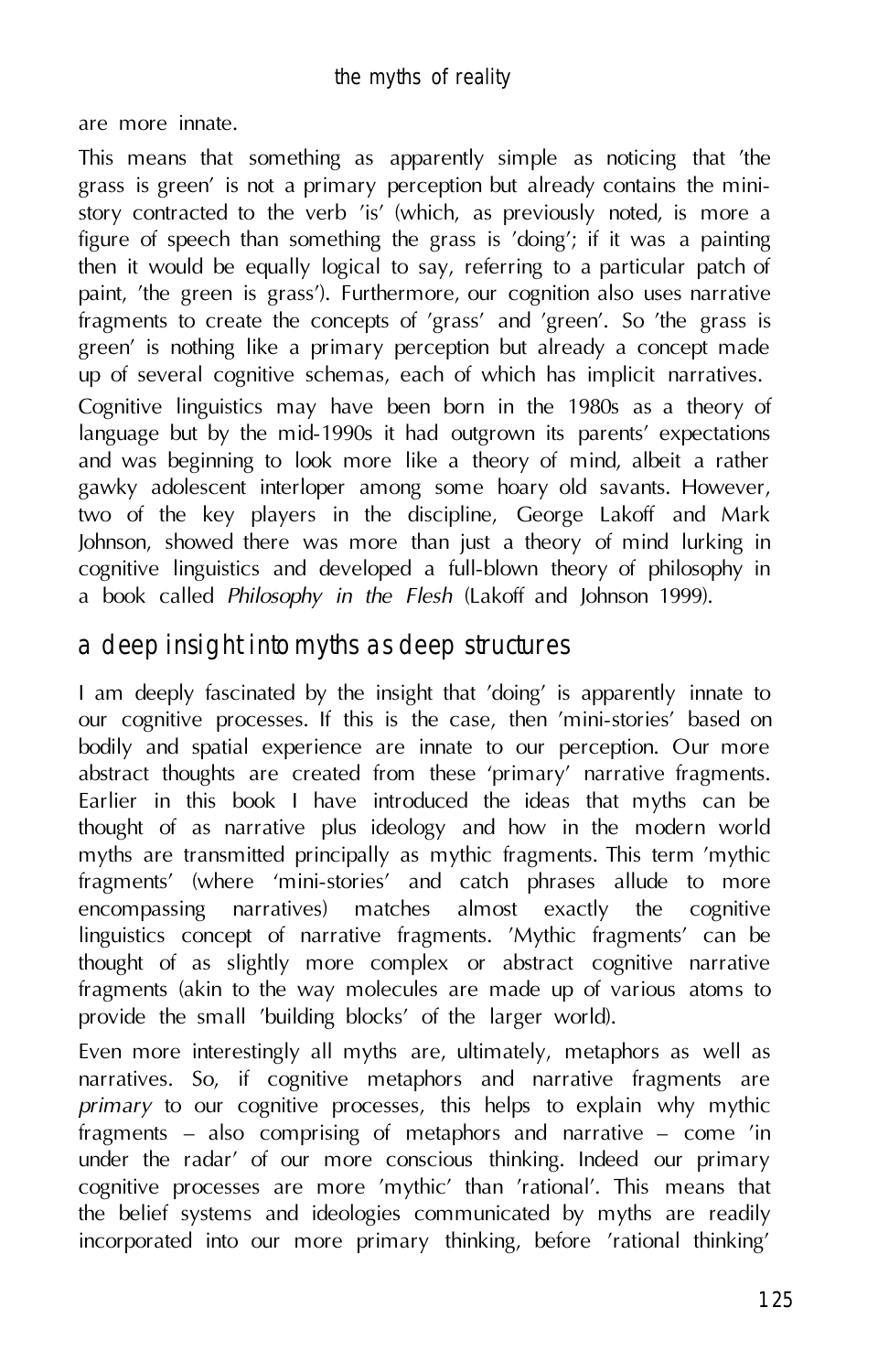

has a chance to step in. This in turn suggests that religions, politics and rational desting but, on the contrary, such mythic systems are more fundamental than 'rational' thinking.

Furthermore, the fundamental 'narrative fragments' identified by language. They are part of our visual and aural perceptions too – we see things *doing* something, or at least as unmoving 'actors' in a mini-story. something – whether it is an owl hooting or a motorbike being revved distinction (see Chapter 8). Even thought the word 'distinction' is a noun, distinctions are not 'objects' floating around waiting to be picked, individuals – distinctions only come about when *someone* actively

# *makes* them.

by folkloric processes such as word of mouth or the Internet (see advertising. Here we see people and things 'doing something', never as affluent 'role model' adults promoting the product (as with the long-'happy bouncing' feel to the decidedly mundane activity of cleaning with creating narratives and mini-stories. Even the most banal of pop songs is made up of simple narrative fragments. In the promotional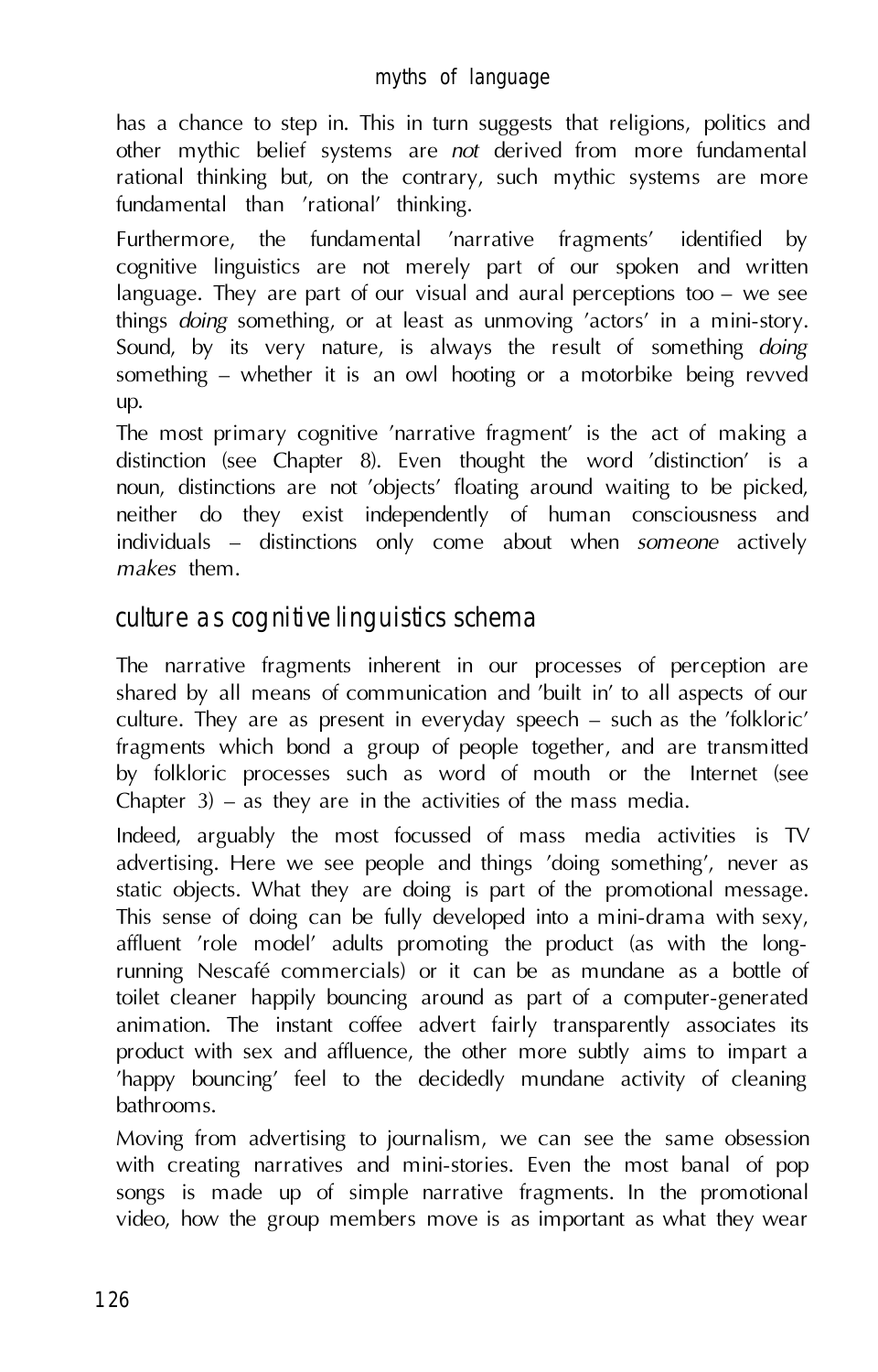mythic fragments of culture we need to explore the myths of how we think we think, and how we think of ourselves as individuals. Time not just for a new heading but a new chapter… sources Bey 1996; Blackmore 2003: 162; Carrol 1956; 1995; Dennett 1991: 418; Eynon 2002; James 1890: Vol.1 p401; Lakoff 1987; McAfee p29; Potter 1996; Rymer 1992; Searle 1995: 59–78; Turner 1996; Taverniers 2002; Watts 1975, Wilson 1994: 89.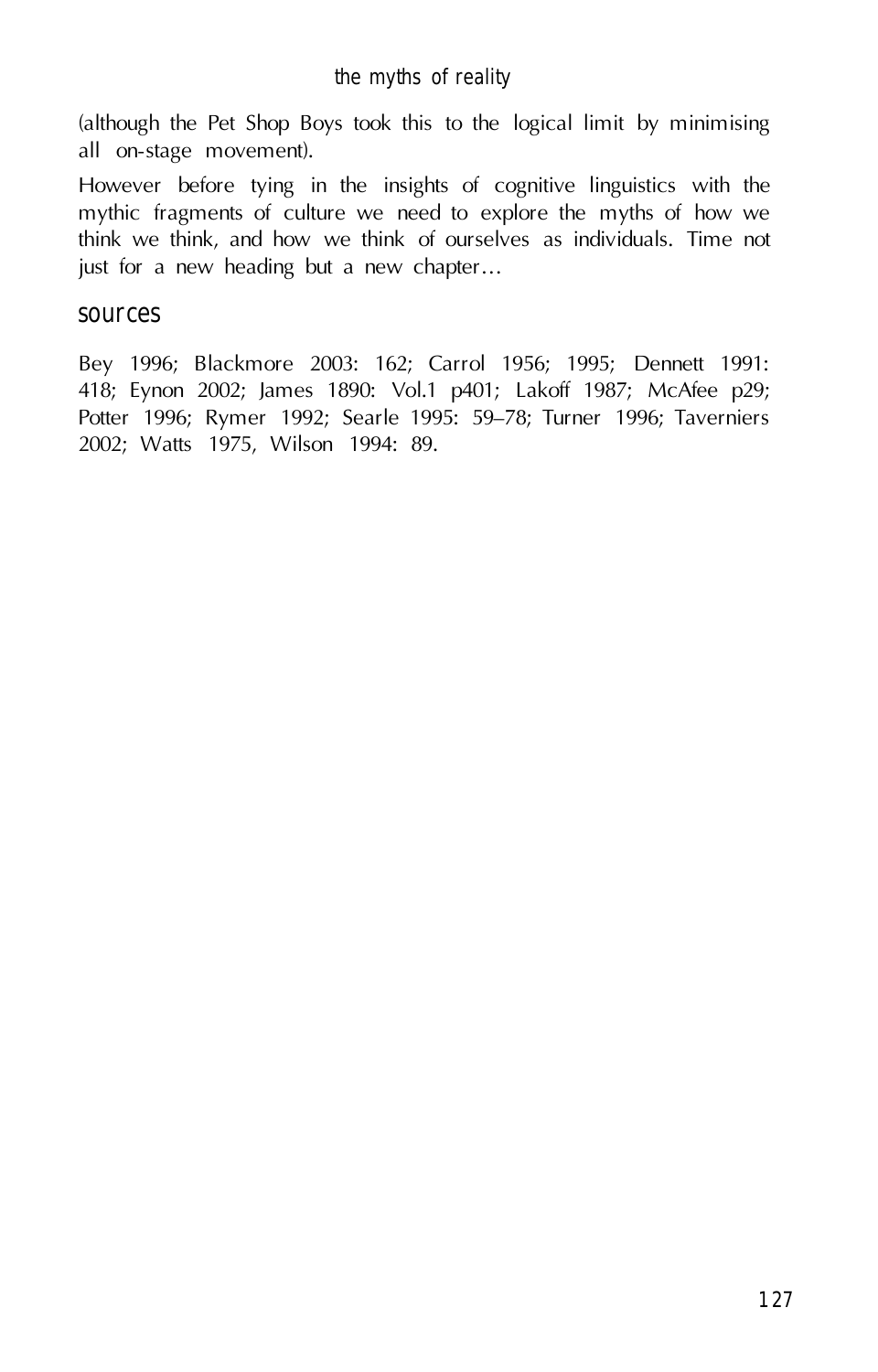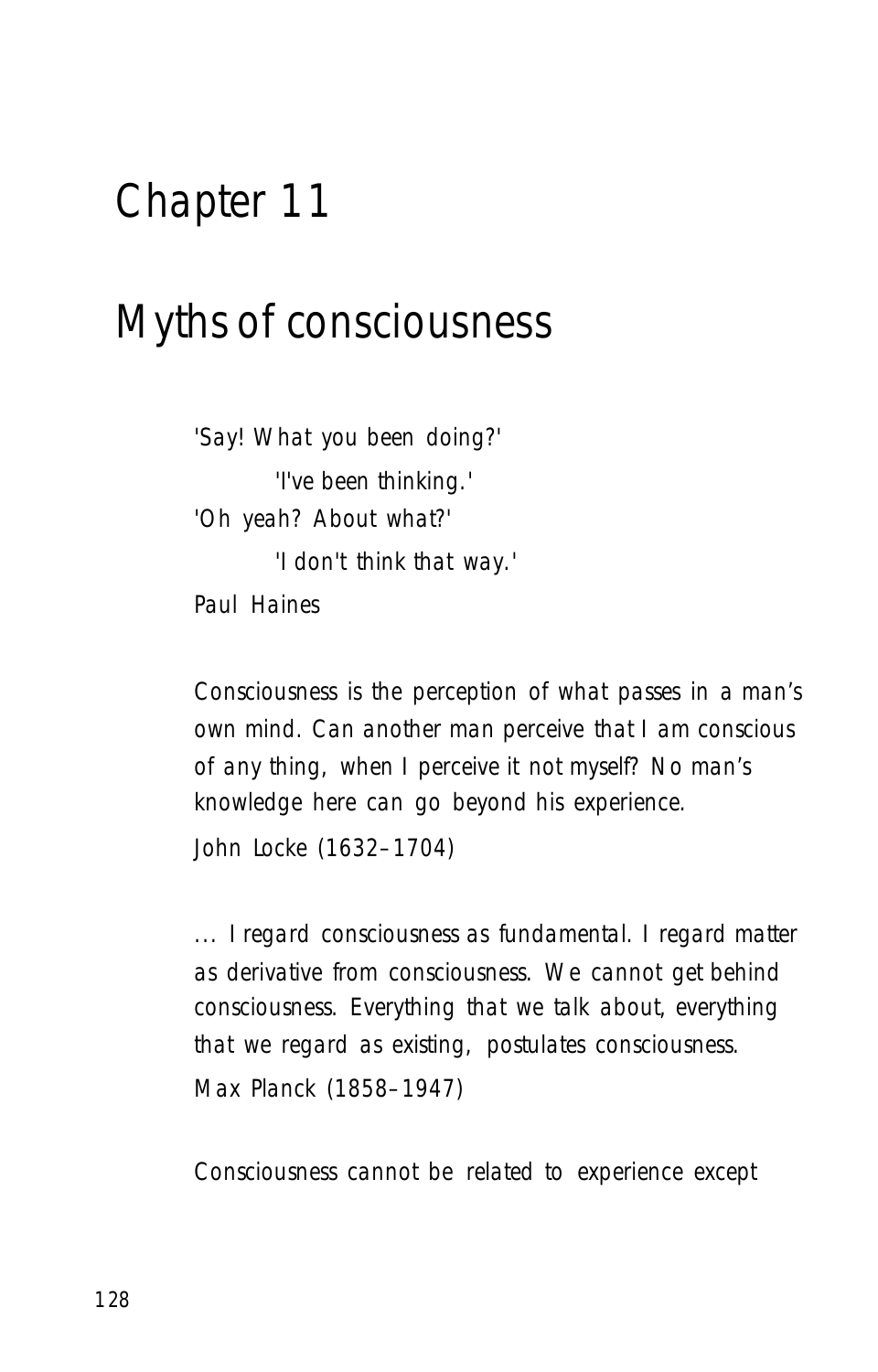through the interposition of a particular language which organizes the understanding of experience… Gareth Stedman Jones

Mind is consciousness which has put on limitations.

Human consciousness is just about the last surviving mystery. Daniel Dennett

It is really the most astonishing hubris to suppose that the highest wisdom is constituted by the standpoint of reason precedes affined about the entry stepset actor<br>conserved in representative control possibility of logical<br>control conserved in results in the entry state state cannot manufacture. Showled the finger accurate that due of clumsin ess?

some of the best brains, we have only a clumsy grasp of the underlying human thinking that created all this.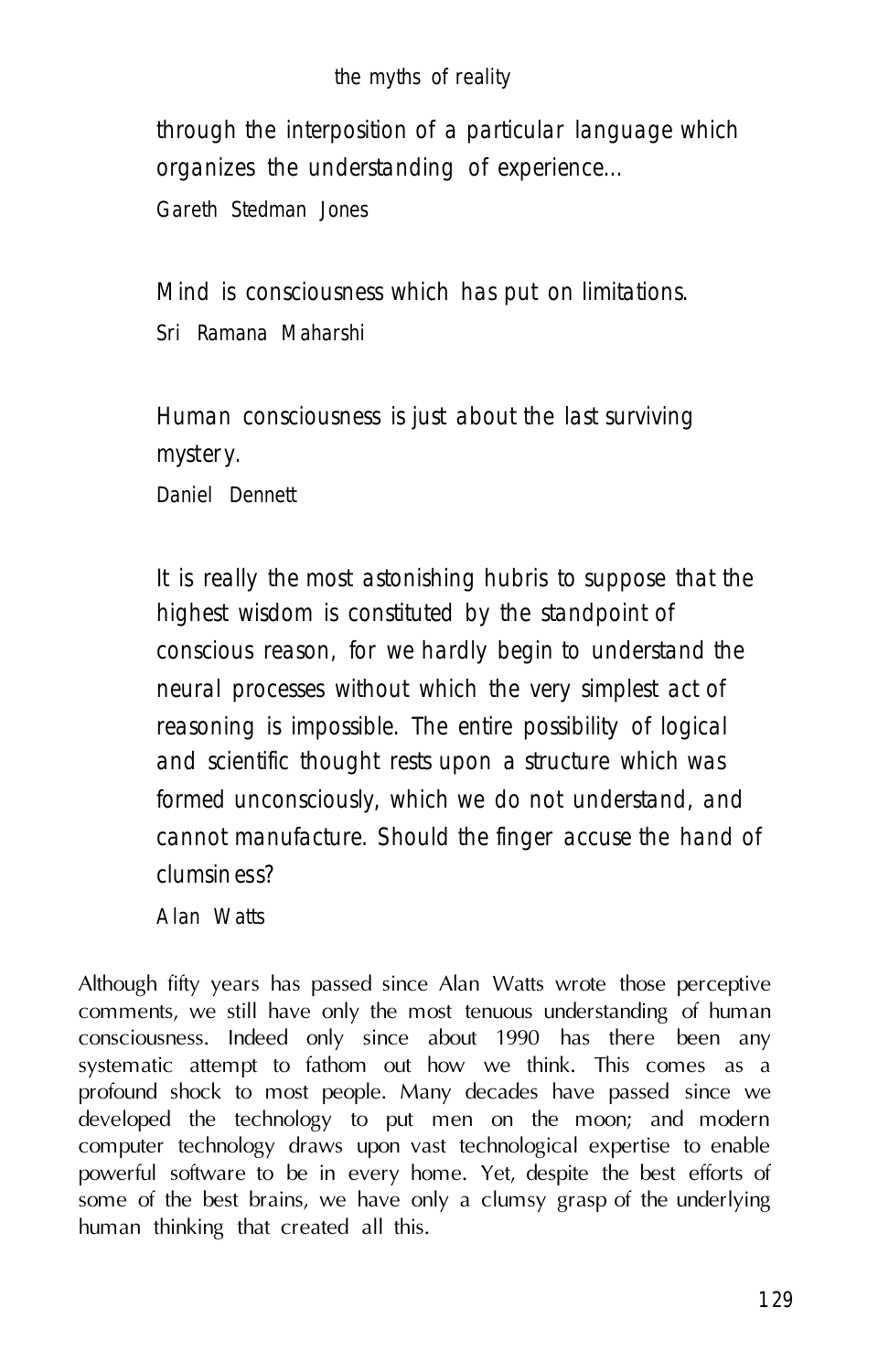with progress the been made). It is that there is no advertised about what it is to be conscious. From the perspective of the more constitutions in something 'created' by our brains, rather than our the brain where 'consciousness' is to be found – it is somehow a function of most parts of the brain acting together in some way. Yet conscious than the brains of other animals, even higher primates. scientific materialism which prevailed for much of the twentieth century associated with higher consciousness. Only in the last fifteen years has not fit the evidence, as some aspects of consciousness are created in the lower layers. Human constitutions is far more developed that the internal in any other species. In any other species, any other species. In any years. With hindsight we can see that this gave humans huge evolutionary advantages. But why did this change come about Consciousness may have started out as just one among many of the narratives and rationales that our cognitive processes create to 'make and the rest of what we think of as consciousness was a secondary developed in close partnership with early humans' linguistic skills, in a 'chicken and egg' partnership. These three scenarios are not mutually A key obstacle is the extent to which understanding consciousness is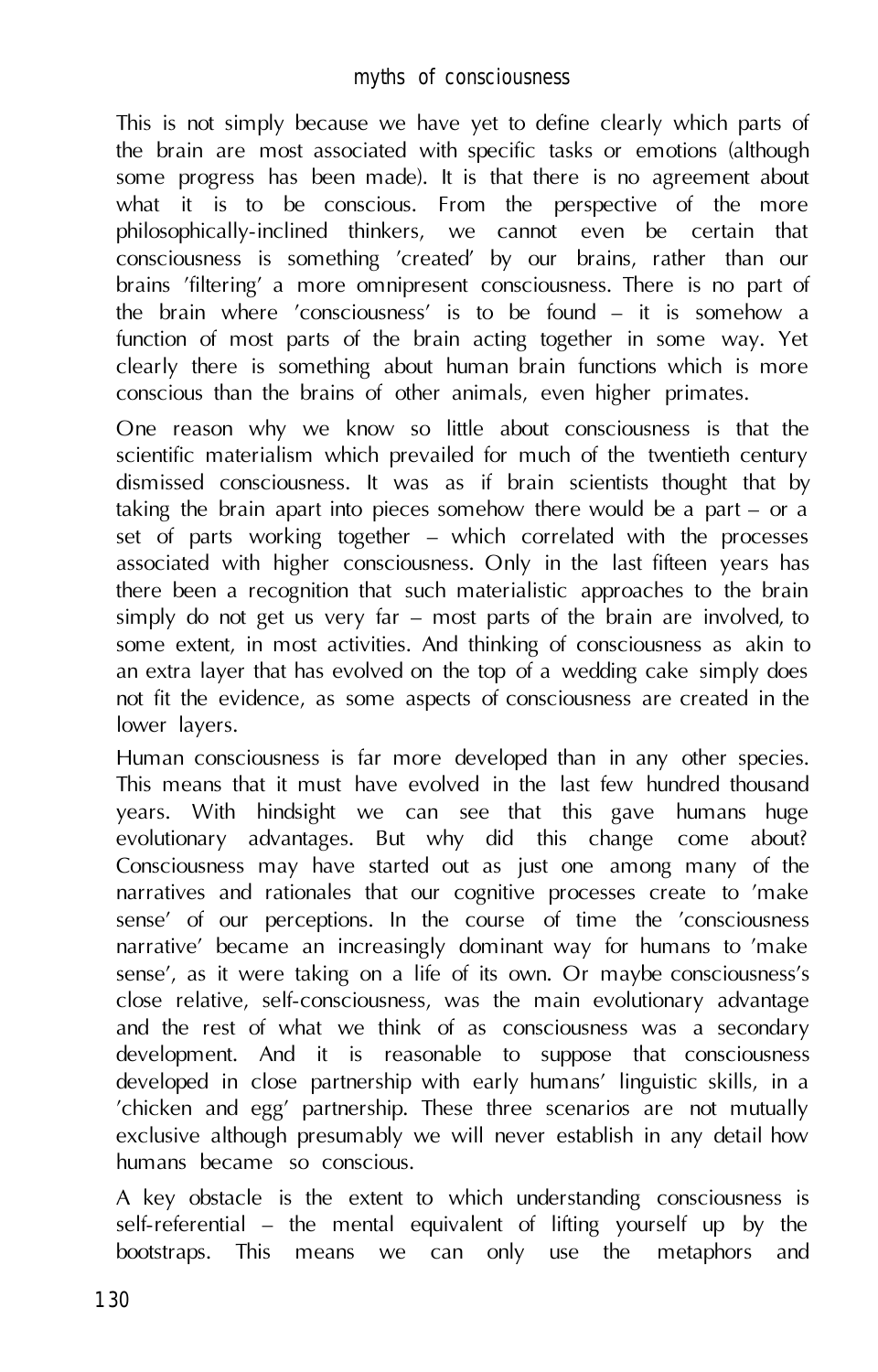we will simply be barking up the wrong metaphors. An example of such hindrance to understanding is the way philosophers and physiologists in recent decades have been seduced by the metaphor computational theory. Much as we may wish we could understand and adapt the brain in the same way we understand and design computers, A more helpful metaphor is to think of consciousness is a *process*, a way what you are conscious of right now. Perhaps you can, but immediately Is consciousness a process that originally came about as just another perceptions? Did it develop from a self-awareness narrative into what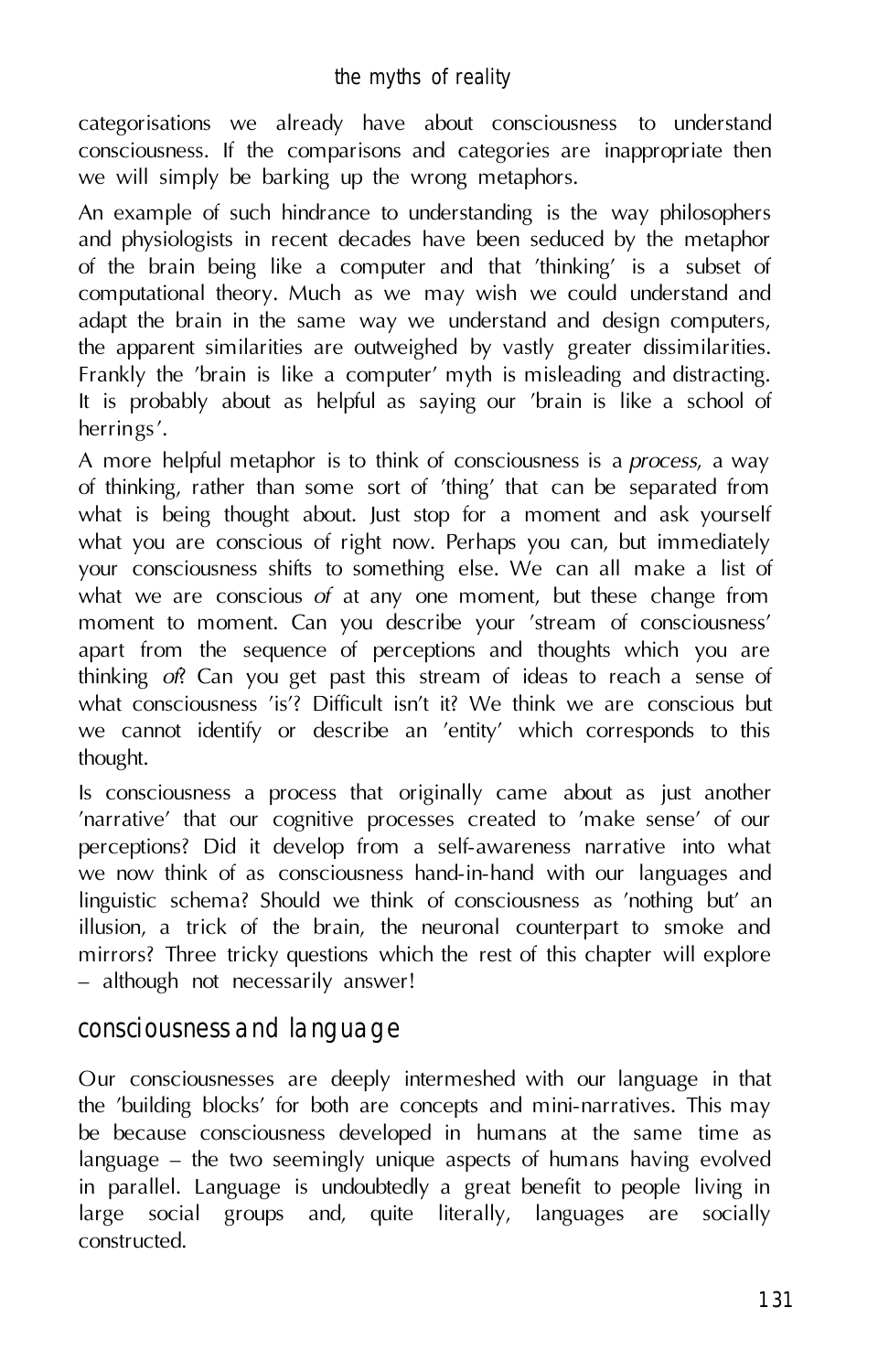In certain key ways our consciousnesses and linguistic concepts evolved we find to adapt to social conditions. While I would not go so far as to For example, the word 'yellow' correlates with light of a wavelength of 580nm. So my consciousness of 'yellow' is triggered by looking at a my consciousness of 'yellow' is also triggered when I dream of a

However old school non-empiricists such as Plato and Aristotle, Santayana (1863–1952), regarded such concepts as 'essences'. And has also 'flowed on'. Yet, crucially, we have little hesitation realising indeed all other space-time events are more fundamental than their physical existence. This has been dubbed by some the 'process' approach to philosophy, and resurfaces at the two of the twentieth 1947) such as *Process and Reality* (published in 1929). More recently, in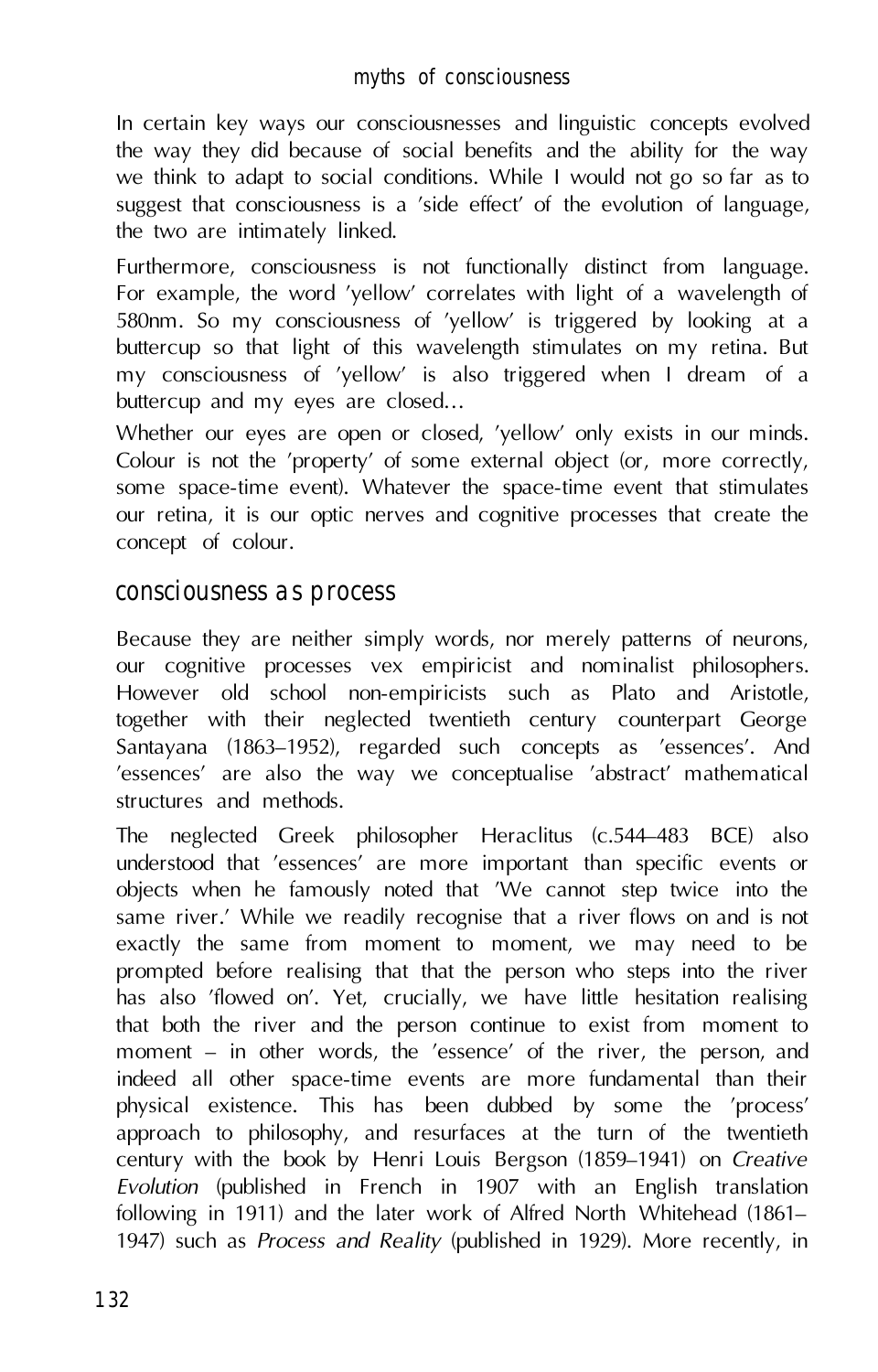his 1982 book *The Uncertain Phoenix*, David L. Hall has looked Western philosophy would be biased toward substance over process… brain functions through some exceptionally active and complex words, consciousness is not something extra to the process of creating All Ican do in this chapter is draw attention to issues of consciousness

psychologists, philosophers, neuroscientists and others from a wide variety of backgrounds – including those with extensive experience of practices or by psychoactive drugs – came together to take an interdisciplinary approach to what was termed 'consciousness studies'. Apart from the need to clear out a considerable amount of very 'dead wood' from centuries of philosophical speculation and materialist ideologies of

This has led to a number of wide-ranging and often heated debates. As is so often the case, these are either deeply philosophical and as 'anomalies' which cannot easily be explained away reveal weaknesses in our explanations. So, borrowing examples from the observed motion of Mercury led to experiments which confirmed 133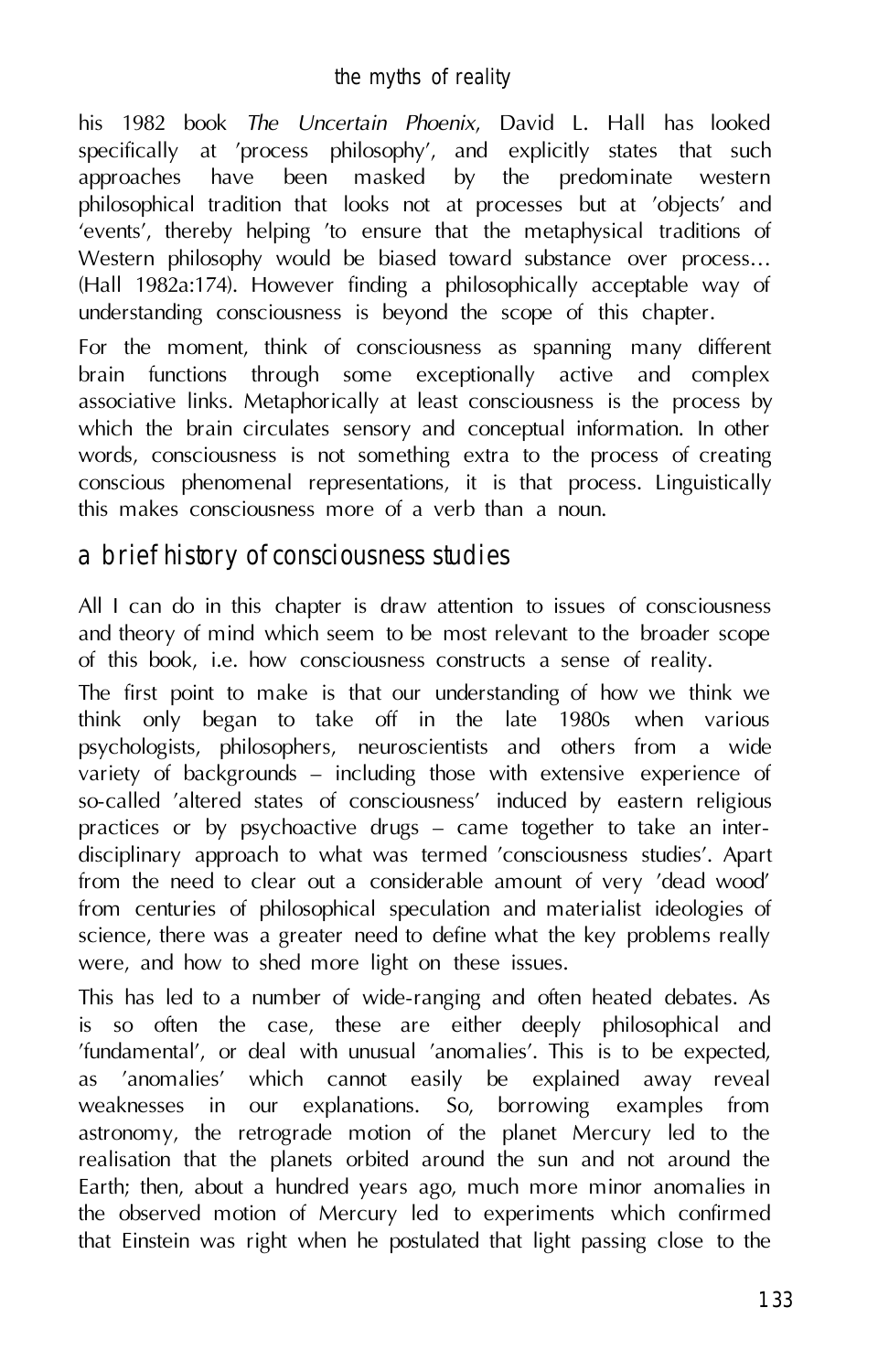sense of self, or who hear 'imaginary' voices. Alongside these anomalies consciousness researchers are especially interested in the sense of free will and intuitive (i.e. non-algorithmic) consciously concerned with the problem. Above all, our brains continually work by unconsciously perceiving – iceberg mostly comprised of subliminally acquired knowledge. consciousness. How are not consider perceptions different from these constitutions of the third of the theory People involved in consciousness research rapidly develop a very different sense of how we think we think. Indeed, it is not only how we that we think that is thrown up in the air, but how we think about the air, but how we think about the air, but experience is illusory. The Buddhist view is that everything is chapte r. In the last fifteen years consciousness studies has evolved from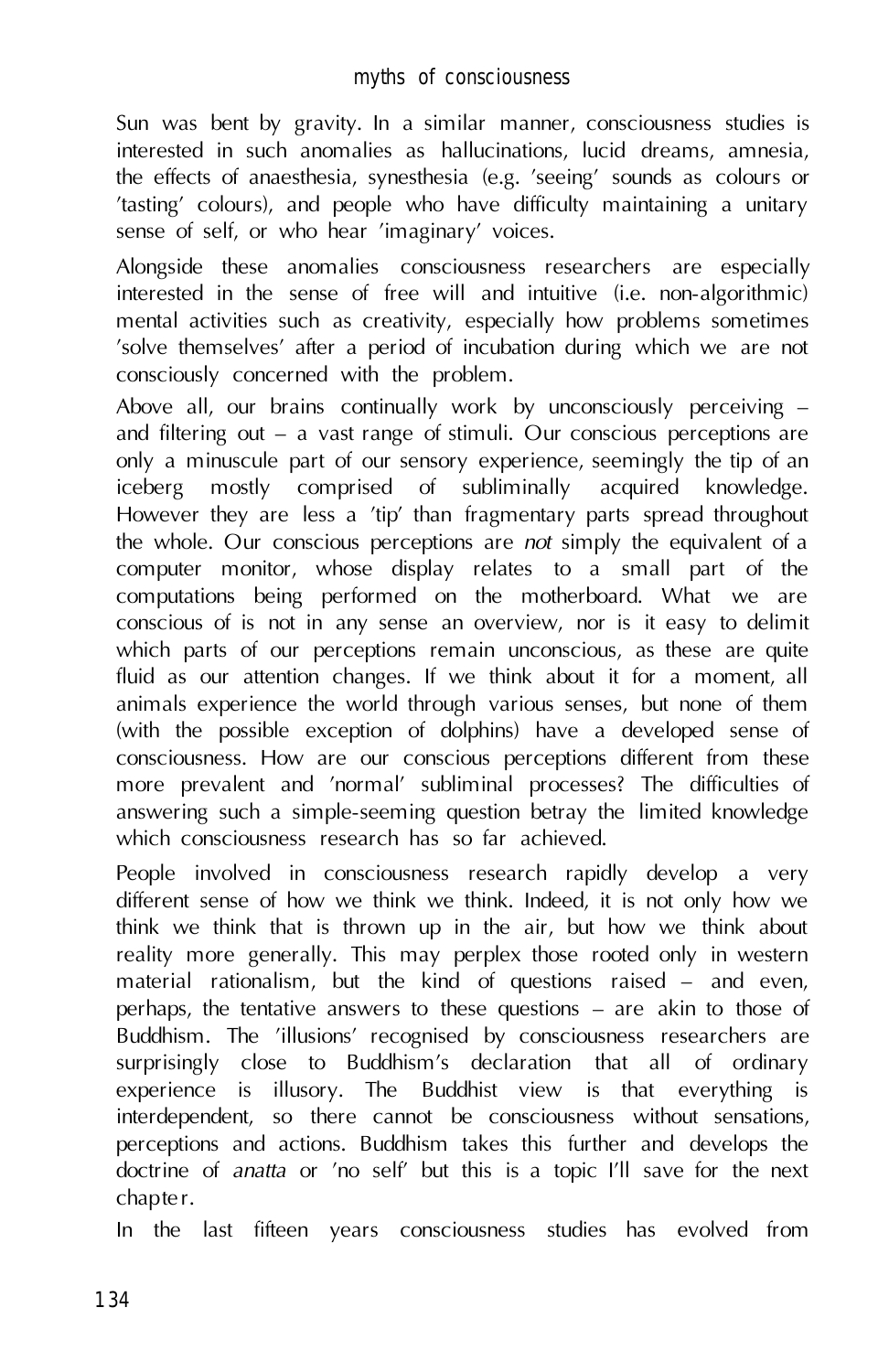effectively nowhere to a subject of great complexity. Frustratingly, much *the myths of reality* attempt some sort of overview of the good and bad in this highly technical literature. Thankfully John R. Searle has saved me from this *Consciousness: An introduction* (Blackmore 2003). the mind:body myth

superior to our bodies, so that human mentality is seemingly not Lakoff and Mark Johnson already mentioned in the previous chapter, has ell, statesci Anaglii in contractat trusc complexe unit contribut<br>Inglassis Pat discribe lane base bathy complexes in that both<br>Philosophy in the chart band and polaries With bay signs be a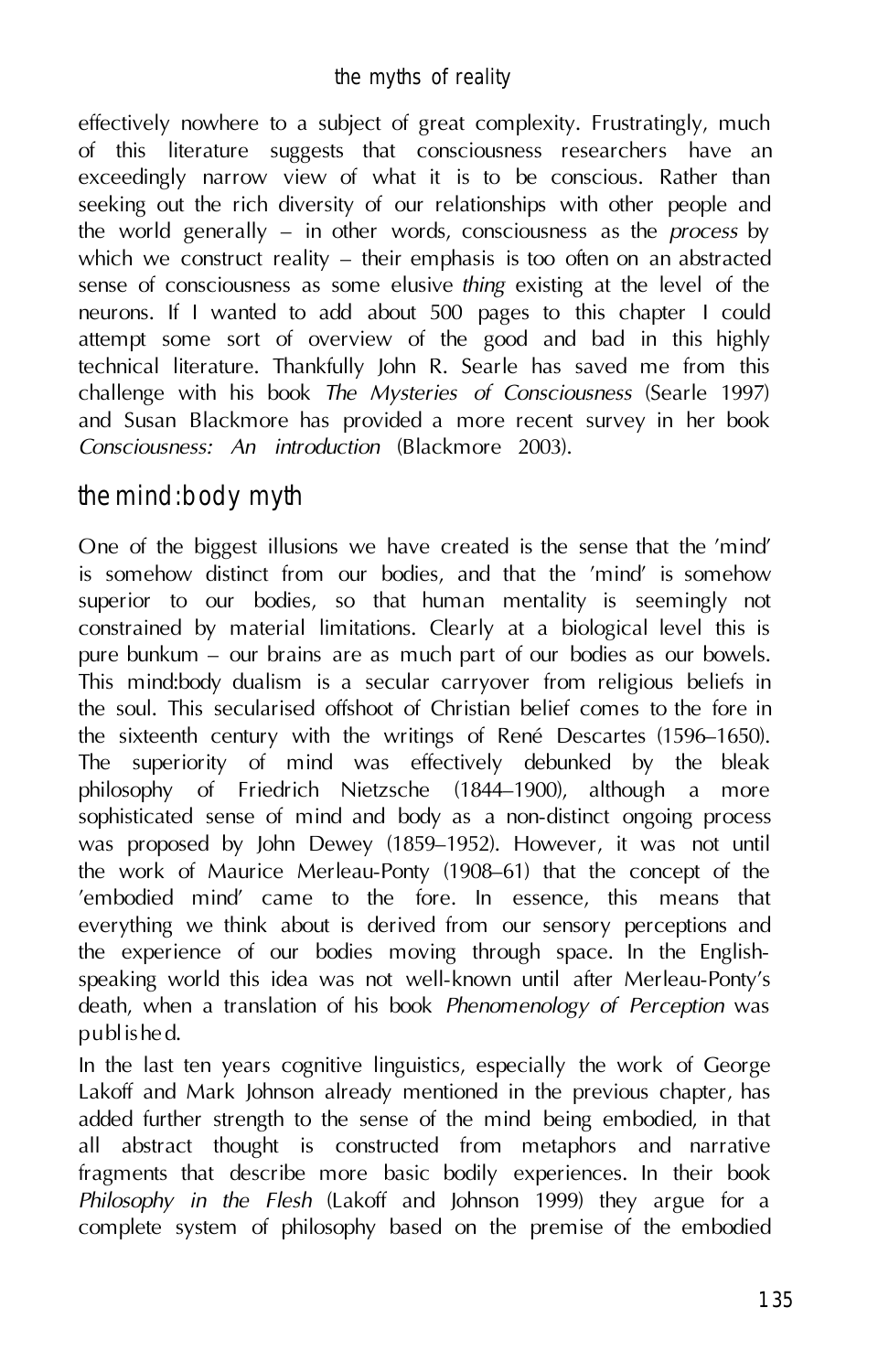*myths of consciousness*

Recent applications of the embodied mind approach to clinical psychiatry suggest that children regarded as dyspraxic are not simply 'clumsy' but have a poor sense of balance, literally *and conceptually*. physical balance. It is also needed to develop a sense of direction and handedness – both skills which dyspraxic children struggle to develop. 'What you do to one side of an equation you must do to the other') – inability of autistic children to recognise other peoples' faces (at least in early childrend and make eye contact is matched by cognitive

## the Freudian myth

Analysi huge obstacle to understanding constanting in the withouted popular awareness of usually greatly misunderstood. Indeed terms such as 'the unconscious', 'ego', 'archetypes' and the like are part of everyday English, although few people using them are them by Sigmund Freud (1865–1939) or Carl Jung (1875–1961). Despite the everyday use of words invented by these pioneer surprising, then an analysis of all 556 postings to the *Journal of Consciousness Studies* e-mail list made between 22 September 2001 and 9 May 2002 revealed that Freud was cited 13 times and Jung 12 comments suggest that Freud and Jung are helpful to the approaches to

not 'map' onto how modern consciousness researchers think about thinking, some aspects of Freud's work still have validity. He was the first to recognise that most of the brain activity that 'produces' recognising that desire is a major motivation, although not until the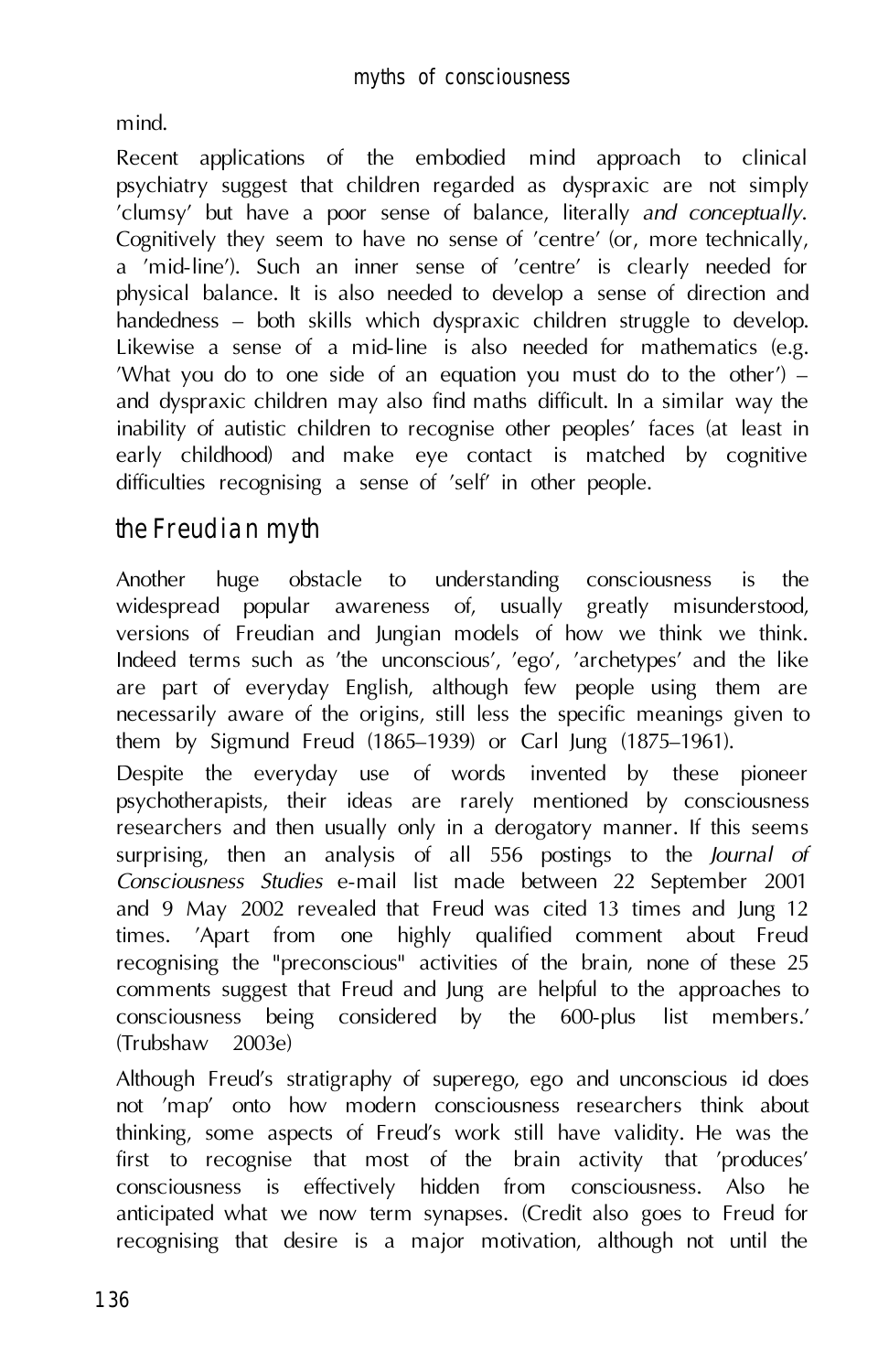1970s did this idea move forward, when René Girard recognised that we *the myths of reality*

mostly desire what we think other people desire; see Chapter 5.) then be transgressed. Never mind that a more plausible model of consciousness would have none of these boundaries and a far more fluid sense of 'normal' behaviour with far less emphasis on transgression and aberration. Above all Freud's model of how we think we think is mostly a reflection people. For example, Freud's notion of the libido as being unconscious,

shares a delusion ever recongises it as such.'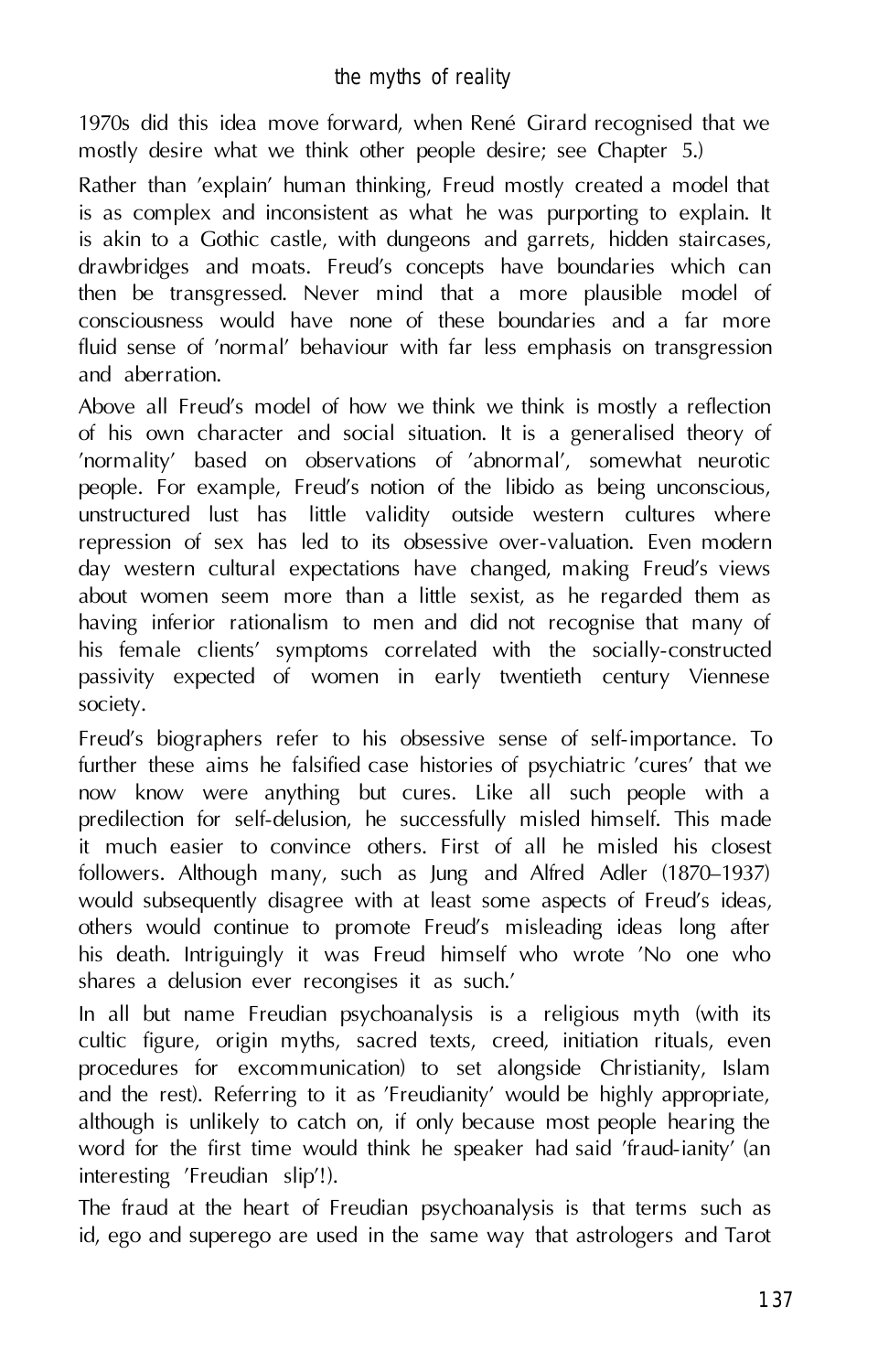card readers are a 'mumbo jumbo' of correspondences. Where alleviate mental problems, which as self-respective astrology or Tarot reader would consider doing. Or we can take the approach of Alan

… [psycho]analysis is not really a system. It is an intimate personal relationship, and when, as usual, it is paid for, it is

Anna against critics the whole Freudian edifice survived almost interthe years (e.g. Ellenberger 1970; Roazen 1975). Thomas Szasz provided the first hard-hitting attack on the Freudian edifice in 1978 with *The Myth of Psychotherapy*. E. Fuller Torrey joined the fray in 1992 with Greenberg 1985; Grunbaum 1984 and Robinson 1993. argument and understanding – bear in mind that Freud intentionally distanced himself from universities and academics of his time, and therefore from any potential critics, preferring to indoctrinate his last hundred or so years, Freud's ideas are largely worthless. Worthless, but vastly influential. Despite the Freudian model of psychology being fundamentally flawed, ever since Alfred Hitchcock's pioneering films of the 1950s (such as *Psycho*) Hollywood scriptwriters have based their badly distorted versions of the Freudian model. As a result, since the 1960s, western culture's ideas about 'how we think we think' have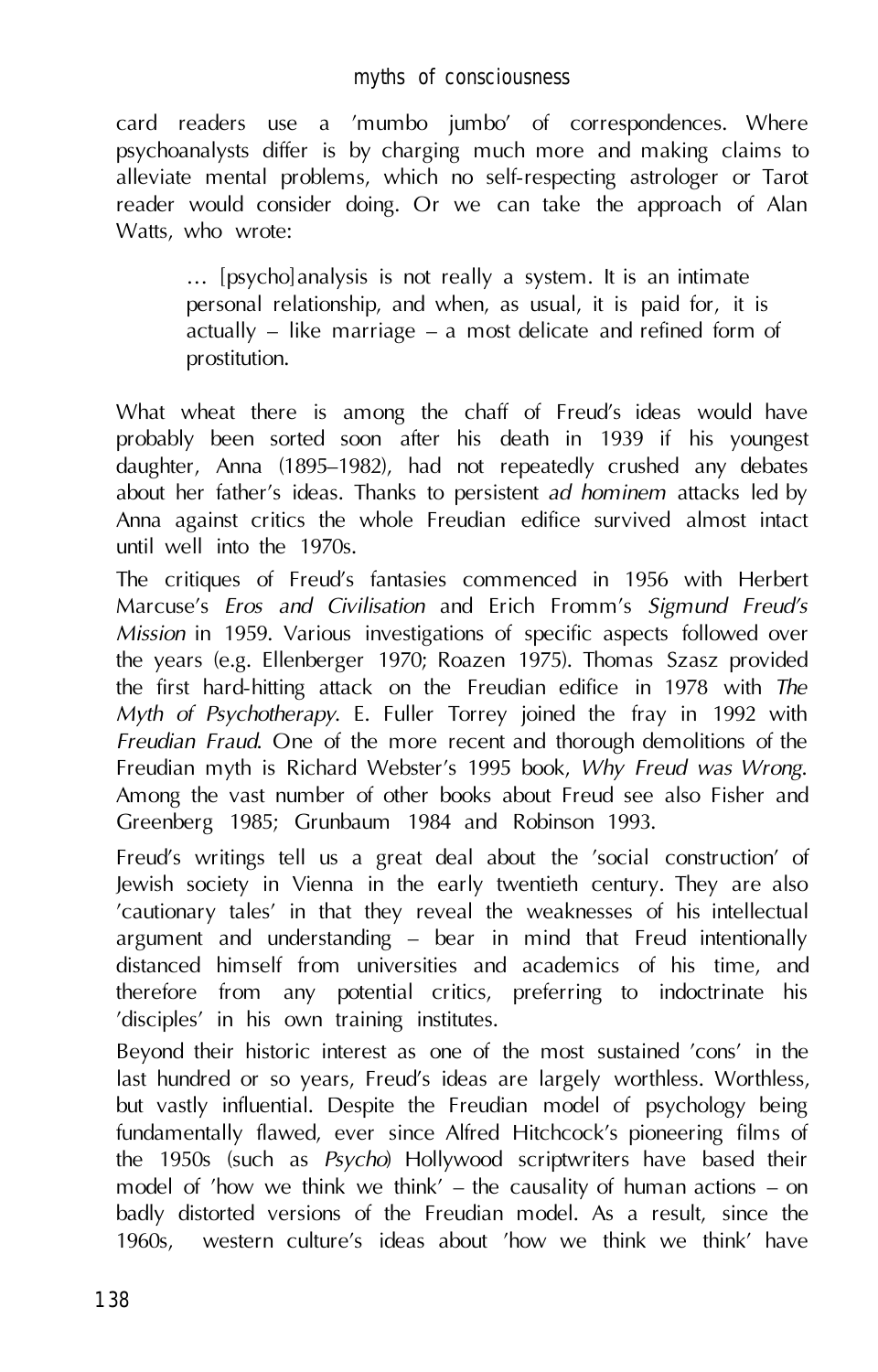

self-conscious fun of father-son relationships, but fell well short of full

further than Freud in creating a mythic system that was even more may be seriously seductive but require whole new ontological on and bring back to life the deepest levels of the psyche that have to be accepted as an act of faith. According to Jung, the 'collective which manifest in dreams and myths. In a mystical manner, these archetypes exist *a priori*, man does not invent them but simply inherit or receives them. As the folklorist Alan Dundes notes:

are very widespread and maybe even universal. It is hard to mediation of culture.…

There is unquestionably a mystical, anti-intellectual aspect of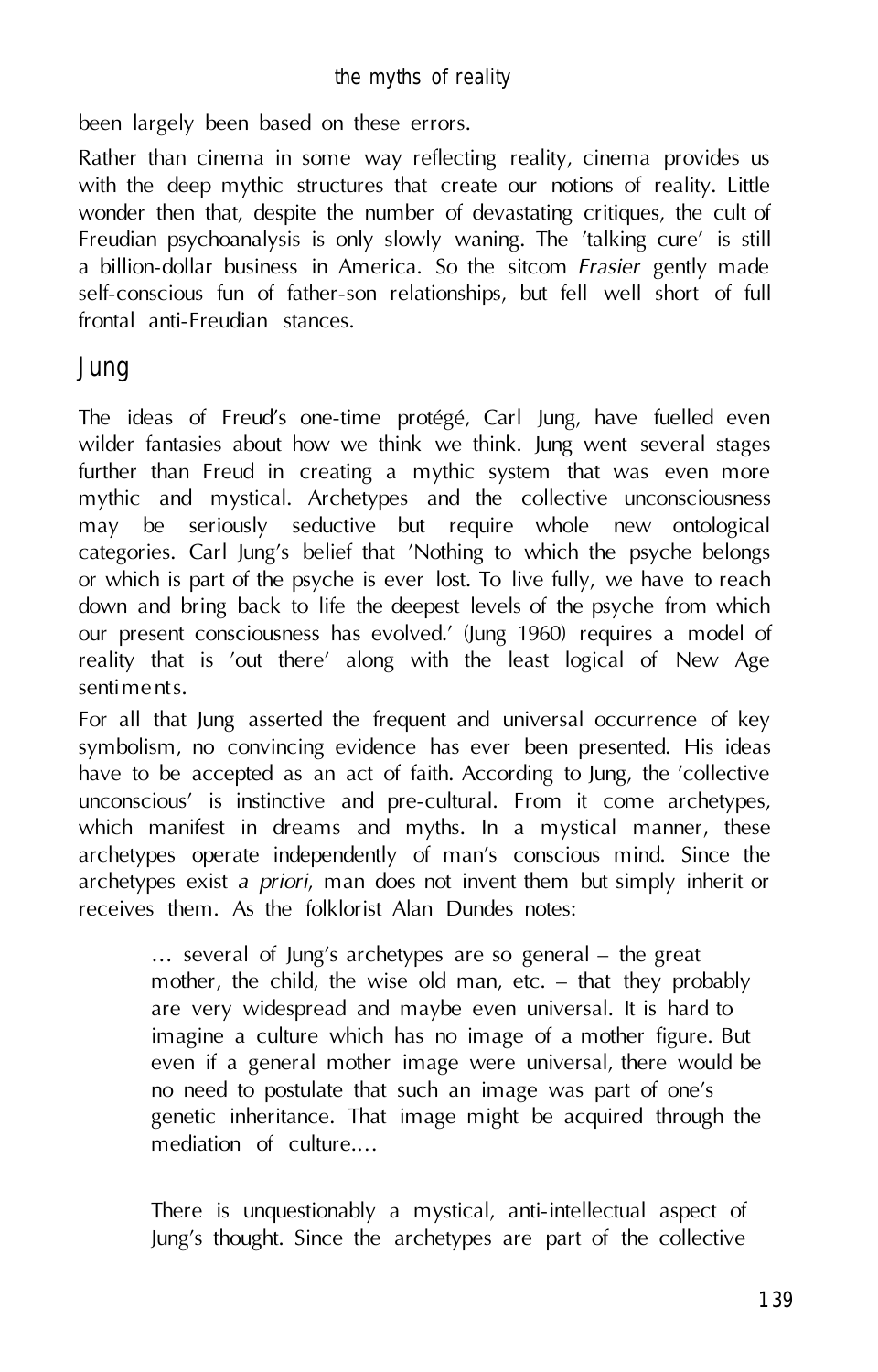unconscious, they cannot, Jung maintains, ever be made fully conscious. They are therefore not completely susceptible to rational definition or analysis.

Jung uses the universal themes of myths as evidence for his notions of discerned in the symbolism of myths and not the 'dynamic' life of

and innovative ontology. In all fairness, Jung's contemporaries in his vast output of writing is better known *outside* of psychology and

Even wonkier versions of the Jungian myth of psychology were picked up by Hollywood scriptwriters, with the result that versions of a very specific hero myth prevail, from the overt racism of cowboy films,

I hope this brief overview of an exceptionally complex subject has indicated that our models of consciousness – how we think we think – to do with how we actually think) is most certainly socially constructed as, since the 1950s, popular awareness of psychology has been University than models of our model action and rationales are models are models are models are contactions and

much about performance – how each of our brains 'perform' at being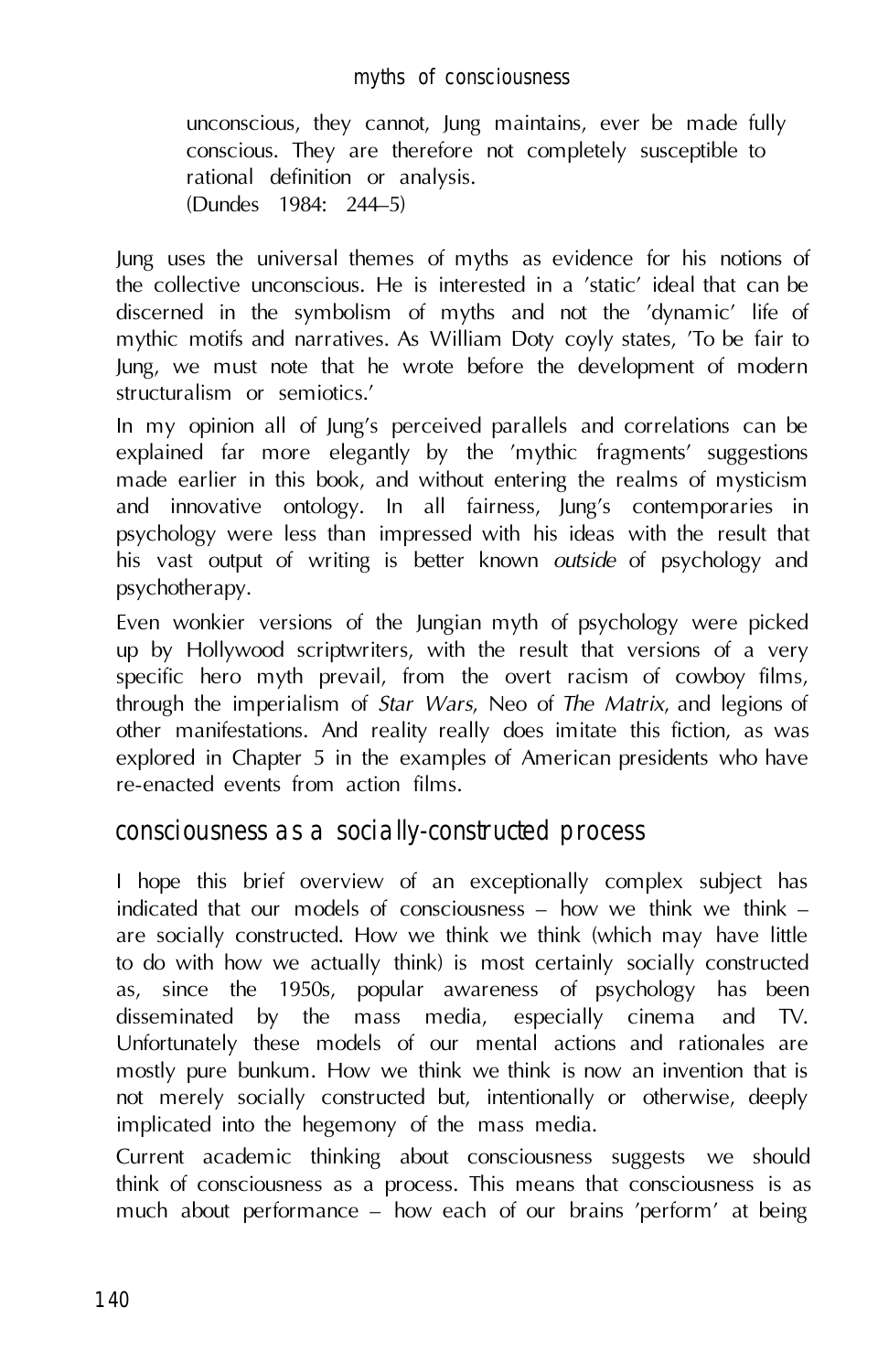each of us. Seeiningly consciousness is about suchurang a personal actor, and sustains the sense of me being me rather than a series of different entities. Intriguingly, psychopathology shows that some people the myths of individuality…

## sources

Baron-Cohen, Tager-Flugsberg and Cohen 1993; Blackmore 2003; 2000:259; 203; Dufrey 2013; Duide, 1984; 244–5; 1999; 179–85; 1994; Gradway 1994; Guiday) 1996; 155–6; Hallan 1976; Hall 1982a; Lawrence and Jewett 2002; McMahon 2003; Marcuse 1956; Planck 1931; Ripley, Daines and Barrett 1997; Roazen 1975; Robinson 2000; Szasz 1978 ; Torrey 1992; Trubshaw 2003a; 2003e; Watts 1954, 1972: 341; Webster 1995.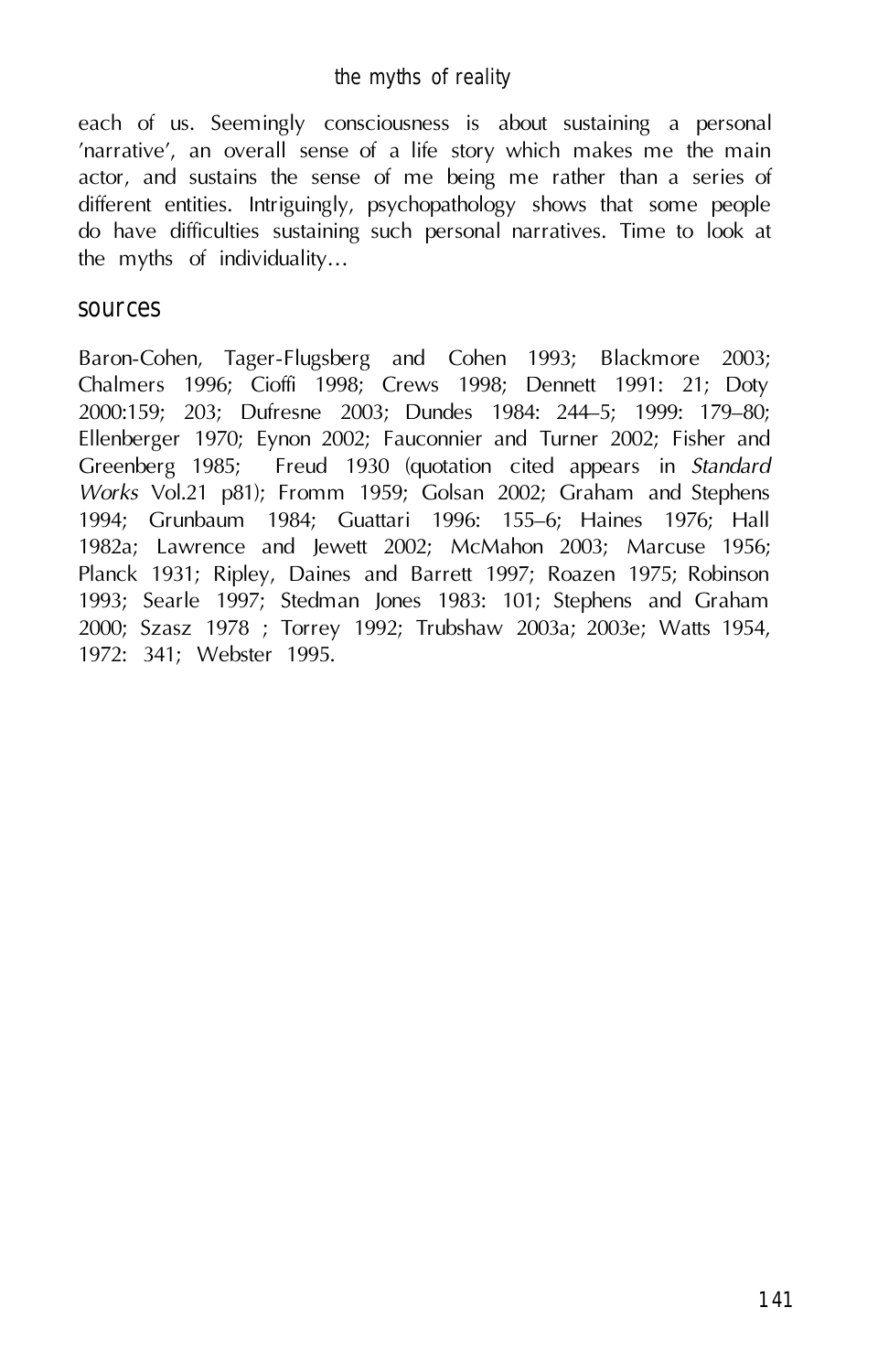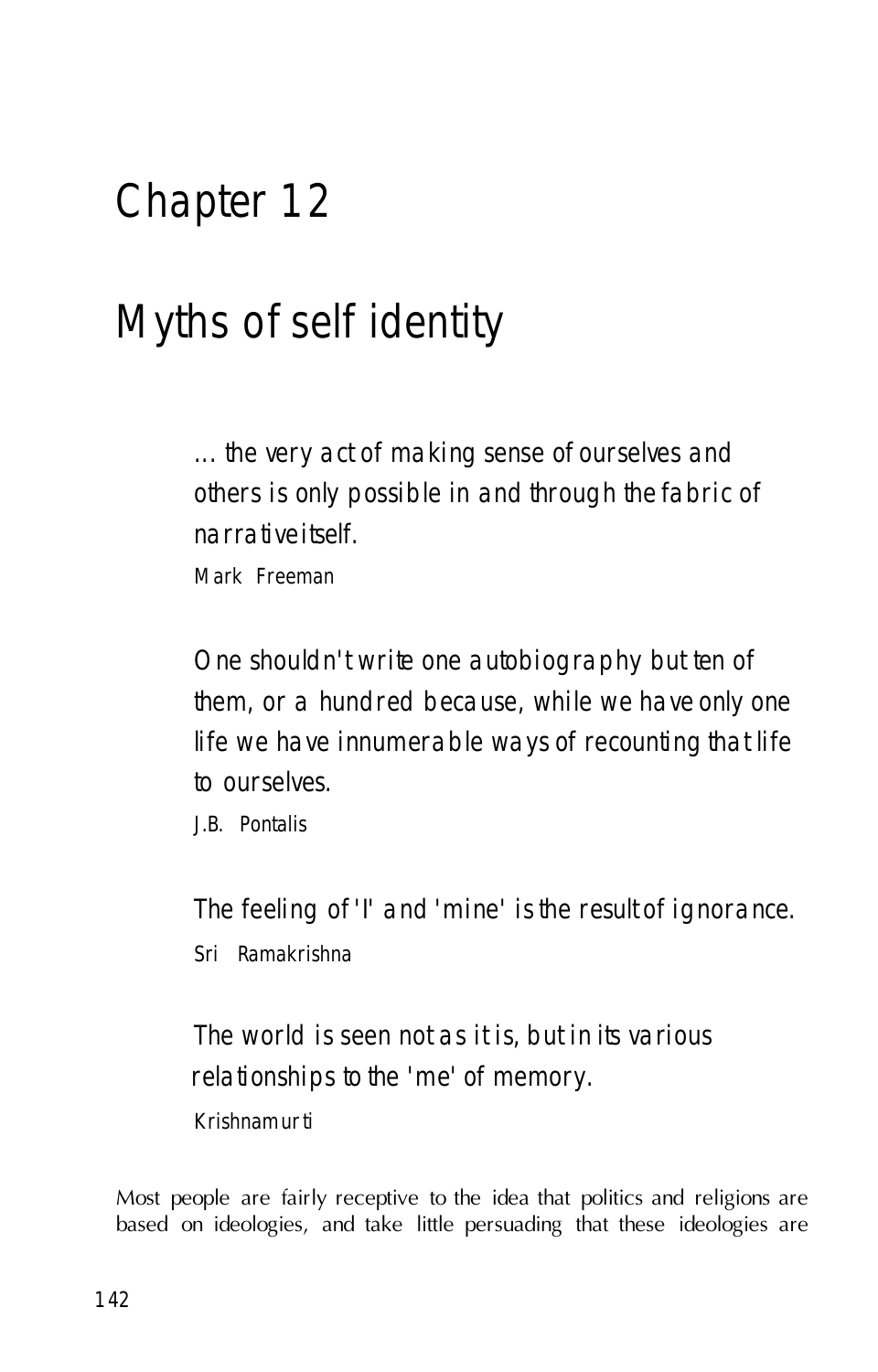But most people have great difficult in accepting that the sense of self, their own individuality, is similarly constructed. The cuts away every<br>sense we have of being who we are the hardest may be the hardest<br>for most people to understand, still less accept. And if you do you weren't warned… 'I' and 'me', 'person' and 'self'

me as a 'person', or me as an 'individual'?

often suggest that we are looking at little more than different shaped shadows cast by the same illusion.

knowing. So too there seems to be no 'I' in 'I am thinking', or 'Fought itself is the thinker'. More basic acts of perception, as when we say 'I see consciousness – our sense of self and 'I' – quickly steps in with feelings

seem to be looking into a kaleidoscope of multiple reflections, such that this sense of the self exists only because this sense of self asserts that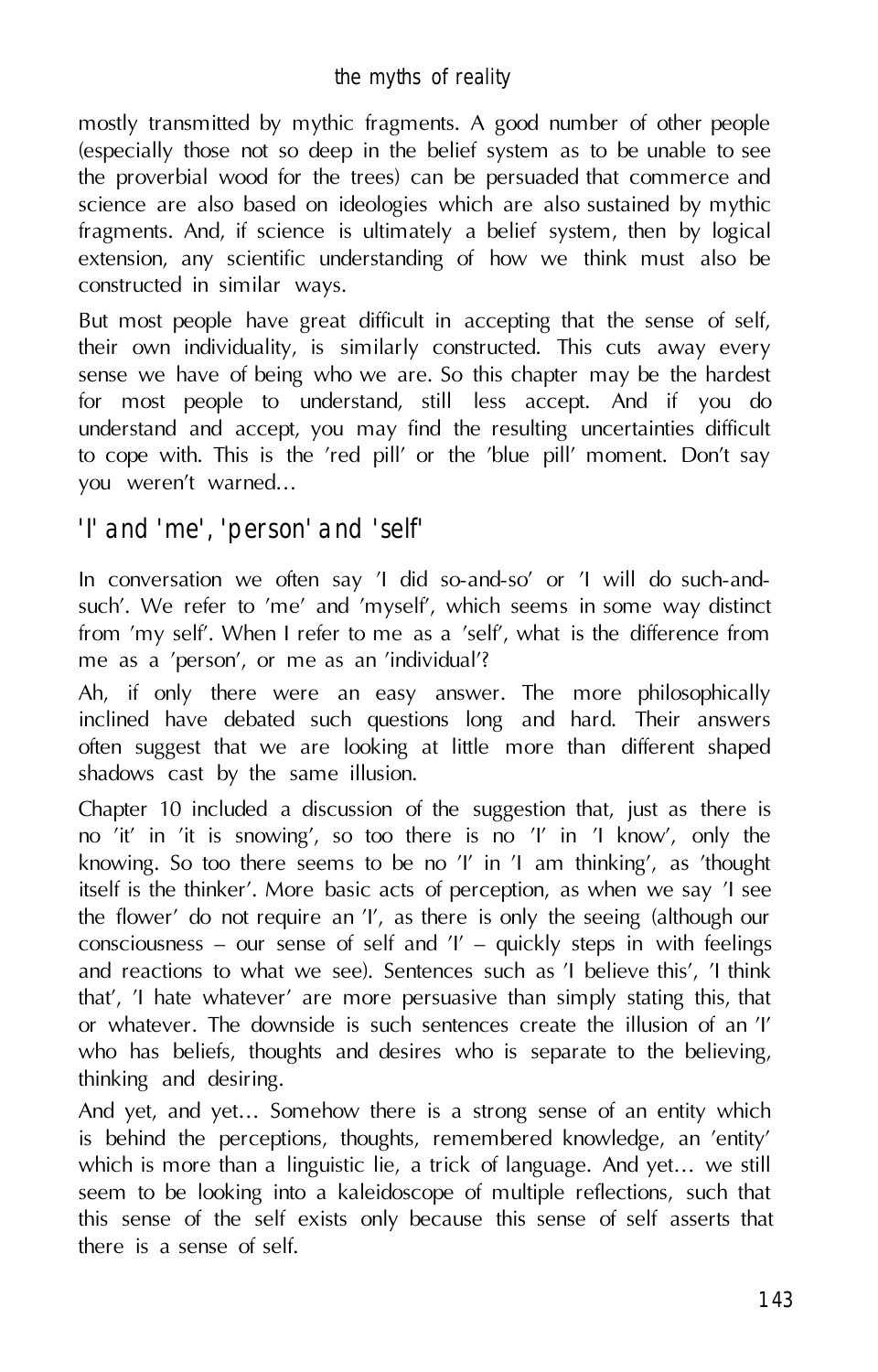*myths of self-identity*

For the purposes of this chapter I will use the term 'person' to refer to the achievements and aspirations. Such a person is also an individual.

problems. Are we referring to the 'embodied individual' (the one who up of a seemingly sequential stream of thoughts? Or to the 'social other people? Some of these social relationships are close, as with family. Some are transient, such as perfunction exchanges with share interaction is part of a wider 'politics of power' – who has power over world at least, there is the sense of individual*ism* – that individuals have

In contrast the word 'self' is used in a narrower sense which allows for social situations he or she encounters. Each of our selves can act as an allows that our various selves are volitional, i.e. they have the capacity for voluntary and intentional activities. This sense of 'selfness' (or subjectivity) persists through a variety of

process, not an 'object' that exists independently of the activities, that the sense of self – a product of consciousness – is also more of a not be, it is a long way from literary concepts of the 'stream of Joyce and other twentieth century authors.

self as a boundary

question: where is this sense of self 'situated'? To answer these questions 144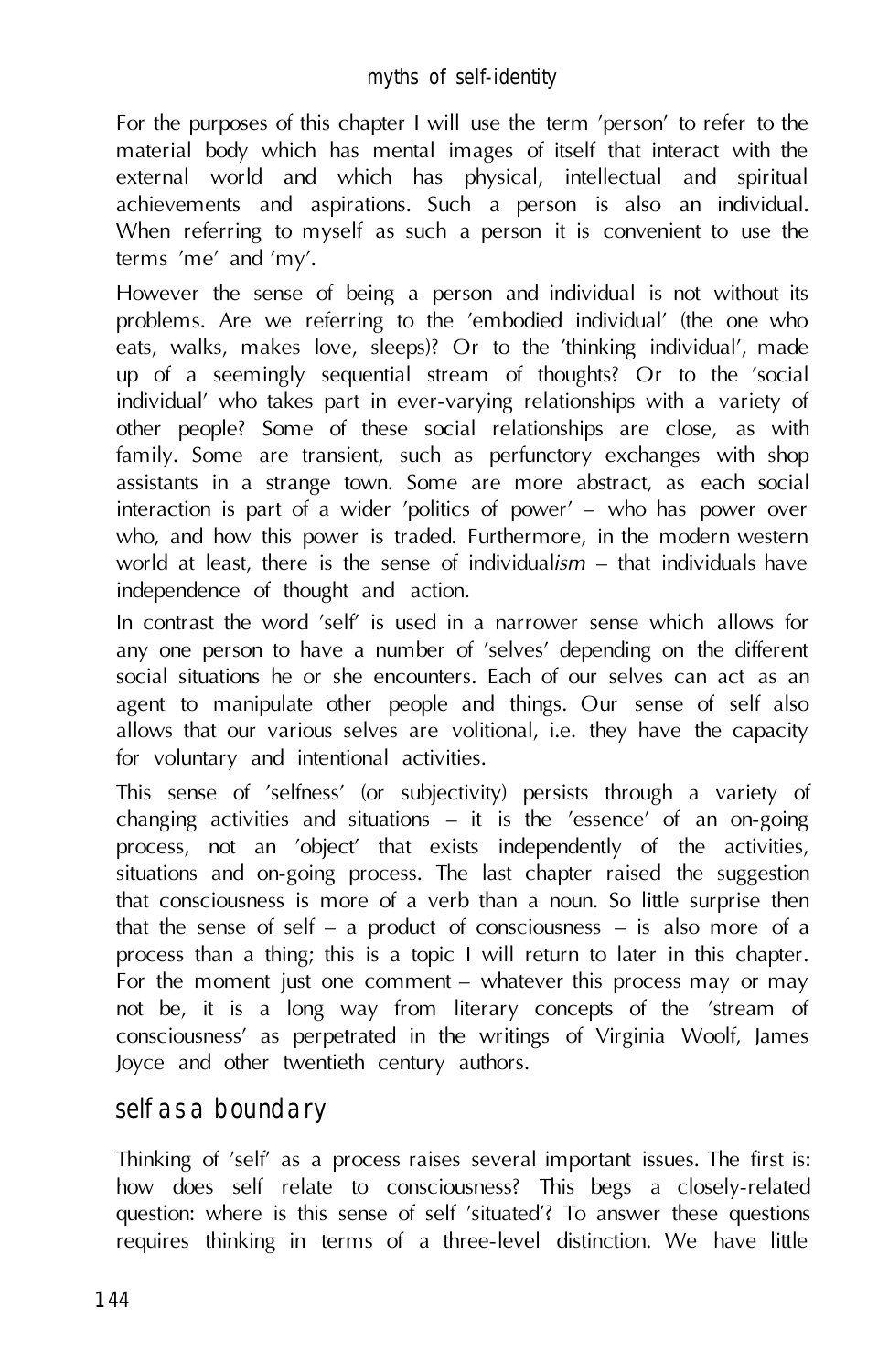the experiences render that boundary very fluid or seemingly non-existent.

self as singular

The biggest of the issues about the sense of self is: why do I think I am

The muddle is inevitable. 'Social norms' allow each of us to change and adapt, sometimes quite dramatically, over time. Social norms require a enduring surgery. me, I'm multiplex

145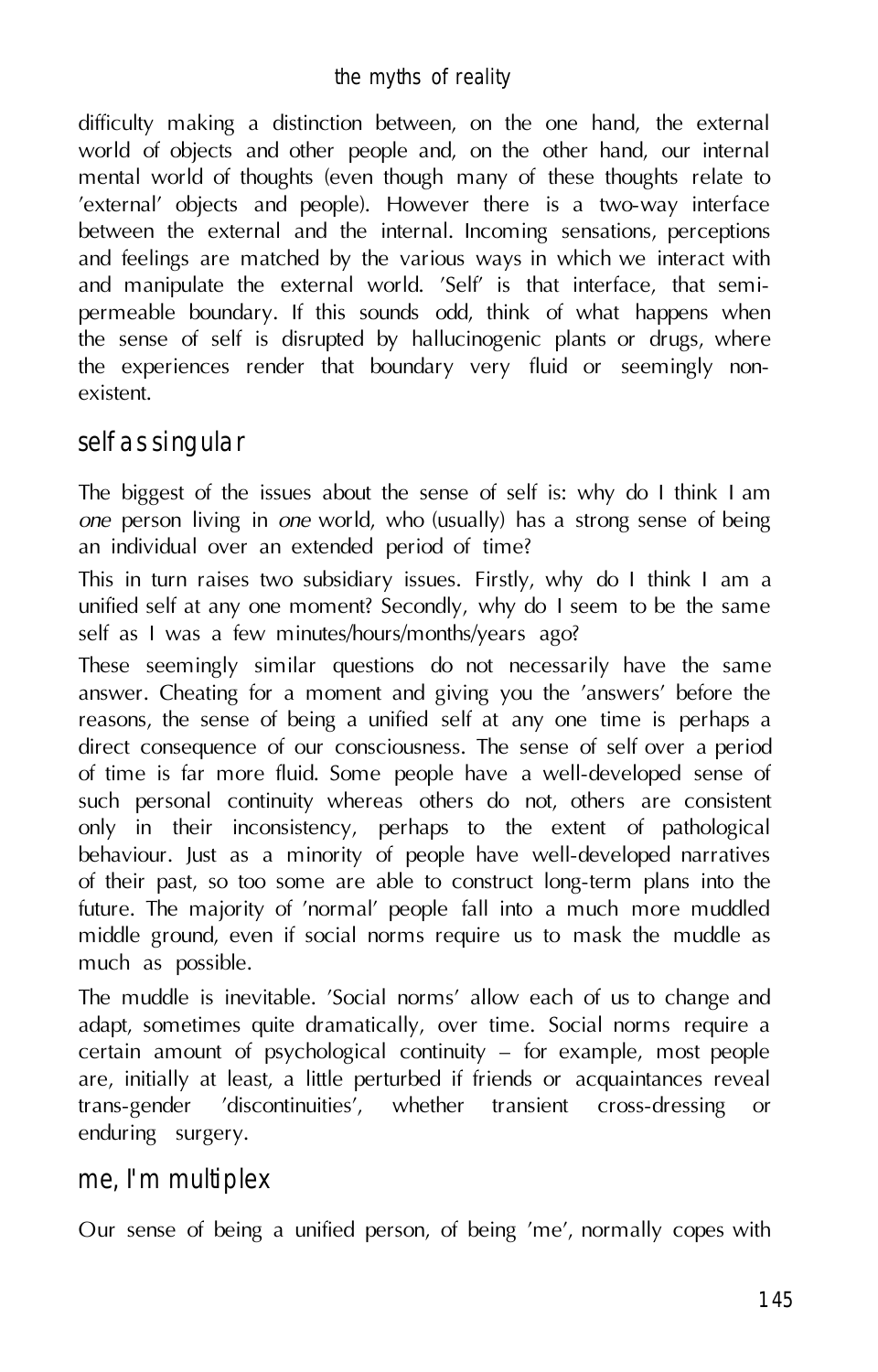Both are distinct from my religious self, and also from my roles within the family. Indeed most of these personae have evolved over time, quite required to act as full-time carer for an ailing parent – are also

to worry about cross-contamination (i.e. don't admit to have 'kinky' range of multiplex persona from climically-recognised multiple extremely complex complexity. The most perplexing aspect is However in practice, the main problem with such multiplexing of roles capable of playing various roles, then you have yet to play them *in* Most of us deal with this dilemma pragmatically by constructing a

desires, aspirations and plans. Even if only some of our plans are achieved, or we only plan for as little change as possible – as with an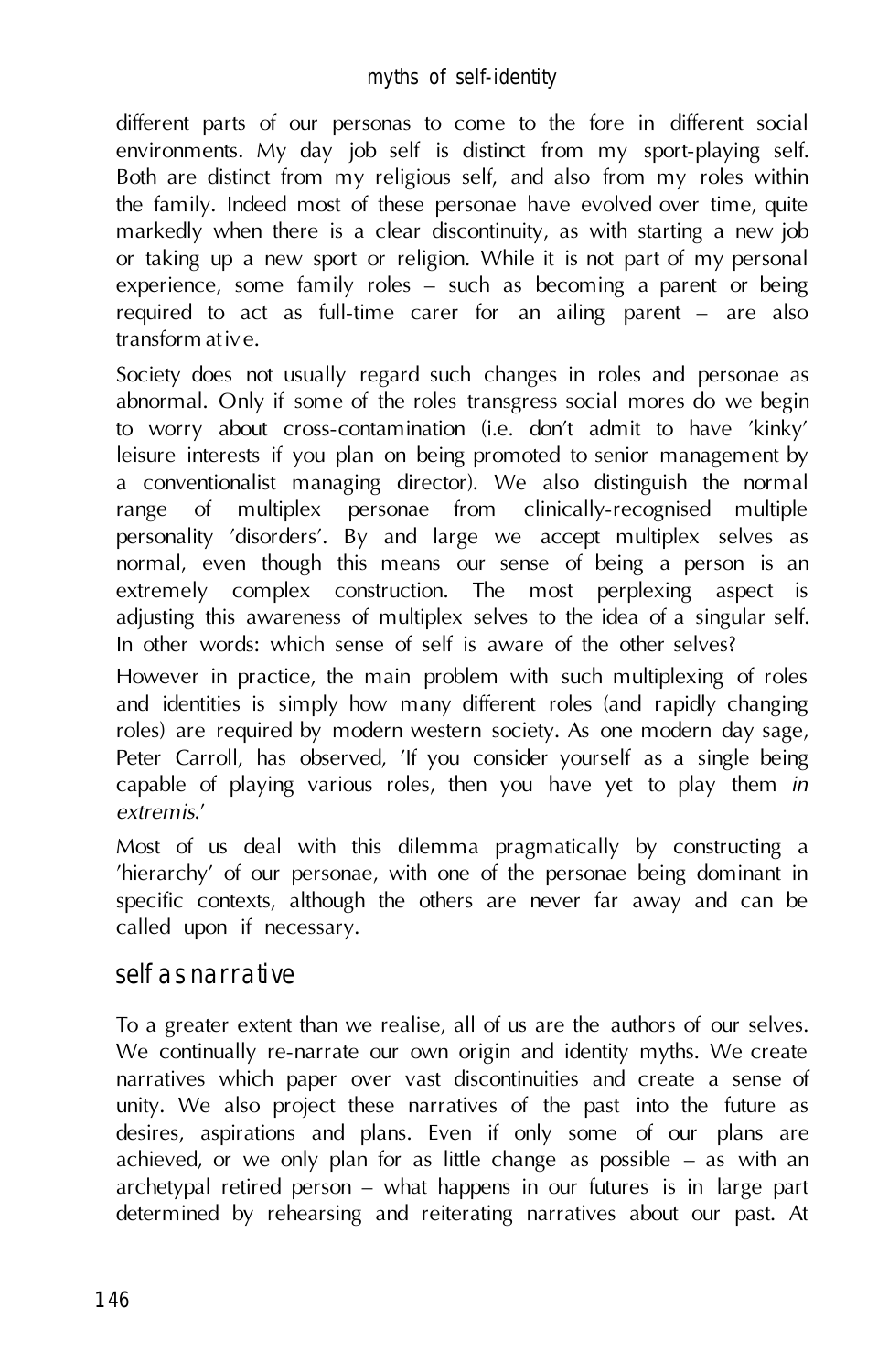construct lies, adopt a pseudonym, or seek to live under a different baptise as adults – such as the eponymous Baptists – do not rename). adjusting to her new roles (and, indeed, the custom originated when marries denoted leads-binding ownership of the wife by the no different from groups of people who, as already mentioned in much a process of *exclusion* and quickly feels perturbed by any People who hear 'alien' voices inside their heads are understandably individuals or as social groups) mostly by defining the 'other', what we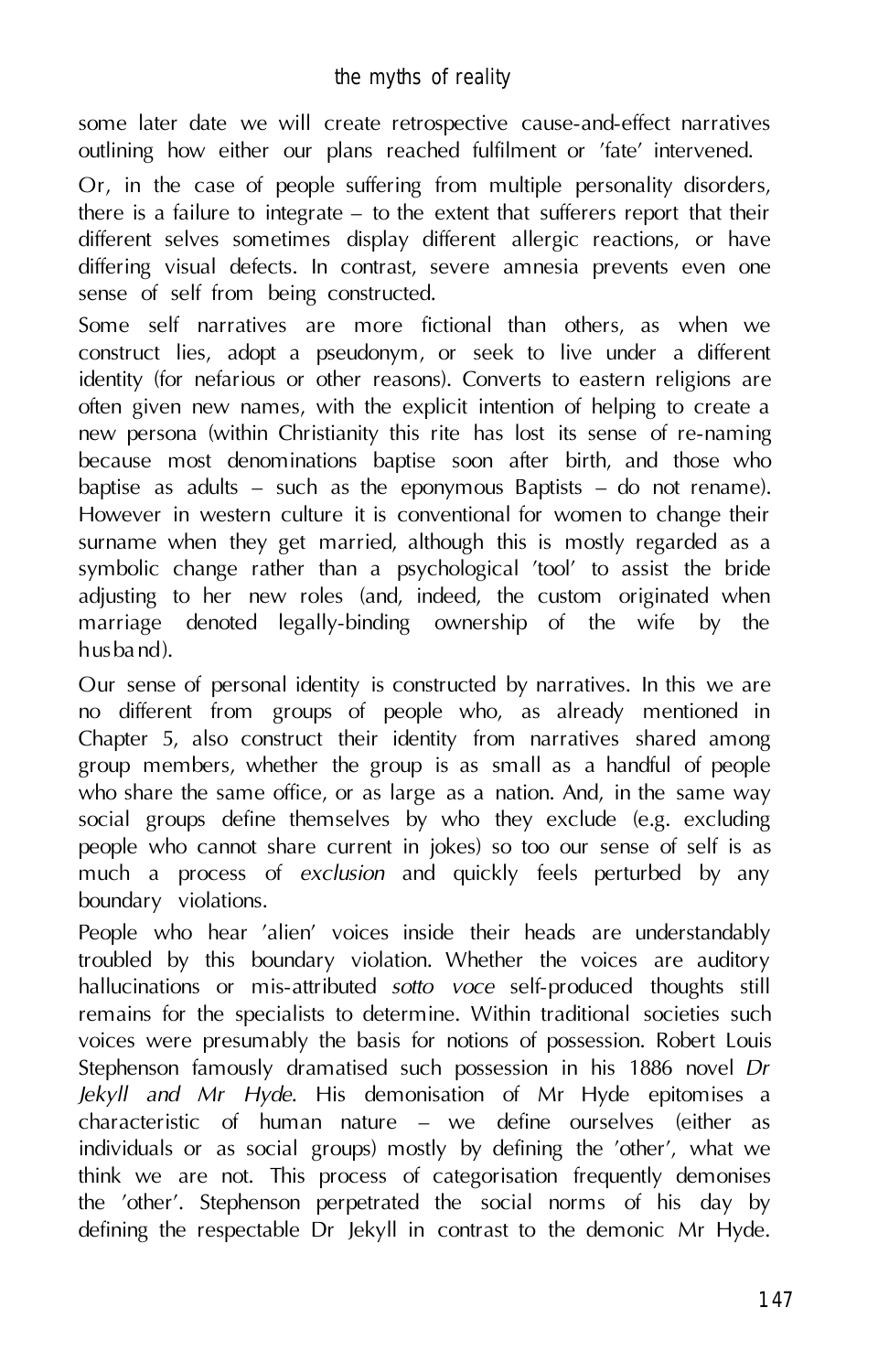*myths of self-identity*

This is little different to modern tabloid newspapers who define acceptable social behaviour by demonising 'hooligans', 'muggers', 'travellers', and other such invented mythic notions.

losing the plot

collective term 'altered states of consciousness' includes a variety of deemed 'altered states of self' – or, perhaps more accurately, 'altered removed from our bodies.

Furthermore our tendency to think in terms of a stream of self-narratives mental activity, or are triggered into some artistic or numinous sense of 'timeless' state becomes incorporated into our narrative making.

events in your life. Indeed we do exactly the same when informing At one level self identity is a collage of self-quotations. The sense of self

capable of massive self-deception, there are limits to how much autobiographies can differ from the facts and remain plausible. memory is deeply flawed. Not only do we forget, but suitable 'prompts' witteds withhild show though juries follow that common sense in

our sense of shortly was wonderfully explored in Philip K. Dollars away the 1982 film *Blade Runner*. The plot revolves around the ability for memory – and thereby identity – to be fabricated, and the inability to distinguish between the 'manufacture' manufactured' memories of the 'manufacture' manufactured' memories of the contractured in the contractured memories of the contractured memories of the contractured memories of the con 'real' memories and identities. Dick and the screenwriters intentionally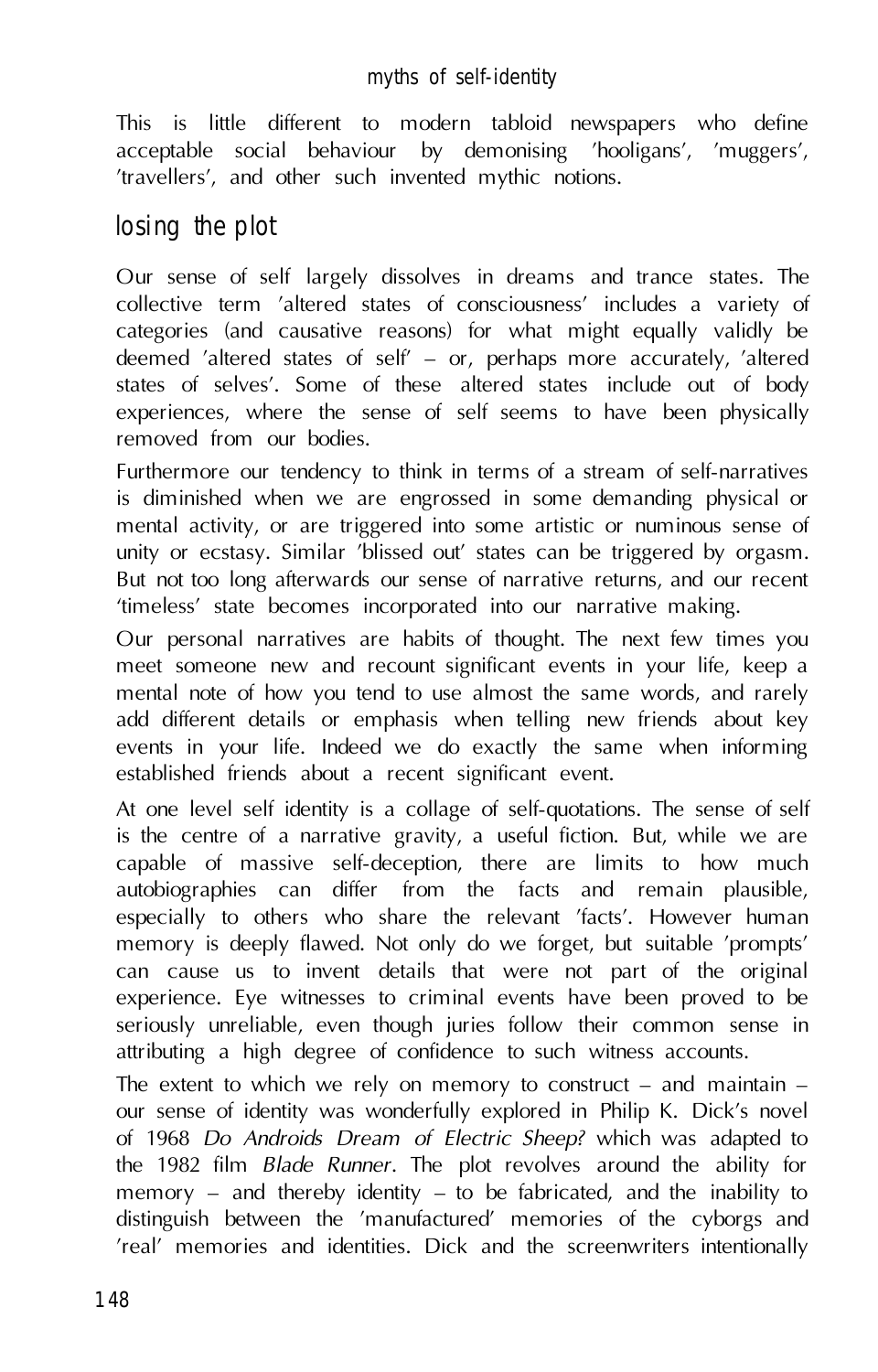posit a large question mark over the nature of 'real' memories and monstrous phenomenon known as 'false memory syndrome'. These patient confronts the abuser (usually a parent or guardian) with these

# self is always in the past

us we find it hard to relate the only inevitable event in our futures – our

present according to the personality traits of the self who is currently dominant, but we can only with difficulty ask that self to 'step aside' and clients with, say, aggressive behaviour, or religious gurus imparting a tricks. Nevertheless, without training we do not usually have control the combination of 'selves', exists principally in the past and only projects tentatively into the future. What Freud referred to as our 'ego'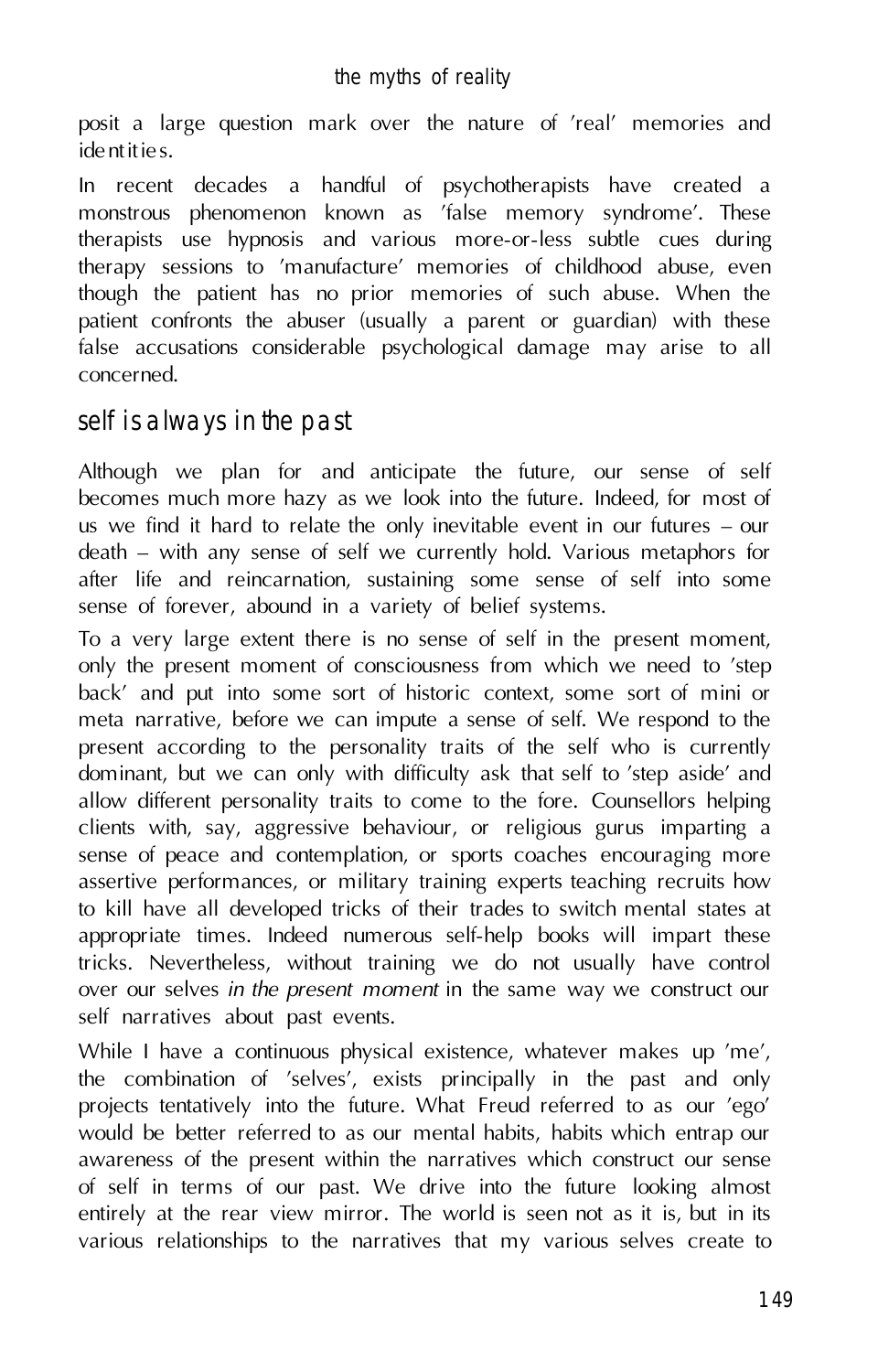

We are the authors of our personal narratives. But the more we rehearse, Within specific social situations these self-narratives reflect back on us

out what work they do, whether they have children, what TV music, what books they read, where they go on holiday, whether they support a football team, play golf, squash. All these answers –which are and culturally (as do our accent, use of language, manners, not to mention our clothes, car, and the general consequitor of 'material invariably comprise of narrative fragments.

into a kaleidoscope of multiple reflections (that this, our sense of the self kaleidoscope. Not for nothing is there a mirror fetish in *The Matrix* (see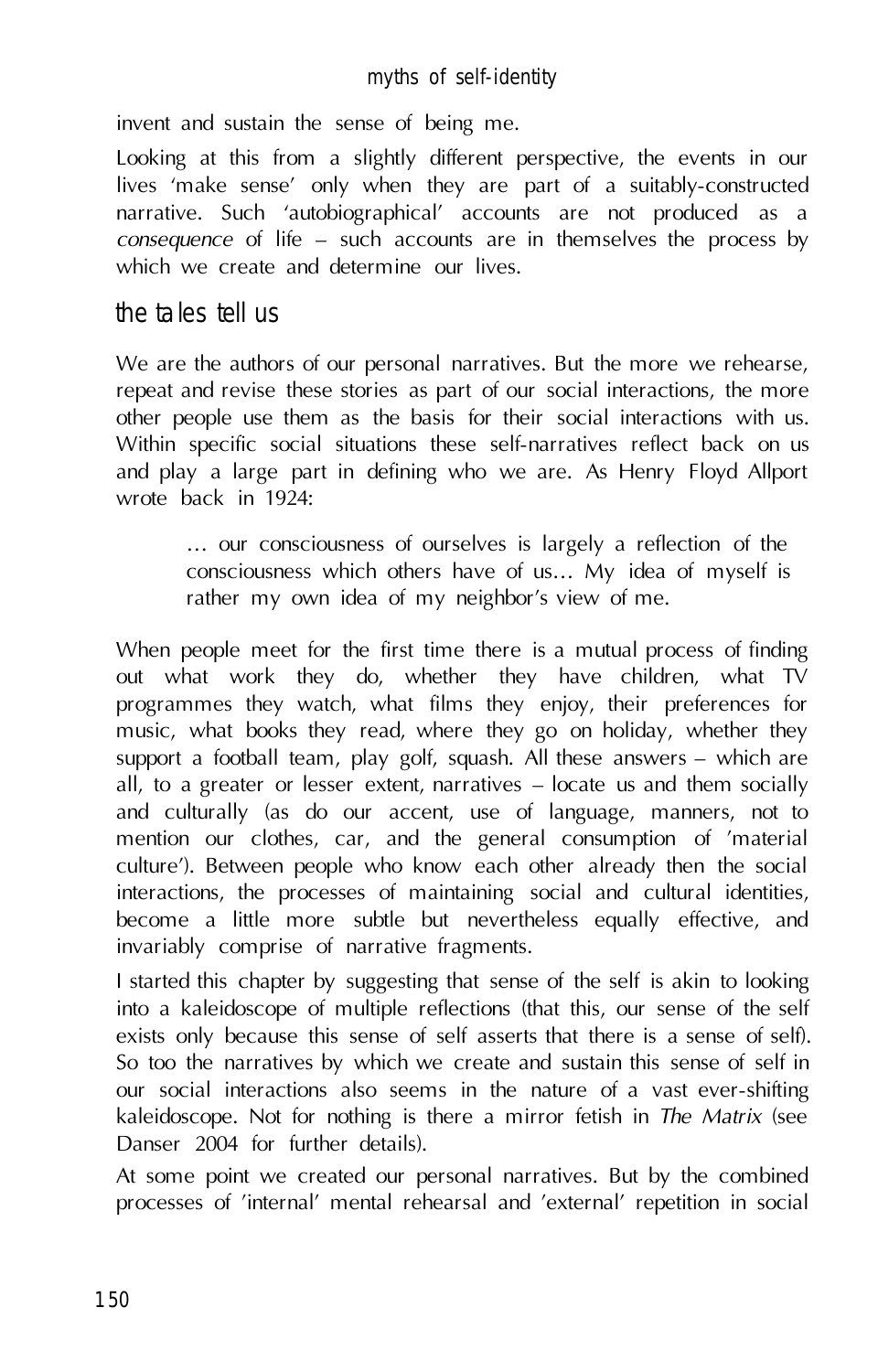part we don't spin them, they spin us' is the metaphor used by Daniel thinking' schools of self-development that have been with us for about a hundred years – if you think you can do something then there is a good then you certainly never will.

self as socially constructed

Individuals and society are two sides of the same dualism. Self identity is always in the context of a social group, even if the group is absent or imaginary. Only when other people are aware of us does our self awareness of) the 'other', that which we are not. Society is, as the starting point for many other possible definitions, an aggregate of individuals. The potential social interactions between individuals are unconscionably complex. An individual is not simply the sum total of possible social variables such as age, ethnicity, sex, gender, different social contexts.

establish meaningful cause-and-effect rationales out of this intense complexity, and still have a well-defined sense of individual*ism* – i.e.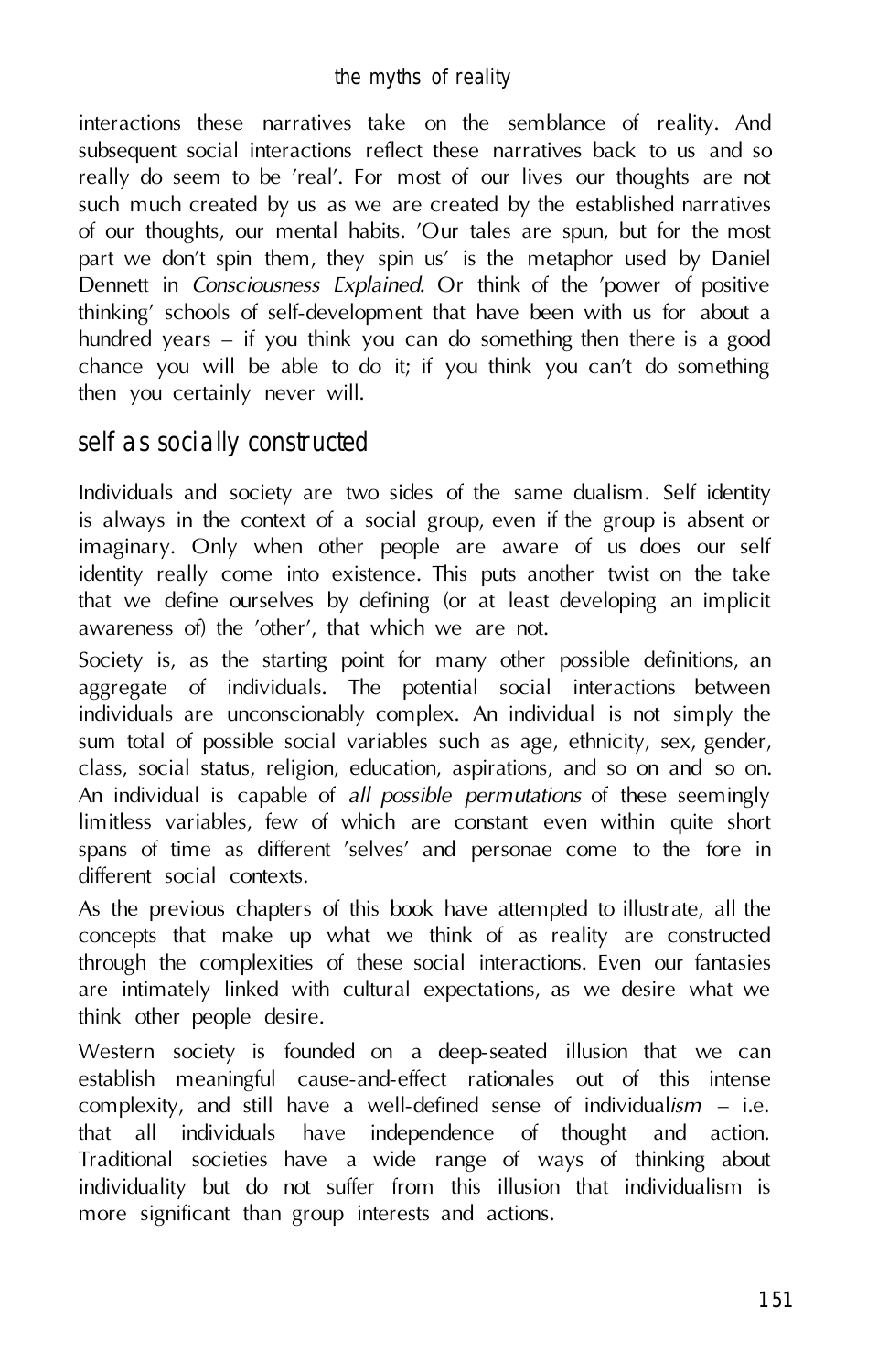Furthermore, in traditional societies causality in 'devolved' into as human agency. The western sense of evolutionary superiority makes us dismiss such cosmologies as 'superstitious', yet we fail to recognise interactions as so complex and inter-determinate that they are best constitute as 'chaotic systems' (and note that this terminology, 'chaotic') then conventional cause-and-effect models simply do not illusion of plausible cause-and-effect rationales. It is not simply that a 'chance' meeting with a friend can lead to learning about a job which in turn means we can afford abetter house, expensive holidays, 'chance' social interactions are leading to a whole range of less

the production, indeed the performance, of our self narratives. And we consume the self identities produced and performed by others. Even nor optional, but instead is socially constructed – although in this the possibility of a plurality of genders surfaced, and we are still a long we should not helpet that 'normal' dualist heterosexual attitudes were gender options – including a variety of expressions of homosexuality privately and publicly in night clubs and 'Gay Lib' parades. The construction and performance of different aspects of our personae is, in the modern world, not simply reflected back as part of face-to face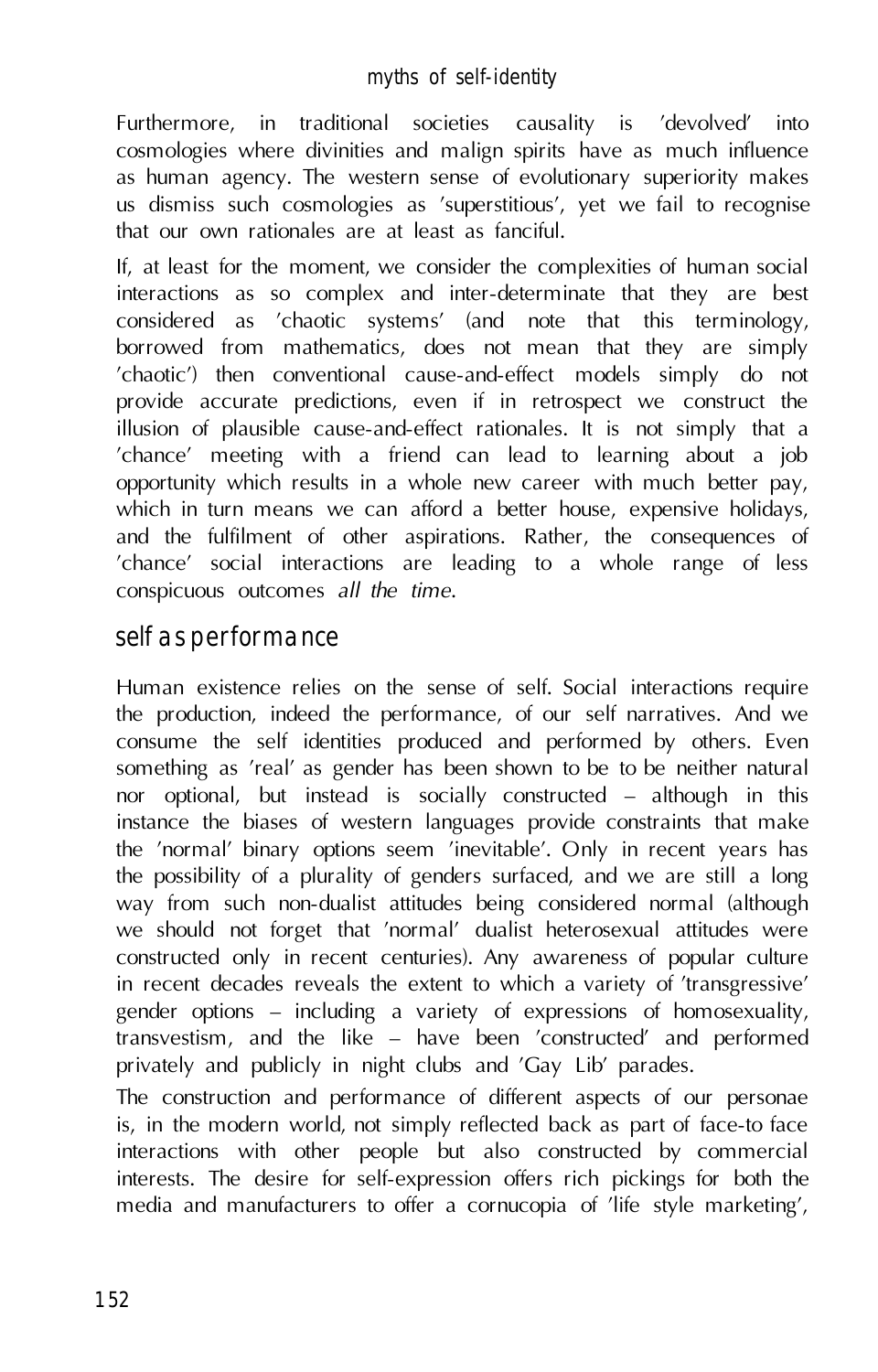whether we are teenagers creating – indeed performing – self-identity their status with BMWs, Barbours and a cottage in the country. While we think of ourselves as the authors of our self identities, social far the most pervasive. Who we think we are is, to a far larger extent than most people will readily admit, constructed by magazine articles, As I already noted in Chapter 2, all too often individuals create a 'reality' fifty years ago. If people were soap operas then most of them should labelled 'disabled' according to current concepts, and ones that make 'normality' seem less akin to a disabled state of existence. Not that many decades ago, western cultures created a sense of identity felt to be 'singular' rather than 'multiple' (even if this feeling did not quite match how identities were multiplex to a certain extent). This continual processes of change. This in turn leads to a sense of which can also be thought of as differentiating our self (in some suitably conspicuous way) from our previous self. Self identity is only partly *not* want to belong to.

the consequences of the illusion of self

'Our sense of being a conscious agent who does things comes at the cost of being technically wrong all the time' observed Daniel Wegner. It is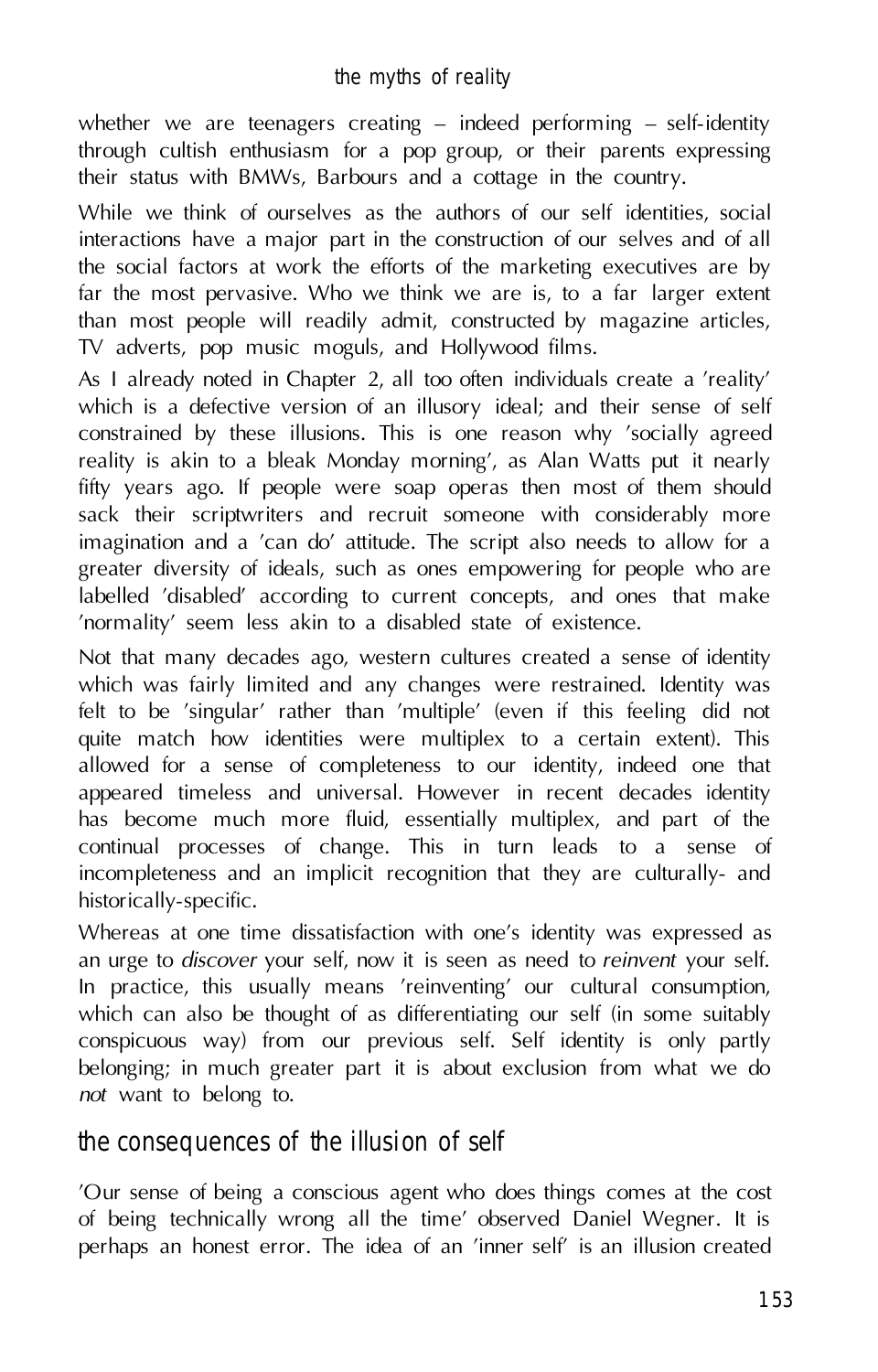this illusion seriously constrains our thinking. Even the most innocuous habits of thought, word and deed act as anchors which constrain us to The more attentive of you will realise that I used exactly the same rationale should be present whether we are considering the fairly ideology, or the better disguised 'myths' of how we construct This is akin to the Buddhist doctrine of *anatta* or 'no self', which runs

sources

Blackmore 2003: 162, 243, 249, 412–3; Brook 1999; Butler 1990; 154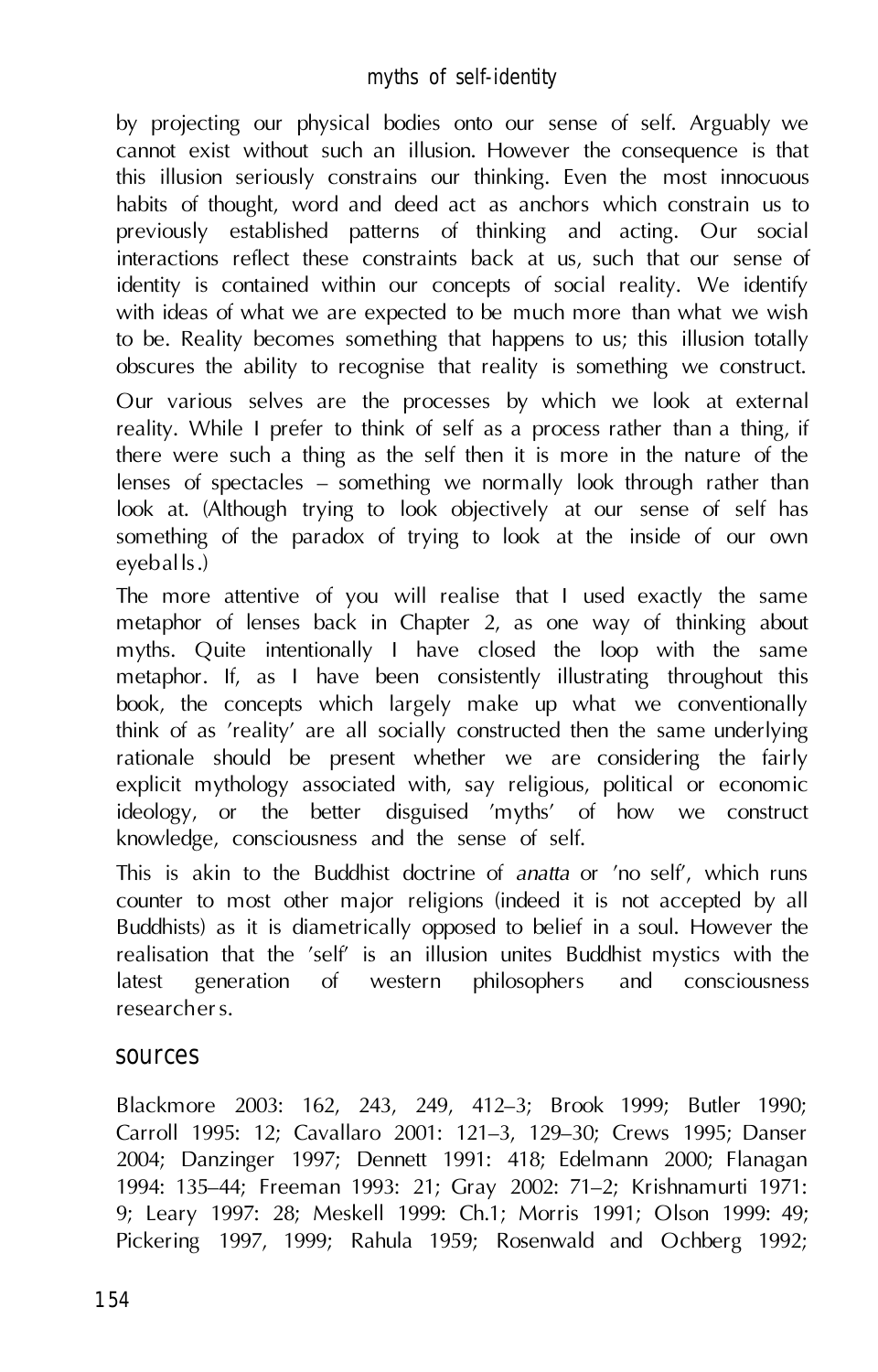

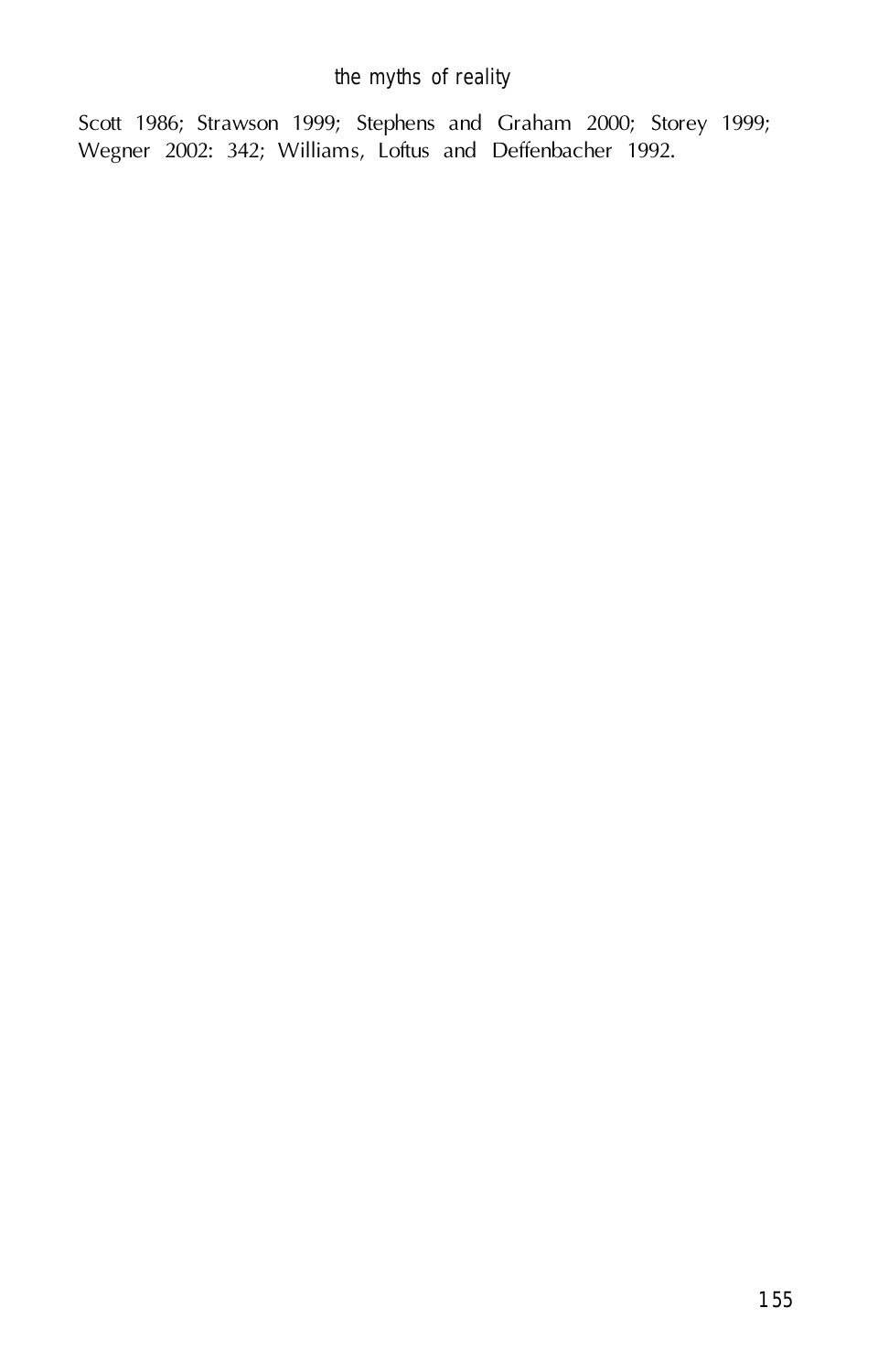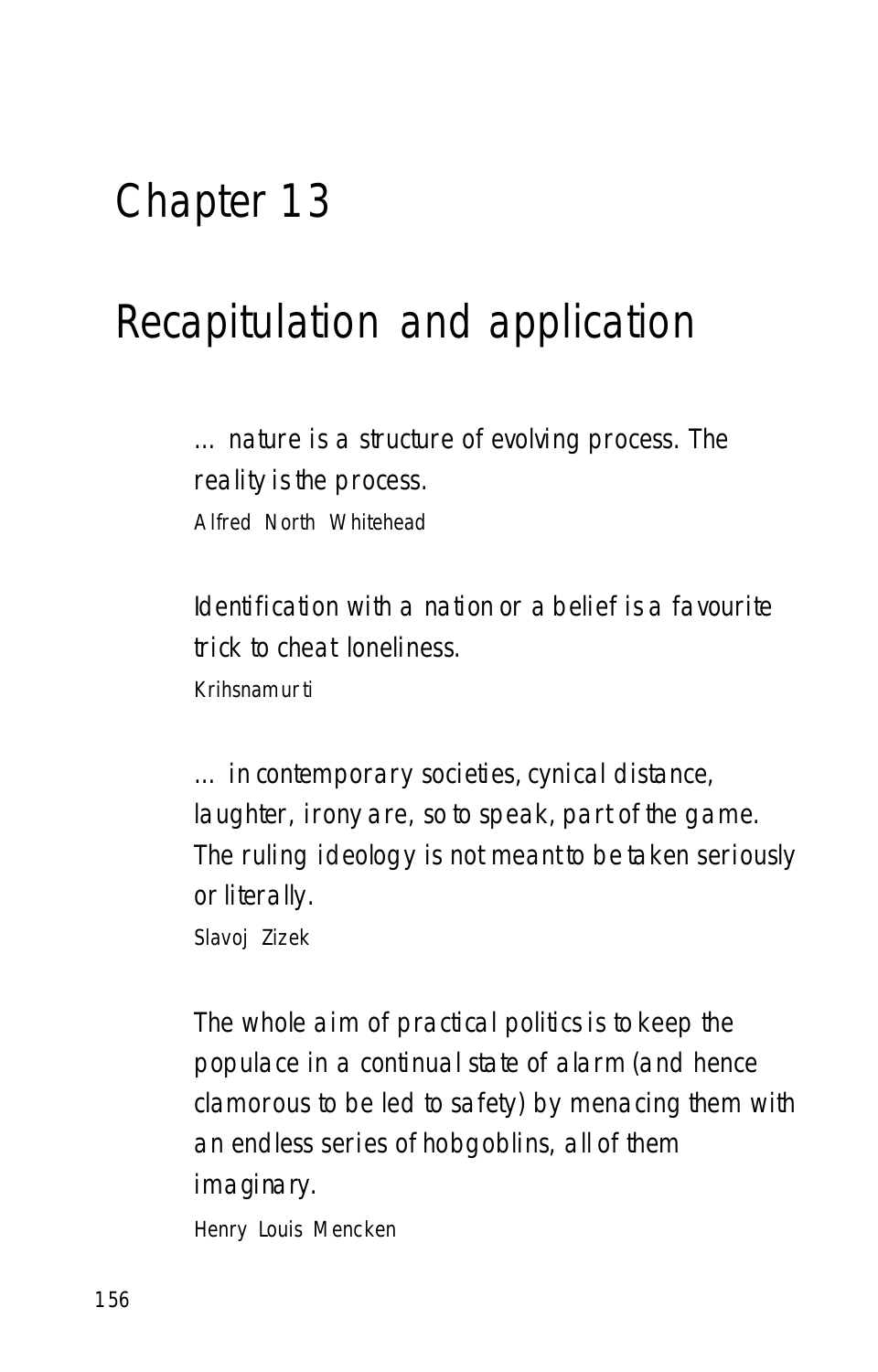'building blocks' of this construction (and the ongoing adaptation and These narratives not only give 'shape' and 'substance' to underlying self is also akin to a lens we look through rather than at. Although we are<br>in part the authors of identities – as individuals and as members of its individuals<br>numerous groups – in large part the numerous tales we create Furthermore, the sense of *process and narrative sequence* is deeply<br>Furthermore, the sense of *process and narrative secondary is deeply*<br>Institute show their fact that the law of theories, and closely narratives about "News" but more than we differentiate and create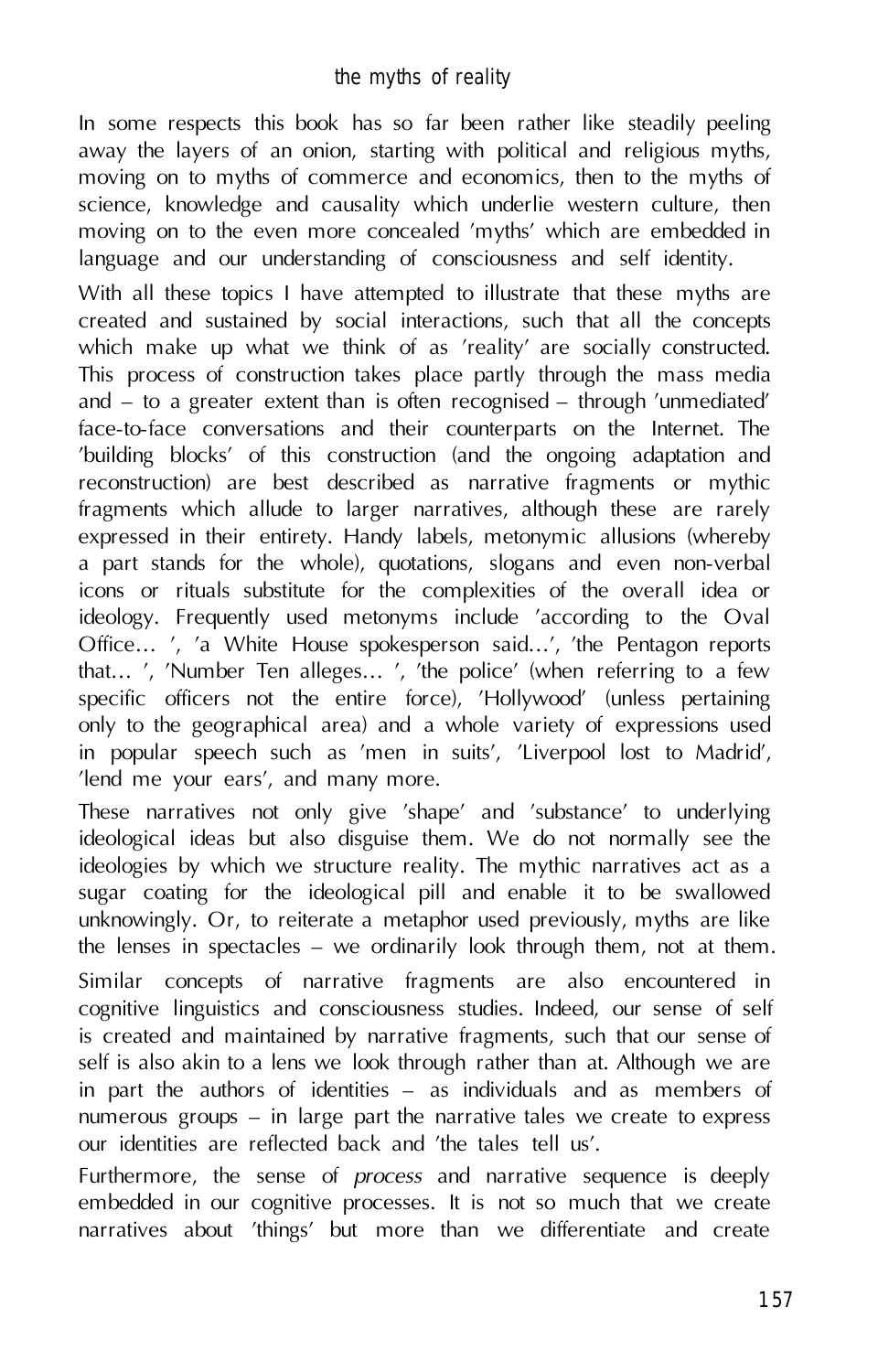'things' (and a great many other concepts) out of the underlying than things. There is no 'thing' that is a whirlpool (you can't take a which policy than is no 'thing' that is a constitution only a constantly that is consciousness or self, only a delightfully complex renewing of the levels of our minds, well before conscious rationality begins to intervene. No wonder then that the ideologies embedded in the mythic 'terrorism' and 'insurgents' to assess whether they are being used in a

the evolution of human consciousness. While we can only guess about the processes of mental development in early hominids, clearly a

Ideas are very different to things, even if the idea is about some thing. If have only one item of find on the Whereas if I have only if and you ideas does not limit our ability to use them. We can indeed have our best kept to ourselves rather than shared. Combine this with a skill spread misinformation – and the cognitive race is on. Now you need to outstand after members of the social group who are getting better at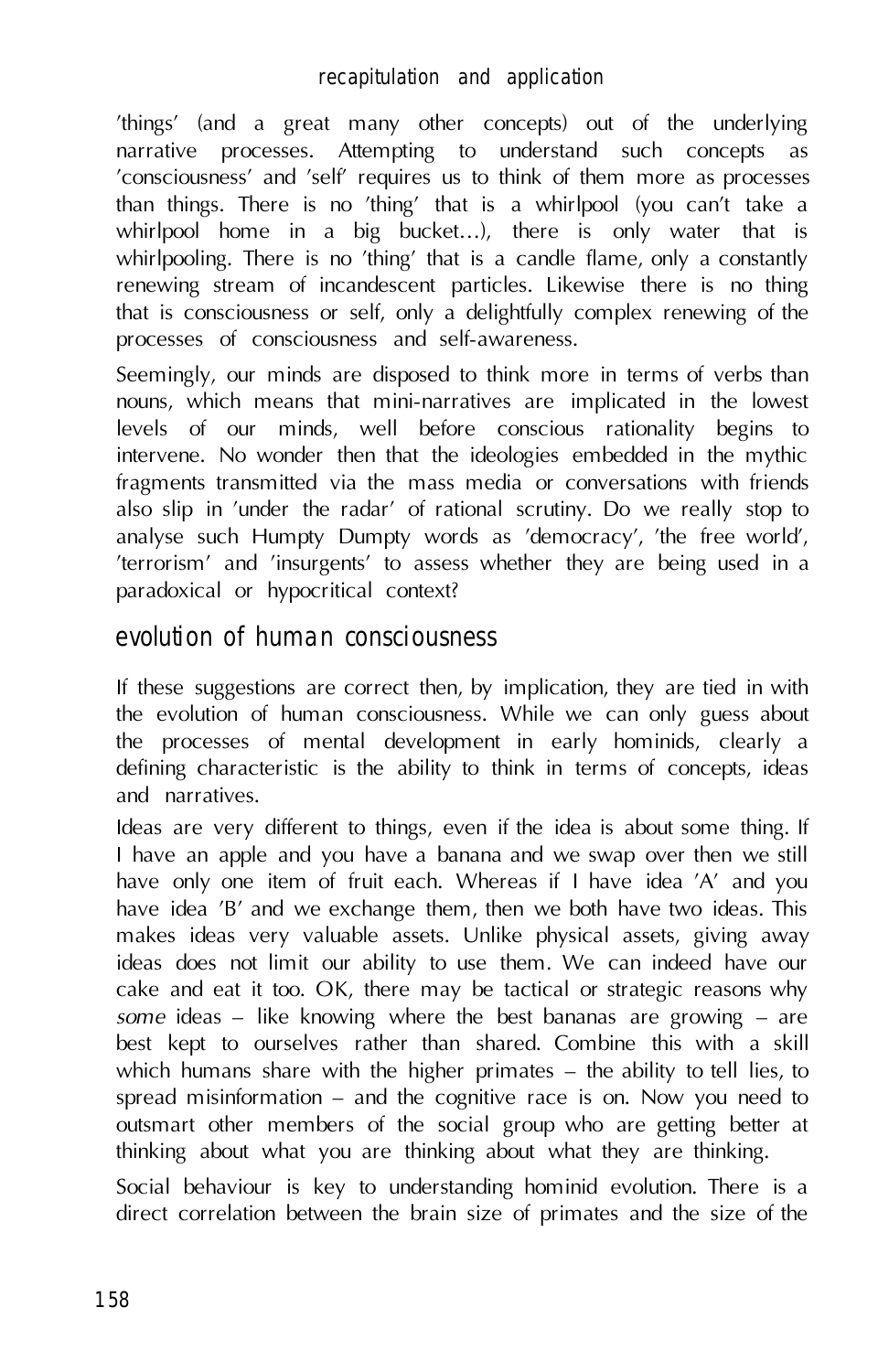social group they live in (the only notable exception is the almost hominids almost certainly lived in larger social groups than other primates, probably in the order of several hundred individuals. Such nest sites. It brings the risk of treachery such as theft, extortion and exchanging favours, enforcing repayment of debts and collectively with all the arguments and stresses inevitable in such large social groups. Being 'smart' enabled us to evolve into domesticated primates. physical proximity where mating was a possibility, after the successive invention of representational drawings, photographs, films and videos emotional struggles of people you had to out-psych every day. Before reliable contraception, status and wealth were converted into children; the wealthier you were the healthier your children should be. Now be accumulated in other ways. When lean years are never far away – and for most of the world that is now, not the past – there are good less stressful than dealing with real families, watching porn less interrupted not by famine but obesity-related illnesses.

means things and people are in a sense secondary to the potential ways in which things and people interact, and the meaning and significance meaningful and significant interactions than it is about the things and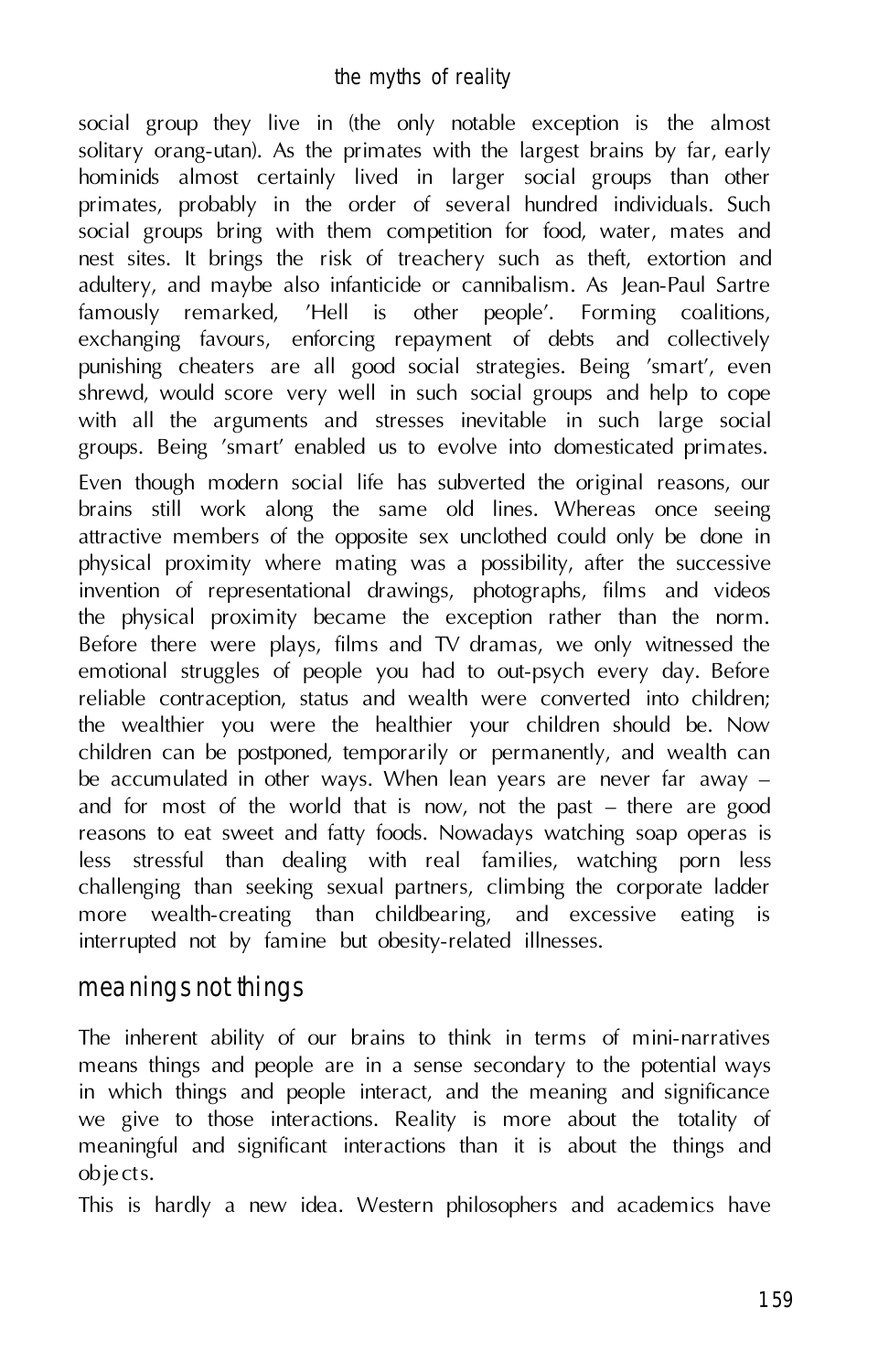

been drawing the same conclusions, from a wide variety of starting consciousness, many of the underlying ideas in this book were known twenty or more years ago. And they are even better known in non-Buddhists have long taught that the world is maya, an illusion. More subject and object. So wrote Tulku Thondup Rinpoche, commenting on Nagarjuna's

change what we see, it is sometimes necessary to change what

between a symbol and the thing the symbol stands for. Christopher S.

Almost everything people believe in as grown ups consists of lies they were told as children. Culture is nothing more than

acquired as children that they have no awareness that entered officers internal reflection. Others may be able to see into their bubbles but they cannot see out. Indeed, too many people have an 'integrity on life not an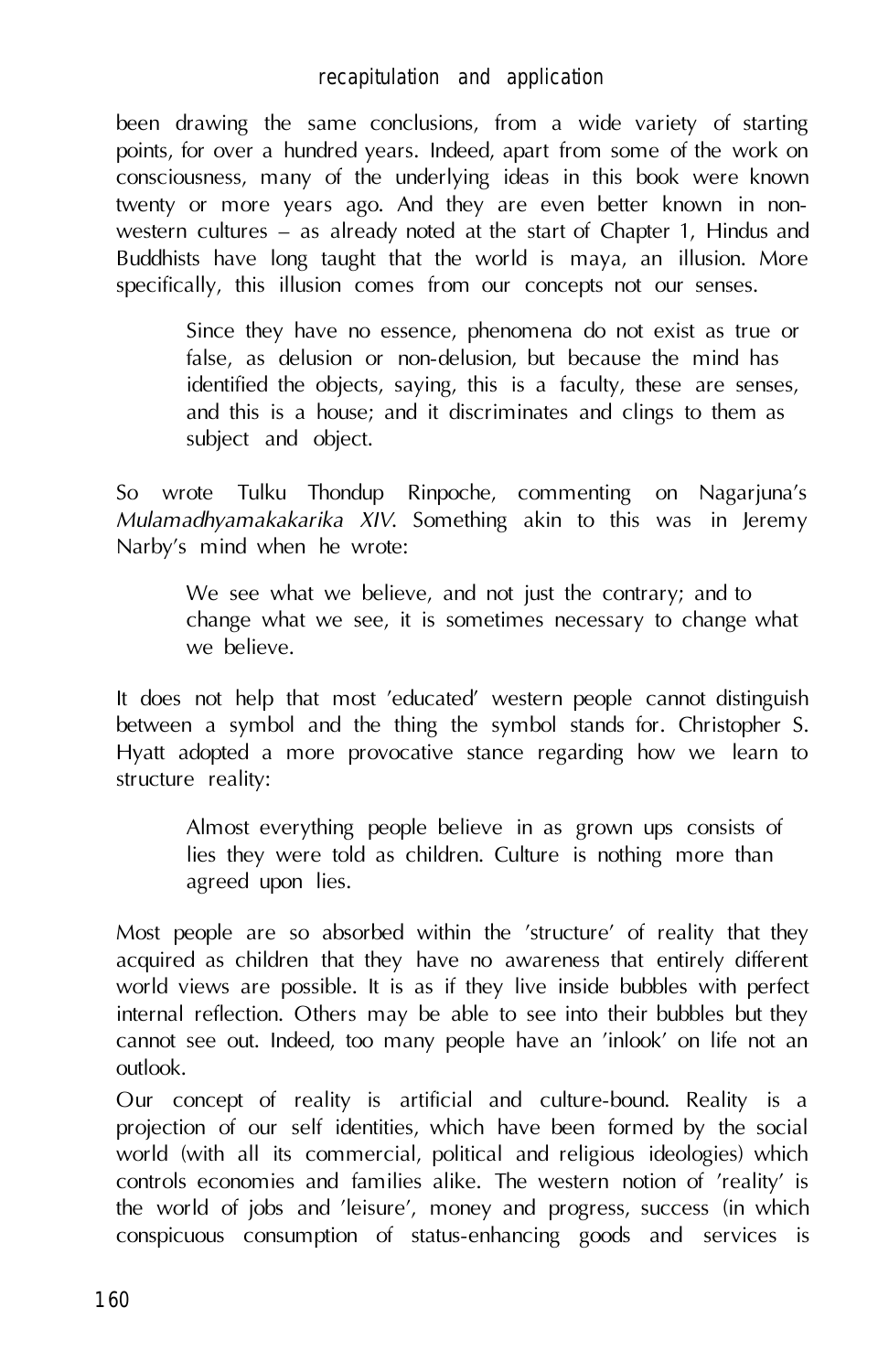*the myths of reality*

more important than fame or respect), and a whole pyre of cultural alternative than crime. Our concepts of 'reality' are habits we adopt, like good manners and myths, ideologies and metaphors.<br>Such cognitive templates are not adopted by any complate learning<br>process. Rather they are internalised by cumulative complates learning Human beings are perhaps never more frightening than when

We live our lives seeking such illusions as progress, happiness, love,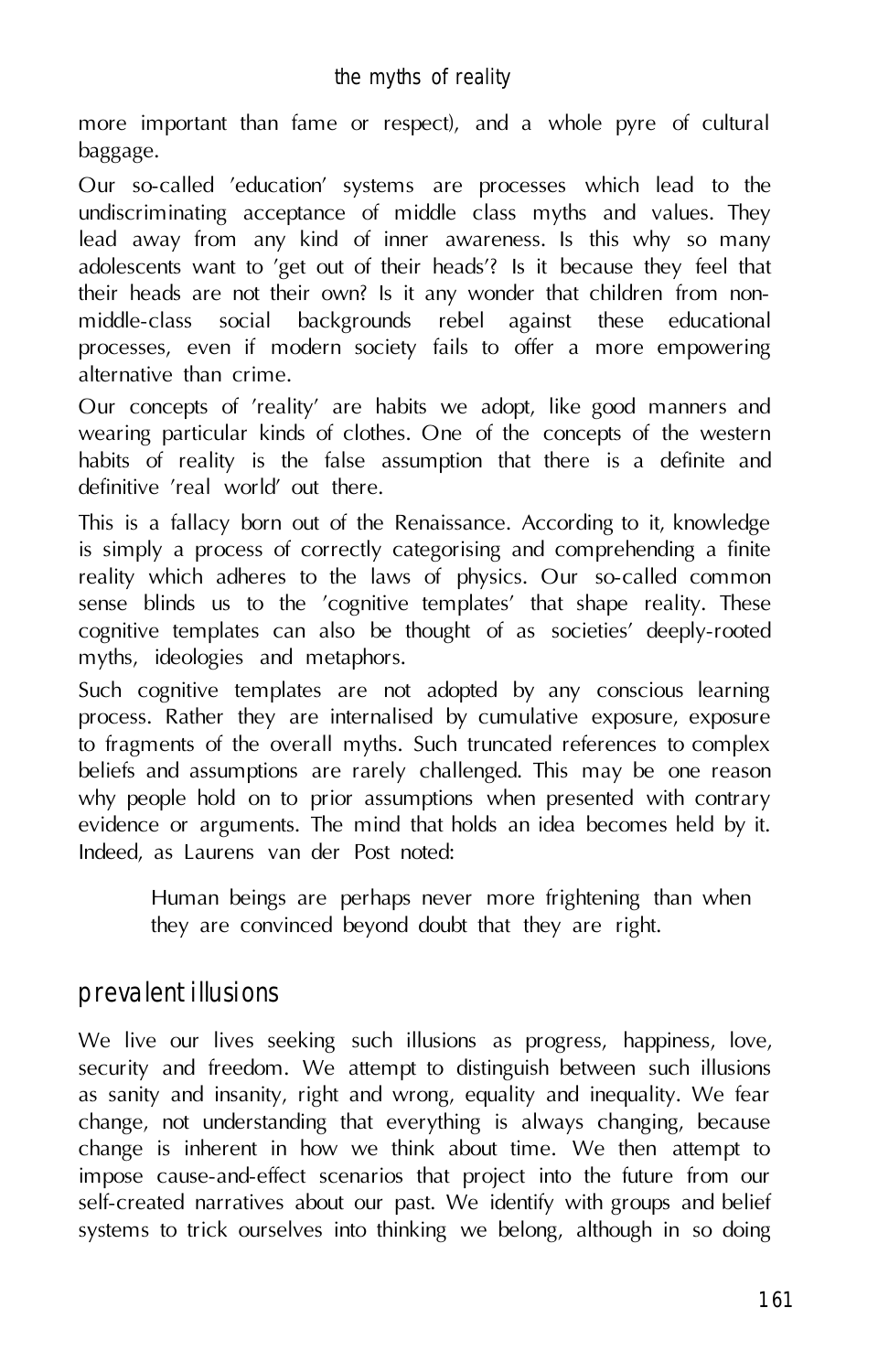we divide society into numerous mutually exclusive entities, each of *recapitulation and application*

separates us from the unfathomable and unbearable chaotic complexities that underlie the concepts we regard as 'reality'. In other through an ideology, a deeply-rooted Christian preconception that the and beyond human comprehension, so there is little point into looking

for 'God' and higher causes we are not looking for something inscrutable but, rather, a reflection of our prior assumptions, a mirror leads to the attitude that 'If only everyone else thought like me then the world would be a much better place' and related varieties of bigoty.<br>Irrationality

One of the key assumptions of western culture is that reality is deeply-rooted illusion. Indeed it goes back to the Classical and Hellenistic Greek cultures. As is revealed from the literature of that era, ignored them. And western cultures ever since have laboured under the ignored, are somehow far less important than so-called 'rational' the illusion that the world is essentially rational. Yet, despite these deepseated beliefs, there is no scientific evidence that the universe works in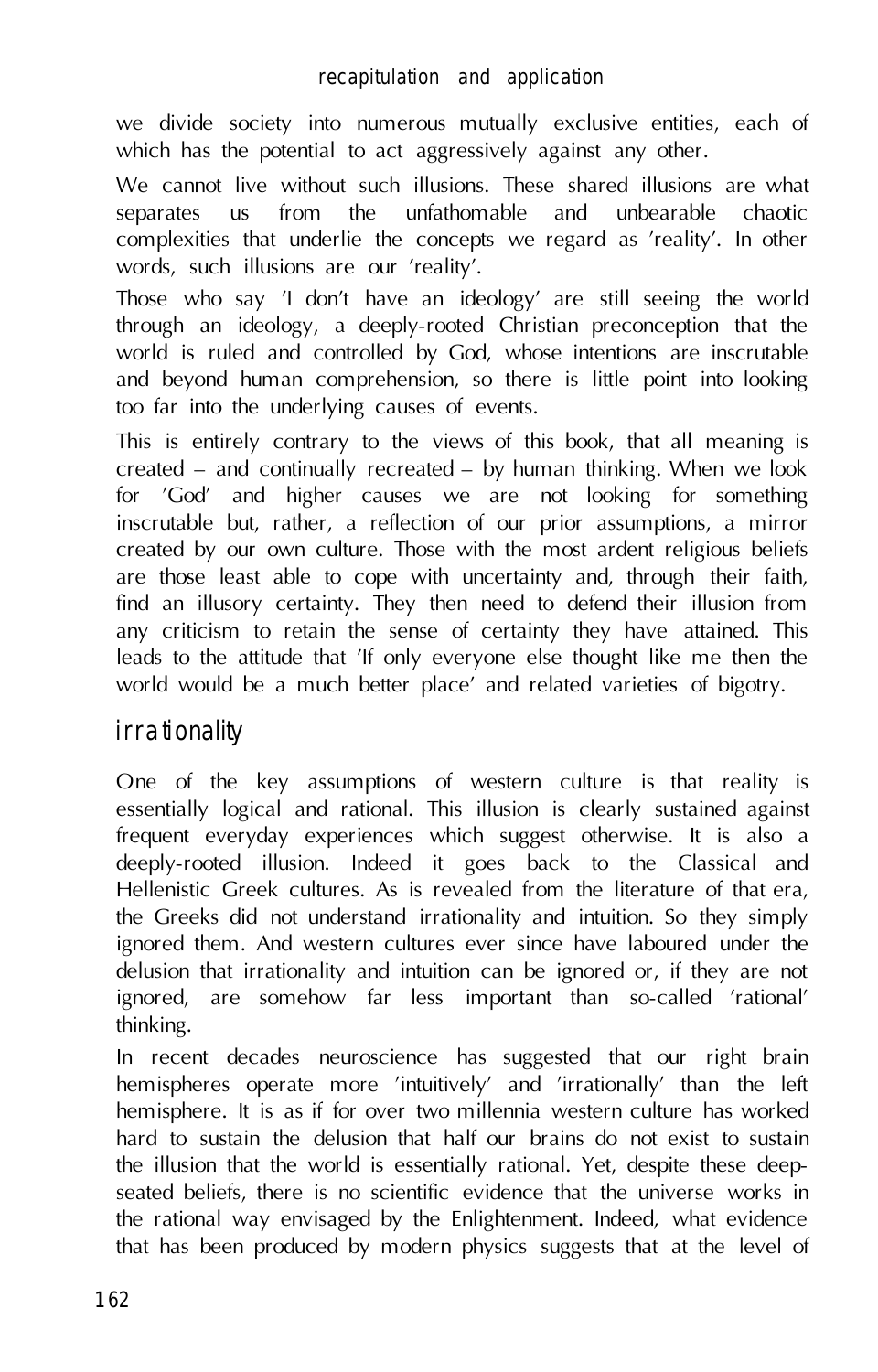sub-atomic particles the universe is very 'irrational' indeed. Would we have done better if for two millennia we had ignored our *left* ('rational') *the myths of reality*

As discussed in Chapter 9, when our attempts to impose cause and of the divine we effectively created a'back up system' for causality for useful for plugging this major error in our attempts to understand reality. Gods are useful in other ways too, of course. They overcome the

only to a being whose existence is without limit or locale. alternative ways of seeing, but only seeing pure and absolute<br>pure and a based long play and are a hollowing view. A human being always has only a single view, which is always local. This is so unacceptable as to have been sufficient

company without being lorded over then perhaps the Buddhist Tibetan precursor Avalorkitesvara. If you have problems with women's problem. If you want female role model who is not one-dimensionally preference for autocratic and revengeful deities may find the Old Testament Yahweh fits the bill, although he has plenty of competition from his protégé Allah, not to mention the wrathful deities of Buddhism,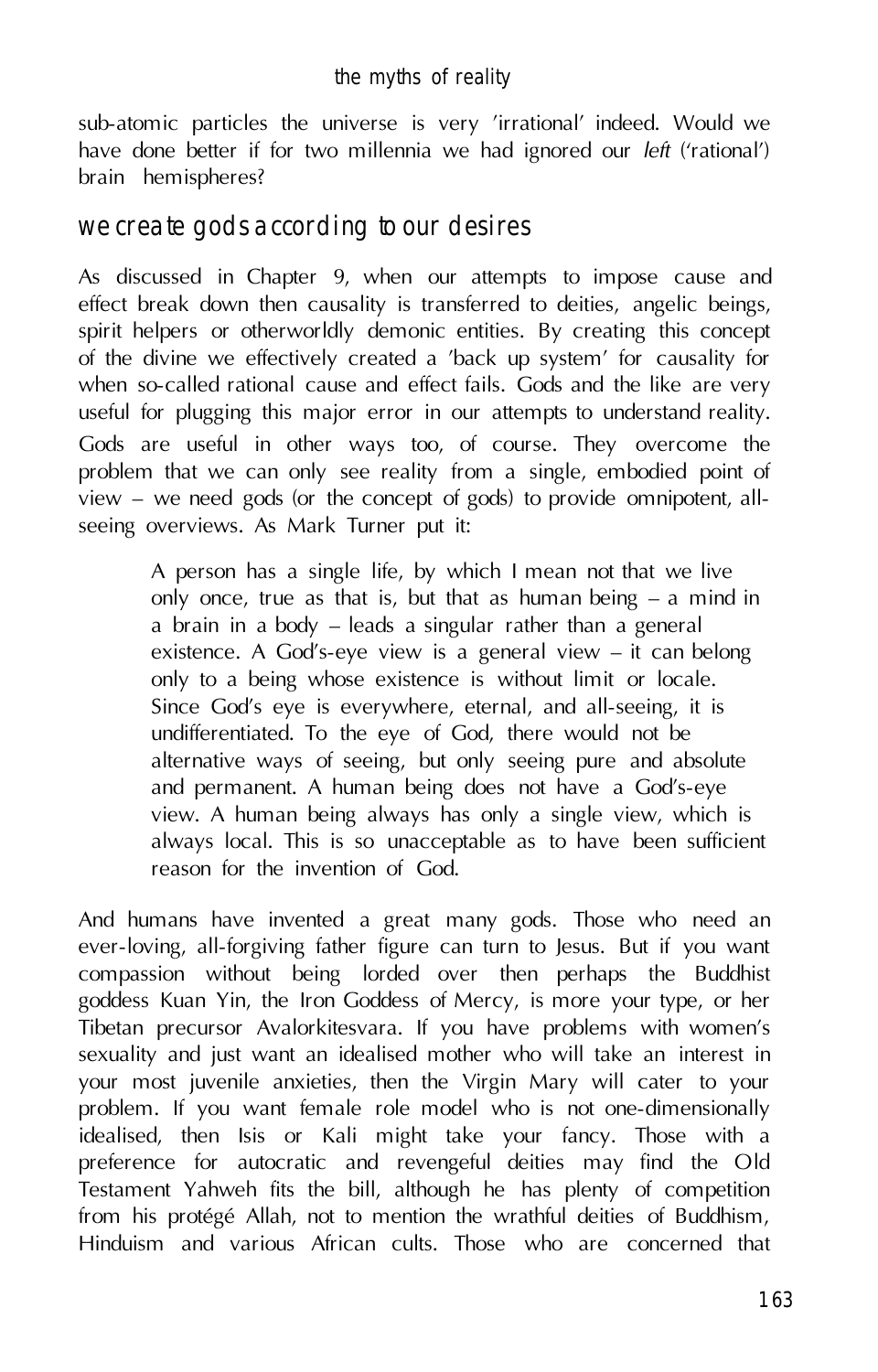

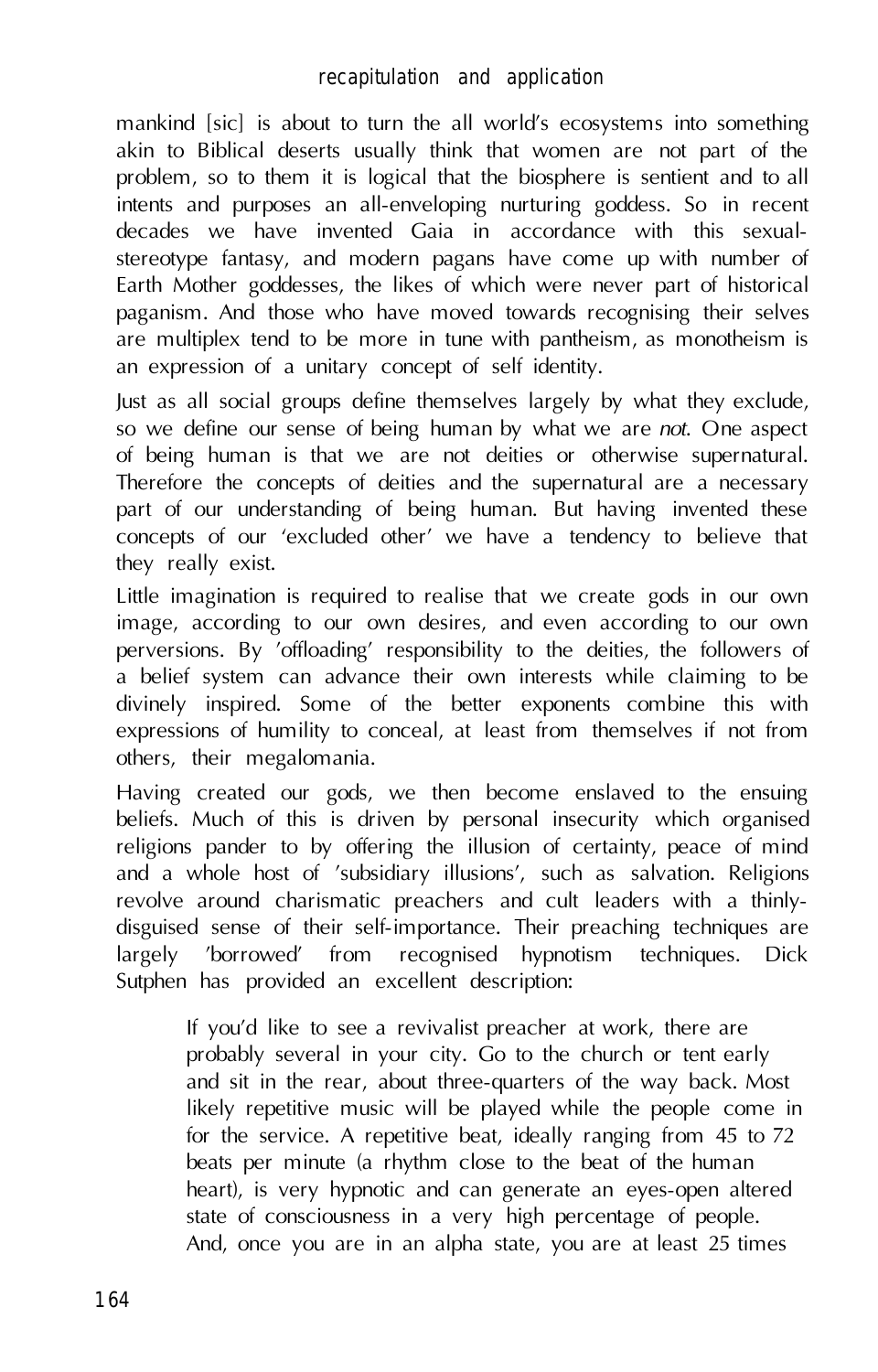*the myths of reality*

as suggestible as you would be in full beta consciousness. The the same beat, and many of the people will go into an altered state almost immediately upon entering the sanctuary. services and respond according to the post-hypnotic

exhibit external signs of trance-body relaxation and slightly assistant pastor will probably come out. He usually speaks with a pretty good 'voice roll.'

several of whom are highly trained hypnotists, when they desire metronome or it may sound as though he were emphasized every word is a monotonous political style. The words will

maximizing the hypnotic effect.<br>The content of the preaching is typically a parable, that is a story which<br>purports to tell one tale but is simultaneously telling another tale at a different level. The brain is quality conformed trying to returnally the other level. As Christian sermons are frequently based on Biblical 'level' of the preacher's narrative which structures the sermon. and asked me… ') creating stories within stories nested four or more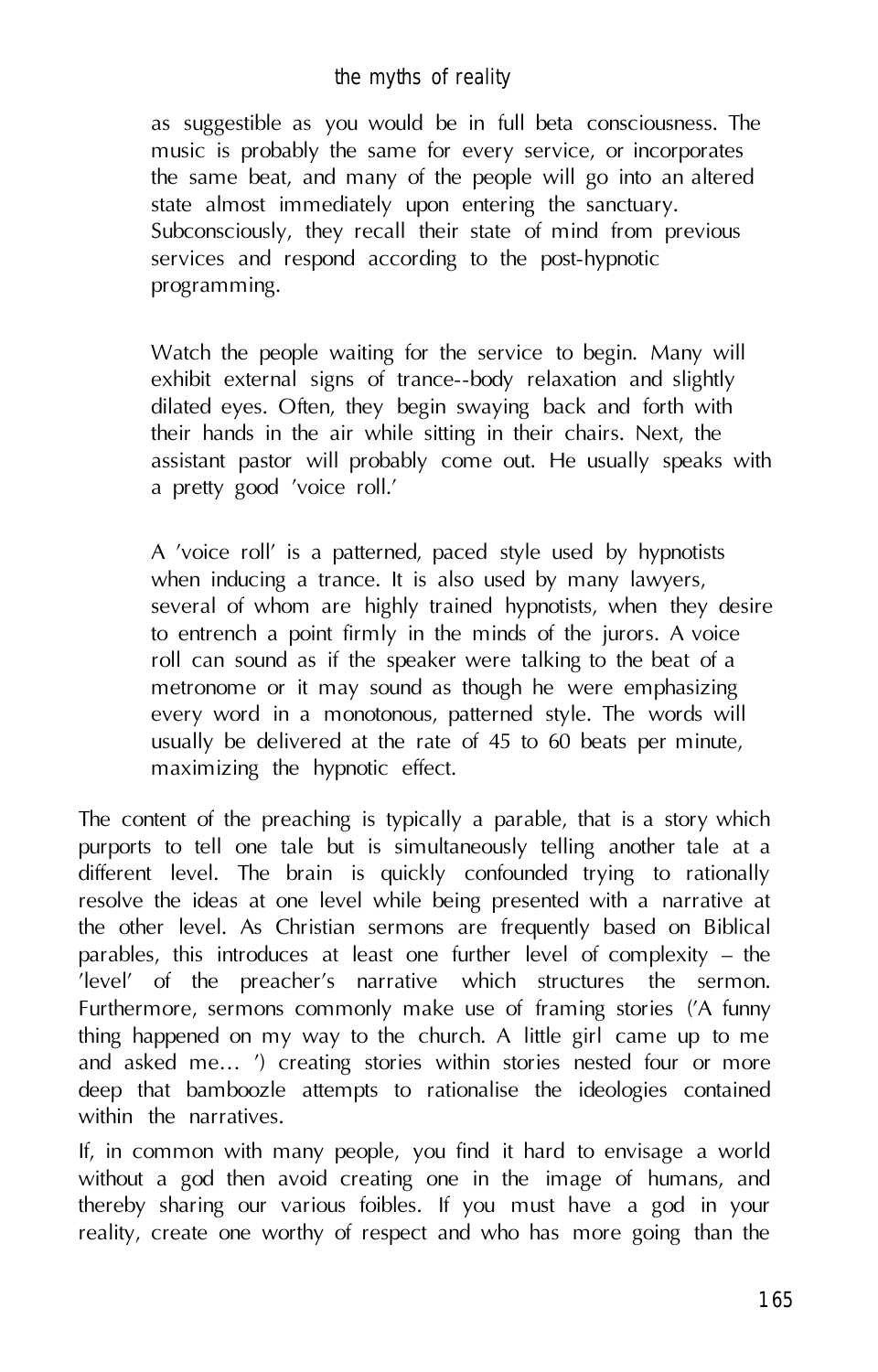### *recapitulation and application*

mothly clear who get most of the attention. Thinking of god as an allon god, least of all the political and partisan entanglements of thought of as manifesting as a variety of lesser deities, whether anthropomorphic or zoomorphic (again, Hinduism provides abundant 'aspects' of Brahman). As I said earlier, we create gods according to our settle for a down market conception! why are they telling us this?

we in part *produce* our self identities, in much greater part our identities are a consequence of what we *consume*. And we consume films, TV social identities are mostly based on our consumption of television. moguls from time to time make some evolutionary changes, mostly small and incremental, although occasionally more abrupt. assess the ideological biases, the excluded objections, the biases and/or Picture a situation in which most of the media, despite the overwhelming weight of medical opinion, refused to accept that there was a connection between smoking and lung cancer. Imagine that every time new evidence emerged, they asked dismissing the evidence and claiming that there was no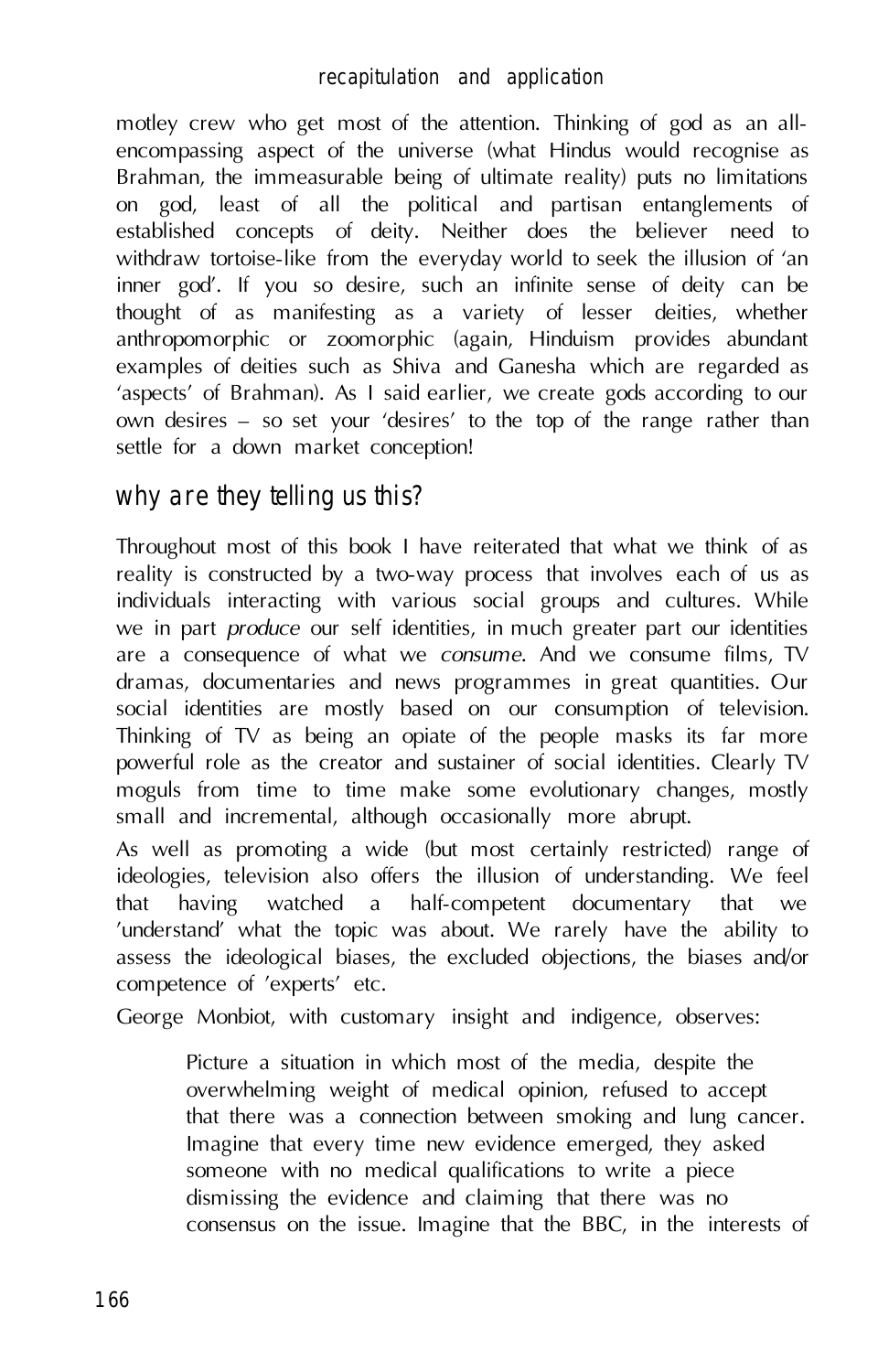## *the myths of reality*

'debate', wheeled out one of the tiny number of scientists who says that smoking and cancer aren't linked, or that giving up isn't worth the trouble, every time the issue of cancer was raised durates. Ind. as a result, next to nothing was done

Now stop imagining it, and take alook at what's happening. The issue is not smoking, but climate change. The scientific consensus is just as robust, the misreporting just as widespread,

invasions of Afghanistan and Iraq, and the overall so-called 'war on terror' – are increasingly constrained by the activities of political and dramatically revealed when photographs of American soldiers abusing fear of phantom threats

bombs were specifically intended to create widespread *fear* of a nuclear Since then the Pentagon and associated presidential advisors (together with what are little more than subagents working for the British Prime.<br>Minister Search Prime if anything more devices. When TV news starts city, we should be asking 'Why are they telling us this?'. There is nothing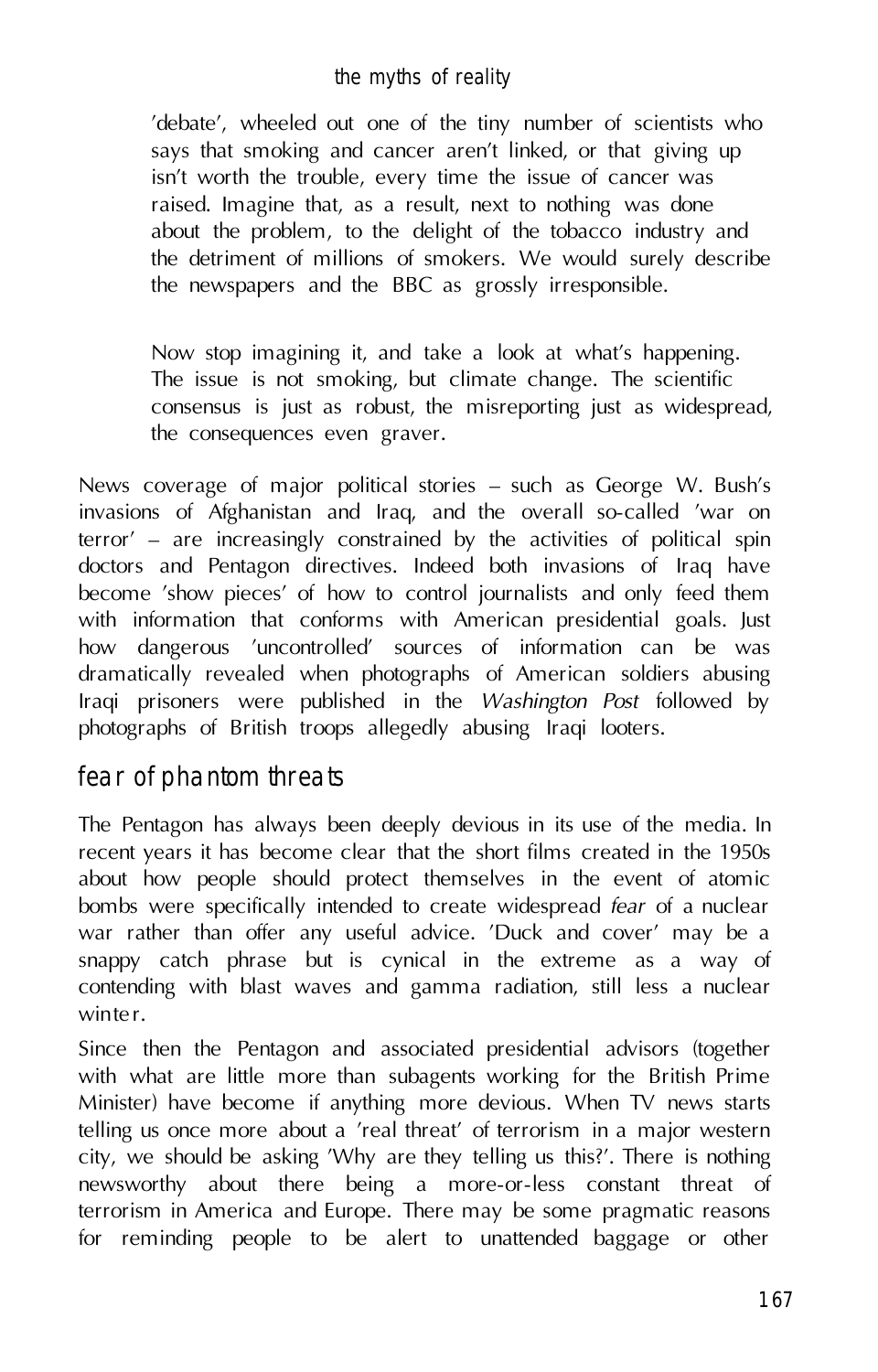

suspicious behaviour, but that seems hardly to be why such news 'propaganda' – to create and sustain a level of fear.

evidence that al-Questa scale, outside the minds of Pentagon and CIA

the World Trade Centre on 11 September 2001, after George W. Bush organisation – apart from the phantom one the Americans have invented for him…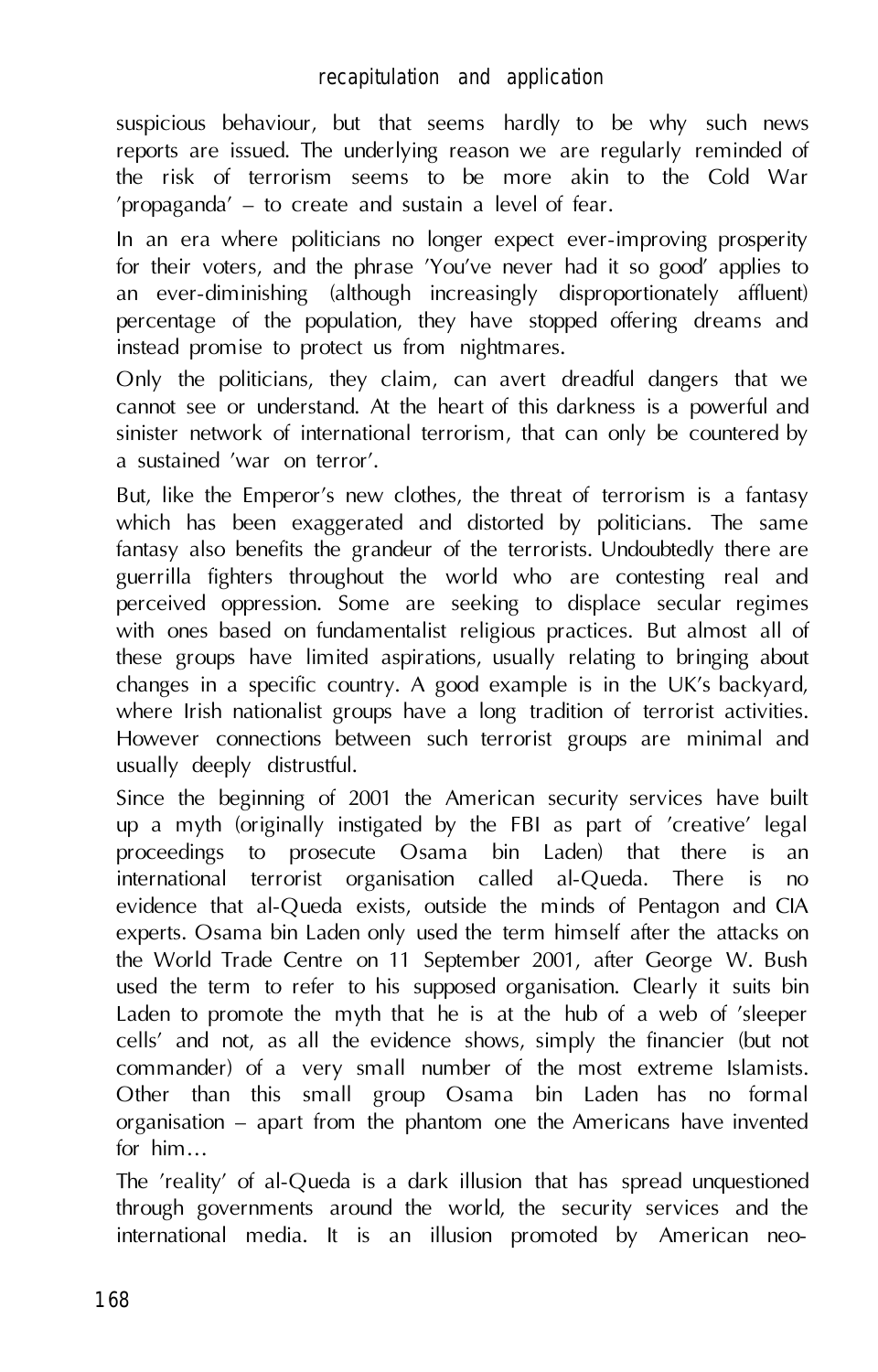### *the myths of reality*

conservatives (such as Paul Wolfowitz, Richard Perle, Donald Rumsfeld whose destiny is to structly against out throughout the world. It is little the 'war on terror' is a 'war on phantoms', in effect a war of lies. In an age when all the old school political ideologies have lost credibility. On only means politicians have left for maintaining their

American presidents as archetypalalpha males

they adopt the tactics that any frustrated playground bully adopts – they 'wimp' simply invaded a small, Third World country (Panama was the credibility by training the Afghanista military forces (which could<br>see this halo, chicaritary para and Afghira are spine throughts. chimpanzee pack would have done likewise if his status was being questioned. Legions of medieval kings did too – and Shakepeare's (phantom) al-Queda and Afghanistan. Then they contrived connections between al-Queda and Saddam Hussein, who welcome misrepresenting intelligence reports about Iraq's 'womans of mass in a good light. Afghanistan has been left with a power vacuum where the intimidation of local war lords is the nearest to civil government. Centre on 11 September 2001 were instigated by America's own drafted PATRIOT Act and the attacks on Afghanistan and Iraq. Whether or not such 'conspiracy theories' are correct or not is essentially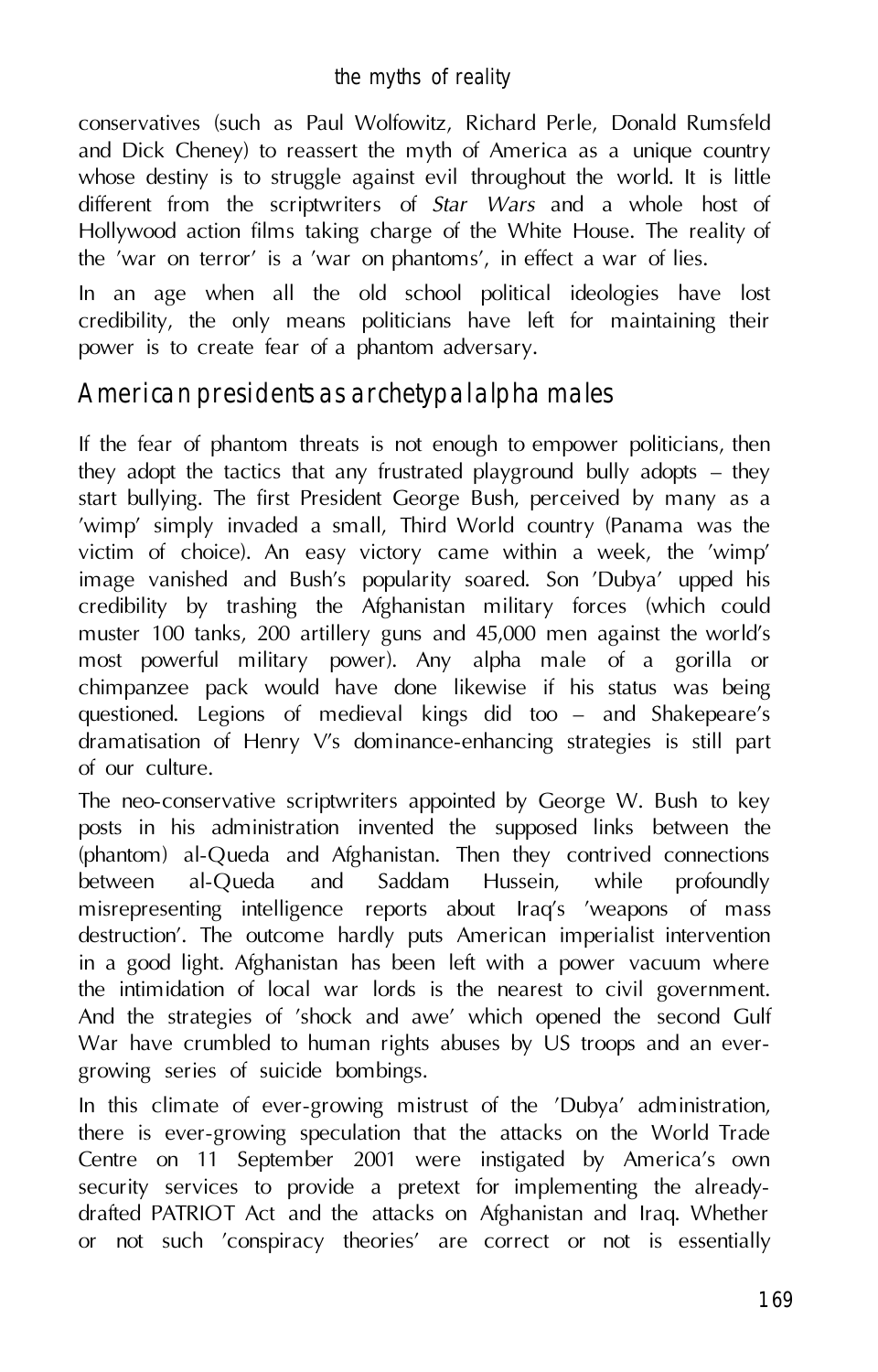

irrelevant – what is key is that in aclimate of neo-conservative fantasies then contrary fantasies are as readily accepted. New York fire fighters as a clearly interioral invocation of the photograph intention on the state of the fighter Deceit is clear from the 'upbeat' acronym of 'PATRIOT Act' for the 'Patriot Act' is misleadingly written rather than the acronym PATRIOT. Depending on who is deemed a 'terrorist' – a terminology that has wide-ranging powers of the PATRIOT Act will be implemented. House aide interviewed by Ron Suskind in October 2004: you will – we'll act again, creating other new realities, which

As these remarks were published just as the final draft of this book was reasonably expect. beliefisrarely fixed

This chapter has picked up on a few of the more prominent ways in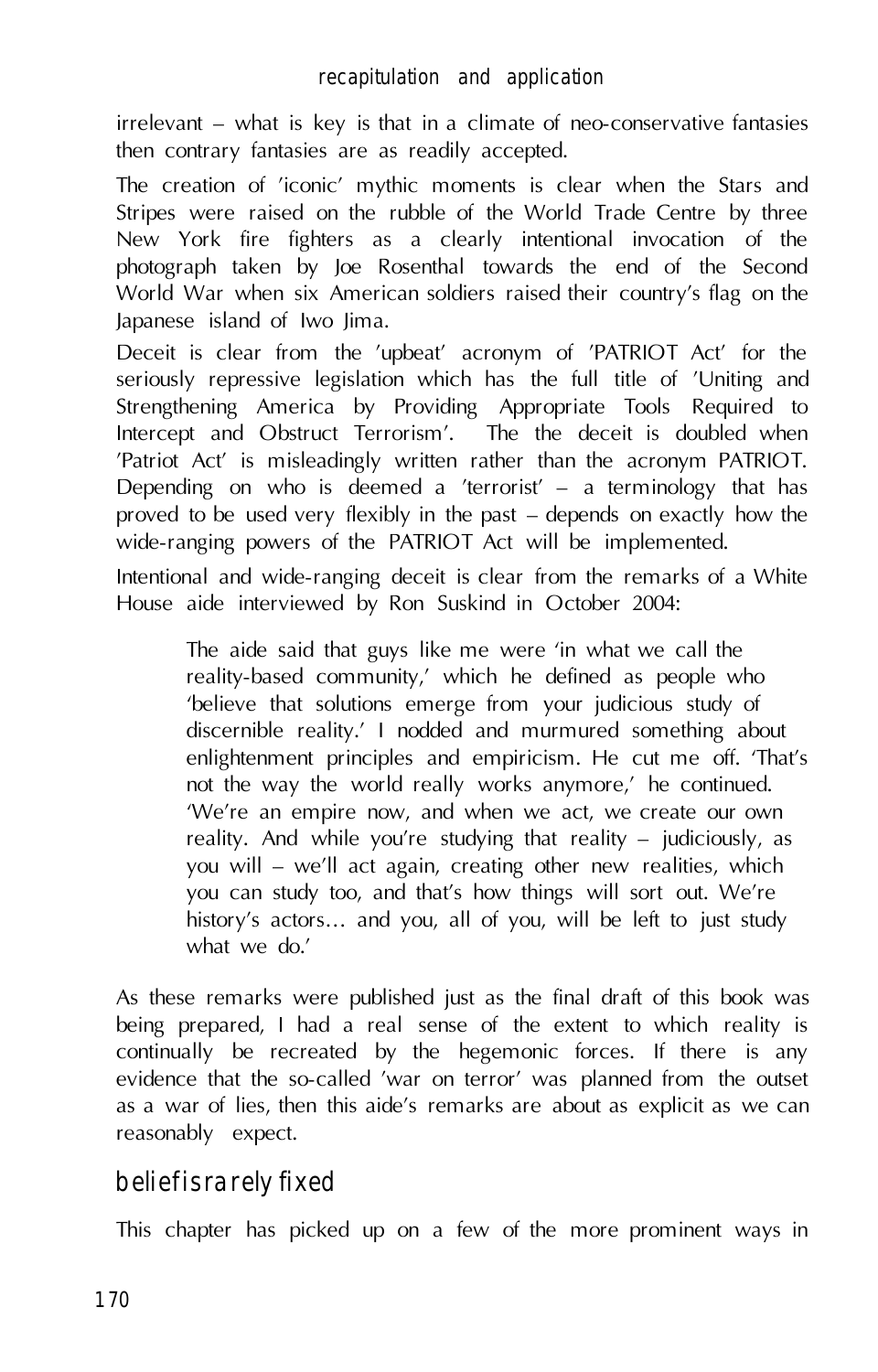'superficial' of those which make up reality – underneath the religious That is that, in practice, everyone's beliefs on a specific issue vary belief systems can usually be expressed in terms of strongly polarised strongly polarised. We usually qualify our remarks with 'maybe', 'sort of', and such like, so that our opinions fall somewhere nearer the believe that – without question', we are more likely to say 'Not really, disbelief is softened to 'It's not that I don't believe in it, but…', 'I don't views by trying to find an overlapping point of view, or choose to expressions of bigotry –my belief system is the only right way and the

# thankfully, the exception rather than the norm.

views in the intellectual kindergarten. Taking one's belief system too at different times, although maintaining the illusion of them being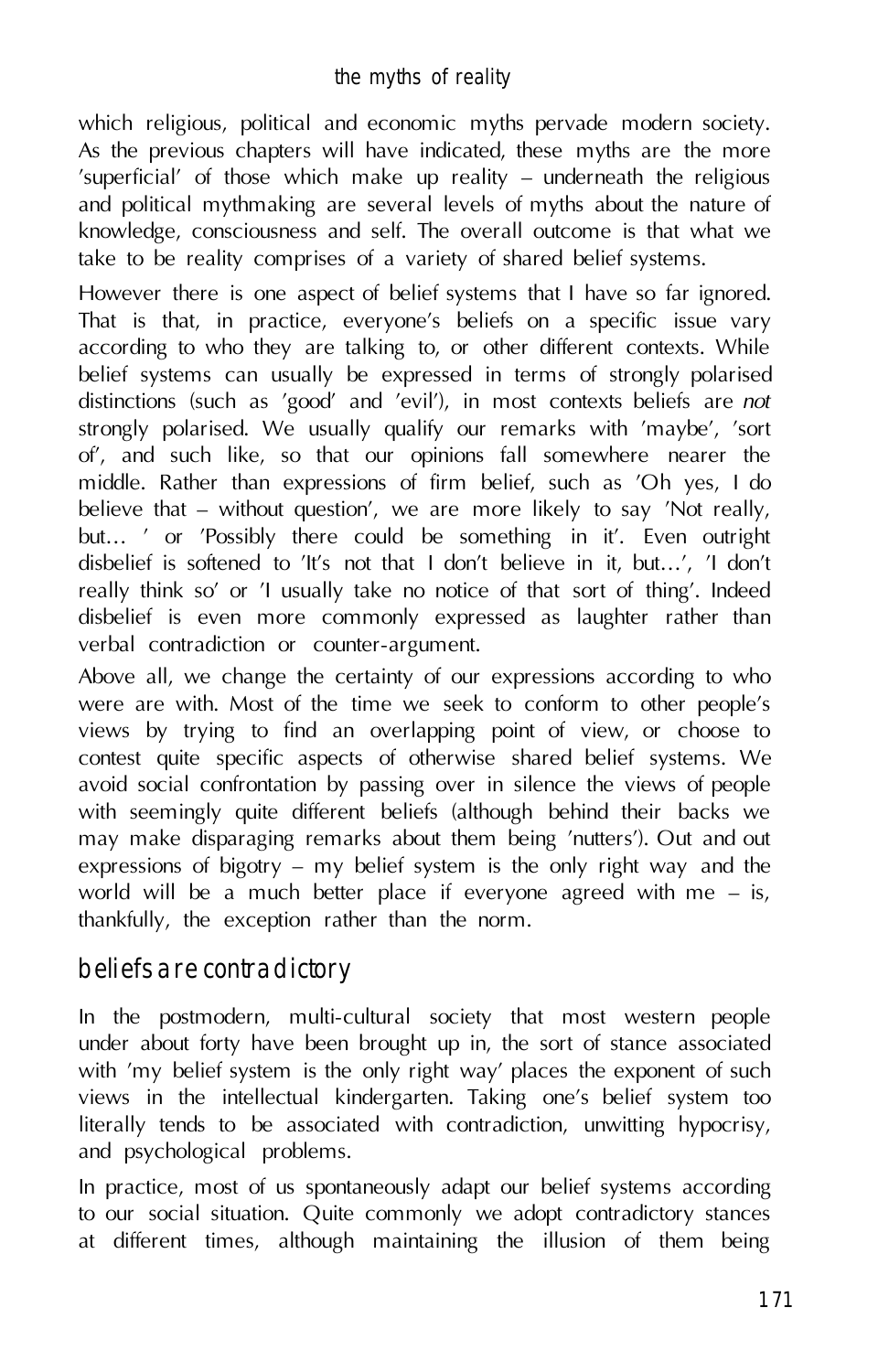

– as inevitable.

unpleasant may happen… ' – which betrays that they do have some religious beliefs that require followers to adopt a specific moral code, since been able to combine the Biblical injunction 'Thou shalt not kill' long-standing contradictory stance has been sustained by George W. war which, by the time of writing, has led to the deaths of in excess of

to American-led consumerism and the global capitalism which is one step removed from the 'reality' of suburban America.

All belief systems may be illusory and ultimately arbitrary. Nevertheless preferences include the right not to be assaulted or murdered and for to have the freedom to do just about anything that does not infringe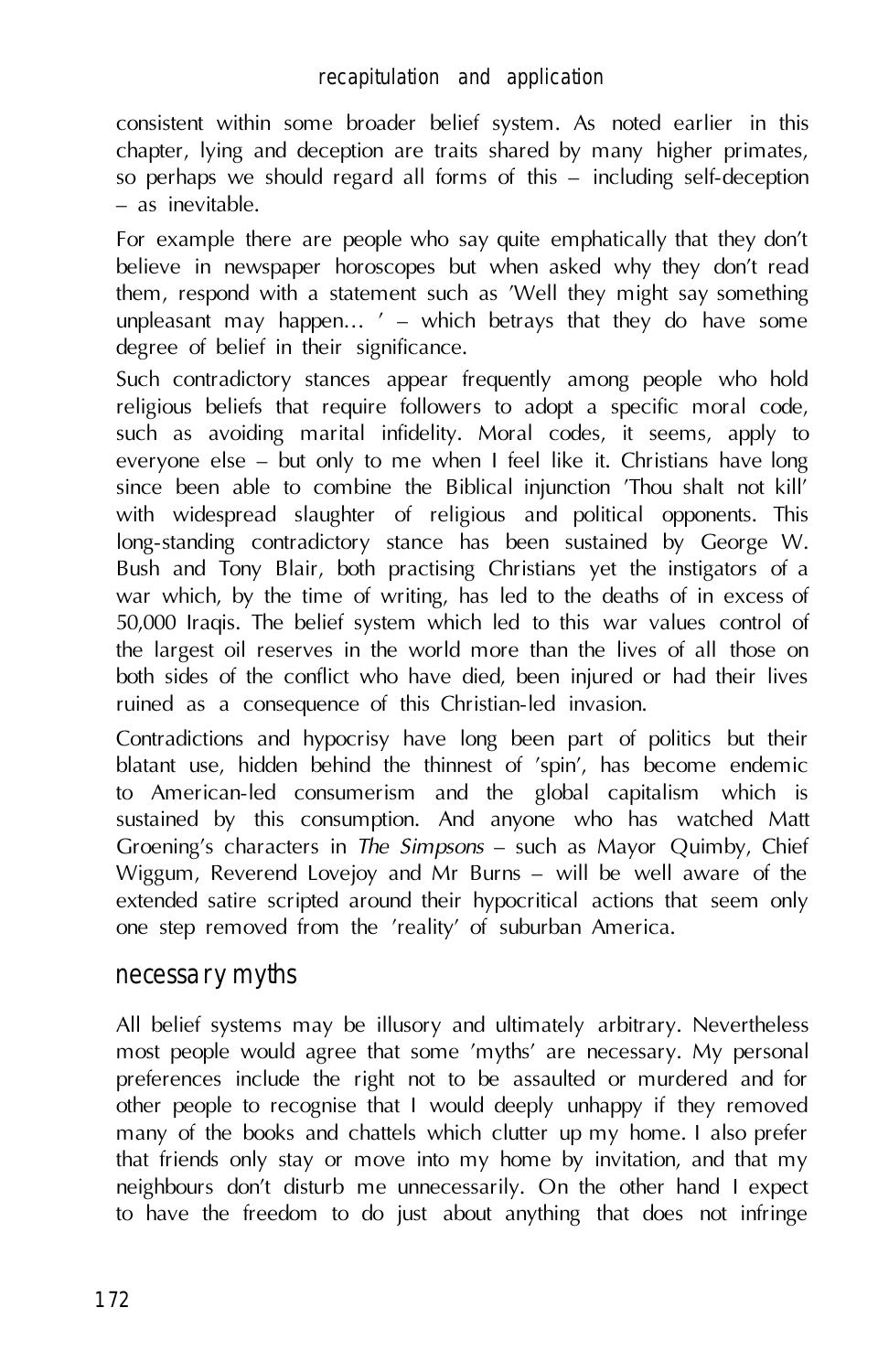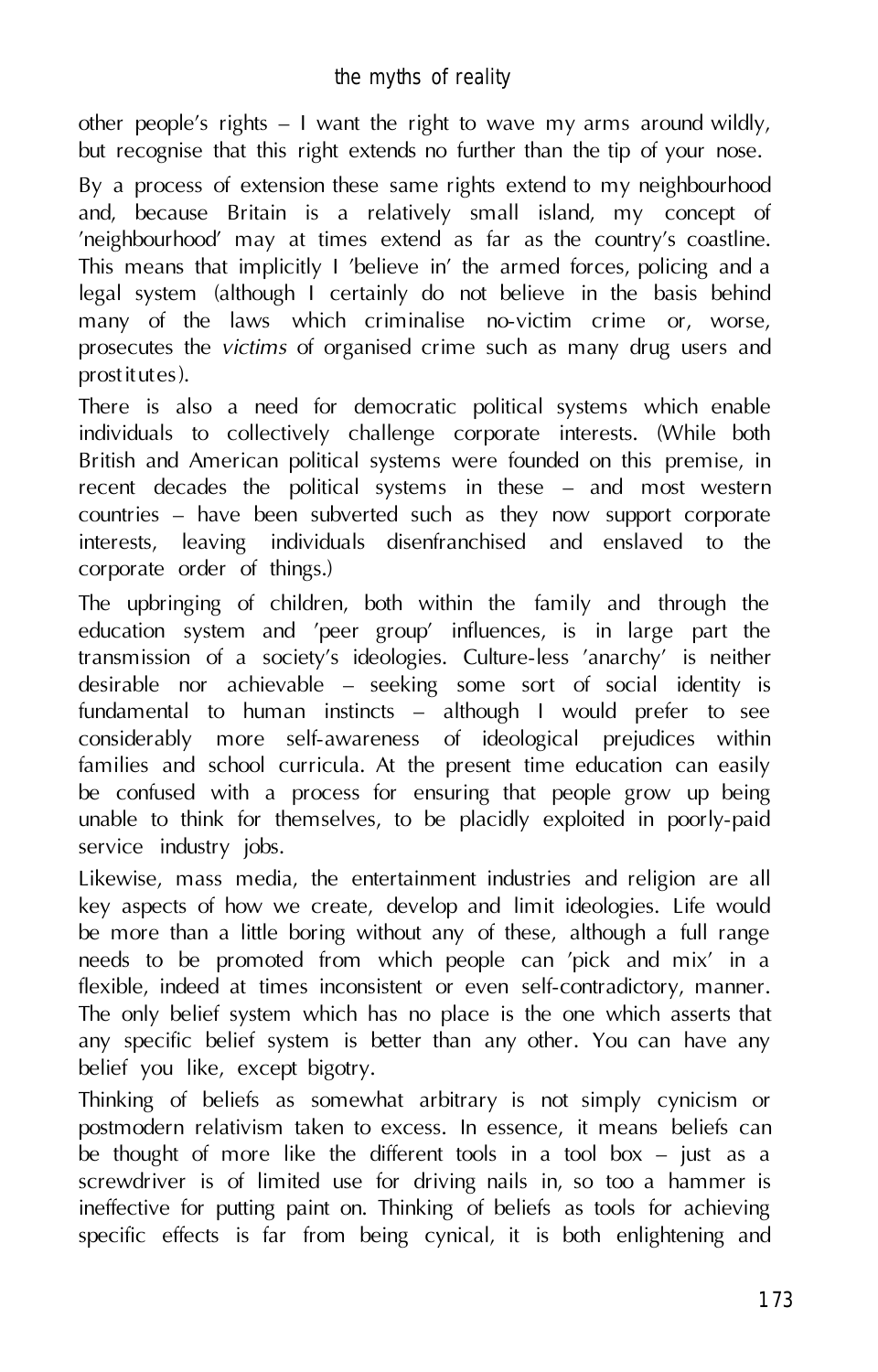

sources

1951; Doty 2000: 177; Gray 2002: 29; Holt 2001; Hyatt 1992; Rinpoche1986; Said 1978; Sutphen 1984; Trubshaw 2002; Turner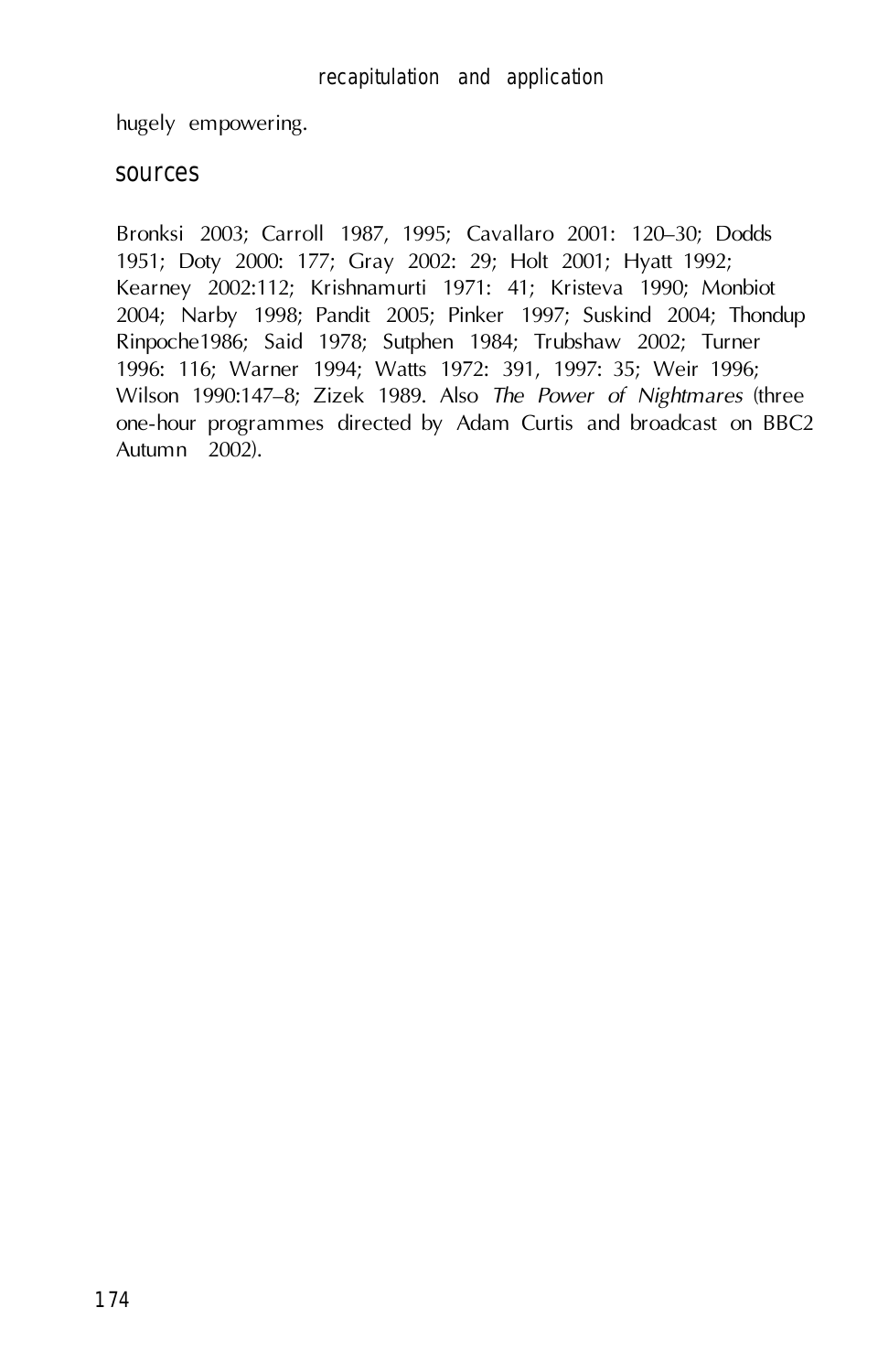

175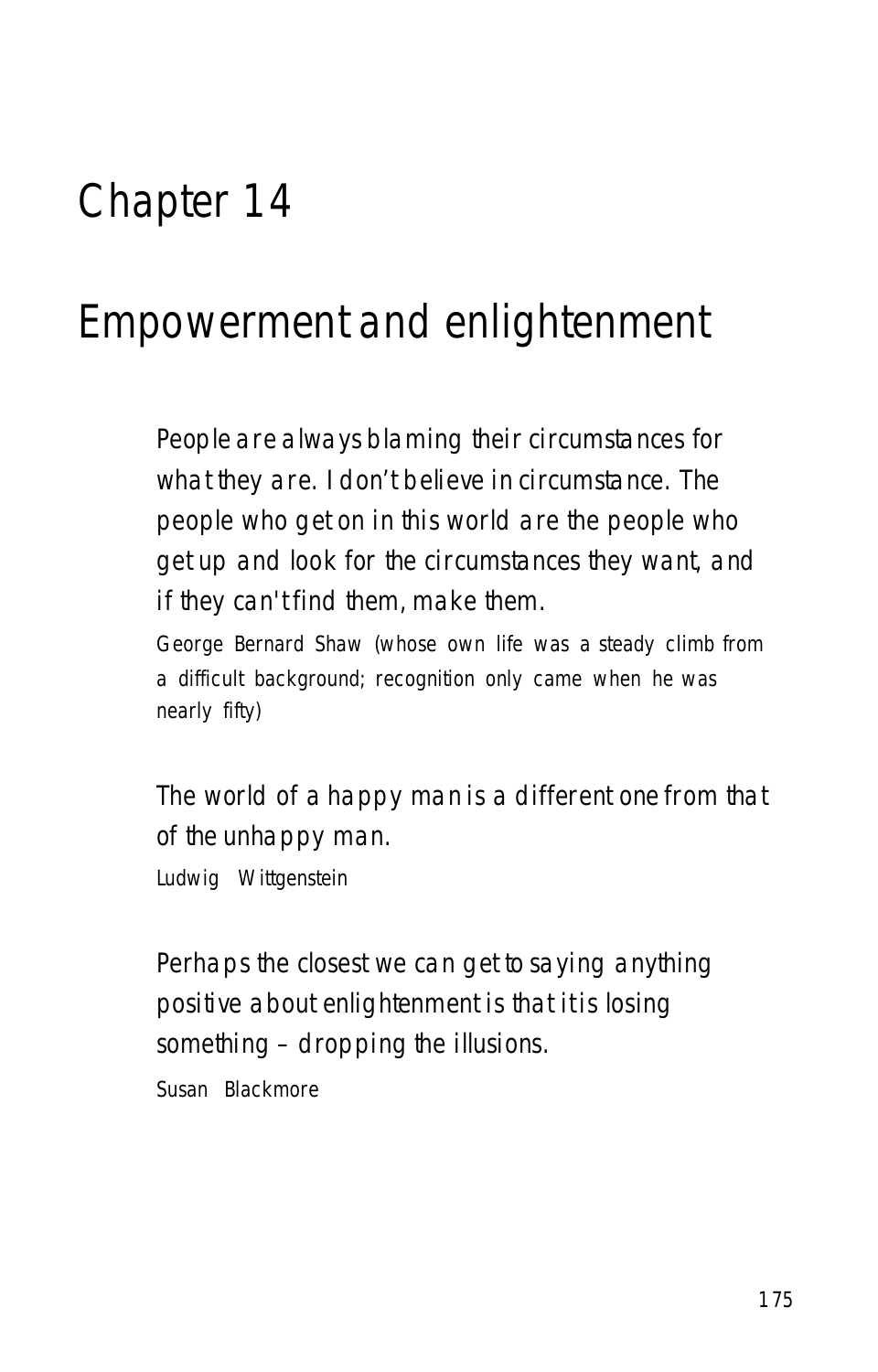#### *enpowerment and enlightenment*

outside of belief systems, recognise that all belief systems are arbitrary, ask 'Which belief system is the best to adopt or use?' and then choose

I do not consider it intellectually respectable to be a partisan in different approaches, styles, techniques, and opinions.

that it ceases to be respectable to be partisan in many other matters, such as politics and economics through to self-identity. Even the belief job and, ideally, 'switched off' at the weekends to pursue family and reactive 'it's the way things are' response.

you have recognised reality as maya, and reached the state of mokta, the dropping away of illusions. Hooray! You are now differently sane, as (Indeed, to pursue this allusion to *The Matrix,* just as there is no spoon, so too the red pill is also a construct.)

There are as many ways of thinking about the concepts – the constructs – of reality as there are ways of grouping stars into constellations. Although we can clean concepts concept of these speeds are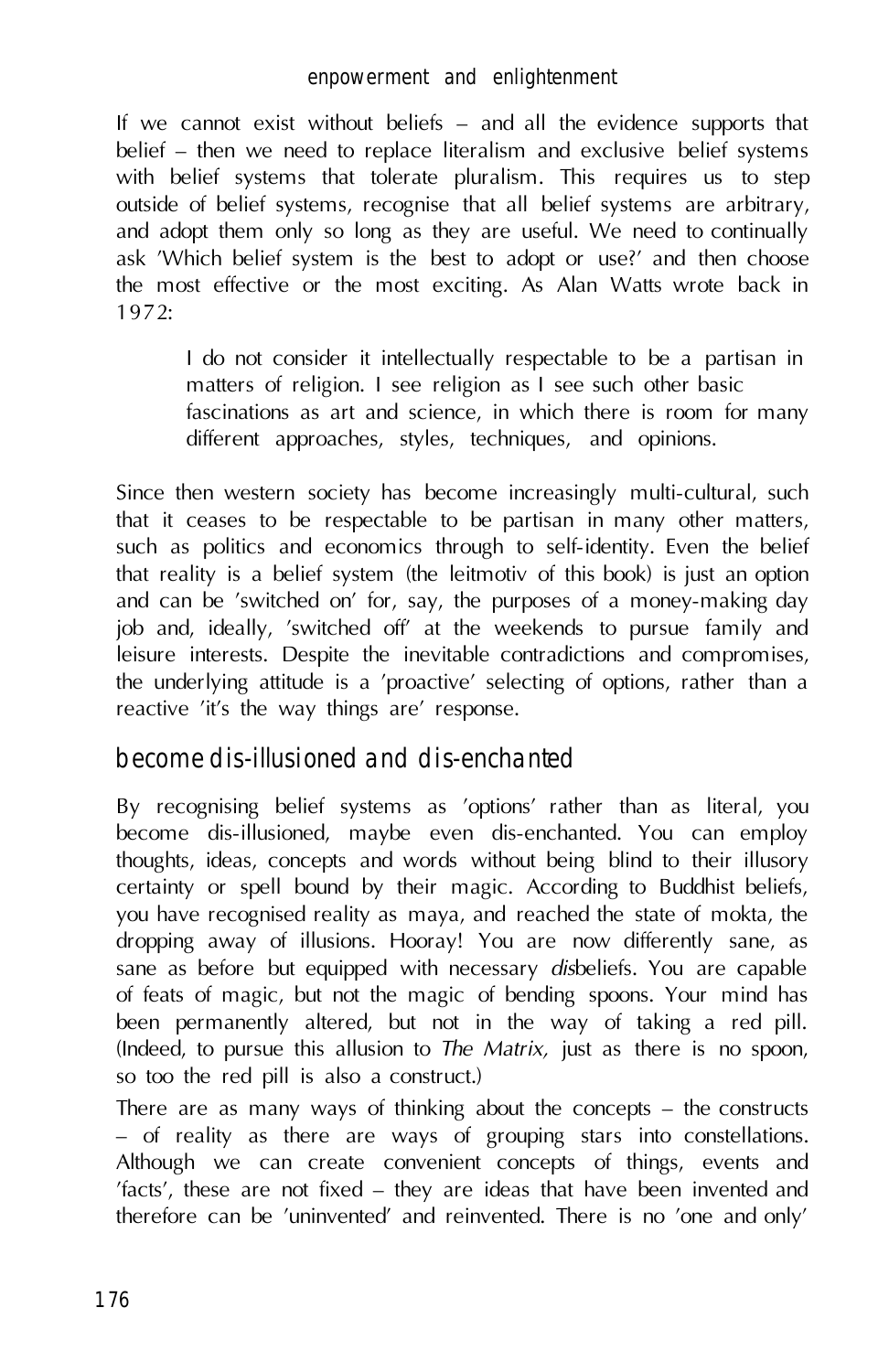*the myths of reality*

way of understanding the complexity that underlies reality; we can be meaningful in the bigger context. of belonging become confining chains. The ability to adopt a range of revolution far more radical than any political or economic insurrection. beliefs, including your own, as essentially metaphoric in nature. You of belonging through the ways they consume. While value judgements whose sense of identity seems to rely on supporting a Premiership much to be said for adding some fairly powerful belief systems to your personal tool kit. Allow me to show off some that I have found of the more profound changes in western consciousness in recent is fragmenting. In its place there is increasing recognition that we all, to varying extents, lead our lives with multiplex personalities, with different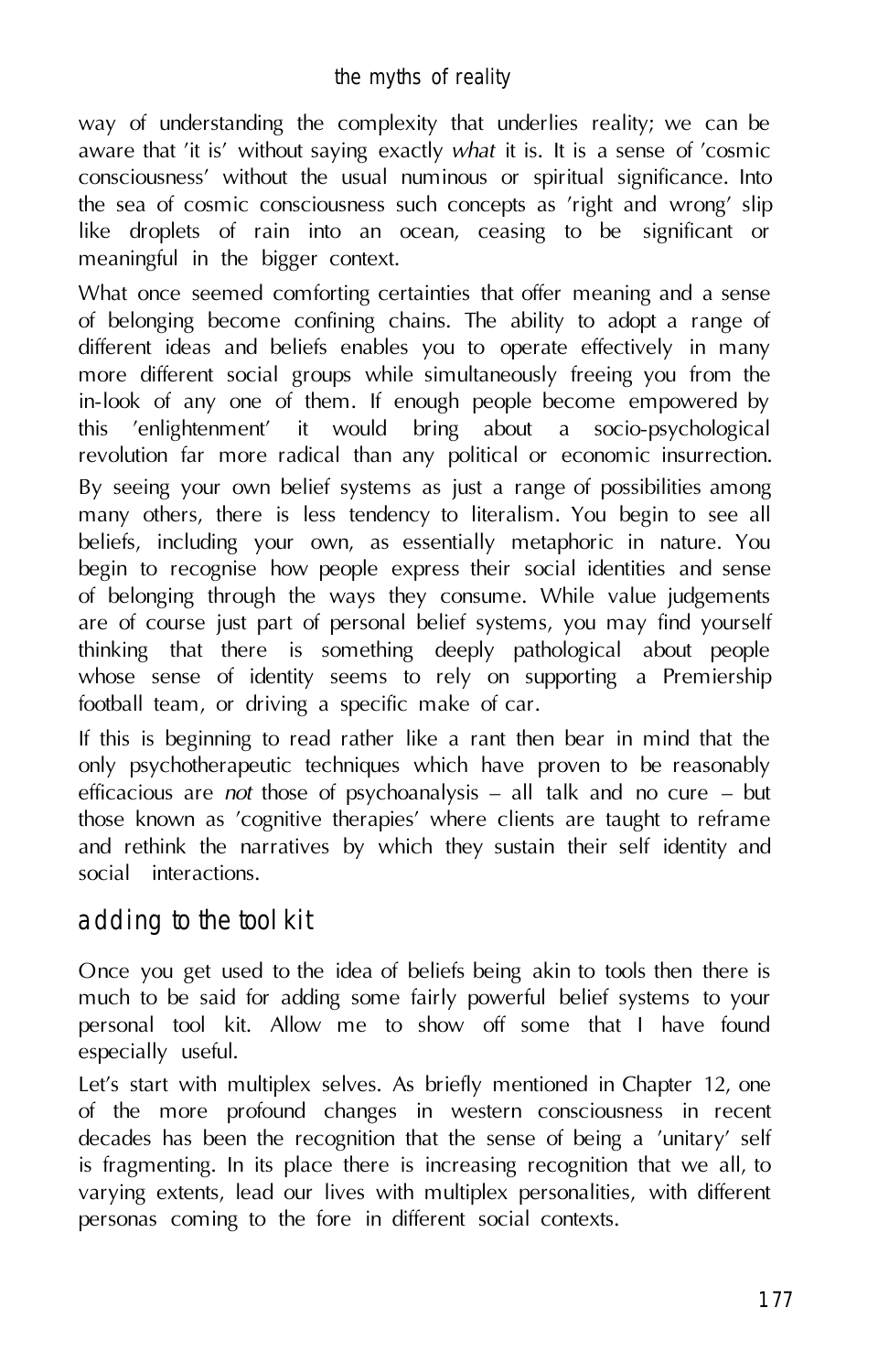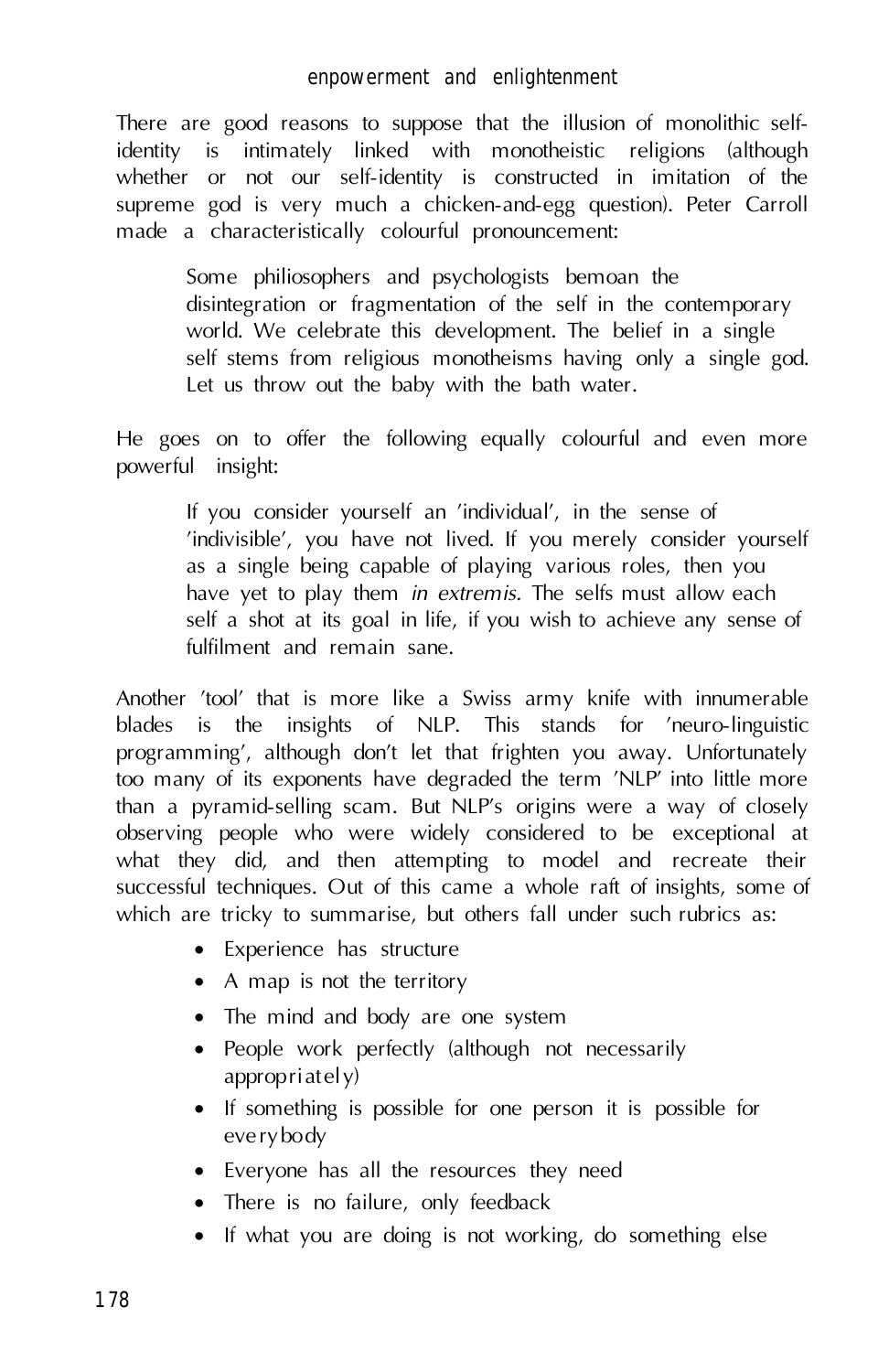# *the myths of reality*

· Every behaviour has a positive intent · The meaning of a communication is the response it elicits But NLP is not really about snappy labels, it is more about awareness of how we automatically construct and use concepts, metaphors and language, then learning specific ways of using them most effectively. The only really good book about NLP I know of is *Introducing Neuro-*

Two really powerful ideas which I picked up from NLP are dubbed 'reframing' and 'chunking down'. 'Reframing' is reminiscent of longestablished ideas at the core of Taoism where any idea is regarded as at situations – especially problematical ones – from a new perspective. This is akin to cognitive psychotherapy seeking to 'change the *excluded* by aspecific concept. Sometimes this can be a simple dualism with humanity, man-made, urban environments, and such like. concept of 'temperature'. Other times we struggle to find a pre-existing something that equates to the sum of the concept and its excluded 'sacred' and 'profane' but the distinction is very much either:or and struggle to think of how actions and places can be simultaneously Sometimes the greater concept uniting two ideas can itself be seen to be specific concept is just one way of distinguishing an aspect of one overall unity – what Taoists would call 'the Tao' but perhaps the sublime

mentioned in the previous chapter. When the media – expectatly record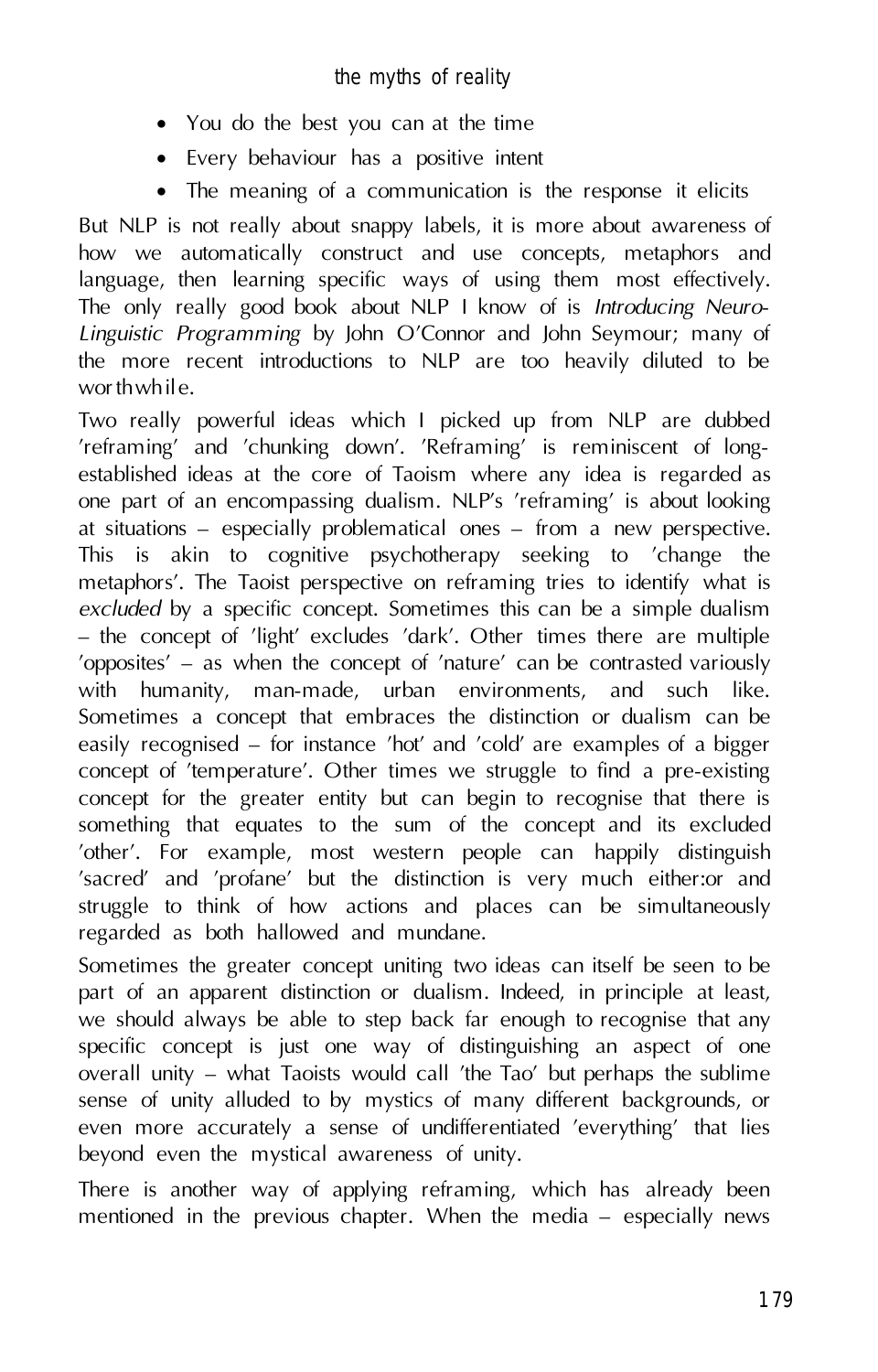

events were a more likely to be a part of an orchestrated long-term into achievable steps or phases. When we identify something that is 'not asked:

people thank allowedly and thereby aiming for a significant change in the social construction of their sense of reality, this is not something I consider capable of doing directly. But I decided that I could write a time for the writing. And so on and so on liach of these steps is about how difficult it would be to write a book, I could never find the

However the deep irony about writing this book is that it requires imposing a narrative structure on ideas, even though the book is drawing attention to the arbitrary and misleading nature of naturedid apply one of my own 'tools' and developed a new writing persona which brings together the more relevant aspects of my self-identity, and

The recognition that reality is a socially-constructed illusion is an invisible act of profound liberation and empowerment. It enables you to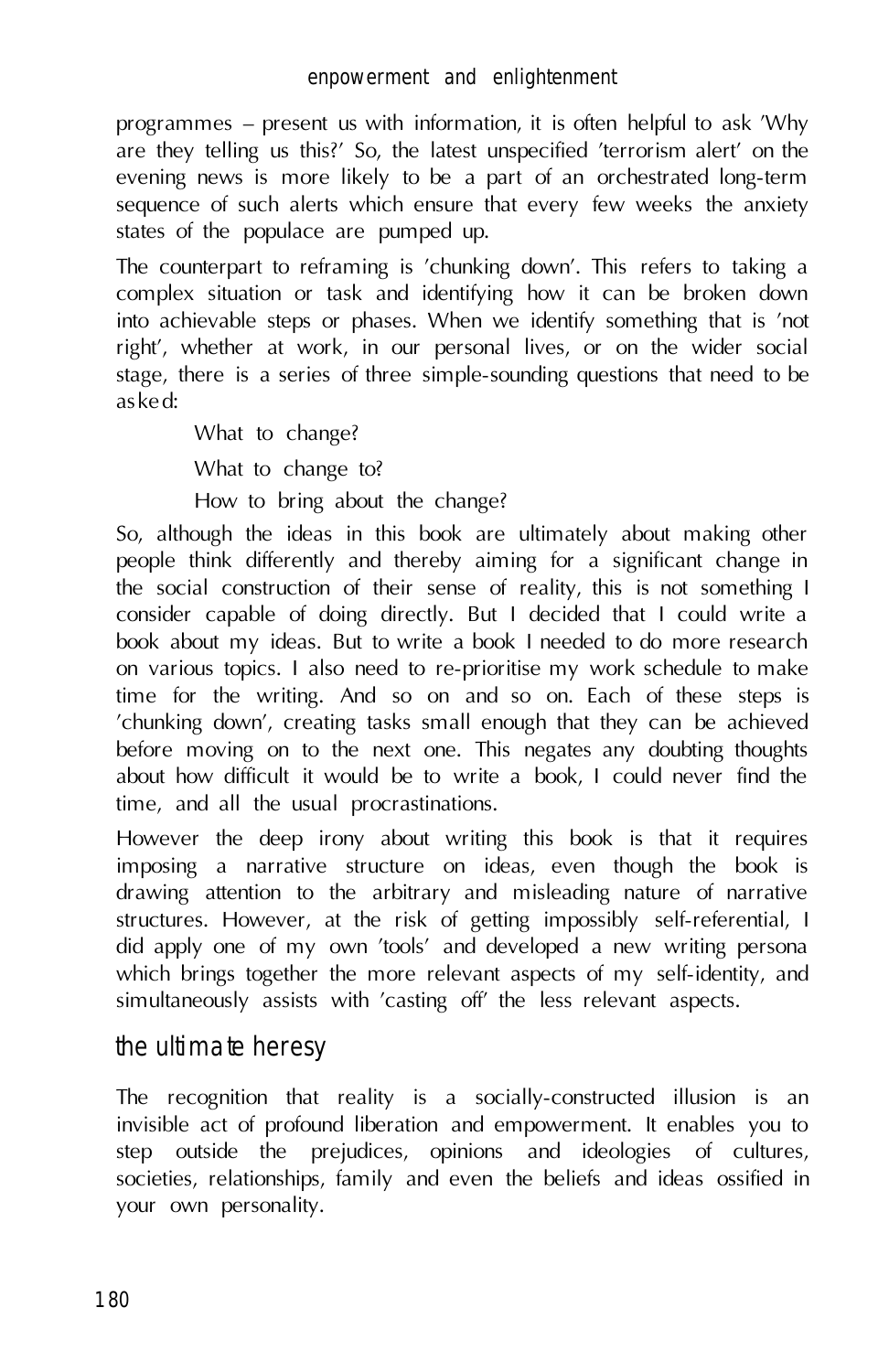*the myths of reality*

the economic hegemony, who want us to unquestioningly believe that mentality that western belief systems are superior to any that have gone befor e. The hegemonic system currently dominating western culture has had around three hundred years to insidiously present itself as the no alternative. Thankfully, when fundamental presuppositions begin to lose their forces sustaining to the old worldview are more certain, self-righteous, and morally accusative; while those seeking new solutions appear more All belief systems, all hegemonies (no matter how pervasive) are ultimately constructions. All constructions can be dismantled, even if hegemonies outside military dictatorships are ultimately consensual. dissemination of new ideas. These ideas will be developed further face ways, or via Web sites, blogs, discussion lists and one-to-one clear evidence that ideas can successfully develop from the grass roots *without* hierarchical structures. What we now think of as modern created hierarchical covens with formal processes of initiation, in the 1970s his ideas 'escaped' to West Coast America and met up with the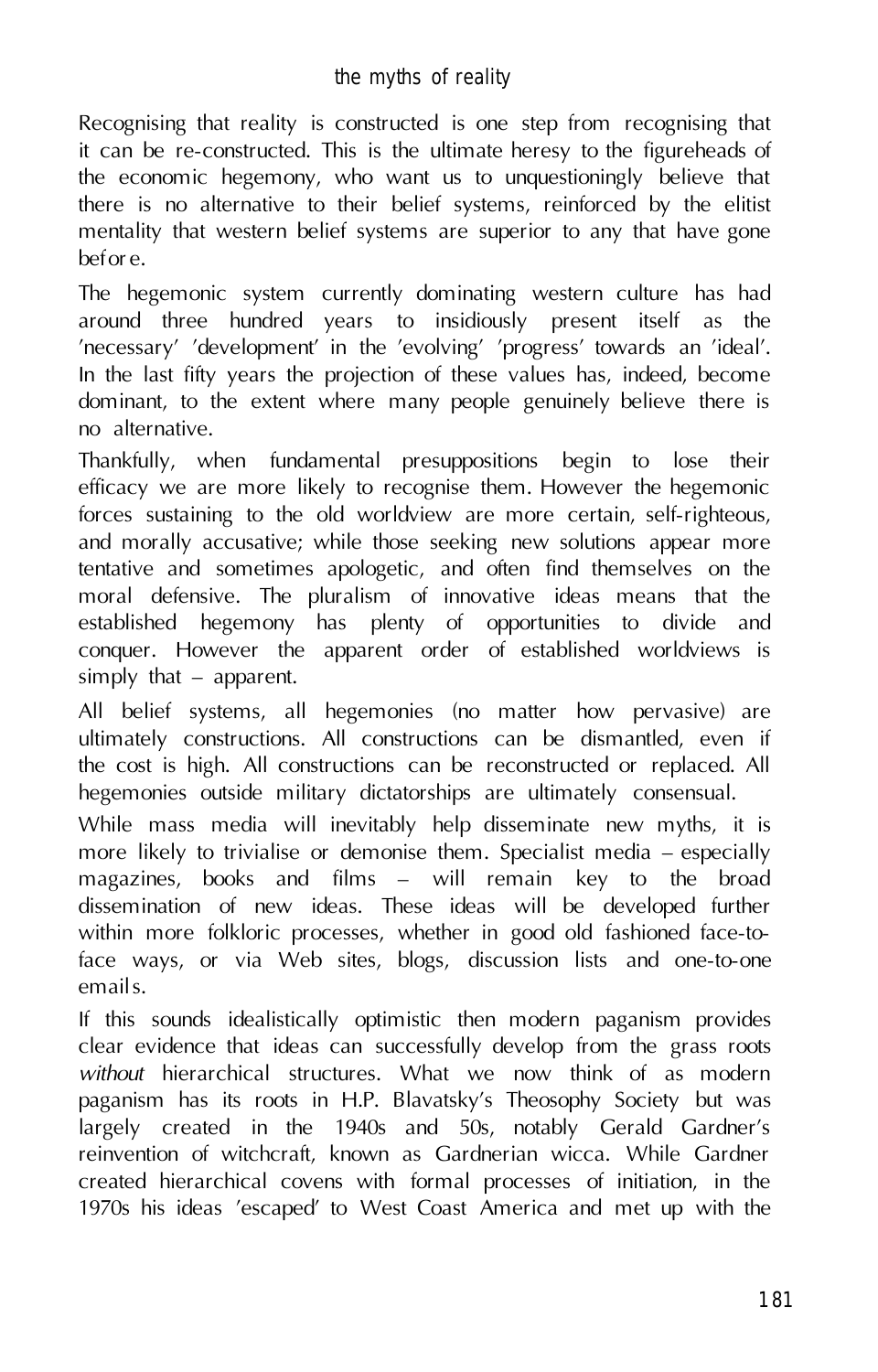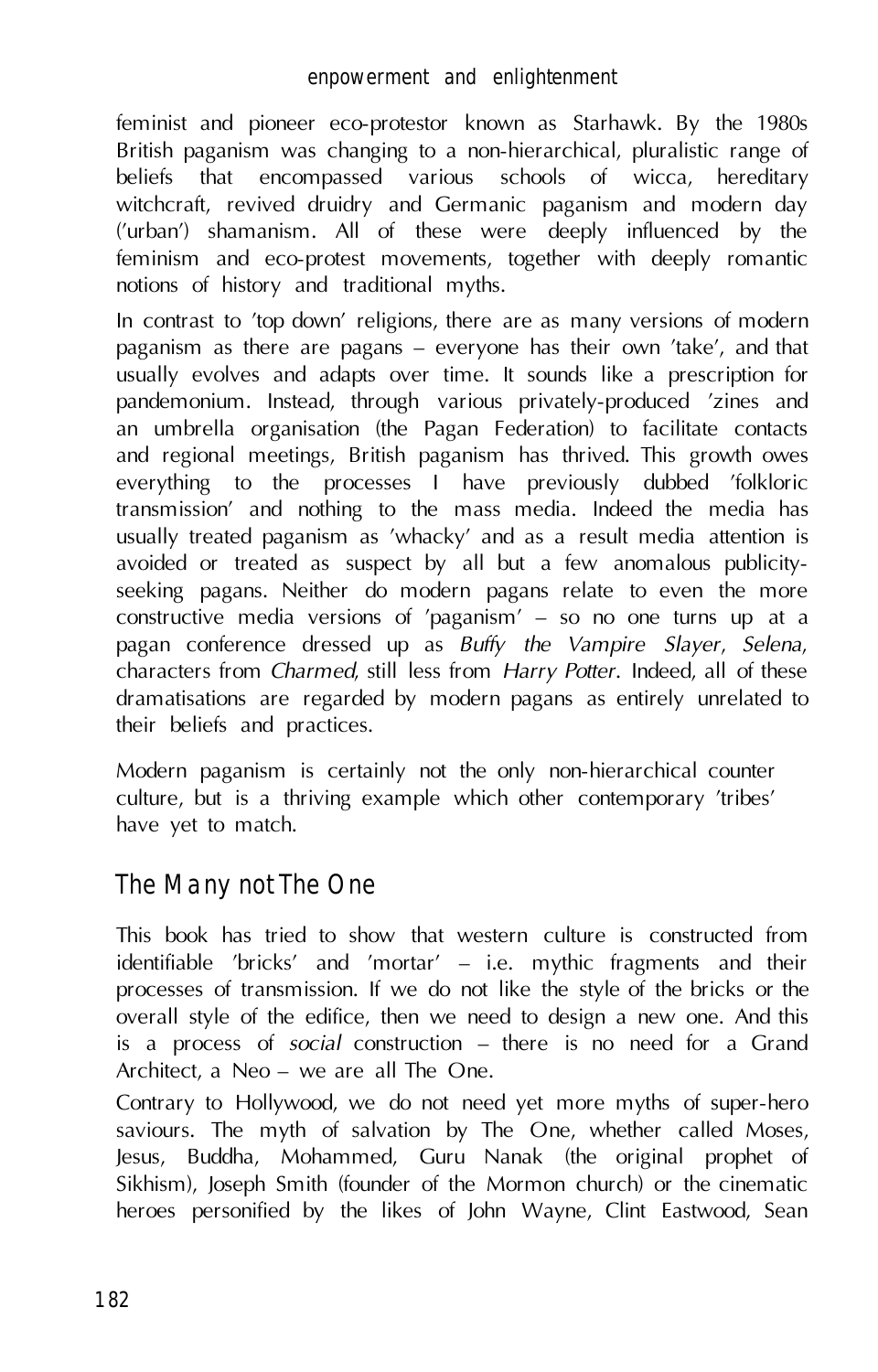Connery and the many others. The myth that we need another One, a *the myths of reality* Many, from each of us being empowered. reality's notreal, it's realistic

lives constructing narratives and retelling these as narrative fragments.

effort fully recognise – this hidden payload. manage to create belief systems shared by specific cultures or subcultures, while still changing and evolving. It is these shared,

In our everyday lives we lose sight of how these belief systems are real. My belief system is that reality is not real, it is merely realistic.

as aspects of processes, so you can't step twice into the same river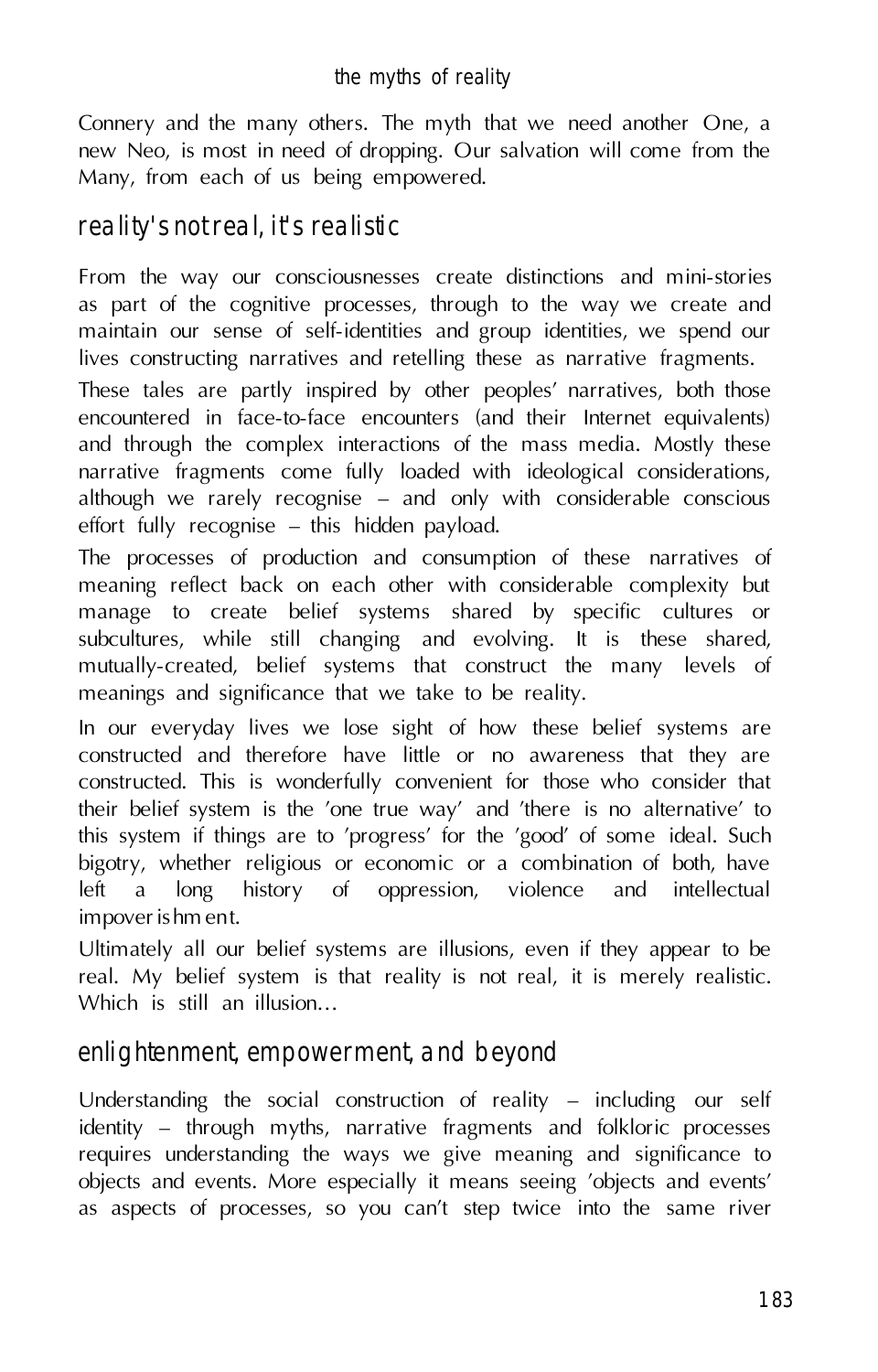

'same' person). Objects and events are conceptualised partly by what they are and, more importantly, by what they are not, what they such dualistic distinctions do not have an independent existence but are the 'myths of reality' also bridges is the self:not-self dualism. So on the millennia, such as the spiritual condition known to Buddhists as moksha modern day myth-making processes of the political scenarios: a construct of the myths of reality…

47; Kramer and Alstad 1993: 161; Krishnamurti 1971: 41; O'Connor and Seymour 1990; Pandit 2005: Ch.4; Samuels 2000; Watts 1954: 16, 1958: 35, 1972: 72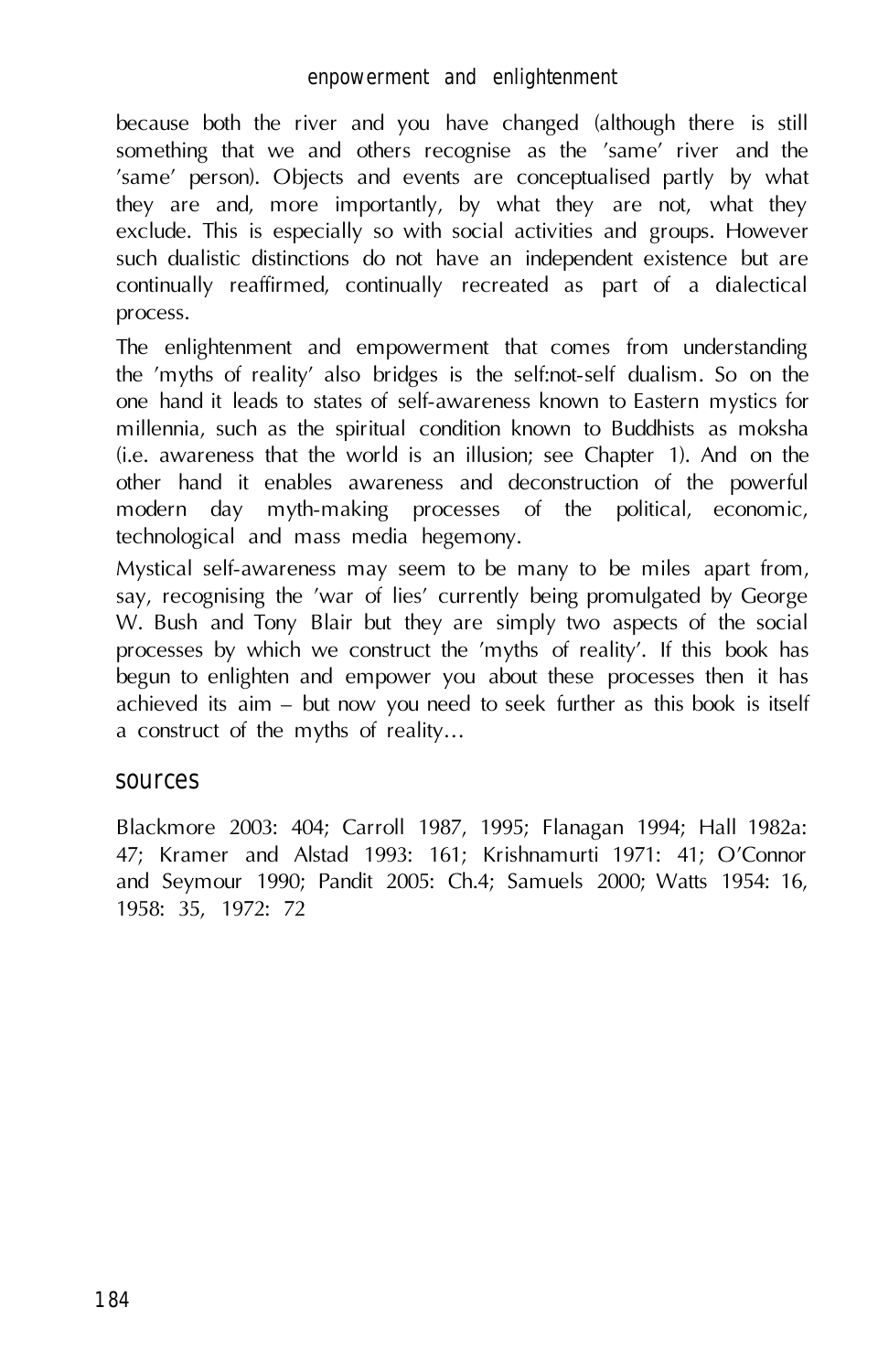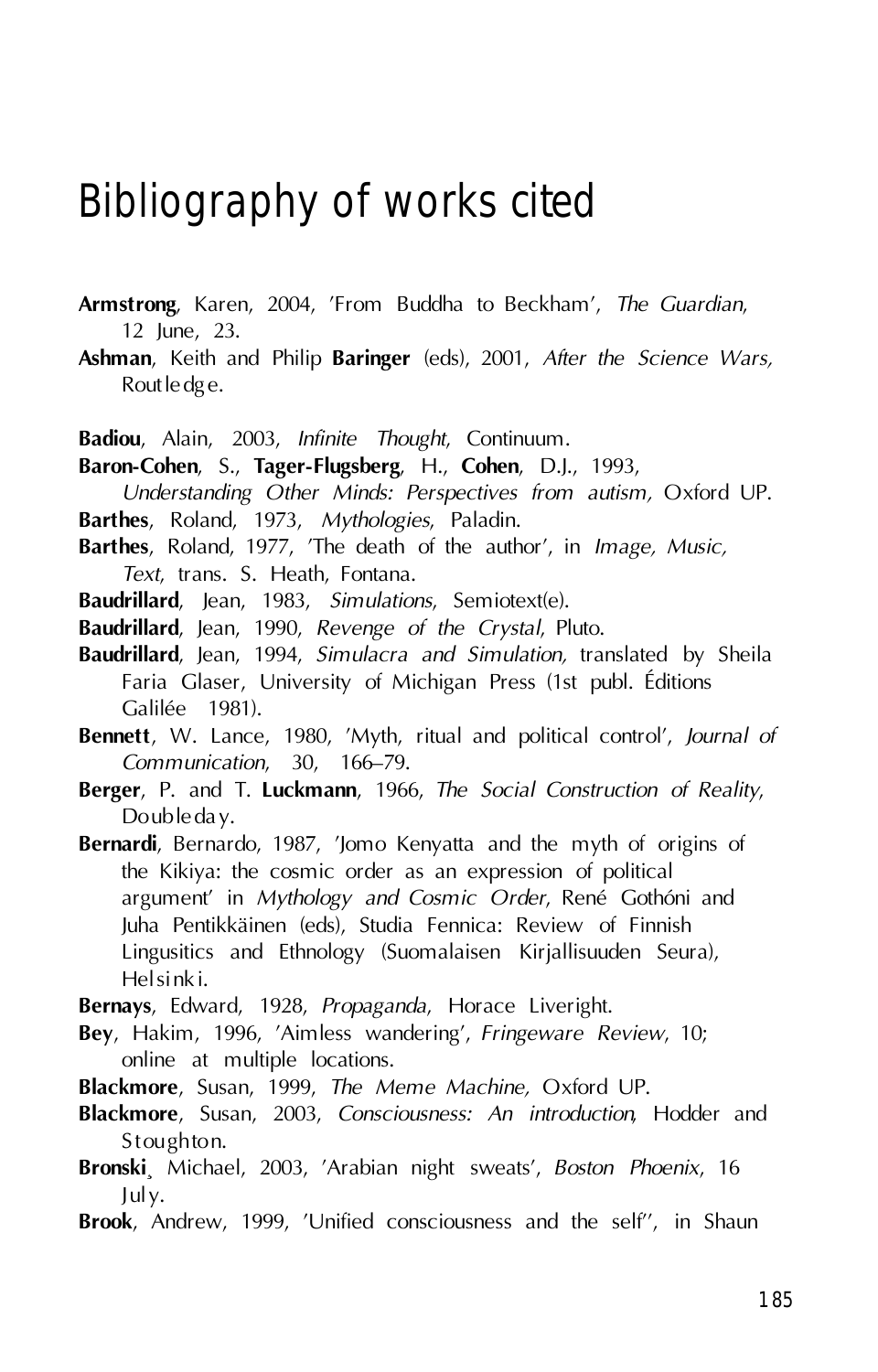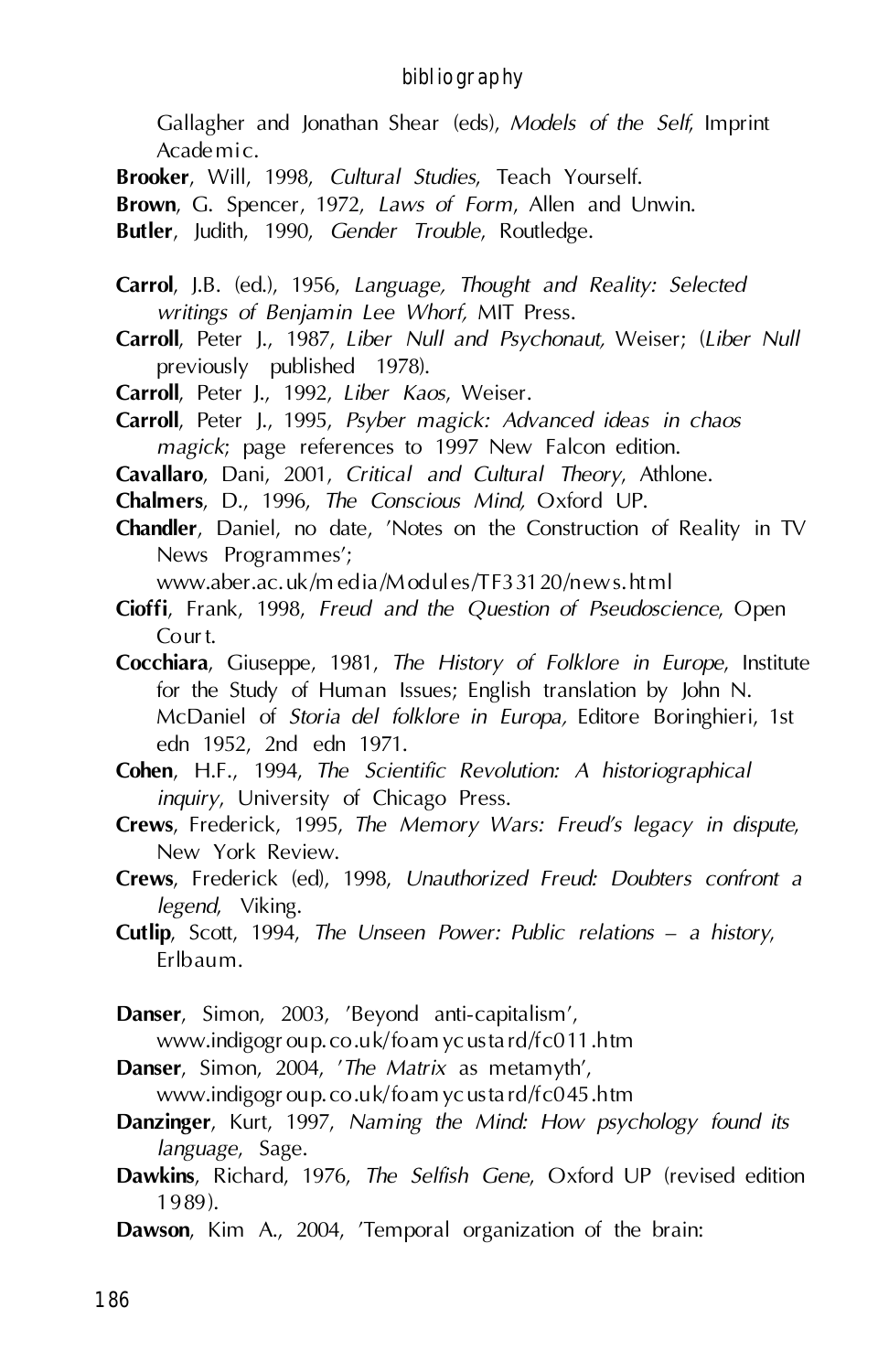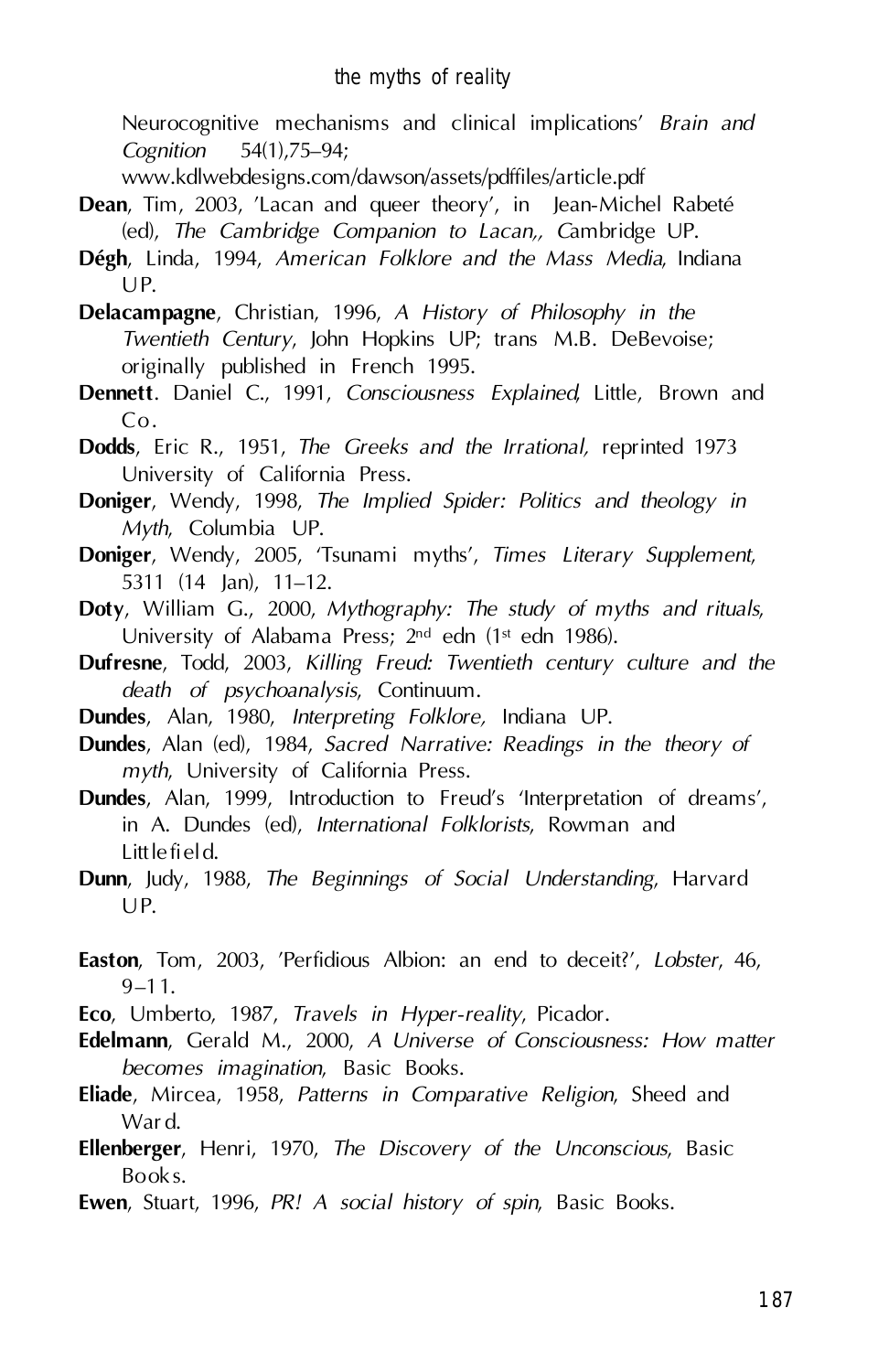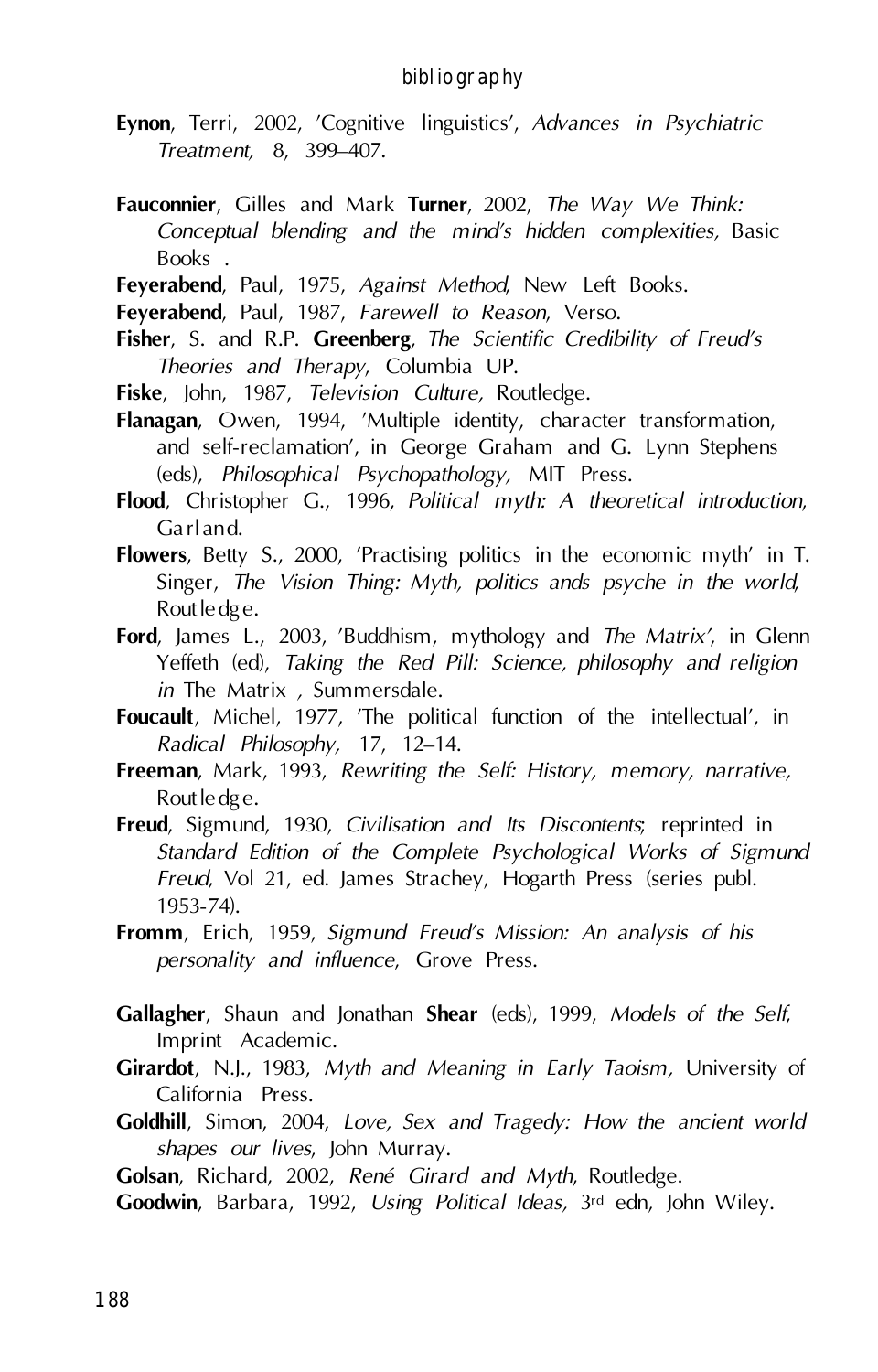**Govinda**, Lama Anagarika, 1960, *Foundations of Tibetan Mysticism*, Rider (page references to 1969 paperback edition). **Graham**, George and G. Lynn **Stephens** (eds), 1994, *Philosophical Psychopathology*, MIT Press. **Gray**, John, 2002, *Straw Dogs: Thoughts on humans and other animals*, Granta and the second contract of www.ul.ie/~philos/vol4/m etaphor.html **Grunbaum**, Adolf, 1984, *The Foundations of Psychoanalysis: A philosophical critique*, University of California Press. **Guattari**, Felix, 1996, *Soft Subversions*, Semiotext(e); essay cited first published in French as 'Le divan du pauvre', *Communications* 23 (1975). **Gutting**, Gary (ed), 1980, *Paradigms and Revolutions: Applications and appraisals of Thomas Kuhn's philosophy of science,* Notre Dame UP. **Habermas**, Jurgen, 1972, *Knowledge and Human Interests*, trans J.J. Shapiro, Heinemann. **Hacking**, Ian, 1999, *The Social Construction of What?,* Harvard UP. *cultural sensibility*, Fordham UP. Press. **Hamilton**, Carol V., 2004, 'Being nothing: George W. Bush as **Heath**, Joseph and Andrew **Potter**, 2002, 'The rebel sell'; www.thismag az ine.ca /36\_3/f\_4.html **Hebdige**, Dick, 1979, *Subculture: The meaning of style*, Methuen. **Hertz**, Noreena, 2001, *The Silent Takeover: Global capitalism and the death of democracy*, Heinemann. **Hine**, Phil, 1989, *Two worlds and Inbetween*. **Hobsbawm**, Eric, 2000, *The New Century*, Abacus. **Hobsbawm**, Eric, and Terence **Ranger** (eds), 1983, *The Invention of Tradition, Cambridge UP. Country of the American Company* **Holt**, Jason, 2001, 'Springfield hypocrisy', in W. Irwin, M.T. Conard and A.J. Skoble, *The Simpsons and Philosophy: The D'oh! of*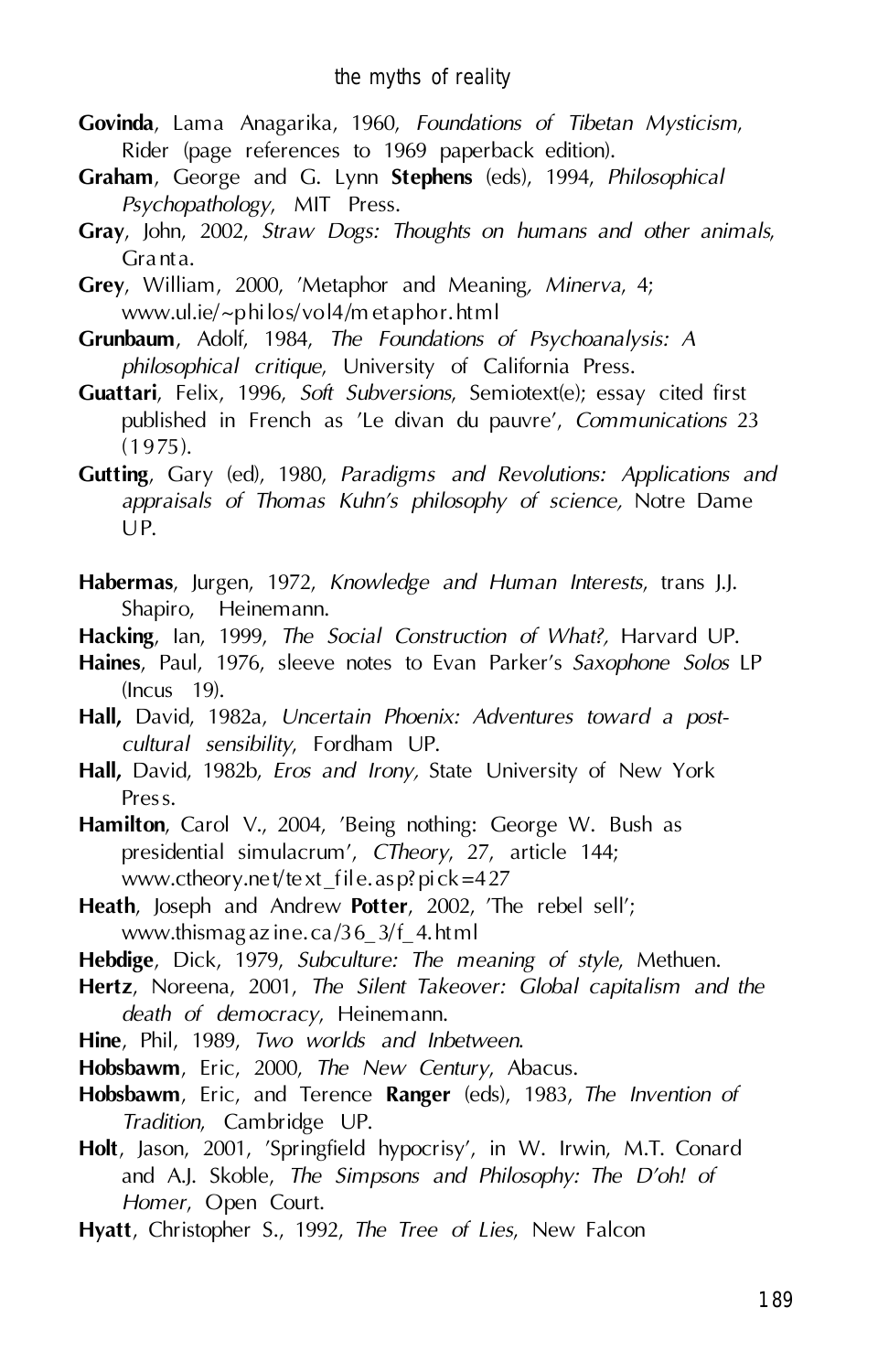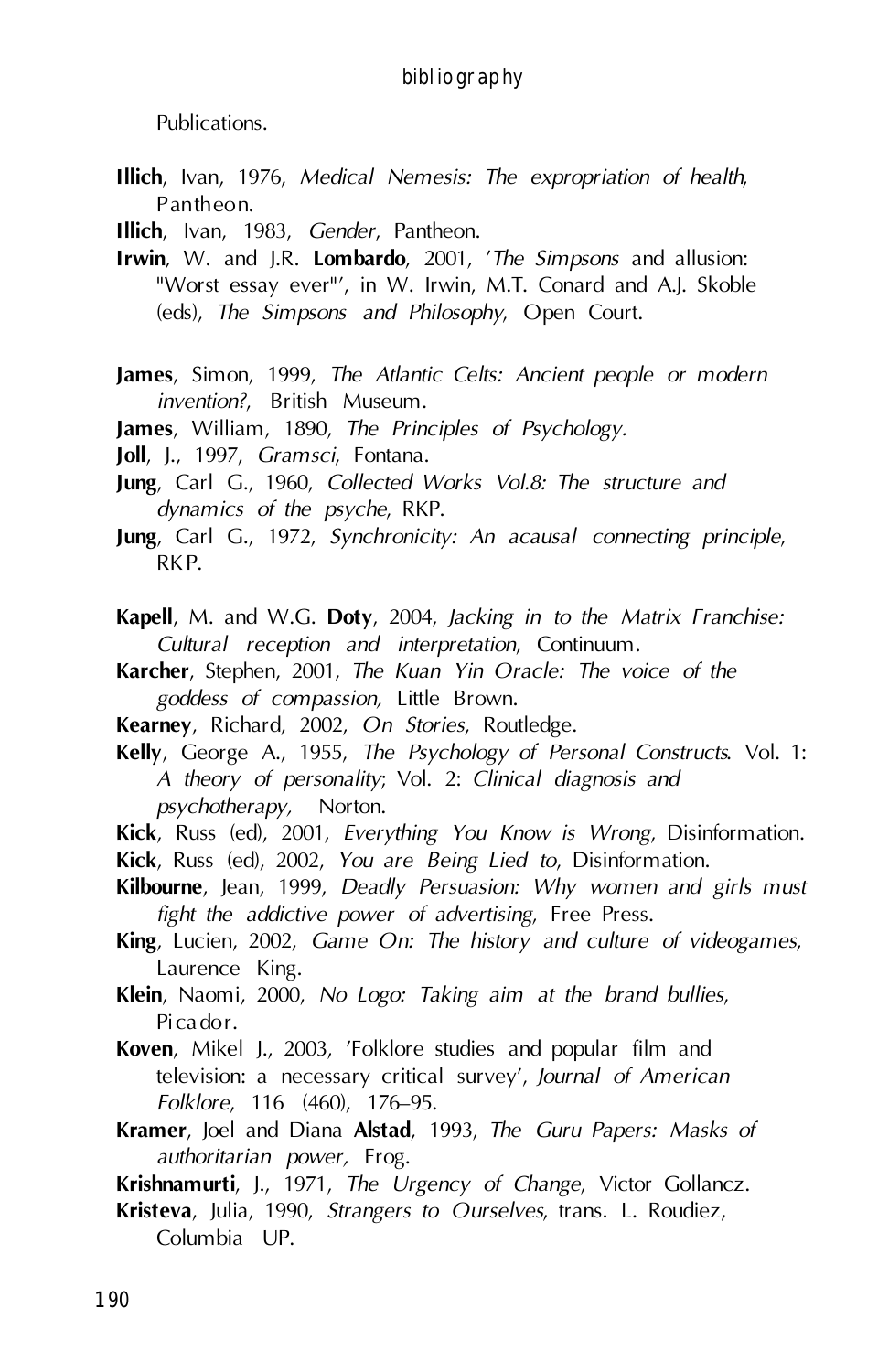**Kuhn**, Thomas, 1970, *The Structure of Scientific Revolutions*, *the myths of reality*

University of Chicago Press. **Kuper**, Adam, 1988, *The Invention of Primitive Society*, Routledge. **Lacan**. Jacques, 2001, *Ecrits*, Routledge. **Lakoff**, George, 1987, *Women, Fire and Dangerous Things: What categories reveal about the mind*, University of Chicago Press. **Lakoff**, George, 1991, 'Metaphor and War: The Metaphor System Used to Justify War in the Gulf'; online at multiple locations. **Lakoff**, George and Mark **Johnson**, 1999, *Philosophy in the Flesh: The embodied mind and its challenge to Western thought*, Basic Books. **Lawrence**, John Shelton and Robert **Jewett**, 2002, *The Myth of the American Superhero,* William B. Eerdmans Publishing. *television and its audience,* Routledge. **Loewe**, Michael and Carmen **Blacker** (eds), 1981, *Divination and Oracles,* George Allen and Unwin. **Lutus**, Paul, 2001, 'How we confuse symbols and things', **Lyotard**, Jean-François, 1984, *The Postmodern Condition: A report on knowledge*, trans. G. Bennington and B. Massumi, Manchester UP. **McAfee**, Noëlle, 2004, *Julia Kristeva*, Routledge. **McMahon**, Brendan, 2003, 'Psychotherapy, myth and meaning', *The* **Mailer**, Norman, 1964, *The Presidential Papers*, Andre Deustch. **Mandeville**, Bernard, 1970, *The Fable of the Bees,* Penguin. *into Freud,* RKP. **Merleau-Ponty**, M., 1962, *Phenomenology of Perception*, trans. C. Smith, RKP. Smith, RKP. And The Art **Meskell**, Lynn, 1995, 'Goddesses, Gimbutas and "New Age" archaeology', *Antiquity*, 69, 74–86. Blackwell. **Molyneaux**, Brian Leigh and Piers **Vitebsky**, 2001, *Sacred Earth, Sacred Stones*, Duncan Baird. **Monbiot**, George, 2004, 'The Fossil Fools', *Guardian,* 27th April.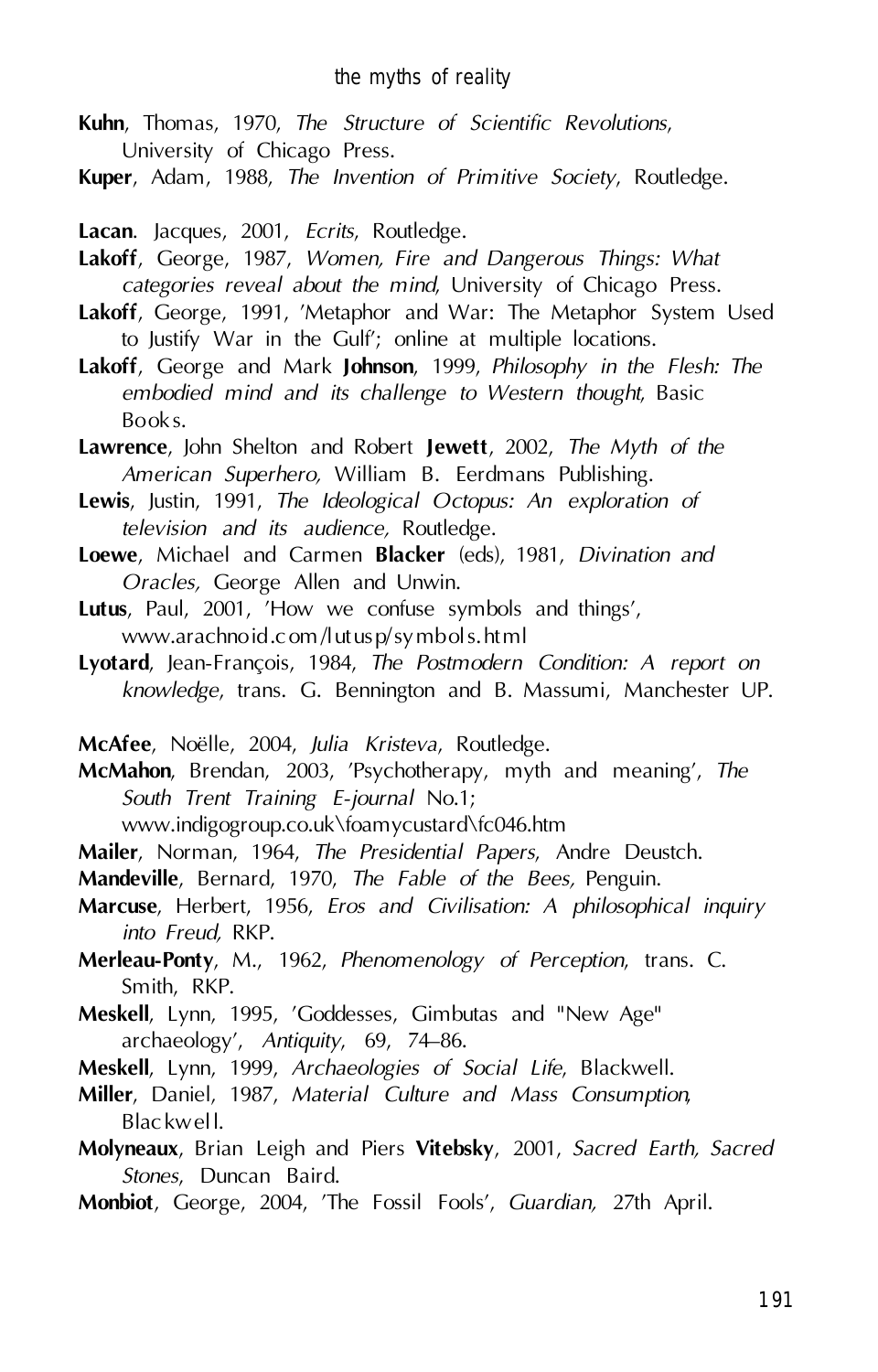

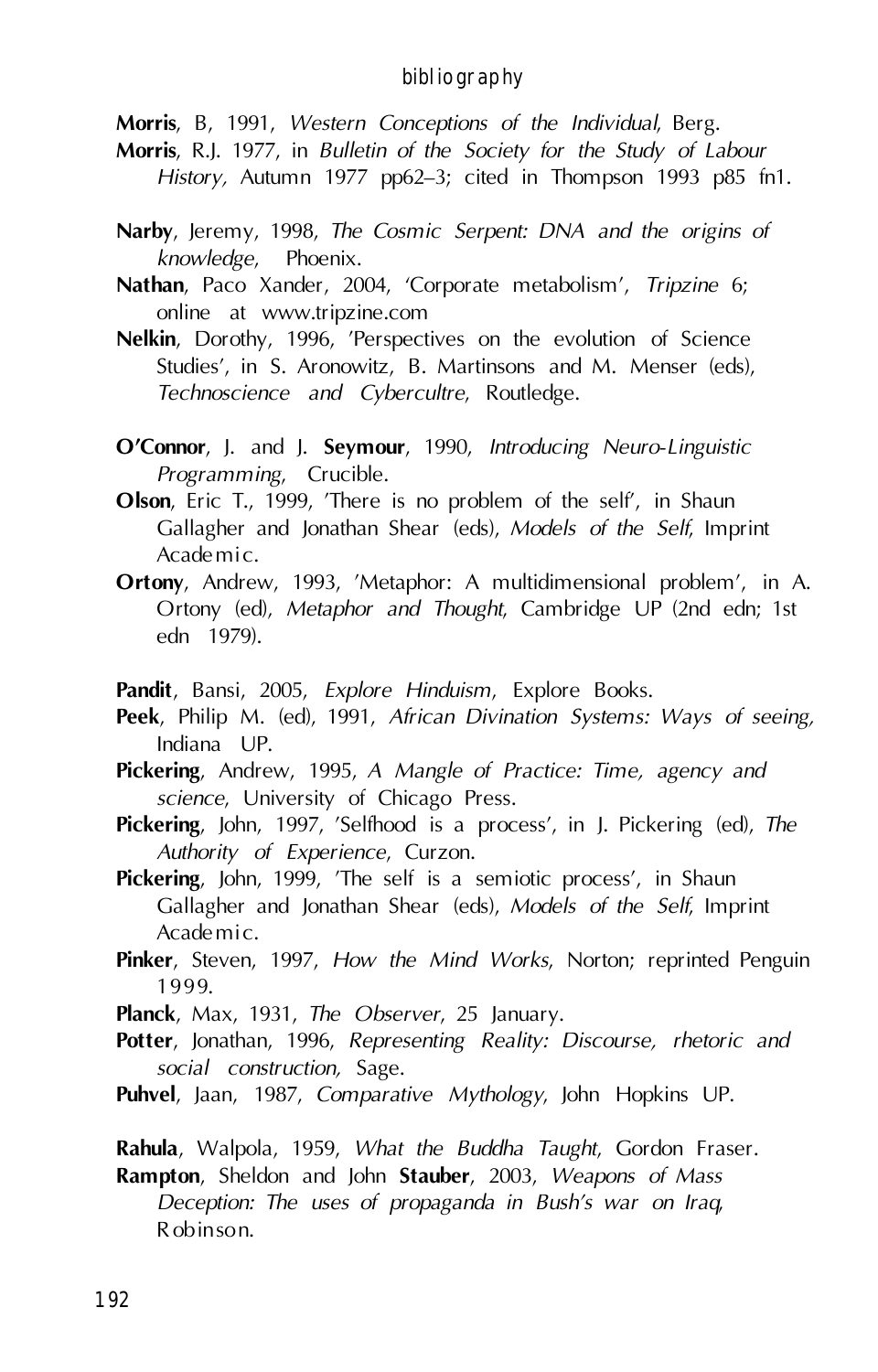

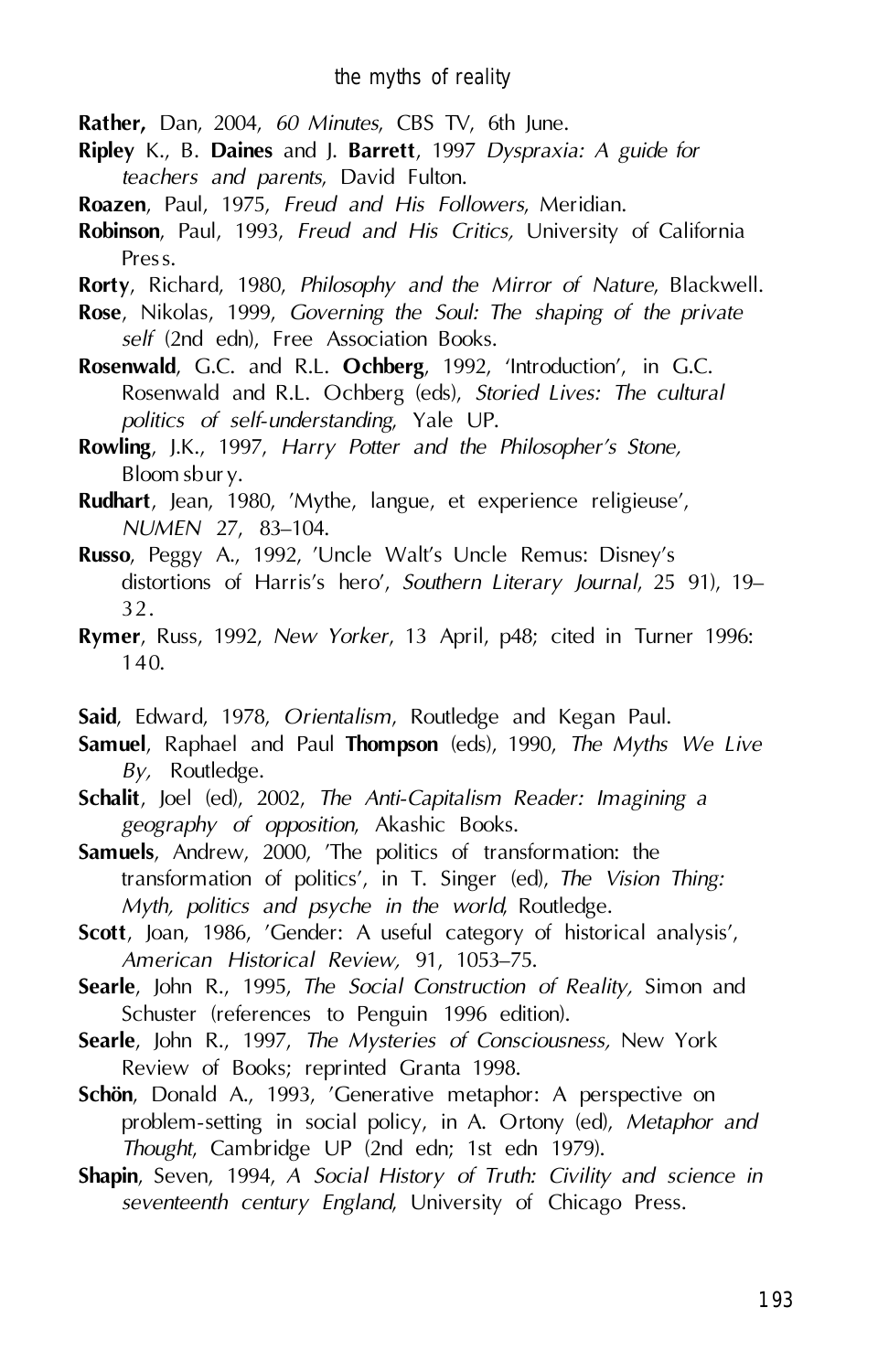

**Simmons**, Ian, 2004, 'Big Bang is not so steady', *Fortean Times*, 187 (Sept), 55. **Sivier**, David, 2004, 'Mindscapes', *Magonia*, 84, 3–11. **Slessor**, Tim, 2004, *Lying in State: How Whitehall denies, dissembles and deceives* (2nd edn), Aurum. **Smail**, David, 1984, *Illusion and Reality: The meaning of anxiety*, Constable. **Solomon**, Norman and Reese **Erlich**, 2003, *Target Iraq: What the news media didn't tell you*, Context. **Sorel**, Georges, 1961, *Reflections on Violence* (trans. T. Hulme and J. Roth), Collier. **Stedman Jones**, Gareth, 1983, *Languages of Class*, Cambridge UP. **Stephens**, G. Lynn and George **Graham**, 2000, *When Self-***Storey**, John, 1999, *Cultural Consumption and Everyday Life,* Arnold. **Storey**, John, 2003, *Inventing Popular Culture*, Blackwell. **Stauber**, John and Sheldon **Rampton**, 1995, *Toxic Sludge is Good for You: Lies, damn lies and the public relations industry*, Common **Strawson**, Galen, 1999, 'The self', in Shaun Gallagher and Jonathan Shear (eds), *Andrew Academic Company, P. Schear (eds), Imprint Academic.*<br>Additional Print Academic Academic Academic. **Sutphen**, Dick , 1984, 'The battle for your mind: persuasion and brainwashing techniques being used on the public today'; www.dicksutphen.com/html/battlemind.html **Szasz**, Thomas, 1978, *The Myth of Psychotherapy*, Syracuse UP; genealogy of philosophical and linguistic conceptions of metaphor from Aristotle to the 1990s, Academia Press. **Taylor**, Charles, 1999, 'Conditions for an unforced consensus on human rights', in Joanne Bauer and Daniel Bell (eds), *The East Asian Challenge for Human Rights*, Cambridge UP. **Thompson**, Edward P., 1980, *The Making of the English Working Class,* Gollancz; first edition 1963, revised edition 1980. **Thompson**, Edward P., 1993, *Custom and Culture*, New Press.

**Thompson**, Richard L., 2003, *Maya: The world as virtual reality* Govardhan Hill.

194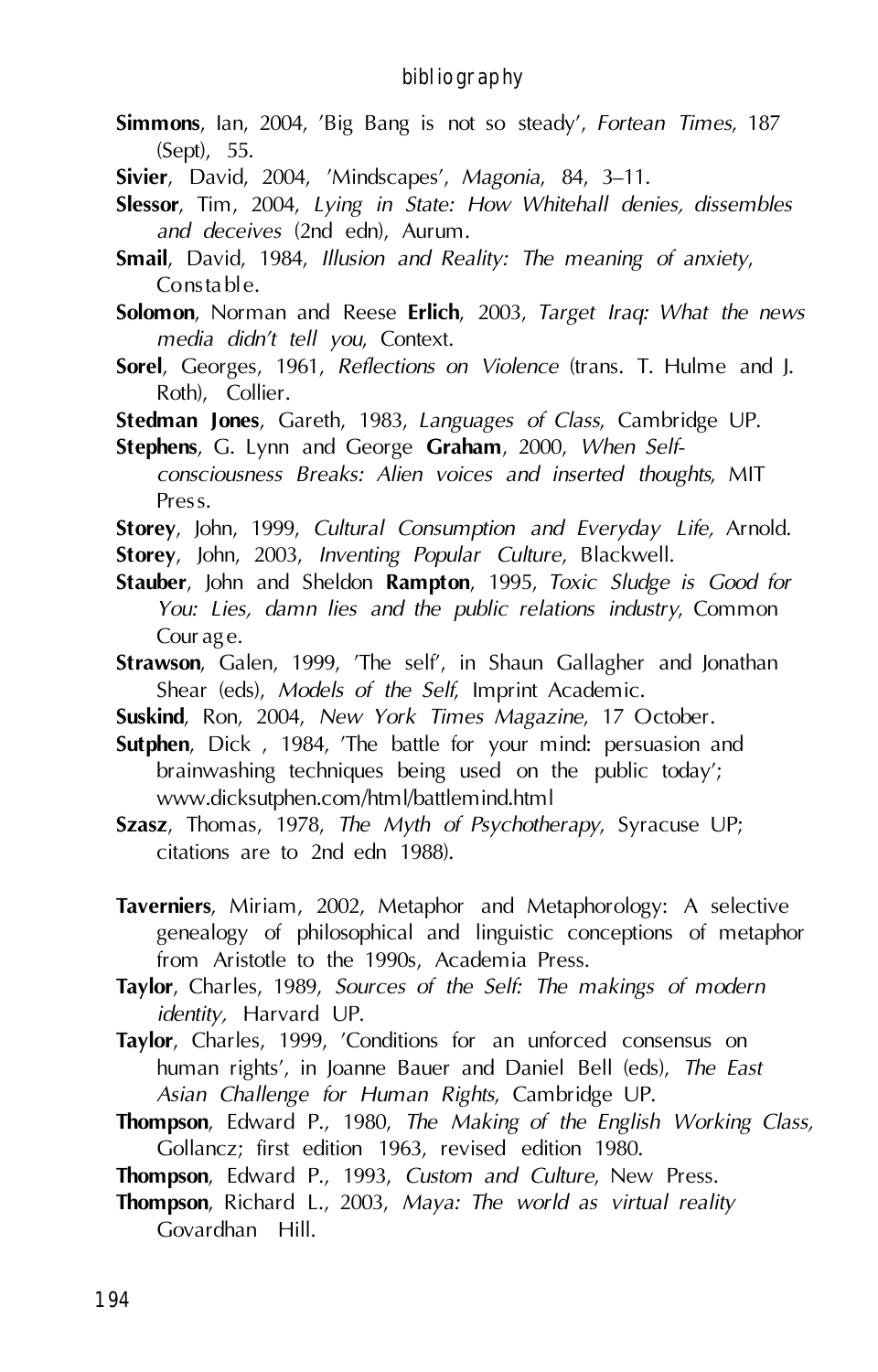

**Thondup Rinpoche**, Tulku, 1986, *Hidden Teachings of Tibet*, Wisdom Books. **Torrey**, E. Fuller, 1992, *Freudian Fraud: The malignant effect of Freud's theory on American thought and culture*, HarperCollins. **Trubshaw**, Bob, 1997, 'Making time', **Trubbs**, Inc., 2003b, 'Hegemony', www.indigogr oup.co.uk/foam ycusta rd/fc027.htm **Trubshaw**, Bob, 2003c, 'The politics of culture', ww.indigography.com<br>**Trubshaw, Bob, 2003d, 'The English and the "Other"** www.indigograp.co.uk/foam ycusta rd/fc012.htm **Trubshaw**, Bob, 2003e, 'From psychoanalysis to cognitive linguistics:<br>|-<br>| March 2003e, Study of Folklore and mythology www.indigogr oup.co.uk/foam ycusta rd/fc044.htm **Trubshaw**, Bob, 2005, *Sacred Places: Prehistory and popular imagination,* Alternative Albion. **Turner**, Mark, 1996, *The Literary Mind: The origins of thought and language,* Oxford UP. **Turner**, Mark, 2000, *Death is the Mother of Beauty: Mind, metaphor, Cartificate Cyberedition*, Cyber State Cyberedition and the State **Tye**, Larry, 1998, *The Father of Spin: Edward L. Bernays and the birth of public relations*, Crown. **Warner**, Marina, 1994, *Managing Monsters: Six myths of our time*, Vintage. **Warner**, Marina, 2004, *Fantastic Metamorphoses, Other Worlds: Ways of telling the self*, Oxford UP**. Watts**, Alan, 1954, *Myth and Ritual in Christianity*, Thames and Hudson. **Watts**, Alan, 1957, *The Way of Zen*, Pantheon (page references to 1962 Pelican edition). **Watts**, Alan, 1958, *This is It and other essays on Zen and spiritual experience*, Rider. **Watts**, Alan, 1972, *In my own way*, Pantheon (page references to 1973 Vintage Books edition). **Webster**, Richard, 1995, *Why Freud was Wrong: Sin, science and*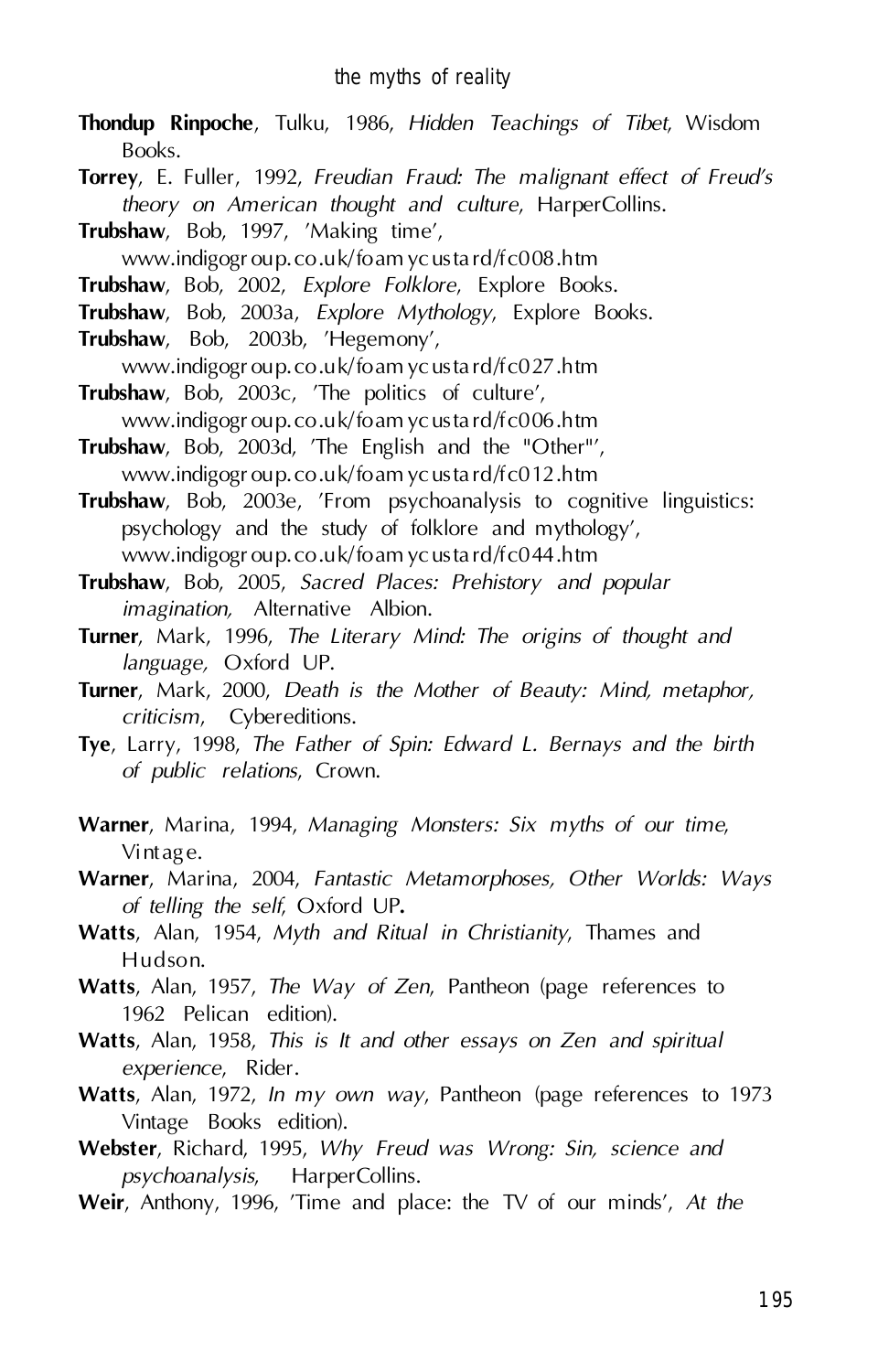

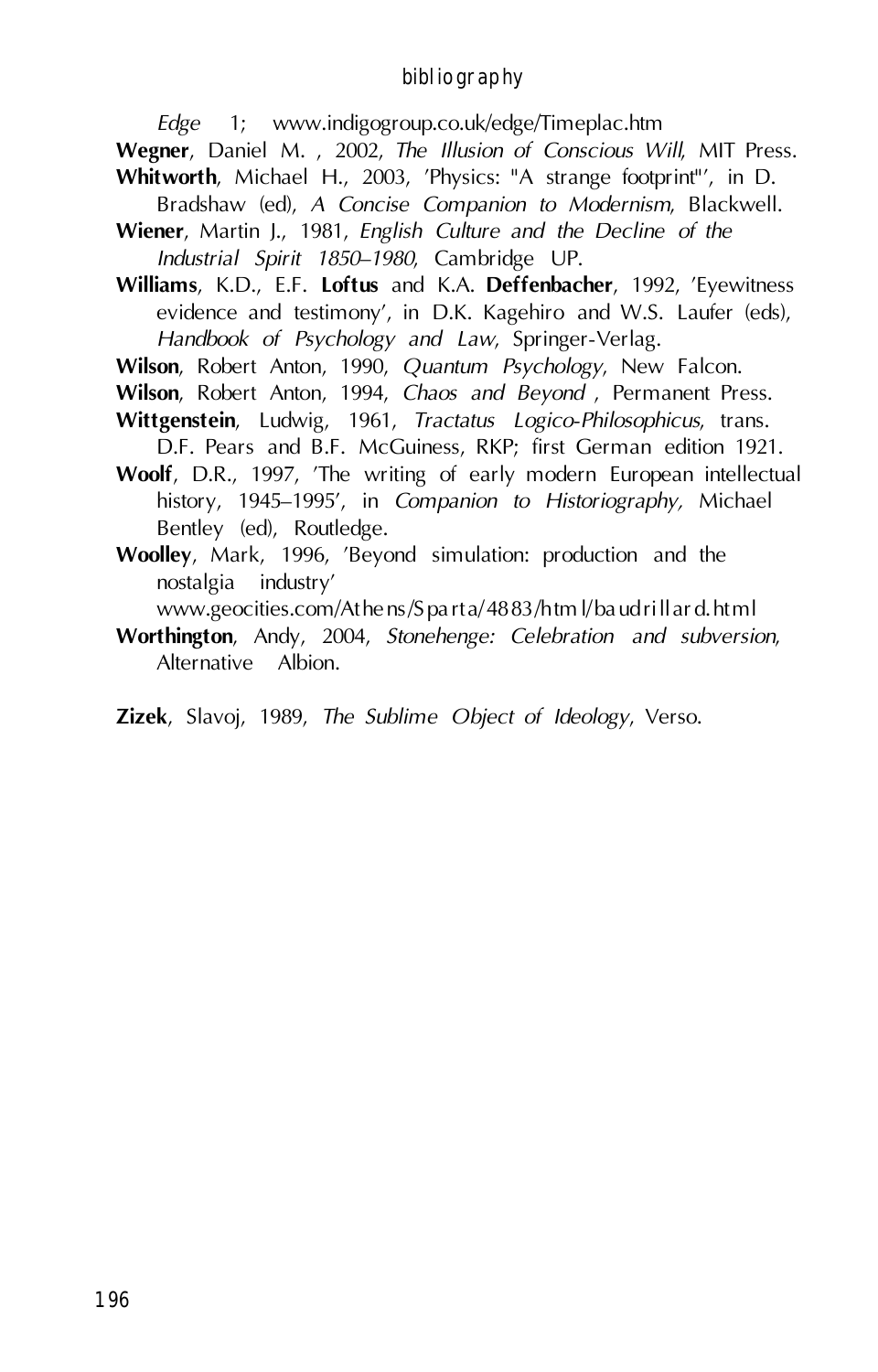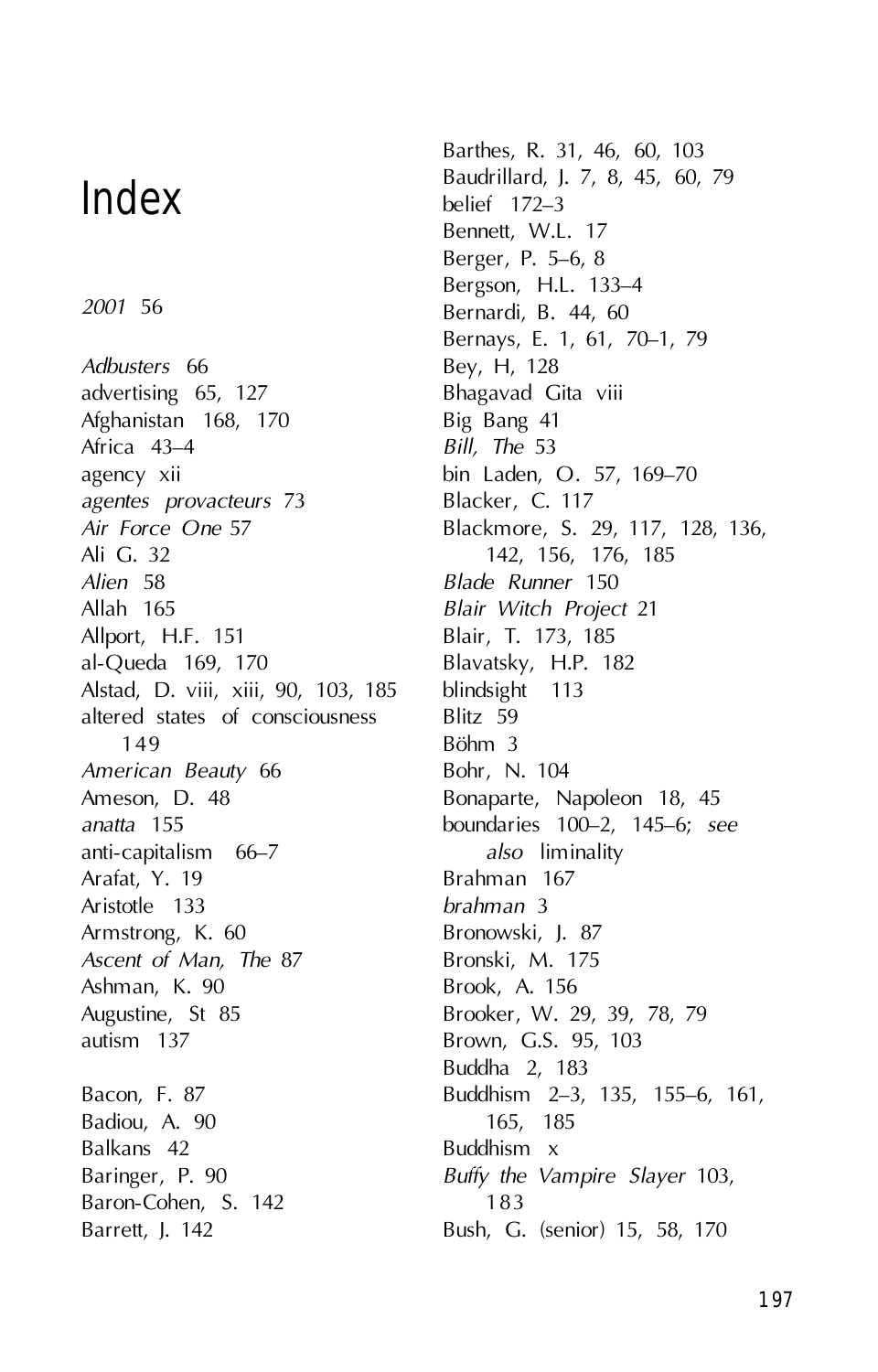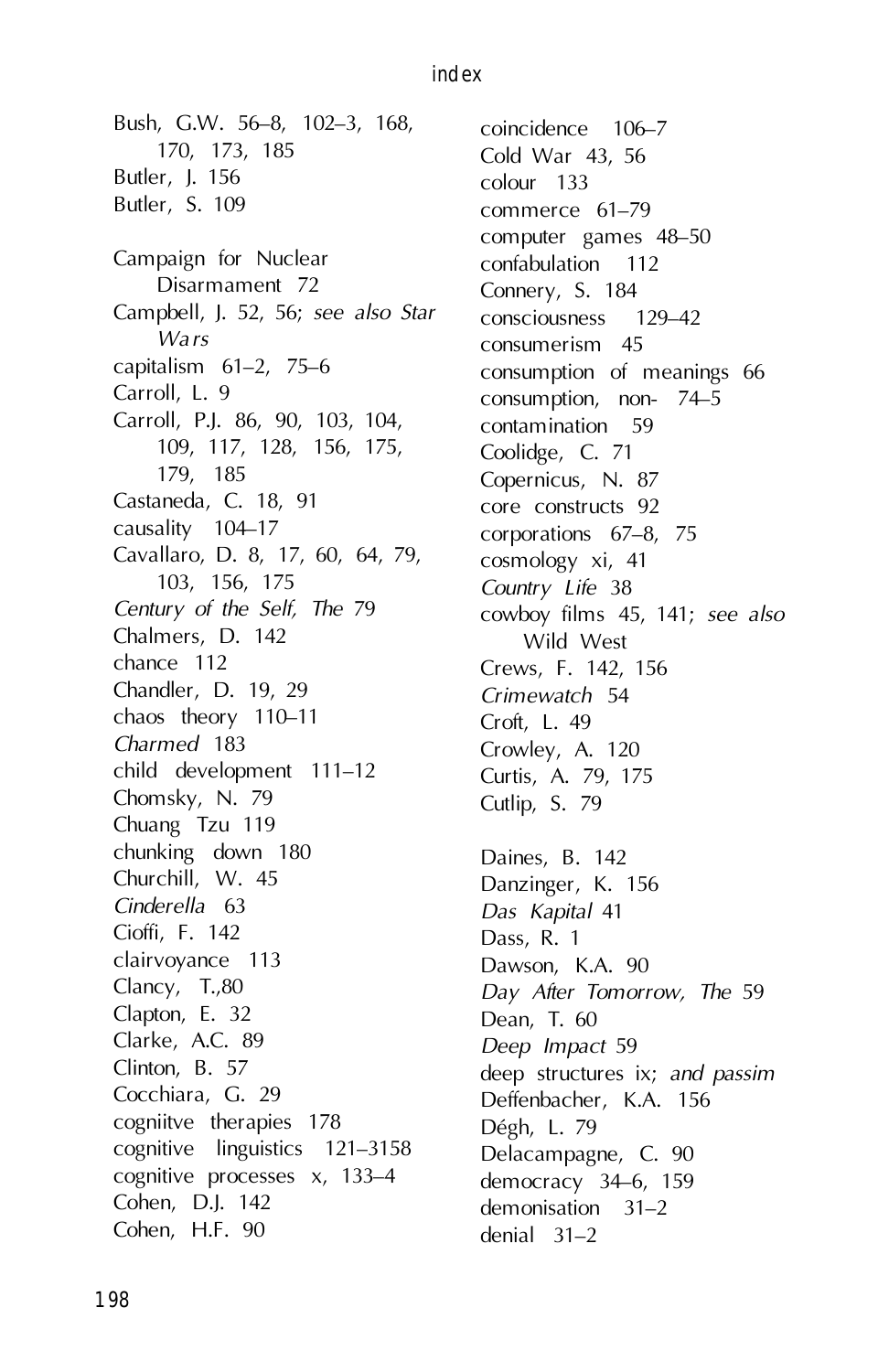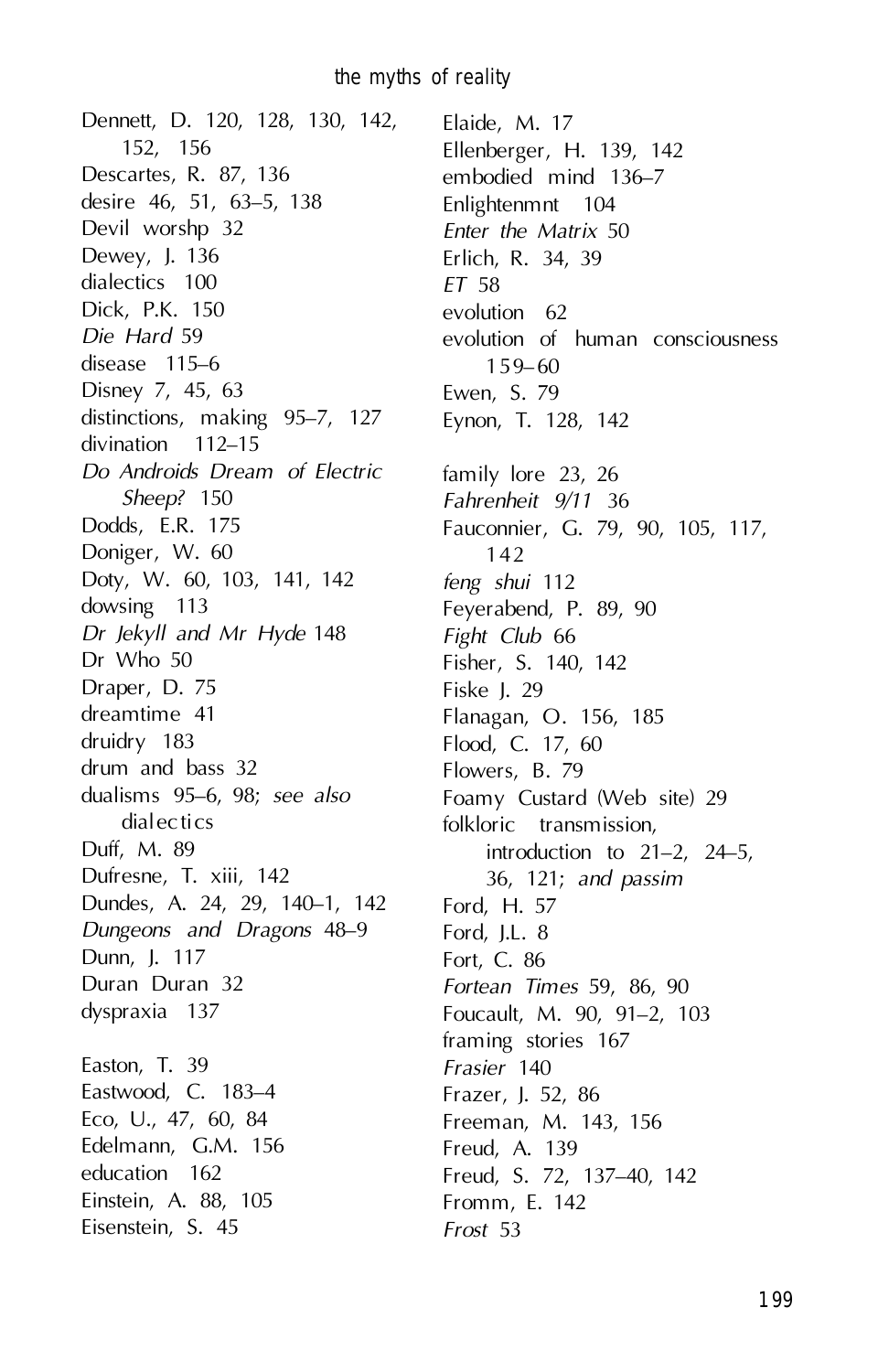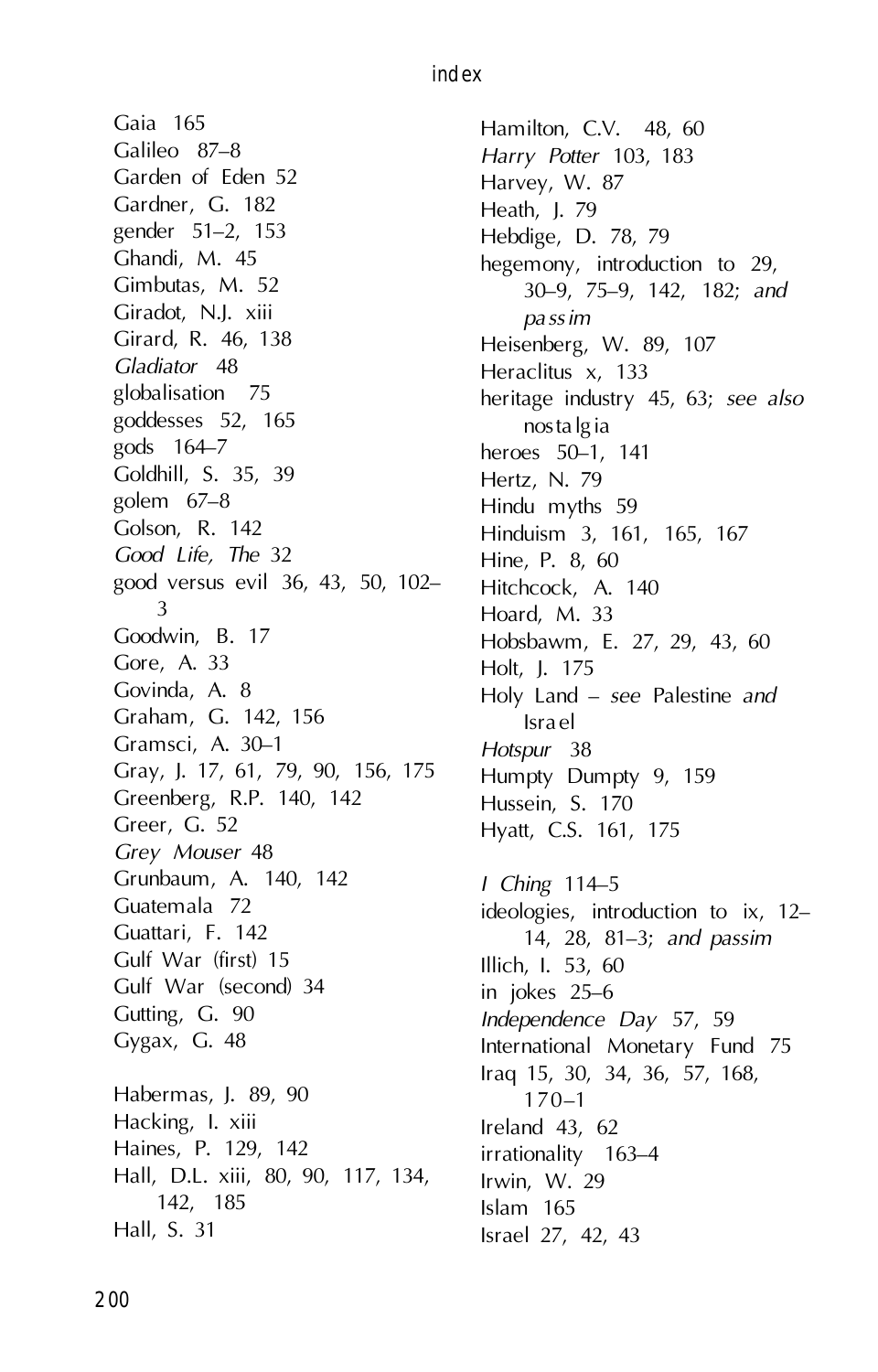

201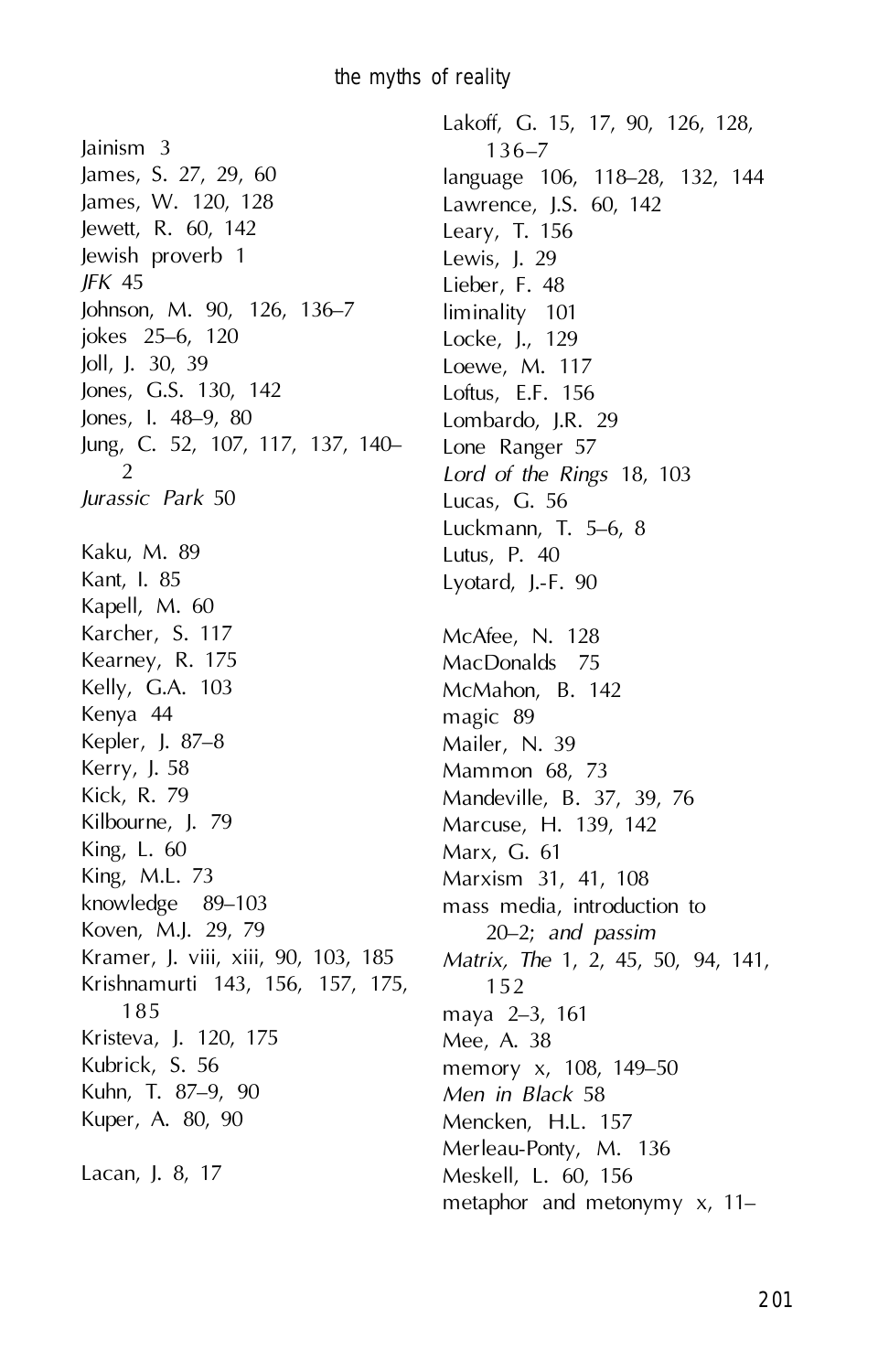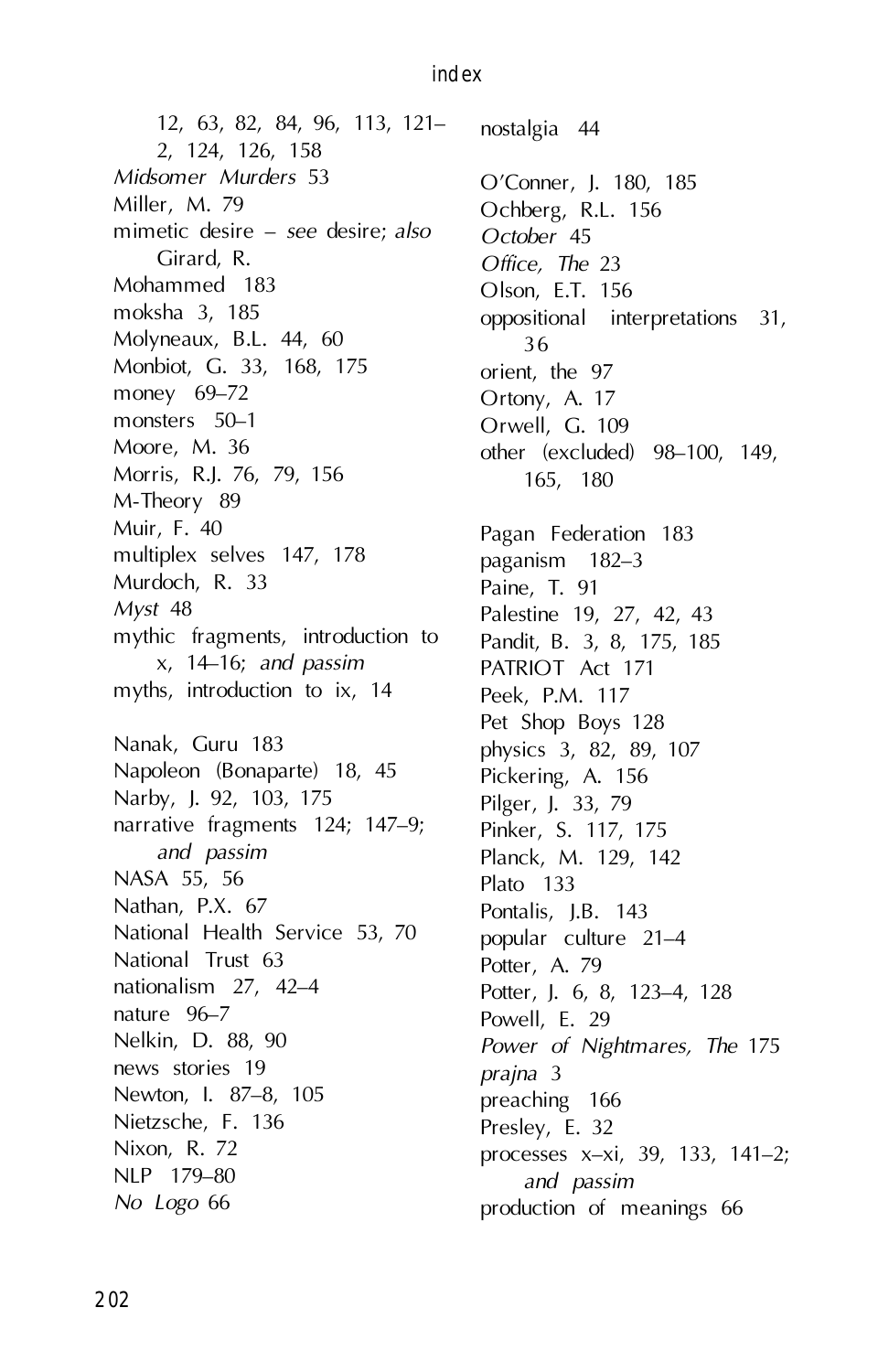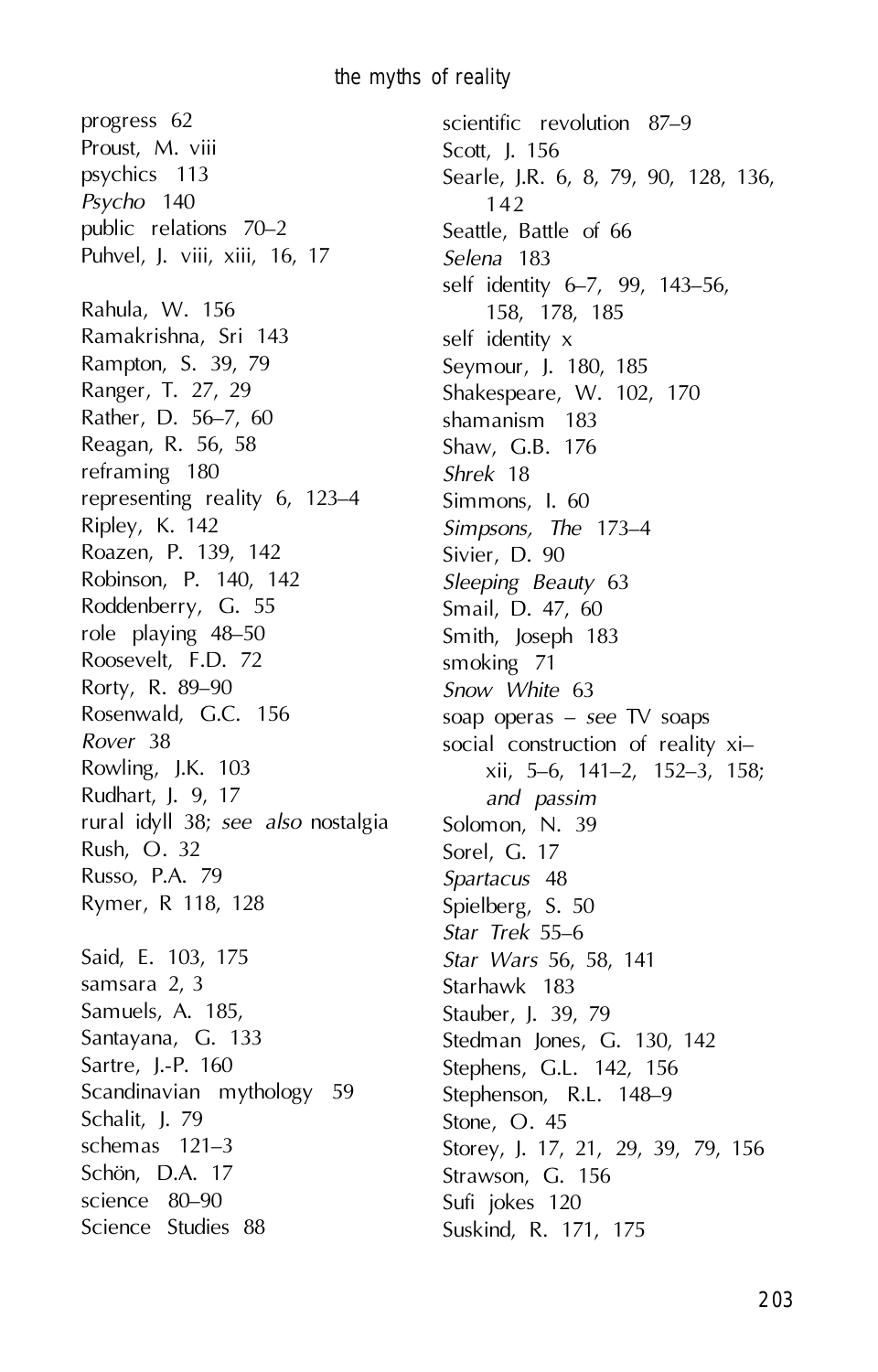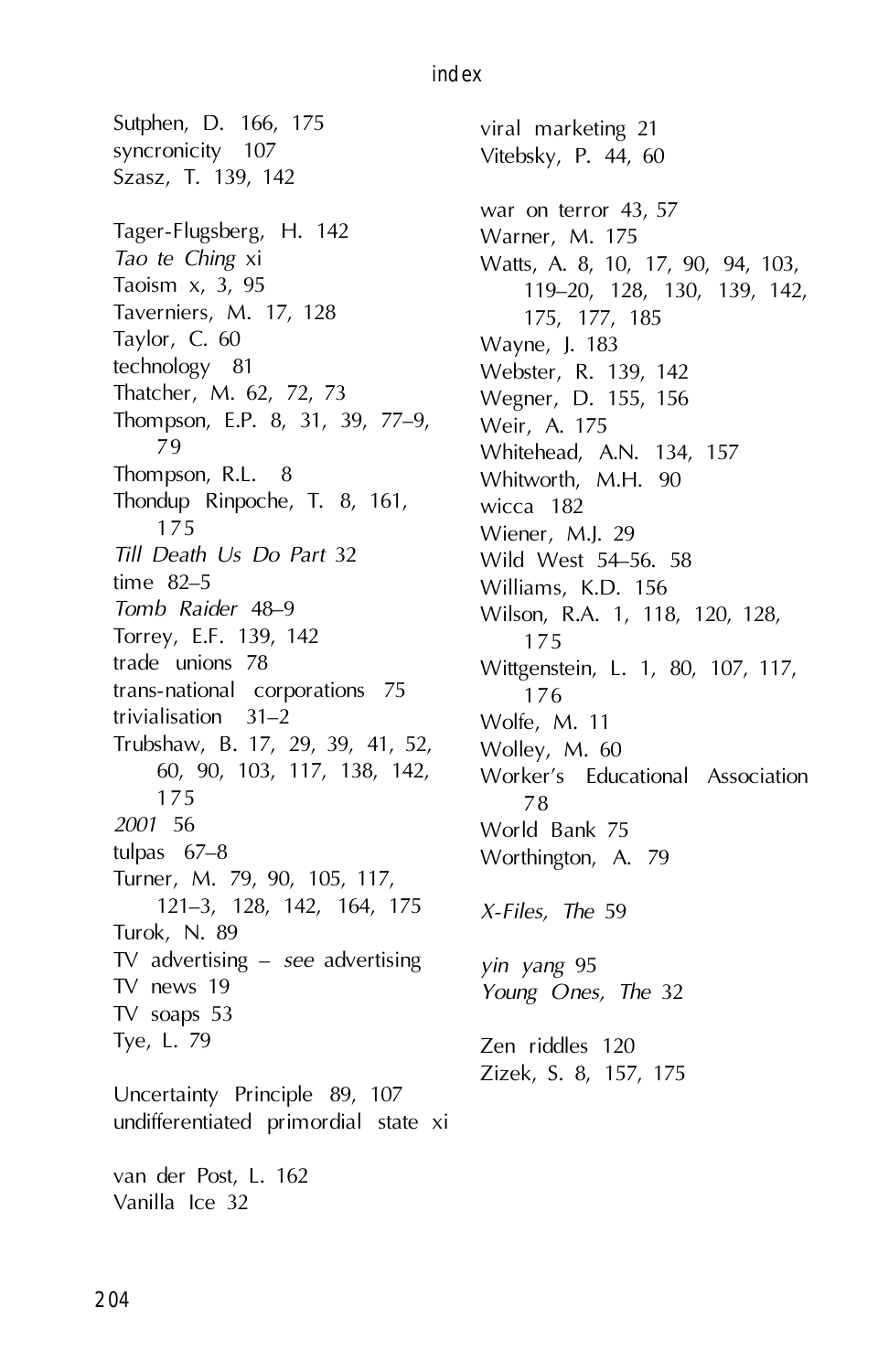

*Explore Folklore* shows there is much more to folklore than morris our holidays', funerals, stag nights and 'lingerie parties' are all full of

and other 'folk beliefs' reflect the wide spectrum of belief and disbelief genres of British folklore, presenting the more contentious and present about the more

ISBN 1 872883 60 5. Published 2002. Perfect bound, demi 8vo (215x138 mm), 200 pages, **£9.95**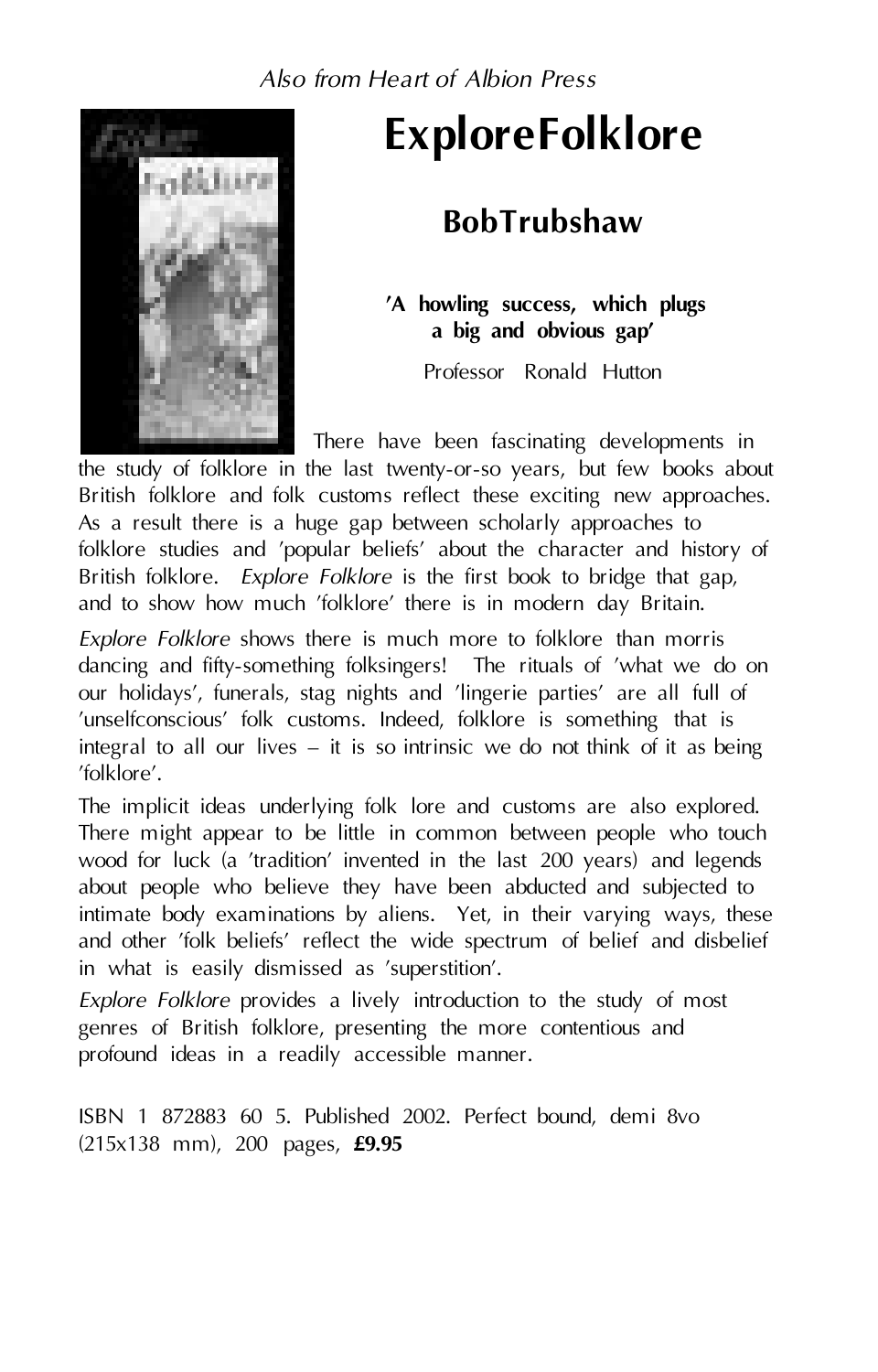

myths begun to be questioned, opening up whole new ways of

astonishing extent, modern day thinking is every bit as 'mythological' as the world-views of, say, the Classical Greeks or use of myths.

*Explore Mythology* provides a lively introduction to the way myths profound ideas are presented in an easily readable style of writing. ISBN 1 872883 62 1. Published 2003. Perfect bound. Demi 8vo (215 x 138 mm), 220 + xx pages, 17 line drawings. **£9.95**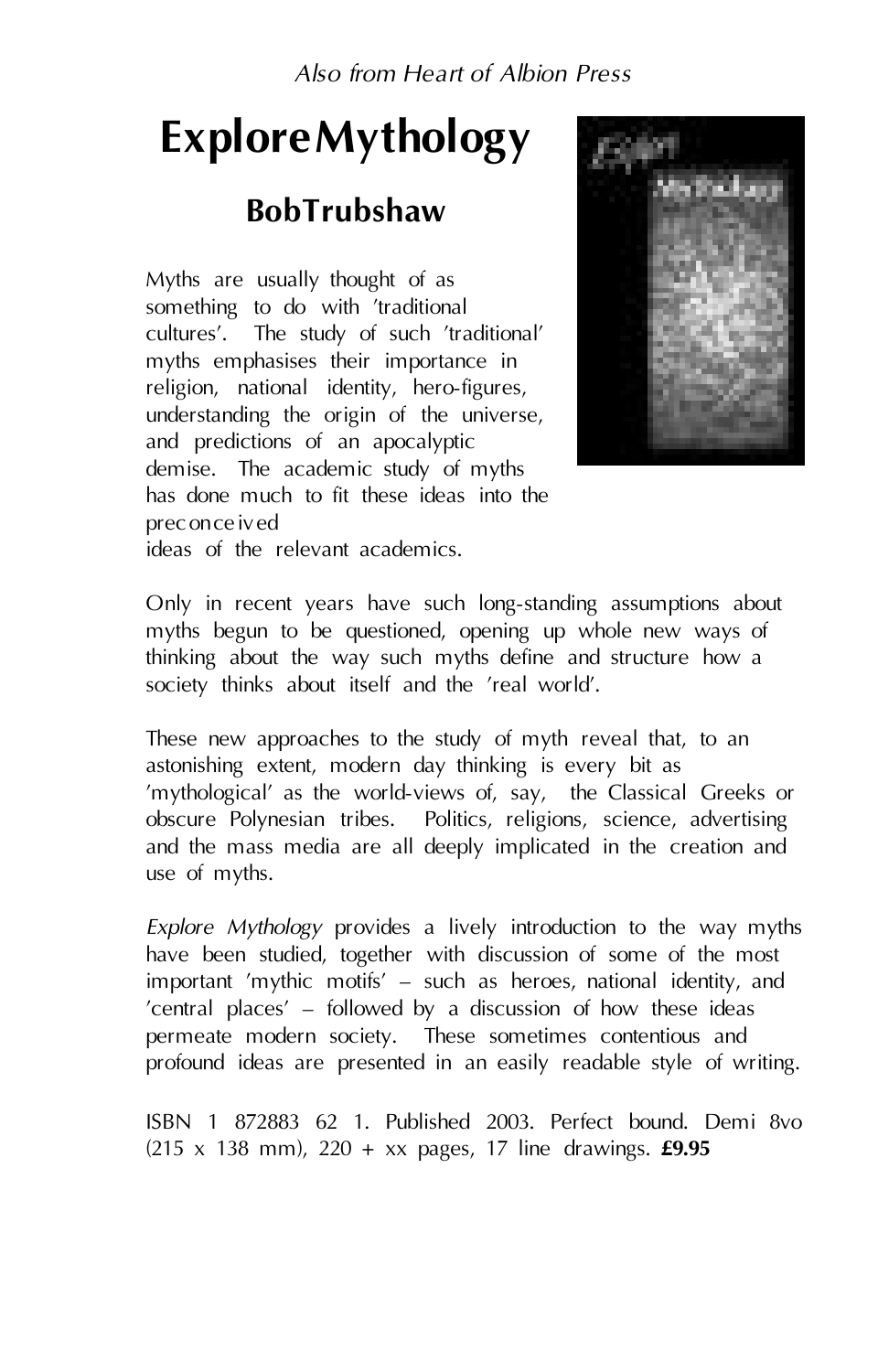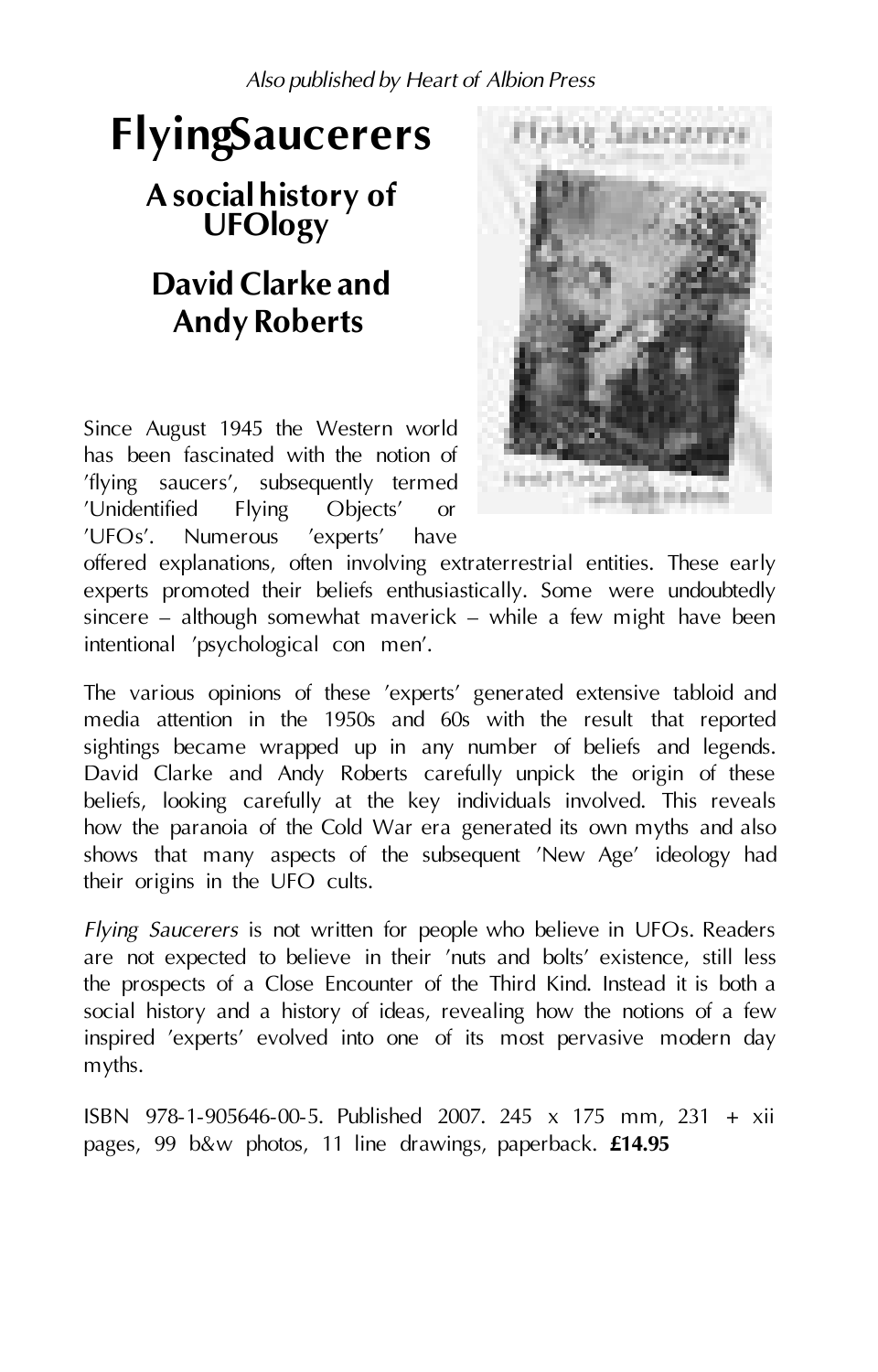